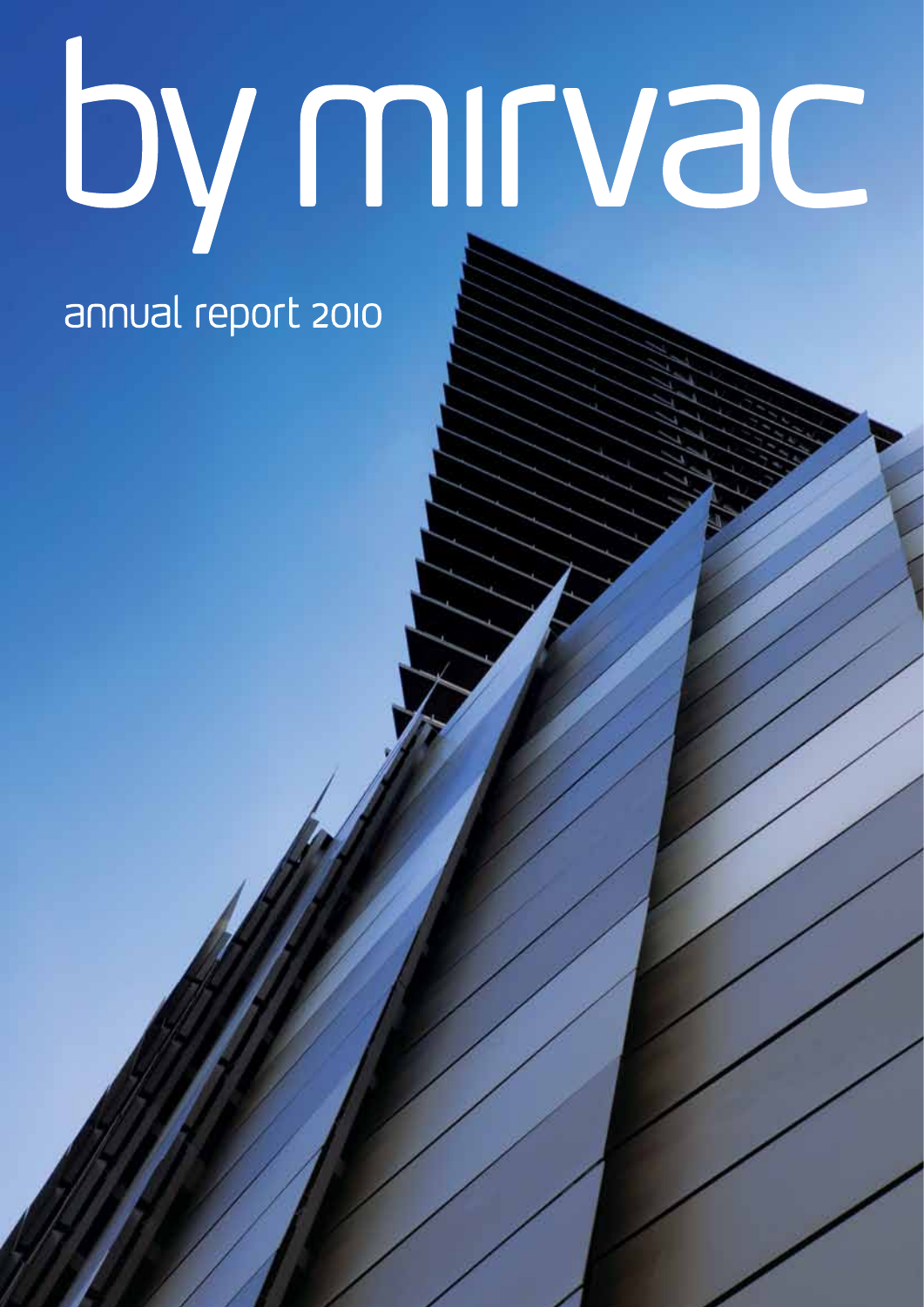- 
- 01 DIRECTORS' REPORT<br>09 REMUNERATION REP 09 REMUNERATION REPORT<br>25 AUDITOR'S INDEPENDENC
- 25 AUDITOR'S INDEPENDENCE DECLARATION<br>26 CORPORATE GOVERNANCE STATEMENT
- 26 CORPORATE GOVERNANCE STATEMENT<br>39 FINANCIAL STATEMENTS
- FINANCIAL STATEMENTS
- 127 DIRECTORS' DECLARATION
- 128 INDEPENDENT AUDITOR'S REPORT TO THE SHAREHOLDERS OF MIRVAC LIMITED 130 SECURITYHOLDER INFORMATION
- SECURITYHOLDER INFORMATION
- 133 **DIRECTORY**

annual report For the year ended 30 June 2010

Mirvac Group comprises Mirvac Limited (ABN 92 003 280 699) and its controlled entities (including Mirvac Property Trust (ARSN 086 780 645) and its controlled entities).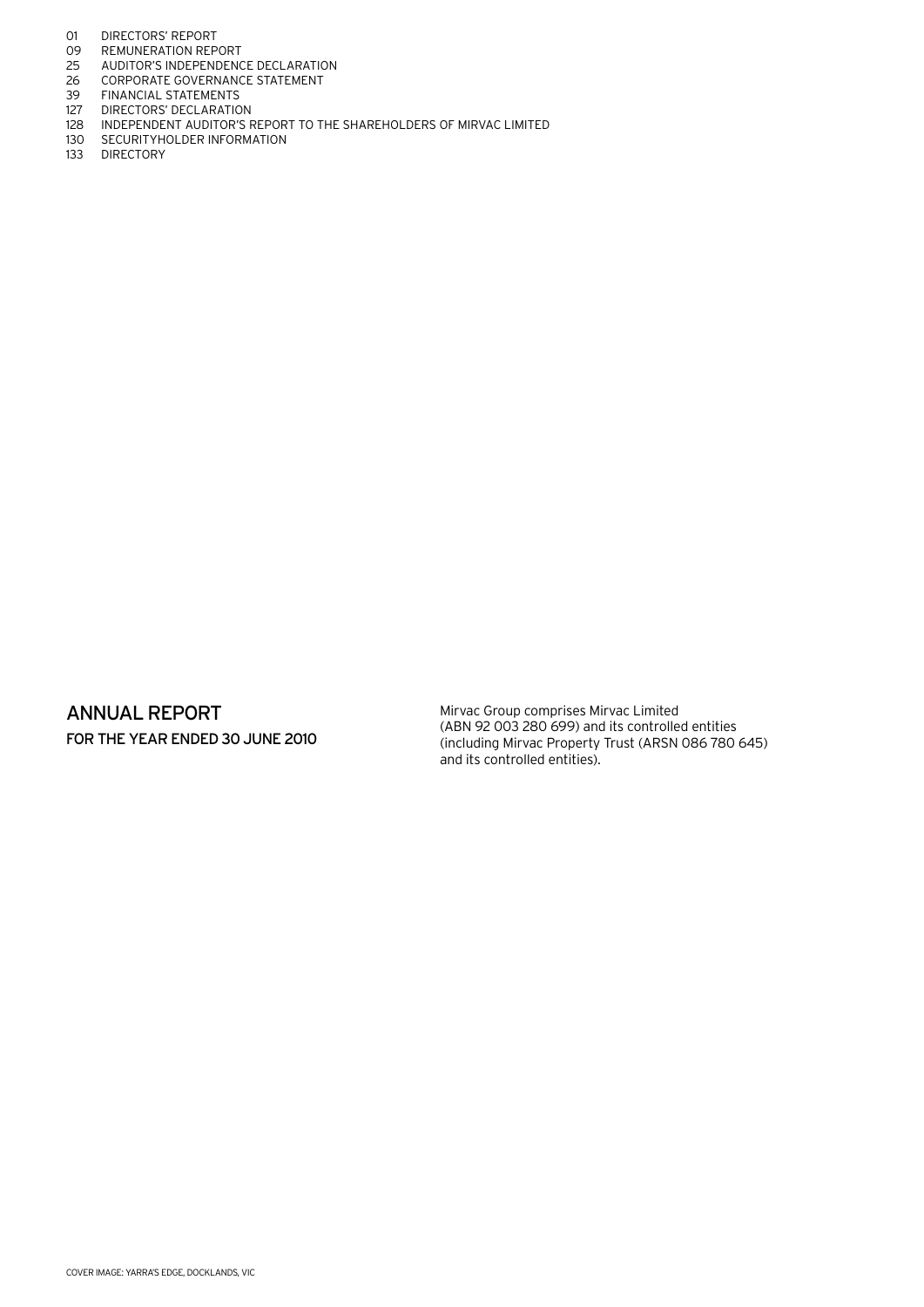# Directors' Report

The Directors of Mirvac Limited present their report, together with the consolidated report of Mirvac Group ("Mirvac" or "Group") for the year ended 30 June 2010.

Mirvac comprises Mirvac Limited ("parent entity") and its controlled entities, which includes Mirvac Property Trust ("MPT" or "Trust") and its controlled entities.

#### **Directors**

The following persons were Directors of Mirvac Limited during the whole of the year and up to the date of this report:

- — James MacKenzie
- Nicholas Collishaw
- Paul Biancardi (was a Director from the beginning of the year until his retirement on 21 June 2010)
- Adrian Fini (was a Director from the beginning of the year until his retirement on 11 June 2010)
- Peter Hawkins
- James Millar (appointed as a Director on 19 November 2009)
- Penny Morris
- John Mulcahy (appointed as a Director on 19 November 2009)
- Richard Turner (was a Director from the beginning of the year until his retirement on 24 August 2009)

#### **Principal activities**

The principal continuing activities of Mirvac consist of real estate investment, development, hotel management and investment management. Mirvac has two core divisions, Development (comprising residential and commercial development) and Investment (comprising MPT), with Hotel Management and Investment Management (including Mirvac Asset Management ("MAM")) facilitating capital interaction between the two core divisions and undertaking the management of hotels and external funds. In line with the Group's strategy, the rationalisation of non-aligned and unscaleable funds within Investment Management continued during the year. Details are provided within the review of operations. There has been no other significant change in the principal activities of the Group during the year.

#### **Dividends/distributions**

Dividends/distributions paid to stapled securityholders during the year were as follows:

| 2010<br>\$m                                                                    | 2009<br>\$m |
|--------------------------------------------------------------------------------|-------------|
|                                                                                |             |
| June 2009 quarterly dividend/distribution paid on 31 July 2009<br>3.4          | 90.5        |
| 0.200 cents (2009: 8.225 cents) per stapled security                           |             |
| September 2009 quarterly dividend/distribution paid on 30 October 2009<br>56.1 | 56.8        |
| 2.000 cents (2009: 5.000 cents) per stapled security                           |             |
| December 2009 quarterly dividend/distribution paid on 29 January 2010<br>59.9  | 47.5        |
| 2.000 cents (2009: 2.800 cents) per stapled security                           |             |
| March 2010 quarterly dividend/distribution paid on 30 April 2010<br>60.0       |             |
| 2.000 cents (2009: nil cents) per stapled security                             |             |
| Total dividends/distributions paid<br>179.4                                    | 194.8       |

The June 2010 quarterly dividend/distribution of 2.000 cents per stapled security totalling \$65.3m declared on 30 June 2010 was paid on 30 July 2010.

Dividends and distributions paid and payable by Mirvac for the year ended 30 June 2010 totalled \$241.3m, being 8.000 cents per stapled security (2009: \$107.7m — 8.000 cents per stapled security). The payments for the year ended 30 June 2010 and previous year were distributions made by the Trust.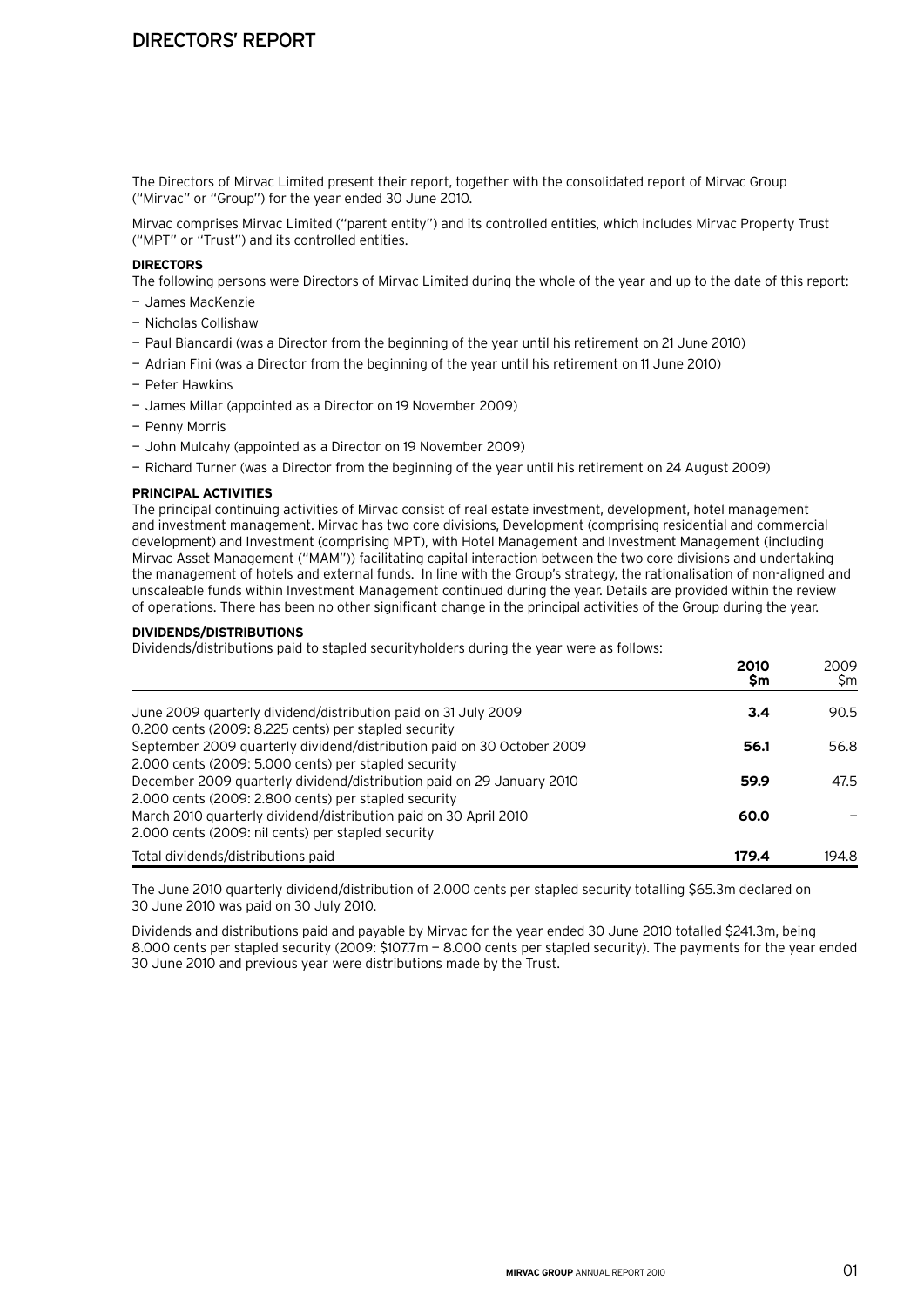#### **Review of operations and activities**

The statutory profit after tax attributable to the stapled securityholders of Mirvac for the year ended 30 June 2010 was \$234.7m (2009: net loss \$1,078.1m). The operating profit (profit before specific non-cash and significant items) was \$275.3m which is above guidance provided previously.

Operating profit is a financial measure which is not prescribed by Australian Accounting Standards ("AAS") and represents the profit under AAS adjusted for specific non-cash items and significant items.

The following table summarises key reconciling items between statutory profit after tax attributable to the stapled securityholders of Mirvac and operating profit:

|                                                                                                                                                                                                                               | 2010<br>\$m          | 2009<br>\$m         |
|-------------------------------------------------------------------------------------------------------------------------------------------------------------------------------------------------------------------------------|----------------------|---------------------|
| Net profit/(loss) attributable to the stapled security holders of Mirvac                                                                                                                                                      | 234.7                | (1,078.1)           |
| Specific non-cash items                                                                                                                                                                                                       |                      |                     |
| Net losses from fair value of investment properties and owner-occupied<br>hotel management lots and freehold hotels                                                                                                           | 6.9                  | 487.2               |
| Net losses from fair value of investment properties under construction ("IPUC")                                                                                                                                               | 112.8                |                     |
| Net (gains)/losses on fair value of derivative financial instruments<br>and associated foreign exchange movements<br>Expensing of security based payments                                                                     | (15.8)<br>8.7        | 104.0<br>7.1        |
| Depreciation of owner-occupied investment properties, hotels and<br>hotel management lots (including hotel property, plant and equipment)<br>Straight-lining of lease revenue<br>Amortisation of lease incentives             | 7.7<br>(2.5)<br>10.1 | 6.4<br>(1.2)<br>8.3 |
| Net losses from fair value of investment properties, derivatives and other<br>specific non-cash items included in share of associates' losses<br>Net losses/(gains) from fair value of investment properties, derivatives and | 33.3                 | 150.9               |
| other specific non-cash items included in non-controlling interest ("NCI")                                                                                                                                                    | 1.1                  | (6.3)               |
| <b>Significant items</b>                                                                                                                                                                                                      |                      |                     |
| Impairment of investments and loans included in share of net loss of associates and joint ventures                                                                                                                            |                      | 33.2                |
| Impairment of investments including associates and joint ventures                                                                                                                                                             | 6.2                  | 41.7                |
| Impairment of loans                                                                                                                                                                                                           | 5.4                  | 42.7                |
| Provision for loss on inventories                                                                                                                                                                                             |                      | 186.5               |
| Impairment of goodwill, management rights and other intangible assets                                                                                                                                                         |                      | 273.6               |
| Net gains from sale of non-aligned assets                                                                                                                                                                                     | (9.0)                |                     |
| Discount on business combination                                                                                                                                                                                              | (119.8)              |                     |
| Net gain on remeasurement of equity interest                                                                                                                                                                                  | (30.9)               |                     |
| Business combination transaction costs                                                                                                                                                                                        | 19.4                 |                     |
| Net losses from other significant items included in NCI                                                                                                                                                                       |                      | (1.0)               |
| <b>Tax effect</b>                                                                                                                                                                                                             |                      |                     |
| Tax effect of non-cash and significant adjustments                                                                                                                                                                            | 7.0                  | (54.2)              |
| Operating profit (profit before specific non-cash and significant items)                                                                                                                                                      | 275.3                | 200.8               |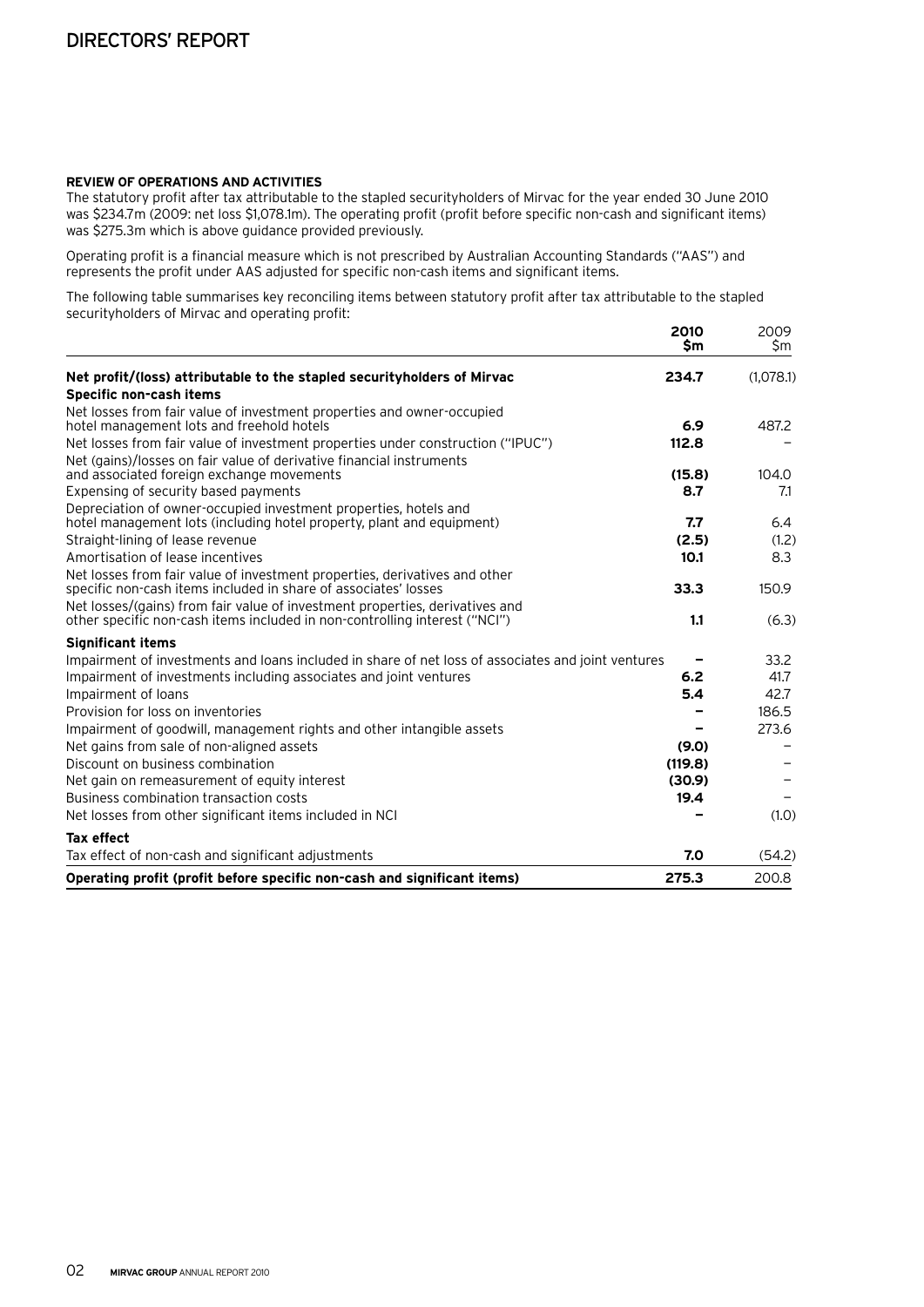#### **Financial and operational highlights**

Key financial highlights for the year ended 30 June 2010 included:

- operating profit of \$275.3m, representing 9.3 cents per security <sup>1</sup>;
- Net Tangible Assets ("NTA") per security of \$1.66<sup>2</sup>;
- operating cash flow of \$340.0m;
- — total assets of \$7,887.5m;
- net assets of \$5,455.4m; and
- distribution of \$241.3m, representing 8.0 cents per security.

Key operational highlights within the Investment Division for the year ended 30 June 2010 included:

- acquired the Mirvac Real Estate Investment Trust ("MREIT") portfolio, realising a total gain for the Group of \$140m above the net fair value of assets acquired;
- acquired the Westpac Office Trust ("WOT") portfolio, adding approximately \$1,137.1m of investment grade assets<sup>3</sup>;
- disposed of 13 non-aligned assets realising \$234.8m (before costs)<sup>4</sup>.

Key operational highlights within Hotel Management and Investment Management for the year ended 30 June 2010 included:

- commenced new hotel management contracts bringing the total number of hotel rooms across the portfolio to 5,812;
- $-$  joined the world's largest alliance of independent hotel brands, the Global Hotel Alliance ("GHA");
- received 14 major hotel industry awards including "Accommodation Chain of the Year" 5; and
- completed the further rationalisation of non-aligned funds within the Investment Management business unit.

Key operational highlights within the Development Division for the year ended 30 June 2010 included:

- exchanged contracts of \$802.4m<sup>6</sup> for new residential projects and achieved 1,805 residential lot settlements;
- commenced development of large-scale. masterplanned, generational residential projects; and
- commenced development of commercial projects including a 140,000 square metre industrial distribution facility at Hoxton Park, Sydney, NSW.

#### **Capital management**

During the year Mirvac undertook a number of capital management activities. Key capital management highlights for the year ended 30 June 2010 included:

- raised approximately \$375.8m through new equity raisings;
- issued and priced a new \$150.0m five year fixed domestic Medium Term Note ("MTN") with a margin of 265 basis points;
- $-$  increased and extended an unsecured bank facility to \$150m, expiring in April 2013;
- repaid \$457m of MREIT's debt upon acquisition, utilising capital raised in the year ended 30 June 2009;
- maintained a BBB/A-2, with a positive outlook credit rating from Standard & Poor's; and
- maintained a low level of balance sheet gearing at 18.1 per cent<sup>7</sup>.

The Group continued to enjoy significant headroom within its debt covenants, maintaining its strong capital position.

#### Outlook

Mirvac's capital management strategy is to continue to diversify its sources of debt capital and further extend its debt maturity profile. Mirvac remains focused on managing its strong capital structure to ensure it can continue to meet its strategic objectives without increasing its overall risk profile.

- 2) NTA based on issued securities, excluding Employee Incentive Scheme ("EIS") securities.
- 3) WOT was acquired post 30 June 2010; name changed to Mirvac Office Trust on 4 August 2010.
- 4) Includes three disposals that occurred post 30 June 2010 including James Ruse Business Park, Northmead, NSW, Hawdon Industry Park, Dandenong, VIC and 253 Wellington Road, Mulgrave, VIC. Includes Morayfield Supacentre, Morayfield QLD, which is now unconditionally exchanged. Settlement is forecast for August 2010.
- 5) 2009 HM Awards, 14 August 2009.
- 6) Total exchanged contracts as at 20 August 2010, adjusted for Mirvac's share of JV interests and Mirvac managed funds.

<sup>1)</sup> Diluted earnings excluding specific non-cash and significant items.

<sup>7)</sup> Net debt after cross currency interest rate ("CCIR") swaps excluding leases/(total tangible assets - cash).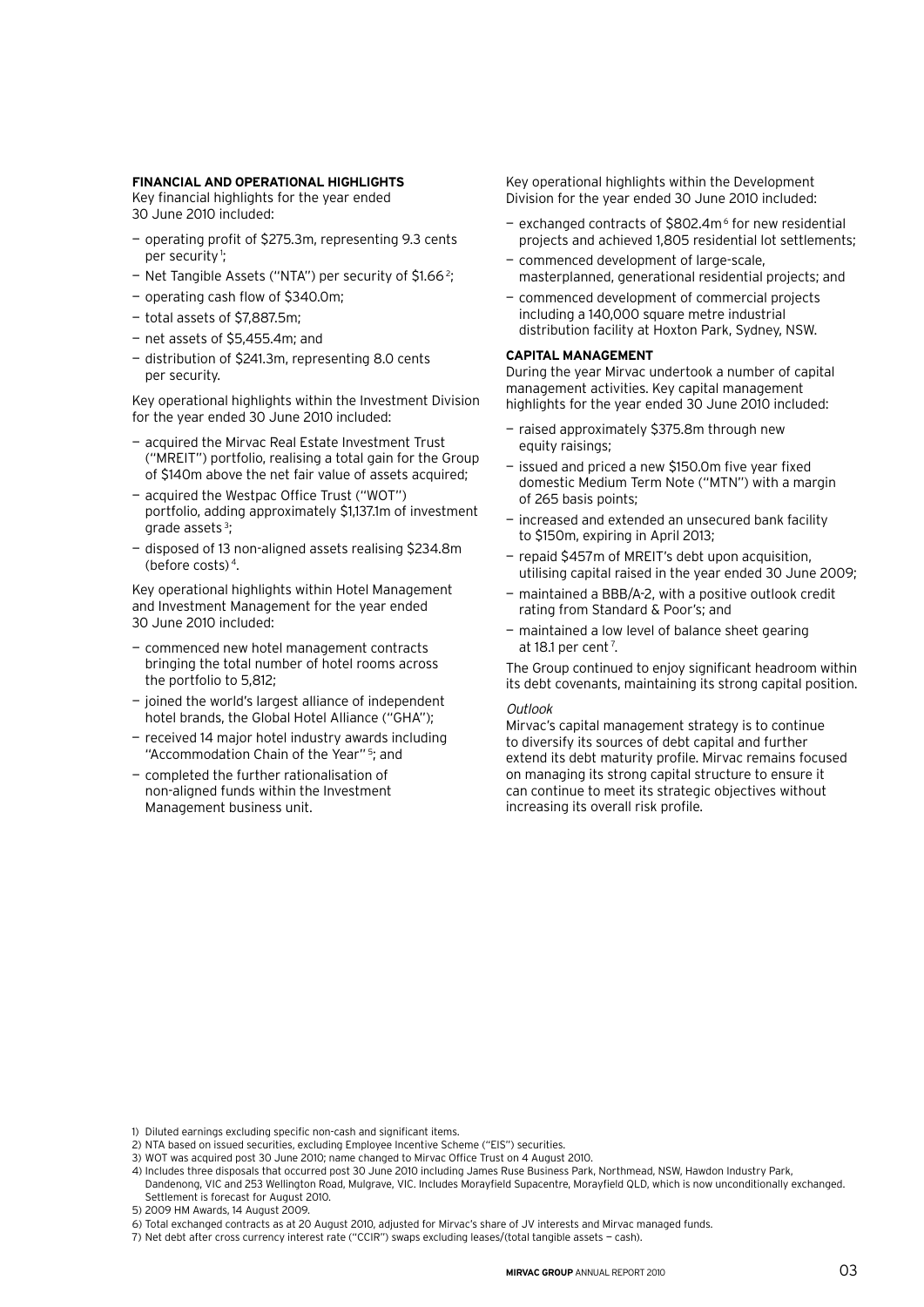#### **Operational highlights and divisional strategy Investment Division**

The Investment Division had a total portfolio value of \$5,787.7m<sup>1</sup>, with investments in 77<sup>1</sup> direct property assets, covering the office, retail, industrial and hotel sectors, as well as investments in other funds managed by Mirvac.

For the year ended 30 June 2010, the Investment Division's statutory net profit before tax was \$306.4m and operating profit before tax was \$325.1m.

Key highlights for the Trust for the year ended 30 June 2010 included:

- $-$  acquired the MREIT portfolio which was in line with the Group's strategy of securing Australian recurring rental earnings, with this transaction adding approximately  $$915.0m<sup>2</sup>$  of investment grade assets to the Group;
- acquired the \$1,137.1m WOT portfolio post 30 June 2010;
- acquired 23 Furzer Street, Canberra, ACT for \$208.8m;
- disposed of 13 assets that no longer fit MPT's investment criteria (two office, seven industrial and four retail assets) for a total realisation of  $$234.8m<sup>3</sup>$ (before costs); and
- $-$  added value to the existing portfolio with the completion of four projects totalling \$295.3m, securing renewed long-term lease commitments.

The Trust maintained its high portfolio occupancy of 97.6 per cent<sup>4</sup> and minimal lease expiries with a weighted average lease expiry of approximately 6.1 years 4. The Trust's earnings continue to be secure with 96.0 per cent of FY11 rent reviews being fixed or linked to the Consumer Price Index ("CPI"), and 76.6 per cent of revenue derived from multinational, national, Australian Securities Exchange ("ASX") listed and government tenants.

#### Outlook

The Investment Division remains focused on active asset management, enhancing income security, and the quality of its portfolio. The strategy for the Division is to continue to increase exposure in Australian investment grade property focused on the east coast of Australia.

#### **Hotel Management**

Mirvac's Hotel Management business unit manages hotels and resorts across Australia and New Zealand. Hotel Management is a fee based business with three separate types of management agreements covering leasing, management lots and management agreements.

For the year ended 30 June 2010, Hotel Management achieved a statutory net loss before tax of \$10.8m and an operating profit before tax of \$11.6m.

The business unit continued to expand during the year with new hotel management contracts including Citigate Mount Panorama, Bathurst, NSW (111 rooms) and The Sebel Deep Blue Warrnambool, Warrnambool, VIC (80 rooms), bringing the total hotels managed to 46, covering 5,812 rooms.

Key highlights for Hotel Management during the year included:

- $-$  increased brand exposure through joining GHA which includes 280 international hotels and a loyalty program of approximately 1m members and affiliations with 14 frequent flyer programs;
- 70 per cent of Mirvac's hotels achieved a ranking that placed them in the top three of their respective market competitor sets:<sup>5</sup> and
- awarded "Accommodation Chain of the Year" 2009, HM Awards, 14 August 2009.

#### **Outlook**

Hotel Management will continue to increase the number of hotels under its key brands in strategic and underrepresented areas within Australia.

#### **Investment Management**

Mirvac's Investment Management ("MIM") business unit provides capital interaction between the Group's two core Divisions — Investment and Development — through the establishment of investment partnerships with major financial institutions and institutional investors.

For the year ended 30 June 2010, MIM recorded a statutory net loss before tax of \$0.1m and an operating loss before tax of \$7.8m.<sup>6</sup>

In line with the Group's stated strategy, the rationalisation of non-aligned and unscaleable funds continued during the year. Key highlights included:

- transfer of management rights for Mirvac Mezzanine Capital Fund to Quadrant Real Estate Advisors ("Quadrant") in July 2009. Quadrant also assumed responsibility for managing Mirvac's investment in the RedZed mortgage warehouse in July 2009;
- transfer of management rights for Mirvac Tourist Park Fund in September 2009;
- sale of Mirvac PFA in April 2010;
- sale of the UK operating business in December 2009; and
- sale of Mirvac's 50 per cent interest in Mirvac AQUA to its joint venture partner, Balmain NB in April 2010.

#### Outlook

The focus for MIM is to continue to support and source capital for the Group's core divisions — Investment and Development — through the establishment of investment partnerships with wholesale institutional investors.

1) Post 30 June 2010, following the WOT acquisition.

<sup>2)</sup> Adjusted for fair value of assets on acquisition and the sale of Pender Place Shopping Centre, Maitland, NSW and 605-609 Doncaster Road, Doncaster, VIC prior to completion of the transaction.

<sup>3)</sup> Includes three disposals that occurred post 30 June 2010 including James Ruse Business Park, Northmead, NSW, Hawdon Industry Park, Dandenong, VIC and 253 Wellington Road, Mulgrave, VIC. Includes Morayfield Supacentre, Morayfield QLD, which is now unconditionally exchanged. Settlement is forecast for August 2010.

<sup>4)</sup> MPT at 30 June 2010 adjusted for the acquisition of WOT at 4 August 2010.

<sup>5)</sup> STR Global.

<sup>6)</sup> Includes MAM.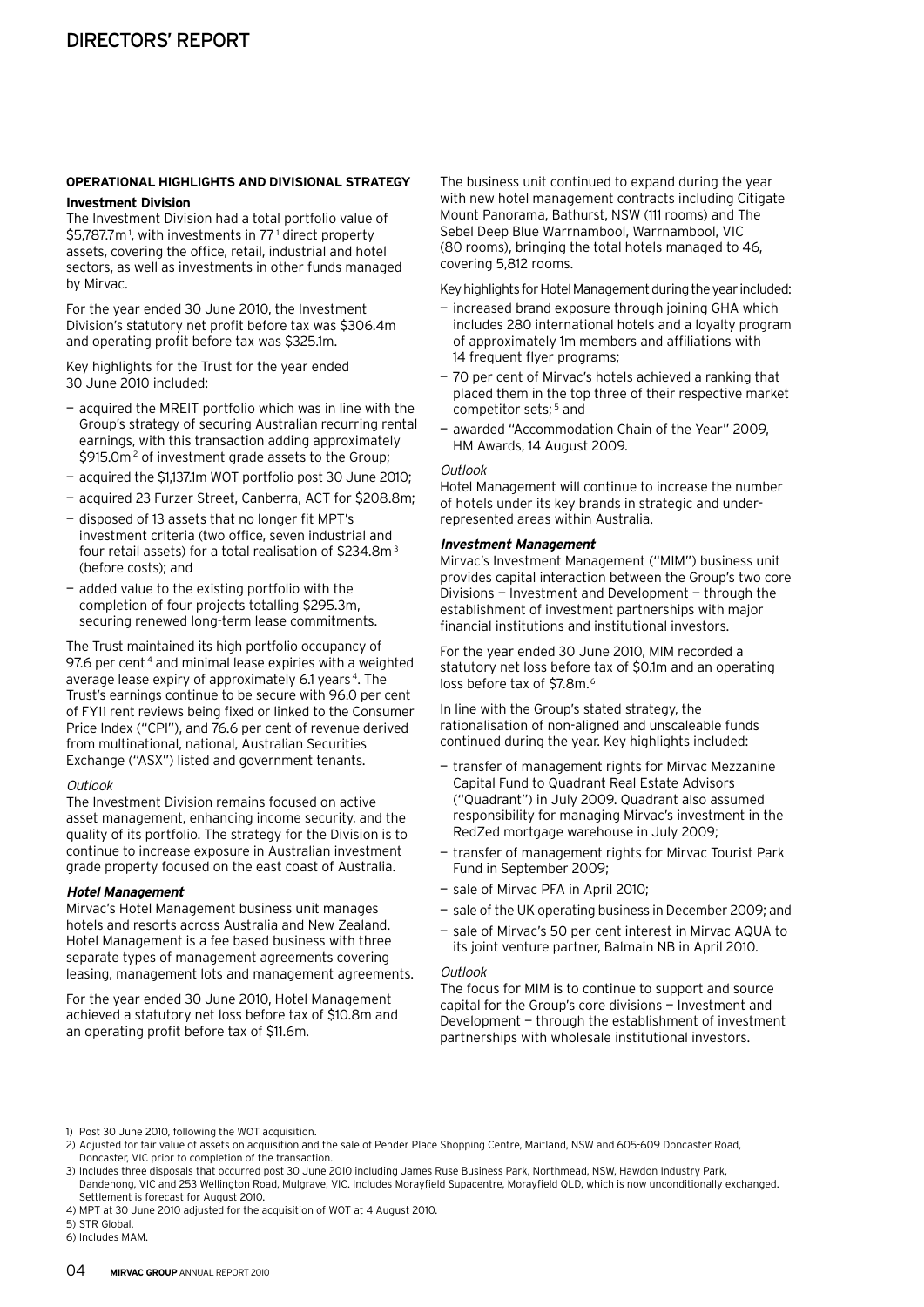#### **Development Division**

The Group's Development Division conducts residential and commercial development across New South Wales, Victoria, Queensland and Western Australia. For the year ended 30 June 2010, the Division's statutory net profit before tax was \$19.6m and operating profit before tax was \$20.1m.

#### Residential

Mirvac's residential product offering includes house and land packages, masterplanned communities, small lot homes and apartments. The Division continued to deliver quality residential product resulting in the settlement of 1,805 lots at 30 June 2010 (including Mirvac share of joint venture interest and Mirvac managed funds). State based settlements for the year ended 30 June 2010:

| State        | Lots  |
|--------------|-------|
| <b>NSW</b>   | 917   |
| <b>VIC</b>   | 167   |
| QLD          | 276   |
| WA           | 445   |
| <b>Total</b> | 1,805 |

State based settlements by product for the year ended 30 June 2010:

|            | (9/6) | House/land Apartments<br>(%) | Total<br>(%) |
|------------|-------|------------------------------|--------------|
| <b>NSW</b> | 33.9  | 17.0                         | 50.8         |
| <b>VIC</b> | 9.2   | 0.1                          | 9.3          |
| QLD        | 5.8   | 9.5                          | 15.3         |
| <b>WA</b>  | 15.9  | 8.8                          | 24.7         |
| Total      | 64.8  | 35.2                         | 100          |

The Division secured future income with \$802.4m<sup>1</sup> of exchanged contracts with key projects forecast to be delivered in the year ending 30 June 2011 being:

| Project                                   | Type       | Lots |
|-------------------------------------------|------------|------|
|                                           |            |      |
| Parkbridge, Middleton Grange, NSW         | House      | 208  |
| Laureate, Melbourne, VIC                  | House      | 28   |
| Yarra's Edge River Homes,                 |            |      |
| Yarra's Edge, VIC                         | House      | 18   |
| Waverley Park, Mulgrave, VIC              | House      | 73   |
| Waterfront, Newstead, QLD                 | Apartments | 55   |
| Beachside Leighton,<br>Leighton Beach, WA | Apartments | 56   |

#### Commercial

Mirvac's commercial development pipeline covers the office, retail, industrial and hotel sectors. Completed projects may be incorporated into MPT's property portfolio or sold to third parties. Consistent with the recent improvement in market conditions in the commercial sector across Australia, Mirvac is in various stages of commencing ten strategic development projects. During the year Mirvac secured a major precommitment on a significant industrial development project, Hoxton Distribution Park at Hoxton Park, Sydney, NSW. Hoxton Distribution Park will be one of the largest industrial development projects undertaken in Australia. The new facility is 100 per cent pre-let to Woolworths Limited covering approximately 140,000 square metres of industrial space that will house major distribution centres for BIG W and Dick Smith, with terms agreed for a 25 year lease and 20 year lease respectively.

#### **Outlook**

The Division's strategy is to build on its extensive in-house experience and proven track record to continue to deliver Australia's pre-eminent residential developments and focus on large-scale, generational, masterplanned residential communities. The Division will continue to advance its commercial development projects in prime locations.

#### **Market and Group outlook**

The Australian economy continues to perform well and has recovered from a relatively mild downturn. The labour market continues to improve and housing investment is set to accelerate over the remainder of the calendar year. Australia remains well placed to absorb any global downside impacts as a result of its relatively low public debt and sound banking system. Australia however is truly part of the global economy and is substantially impacted by overseas events in Europe and North America and the strength of our largest resource trading partner, China. As a result we remain cautious about predicting the level of future growth in markets in which we participate. A global tightening of credit and, or, a reduction in demand for Australia's resources will quickly lead to higher real interest rates and loss of consumer confidence. Whilst acknowledging housing affordability is a major issue for first homebuyers, Mirvac continues to provide appropriately priced homes and apartments for its target market. Overall, Mirvac believes the outlook for well positioned and priced residential property remains sound. In the commercial market, conditions have been less buoyant however, asset values appear to have stabilised and a shortage of new supply in all sectors may see a return to rental growth in the year ahead. In these uncertain times Mirvac will continue to focus on its major competitive strength of large-scale. pre-eminent residential developments and the proactive management of Australian investment grade assets.

1) Total exchanged contracts as at 20 August 2010, adjusted for Mirvac's share of JV interests and Mirvac managed funds.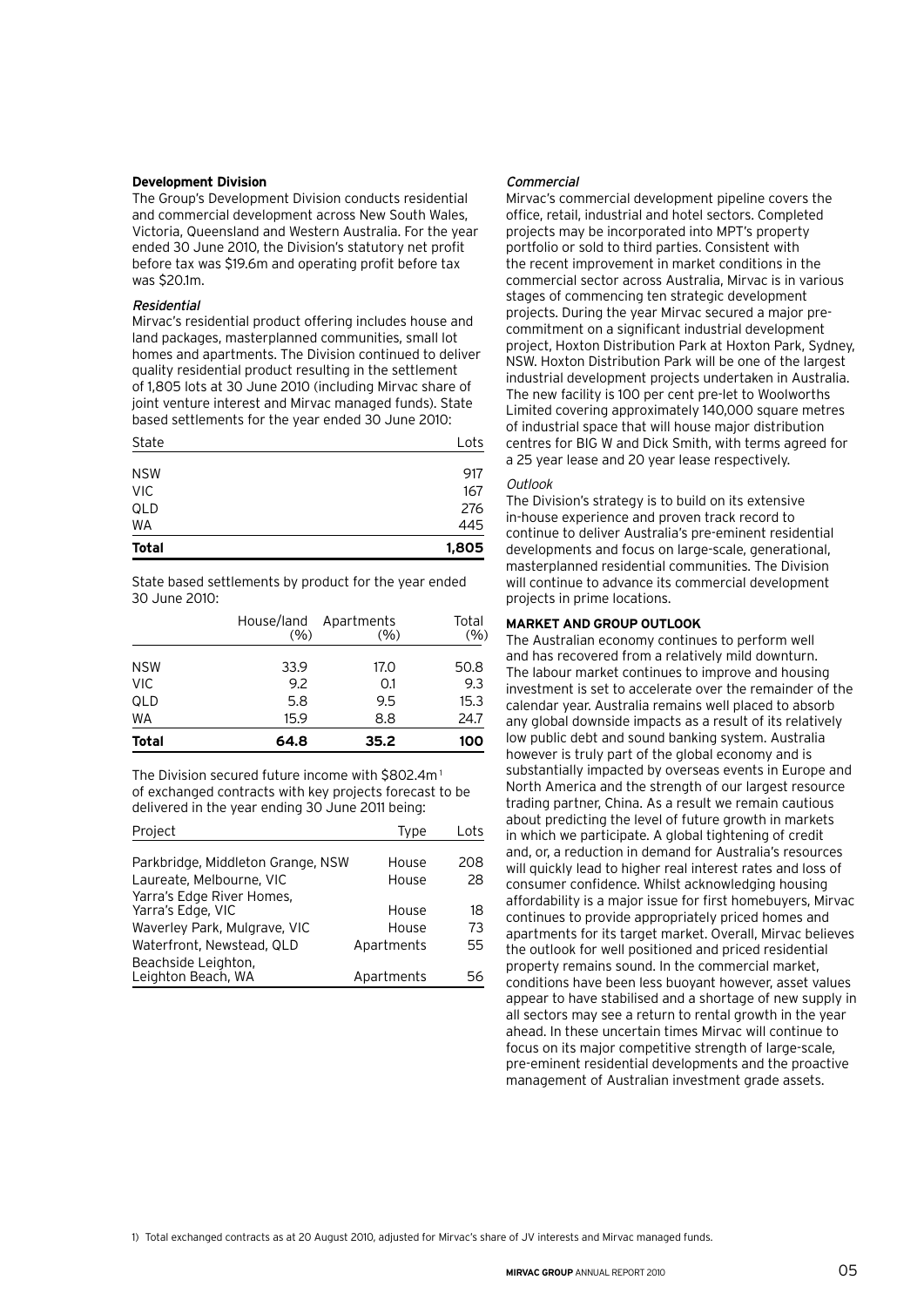#### **Environmental regulations**

Mirvac and its business operations are subject to compliance with both Federal and State environment protection legislation.

At the Federal level, Mirvac has triggered the Energy Efficiency Opportunities Act 2006 ("EEO") threshold and is required to participate. An EEO Assessment and Reporting Schedule ("ARS") has been approved under section 16 of the EEO and Mirvac is progressing assessments in accordance with the ARS with all Round 1 assessments to be complete by 30 June 2011.

Mirvac has also triggered the participation threshold of the National Greenhouse and Energy Reporting Act 2007 ("NGER"). The NGER requires large energyusing companies to report annually on greenhouse gas emissions, reductions, removals and offsets, and energy consumption and production figures. Mirvac must report annually by 31 October.

Mirvac is currently preparing for the Building Energy Efficiency Disclosure Act 2010 which commenced July 2010. This involves the disclosure of energy efficiency-related information at the point of sale or lease of commercial office space greater than 2,000 square metres.

Within Mirvac's health, safety and environment performance reporting systems, including internal and external audits and inspections, no incidents of significant harm to the environment occurred in the year ended 30 June 2010. Mirvac's development projects across Australia were issued a total of two environmental infringement notices throughout the year with a total value of \$4,500.

The notices related to minor incidents of environmental impact at development sites and were rectified immediately. These included:

- working outside hours determined by the development approval; and
- $-$  failing to prevent pollution from entering a stormwater system.

#### **Information on Directors**

#### **Directors' experience and areas of special responsibilities**

The members of the Board, their qualifications, experience and responsibilities are set out below:

#### **James MacKenzie**

B Bus, FCA, FAICD — Chairman — Independent Non‑Executive

- Chair of the Nomination Committee
- Member of Audit, Risk and Compliance Committee
- Member of the Human Resources Committee

James MacKenzie was appointed to the Mirvac Board in January 2005 and assumed the role of Chairman in November 2005.

James led the transformation of the Victorian Government's Personal Injury Schemes as Chairman of the Transport Accident Commission ("TAC") and Victorian WorkCover Authority from 2000 to 2007. He has previously held senior executive positions with ANZ Banking Group Limited, Norwich Union and Standard Chartered Bank, and was Chief Executive Officer of the TAC. A Chartered Accountant by profession, James was a partner in both the Melbourne and Hong Kong offices of an international accounting firm now part of Deloitte.

#### **Nicholas Collishaw**

SA (Fin), AAPI, FRICS — Managing Director — Dependent

Nicholas Collishaw was appointed Managing Director on 26 August 2008. Prior to this appointment he was the Executive Director — Investment responsible for Mirvac's Investment operations including MPT, funds management and hotel management, having been appointed to the Mirvac Board on 19 January 2006.

Nicholas has been involved in property and investment management for over 25 years and has extensive experience in development and investment management of real estate in all major sectors and geographies throughout Australia.

Prior to joining Mirvac in 2005 following its merger with the James Fielding Group, Nicholas was an Executive Director and Head of Property at James Fielding Group. He has also held senior positions with Deutsche Asset Management, Paladin Australia Limited and Schroders Australia.

Nicholas is a Director of the Property Industry Foundation.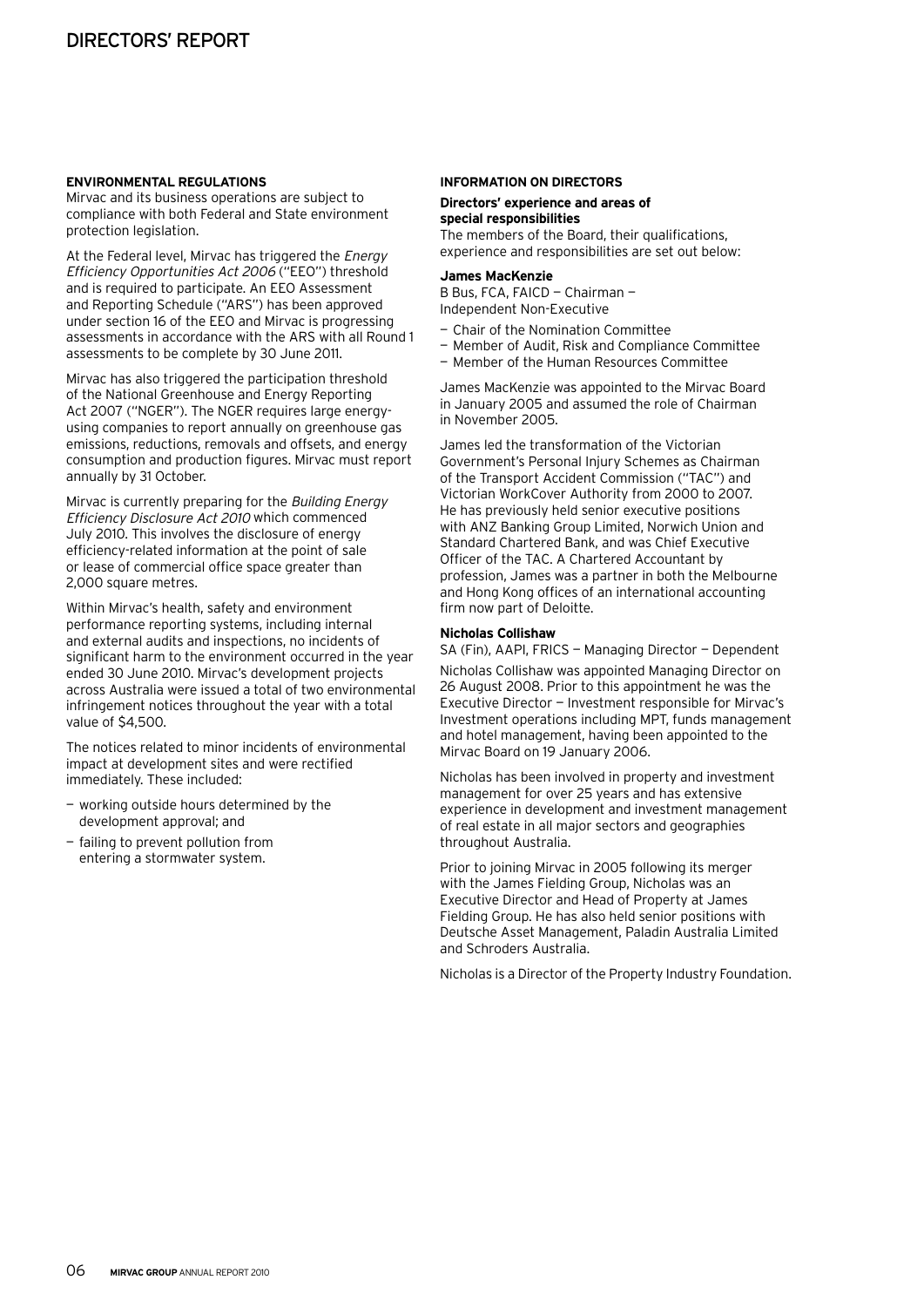#### **Peter Hawkins**

B CA (Hons), FAICD, SF Fin, FAIM, ACA (NZ) — Independent Non-Executive

- Chair of the Human Resources Committee
- — Member of the Audit, Risk and Compliance Committee
- Member of Nomination Committee

Peter Hawkins was appointed a Non-Executive Director of Mirvac on 19 January 2006, following his retirement from the Australia and New Zealand Banking Group Limited ("ANZ") after a career of 34 years. Prior to his retirement, Peter was Group Managing Director, Group Strategic Development, responsible for the expansion and shaping of ANZ's businesses, mergers, acquisitions and divestments and for overseeing its strategic cost agenda.

Peter was a member of ANZ's Group Leadership Team and sat on the Boards of Esanda Limited, ING Australia Limited and ING (NZ) Limited, the funds management and life insurance joint ventures between ANZ and ING Group.

He was previously Group Managing Director, Personal Financial Services, as well as holding a number of other senior positions during his career with ANZ.

#### **James Millar**

B.Com, FCA, FAICD — Independent Non-Executive

- Chair of the Audit, Risk and Compliance Committee
- Member of the Human Resources Committee

James Millar was appointed a Non-Executive Director of Mirvac on 19 November 2009 and is the former Area Managing Partner and Australian Chief Executive Officer of Ernst & Young, one of the world's leading professional services firms. He was a member of the global Board of Ernst & Young and is currently a Consultant to the firm.

James commenced his career in the reconstruction practice, conducting some of the largest corporate workouts of the early 1990s. James has qualifications in business and accounting, and is a Fellow of The Institute of Chartered Accountants of Australia.

#### **Penny Morris**

AM, B.Arch (Hons), M.EnvSci, DipCD, FRAIA, FAICD — Independent Non-Executive

- Chair of the Health, Safety, Environment and Sustainability Committee
- Member of the Human Resources Committee

Penny Morris was appointed a Non-Executive Director of Mirvac on 19 January 2006, and has extensive experience in property development and management, having formerly been Group Executive Lend Lease Property Services, General Manager and Director, Lend Lease Commercial and Director of Commonwealth Property within the Federal Department of Administrative Services.

An experienced Director for more than 18 years, Penny has also been a Director of Aristocrat Leisure Limited, Colonial State Bank, Australia Postal Corporation, Howard Smith Limited, Energy Australia, Indigenous Land Corporation, Country Road Limited, Jupiters Limited, Principal Real Estate Investors (Australia) Limited, Strathfield Group Limited, Landcom and the Sydney Harbour Foreshore Authority.

#### **John Mulcahy**

PhD (Civil Engineering), FIEAust — Independent Non‑Executive

- — Member of the Audit, Risk and Compliance Committee
- — Member of the Health, Safety, Environment and Sustainability Committee
- $-$  Member of the Nomination Committee

John Mulcahy was appointed a Non-Executive Director of Mirvac on 19 November 2009 and is the former Managing Director and Chief Executive Officer of Suncorp-Metway Limited ("Suncorp"). Prior to Suncorp, John held a number of senior executive roles at Commonwealth Bank, including Group Executive, Investment and Insurance Services. He also held a number of senior roles during his 14 years at Lend Lease Corporation, including Chief Executive Officer, Lend Lease Property Investment and Chief Executive Officer, Civil and Civic.

John has more than 27 years of management experience in financial services and property investment.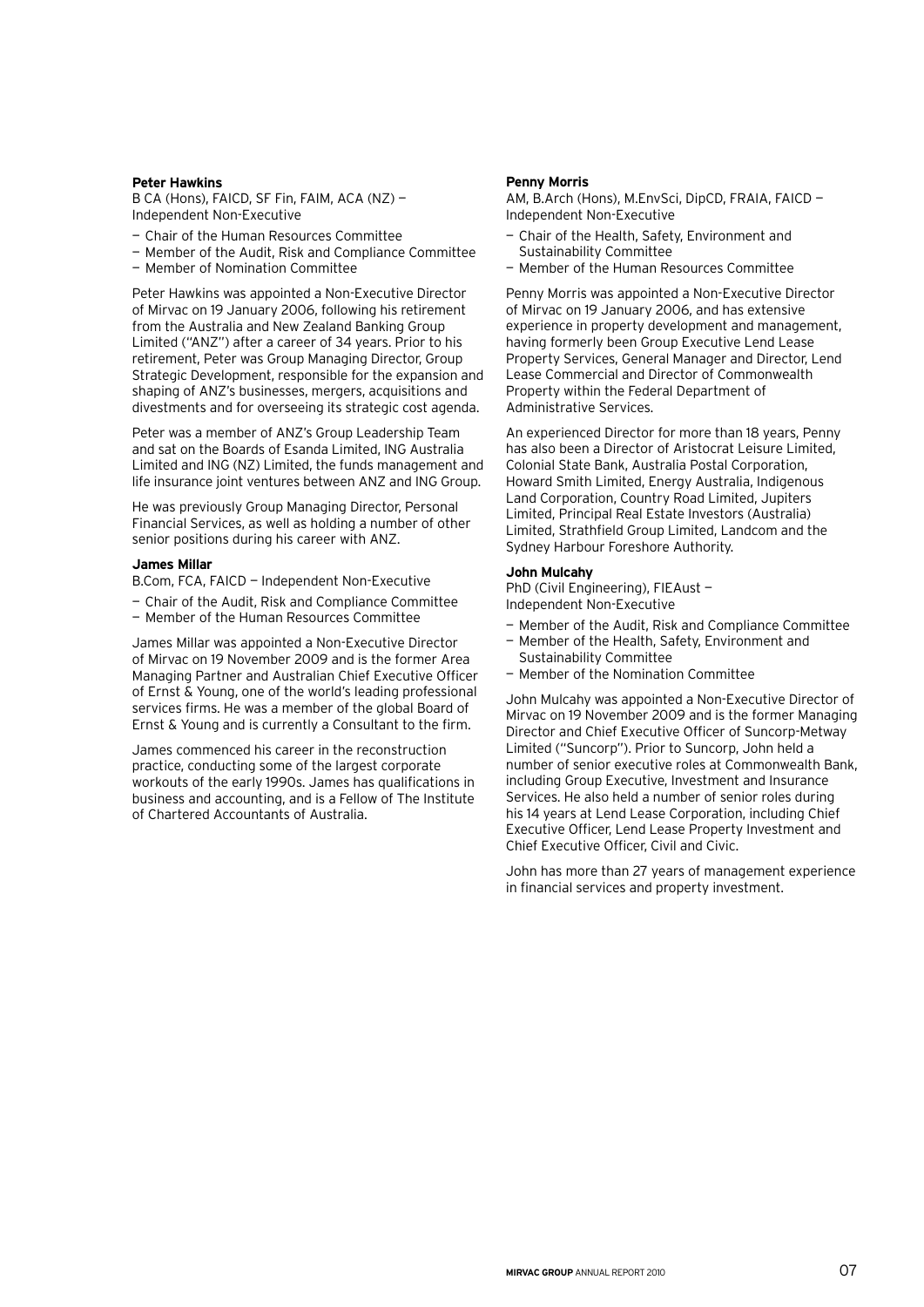#### **General Counsel and Company Secretary**

#### **Sonya Harris**

B.Econ, LLB (First Class Honours), MLM, MAICD

Sonya Harris was appointed General Counsel and Company Secretary in August 2009.

Sonya has had over 19 years experience in the legal industry and was appointed a partner at Minter Ellison in Sydney in 1999.

Sonya brings her breadth of knowledge in the property industry, and her broad property and commercial legal experience to her role at Mirvac. Immediately prior to joining Mirvac, Sonya was Deputy General Counsel at Brookfield Multiplex from 2005.

#### **Meetings of Directors**

The number of meetings of the Board of Directors and of each Board Standing Committee held during the year ended 30 June 2010 and the number of meetings attended by each Director are detailed below:

|                       |                 | Board | committee <sup>1</sup> | Board | compliance<br>committee<br>("ARCC") | Audit,<br>risk and | resources<br>committee | Human<br>(''HRC") | Health, safety,<br>environment<br>sustainability<br>committee<br>("HSE&SC") | and | Nomination<br>committee |   |
|-----------------------|-----------------|-------|------------------------|-------|-------------------------------------|--------------------|------------------------|-------------------|-----------------------------------------------------------------------------|-----|-------------------------|---|
| Director              | A               | Β     | A                      | B     | A                                   | B                  | A                      | B                 | A                                                                           | B   | A                       | B |
| James MacKenzie       | 18              | 18    | 6                      | 6     | 4 <sup>2</sup>                      | 5                  | 3 <sup>2</sup>         | 4                 |                                                                             |     | 4                       | 4 |
| Nicholas Collishaw    | 18              | 18    |                        |       |                                     |                    |                        |                   |                                                                             |     |                         |   |
| Paul Biancardi        | 17 <sup>2</sup> | 18    | 5                      | 5     | 7 <sup>2</sup>                      | 8                  | 3 <sup>2</sup>         | 4                 |                                                                             |     | 4                       | 4 |
| Adrian Fini           | 16 <sup>2</sup> | 17    |                        |       |                                     |                    |                        |                   |                                                                             |     |                         |   |
| <b>Peter Hawkins</b>  | 18              | 18    | 2                      | 2     | 7 <sup>2</sup>                      | 8                  | 4                      | 4                 |                                                                             |     | 4                       | 4 |
| James Millar          | 11              | 11    | 3                      | 3     | 5                                   | 5                  |                        | 3                 |                                                                             |     |                         |   |
| Penny Morris          | 18              | 18    |                        |       | 4                                   | 4                  | 4                      | 4                 | 10                                                                          | 10  |                         |   |
| John Mulcahy          | 11              | 11    |                        |       | 5                                   | 5                  |                        |                   | 4                                                                           | 4   |                         |   |
| <b>Richard Turner</b> |                 |       |                        |       | 1 <sup>3</sup>                      | 1 <sup>3</sup>     |                        |                   |                                                                             |     |                         |   |

1) Committees of the Board established to deal with particular major transactions during the year.

2) Leave of absence granted.

3) Includes only attendance as a Director, the table on page 32 also includes attendance as an independent member.

A) Indicates number of meetings attended during the period the Director was a member of the Board or Committee.

B) Indicates the number of meetings held during the period the Director was a member of the Board or Committee.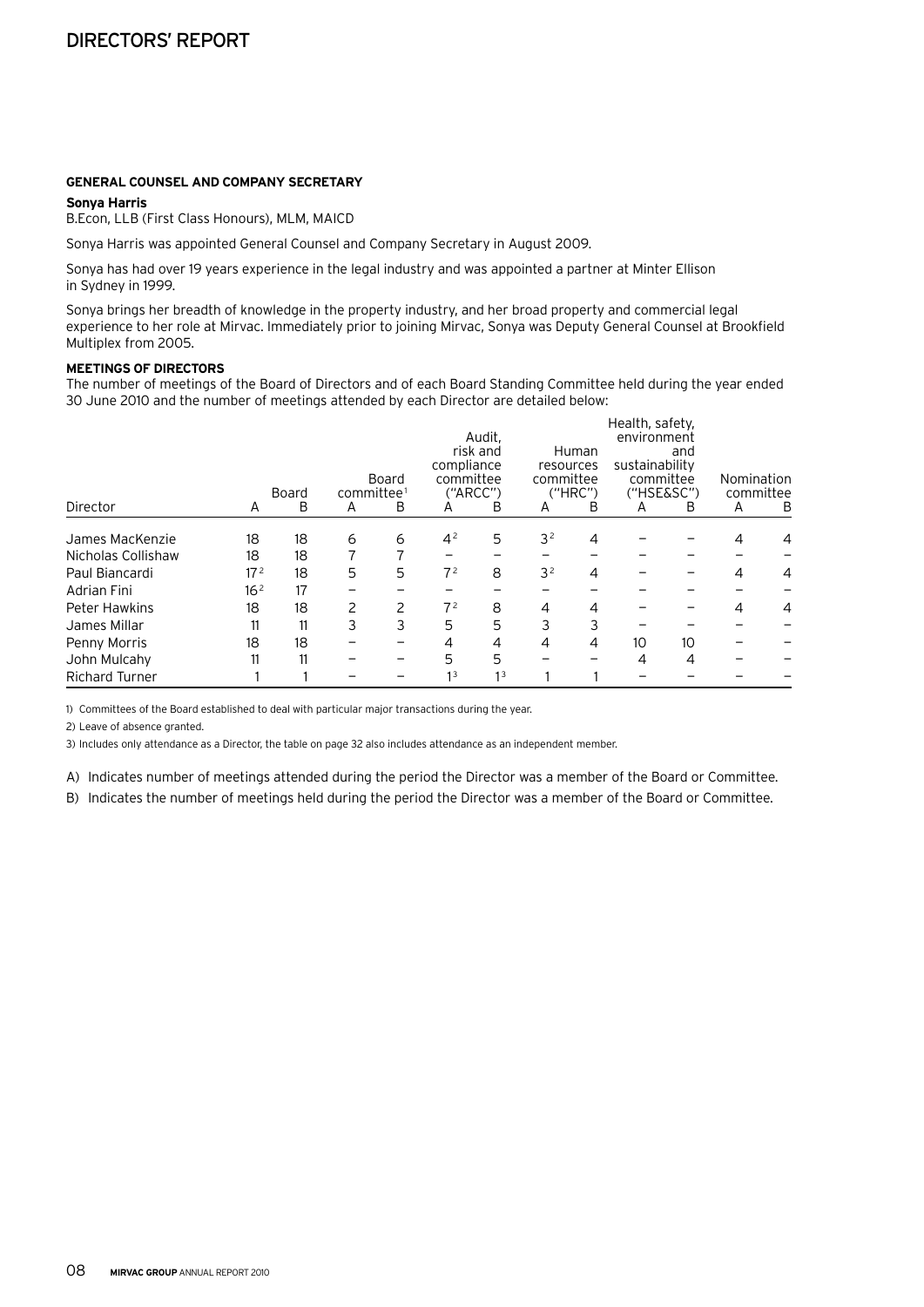### Directors' Report

Remuneration Report

This remuneration report is set out under the following sections:

- 1 Executive summary
- 2 Remuneration governance
- 3 Remuneration strategy and structure
- 4 Non-Executive Directors' remuneration
- 5 Relationship between remuneration and Mirvac performance
- 6 Details of remuneration
- 7 Service agreements
- 8 Additional information

The information provided in this remuneration report has been audited as required by section 308(3C) of the Corporations Act 2001.

#### **1 Executive summary**

The purpose of remuneration at Mirvac is to support the execution of the business strategy. This requires programs that reward annual and long-term value creation and retain the individuals most capable of delivering successful outcomes for securityholders.

- **a) Key points on Mirvac's remuneration for the year ended 30 June 2010**
- i) The HRC continues to review Mirvac's approach to remuneration in light of changes to both the economic and regulatory environments. A key focus of this work is on ensuring that Mirvac's remuneration strategy continues to support the business strategy and drive value for securityholders through all stages of the business cycle.
- ii) A salary freeze was in place during the year ended 30 June 2010 with adjustments only made in exceptional circumstances. In response to improved market conditions, the Board has approved a budget for increases in fixed remuneration for the year ending 30 June 2011.
- iii) Short-term incentive ("STI") amounts were paid for results achieved during the year ended 30 June 2010 reflecting improvements in business performance from 2009.
- iv) The 2010 long-term incentive ("LTI") grants were delayed until June 2010 due to uncertainty created by changes to the tax treatment of employee share schemes announced in the May 2009 Federal Budget.
- v) The performance period for the LTI grants made during 2007 finished on 30 June 2010. In total, 25 per cent of the performance rights and options granted in 2007 vested.
- vi) Consistent with what was presented to securityholders at the 2009 Annual General Meeting/General Meeting, the LTI grant for the year ended 30 June 2010 used two performance measures — Relative Total Securityholder Return ("TSR"), and Return on Equity ("ROE"). For the LTI grants that will be made in the year ending 30 June 2011, the intention is to use Relative TSR as the sole performance condition based on the view that relative TSR is the simplest, most objective measure of total value creation delivered to securityholders.
- vii) Any new contract or contract variation will impose a limitation on executive termination payments of no more than 12 months salary, consistent with new legislation.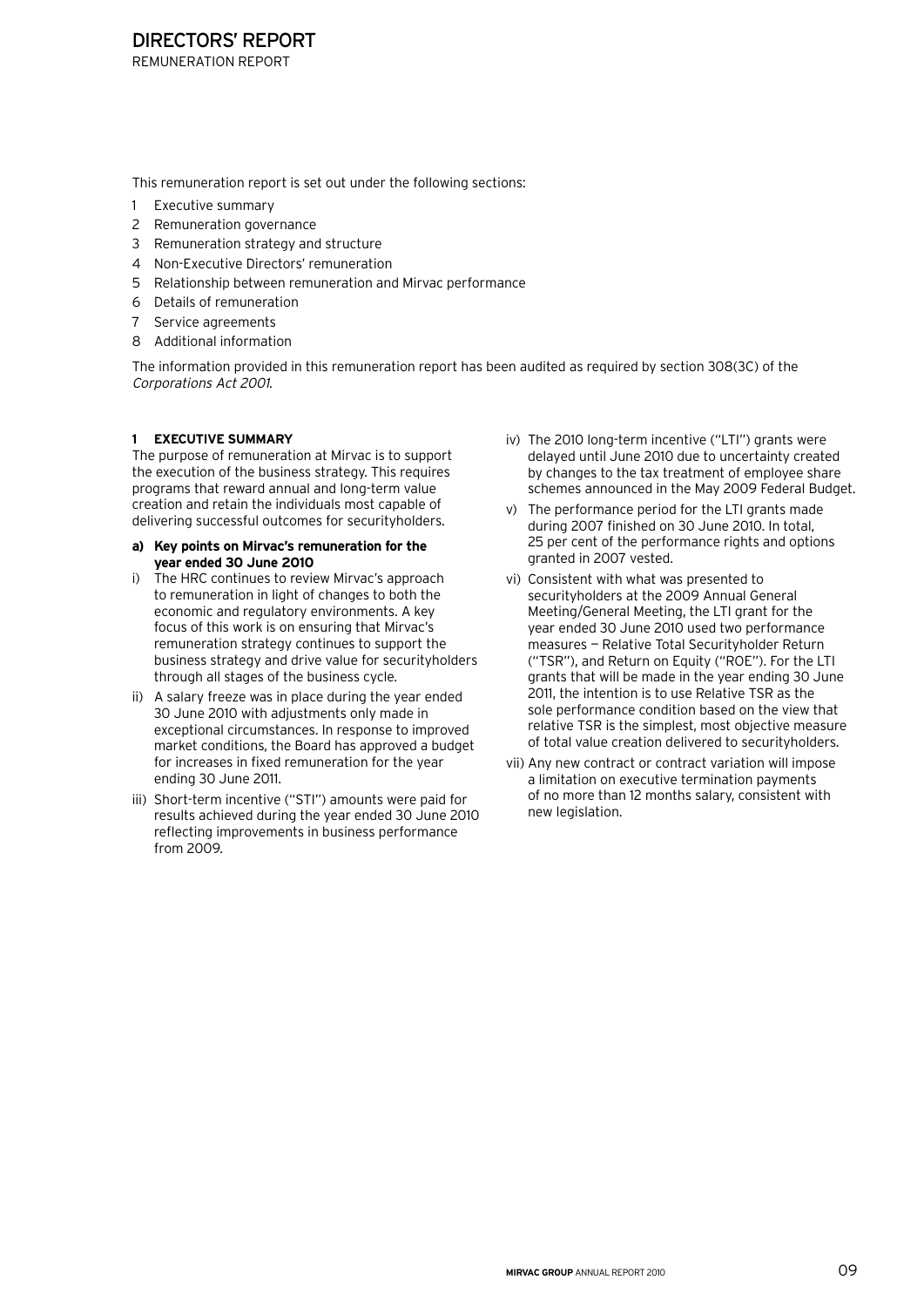#### **b) Summary of actual payments received by key management personnel ("KMP")**

The value of the cash and other benefits actually received by the executives during the year ended 30 June 2010 will be different to the figures presented in the table on page 19. This is because the table on page 19 presents the accounting value for long-term incentives which will include amounts for grants that have not vested, and may not vest because of the presence of performance conditions. The following table presents the actual value of the remuneration receivable by the disclosed executives during the year:

| Executive             | Fixed<br>remuneration | STI <sup>1</sup> | LT1 <sup>2</sup> | Employee<br>loans <sup>3</sup> | Termination<br>benefits | Other  | Total     |
|-----------------------|-----------------------|------------------|------------------|--------------------------------|-------------------------|--------|-----------|
| Nicholas Collishaw    | 2,000,000             | 1,750,000        | 38.253           | 404.546                        |                         | 32.979 | 4,225,778 |
| John Carfi            | 649.272               | 403,000          | 8.965            | 530,402                        |                         | 10,940 | 1,602,579 |
| <b>Brett Draffen</b>  | 855,285               | 634.000          | 23,910           | 451.406                        |                         | 13,858 | 1,978,459 |
| <b>Gary Flowers</b>   | 600,000               | 318,000          |                  | 68.737                         |                         | 9.736  | 996.473   |
| Chris Freeman         | 460.814               |                  |                  | 24.157                         | 254,227                 | 14.404 | 753,602   |
| <b>Grant Hodgetts</b> | 465.932               |                  | 13.284           | 318,087                        | 897.930                 | 26.146 | 1,721,379 |
| Justin Mitchell       | 650,000               | 345,000          | 12.752           | 317,519                        |                         | 10.394 | 1,335,665 |

1) STI values reflect payments to be made in September 2010 in recognition of performance during the year ended 30 June 2010.

2) LTI amounts represent the value to the participant during the year ended 30 June 2010 arising from performance rights whose performance period ended 30 June 2010, the exercising of options, or the net proceeds following the sale of securities granted under a loan based plan.

3) Amount reported includes amounts forgiven during the year, imputed interest and related Fringe Benefits Tax ("FBT").

#### **c) Mirvac's response to regulatory changes**

The global financial crisis has led to a significant increase in Federal Government and regulator action on remuneration issues. Following is a description of some of the more significant changes that were announced during 2009, accompanied by a summary of Mirvac's response in each case.

#### i) Tax on employee share schemes

During 2009, the Federal Government made significant changes to the taxation of employee share schemes. Mirvac's response to these changes can be summarised as follows:

- grants under the Long-term Performance Plan ("LTP") were delayed due to the uncertainty created by the tax changes;
- the HRC determined that grants under the LTP will be made in the form of performance rights; and
- $-$  previously, securities issued to participants under the LTP after rights had vested were subject to a seven year holding lock. The HRC exercised its discretion to waive the holding lock over any securities that vest from the 2010 grant.

#### ii) Termination payments cap

In November 2009, changes were made to the legislation dealing with termination payments. As a result of the amendments, in the future it will no longer be possible to make termination payments in excess of 12 months fixed remuneration to affected executives without receiving securityholder approval. The legislation provides that transitionary arrangements will apply whereby contractual termination payments in place prior to the new legislation can still be honoured without the requirement for securityholder approval. This is provided that an executive's contract has not been substantially varied subsequent to 24 November 2009.

The HRC has reviewed Mirvac's approach to termination payments in light of the legislative changes. All new contracts with senior executives will impose a cap on termination payments equivalent to 12 months fixed remuneration. Mirvac will honour existing contractual entitlements on termination that would exceed the cap of 12 months fixed remuneration, provided there has been no substantial variation to the executive's contract. Given that an adjustment to fixed remuneration would likely be considered a variation under the regulations, at the next scheduled remuneration review affected executives will be given the option to either:

- forego any increase to their fixed remuneration and therefore retain their existing termination entitlements; or
- have their fixed remuneration reviewed and in so doing accept a cap on their termination entitlements equivalent to 12 months fixed remuneration.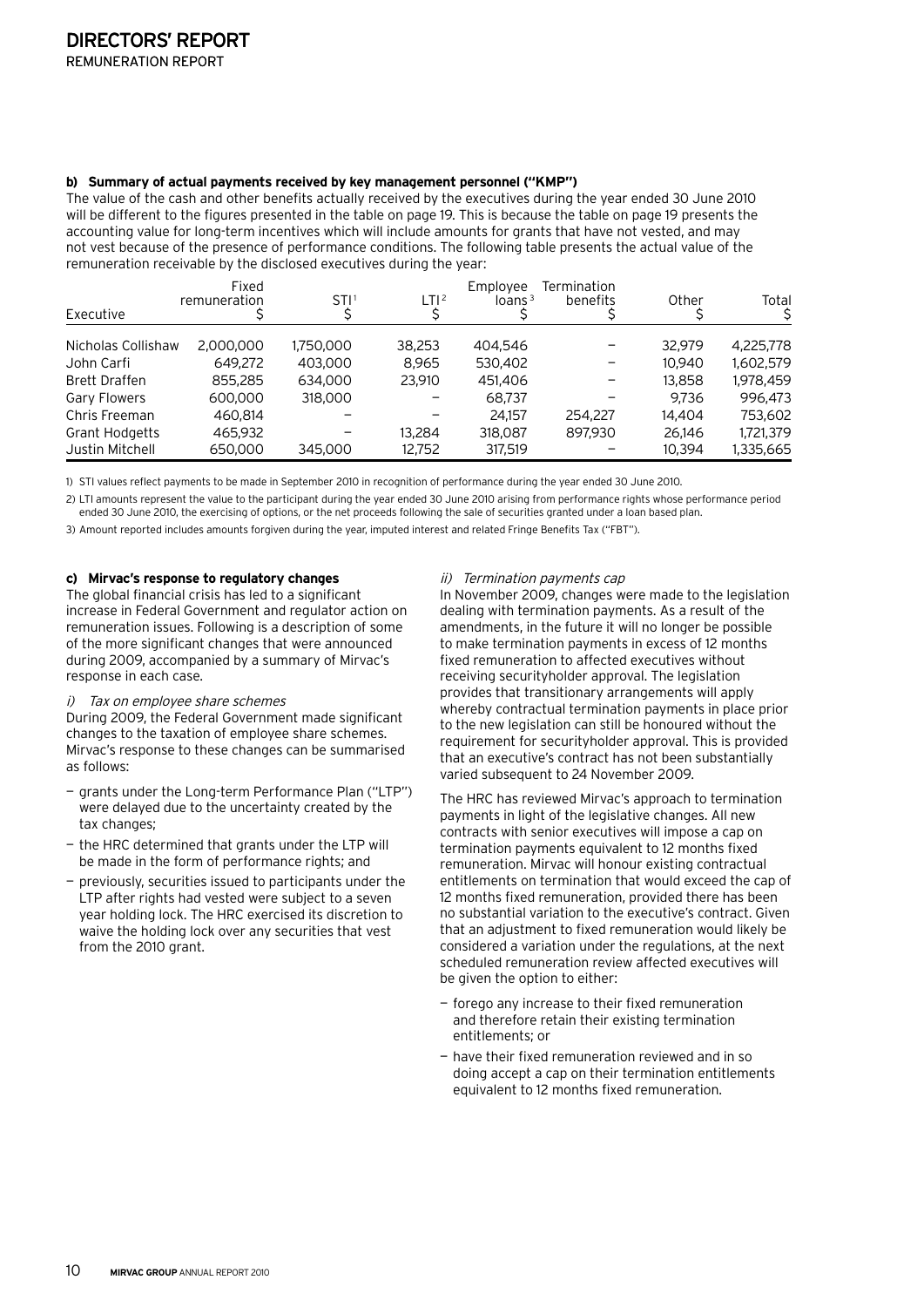#### iii) Productivity Commission

The Board has recognised the recommendations made by the Productivity Commission on director and executive remuneration and is already compliant with a number of these. For example:

- the HRC comprises of four Non-Executive Directors with each Committee member, including the Chairman, being independent;
- executives are prohibited from hedging unvested equity under Mirvac's security trading policy;
- when the HRC uses remuneration advisers in respect of KMP remuneration, these advisers are commissioned by the HRC, independent of management;
- $-$  an executive summary has been included in the remuneration report; and
- a table presenting 'actual' levels of remuneration received by each of the disclosed executives has been included in the remuneration report.

#### **2 Remuneration governance**

The Board places great importance on having strong remuneration governance processes. These processes are designed to ensure that Mirvac continues to derive maximum value from its remuneration spend, while also ensuring that remuneration decisions are made in a fair and transparent manner. The HRC, consisting of four independent, Non-Executive Directors, is responsible for reviewing the remuneration strategy annually. It advises the Board on remuneration policies and practices generally, and makes specific recommendations on remuneration packages, incentives and other terms of employment for Non-Executive and Executive Directors, including the Managing Director, as well as KMP.

#### **3 Remuneration strategy and structure**

#### **a) Remuneration strategy**

Mirvac's remuneration strategy creates the platform upon which all pay decisions are made. The strategy defines the framework for setting fixed remuneration and the design parameters of STI and LTI programs. The purpose of remuneration at Mirvac is to support the execution of the business strategy. This requires programs that reward annual and long-term value creation and retain the individuals most capable of delivering successful outcomes for securityholders.

The Group holds a significant portion of total remuneration for senior employees as variable and "at risk" if performance criteria are not met or exceeded each year. The proportion of variable at risk remuneration increases significantly in line with seniority. The following table provides the average remuneration mix at target for different levels of employees at 30 June 2010:

|                          | Fixed        |      |      | At risk      |  |
|--------------------------|--------------|------|------|--------------|--|
|                          | remuneration | STI  | LTI  | remuneration |  |
| Employee level           | $\%$         | $\%$ | $\%$ | $\%$         |  |
| <b>Managing Director</b> | 31           | 23   | 46   | 69           |  |
| Senior executives        | 42           | 23   | 35   | 58           |  |
| Executives               | 68           |      | 20   | 32           |  |
| Managers                 | 91           |      |      | 9            |  |
| Other employees          | 100          |      |      |              |  |

When assessing remuneration for KMP and other senior executives, Mirvac looks primarily at its Australian Real Estate Investment Trust ("A-REIT") peer group and secondly at a general industry peer group with a similar (market capitalisation) size.

The HRC has appointed Ernst & Young as external remuneration adviser to provide both information on current market practice and independent input into key remuneration decisions. The HRC also has access to Mirvac's Group General Manager, Human Resources to support its decision making.

As part of its role, the HRC regularly reviews the STI and LTI schemes to ensure they continue to provide an appropriate return for securityholders, while also serving to attract, motivate and retain suitably qualified employees. The HRC also reviews and approves the performance targets set for Mirvac's STI and LTI schemes, as well as the assessment of Mirvac's performance against these targets that ultimately determines the size of the STI and LTI pools. The HRC performs this role to ensure that incentive outcomes are determined in an objective manner.

KMP remuneration, incentives and other terms of employment are reviewed annually by the HRC in conjunction with recommendations made by the Managing Director. The review considers individual results against key performance indicators, relevant business performance, as well as the Group's overall results and returns to its securityholders.

Recommendations for individuals below senior executive level are submitted by that person's directreport manager, in turn to their manager for approval, ensuring that any fixed remuneration increases or incentive payments have two levels of approval, reducing subjectivity and maintaining relativities.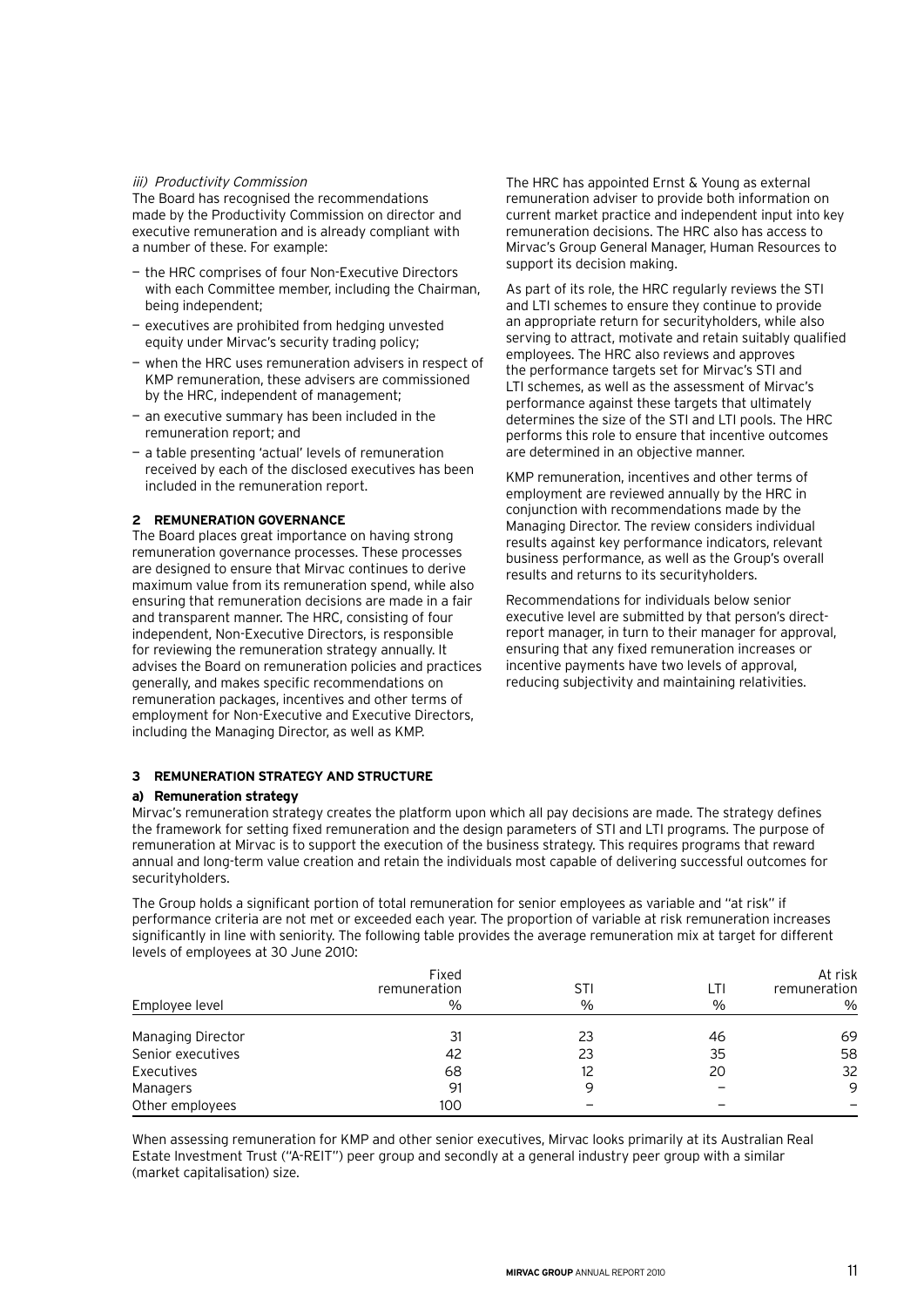The Board has approved the following approach to determining Mirvac remuneration levels compared to the market:

- $-$  the reference point for fixed remuneration is targeted at the median of peer groups. However, differences in the scope of role and individual performance will mean that fixed remuneration will vary from the median; and
- STI and LTI plans are positioned to deliver market median reward for "at target" performance and above market median reward for strong performance.

#### **b) Structure of remuneration**

The employee population at Mirvac is segmented into different groups to determine participation in various incentive and employee security programs as shown in the table below:

| Employee level    | Fixed remuneration |  | <b>EEP</b> |
|-------------------|--------------------|--|------------|
| Managing Director |                    |  |            |
| Senior executives |                    |  |            |
| Executives        |                    |  |            |
| Managers          |                    |  |            |
| Other employees   |                    |  |            |

Remuneration approaches vary between these levels in order to recognise their relative impact on Mirvac's performance and differences in market remuneration practices.

Further information on these three distinct components — fixed remuneration, STI and LTI — is outlined below.

#### i) Fixed remuneration

The key drivers of fixed remuneration are as follows:

- individual appraisal based on Mirvac's performance appraisal system; and

- the competitive market environment for the individual's skills and capabilities or the role the individual performs.

Fixed remuneration comprises base salary plus statutory superannuation contributions. Employees also have the opportunity to sacrifice some of their base salary for additional voluntary superannuation contributions and/or novated leases for motor vehicles. Executives also have the flexibility to allocate a portion of their base salary to certain other benefits. In such circumstances, the executive is also charged any resultant FBT in order that there is no additional cost to Mirvac in allowing the executive to take advantage of the particular benefit. A salary freeze was in place during the year ended 30 June 2010. In light of changing market conditions and improved business performance, and to ensure that Mirvac continues to be able to attract, motivate and retain talented employees, the Board has approved a budget for increases in fixed remuneration for the year ending 30 June 2011.

#### $ii)$   $STI$

Short-term variable remuneration consists of an annual incentive paid as a cash bonus. Executives and managers at Mirvac are eligible to participate in the STI plan based on their responsibility for achieving annual objectives. Remaining staff are eligible for a discretionary bonus where management recognises that exceptional individual performance has been achieved. STI outcomes for individuals can range from zero to double their STI target depending upon results. The maximum STI opportunity as a percentage of fixed remuneration for KMP, together with details of the actual STI payments they each received for the year ended 30 June 2010 are shown in the following table:

|                                                 | Maximum STI<br>percentage of<br>fixed remuneration<br>% | STI included in<br>remuneration | STI achieved<br>percentage of<br>potential maximum<br>$\%$ | STI forfeited<br>percentage of<br>potential maximum<br>$\%$ |
|-------------------------------------------------|---------------------------------------------------------|---------------------------------|------------------------------------------------------------|-------------------------------------------------------------|
| <b>Executive Director</b><br>Nicholas Collishaw | 150                                                     | 1.750.000                       | 58                                                         | 42                                                          |
| <b>KMP</b>                                      |                                                         |                                 |                                                            |                                                             |
| John Carfi                                      | 120                                                     | 403,000                         | 53                                                         | 47                                                          |
| <b>Brett Draffen</b>                            | 140                                                     | 634,000                         | 53                                                         | 47                                                          |
| Chris Freeman                                   | 120                                                     |                                 |                                                            | 100                                                         |
| Gary Flowers                                    | 100                                                     | 318,000                         | 53                                                         | 47                                                          |
| <b>Grant Hodgetts</b>                           | 100                                                     |                                 |                                                            | 100                                                         |
| Justin Mitchell                                 | 100                                                     | 345,000                         | 53                                                         | 47                                                          |

STI payments are conditional upon:

- performance of the Group overall and the respective divisions, measured against pre-determined targets; and

— an individual's contribution to the Group or division's financial performance as well as their own performance in meeting or exceeding pre-determined objectives as measured during the performance appraisal process.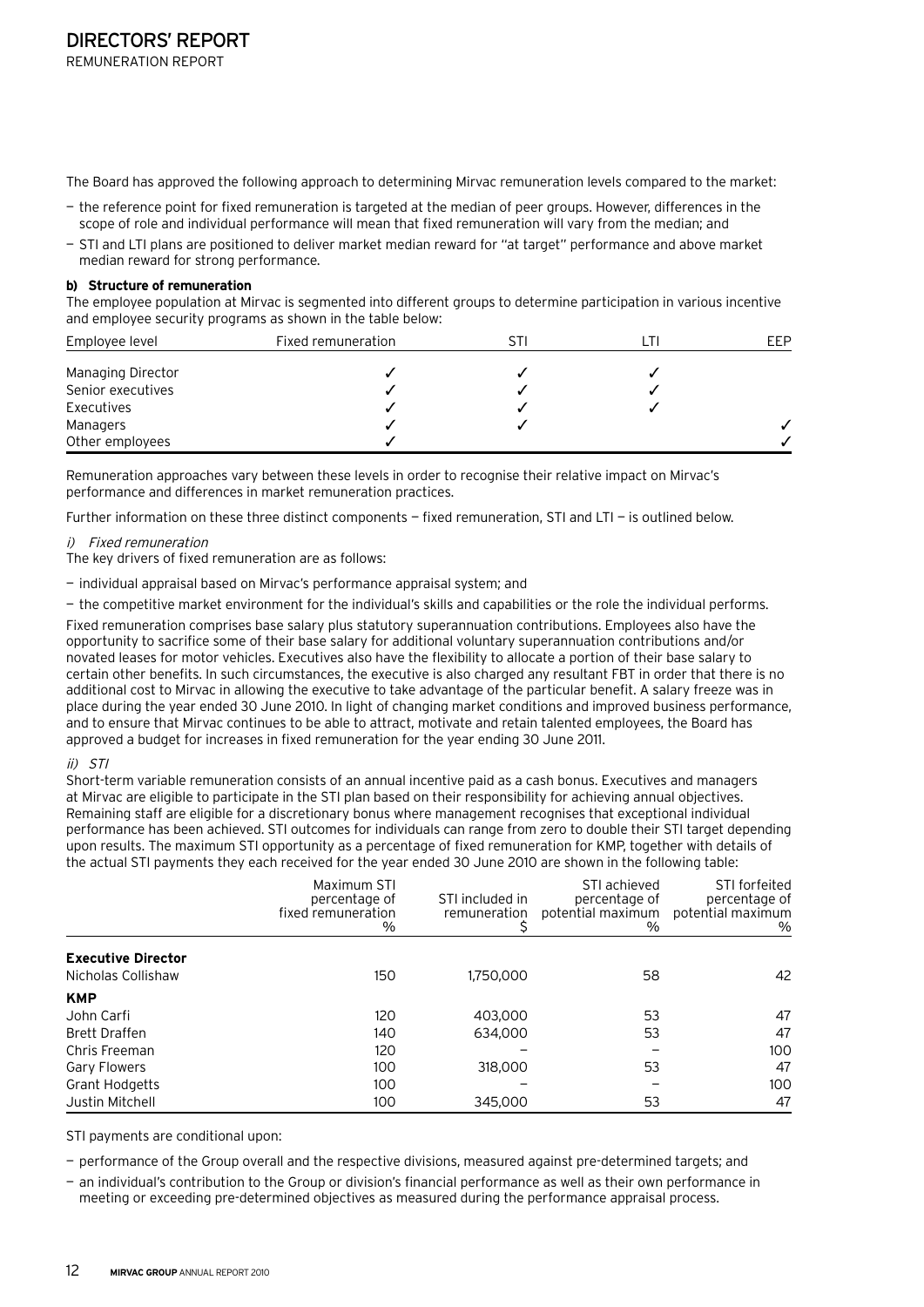#### **Group/divisional STI measures**

The STI pool for the year ended 30 June 2010 was calculated based on operating profit at a Group and divisional level. Operating profit was chosen as it is an objective, readily understandable measure of Mirvac's performance during the year. Once the operating profit for the year has been determined, the HRC applied the following schedule to calculate the STI pool:

| Performance relative to plan    | 90% | 90% | 100% | 120% | 120% |
|---------------------------------|-----|-----|------|------|------|
| Group payout (% of target)      | 0%  | 75% | 100% | 150% | 150% |
| Divisional payout (% of target) | 0%  | 75% | 100% | 150% | 150% |

#### **Individual performance**

The Group's appraisal system is a core component of its remuneration review. It is used to review past performance and set future objectives and development plans for employees at all levels. At the beginning of each year, clear objectives are set for all employees to provide clarity and focus to the individual and organisation as to what is expected in the ensuing period. The objectives used to evaluate KMP for the year ended 30 June 2010 were based on the following key responsibility areas: finance; strategy; customer/stakeholder; corporate responsibility; and people. Additional business or divisional specific objectives may also be set by the Managing Director each year, which are also reviewed by the HRC. The Committee also sets specific targets and key performance indicators annually for the Managing Director.

#### iii) LTI plans

KMP, other senior executives and executives are eligible, at the discretion of the HRC, to participate in Mirvac's LTI schemes. LTI scheme participation is limited to these employees because they have the largest strategic impact on the long-term success of Mirvac. The LTI schemes in tandem with driving performance and facilitating retention, are also an important means of facilitating executive security ownership.

#### **LTP (current plan)**

Mirvac's LTP plan was introduced in the year ended 30 June 2008 following approval by securityholders at the 2007 Annual General Meeting/General Meeting. This plan applies to the Managing Director, other Executive Directors, senior executives and other executive employees only for reasons stated above.

Awards under this plan are made in the form of performance rights. Awards of options have also been made under this plan in previous years. A performance right is a right to acquire one fully paid stapled security in Mirvac provided a specified performance hurdle is met. The rights offered under the scheme can only be exercised if and when these performance conditions are achieved over a three year period. If the performance rights vest and are exercised, entitlements will be satisfied by either an allotment of new securities or by purchase on market of existing securities, at the Board's discretion. Non-Executive Directors are not eligible to participate in this LTP. No loans are made to participants under this plan.

The Board reviews the performance conditions annually to determine the appropriate hurdles based on Mirvac's strategy and prevailing market practice. The Board determined, on the recommendation of the HRC, that the performance conditions to apply to the vesting of the grants made during the year ended 30 June 2010 would be Relative TSR and ROE. TSR was chosen given that it is an objective measure of securityholder value creation and the wide level of understanding and acceptance of the measure among various key stakeholders. ROE was chosen because it measures how well management has used securityholder funds and reinvested earnings to generate additional earnings for securityholders.

For the anticipated 2011 grant, the Board is intending to use Relative TSR as the sole performance condition. This reflects the Board's desire for executives to focus on delivering value for securityholders. Furthermore, Mirvac has a well defined peer group of comparable organisations. By delivering superior returns to securityholders relative to these peer organisations, Mirvac will have both greater access to capital and a lower cost of capital.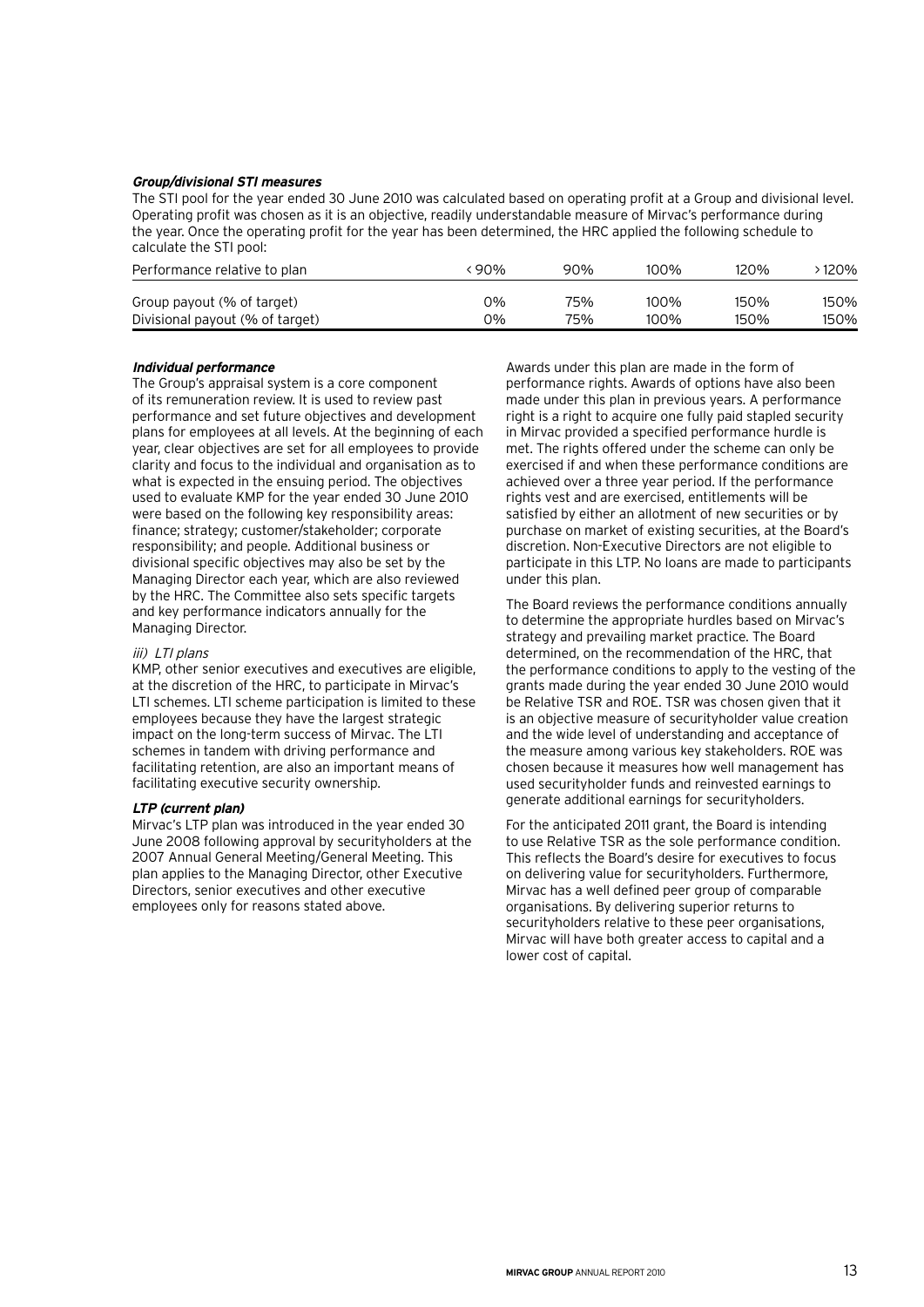The grant for the year ended 30 June 2010 was delayed until June 2010 due to the uncertainty created by the changes to the tax treatment of employee share schemes. However, the Board resolved to make the grant in a manner that ensured participants were neither advantaged nor disadvantaged by the delay. To reflect this intent, the performance period for the grant will still commence from 1 July 2009 as originally intended. Similarly, participants also received the same number of performance rights as they would have, had the grant not been delayed. For the grant made during the year ended 30 June 2010, the grant entitlements under the Relative TSR measure will be based on the following vesting schedule:

| Performance level                     | Relative TSR (percentile) | Percentage of securities<br>subject to this criterion to vest |
|---------------------------------------|---------------------------|---------------------------------------------------------------|
| <b><threshold< b=""></threshold<></b> | <50th                     | Nil                                                           |
| Threshold                             | 50th                      | 50                                                            |
| Threshold $-$ maximum                 | 50th to 75th              | Pro-rata between 50 and 100                                   |
| Maximum                               | 75th and above            | 100                                                           |

The comparison group for assessing Relative TSR performance will comprise the S&P/ASX 200 A-REIT Index as well as Lend Lease Corporation Limited, Australand Property Group and FKP Property Group. This comparison group was chosen because it represents the organisations with which Mirvac competes most directly with for investor capital within the sectors Mirvac operates. The entities comprising the comparison group are shown in the table below:

| Number | Symbol       | Entity                                   |  |
|--------|--------------|------------------------------------------|--|
|        | ABP          | Abacus Property Group                    |  |
| 2      | AJA          | Astro Japan Property Group               |  |
|        |              |                                          |  |
| 3      | <b>ALZ</b>   | <b>Australand Property Group</b>         |  |
| 4      | <b>BWP</b>   | <b>Bunnings Warehouse Property Trust</b> |  |
| 5      | <b>CFX</b>   | CFS Retail Property Trust                |  |
| 6      | <b>CHC</b>   | <b>Charter Hall Group</b>                |  |
| 7      | CQO          | Charter Hall Office REIT                 |  |
| 8      | <b>CQR</b>   | <b>Charter Hall Retail REIT</b>          |  |
| 9      | <b>CPA</b>   | Commonwealth Property Office Fund        |  |
| 10     | <b>DXS</b>   | Dexus Property Group                     |  |
| 11     | <b>FKP</b>   | <b>FKP Property Group</b>                |  |
| 12     | GMG          | Goodman Group                            |  |
| 13     | <b>GPTDA</b> | <b>GPT Group</b>                         |  |
| 14     | ШF           | <b>ING Industrial Fund</b>               |  |
| 15     | <b>IOF</b>   | <b>ING Office Fund</b>                   |  |
| 16     | <b>LLC</b>   | Lend Lease Corporation Limited           |  |
| 17     | <b>MGR</b>   | Mirvac Group                             |  |
| 18     | <b>SGP</b>   | Stockland                                |  |
| 19     | <b>WDC</b>   | Westfield Group                          |  |

At the end of the three year performance period, the HRC receives data from an independent external consultant to determine Mirvac TSR performance relative to the comparison group. An independent consultant is used to ensure that performance is measured objectively. The HRC then determines the number of performance rights that will vest, if any, by applying the data to the TSR vesting schedule. In valuing rights linked to the Relative TSR measure, the key inputs for the 2010 grant were as follows:

|                              | Performance rights |
|------------------------------|--------------------|
|                              |                    |
| Grant date                   | 8 June 2010        |
| Performance hurdle           | Relative TSR       |
| Performance period start     | 1 July 2009        |
| Performance testing date     | 30 June 2012       |
| Security price at grant date | \$1.28             |
| Exercise price               | <b>Snil</b>        |
| Expected life                | 2.1 years          |
| Volatility                   | 68%                |
| Risk-free interest rate      | 4.45%              |
| Dividend/distribution yield  | 6.1%               |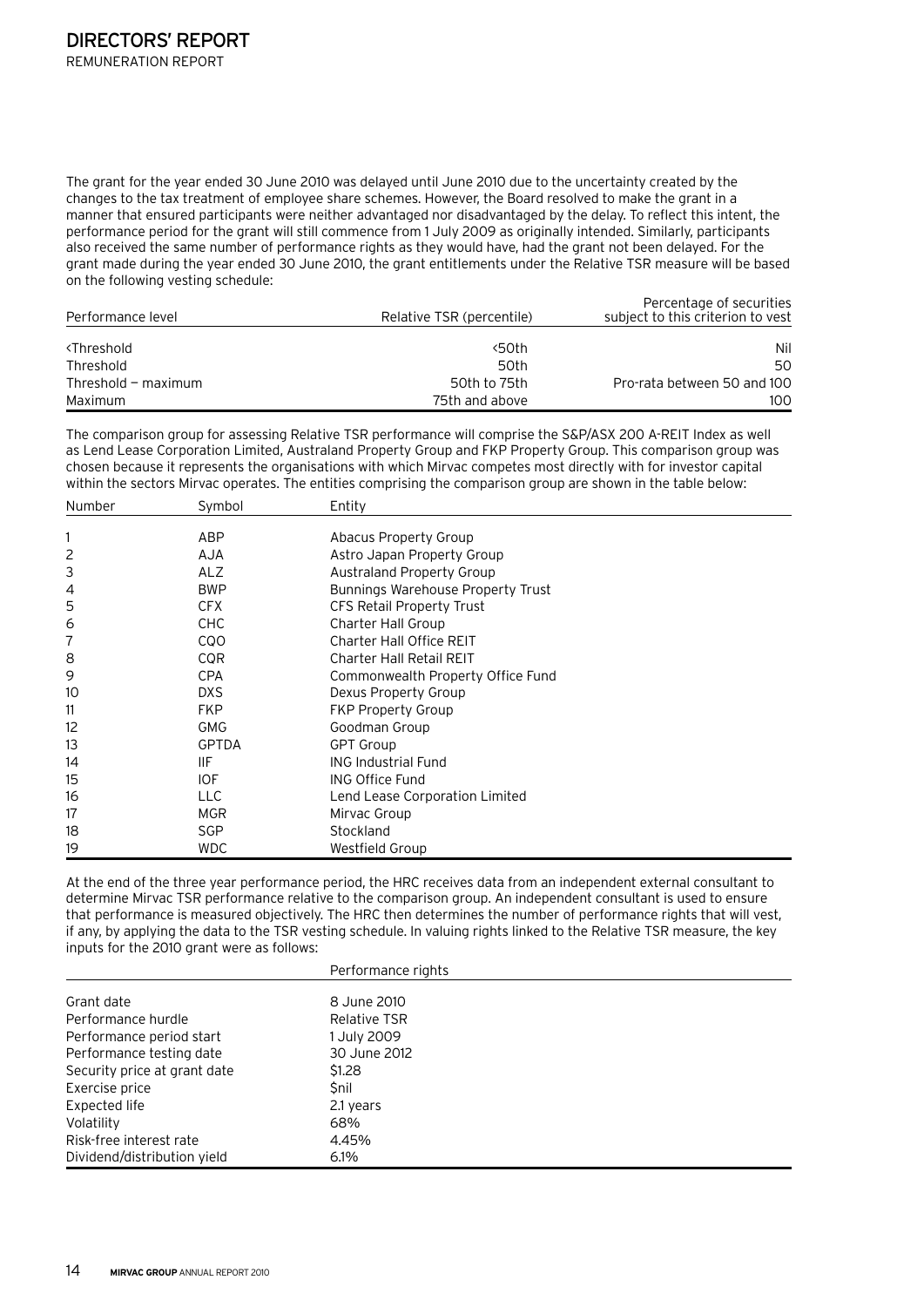For the year ended 30 June 2010 grant, entitlements under the ROE measure will be based on the following vesting schedule:

| Performance level                     | Return on equity               | Percentage of securities<br>subject to this criterion to vest |
|---------------------------------------|--------------------------------|---------------------------------------------------------------|
| <b><threshold< b=""></threshold<></b> | $\langle$ CPI + 3.0%           | Nil                                                           |
| Threshold                             | $CPI + 3.0\%$                  | 50                                                            |
| Threshold $-$ maximum                 | $CPI + 3.0\%$ to $CPI + 5.5\%$ | Pro-rata between 50 and 100                                   |
| Maximum                               | $CPI + 5.5%$ and above         | 100                                                           |

The formula for calculating ROE is as follows:

ROE = Adjusted statutory profit Adjusted securityholder equity

where: adjusted statutory profit =

reported statutory profit

- +/– net losses/gains on fair value of derivative financial instruments and associated foreign exchange movements
- + depreciation of owner-occupied administration properties, owner-occupied hotel management lots and
- owner-occupied freehold hotels (including hotel property, plant and equipment)

adjusted securityholder equity = securityholder equity

- excess in fair value over cost (investment properties)
- asset revaluation reserve

Each of the components used in calculating ROE can be found on pages 40 to 42 in the financial statements.

At the end of the three year performance period, the HRC receives a ROE calculation based on figures included in the financial statements. The HRC then determines the number of performance rights that will vest, if any, by applying the data to the ROE vesting schedule.

At the end of the three year performance period, all performance rights that vest are automatically converted to Mirvac securities. However, if the performance rights do not vest at the end of the three year performance period, they will lapse. Participants are prohibited from hedging both their unvested performance rights and options. Directors have also indicated that there is no intention to re-test the performance conditions in the future.

In the event that an employee resigns, or is dismissed by Mirvac, all unvested rights are forfeited. In the event that an employee leaves Mirvac due to retirement, redundancy or death, the number of rights held is pro-rated based on completed years of service, and the remaining rights continue to be subject to the original performance period and hurdles.

At 30 June 2010, 22,238,221 (2009: 9,923,912) performance rights and 7,995,367 (2009: 10,464,491) options had been issued to participants under the plan. The number of issued rights and options are net of adjustments due to forfeiture of rights and options as a result of termination of employment. A total of 1,304,300 performance rights (2009: nil) and no options (2009: nil) vested during the year to 30 June 2010. Performance rights and options granted under the LTP scheme in 2007 did not vest with individuals until after 30 June 2010.

#### **Employee Exemption Plan ("EEP")**

The Mirvac EEP is designed to encourage security ownership across the broader employee population. The EEP provides eligible employees with \$1,000 worth of Mirvac securities at nil cost. The plan is open to Australian based employees with more than 12 months of continuous service, who do not participate in other Mirvac equity plans. Securities acquired under this plan must be held for a minimum of three years (or earlier at cessation of employment with the Group) during which time the securities are subject to a restriction on disposal. Otherwise, holders enjoy the same rights and benefits as other holders of Mirvac's stapled securities. On termination, employees retain any securities granted to them. At 30 June 2010, 2,634,713 stapled securities (2009: 1,614,783) had been issued to employees under the general EEP.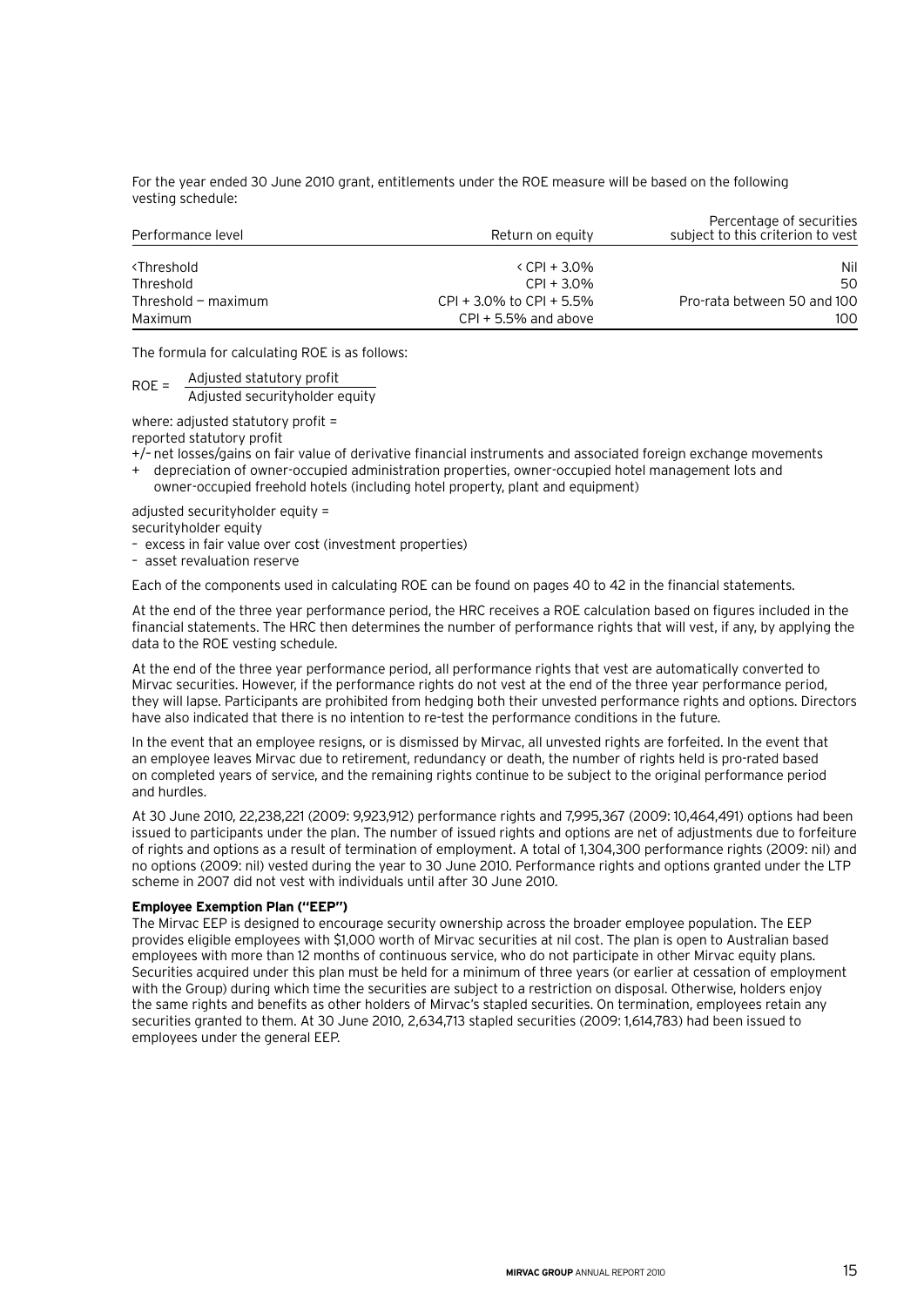#### **Plans closed for new grants**

#### **FRP**

During the year ended 30 June 2009, a small number of senior executives, including KMP, were invited to participate in an interest-free loan program designed to assist in retaining employees critical to Mirvac's ongoing success. No further awards will be made under this program, consistent with Mirvac's intention to eliminate the use of loan plans as part of employee reward. While the loans under this program were offered during the year ended 30 June 2009, some of the loan amounts were drawn down in the year ended 30 June 2010.

The amounts of the loans range from \$500,000 to \$2,000,000 and must be secured against property, or an unconditional bank guarantee. The loan was granted on a full recourse basis. A progressively increasing forgiveness schedule allows for no more than 50 per cent of the total loan balance in total to be forgiven. The forgiveness schedule for the Managing Director and KMP is set out below:

| Anniversary number | <b>Managing Director</b><br>% | Percentage of Ioan forgiven<br>KMP<br>$\%$ |
|--------------------|-------------------------------|--------------------------------------------|
|                    |                               | 5                                          |
| 2                  | 10                            | 7.5                                        |
| 3                  | 15                            | 10                                         |
| 4                  | 20                            | 12.5                                       |
| 5                  | N/A                           | 15                                         |

The repayment date of the loan is the earlier of 12 months after the participant ceases to be employed by Mirvac, or 12 months after the fifth anniversary of the loan. Interest is payable for any period in which the loan remains unpaid after the repayment date. The following table presents the amounts forgiven during the year ended 30 June 2010 for the Managing Director and KMP, together with the outstanding balance at the end of the year:

| Executive             | Original<br>loan amount | Amount forgiven<br>during year | Loan balance<br>30 June 2010 | Annual retention<br>value |
|-----------------------|-------------------------|--------------------------------|------------------------------|---------------------------|
| Nicholas Collishaw    | 2,000,000               | 100.000                        | 1,900,000                    | 404.546                   |
| John Carfi            | 2,000,000               | 100.000                        | 1,900,000                    | 379,381                   |
| <b>Brett Draffen</b>  | 2,000,000               | 100.000                        | 1,900,000                    | 306,134                   |
| <b>Gary Flowers</b>   | 1,000,000               |                                | 1,000,000                    | 68,737                    |
| Chris Freeman         |                         |                                |                              |                           |
| <b>Grant Hodgetts</b> | 2,000,000               | 100.000                        | 1,900,000                    | 318,087                   |
| Justin Mitchell       | 2,000,000               | 100.000                        | 1,900,000                    | 317,519                   |

The annual retention value to the individual includes amounts forgiven during the year, imputed interest and related FBT. This value is offset against the value of the individual's LTP grant in each year until the retention program is complete. This means that the individual's annual total maximum remuneration each year does not change. As such, any retention grant replaces a portion of the LTP award, consistent with participants having already been identified as crucial to long-term securityholder value. On termination, no further amounts are forgiven.

#### EIS

Until 2006, Mirvac's long-term variable remuneration scheme for employees was its EIS. The scheme, which was open to all permanent employees, was designed to share the benefits of the Group's performance through the provision of loans to purchase Mirvac stapled securities. Allocations were made annually, were unrestricted and fully vested on allotment. The loans were repayable via distributions received on the securities or upon their sale. Loans were provided on a recourse basis to Executive Directors but were provided on a non-recourse basis to other participants in the scheme. If the loan value is greater than the value of securities, the remaining balance is written off and the securities are forfeited. If an employee resigns or is dismissed, the outstanding loan balance is required to be paid when employment ceases. In the event of redundancy, retirement or death, the employee has 12 months after employment ceases in which to repay the loan. If the loan value is greater than the value of securities when the loan balance is due, the remaining balance is written off and the securities are forfeited.

The EIS was closed to new participants in 2006 as it was no longer considered to be consistent with market practice. However, existing arrangements remain in place until all current loans are repaid.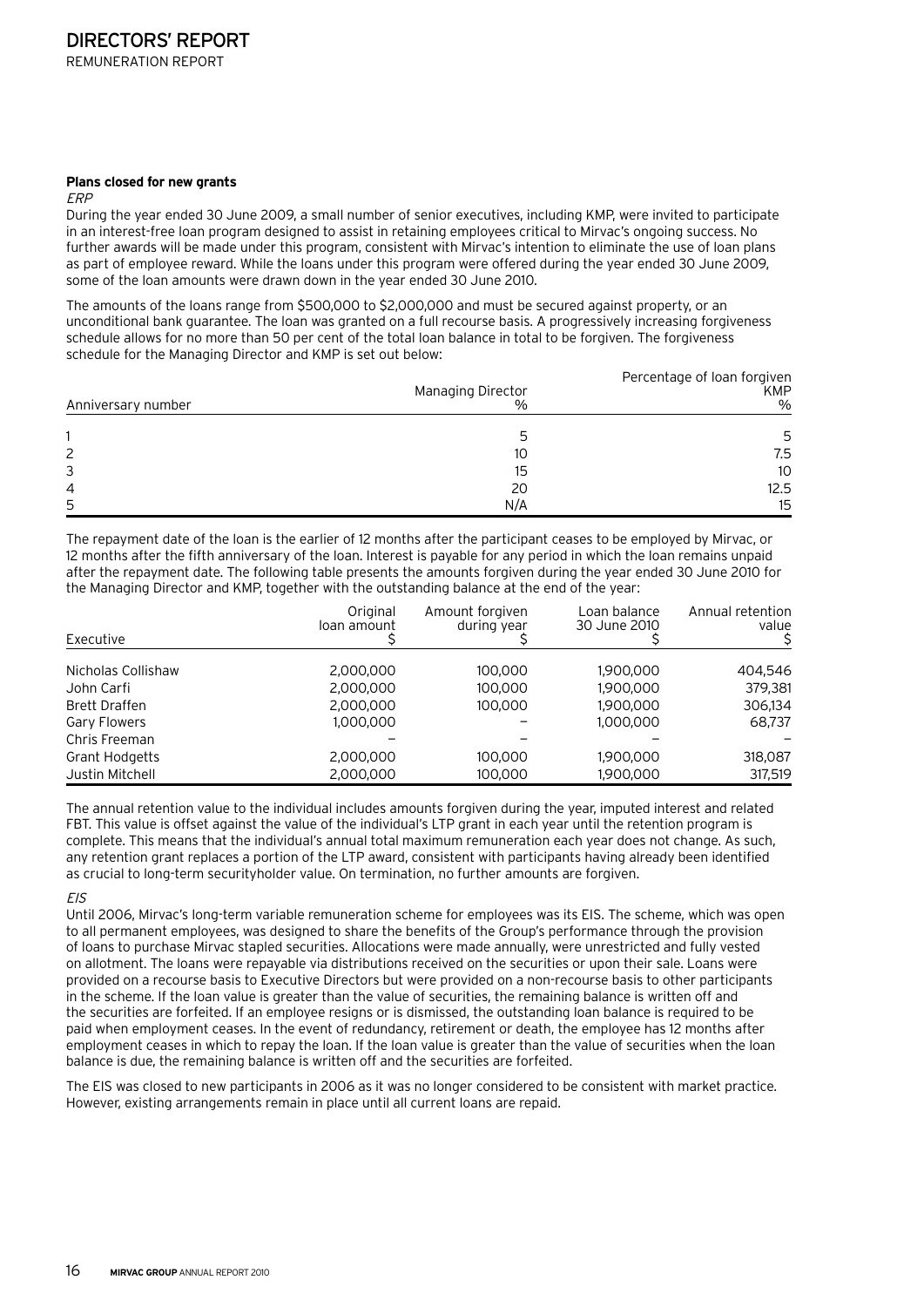#### Long-Term Incentive Plan ("LTIP")

A revised long-term variable remuneration scheme, the LTIP was introduced in 2006 and approved by securityholders at the Group's 2006 Annual General Meeting/General Meeting. Participation in the plan was open to the Managing Director, other Executive Directors, other executives and eligible employees. Under this plan, participants were offered a loan which was applied to fund the acquisition of Mirvac's stapled securities at market value.

The term of the loan is eight years. Any loan balance outstanding at the end of the eighth year must be repaid at that time. The loan is reduced annually by applying the after-tax amounts of any distributions paid by Mirvac to the outstanding principal. The loans are interest free and non-recourse over their term.

Two performance conditions were required to be met before the securities acquired under the plan vest in full with the participant: Relative TSR and Absolute earnings per security ("EPS") growth. The satisfaction of each condition was given an equal weighting in terms of the total number of securities that may vest (that is 50 per cent of the total securities held by a participant was subject to each performance condition).

#### **Relative TSR performance condition**

An entitlement to vesting of the securities was contingent on Mirvac's TSR ranking being at or above the 50th percentile of the comparison group (being the entities that comprise the S&P/ASX 200 A-REIT Index) over a three year period as detailed in the vesting schedule below:

| Performance level     | Relative TSR (percentile) | Percentage of securities<br>subject to this criterion to vest |
|-----------------------|---------------------------|---------------------------------------------------------------|
| < Threshold           | < 50th                    | Nil                                                           |
| Threshold             | 50th                      | 50                                                            |
| Threshold $-$ stretch | 50th to 75th              | Pro-rata between 50 and 100                                   |
| Stretch               | 75th and above            | 100                                                           |

#### **Absolute EPS growth performance condition**

An entitlement to vesting under this condition was contingent on Mirvac's Absolute EPS growth reaching or exceeding four per cent compound over a three year period, as detailed in the table below:

| Performance level                                                                     | Absolute EPS growth (compound) |                    | Percentage of securities<br>subject to this criterion to vest |
|---------------------------------------------------------------------------------------|--------------------------------|--------------------|---------------------------------------------------------------|
| <threshold< th=""><th></th><th><math>\langle 4\%</math></th><th>Nil</th></threshold<> |                                | $\langle 4\%$      | Nil                                                           |
| Threshold                                                                             |                                | 4%                 | 50                                                            |
| Threshold - stretch                                                                   |                                | 4% to 9%           | Pro-rata between 50 and 100                                   |
| Stretch                                                                               |                                | 9% and above       | 100                                                           |
| <b>Vesting outcome</b><br>Performance condition                                       | Weighting                      | Mirvac performance | Vesting outcome                                               |
| Relative TSR                                                                          | 50%                            | 62nd percentile    | 74%                                                           |
| Absolute EPS growth                                                                   | 50%                            | < 4 % growth       | 0%                                                            |

On vesting, 53.5 per cent of the original loan to fund the purchase of the vested securities was waived. The remaining balance of the loan will continue to be reduced by after-tax distributions until either the loan has been fully repaid or the eight year term expires, whichever occurs first. If a participant terminates their employment after securities have vested, any outstanding loans have to be repaid in full immediately or the underlying securities will be forfeited. Any unvested securities at the time of termination are required to be sold with the proceeds payable to the Group. The EIS and its replacement, the LTIP introduced in 2006, are both closed to new participants and will remain in "run-off" mode until all loans made under each arrangement are extinguished. Trading windows and hedging rules apply to securities under both plans. At 30 June 2010, 562,908 (2009: 2,817,308) securities remain on issue under the 2006 plan.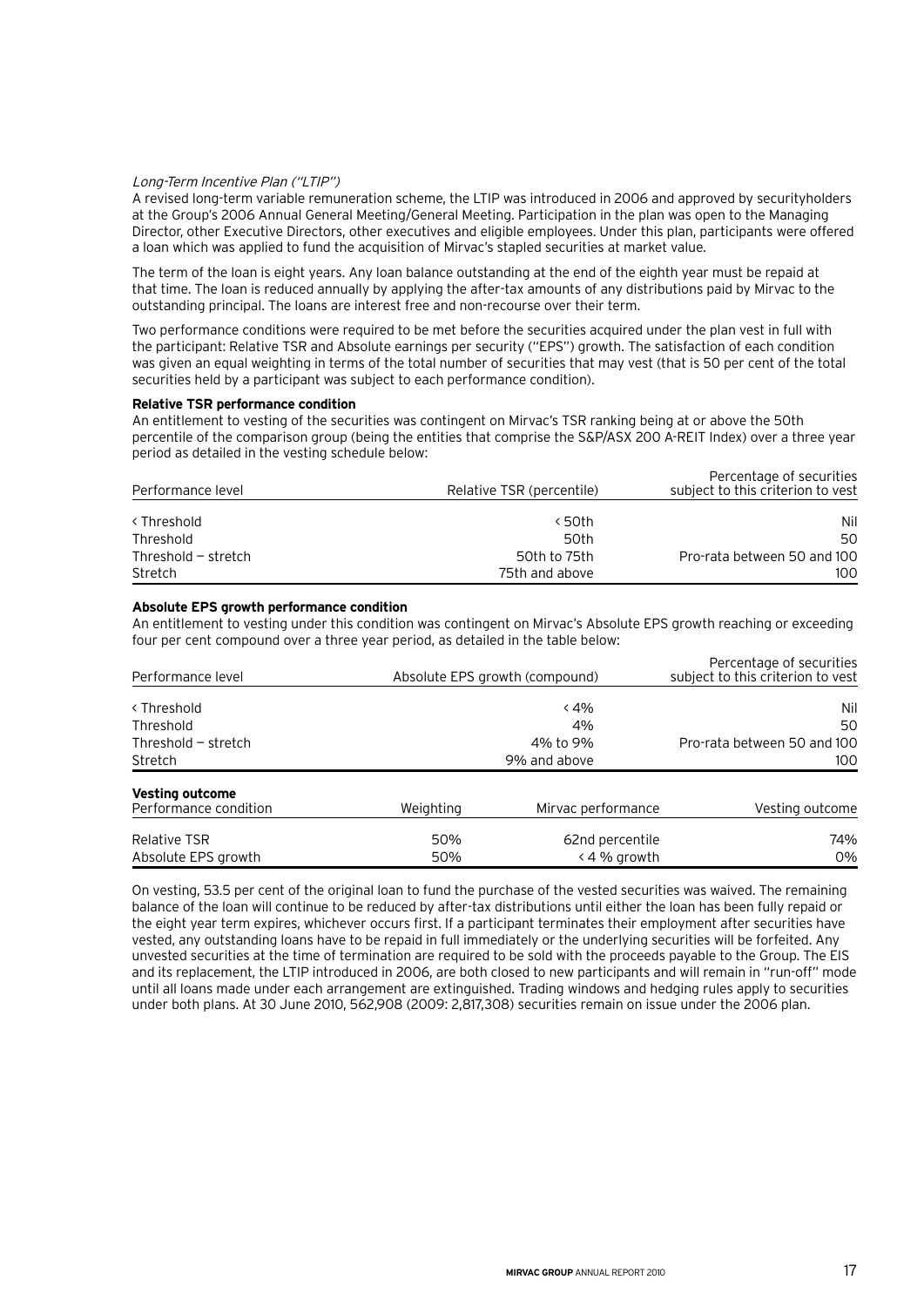#### **4 Non-Executive Directors' remuneration**

Mirvac Limited's Constitution provides that Non-Executive Directors are entitled to such remuneration as they determine, but that the total amount provided to all Directors (excluding the Managing Director and any other Executive Directors) for their services as Directors must not exceed in the aggregate in any year the sum from time to time determined by securityholders at a general meeting. The maximum aggregate remuneration of \$1,950,000 was approved by securityholders at the 2009 Annual General Meeting/General Meeting.

The fees paid to Non-Executive Directors are set out in the table below and are annual fees unless otherwise stated:

|                                                               | Fee     |
|---------------------------------------------------------------|---------|
| Board/Committee                                               |         |
| Mirvac Limited and Mirvac Funds Limited Board Chairman        | 465,000 |
| Mirvac Limited and Mirvac Funds Limited Board Deputy Chairman | 270,000 |
| Mirvac Limited and Mirvac Funds Limited Board Member          | 185,000 |
| <b>ARCC Chair</b>                                             | 30,000  |
| ARCC member                                                   | 15,000  |
| <b>HSE&amp;S Chair</b>                                        | 30,000  |
| <b>HSE&amp;S</b> member                                       | 15,000  |
| <b>HRC Chair</b>                                              | 15,000  |
| Due diligence committee (per diem fee)                        | 4.000   |

Non-Executive Directors have not received any fees in addition to those described above in respect of any other duties performed or services provided within the scope of the ordinary duties of a Director, do not receive bonuses or any other incentive payments or retirement benefits and are not eligible to participate in any of the executive or employee security acquisition plans established by the Group. However Non-Executive Directors are reimbursed for expenses properly incurred in performing their duties as a Director of Mirvac.

#### **5 Relationship between remuneration and Mirvac performance**

No STI payments were made with respect to the year ended 30 June 2009 and a salary freeze was also in force during the year ended 30 June 2010. In light of the improvement in the Group's performance and the economic environment during the year ended 30 June 2010, the Board approved an STI pool and fixed salary review budget for the August 2010 remuneration review.

The LTI plans are tied directly to objective hurdles and will only vest when those performance criteria are met or exceeded. A summary of vesting under Mirvac's performance-hurdled equity grants is shown in the following table:

| Grant             | Performance hurdle | Test date    | Proportion vested | Proportion lapsed |
|-------------------|--------------------|--------------|-------------------|-------------------|
| FY2007 LTIP       | TSR and EPS        | 30 June 2009 | 37%               | 63%               |
| <b>FY2008 LTP</b> | TSR and EPS        | 30 June 2010 | 25%               | 75%               |

The table below provides summary information regarding the Group's earnings and securityholder's wealth for the five years to June 2010:

|                                 | 2010  | 2009      | 2008  | 2007  | 2006  |
|---------------------------------|-------|-----------|-------|-------|-------|
| Operating earnings (\$m)        | 275.3 | 200.8     | 352.2 | 319.1 | 274.4 |
| Statutory net profit (\$m)      | 234.7 | (1.078.1) | 171.8 | 556.1 | 441.1 |
| Distributions paid (\$m)        | 179.4 | 194.8     | 339.2 | 300.7 | 274.3 |
| Security price at 30 June (\$)  | 1.32  | 1.08      | 2.96  | 5.70  | 4.35  |
| Operating EPS - diluted (cents) | 9.3   | 13.4      | 33.4  | 33.0  | 31.6  |
| Statutory EPS $-$ basic (cents) | 8.0   | (65.2)    | 14.9  | 58.7  | 52.2  |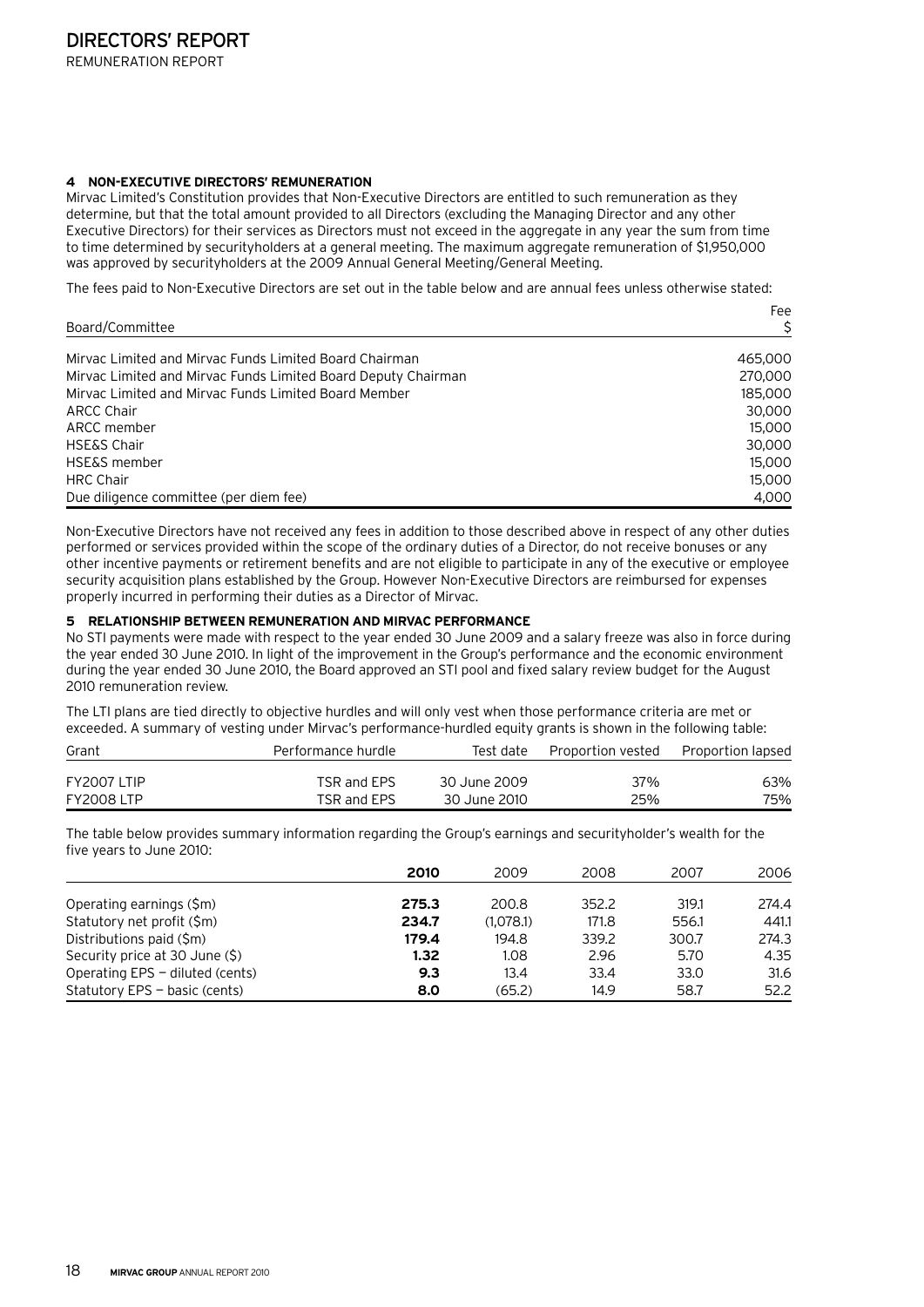#### **6 Details of remuneration**

Details of the remuneration of each Director and the KMP (as defined in AASB 124 Related Party Disclosures) of Mirvac are set out in the following section. The Executive Leadership Team ("ELT") was established during 2009 and was delegated the authority and responsibility for planning, directing and controlling the activities of Mirvac. For the year ended 30 June 2010, the ELT comprised the Managing Director, the Chief Financial Officer, the Chief Operating Officer and the Chief Executive Officer — Development. The charter was amended in July 2010 to include the Chief Executive Officer — Investment. The members of the ELT are considered to be the KMP of the parent entity and of the Group. The establishment of the ELT has resulted in a reduction in the number of KMP disclosed in this year's remuneration report compared to previous years. In addition to the ELT, remuneration details are disclosed in respect of Grant Hodgetts — Chief Executive Investment Management (left the Group on 15 April 2010), Chris Freeman — Chairman Mirvac UAE, UK and Queensland Development (left the Group on 15 January 2010) and John Carfi — Chief Executive Developments New South Wales and Victoria as they are among the five highest remuneration Group Executives and disclosure is required under the Corporations Act 2001.

| Cash<br>Value of<br>Super<br>Long<br>salary<br>Non-cash Employee<br>Value of<br>Value of<br>issued<br>contri-<br>service<br>STI <sup>2</sup><br>Ioan <sup>4</sup><br>options <sup>5</sup><br>rights <sup>5</sup> securities <sup>5</sup><br>benefits $3$<br>leave <sup>6</sup><br>and fees<br>butions<br>\$<br>\$<br>Year<br>\$<br>\$<br>S<br>S<br>S<br>S<br><b>Non-Executive Directors</b><br>James MacKenzie<br>2010 465,539<br>14,461<br>2009<br>406,255<br>13,745<br>Paul Biancardi<br>2010<br>310,000<br>50,000<br>-<br>-<br>2009<br>178,173<br>91,827<br>۳<br>-<br>$\overline{a}$<br>$\overline{\phantom{0}}$<br>-<br>-<br>$\overline{\phantom{0}}$<br>Adrian Fini<br>2010<br>194,751<br>148,002 <sup>9</sup><br>15,253<br>-<br>-<br>- | Total     |
|----------------------------------------------------------------------------------------------------------------------------------------------------------------------------------------------------------------------------------------------------------------------------------------------------------------------------------------------------------------------------------------------------------------------------------------------------------------------------------------------------------------------------------------------------------------------------------------------------------------------------------------------------------------------------------------------------------------------------------------------|-----------|
|                                                                                                                                                                                                                                                                                                                                                                                                                                                                                                                                                                                                                                                                                                                                              | \$        |
|                                                                                                                                                                                                                                                                                                                                                                                                                                                                                                                                                                                                                                                                                                                                              |           |
|                                                                                                                                                                                                                                                                                                                                                                                                                                                                                                                                                                                                                                                                                                                                              |           |
|                                                                                                                                                                                                                                                                                                                                                                                                                                                                                                                                                                                                                                                                                                                                              | 480,000   |
|                                                                                                                                                                                                                                                                                                                                                                                                                                                                                                                                                                                                                                                                                                                                              | 420,000   |
|                                                                                                                                                                                                                                                                                                                                                                                                                                                                                                                                                                                                                                                                                                                                              | 360,000   |
|                                                                                                                                                                                                                                                                                                                                                                                                                                                                                                                                                                                                                                                                                                                                              | 270,000   |
|                                                                                                                                                                                                                                                                                                                                                                                                                                                                                                                                                                                                                                                                                                                                              | 358,006   |
| 2009<br>477,197<br>6,162<br>270,224<br>22,803<br>5,382<br>30,996<br>625,000<br>10,848<br>-                                                                                                                                                                                                                                                                                                                                                                                                                                                                                                                                                                                                                                                   | 1,448,612 |
| 2010 200,539<br>14,461<br>Peter Hawkins<br>-<br>$\qquad \qquad$<br>-                                                                                                                                                                                                                                                                                                                                                                                                                                                                                                                                                                                                                                                                         | 215,000   |
| 9,877<br>2009<br>190,553<br>$\qquad \qquad -$<br>$\qquad \qquad -$                                                                                                                                                                                                                                                                                                                                                                                                                                                                                                                                                                                                                                                                           | 200,430   |
| 2010<br>9,152<br>James Millar<br>114,121<br>-<br>٠<br>-                                                                                                                                                                                                                                                                                                                                                                                                                                                                                                                                                                                                                                                                                      | 123,273   |
| 2009<br>$\overline{a}$                                                                                                                                                                                                                                                                                                                                                                                                                                                                                                                                                                                                                                                                                                                       |           |
| 2010<br>204,740<br>17,760<br>Penny Morris<br>-<br>-<br>-                                                                                                                                                                                                                                                                                                                                                                                                                                                                                                                                                                                                                                                                                     | 222,500   |
| 185,000<br>2009<br>۳<br>$\overline{\phantom{0}}$<br>-<br>-                                                                                                                                                                                                                                                                                                                                                                                                                                                                                                                                                                                                                                                                                   | 185,000   |
| 2010<br>9,152<br>114,121<br>John Mulcahy<br>-<br>۰<br>$\overline{\phantom{0}}$                                                                                                                                                                                                                                                                                                                                                                                                                                                                                                                                                                                                                                                               | 123,273   |
| 2009<br>$\overline{\phantom{a}}$<br>$\overline{\phantom{0}}$<br>$\overline{a}$<br>$\overline{a}$<br>$\overline{\phantom{0}}$<br>$\overline{\phantom{0}}$                                                                                                                                                                                                                                                                                                                                                                                                                                                                                                                                                                                     |           |
| 37,232<br>Richard Turner<br>2010<br>6,585<br>-<br>-<br>-                                                                                                                                                                                                                                                                                                                                                                                                                                                                                                                                                                                                                                                                                     | 43,817    |
| 2009<br>226,248<br>18,752<br>$\overline{a}$                                                                                                                                                                                                                                                                                                                                                                                                                                                                                                                                                                                                                                                                                                  | 245,000   |
| <b>Executive Director</b>                                                                                                                                                                                                                                                                                                                                                                                                                                                                                                                                                                                                                                                                                                                    |           |
| 32,979<br>Nicholas Collishaw<br>2010 1,985,539 1,750,000 148,002 404,546<br>14,461<br>347,194 987,027                                                                                                                                                                                                                                                                                                                                                                                                                                                                                                                                                                                                                                        | 5,669,748 |
| 300,188<br>30,996<br>2009 1,837,529<br>167,903<br>13.745<br>423,475<br>32,995                                                                                                                                                                                                                                                                                                                                                                                                                                                                                                                                                                                                                                                                | 2,806,831 |
| КМР                                                                                                                                                                                                                                                                                                                                                                                                                                                                                                                                                                                                                                                                                                                                          |           |
| John Carfi<br>2010<br>634,811 403,000<br>55,502 530,402<br>14,461<br>50,375 165,299<br>10,940                                                                                                                                                                                                                                                                                                                                                                                                                                                                                                                                                                                                                                                | 1,864,790 |
| 9,708<br>2009<br>584.393<br>193,976<br>13.745<br>50,375<br>82,674<br>12,247<br>-                                                                                                                                                                                                                                                                                                                                                                                                                                                                                                                                                                                                                                                             | 947,118   |
| Brett Draffen<br>2010 840,824 634,000<br>111,001<br>451,406<br>126,327 306,982<br>13,858<br>- 2,498,859<br>14,461<br>$\qquad \qquad \blacksquare$                                                                                                                                                                                                                                                                                                                                                                                                                                                                                                                                                                                            |           |
| 841,255<br>76,773<br>13,745<br>96,948<br>13,973<br>2009<br>130,673<br>23,497                                                                                                                                                                                                                                                                                                                                                                                                                                                                                                                                                                                                                                                                 | 1,196,864 |
| 2010 553,539 318,000<br>68,737<br>26,281<br>97,557<br>9,736<br>Gary Flowers<br>46,461<br>$\qquad \qquad \blacksquare$                                                                                                                                                                                                                                                                                                                                                                                                                                                                                                                                                                                                                        | 1,120,311 |
| 368,657<br>48,309<br>8,076<br>2009<br>$\overline{\phantom{0}}$<br>26,281<br>38,860<br>998<br>$\overline{\phantom{0}}$                                                                                                                                                                                                                                                                                                                                                                                                                                                                                                                                                                                                                        | 491,181   |
| 60,179<br>2010 400,635<br>143,906<br>24,157<br>855,621<br>Chris Freeman<br>$\qquad \qquad \blacksquare$<br>- 254,227<br>-                                                                                                                                                                                                                                                                                                                                                                                                                                                                                                                                                                                                                    | 1,738,725 |
| 48,598<br>73,702<br>98,473<br>2009<br>667,672<br>213,905<br>27,246<br>12,480                                                                                                                                                                                                                                                                                                                                                                                                                                                                                                                                                                                                                                                                 | 1,142,076 |
| 897,930 1,800,596<br>Grant Hodgetts <sup>8</sup><br>2010 421,855<br>118,647<br>318,087<br>44,077<br>$\overline{\phantom{a}}$<br>$\overline{\phantom{a}}$<br>$\overline{\phantom{a}}$<br>-                                                                                                                                                                                                                                                                                                                                                                                                                                                                                                                                                    |           |
| 93,343<br>2009<br>474,857<br>10,047<br>100,000<br>70,273<br>19,747<br>8,290<br>$\qquad \qquad -$<br>$\qquad \qquad -$                                                                                                                                                                                                                                                                                                                                                                                                                                                                                                                                                                                                                        | 776,557   |
| Justin Mitchell<br>2010 635,539 345,000<br>62,161<br>317,519<br>14,461<br>73,675 164,249<br>10,394<br>-                                                                                                                                                                                                                                                                                                                                                                                                                                                                                                                                                                                                                                      | 1,622,998 |
| 58,006<br>2009<br>636,255<br>13,745<br>78,998<br>13,597<br>10,568                                                                                                                                                                                                                                                                                                                                                                                                                                                                                                                                                                                                                                                                            | 811,169   |
| Total<br>2010 7,113,785 3,450,000<br>787,221 2,114,854 345,385 623,852 2,576,735<br>77,907 1,152,157 18,241,896<br>-                                                                                                                                                                                                                                                                                                                                                                                                                                                                                                                                                                                                                         |           |
| 2009 7,074,044<br>64,807<br>782,578<br>458,766<br>612,919 1,067,310<br>159,324<br>96,090<br>625,000 10,940,838<br>$\qquad \qquad -$                                                                                                                                                                                                                                                                                                                                                                                                                                                                                                                                                                                                          |           |

1) Salary and wages includes accrued annual leave paid out as part of salary and salary sacrifice amounts.

2) Bonuses relate to amounts accrued for the relevant year.

3) Non-cash benefits include outplacement fees and debt wavier benefits and are inclusive of related FBT where applicable.

4) Employee loans are interest free and provided for personal use (excludes EIS loans). Disclosed value includes amounts forgiven during the year, imputed interest and related FBT.

5) Valuation of options, rights and securities is conducted by an external accounting firm. Negative amounts (if any) relate to forfeiture of some or all participation in equity plans due to terminations. Refer to note 34(f) for details.

6) Long service leave relates to amounts accrued during the financial period.

7) Termination benefits include annual leave and long service leave paid on termination.

8) Termination payment for Grant Hodgetts was based on contractual entitlements. These entitlements were in place prior to the introduction of the new termination payments legislation, and Mr Hodgetts' contract had not been varied subsequent to the legislation being introduced. As a result, consistent with the provisions of the new legislation, a payment in excess of one year's salary was contractually required.

9) This benefit relates to an LTIP grant made in 2006, prior to Adrian Fini becoming a Non-Executive Director.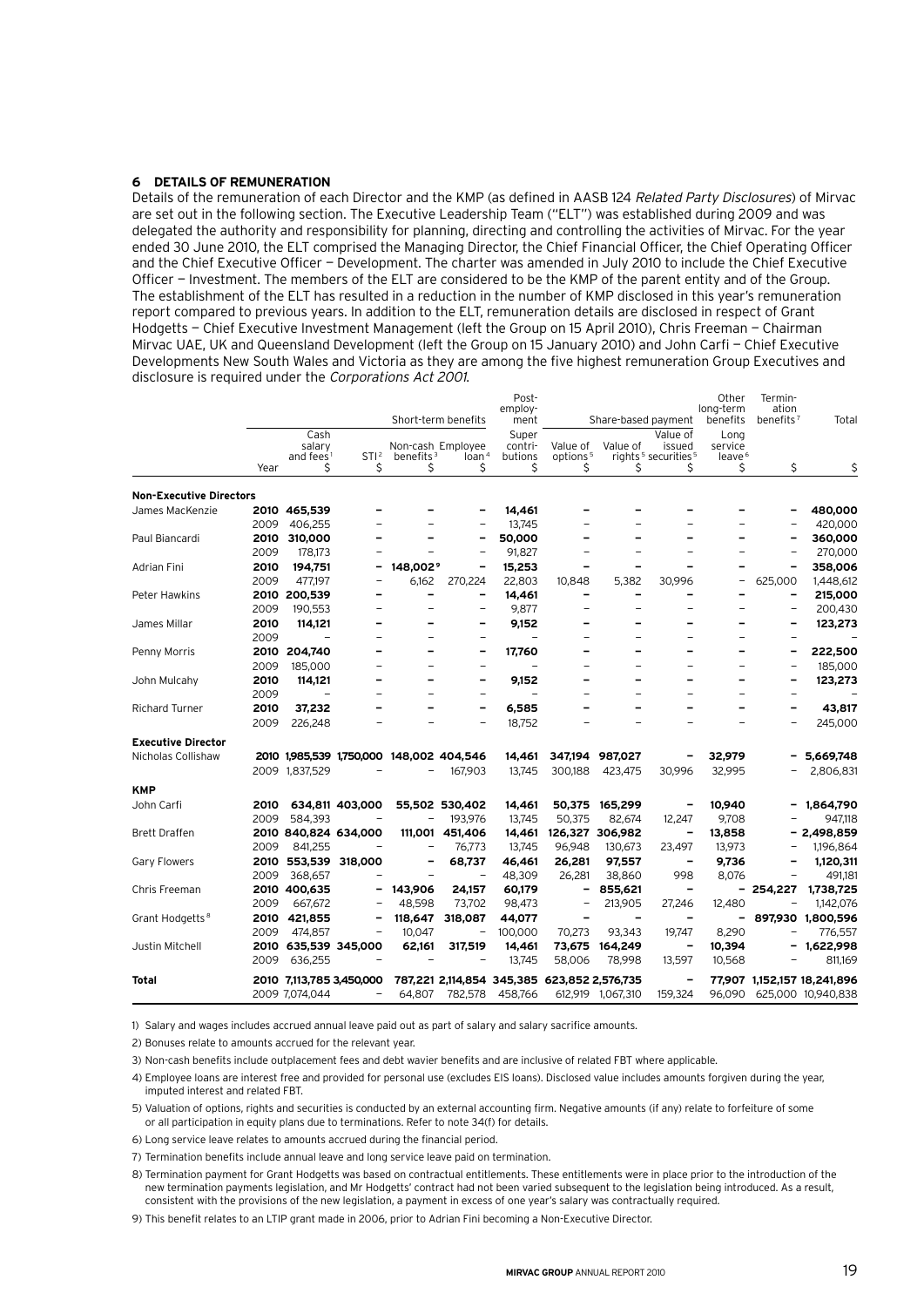|                           |                                    |                        |                          | Short-term benefits                          | Post-<br>employ-<br>ment    |                                  | Share-based payment |                                                                   | Other<br>long-term<br>benefits              | Termin-<br>ation<br>benefits <sup>7</sup> | Total               |
|---------------------------|------------------------------------|------------------------|--------------------------|----------------------------------------------|-----------------------------|----------------------------------|---------------------|-------------------------------------------------------------------|---------------------------------------------|-------------------------------------------|---------------------|
| 2009                      | Cash<br>salary<br>and fees<br>Year | STI <sup>2</sup><br>\$ | benefits $3$             | Non-cash Employee<br>Ioan <sup>4</sup><br>\$ | Super<br>contri-<br>butions | Value of<br>options <sup>5</sup> | Value of            | Value of<br>issued<br>rights <sup>5</sup> securities <sup>5</sup> | Long<br>service<br>leave <sup>6</sup><br>\$ | \$                                        | \$                  |
| <b>Executive Director</b> |                                    |                        |                          |                                              |                             |                                  |                     |                                                                   |                                             |                                           |                     |
| Gregory Paramor           | 393,398                            | -                      | 3,524                    | $\qquad \qquad -$                            | 15,727                      | 30,509                           | 15,137              | 131,989                                                           |                                             | $-$ 2,000,000 2,590,284                   |                     |
| <b>KMP</b>                |                                    |                        |                          |                                              |                             |                                  |                     |                                                                   |                                             |                                           |                     |
| Evan Campbell             | 600,000                            | -                      | 6,162                    | 151,783                                      | 50.000                      | 77,383                           | 103.323             | 12.997                                                            | 10,569                                      | -                                         | 1,012,217           |
| Gregory Collins           | 636,255                            | -                      | 62,649                   | 151,783                                      | 13.745                      | 77,383                           | 103.323             | 17,872                                                            | 10,568                                      | -                                         | 1,073,578           |
| Adrian Harrington         | 430,431                            | -                      | 133,947                  | -                                            | 6,872                       | (9,793)                          | (15, 182)           |                                                                   | -                                           | 1,086,708                                 | 1,632,983           |
| Timothy Regan             | 137,986                            |                        |                          | -                                            | 3,436                       | (57, 126)                        | (73,077)            | (44,997)                                                          | -                                           | 718,057                                   | 684,279             |
| Andrew Turner             | 472,255                            |                        | $\overline{\phantom{m}}$ | 142,626                                      | 77.745                      | 60,103                           | 78.852              | 19.747                                                            | 7,910                                       | -                                         | 859,238             |
| Matthew Wallace           | 526,680                            | -                      | 7,434                    | 151,783                                      | 13.745                      | 45,988                           | 75,650              | 9.997                                                             | 8,748                                       | -                                         | 840,025             |
| Total                     | 3,197,005                          | -                      | 213,716                  | 597.975                                      | 181,270                     | 224.447                          | 288.026             | 147.605                                                           | 37.795                                      |                                           | 3.804.765 8.692.604 |

The table below presents the 2009 remuneration details of executives not included in the preceding table, but who were disclosed in the 2009 report.

1) Salary and wages includes accrued annual leave paid out as part of salary and salary sacrifice amounts, where applicable.

2) Bonuses relate to amounts accrued for the relevant year.

3) Non-cash benefits include car parking and relocation costs and are inclusive of related FBT.

4) Employee loans are interest free and provided for personal use (excludes EIS loans). Disclosed value includes amounts forgiven during the year, imputed interest and related FBT.

5) Valuation of options, rights and securities is conducted by an external accounting firm. Negative amounts (if any) relate to forfeiture of some or all participation in equity plans due to terminations. Refer to note 34(f) for details.

6) Long service leave relates to amounts accrued during the financial period.

7) Termination benefits include annual leave and long service leave paid on termination.

#### **Remuneration related to performance**

|                                |                             |           |                          | Remuneration related to performance |              |                                                                          |                                                 |
|--------------------------------|-----------------------------|-----------|--------------------------|-------------------------------------|--------------|--------------------------------------------------------------------------|-------------------------------------------------|
| 2010                           | Total<br>remuneration<br>\$ | STI<br>\$ | Value of<br>options<br>S | Value of<br>rights                  | issued<br>\$ | Value of Performance<br>related<br>securities remuneration<br>% of total | Value of<br>options<br>granted as<br>% of total |
| <b>Non-Executive Directors</b> |                             |           |                          |                                     |              |                                                                          |                                                 |
| James MacKenzie                | 480,000                     |           |                          |                                     |              |                                                                          |                                                 |
| Paul Biancardi                 | 360,000                     |           |                          |                                     |              |                                                                          |                                                 |
| Adrian Fini                    | 358,006                     |           |                          |                                     |              |                                                                          |                                                 |
| <b>Peter Hawkins</b>           | 215,000                     |           |                          |                                     |              |                                                                          |                                                 |
| James Millar                   | 123,273                     |           |                          |                                     |              |                                                                          |                                                 |
| Penny Morris                   | 222,500                     |           |                          |                                     |              |                                                                          |                                                 |
| John Mulcahy                   | 123,273                     |           |                          |                                     |              |                                                                          |                                                 |
| <b>Richard Turner</b>          | 43,817                      |           |                          |                                     |              |                                                                          |                                                 |
| <b>Executive Director</b>      |                             |           |                          |                                     |              |                                                                          |                                                 |
| Nicholas Collishaw             | 5,669,748                   | 1,750,000 | 347,194                  | 987,027                             |              | 54                                                                       | 6                                               |
| <b>KMP</b>                     |                             |           |                          |                                     |              |                                                                          |                                                 |
| John Carfi                     | 1,864,790                   | 403,000   | 50,375                   | 165,299                             |              | 33                                                                       | 3                                               |
| <b>Brett Draffen</b>           | 2,498,859                   | 634,000   | 126,327                  | 306,982                             |              | 43                                                                       | 5                                               |
| Gary Flowers                   | 1,120,311                   | 318,000   | 26,281                   | 97,557                              |              | 39                                                                       | 2                                               |
| Chris Freeman                  | 1,738,725                   |           |                          | 855,621                             |              | 49                                                                       |                                                 |
| <b>Grant Hodgetts</b>          | 1,800,596                   |           |                          |                                     |              |                                                                          |                                                 |
| Justin Mitchell                | 1,622,998                   | 345,000   | 73,675                   | 164,249                             |              | 36                                                                       | 5                                               |
| <b>Total</b>                   | 18,241,896                  | 3,450,000 | 623,852                  | 2,576,735                           |              | 36                                                                       | 3                                               |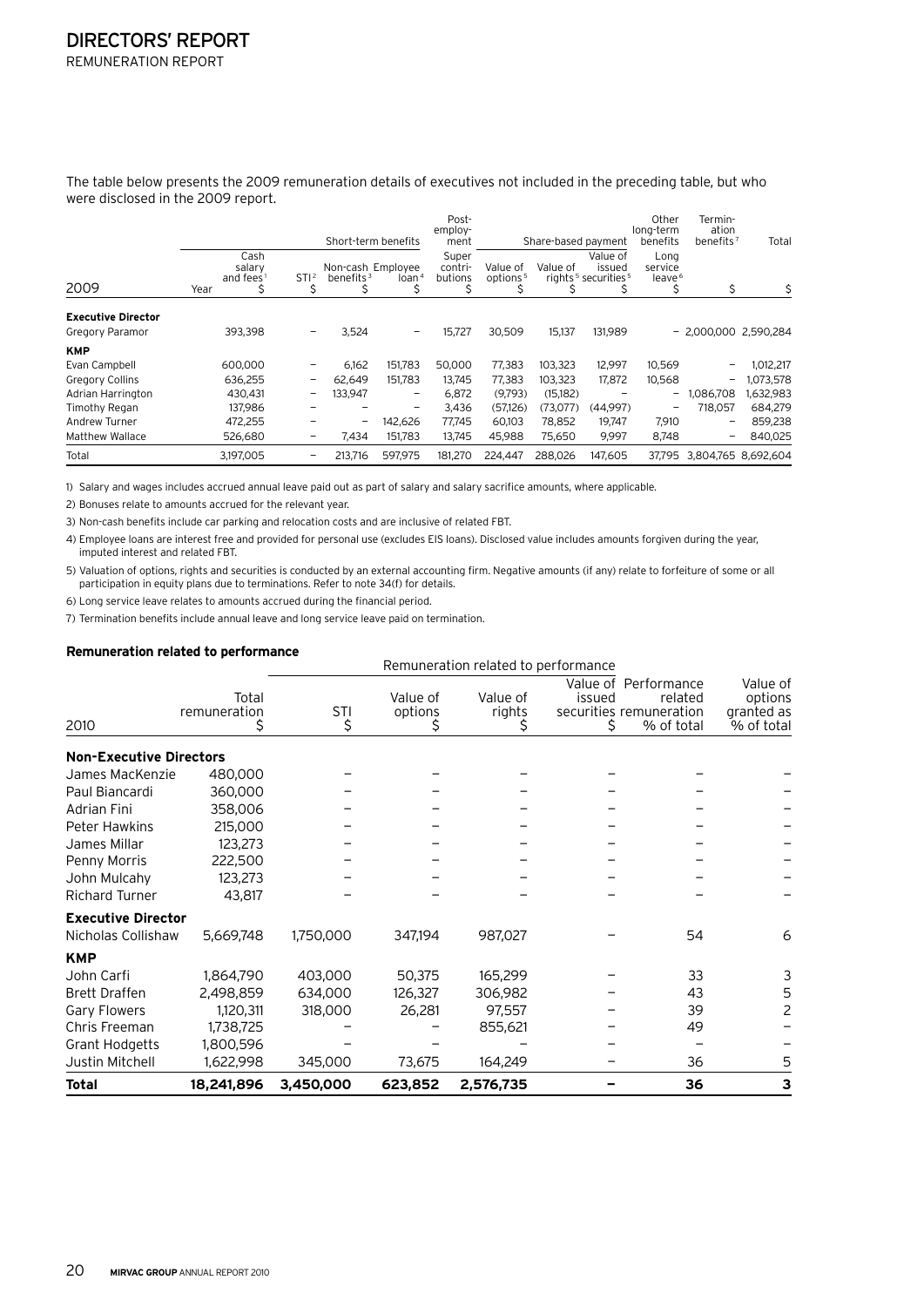#### **Performance rights granted during the year**

Details of the performance rights granted to KMP as the LTI component of their remuneration during the year ended 30 June 2010 are set out in the table below:

|                        |                          | Number of<br>performance |                            | Fair value per               | Minimum           | Maximum              |
|------------------------|--------------------------|--------------------------|----------------------------|------------------------------|-------------------|----------------------|
| Executive <sup>1</sup> | Performance<br>measure   | rights<br>granted        | date                       | Vesting performance<br>right | value of<br>grant | value of<br>grant    |
| Nicholas Collishaw     | <b>TSR</b>               | 1,106,800                | 1 July 2012                | 0.77                         |                   | 852,236              |
| Total                  | <b>ROE</b>               | 1,106,800<br>2,213,600   | 1 July 2012                | 0.56                         |                   | 619,808<br>1,472,044 |
| John Carfi             | <b>TSR</b><br><b>ROE</b> | 147,850<br>147,850       | 1 July 2012<br>1 July 2012 | 0.77<br>0.56                 |                   | 113,845<br>82,796    |
| Total                  |                          | 295,700                  |                            |                              |                   | 196,641              |
| <b>Brett Draffen</b>   | <b>TSR</b>               | 294,950                  | 1 July 2012                | 0.77                         |                   | 227,112              |
| Total                  | <b>ROE</b>               | 294,950<br>589,900       | 1 July 2012                | 0.56                         |                   | 165,172<br>392,284   |
| <b>Gary Flowers</b>    | <b>TSR</b><br><b>ROE</b> | 132,400<br>132,400       | 1 July 2012<br>1 July 2012 | 0.77<br>0.56                 |                   | 101,948<br>74,144    |
| Total                  |                          | 264,800                  |                            |                              |                   | 176,092              |
| Justin Mitchell        | <b>TSR</b>               | 137,500                  | 1 July 2012                | 0.77                         |                   | 105,875              |
| Total                  | <b>ROE</b>               | 137,500<br>275,000       | 1 July 2012                | 0.56                         |                   | 77,000<br>182,875    |

1) Grant Hodgetts and Chris Freeman did not receive a performance rights grant during the year ended 30 June 2010 and therefore have been excluded from this table.

#### **7 Service agreements**

KMP terms of employment are detailed in formal service agreements. Each agreement, with the exception of the agreement for the Managing Director, is of a continuing duration and has no set term of service (subject to the termination provisions within the agreement). Each agreement covers (in addition to other standard matters) for the relevant KMP:

- general duties;
- remuneration and other benefits; and
- termination of employment and termination benefits.

Mirvac can generally terminate a KMP employment without notice or payment in lieu of notice in cases of serious and wilful misconduct by the KMP, or in certain other circumstances.

The following tables summarise the details of the service agreements that are in place for the Managing Director and KMP. As outlined previously, the existing contractual terms described below entitle KMP to payments in excess of 12 months fixed remuneration. However, the Board has resolved that the termination entitlements for these executives will be reduced to a maximum of 12 months salary, consistent with the maximum amount permissible without requiring securityholder approval under the revised legislation. This change will be made at the next point a variation is made to each affected executive's contracts (including when a change is made to their fixed remuneration).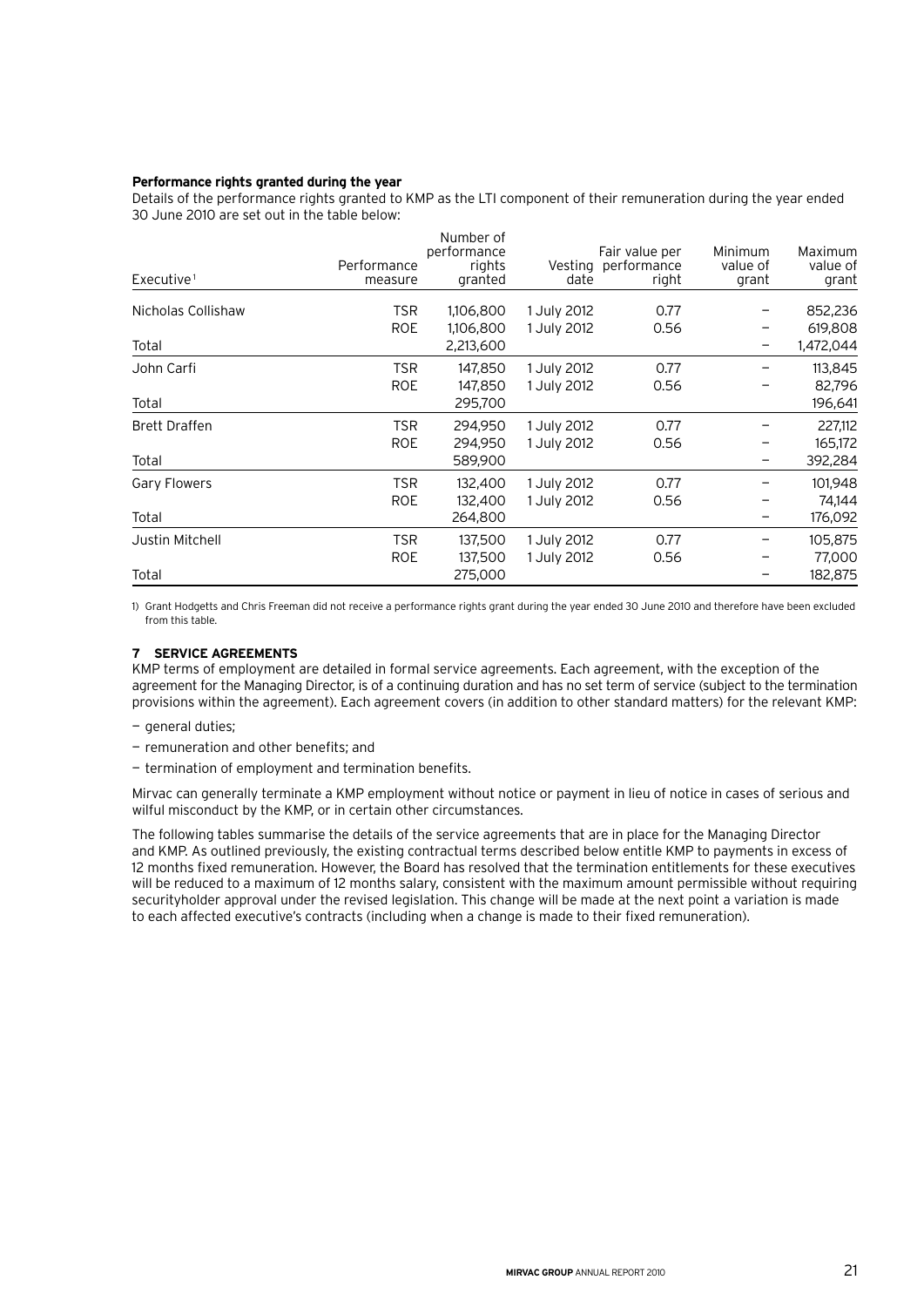#### **a) Key terms for Managing Director**

| Condition                                                                                             | Contractual arrangement                                                                                                                                                                                                                                                                                                                                                                                                                                                                                                                                                                                         |
|-------------------------------------------------------------------------------------------------------|-----------------------------------------------------------------------------------------------------------------------------------------------------------------------------------------------------------------------------------------------------------------------------------------------------------------------------------------------------------------------------------------------------------------------------------------------------------------------------------------------------------------------------------------------------------------------------------------------------------------|
| Length of contract<br>Notice period<br>STI eligibility<br>LTI eligibility<br>Treatment on termination | Four years<br>Not applicable<br>Yes<br>Yes<br>In the event Mirvac terminates employment with notice, for reasons other than<br>unsatisfactory performance, termination payment consists of the fixed pay that would<br>otherwise have been paid for the remaining balance of the term of the contract.                                                                                                                                                                                                                                                                                                          |
|                                                                                                       | Outstanding balance for ERP loan is payable within 12 months of ceasing employment.                                                                                                                                                                                                                                                                                                                                                                                                                                                                                                                             |
| b) Key terms for other KMP                                                                            |                                                                                                                                                                                                                                                                                                                                                                                                                                                                                                                                                                                                                 |
| Condition                                                                                             | Contractual arrangement                                                                                                                                                                                                                                                                                                                                                                                                                                                                                                                                                                                         |
| Length of contract                                                                                    | No fixed term                                                                                                                                                                                                                                                                                                                                                                                                                                                                                                                                                                                                   |
| Notice period                                                                                         | Three months                                                                                                                                                                                                                                                                                                                                                                                                                                                                                                                                                                                                    |
| STI eligibility                                                                                       | Yes                                                                                                                                                                                                                                                                                                                                                                                                                                                                                                                                                                                                             |
| LTI eligibility                                                                                       | Yes                                                                                                                                                                                                                                                                                                                                                                                                                                                                                                                                                                                                             |
| Treatment on termination                                                                              | In the event of redundancy, termination payment consists of nine months fixed<br>remuneration and an STI payment equivalent to 75 per cent of target.<br>In the event of a corporate amalgamation where there is a material change of status<br>or responsibilities of the executive termination payment consists of 18 months fixed<br>remuneration and an STI payment equivalent to 150 per cent of target.<br>In the event of redundancy, a pro-rated portion of LTP grants is retained after<br>termination based on completed years of service, subject to the original performance<br>period and hurdles. |
|                                                                                                       | Outstanding balance for ERP loan is payable within 12 months of ceasing employment.                                                                                                                                                                                                                                                                                                                                                                                                                                                                                                                             |

#### **8 Additional information**

#### **a) Equity instruments held by KMP**

The relevant interests held in stapled securities of Mirvac by the KMP are detailed in note 33 to the financial statements.

#### **b) Other benefits**

Fees paid by Mirvac for Directors' and Officers' liability insurance are not itemised for each Director and, as their disclosure would breach the terms of the policy, are not set out in this report. Executives and Directors (including Non-Executive Directors) are entitled to participate in arrangements available to directly purchase Mirvac developed residential property, on the same terms and conditions as apply to other employees within the Group.

#### **c) Loans to KMP**

Information on loans to Executive Directors and other KMP is disclosed in note 33 to the financial statements. Loans are not provided to Non-Executive Directors.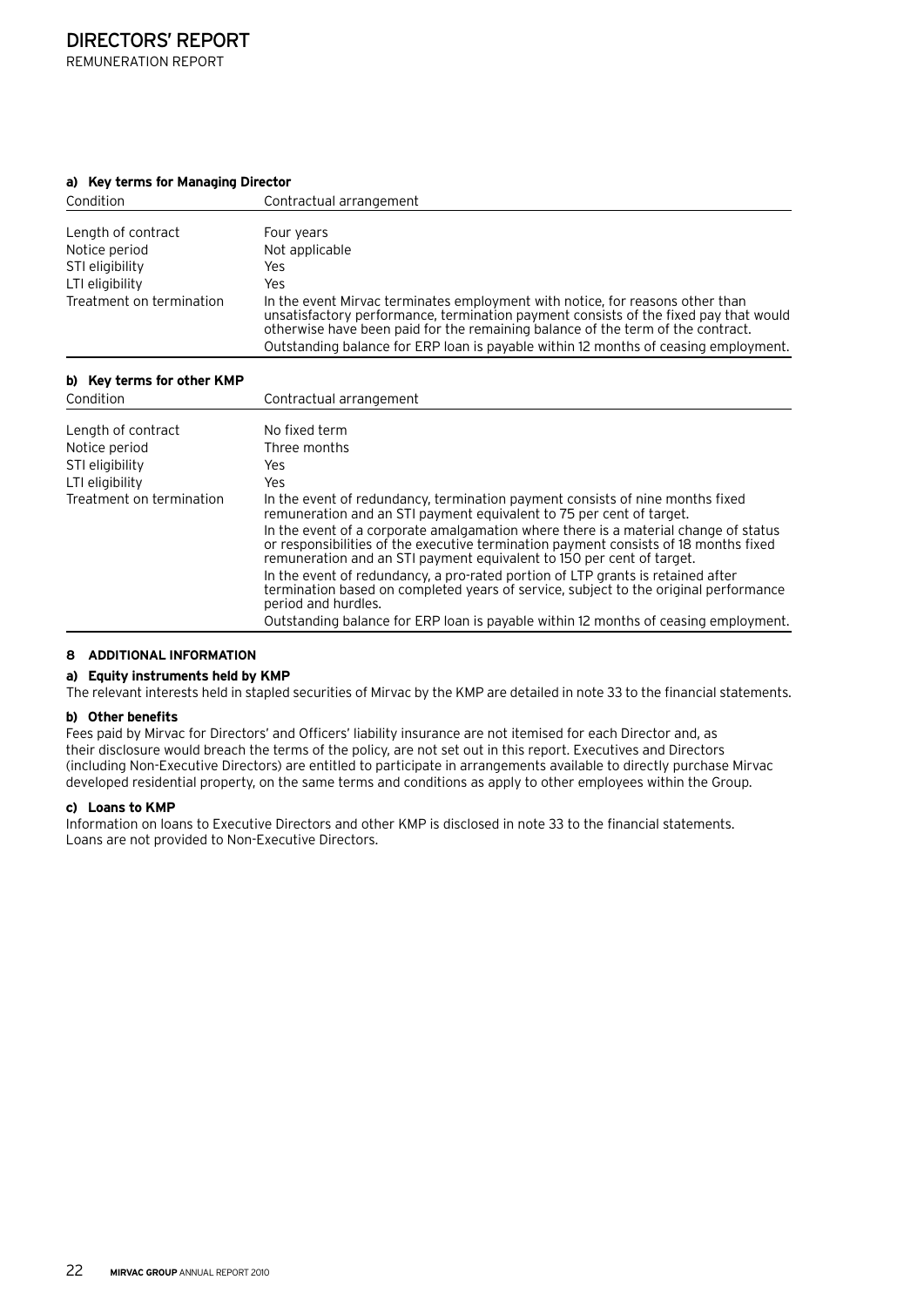#### **d) Directors' interests**

Particulars of Directors' relevant interests in the stapled securities of Mirvac or a related body corporate, in debentures of (or interests in a registered scheme made available by) Mirvac or a related body corporate and their rights or options over any such securities, debentures or registered scheme interests as notified by the Directors to the ASX at 30 June 2010 are as follows:

|                                                            | Interests in securities |                           |  |
|------------------------------------------------------------|-------------------------|---------------------------|--|
| <b>Directors</b>                                           | of related entities     | Mirvac stapled securities |  |
| James MacKenzie (direct)                                   |                         | 129,914                   |  |
| Mirvac Industrial Trust $-$ units (direct)                 | 122.643                 |                           |  |
| Mirvac Development Fund $-$ Seascapes $-$ units (indirect) | 300,000                 |                           |  |
| Nicholas Collishaw (direct and indirect)                   |                         | 2,056,004                 |  |
| Mirvac Development Fund $-$ Seascapes $-$ units (indirect) | 25,000                  |                           |  |
| Options                                                    |                         | 2.336.340                 |  |
| Performance rights                                         |                         | 3,199,560                 |  |
| Peter Hawkins (direct and indirect)                        |                         | 596,117                   |  |
| James Millar (indirect)                                    |                         | 40,714                    |  |
| Penny Morris (direct and indirect)                         |                         | 241,136                   |  |
| John Mulcahy (indirect)                                    |                         | 25,000                    |  |

During the year ended 30 June 2009, Mirvac introduced a security acquisition plan for Non-Executive Directors whereby a portion of their Directors' fees could be sacrificed on a monthly basis and applied to acquire additional Mirvac stapled securities. No Non-Executive Directors purchased securities through this plan during the preceding year due to changes to the tax treatment of securities acquired under the plan. However, securities purchased in prior years continue to be held in the plan.

#### **e) Options over unissued securities**

During the year ended 30 June 2010, no options over Mirvac stapled securities were issued to executives pursuant to Mirvac's LTIP. Options over 108,332 Mirvac stapled securities were forfeited during the year as a result of employees leaving the Group.

No securities in the Group or any of its controlled entities were issued during or since the year ended 30 June 2010 as a result of the exercise of an option over unissued securities.

#### **Other directorships**

Details of all directorships of other listed companies held by each Director in the three years immediately before 30 June 2010 and the period for which each directorship was held are as follows:

| Director        | Company                              | Date appointed   | Date ceased            |
|-----------------|--------------------------------------|------------------|------------------------|
| James MacKenzie | <b>Bravura Solutions Limited</b>     | April 2006       | November 2008          |
|                 | Circadian Technologies Limited       | <b>July 2002</b> | <b>July 2008</b>       |
|                 | Gloucester Coal Limited              | June 2009        | Current                |
|                 | Melco Crown Entertainment Limited    | April 2008       | Current                |
|                 | Pacific Brands Limited               | May 2008         | Current                |
|                 | Strategic Pooled Development Limited | November 2005    | October 2007           |
| Peter Hawkins   | St George Bank Limited               | April 2007       | Delisted December 2008 |
|                 | Visa Inc                             | October 2007     | Current                |
|                 | <b>Westpac Banking Corporation</b>   | December 2008    | Current                |
| Penny Morris    | Aristocrat Leisure Limited           | February 2004    | April 2010             |
|                 | Clarius Group Limited                | August 2005      | Current                |
| John Mulcahy    | Suncorp-Metway Limited               | January 2003     | <b>March 2009</b>      |
|                 | Coffey International Limited         | September 2009   | Current                |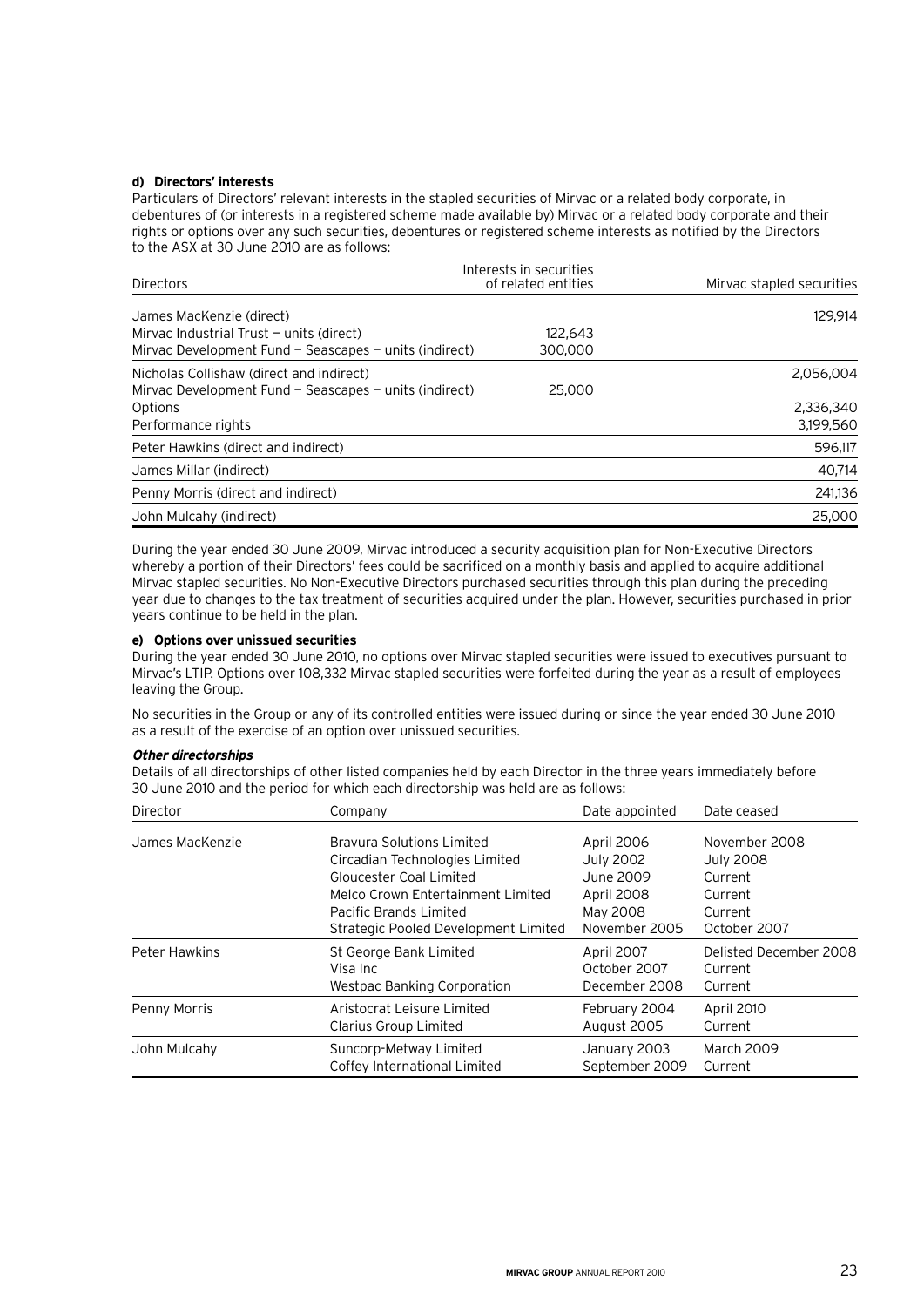#### **Non-audit services**

Mirvac may decide to employ the auditor on assignments additional to their statutory audit duties where the auditor's expertise and experience with the Group are relevant (non-audit services). Details of the amounts paid or payable to the auditor (PricewaterhouseCoopers) for audit and non-audit services provided during the year are set out in note 37 to the financial statements.

The Board has considered the position and, in accordance with the advice received from the ARCC is satisfied that the provision of non-audit services is compatible with the general standard of independence for auditors imposed by the Corporations Act 2001. The Directors are satisfied that the provision of nonaudit services by the auditor, as set in note 37, did not compromise the auditor independence requirements of the Corporations Act 2001 for the following reasons:

- all non-audit services have been reviewed by the ARCC to ensure they do not impact the impartiality and objectivity of the auditor; and
- $-$  none of the services undermines the general principles relating to auditor independence as set out in APES 110 Code of Ethics for Professional Accountants, including reviewing or auditing the auditor's own work, acting in a management or a decision making capacity for the company, acting as advocate for the company or jointly sharing economic risk and rewards.

#### **Significant changes in the state of affairs**

Details of the state of affairs of the Group are disclosed within the review of operations.

## **Matters subsequent to the end of the year**

On 4 August 2010 the Group acquired 100 per cent of the issued securities in WOT, a ASX listed real estate investment trust, for consideration of approximately \$404.1m. The acquisition is expected to increase the Group's market share and reduce cost through economies of scale. The financial effects of this transaction have not been brought to account at 30 June 2010. The information provided in note 40 represents amounts disclosed in the 30 June 2010 financial statements of WOT, lodged with the Australian Securities and Investment Commission ("ASIC") on 3 August 2010. Due to the timing of this acquisition the exercise to identify any adjustments to the fair value of the assets and liabilities attained on acquisition date has not been finalised, and therefore the initial accounting for the business combination remains incomplete.

Except for the new acquisition discussed above, no other matter or circumstance has arisen since 30 June 2010 that has significantly affected, or may significantly affect:

- the Group's operations in future years; or
- the results of those operations in future years; or
- $-$  the Group's state of affairs in future years.

#### **Insurance of officers**

During the year, Mirvac paid a premium for an insurance policy insuring any past, present or future Director, Secretary, executive officer or employee of the Group against certain liabilities. In accordance with commercial practice, the insurance policy prohibits disclosure of the nature of the liabilities insured against and the amount of the premium.

#### **Auditor's independence declaration**

A copy of the Auditor's independence declaration required under section 307C of the Corporations Act 2001 is set out on page 25.

#### **Rounding of amounts**

Mirvac is of the kind referred to in Class Order 98/0100 issued by the ASIC, relating to the "rounding off" of amounts in the financial statements. Amounts in the financial statements have been rounded off to the nearest tenth of a million ("m") dollars in accordance with that Class Order.

This statement is made in accordance with a resolution of the Directors.

**Nicholas Collishaw** Director Sydney 24 August 2010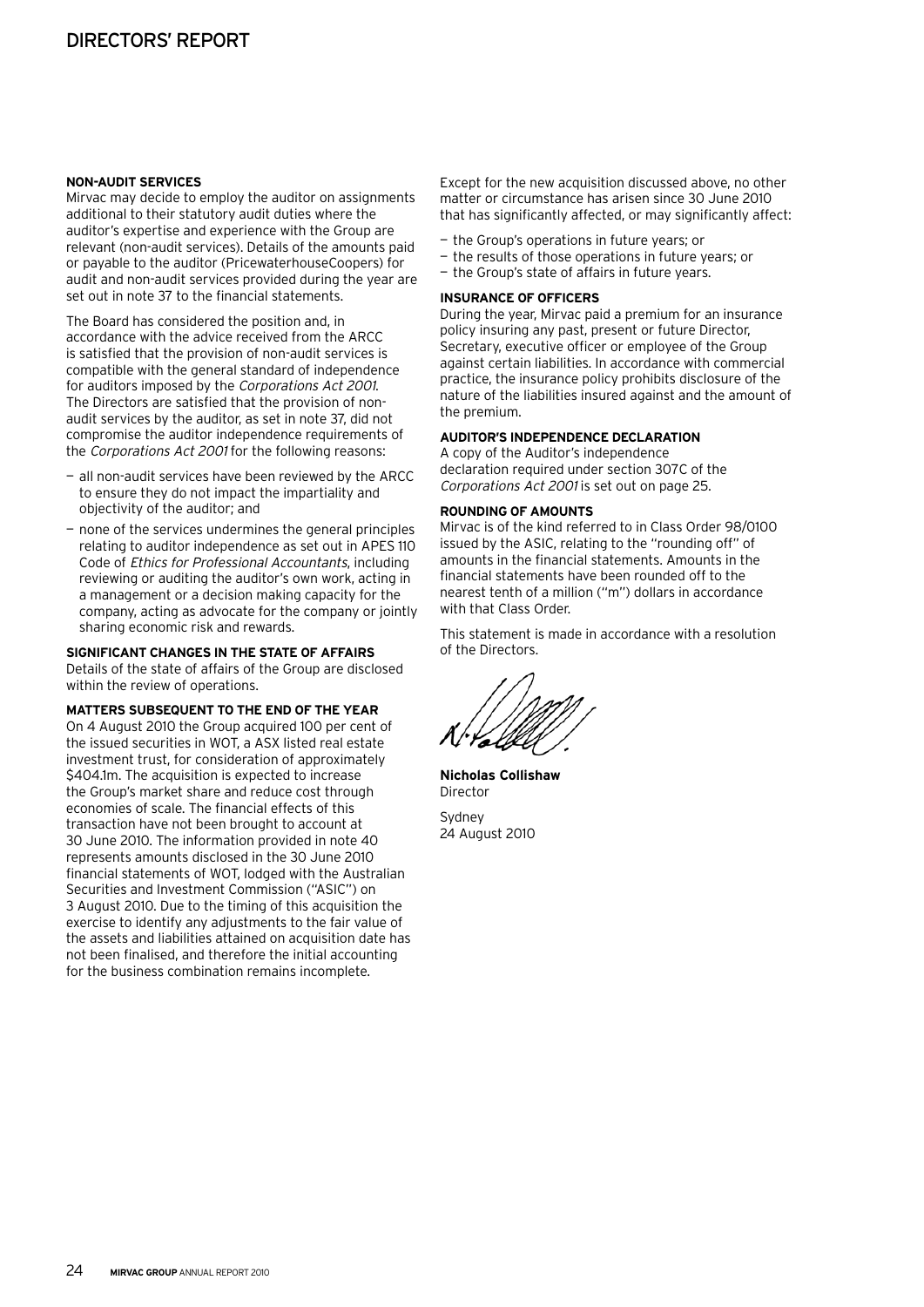# PRICEWATERHOUSE COPERS ®

PricewaterhouseCoopers ABN 52 780 433 757 Darling Park Tower 2 201 Sussex Street GPO BOX 2650 Sydney NSW 1171 DX 77 Sydney Australia Telephone +61 2 8266 0000 Facsimile +61 2 8266 9999

#### **Auditor's Independence Declaration**

As lead auditor for the audit of Mirvac Limited for the year ended 30 June 2010, I declare that to the best of my knowledge and belief, there have been:

- a) no contraventions of the auditor independence requirements of the Corporations Act 2001 in relation to the audit; and
- b) no contraventions of any applicable code of professional conduct in relation to the audit.

This declaration is in respect of Mirvac Limited and the entities it controlled during the period.

mA

R L Gavin Sydney Partner 2010 **Partner** 24 August 2010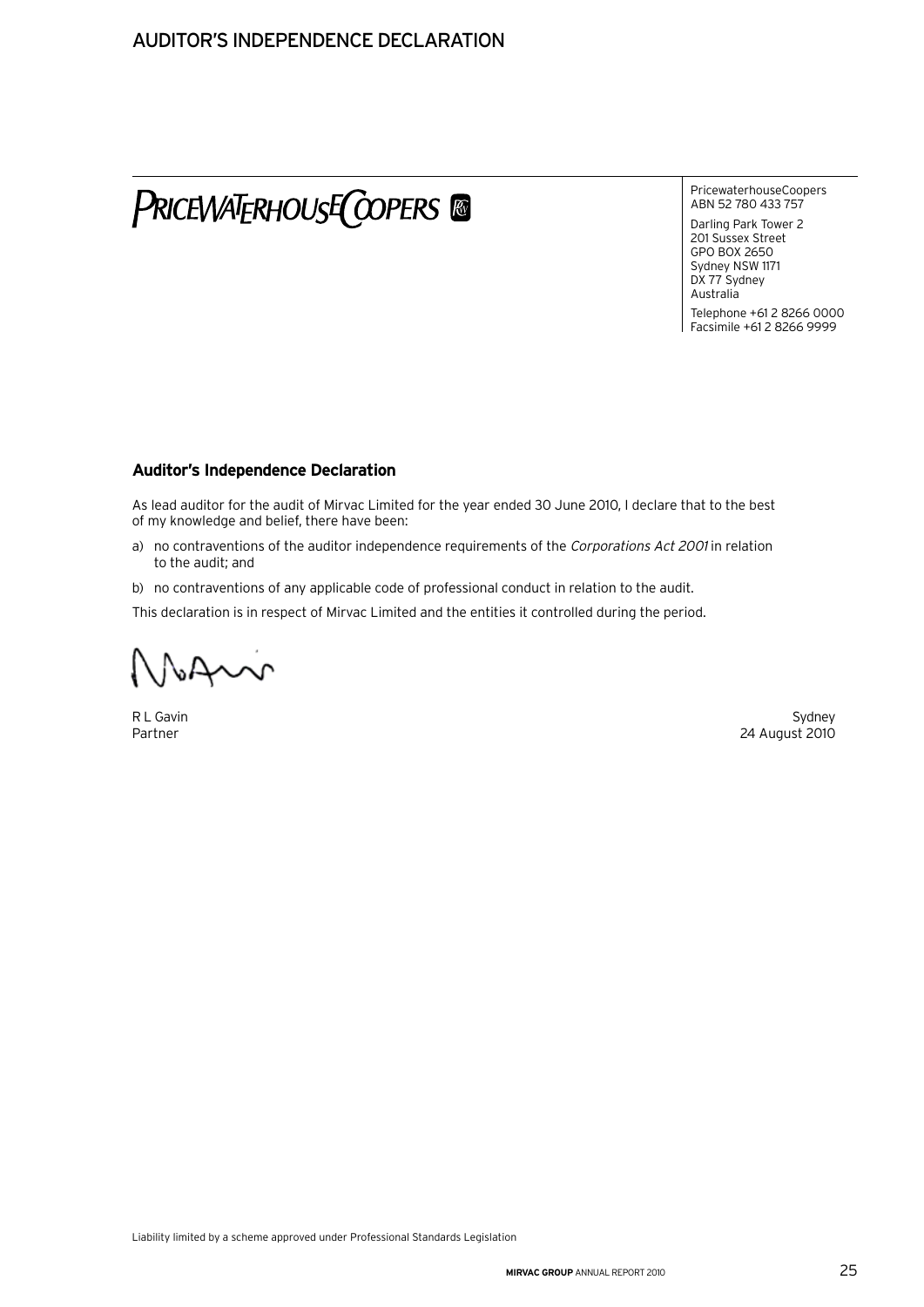#### **1 Introduction**

This section of the Annual Report outlines Mirvac's governance framework.

Mirvac is committed to ensuring that its systems, procedures and practices reflect a high standard of corporate governance. The Directors believe that Mirvac's corporate governance framework is critical in maintaining high standards of corporate governance and fostering a culture that values ethical behaviour, integrity and respect to protect securityholders and stakeholders' interests at all times.

During the year ended 30 June 2010, Mirvac's corporate governance framework was consistent with the Corporate Governance Principles and Recommendations released by the ASX Corporate Governance Council in August 2007 ("Recommendations").

The table on pages 37 and 38 indicates where specific Recommendations are dealt with in this corporate governance statement.

In accordance with the Recommendations, copies of the Group policies referred to in this corporate governance statement are posted to Mirvac's website: www.mirvac.com/corporate-governance.

#### **2 Principle 1: Lay solid foundations for management and oversight**

#### **a) Responsibilities of the Board and management**

#### i) Primary objective of Board

The primary objective of the Board is to build longterm securityholder value with due regard to other stakeholder interests. The Board does this by setting strategic direction and context, such as Mirvac's mission, vision and values, and focusing on issues critical for its successful execution such as personnel, performance and the management of risk. The Board is also responsible for overseeing Mirvac's corporate governance framework.

#### ii) Board charter

In order to promote high standards of corporate governance and to clarify the role and responsibilities of the Board, the Board has formalised its roles and responsibilities into a Board charter. The Board charter sets out the Board's accountabilities and responsibilities, including in relation to strategy and planning, personnel, remuneration, capital management and financial reporting, performance monitoring, risk management, audit and compliance and Board processes and policies.

Non-Executive Directors would spend approximately 25-30 days each year on Board activities and business, including attendance at Board meetings, Board Committee meetings, strategy and budget meetings with management, visits to interstate sites and meetings with Mirvac stakeholders. During the year ended 30 June 2010, the Board visited Mirvac offices and sites in Brisbane, Melbourne, Perth and Sydney.

The Managing Director provides open and detailed reports on Mirvac's performance and related matters to each Board meeting. The Chief Financial Officer also provides open and comprehensive reports on Mirvac's financial performance and other relevant matters such as Mirvac's debt position and the status of Mirvac's financing facilities.

The Board monitors the decisions and actions of the Managing Director and the performance of the Group to gain assurance that progress is being made towards attainment of the approved strategies and plans. The Board also monitors the performance of the Group through its Board Committees.

A copy of the Board charter is available on the Group's website: www.mirvac.com/corporate-governance.

#### iii) Delegation to Managing Director and senior executives

The Board charter delegates responsibility for the day to day management and administration of the Group to the Managing Director, assisted by the senior executive team. The Managing Director and senior executives of the Group operate in accordance with Board-approved policies and limits of delegated authority.

#### iv) ELT

The ELT was formed by the Board and is governed by the ELT charter. The ELT charter sets out the responsibilities and accountabilities of the ELT and the delegated authority of the Board which may be exercised by the ELT. The terms of the ELT charter specify the membership of the ELT, which at 30 June 2010 comprised the Managing Director, the Chief Financial Officer, the Chief Operating Officer and the Chief Executive Officer — Development.

All senior executives have their position descriptions, roles and responsibilities set out in writing, either in their employment contract or as part of the performance management system.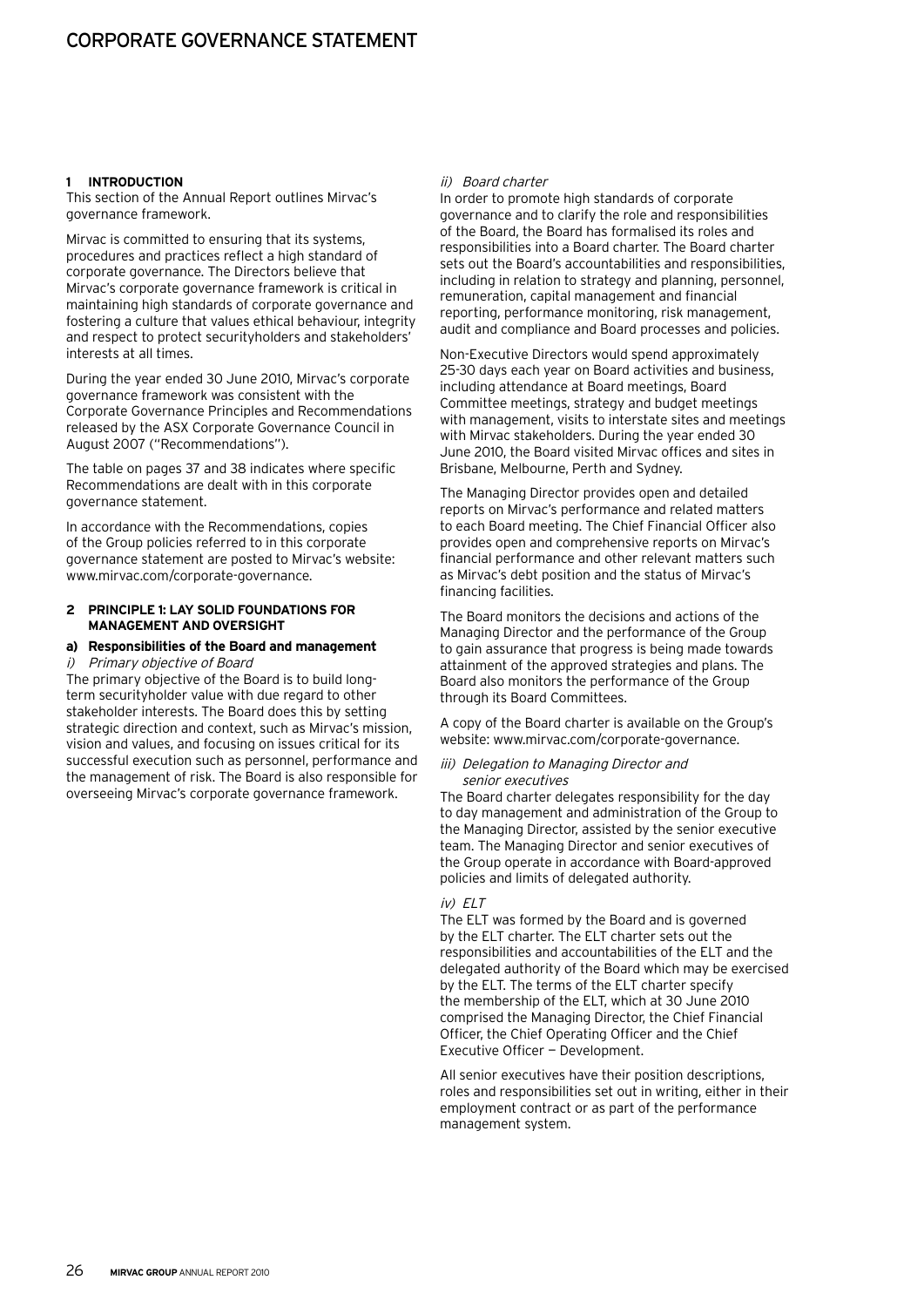v) Evaluation of performance of senior executives The performance of senior executives is reviewed on an annual cycle, with an interim six monthly review. This is part of Mirvac's performance management system, which is in place for all Mirvac employees. The performance management system comprises a series of KPIs which are set against Mirvac's strategic objectives. Performance is measured against the agreed KPIs and against consistency of senior executives' behaviour against the agreed Mirvac corporate values.

On an annual basis, the Chairman of the Board formally reviews the performance of the Managing Director. The Managing Director is assessed against qualitative and quantitative criteria, including profit performance of Mirvac and achievement of other measures, including safety performance and alignment of Group performance to strategic objectives.

In turn, the Managing Director reviews the performance of his direct reports against their agreed KPIs.

A performance evaluation of all senior executives and the Managing Director took place during the year ended 30 June 2010 in accordance with the process referred to above. Further information on performance evaluation and remuneration (including assessment criteria) is set out in the remuneration report.

#### **3 Principle 2: Structure the board to add value**

#### **a) Structure of the Board**

Together, the Board members have a broad range of financial and other skills, expertise and experience required to effectively oversee Mirvac's business. The Board comprises five Non-Executive Directors and one Executive Director (being the Managing Director). The Chairman of the Board, James MacKenzie, is an independent, Non-Executive Director.

The skills, experience and expertise of each Director are set out on pages 6 to 7 in the Directors' report. The Board determines its size and composition subject to the limits imposed by Mirvac's Constitutions, which provide that there be a minimum of three and a maximum of 10 Directors.

The Board charter provides that the Board should comprise:

- a majority of independent Non-Executive Directors;
- Directors with an appropriate range of skills, experience and expertise;
- Directors who have a proper understanding of, and competence to deal with, current and emerging issues of the business; and
- Directors who can effectively review and challenge the performance of management and exercise independent judgement.

The period of office held by each current Director is as follows:

| Director                                            | Appointed    | Last elected at an Annual General Meeting                                         |
|-----------------------------------------------------|--------------|-----------------------------------------------------------------------------------|
| James MacKenzie (Chairman)                          | January 2005 | 16 November 2007<br>Will stand for re-election at the 2010 Annual General Meeting |
| Nicholas Collishaw (Managing Director) January 2006 |              | N/A                                                                               |
| Peter Hawkins                                       | January 2006 | 14 November 2008                                                                  |
| James Millar                                        |              | November 2009 Will stand for election at the 2010 Annual General Meeting          |
| Penny Morris                                        | January 2006 | 14 November 2008                                                                  |
| John Mulcahy                                        |              | November 2009 Will stand for election at the 2010 Annual General Meeting          |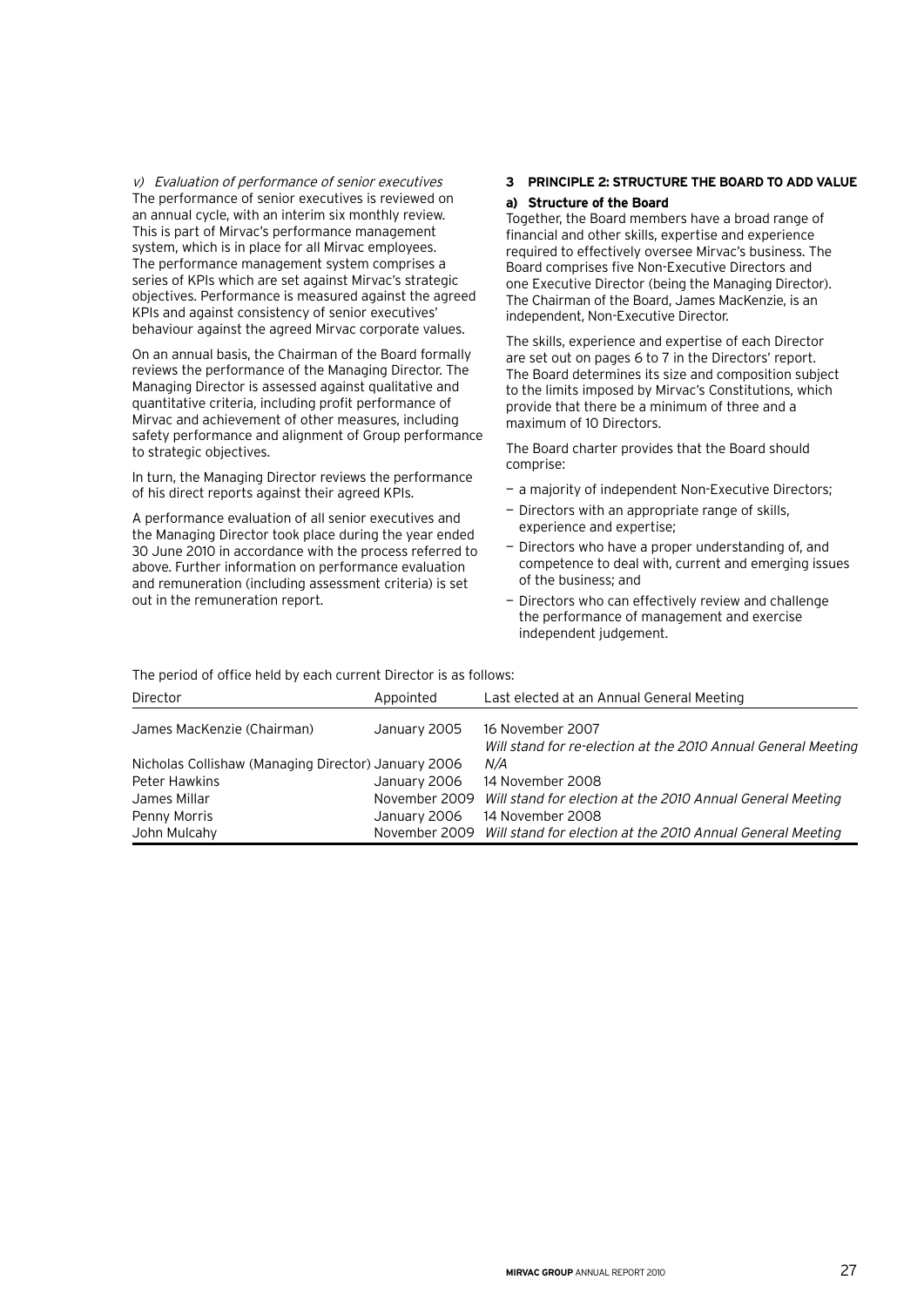# Corporate governance statement

#### **b) Chairman's responsibilities and independence**

The Board charter provides that the Chairman of the Board:

- $-$  is appointed by the Directors;
- must be an independent, Non-Executive Director; and
- must not be the Managing Director of the Group.

The Group's Chairman is James MacKenzie, an independent, Non-Executive Director. The Board charter sets out the roles and responsibilities of the Chairman. These include:

- providing leadership to the Board and to the Group;
- ensuring the efficient organisation and conduct of the Board;
- monitoring Board performance annually;
- facilitating Board discussions to ensure core issues facing the Group are addressed;
- briefing all Directors in relation to issues arising at Board meetings;
- facilitating the effective contribution and ongoing development of all Directors;
- promoting consultative and respectful relations between Board members and between the Board and management; and
- chairing securityholder meetings.

#### **c) Board independence**

The Board charter contains guidelines for assessing the independence of its Directors which are consistent with the Recommendations. The guidelines for assessing the independence of Mirvac's Directors and Mirvac's materiality thresholds are contained in the Board charter, which is published on Mirvac's website: www.mirvac.com/corporate-governance.

The ARCC is responsible for reviewing the independence of Directors each year. It is Mirvac's view and that of Mirvac's ARCC and its Board, that the status of its Directors at the date of this report is as follows:

| Independent Non-Executive Directors | Executive Director                     |
|-------------------------------------|----------------------------------------|
| James MacKenzie (Chairman)          | Nicholas Collishaw (Managing Director) |
| Peter Hawkins                       |                                        |
| James Millar                        |                                        |
| Penny Morris                        |                                        |
| John Mulcahy                        |                                        |

It is Mirvac's view that all of its Directors have exercised judgment and discharged their responsibilities in an unrestricted and independent manner throughout the year.

#### **d) Board committees**

To assist the Board in carrying out its functions, the Board has established:

- $-$  a ARCC (see section 5(a) of this statement);
- $-$  a Nomination committee (see section 3(e) of this statement):
- $-$  a HRC (see section 9(a) of this statement); and
- $-$  a HSE&SC (see section 3(j) of this statement).

All Directors are entitled to attend meetings of the Board Committees.

Minutes of all Board Committee and ELT meetings are provided to Directors in each Board pack. Proceedings of each Board Committee meeting are reported by the Committee Chair at the subsequent Board meeting.

Each Committee is entitled to the resources and information it requires to discharge its responsibilities, including direct access to senior executives, employees and advisers as needed.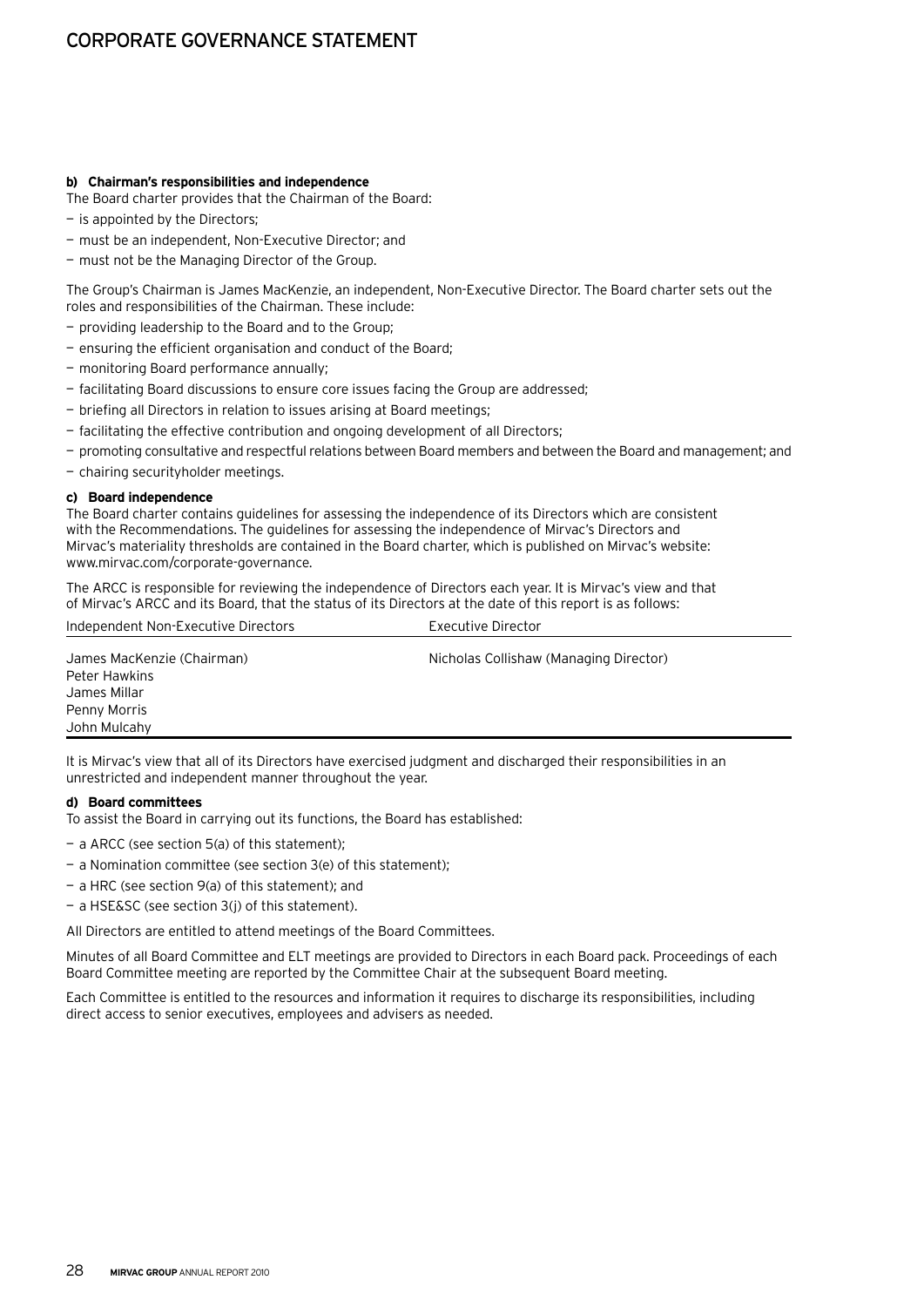#### **e) Nomination committee**

The Nomination committee was formed by resolution of the Board, in accordance with the Board charter. The Nomination committee is governed by the Nomination committee charter, which is available on Mirvac's website: www.mirvac.com/corporate-governance.

The objective of this committee is to assist the Board in ensuring that Mirvac has Boards and Committees of effective composition, size, expertise and commitment to adequately discharge their responsibilities and duties, having regard to the law and the highest standards of governance, with the specific responsibilities as set out in its Charter.

The Nomination committee consists of three members. Members are appointed by the Board from the independent, Non-Executive Directors. The current members of the Nomination Committee are James MacKenzie (Chair), Peter Hawkins and John Mulcahy. John Mulcahy was appointed as a member of the Nomination Committee effective at 21 June 2010, following the resignation of Paul Biancardi on that date.

Details of attendance of the members of the Nomination Committee are contained in the following table:

| Director                                                         | Meetings held during<br>the year as a member | Meetings attended during<br>the year as a member |
|------------------------------------------------------------------|----------------------------------------------|--------------------------------------------------|
| James MacKenzie (Chair)                                          |                                              | 4                                                |
| Paul Biancardi (retired as a Director 21 June 2010)              |                                              | 4                                                |
| Peter Hawkins                                                    |                                              | 4                                                |
| John Mulcahy (appointed to Nomination committee on 21 June 2010) |                                              |                                                  |

The accountabilities and responsibilities of the Nomination committee are set out in the Nomination committee charter. The responsibilities include reviewing Non-Executive Director remuneration, assessing the skills and necessary industry, technical or functional experience required on the Board, conducting searches for new Board members, ensuring succession plans are in place for Board members and assisting the Chairman to evaluate the performance of the Board as a whole, as well as individual Non-Executive Directors.

#### **f) Board and Director performance evaluation**

The performance of the Board, the Board Committees and each individual Director is reviewed annually.

The Board performance review is conducted by way of initial questionnaires completed by each Director to review:

- the performance of the Board and each Board Committee against the requirements of their respective charters;
- the individual performance of the Chairman and each other Director; and
- the processes and procedures of the Board, to identify areas for improvement.

The Chairman provides open and transparent performance feedback to the Board, the Board Committees and each individual Director, based on the information in the questionnaire. The Chairman also seeks feedback on the performance of the Board and Directors from the Managing Director and other members of the ELT.

The Board performance review process conducted during the year ended 30 June 2010 indicated no major issues or concerns in relation to Board, Board Committee or individual Director performance which required further attention.

#### **g) Induction**

Management and the Board provide new Directors with an induction program. This includes meetings with senior executives, briefings on Mirvac's strategy, independent meetings with Mirvac's external auditors, provision of all relevant corporate governance material and policies and discussions with the Chairman and other Directors.

#### **h) Access to information, indemnification and independent advice**

The General Counsel and Company Secretary provides assistance to the Board and Directors also have access to senior executives at any time to request any relevant information.

Under the relevant Constitutions and relevant Deeds with Directors (and only to the extent permitted by law). Mirvac indemnifies Directors against certain liabilities incurred in their capacity as Directors of Mirvac and against certain legal costs incurred in defending any action for those liabilities.

The Board charter provides that Directors may obtain independent professional advice, at the expense of Mirvac, with the consent of the Chairman, which will not be unreasonably withheld or delayed.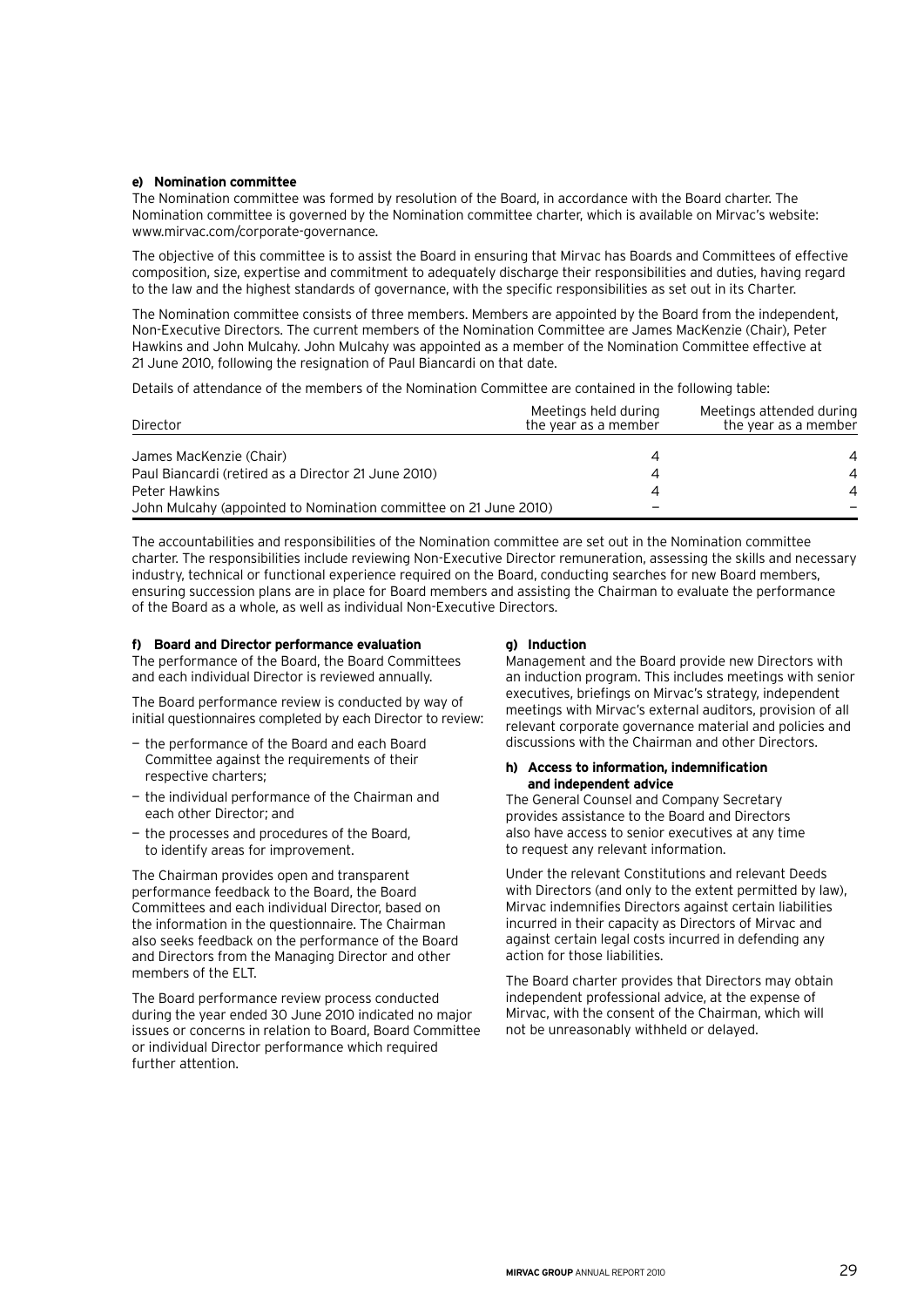#### **i) Conflicts of interest**

The Board charter sets out the obligations of Directors in dealing with any conflicts of interest. Pursuant to the Board charter, Directors are obliged to:

- disclose to the Board any actual or potential conflicts of interest which may exist as soon as they become aware of the issue;
- take any necessary and reasonable measures to resolve the conflict; and
- $-$  comply with all law in relation to disclosure of interests and restrictions on voting.

Unless the Board determines otherwise, a Director with any actual or potential conflict of interest in relation to a matter before the Board, does not:

- receive any Board papers in relation to that matter; and
- $-$  participate in any discussion or decision making in relation to that matter.

Mirvac's code of conduct also sets down guidelines for dealing with conflicts of interest that may arise particularly for executives and other employees.

#### **j) HSE&SC charter**

The HSE&SC was formed by resolution of the Board, in accordance with the Board charter. The HSE&SC is governed by the HSE&SC charter, which is available on Mirvac's website: www.mirvac.com/corporate-governance.

#### i) HSE&SC role

The objectives of this committee are to assist the Board lead the Group's commitment to HSE&S matters by reporting on:

- $-$  compliance with applicable statutory requirements, codes, standards and guidelines;
- the establishment of measurable objectives and targets aimed at the elimination of work related incidents or impacts from the Group's activities, products and services;
- the establishment and implementation of measures to progress towards achieving HSE&SC objectives and targets; and
- the assessment of performance against HSE&S objectives and targets.

#### ii) HSE&SC composition

The membership of the HSE&SC is determined by the HSE&SC charter. The HSE&SC currently consists of Penny Morris (Chair), John Mulcahy and a number of senior executives.

Each member of this Committee has the technical expertise to enable the Committee to effectively discharge its mandate. The Chair of the committee, Penny Morris, has extensive experience in HSE&S matters particularly in the property development and construction industries.

Details of attendance of the Non-Executive Director members of the HSE&SC are contained in the following table:

| Director                                               | Meetings held during<br>the year as a member | Meetings attended during<br>the year as a member |
|--------------------------------------------------------|----------------------------------------------|--------------------------------------------------|
| Penny Morris (Chair)                                   |                                              | 10                                               |
| John Mulcahy (appointed to HSE&SC on 17 December 2009) |                                              |                                                  |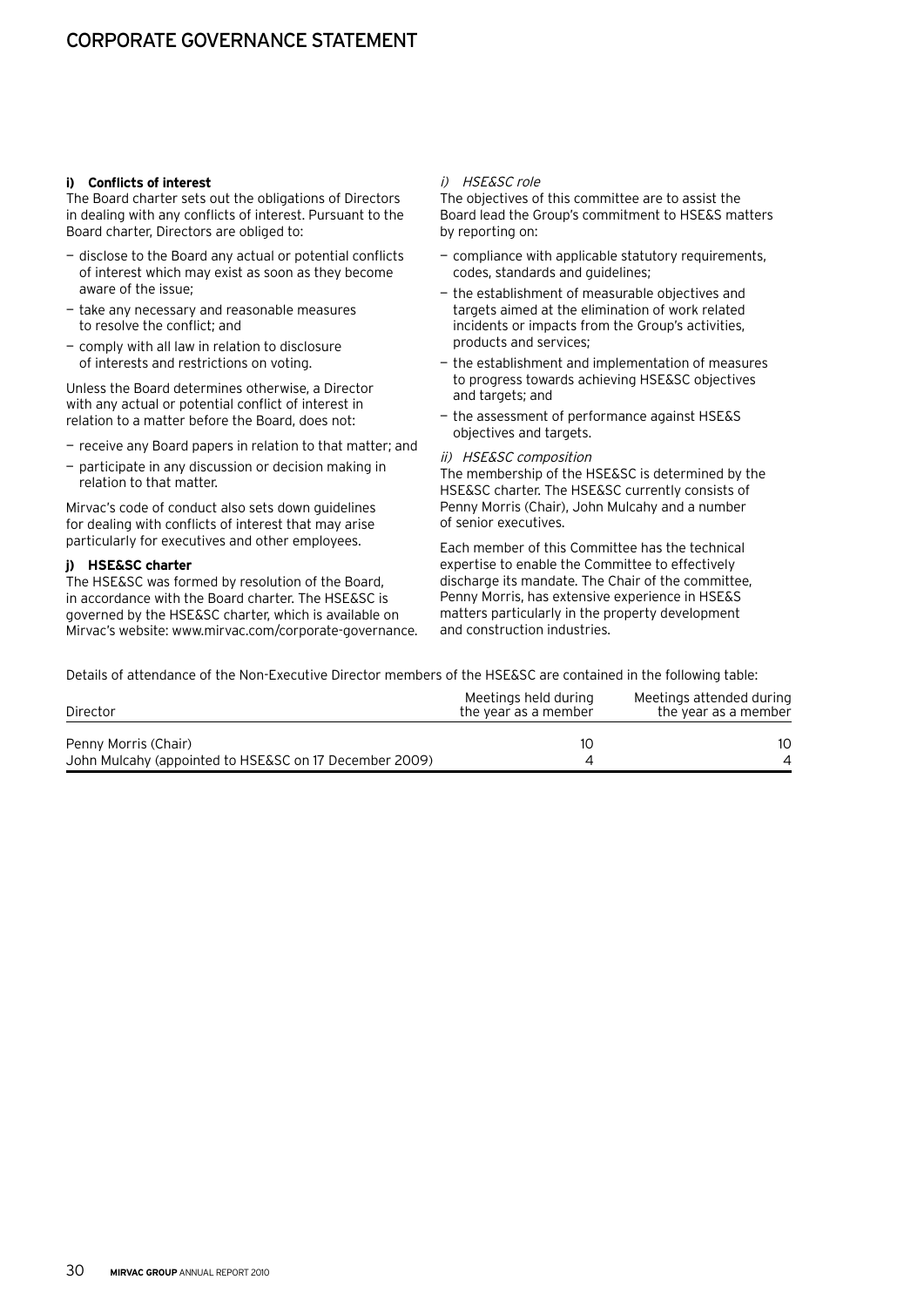#### iii) HSE&SC responsibilities

The accountabilities and responsibilities of the HSE&SC are set out in the HSE&SC charter. These include:

- compliance with the Group's standards and practices and legal compliance with health, safety and environmental legislation;
- performance against set objectives and targets; and
- development and integration of leading HSE&S initiatives to minimise risk to employees, service providers, employees, visitors, customers and the environment arising from the Group's activities.

#### **4 Principle 3: Promote ethical and responsible decision making**

#### **a) Responsibilities of the Board and management**

 $i)$  Conduct and ethics – code of conduct Integrity is one of the Group's core values. In the Group's 38 year history, it has built a reputation for integrity and in dealing fairly, honestly and transparently with all stakeholders. Mirvac has adopted a code of conduct which espouses its core values and reflects the Recommendations in terms of the matters addressed. All senior executives certify to the ARCC their adherence to the requirements of the code on a quarterly basis. The code of conduct applies to the Board, executives and all other employees. A copy of the code is posted to Mirvac's website: www.mirvac.com/corporate-governance.

In addition, Mirvac is committed to maintaining a high standard of ethical business behaviour at all times and requires Mirvac employees to:

- treat other Mirvac employees with fairness, honesty and respect;
- comply with all laws and regulations;
- comply with Mirvac policies and procedures in force from time to time; and
- not engage in any improper conduct.

The Board has implemented the Whistleblower and Open Line Policy, which assists in creating an ethical environment where employees may, in good faith, make a disclosure reporting what they believe to be improper conduct without any adverse action being taken against the discloser. The Policy applies to all employees and outlines the processes for reporting alleged improper conduct (including anonymous disclosures and outlines the ways in which Mirvac will protect disclosers).

#### ii) Dealings in Mirvac securities

Mirvac has implemented a Security Trading Policy which covers dealings in Mirvac securities by Directors, executives and other designated employees, as well as their respective associates. Designated persons may only deal in Mirvac securities, or in securities of other public, listed entities that are related to Mirvac, in certain periods as identified in the Policy. Notwithstanding this, no Director, executive or other employee may deal in Mirvac securities if they are in possession of price sensitive information. Any securities dealing in the Group by Directors is notified to the ASX within five business days of the dealing. Mirvac does not stipulate any minimum security holding requirements by its Directors.

As noted in the remuneration report, performance rights or options relating to Mirvac securities are granted to employees in accordance with the Mirvac remuneration strategy. The Security Trading Policy prohibits senior executives and other employees from hedging any unvested awards relating to Mirvac securities. Employees may only hedge vested Mirvac securities if all vesting conditions in relation to the award have been satisfied and only if the fact and nature of the hedging arrangement have been fully disclosed in writing to the Company Secretary within five business days after the hedging arrangement is entered into.

A copy of the Security Trading Policy is available at Mirvac's website: www.mirvac.com/corporate-governance.

#### iii) Political donations

As a result of recent New South Wales Government legislation, Mirvac and certain Directors and officers of Mirvac are prohibited from making political donations of any kind. In response to this legislation, the Board established a Political Donations Policy, which prohibits any Mirvac employee from making any political donation on behalf of the Group. During the year ended 30 June 2010, Mirvac made no political donations.

#### iv) Charitable donations

The Mirvac Foundation is the focus of Mirvac's charitable support on both a national and state basis. Mirvac staff make donations to the Foundation and donate their time to support these charities' activities.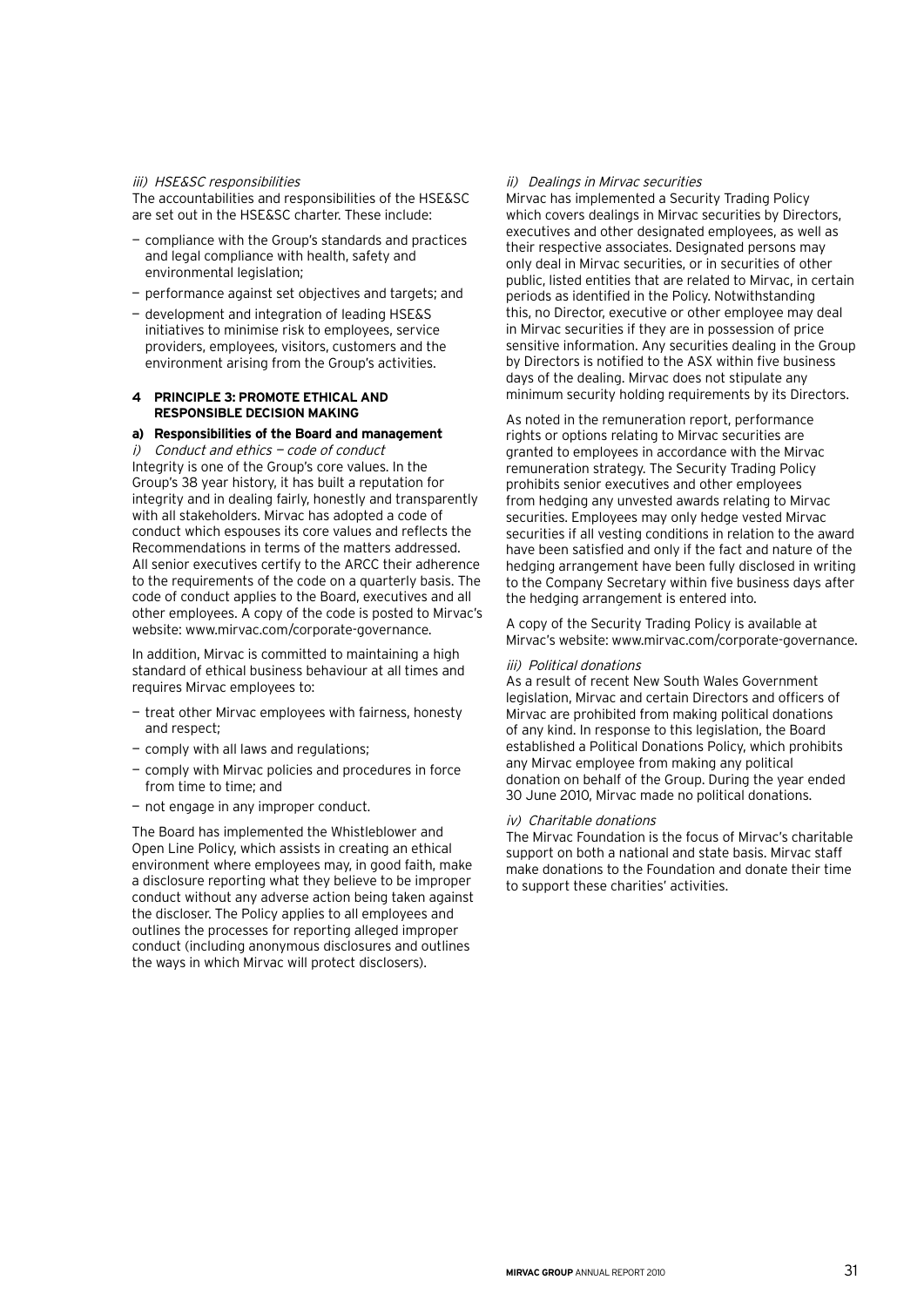#### **5 Principle 4: Safeguard integrity in financial reporting**

#### **a) ARCC**

#### i) ARCC charter

The ARCC was formed by resolution of the Board, in accordance with the Board charter. The ARCC is governed by the ARCC charter, which is available on Mirvac's website: www.mirvac.com/corporate-governance.

#### ii) ARCC role

The objective of the ARCC is to assist the Board in fulfilling its corporate governance and oversight responsibilities in relation to the Group's financial reporting, systems of internal controls and management of risk, internal and external audit functions and processes for monitoring compliance with law and the Group code of conduct. It is the ARCC role, in conjunction with the external auditors, to ensure that the Group's financial statements and disclosures are complete and accurate and are in accordance with generally accepted accounting principles and applicable law.

#### iii) ARCC composition

The ARCC consists of four members. Members are appointed by the Board from the Non-Executive Directors, all of whom are also independent. The current members of the ARCC are James Millar (Chair), James MacKenzie, Peter Hawkins and John Mulcahy.

Each member of the ARCC has the technical expertise to enable the Committee to effectively discharge its mandate. The Chair of the ARCC, James Millar, is the former Chief Executive Officer of Ernst & Young. Further details of the members qualifications can be found at pages 6 to 7 in the Director's report.

The Managing Director and Chief Financial Officer, as well as representatives of the external and internal auditors attend all meetings by invitation. The ARCC regularly meets with the external auditors without management present.

Details of attendance of the members of the ARCC are contained in the following table:

#### iv) ARCC responsibilities

The ARCC charter sets out the responsibilities of the ARCC. The ARCC responsibilities include the review of external financial accounting, internal control and risk management, external audit, internal audit, special investigations and managed investment schemes.

#### v) Scheme compliance committee

Also reporting to the ARCC is the scheme compliance committee which has direct responsibility for monitoring and reviewing the Compliance Plans of Mirvac's registered managed investment schemes and wholly-owned subsidiaries holding Australian Financial Services ("AFS") licences, as well as overseeing their adherence to all applicable laws and regulations. The scheme compliance committee meets on a quarterly basis and comprises four members, three of whom are independent.

#### **6 Principle 5: Make timely and balanced disclosure**

#### **a) Commitment to disclosure**

Mirvac is committed to ensuring:

- compliance with ASX Listing Rule disclosure requirements;
- accountability at a senior executive level for that compliance;
- $-$  the facilitation of an efficient and informed market in Mirvac securities by keeping the market appraised through ASX announcements of all material information; and
- $-$  compliance with the requirements of the Corporations Act, ASX Listing Rules and the Recommendations.

| Director/independent member                                                     | Meetings held during<br>the year as a member | Meetings attended during<br>the year as a member |
|---------------------------------------------------------------------------------|----------------------------------------------|--------------------------------------------------|
| Paul Biancardi (retired as a Director on 21 June 2010)                          | 8                                            | 7 <sup>1</sup>                                   |
| Peter Hawkins                                                                   | 8                                            | 7 <sup>1</sup>                                   |
| James MacKenzie (appointed to ARCC on 17 December 2009)<br>James Millar (Chair) | ר                                            | 4 <sup>1</sup>                                   |
| (appointed to ARCC on 17 December 2009 and appointed Chair on 21 June 2010)     | 5                                            | 5.                                               |
| Penny Morris (retired from ARCC on 17 December 2009)                            |                                              | $\overline{A}$                                   |
| John Mulcahy (appointed to ARCC on 17 December 2009)                            |                                              | 5                                                |
| Richard Turner (independent member from 24 August 2009)                         | 8                                            | 6 <sup>1</sup>                                   |

1) Leave of absence granted.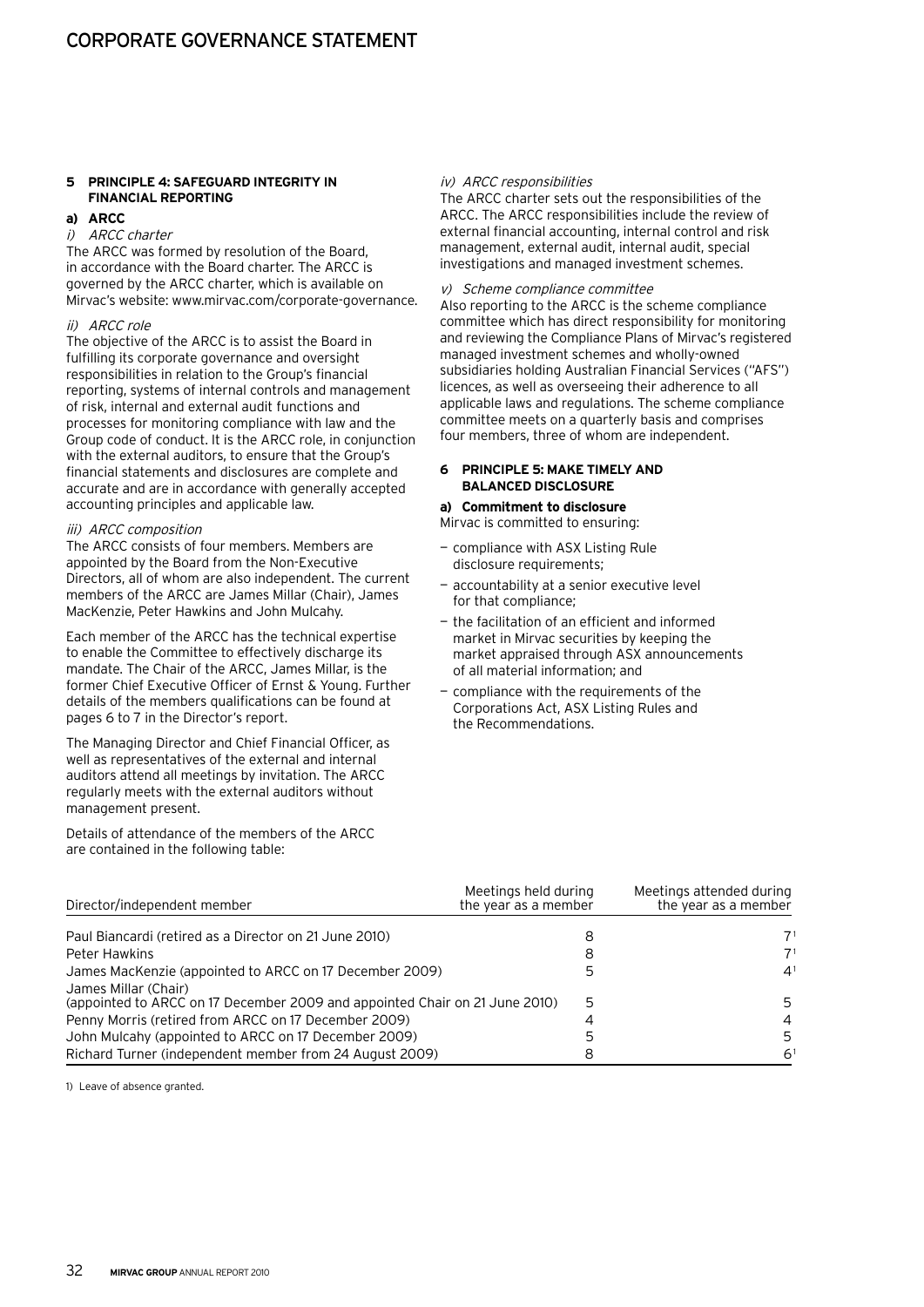#### **b) Continuous disclosure policy**

The Group's Continuous Disclosure Policy is designed to support its commitment to a fully informed market in its securities by ensuring that the Group announcements are:

- made to the market (via the ASX Announcements platform) in a timely manner, are factual and contain all relevant material information; and
- expressed in a clear and objective manner that allows investors to assess the impact of the information when making investment decisions.

The Company Secretary is responsible for the Group's compliance with its continuous disclosure obligations and for overseeing and coordinating disclosures to the ASX and other interested parties.

A copy of Mirvac's Continuous Disclosure Policy is available at Mirvac's website: www.mirvac.com/corporate-governance.

#### **7 Principle 6: Respect the rights of shareholders**

#### **a) Communication policy**

All Mirvac ASX announcements are posted to Mirvac's website including half year and annual reports, results releases, market briefings, notices of meetings and the Mirvac property compendium. Teleconferencing and webcasting and facilities are provided for market briefings to encourage participation from all stakeholders, regardless of location.

Mirvac is committed to rotating the location of its Annual General Meeting/General Meeting, to allow securityholders in locations other than Sydney to participate in person. The 2009 meetings were held in Sydney and the 2010 meetings will be held in Brisbane. Mirvac encourages securityholders to attend the Annual General/General Meeting. At those meetings, securityholders are entitled to ask questions about the management of Mirvac and questions of Mirvac's external auditor.

Notices of meeting for general meetings are accompanied by explanatory notes to provide securityholders with information to enable them to decide whether to attend the Annual General/General Meeting. Full copies of notices of meetings and explanatory notes are posted on Mirvac's website. Securityholders who are unable to attend the Annual General/General Meeting may vote by appointing a proxy, using the form attached to the notice of meeting or an online facility. Securityholders are also invited to submit questions in advance of the Annual General/ General Meeting so that Mirvac can ensure those issues are addressed at the Annual General/General Meeting.

A partner of Mirvac's external auditor,

PricewaterhouseCoopers, attends both Annual General/ General Meeting of Mirvac and is available to answer questions from securityholders on the conduct of the audit of the Group. Securityholders are also provided with a reasonable opportunity to ask questions of the external auditor at the meetings. The external auditor is also allowed a reasonable opportunity to answer written questions submitted by securityholders to the meetings. No questions were directed to the auditors in regard to the conduct of the audit of the Group's 2009 financial statements and no questions were directed to the auditors at the Group's 2009 meetings.

The Annual General/General Meeting are also webcast each year, with access details posted to Mirvac's website in advance of the date of the meetings.

#### **8 Principle 7: Recognise and manage risk**

#### **a) Risk management policies**

#### i) Risks

Mirvac is a leading ASX listed, integrated real estate group with activities involving real estate investment, residential and commercial development, hotel management and investment management. These activities involve risks of varying types and to varying extents. Risk can relate to both threats to existing activities, as well as a failure to take advantage of opportunities that may arise. Mirvac's objective is to ensure those risks are identified and, where practical and economically viable, measures implemented to mitigate or otherwise manage the impact those risks may have on the Group's activities.

#### ii) Risk management policy

In recognition that risk management is a key element of an organisation's effective corporate governance processes, the Board has adopted a Risk Management policy statement and associated procedures for identifying, assessing and managing Mirvac's strategic, operational, financial and reputational risks.

The objectives of the policy are to:

- $-$  provide a systematic approach to risk management aligned to the Group's strategic objectives;
- define the mechanisms by which the Group determines its risk appetite and considers and manages risks; and
- articulate the roles and accountabilities for the management, oversight and governance of risk.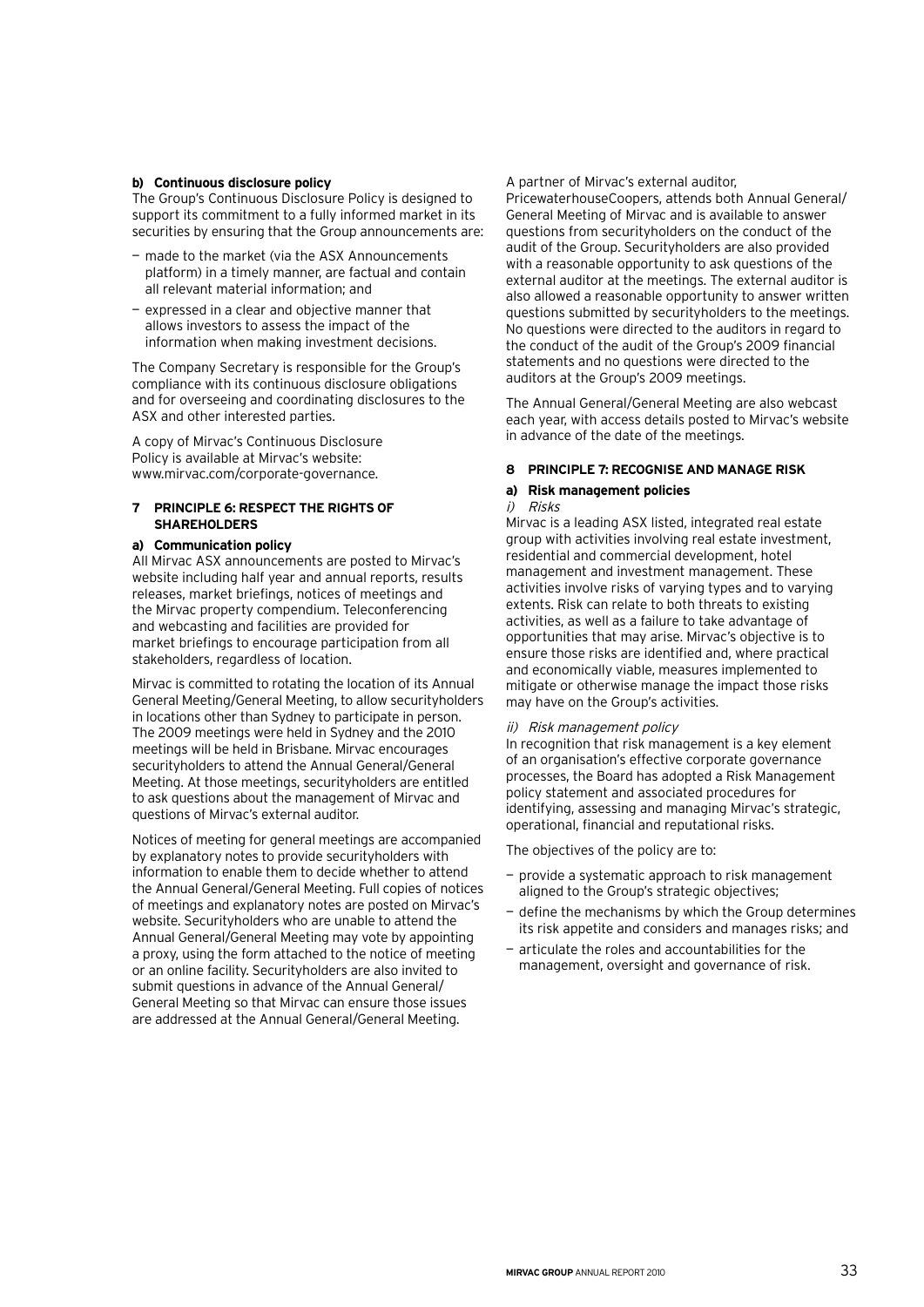## Corporate governance statement

The approach defined within this Policy is consistent with the Australian and New Zealand standard on risk management (ISO 31000: 2009). The Policy applies to all legal entities within the Group to enable an enterprise wide approach to managing risk to be applied.

Supporting this Policy is a "Risk Management Roadmap and Framework" which has been prepared to guide the various business units in addressing their particular risk exposures through a structured implementation of risk management processes. Although structured, the Framework maintains a sufficient degree of flexibility to allow the respective business units to adopt appropriate strategies to address their risk exposures.

A copy of the approach to Risk Management Internal Compliance Control is available at Mirvac's website: www.mirvac.com/corporate-governance.

#### iii) Risk management responsibility

The Board determines the overall risk appetite for the Group and has approved the strategies, policies and practices to ensure that risks are identified and managed within the context of this risk appetite. The application of the Group's policies and procedures to manage risk is ultimately the responsibility of the Board, which has in turn delegated specific authority to the ARCC (as more fully detailed in the ARCC charter).

The ARCC advises the Board on risk management and is responsible for reviewing policies for approval by the Board and for reviewing the effectiveness of the Group's approach to risk management. Risk management is a standing agenda item for all ARCC meetings.

#### iv) Risk management function

The Board has charged management with the responsibility for managing risk within the Group and the implementation of mitigation measures, under the direction of the Managing Director supported by senior executives.

A Group risk management function has been established to facilitate the process by providing a centralised role in advising the various business units on executing risk management and mitigation strategies, as well as consolidating risk reporting to the senior executives, the ARCC and ultimately the Board.

#### v) Role of internal audit

Internal audit's role is to assess risks and controls, enhance processes and monitor controls to provide assurance to the ARCC and the Board that the material risks and compliance obligations are being effectively managed. The Head of Internal Audit has open access to the ARCC and its Chairman at all times.

Mirvac's approach to risk management is to establish an effective control environment to manage material risks to its business. A material risk is defined as the probability that an action, inaction or natural event may hinder or prevent the achievement of key business objectives.

The Group's risk management and internal control systems are designed to provide reasonable assurance that:

- risk exposures are identified and adequately monitored and managed through appropriate risk mitigation measures;
- financial, management and operational information is accurate, relevant, timely and reliable; and
- there is compliance with the spirit of, as well as the letter of, policies, standards, procedures and applicable laws, regulations and licences.

#### vi) Operational risks

The Managing Director supported by senior executives is responsible for implementing and maintaining effective risk management and internal control systems for the operational risks that arise from the Group's activities.

To ensure consistent and effective practices are employed, each business unit has established a risk management function and developed risk registers detailing the key risks facing the particular business unit. These registers also detail the controls implemented to manage or mitigate the identified risks, as well as the persons responsible for implementing the controls and managing the risks.

#### vii) Financial risks

The Board has also approved principles and policies to manage the financial risks arising from the Group's operations, including its financing and treasury management activities. The ARCC reports to the Board in relation to the integrity of the Group's financial reporting, internal control structure, risk management systems as well as the internal and external audit functions. Executive assurance is also provided to the Board and the ARCC as to the effectiveness of the Group's risk management and internal control systems in relation to financial reporting risks.

The ARCC also oversees, and reports to various Boards within the Group on, the specific risks and compliance requirements arising from the activities of the Group's AFS licensed entities and respective registered managed investment schemes. The ARCC is assisted in this process by the scheme compliance committee, comprising four members (three of whom are independent), which reviews the compliance performance of these licensed entities and their various schemes and funds on a quarterly basis.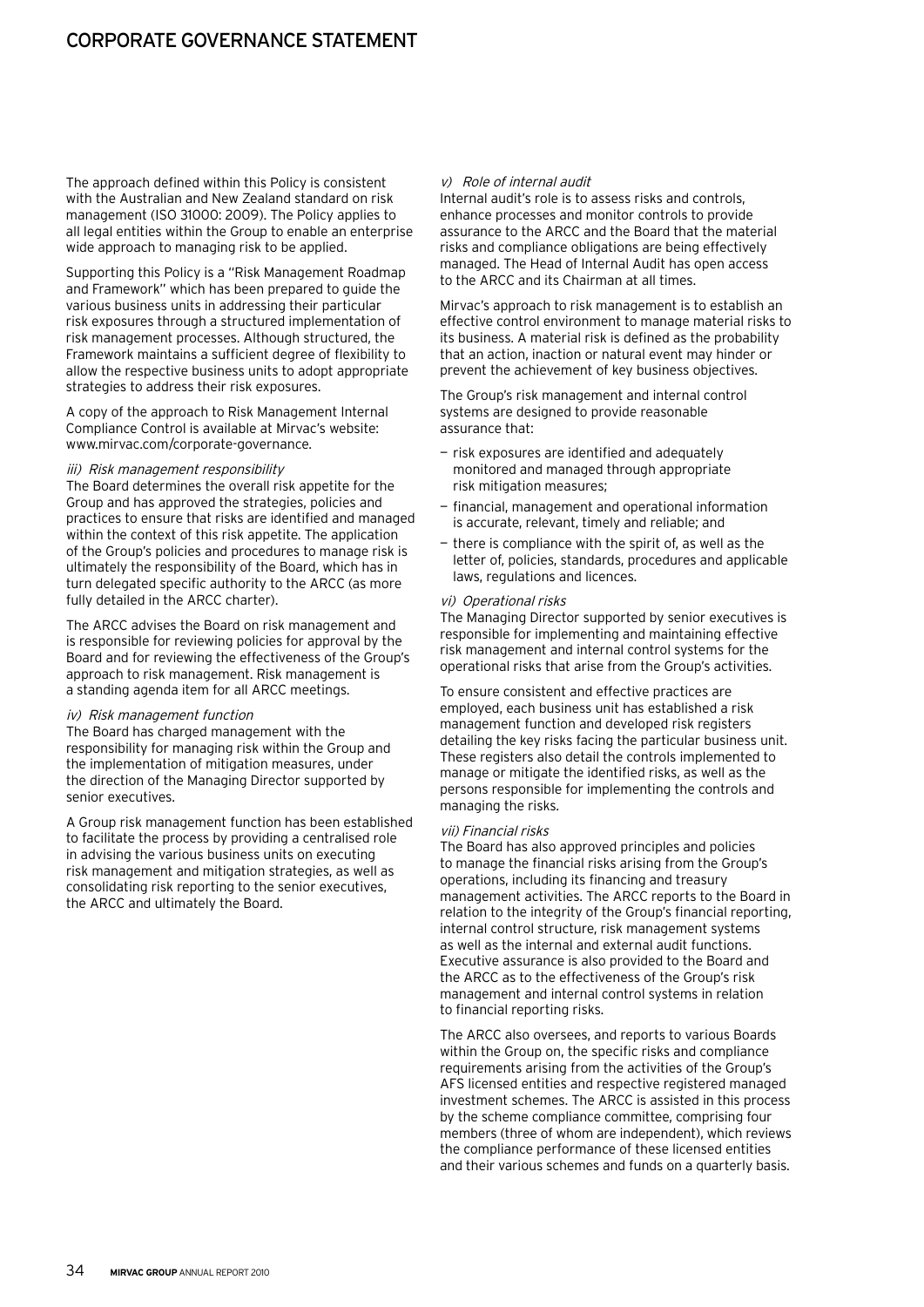## **b) External auditor relationship**

#### i) Role of ARCC

Mirvac's ARCC is responsible for overseeing the relationship with the Group's external auditor, PricewaterhouseCoopers, including the terms of engagement of the external auditor and the scope of the external audit program each year. The ARCC is also responsible for monitoring and evaluating the performance, and independence, of the external auditor.

#### ii) Auditor independence

The Board has adopted a policy and practice protocol for auditor independence which forms part of the ARCC's charter published on Mirvac's website.

The ARCC policy endorses the fundamental principles of auditor independence that, in order to be eligible to undertake any non-audit related services, the external auditor must not, as a result of that assignment:

- create a mutual or conflicting interest with that of the Group;
- audit their own work:
- act in a management capacity or as an employee; or
- act as an advocate for the Group.

The policy also details the services that the external auditor is prohibited from performing.

#### iii) Certificate of independence

PricewaterhouseCoopers has provided the ARCC with a half yearly and annual certification of its continued independence, in accordance with the requirements of the Corporations Act 2001, and in particular confirmed that it did not carry out any services or assignments during the year ended 30 June 2010 that were not compatible with auditor independence.

#### iv) Non-audit services

In addition to the audit partner rotation and appointment requirements set out in the policy and in the Corporations Act 2001, the ARCC also reviews and approves, or declines, as considered appropriate before the engagement commences, any individual engagement for non-audit services involving fees exceeding \$100,000. Below this amount, approval, or otherwise as considered appropriate, is delegated to the Chief Financial Officer.

No work will be awarded to the external auditor if the ARCC (or the Chief Financial Officer as applicable) believes such work would give rise to a "self review threat" (as defined in APES 110 Code of Ethics for Professional Accountants) or would create a conflict, or perceived conflict, of interest for the external auditor or any member of the audit team, or would otherwise compromise the Auditor's independence requirements under the Corporations Act 2001.

## **c) Assurances**

The Managing Director and Chief Financial Officer have provided the following assurance to the Board in connection with the Group's full year financial statements and reports, namely that in their opinion, to the best of their knowledge and belief:

- the financial records of the Group for the year ended 30 June 2010 have been properly maintained in accordance with section 286 of the Corporations Act 2001;
- the Group's financial statements, and the notes to those statements, for the year ended 30 June 2010 comply with the relevant accounting standards;
- the Group's financial statements, and the notes to those statements, for the year ended 30 June 2010 give a true and fair view of the financial position, operational results and the performance of the Group;
- $-$  the statements referred to in the points above are founded on a system of risk management and internal compliance and control which implements the policies adopted by the Board; and
- Mirvac's risk management and internal compliance and control system is operating effectively in all material respects in relation to financial reporting risks.

The effective control environment established by the Board supports this assurance provided by the Managing Director and Chief Financial Officer. However, it should be noted that associates and joint ventures, which are not controlled by Mirvac, are not covered for the purpose of this assurance or declaration given under section 295A of the Corporations Act 2001. Further, these declarations provide a reasonable but not absolute level of assurance about risk management, internal compliance and control systems, and do not imply a guarantee against adverse events or more volatile conditions and outcomes in the future.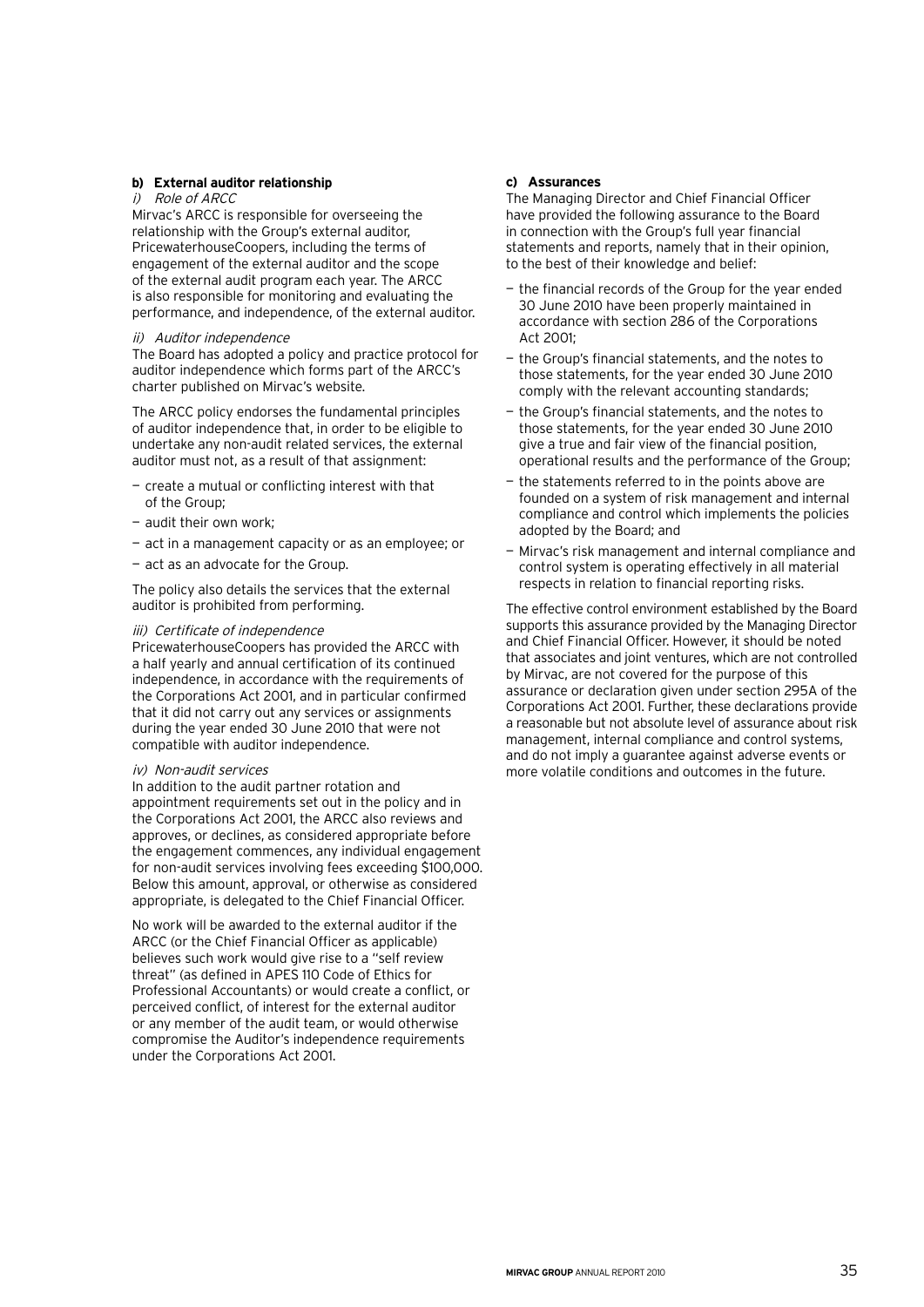# **9 Principle 8: Remunerate fairly and responsibly**

## **a) HRC**

i) HRC charter

The HRC was formed by resolution of the Board, in accordance with the Board charter. The HRC is governed by the HRC charter, which is available on the Group's website: www.mirvac.com/corporate-governance.

# ii) HRC role

The objectives of this Committee are to assist the Board in ensuring the Group:

- has coherent remuneration policies and practices which are consistent with the Group's strategic goals and human resource objectives by attracting and retaining Directors and executives and other employees who will create value for securityholders:
- fairly and responsibly remunerates Directors and executives, having regard to the performance of the Group, the performance of the individuals and the general remuneration environment;
- $-$  has effective policies and procedures to attract, motivate and retain appropriately skilled persons to meet the Group's needs; and
- integrates human capital and organisational issues to the overall business strategy.
- iii) HRC composition

The HRC consists of four members. Members are appointed by the Board from the Non-Executive Directors, all of whom are also independent. The current members of the HRC are Peter Hawkins (Chair), James MacKenzie, James Millar and Penny Morris.

Details of attendance of the members of the HRC are contained in the following table:

| Director                                                 | Meetings held during<br>the year as a member | Meetings attended during<br>the year as a member |
|----------------------------------------------------------|----------------------------------------------|--------------------------------------------------|
| Peter Hawkins (Chair)                                    | 4                                            | $\overline{A}$                                   |
| Paul Biancardi (retired as a Director on 21 June 2010)   |                                              | $\mathcal{B}$                                    |
| James MacKenzie                                          | 4                                            | 3                                                |
| James Millar (appointed to HRC on 17 December 2009)      |                                              | 3                                                |
| Penny Morris                                             |                                              | $\overline{A}$                                   |
| Richard Turner (retired as a Director on 24 August 2009) |                                              |                                                  |

1) Leave of absence granted.

# iv) HRC responsibilities

The accountabilities and responsibilities of the HRC are set out in the HRC charter. The HRC's responsibilities include review and recommendation of compensation programs and performance targets for the Managing Director, Executive Directors and senior executives, review of the Group's recruitment, retention and termination policies and procedures for executives and senior management and review and approval of the strategy and principles for people management including compensation programs, performance management processes and career and skills development initiatives.

# v) Remuneration policy

Information on the Group's remuneration policies and practices is set out in the remuneration report starting on page 9 in the Directors' report.

# **b) Distinguish Non-Executive Director remuneration**

The remuneration of Non-Executive Directors is fixed and is paid according to the role of the Non-Executive Director and the Board Committees on which they serve and their role on the Board Committees. Non-Executive Directors do not participate in other remuneration components such as performance related short-term or long-term incentives, options of variable remuneration.

Information relating to the remuneration of Non-Executive Directors is disclosed in the remuneration report on pages 9 to 23.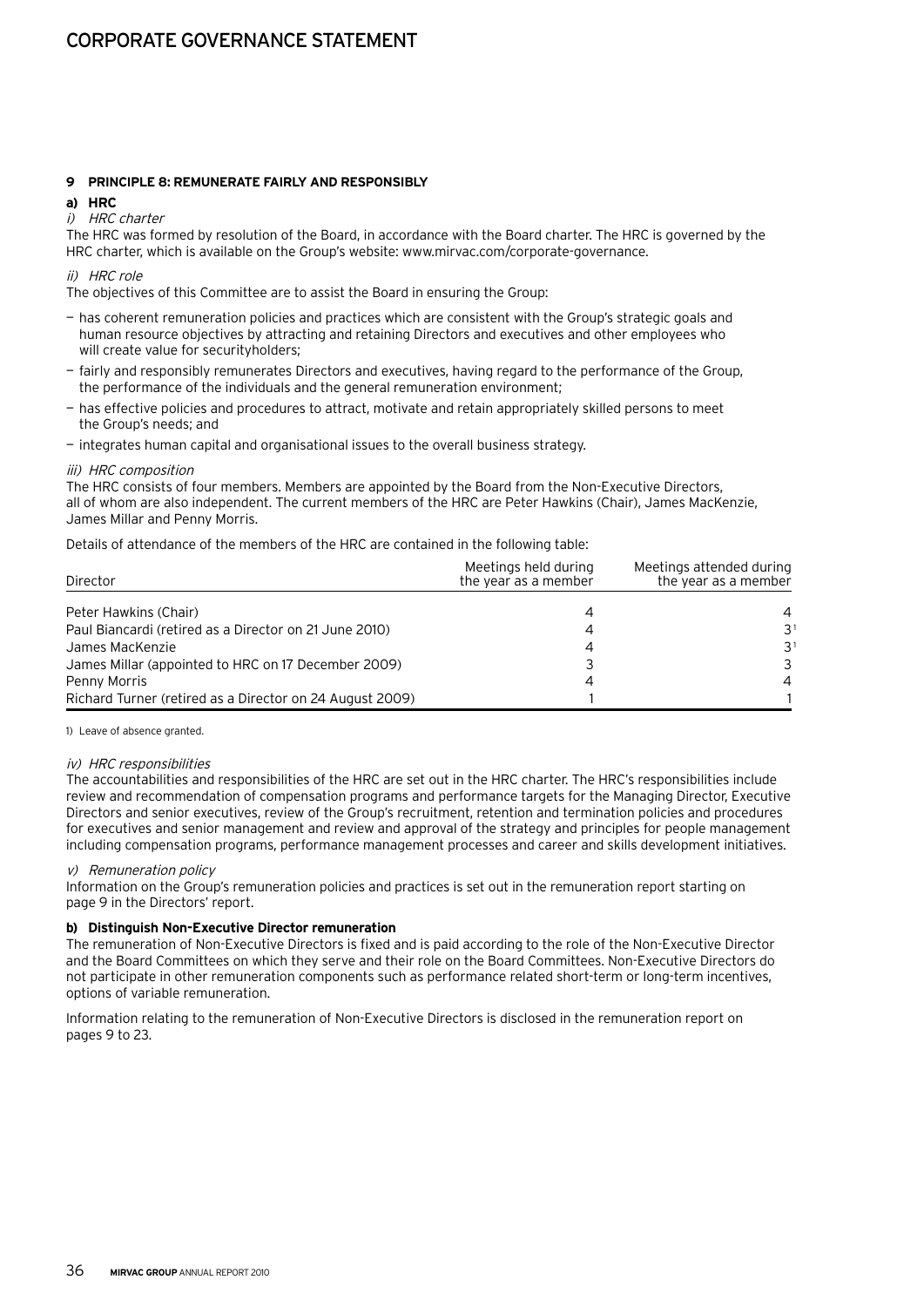# **10 Conclusion**

The Board is satisfied with its level of compliance and corporate governance requirements. However, the Board recognises that processes and procedures require continual monitoring and improvement. Mirvac's corporate governance framework will remain under review, to ensure that it remains effective and compliant with changing requirements. In particular, the Board notes:

- the amendments to the Recommendations in relation to diversity, nomination committee composition and security trading policies;
- the recommendations and Federal Government response to the Productivity Commission Inquiry Report "Executive Remuneration in Australia"; and
- the amendments to the ASX Listing Rules relating to security trading policies which come into effect on 1 January 2011.

Mirvac is reviewing those recommendations and amendments in order to determine any changes to processes and policies which may be required to ensure Mirvac's compliance with the Corporations Act 2001, and the Recommendations.

#### **ASX Corporate Governance Council's Principles and Recommendations Mirvac's corporate governance statement 2010**

| Principles and recommendations                                                                                                                     | Page      | Mirvac<br>compliance |
|----------------------------------------------------------------------------------------------------------------------------------------------------|-----------|----------------------|
| Principle 1: Lay solid foundations for management and oversight                                                                                    |           |                      |
| Recommendation 1.1: Establish the functions reserved to the board<br>and those delegated to senior executives and disclose those functions.        | 26        | ✓                    |
| Recommendation 1.2: Companies should disclose the process                                                                                          |           |                      |
| for evaluating the performance of senior executives.                                                                                               | 27        | ✓                    |
| Recommendation 1.3: Companies should provide the information<br>indicated in the Guide to reporting on Principle 1.                                | $26 - 27$ | ✓                    |
| Principle 2: Structure the board to add value                                                                                                      |           |                      |
| Recommendation 2.1: A majority of the board should be independent directors.                                                                       | 27        | ✓                    |
| <i>Recommendation 2.2:</i> The chair should be an independent director.                                                                            | 28        | ✓                    |
| <i>Recommendation 2.3:</i> The roles of the chair and the chief executive officer<br>should not be exercised by the same individual.               | 28        | ✓                    |
| <i>Recommendation 2.4:</i> The board should establish a nomination committee.                                                                      | 29        | ✓                    |
| Recommendation 2.5: Companies should disclose the process for evaluating<br>the performance of the board, its committees and individual directors. | 29        | ✓                    |
| Recommendation 2.6: Companies should provide the information indicated<br>in the Guide to reporting on Principle 2.                                | $27 - 29$ | ✓                    |
| Principle 3: Promote ethical and responsible decision making                                                                                       |           |                      |
| Recommendation 3.1: Companies should establish a code of conduct and<br>disclose the code or a summary of the code as to:                          | 31        | ✓                    |
| - the practices necessary to maintain confidence in the company's integrity;                                                                       |           |                      |
| - the practices necessary to take into account their legal obligations and the<br>reasonable expectations of stakeholders; and                     |           |                      |
| - the responsibility and accountability of individuals for reporting<br>and investigating reports of unethical practices.                          |           |                      |
| Recommendation 3.2: Companies should establish a policy concerning<br>trading in company securities by directors, senior executives and employees, |           |                      |
| and disclose the policy or a summary of that policy.                                                                                               | 31        | ✓                    |
| Recommendation 3.3: Companies should provide the information<br>indicated in the Guide to reporting on Principle 3.                                | 31        | ✓                    |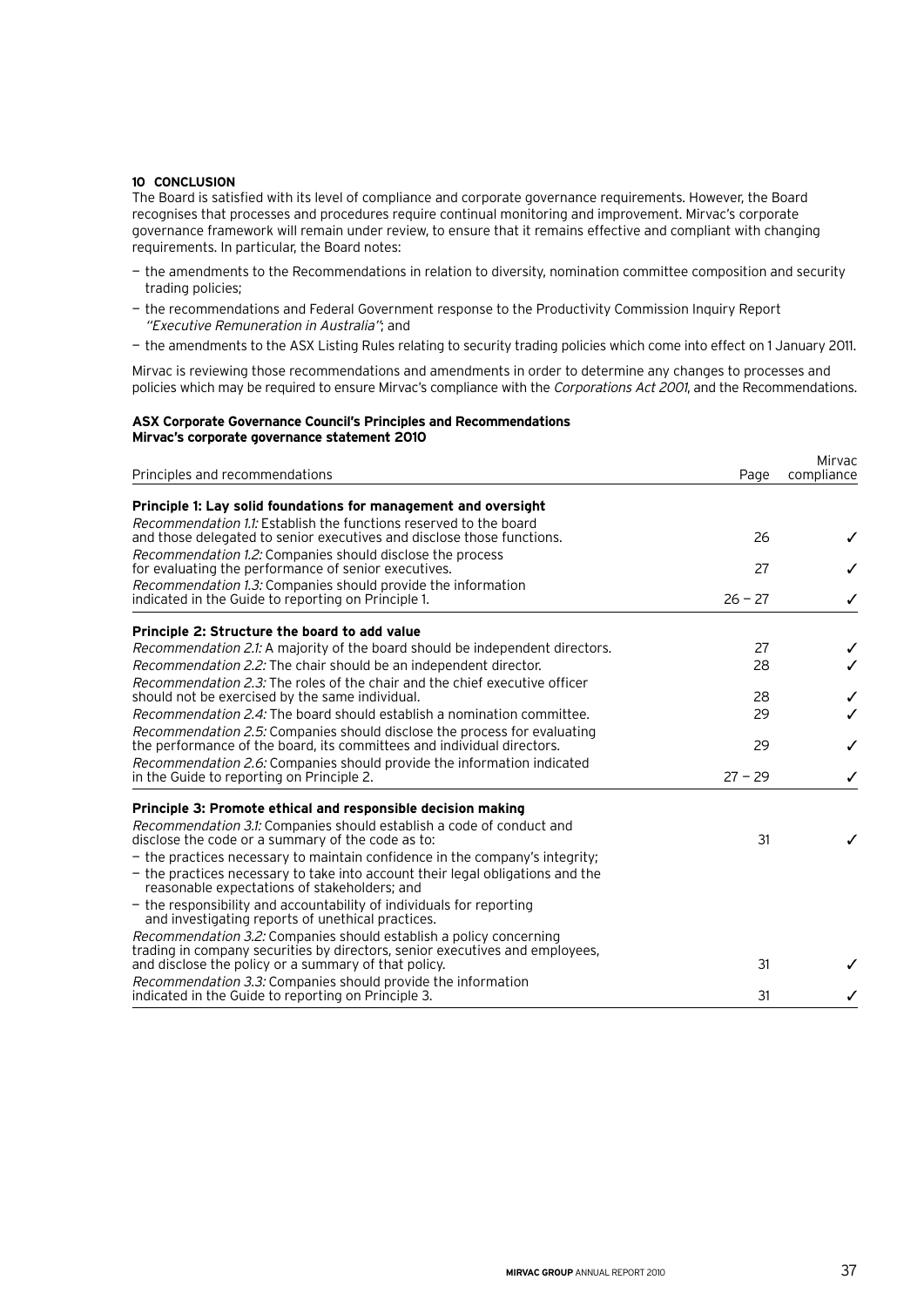# Corporate governance statement

| Principles and recommendations                                                                                                                                                            | Page      | Mirvac<br>compliance |
|-------------------------------------------------------------------------------------------------------------------------------------------------------------------------------------------|-----------|----------------------|
| Principle 4: Safeguard integrity in financial reporting                                                                                                                                   |           |                      |
| Recommendation 4.1: The board should establish an audit committee.                                                                                                                        | 32        | ✓                    |
| <i>Recommendation 4.2:</i> The audit committee should be structured so that it:                                                                                                           | 32        | ✓                    |
| - consists only of non-executive directors;                                                                                                                                               |           |                      |
| - consists of a majority of independent directors;                                                                                                                                        |           |                      |
| - is chaired by an independent chair, who is not chair of the board; and                                                                                                                  |           |                      |
| - has at least three members.                                                                                                                                                             |           |                      |
| Recommendation 4.3: The audit committee should have a formal charter.                                                                                                                     | 32        | ✓                    |
| Recommendation 4.4: Provide the information indicated in Guide to reporting on Principle 4.                                                                                               | 32        | ✓                    |
| Principle 5: Make timely and balanced disclosure                                                                                                                                          |           |                      |
| Recommendation 5.1: Establish written policies designed to ensure compliance with                                                                                                         |           |                      |
| ASX Listing Rule disclosure requirements and to ensure accountability at a senior                                                                                                         |           |                      |
| executive level for that compliance and disclose those policies or a summary of those policies.                                                                                           | 32        | ✓                    |
| Recommendation 5.2: Provide the information indicated in Guide to reporting on Principle 5.                                                                                               | 32        | ✓                    |
| Principle 6: Respect the rights of shareholders                                                                                                                                           |           |                      |
| Recommendation 6.1: Design a communications policy for promoting effective                                                                                                                |           |                      |
| communication with shareholders and encouraging their participation at<br>general meetings and disclose their policy of a summary of that policy.                                         | 33        |                      |
| Recommendation 6.2: Provide the information indicated in Guide to reporting on Principle 6.                                                                                               | 33        | ✓<br>✓               |
|                                                                                                                                                                                           |           |                      |
| Principle 7: Recognise and manage risk                                                                                                                                                    |           |                      |
| Recommendation 7.1: Establish policies for the oversight and management                                                                                                                   |           |                      |
| of material business risks and disclose a summary of those policies.                                                                                                                      | 33        | ✓                    |
| Recommendation 7.2: The board should require management to design and implement<br>the risk management and internal control system to manage the company's material                       |           |                      |
| business risks and report to it on whether those risks are being managed effectively.                                                                                                     |           |                      |
| The board should disclose that management has reported to it as to the effectiveness                                                                                                      |           |                      |
| of the company's management of the material business risks.                                                                                                                               | 33        | ✓                    |
| Recommendation 7.3: The board should disclose whether it has received assurance from                                                                                                      |           |                      |
| the chief executive officer (or equivalent) and the chief financial officer (or equivalent)<br>that the declaration provided in accordance with section 295A of the Corporations Act 2001 |           |                      |
| is founded on a sound system of risk management and internal control and that the system                                                                                                  |           |                      |
| is operating effectively in all material respects in relation to financial reporting risks.                                                                                               | 35        | ✓                    |
| Recommendation 7.4: Provide the information indicated in Guide to reporting on Principle 7.                                                                                               | $33 - 35$ | ✓                    |
| Principle 8: Remunerate fairly and responsibly                                                                                                                                            |           |                      |
| Recommendation 8.1: The board should establish a remuneration committee.                                                                                                                  | 36        | ✓                    |
| Recommendation 8.2: Clearly distinguish the structure of non-executive directors'                                                                                                         |           |                      |
| remuneration from that of executive directors and senior executives.                                                                                                                      | 36        | ✓                    |
| Recommendation 8.3: Provide the information indicated in Guide to reporting on Principle 8.                                                                                               | 36        | ✓                    |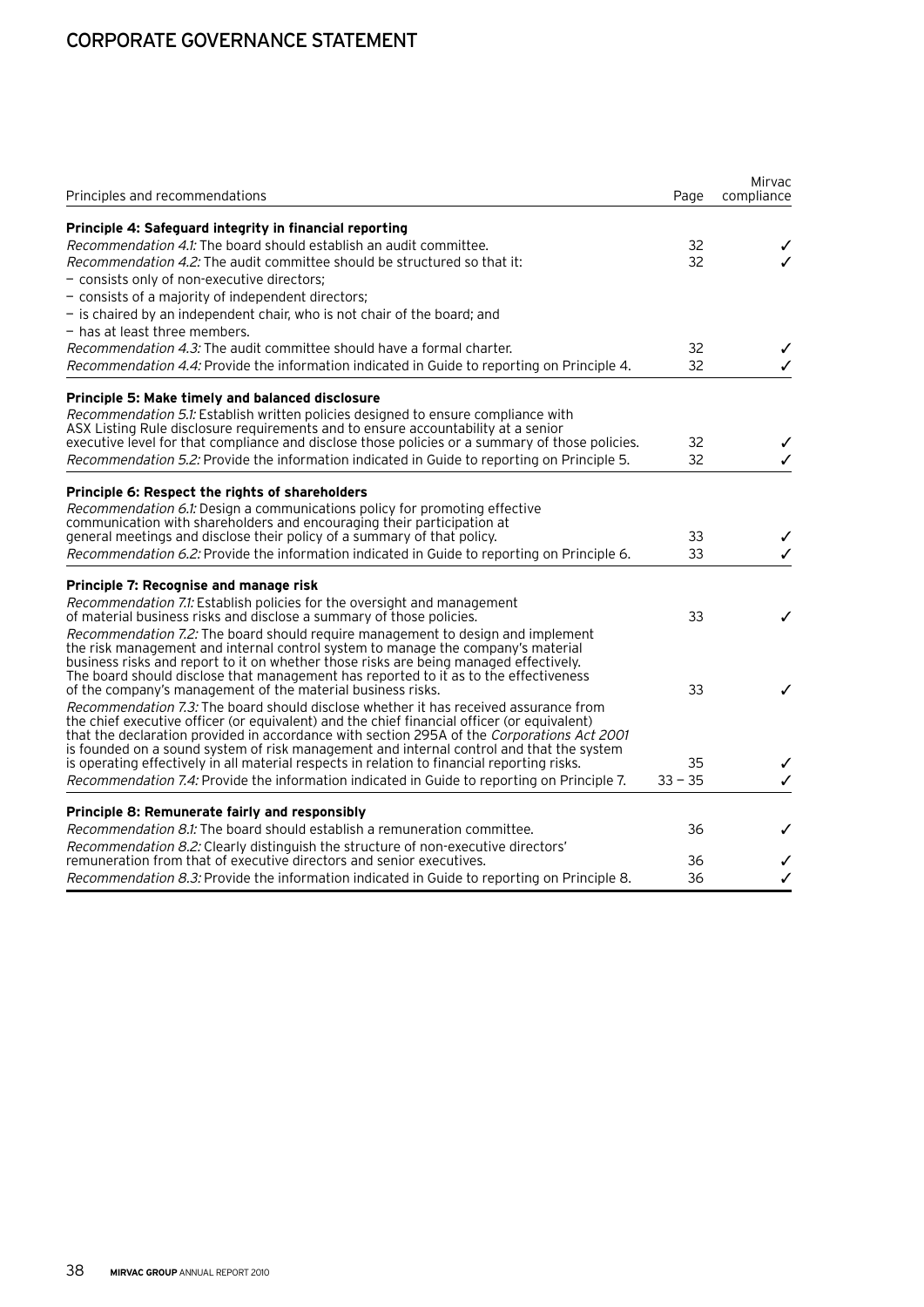# financial Statements

| Index                                                              | Page |
|--------------------------------------------------------------------|------|
| Statement of comprehensive income                                  | 40   |
| Statement of financial position                                    | 42   |
| Statement of changes in equity                                     | 43   |
| Statement of cash flows                                            | 44   |
| Notes to the financial statements                                  | 45   |
| Directors' declaration                                             | 127  |
| Independent auditor's report to the shareholders of Mirvac Limited | 128  |

These financial statements cover the financial statements for the consolidated entity consisting of Mirvac Limited and its subsidiaries. The financial statements are presented in Australian currency.

Mirvac Limited is a company limited by shares, incorporated and domiciled in Australia. Its registered office and principal place of business are:

Mirvac Limited Level 26 60 Margaret Street Sydney NSW 2000.

A description of the nature of the consolidated entity's operations and its principal activities is included in the Directors' report on pages 1 to 24, both of which are not part of these financial statements.

The financial statements were authorised for issue on 24 August 2010. The Directors have the power to amend and reissue the financial statements.

Through the use of the internet, Mirvac has ensured that its corporate reporting is timely and complete. All press releases, financial reports and other information are available in the Investor Information section on the Group's website: www.mirvac.com.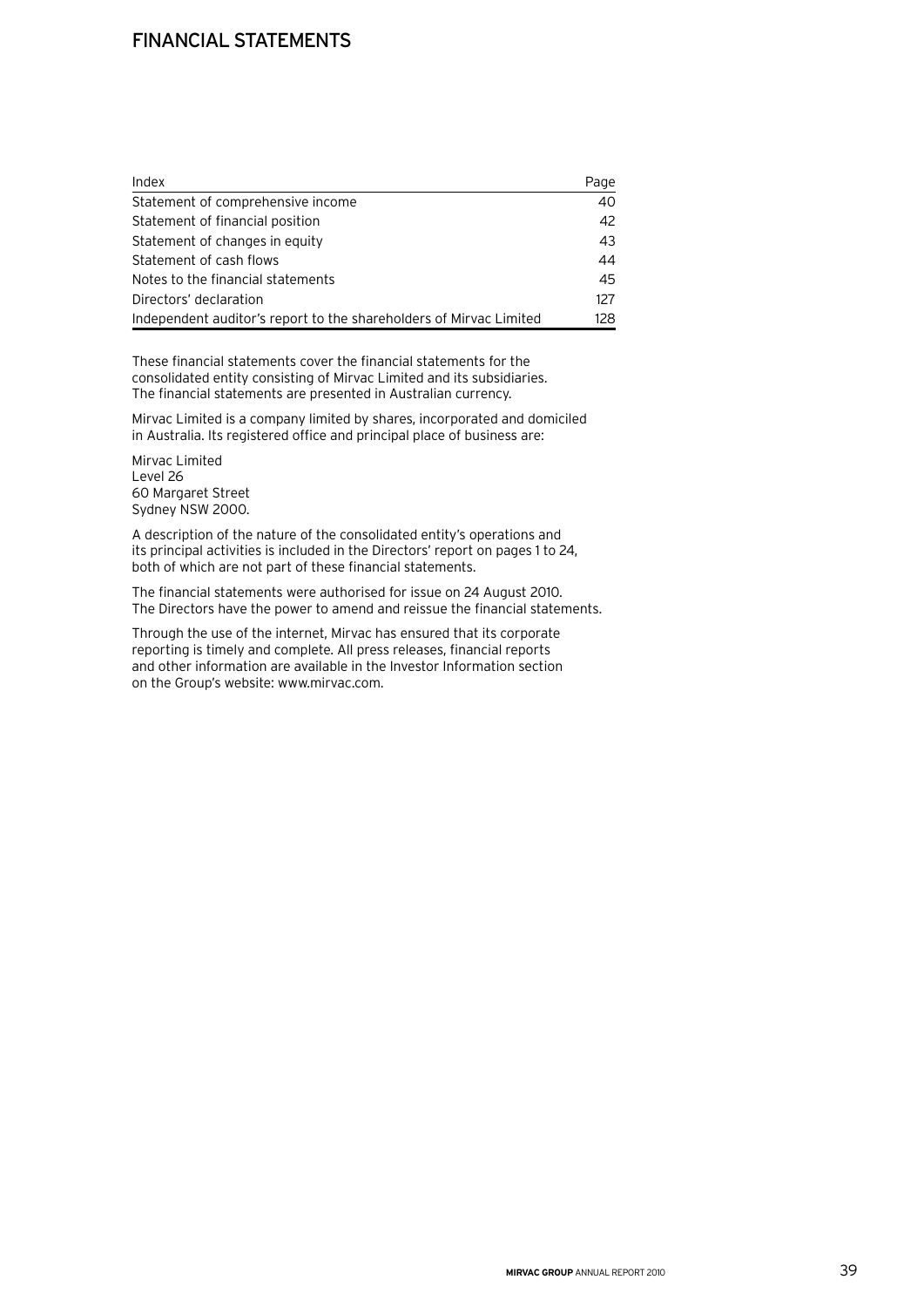# Statement of comprehensive income

For the Year Ended 30 June 2010

|                                                                                             |      | Consolidated |            |
|---------------------------------------------------------------------------------------------|------|--------------|------------|
|                                                                                             | Note | 2010<br>\$m  | 2009<br>Sm |
| Revenue from continuing operations                                                          |      |              |            |
| Development and construction revenue                                                        | 4    | 862.2        | 1,090.8    |
| Development management fee revenue                                                          |      | 31.1         | 24.2       |
| Investment properties rental revenue                                                        |      | 403.2        | 329.9      |
| Hotel operating revenue                                                                     |      | 146.8        | 147.4      |
| Investment management fee revenue                                                           |      | 30.8         | 46.6       |
| Interest revenue                                                                            | 4    | 40.4         | 23.0       |
| Dividend and distribution revenue                                                           |      | 0.5          | 1.1        |
| Other revenue                                                                               |      | 11.8         | 12.8       |
| Total revenue from continuing operations                                                    |      | 1,526.8      | 1,675.8    |
| Other income                                                                                |      |              |            |
| Share of net profit of associates and joint ventures                                        |      |              |            |
| accounted for using the equity method                                                       | 13   | 1.9          |            |
| Gain on financial instruments                                                               | 4    | 3.7          | 113.3      |
| Foreign exchange gains                                                                      |      | 25.6         |            |
| Net gain on sale of investments                                                             |      | 10.4         | 1.0        |
| Discount on business combination                                                            | 39   | 119.8        |            |
| Net gain on remeasurement of equity interest                                                | 39   | 30.9         |            |
| Total other income                                                                          |      | 192.3        | 114.3      |
| Total revenue from continuing operations and other income                                   |      | 1,719.1      | 1,790.1    |
| Net loss from fair value of investment properties and owner-occupied                        |      |              |            |
| hotel management lots and freehold hotels                                                   | 16   | (6.9)        | (487.2)    |
| Net loss from fair value on investment properties under construction                        | 16   | (112.8)      |            |
| Foreign exchange losses                                                                     |      |              | (72.5)     |
| Net loss on sale of investment properties                                                   |      | (0.2)        |            |
| Net loss on assets classified as held for sale                                              |      |              | (0.1)      |
| Net loss on sale of property, plant and equipment                                           |      | (1.1)        |            |
| Cost of property development and construction                                               |      | (789.7)      | (971.2)    |
| Investment properties expenses                                                              |      | (102.2)      | (81.4)     |
| Hotel operating expenses                                                                    |      | (46.3)       | (45.3)     |
| Share of net loss of associates and joint ventures accounted<br>for using the equity method | 13   |              | (158.0)    |
| Employee benefits expenses                                                                  |      | (190.7)      | (183.8)    |
| Depreciation and amortisation expenses                                                      | 5    | (31.2)       | (28.3)     |
| Impairment of goodwill, management rights and other intangible assets                       | 18   |              | (273.6)    |
| Impairment of investments including associates and joint ventures                           |      | (6.2)        | (41.6)     |
| Impairment of loans                                                                         | 5    | (5.6)        | (59.4)     |
| Finance costs                                                                               | 5    | (58.8)       | (87.9)     |
| Loss on financial instruments                                                               | 5    | (13.6)       | (144.5)    |
| Selling and marketing expenses                                                              |      | (23.9)       | (25.4)     |
| Provision for loss on inventories                                                           |      |              | (186.5)    |
| Business combination transaction costs                                                      | 39   | (19.4)       |            |
| Other expenses                                                                              |      | (80.9)       | (87.9)     |
| Profit/(loss) before income tax                                                             |      | 229.6        | (1,144.5)  |
| Income tax benefit                                                                          | 6    | 7.8          | 65.3       |
| Profit/(loss) for the year                                                                  |      | 237.4        | (1,079.2)  |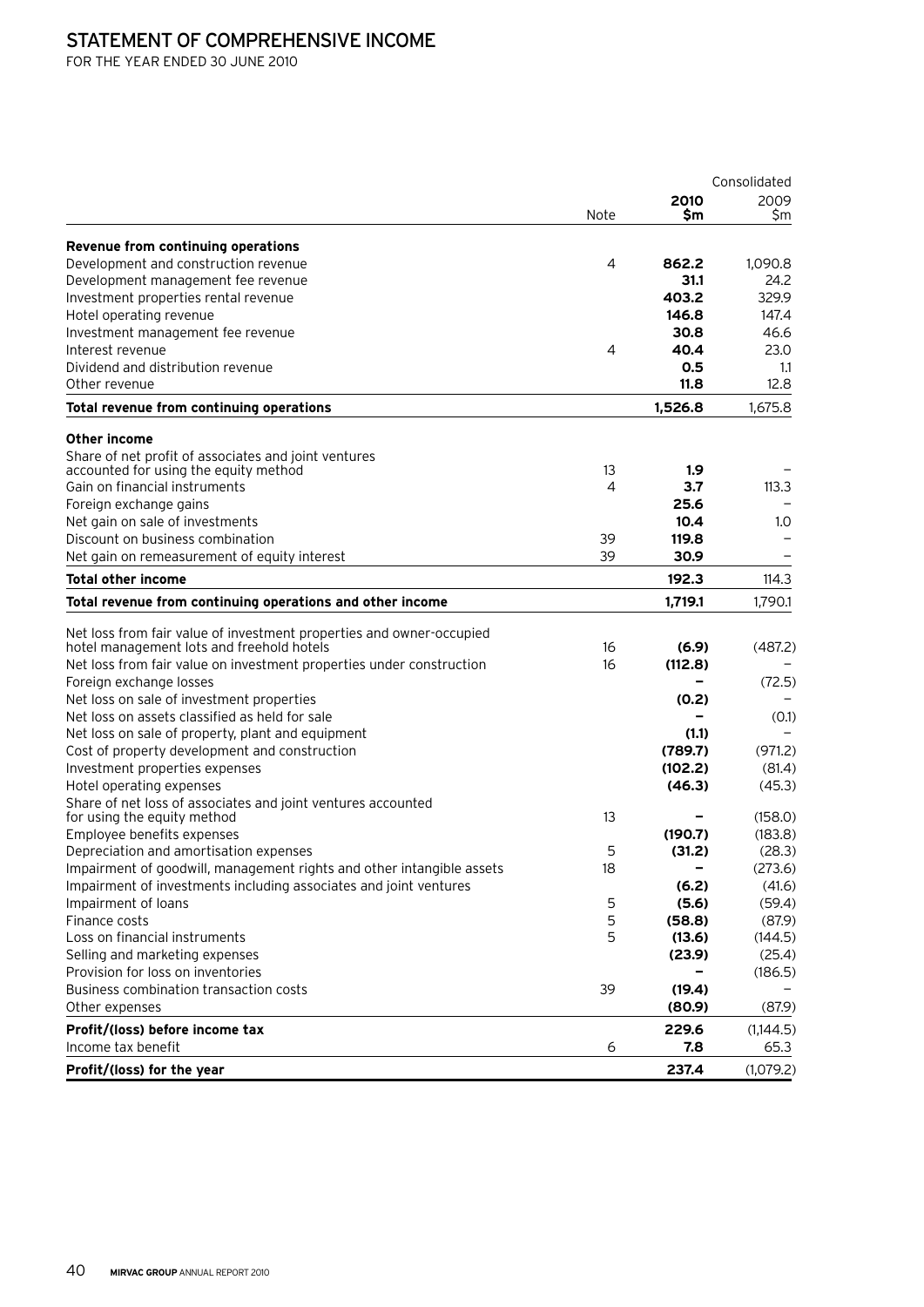# STATEMENT OF COMPREHENSIVE INCOME

For the Year Ended 30 June 2010

|                                                                                                                                    |      |                | Consolidated       |  |
|------------------------------------------------------------------------------------------------------------------------------------|------|----------------|--------------------|--|
|                                                                                                                                    | Note | 2010<br>\$m    | 2009<br>\$m        |  |
| Profit/(loss) for the year                                                                                                         |      | 237.4          | (1,079.2)          |  |
| Other comprehensive income for the year                                                                                            |      |                |                    |  |
| Decrement on revaluation of property, plant and equipment, net of tax<br>Exchange differences on translation of foreign operations |      | (0.3)<br>(0.9) | (32.3)<br>3.2      |  |
| Other comprehensive income for the year, net of tax                                                                                |      | (1.2)          | (29.1)             |  |
| Total comprehensive income for the year                                                                                            |      | 236.2          | (1,108.3)          |  |
| Profit/(loss) is attributable to:                                                                                                  |      |                |                    |  |
| - Stapled securityholders of Mirvac<br>$-$ NCI                                                                                     |      | 234.7<br>2.7   | (1,078.1)<br>(1.1) |  |
|                                                                                                                                    |      | 237.4          | (1,079.2)          |  |
| Total comprehensive income for the year is attributable to:<br>- Stapled securityholders of Mirvac                                 |      | 233.5          | (1,107.2)          |  |
| – NCI                                                                                                                              |      | 2.7            | (1.1)              |  |
|                                                                                                                                    |      | 236.2          | (1,108.3)          |  |
| Earnings per stapled security for net profit/(loss)<br>attributable to the stapled securityholders of Mirvac                       |      |                |                    |  |
|                                                                                                                                    |      | Cents          | Cents              |  |
| Basic earning per security                                                                                                         | 7    | 7.95           | (65.21)            |  |
| Diluted earnings per security                                                                                                      | 7    | 7.90           | (64.53)            |  |

The above statement of comprehensive income should be read in conjunction with the accompanying notes.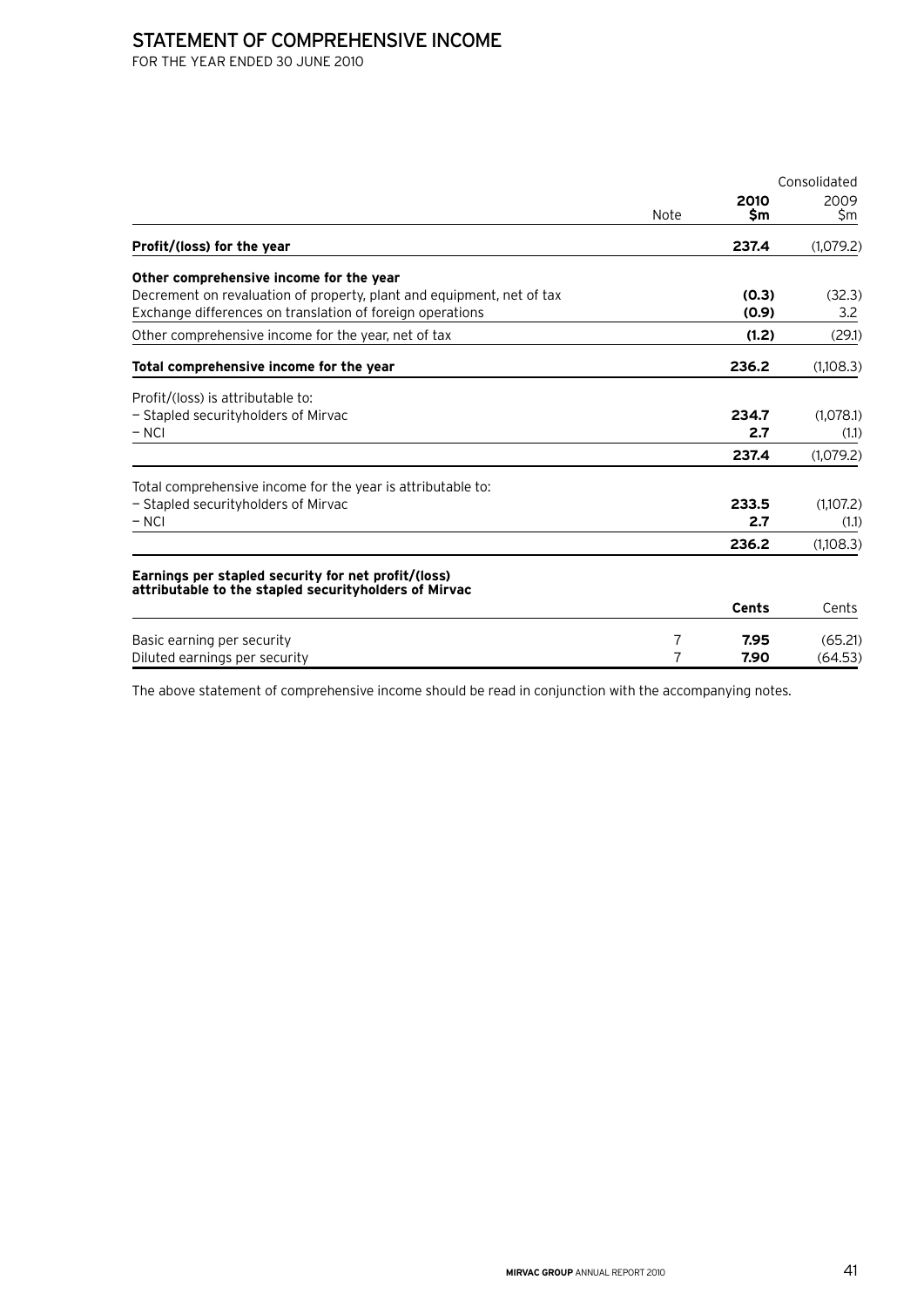AT 30 June 2010

|                                                                       |      |             |             | Consolidated                   |  |
|-----------------------------------------------------------------------|------|-------------|-------------|--------------------------------|--|
|                                                                       | Note | 2010<br>\$m | 2009<br>\$m | 1 July 2008 <sup>1</sup><br>Sm |  |
| <b>Current assets</b>                                                 |      |             |             |                                |  |
| Cash and cash equivalents                                             | 38   | 582.0       | 896.5       | 29.3                           |  |
| Receivables                                                           | 8    | 203.8       | 248.4       | 310.5                          |  |
| Derivative financial assets                                           | 14   | 2.0         | 5.5         |                                |  |
| Current tax assets                                                    | 6    | 2.1         | 6.4         | 63.3                           |  |
| Inventories                                                           | 9    | 573.3       | 629.3       | 683.2                          |  |
| Other financial assets at fair value through profit or loss           | 10   | 15.3        | 18.5        | 19.3                           |  |
| Assets classified as held for sale                                    | 11   | 53.7        |             | 6.3                            |  |
| Other assets                                                          | 12   | 26.0        | 41.1        | 49.4                           |  |
| Total current assets                                                  |      | 1,458.2     | 1,845.7     | 1,161.3                        |  |
| Non-current assets                                                    |      |             |             |                                |  |
| Receivables                                                           | 8    | 182.2       | 204.2       | 182.2                          |  |
| Inventories                                                           | 9    | 1,060.9     | 1,095.6     | 1,016.8                        |  |
| Investments accounted for using the equity method                     | 13   | 410.6       | 397.6       | 600.2                          |  |
| Derivative financial assets                                           | 14   | 14.0        | 7.5         | 95.1                           |  |
| Investment properties                                                 | 16   | 4,226.5     | 3,210.1     | 3,436.8                        |  |
| Property, plant and equipment                                         | 17   | 355.2       | 549.0       | 633.5                          |  |
| Intangible assets                                                     | 18   | 54.9        | 58.6        | 320.8                          |  |
| Deferred tax assets                                                   | 6    | 125.0       | 56.6        | 64.1                           |  |
| Total non-current assets                                              |      | 6,429.3     | 5,579.2     | 6,349.5                        |  |
| Total assets                                                          |      | 7,887.5     | 7,424.9     | 7,510.8                        |  |
| <b>Current liabilities</b>                                            |      |             |             |                                |  |
| Payables                                                              | 19   | 340.0       | 278.4       | 325.4                          |  |
| <b>Borrowings</b>                                                     | 20   | 327.7       | 422.6       | 138.0                          |  |
| Derivative financial liabilities                                      | 23   | 0.5         |             |                                |  |
| Provisions                                                            | 21   | 71.9        | 10.1        | 95.6                           |  |
| Other liabilities                                                     | 22   | 10.6        | 21.0        | 33.9                           |  |
| Total current liabilities                                             |      | 750.7       | 732.1       | 592.9                          |  |
| <b>Non-current liabilities</b>                                        |      |             |             |                                |  |
| Payables                                                              | 19   | 10.4        | 63.9        | 39.8                           |  |
| <b>Borrowings</b>                                                     | 20   | 1,516.6     | 1,681.3     | 2,201.9                        |  |
| Derivative financial liabilities                                      | 23   | 52.4        | 43.1        | 110.6                          |  |
| Deferred tax liabilities                                              | 6    | 95.9        | 38.2        | 137.3                          |  |
| Provisions                                                            | 21   | 6.1         | 5.8         | 23.3                           |  |
| <b>Total non-current liabilities</b>                                  |      | 1,681.4     | 1,832.3     | 2,512.9                        |  |
| <b>Total liabilities</b>                                              |      | 2,432.1     | 2,564.4     | 3,105.8                        |  |
| <b>Net assets</b>                                                     |      | 5,455.4     | 4,860.5     | 4,405.0                        |  |
| <b>Equity</b>                                                         |      |             |             |                                |  |
| Contributed equity                                                    | 24   | 6,098.8     | 5.447.4     | 3,771.5                        |  |
| Reserves                                                              | 25   | 114.3       | 110.5       | 133.8                          |  |
| Retained earnings                                                     | 26   | (768.7)     | (762.2)     | 430.1                          |  |
| Equity and reserves attributable to stapled securityholders of Mirvac |      | 5,444.4     | 4,795.7     | 4,335.4                        |  |
| <b>NCI</b>                                                            | 27   | 11.0        | 64.8        | 69.6                           |  |
| <b>Total equity</b>                                                   |      | 5,455.4     | 4,860.5     | 4,405.0                        |  |

1) A third statement of financial position is required due to the restatement of prior periods, as a result of the application of IFRIC 15. See note 1(n) for further details regarding the change in accounting policy.

The above statement of financial position should be read in conjunction with the accompanying notes.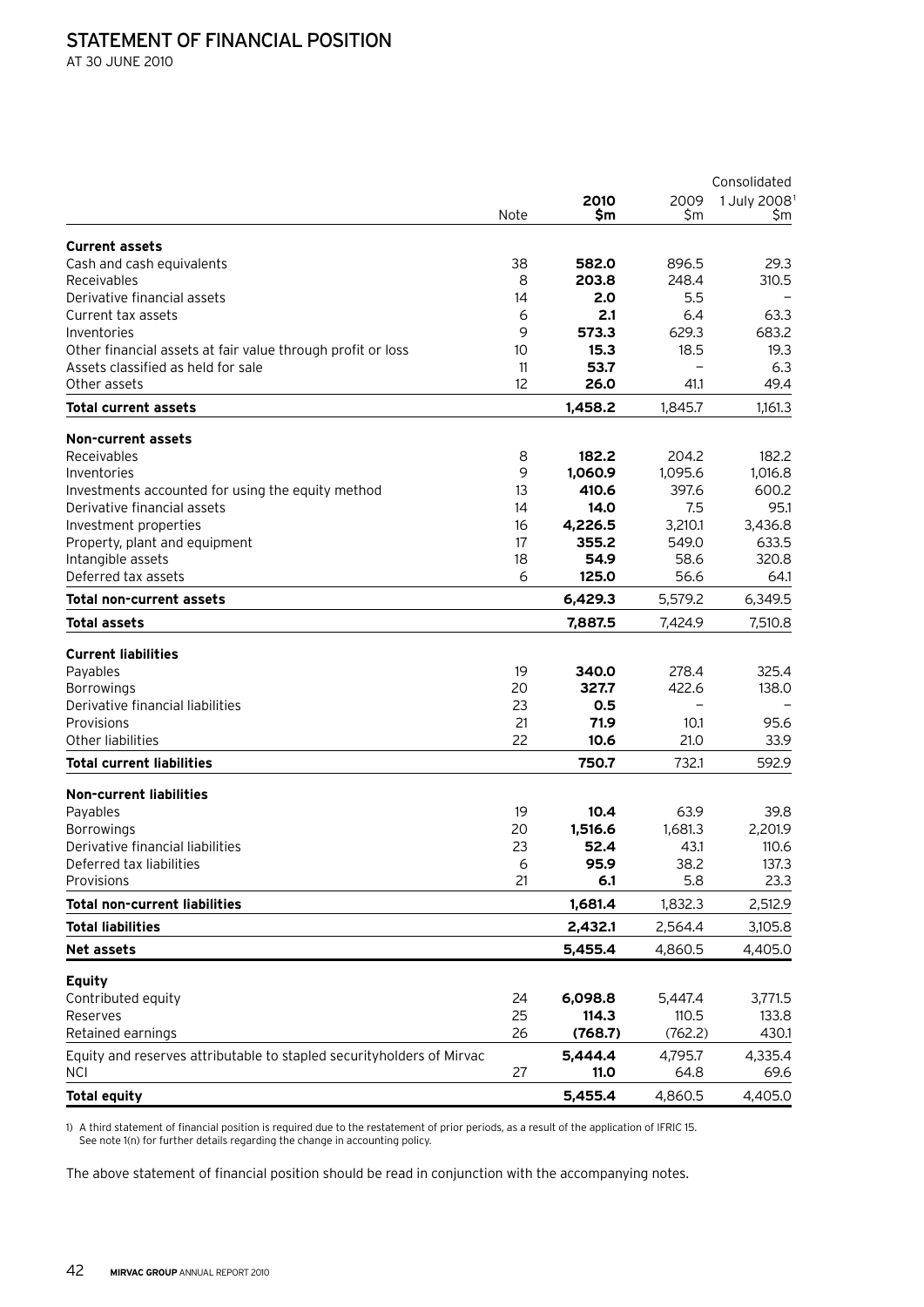# STATEMENT OF CHANGES IN EQUITY

For the Year Ended 30 June 2010

|                                                                    |          |                              | Attributable to stapled<br>securityholders of Mirvac |                            |            |              |
|--------------------------------------------------------------------|----------|------------------------------|------------------------------------------------------|----------------------------|------------|--------------|
| Consolidated                                                       | Note     | Contributed<br>equity<br>\$m | Reserves<br>Sm                                       | Retained<br>earnings<br>Sm | NCI<br>\$m | Total<br>\$m |
| Balance 1 July 2008                                                |          | 3,771.5                      | 133.8                                                | 435.3                      | 69.6       | 4,410.2      |
| Adjustment on change of<br>accounting policy (net of tax)          | 1(n)     |                              |                                                      | (5.2)                      |            | (5.2)        |
| Total restated equity 1 July 2008                                  |          | 3,771.5                      | 133.8                                                | 430.1                      | 69.6       | 4,405.0      |
| Total comprehensive income for the year                            |          |                              | (29.1)                                               | (1,078.1)                  | (1.1)      | (1,108.3)    |
| Security based payment transactions                                | 25       |                              | 5.8                                                  |                            |            | 5.8          |
| Security based compensation                                        | 26       |                              |                                                      | 0.6                        |            | 0.6          |
| LTI and EIS securities converted,<br>sold or forfeited             | 24       | 3.3                          |                                                      |                            |            | 3.3          |
| Contributions of equity, net of<br>transaction costs               | 24       | 1,672.6                      |                                                      |                            |            | 1.672.6      |
| Dividends/distributions provided<br>for or paid                    | 26       |                              |                                                      | (107.7)                    |            | (107.7)      |
| <b>NCI</b>                                                         | 27       |                              |                                                      |                            | (3.7)      | (3.7)        |
| Total transactions with owners in<br>their capacity as owners      |          | 1,675.9                      | 5.8                                                  | (107.1)                    | (3.7)      | 1,570.9      |
| Balance 30 June 2009                                               |          | 5.447.4                      | 110.5                                                | (755.1)                    | 64.8       | 4.867.6      |
| Adjustment on change of accounting<br>policy (net of tax)          | 1(n)     |                              |                                                      | (7.1)                      |            | (7.1)        |
| Total restated equity 1 July 2009                                  |          | 5,447.4                      | 110.5                                                | (762.2)                    | 64.8       | 4,860.5      |
| Total comprehensive income for the year                            |          |                              | (1.2)                                                | 234.7                      | 2.7        | 236.2        |
| Security based payment transactions<br>Security based compensation | 25<br>26 |                              | (1.2)                                                | 0.1                        |            | (1.2)<br>0.1 |
| LTI and EIS securities converted,<br>sold or forfeited             | 24       | 20.7                         |                                                      |                            |            | 20.7         |
| Contributions of equity, net of<br>transaction costs               | 24       | 630.7                        |                                                      |                            | 0.2        | 630.9        |
| Dividends/distributions provided<br>for or paid                    | 26       |                              |                                                      | (241.3)                    | (1.8)      | (243.1)      |
| Discount on acquisition of NCI                                     |          |                              | 6.2                                                  |                            |            | 6.2          |
| NCI eliminated on acquisition                                      |          |                              |                                                      |                            | (54.9)     | (54.9)       |
| Total transactions with owners in<br>their capacity as owners      |          | 651.4                        | 5.0                                                  | (241.2)                    | (56.5)     | 358.7        |
| Balance 30 June 2010                                               |          | 6,098.8                      | 114.3                                                | (768.7)                    | 11.0       | 5.455.4      |

The above statement of changes in equity should be read in conjunction with the accompanying notes.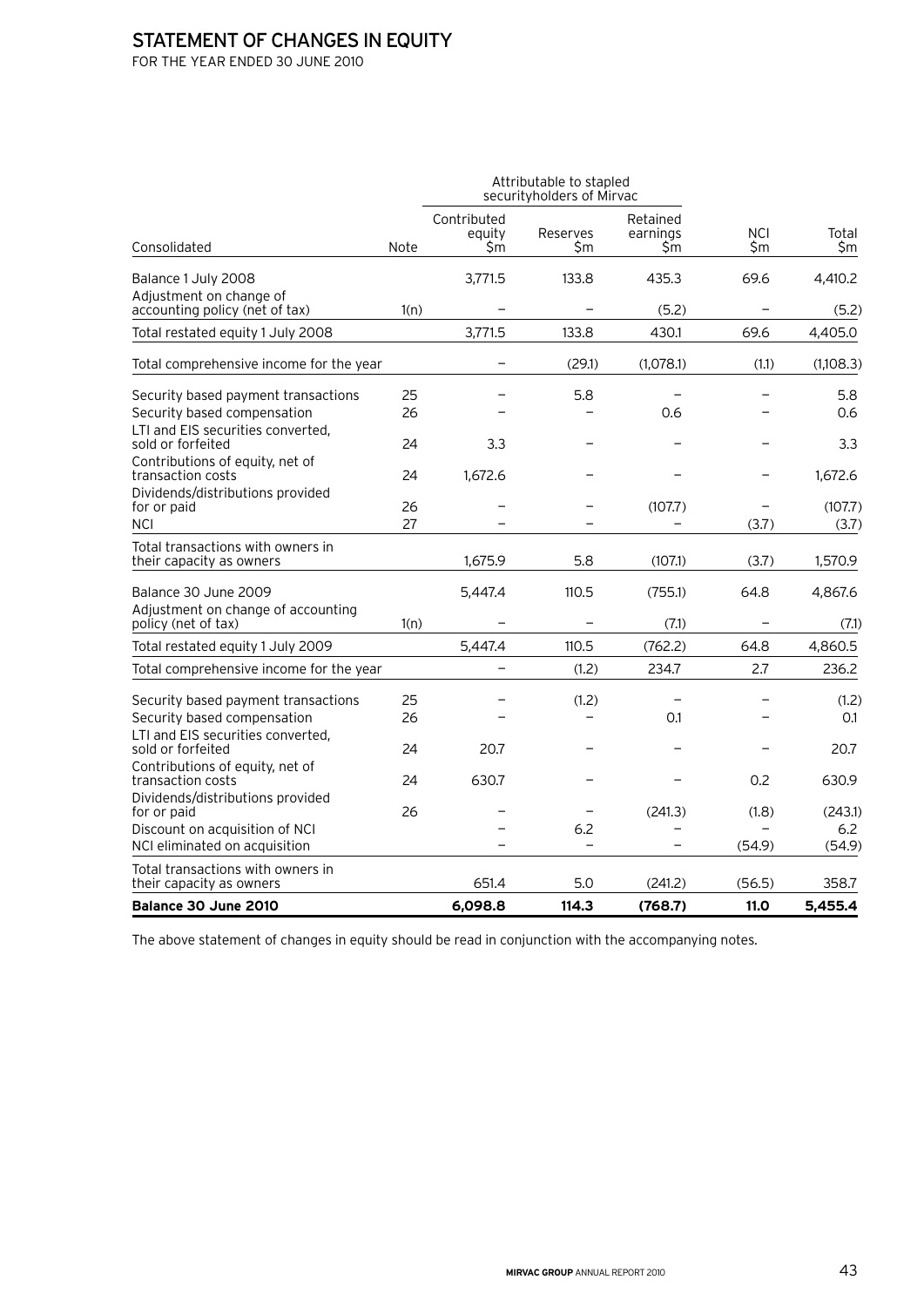For the Year Ended 30 June 2010

|                                                                           |       |             | Consolidated |
|---------------------------------------------------------------------------|-------|-------------|--------------|
|                                                                           | Note  | 2010<br>\$m | 2009<br>Sm   |
| Cash flows from operating activities                                      |       |             |              |
| Receipts from customers (inclusive of goods and services tax)             |       | 1,623.8     | 1,859.4      |
| Payments to suppliers and employees (inclusive of goods and services tax) |       | (1,193.7)   | (1,734.7)    |
|                                                                           |       | 430.1       | 124.7        |
| Interest received                                                         |       | 28.7        | 16.2         |
| Associates and joint ventures dividends/distributions received            |       | 19.7        | 39.3         |
| Dividends/distributions received                                          |       | 0.5         | 1.1          |
| Borrowing costs paid                                                      |       | (148.1)     | (174.4)      |
| Income tax refund                                                         |       | 9.1         | 41.2         |
| Net cash inflows from operating activities                                | 38(b) | 340.0       | 48.1         |
| Cash flows from investing activities                                      |       |             |              |
| Payments for property, plant and equipment <sup>1</sup>                   |       | (7.2)       | (74.5)       |
| Proceeds from sale of property, plant and equipment                       |       | 0.3         | 0.5          |
| Payments for investment properties <sup>1</sup>                           |       | (273.0)     | (26.6)       |
| Proceeds from sale of investment properties                               |       | 146.7       | 6.0          |
| Proceeds from loans to related entities                                   |       | 4.0         | 3.3          |
| Payments for loans to unrelated entities                                  |       | (17.4)      | (12.6)       |
| Proceeds from loans to unrelated entities                                 |       | 34.2        | 1.1          |
| Contributions to associates and joint ventures                            |       | (105.6)     | (76.2)       |
| Proceeds from associates and joint ventures                               |       | 17.2        | 2.3          |
| Acquisition of subsidiaries, net of cash acquired                         |       | (23.2)      | (11.8)       |
| Proceeds from sale of investments                                         |       | 8.8         | 1.0          |
| Net cash outflows from investing activities                               |       | (215.2)     | (187.5)      |
| <b>Cash flows from financing activities</b>                               |       |             |              |
| Proceeds from borrowings                                                  |       | 368.9       | 1,273.0      |
| Repayments of borrowings                                                  |       | (1,109.3)   | (1,684.8)    |
| Payment for NCI                                                           |       | (13.7)      |              |
| Proceeds from issue of stapled securities                                 |       | 513.3       | 1,600.5      |
| Contributed equity raising costs                                          |       | (12.8)      | (40.8)       |
| Dividends/distributions paid as part of business combination              |       | (6.3)       |              |
| Dividends/distributions paid                                              | 28    | (179.4)     | (141.2)      |
| Net cash (outflows)/inflows from financing activities                     |       | (439.3)     | 1,006.7      |
| Net (decrease)/increase in cash and cash equivalents                      |       | (314.5)     | 867.3        |
| Overdraft received on acquisition of subsidiaries                         |       |             | (0.2)        |
| Cash and cash equivalents at the beginning of the year                    |       | 896.5       | 29.3         |
| Effects of exchange rate changes on cash and cash equivalents             |       |             | 0.1          |
| Cash and cash equivalents at the end of the vear                          | 38(a) | 582.0       | 896.5        |

1) Payments in respect of investment properties under construction were included within payments for property, plant and equipment for the year ended 30 June 2009. As a result of changes to AASB 140: Investment Property these are now included as payments for investment properties, refer to note 1(t) for further details.

The above statement of cash flows should be read in conjunction with the accompanying notes.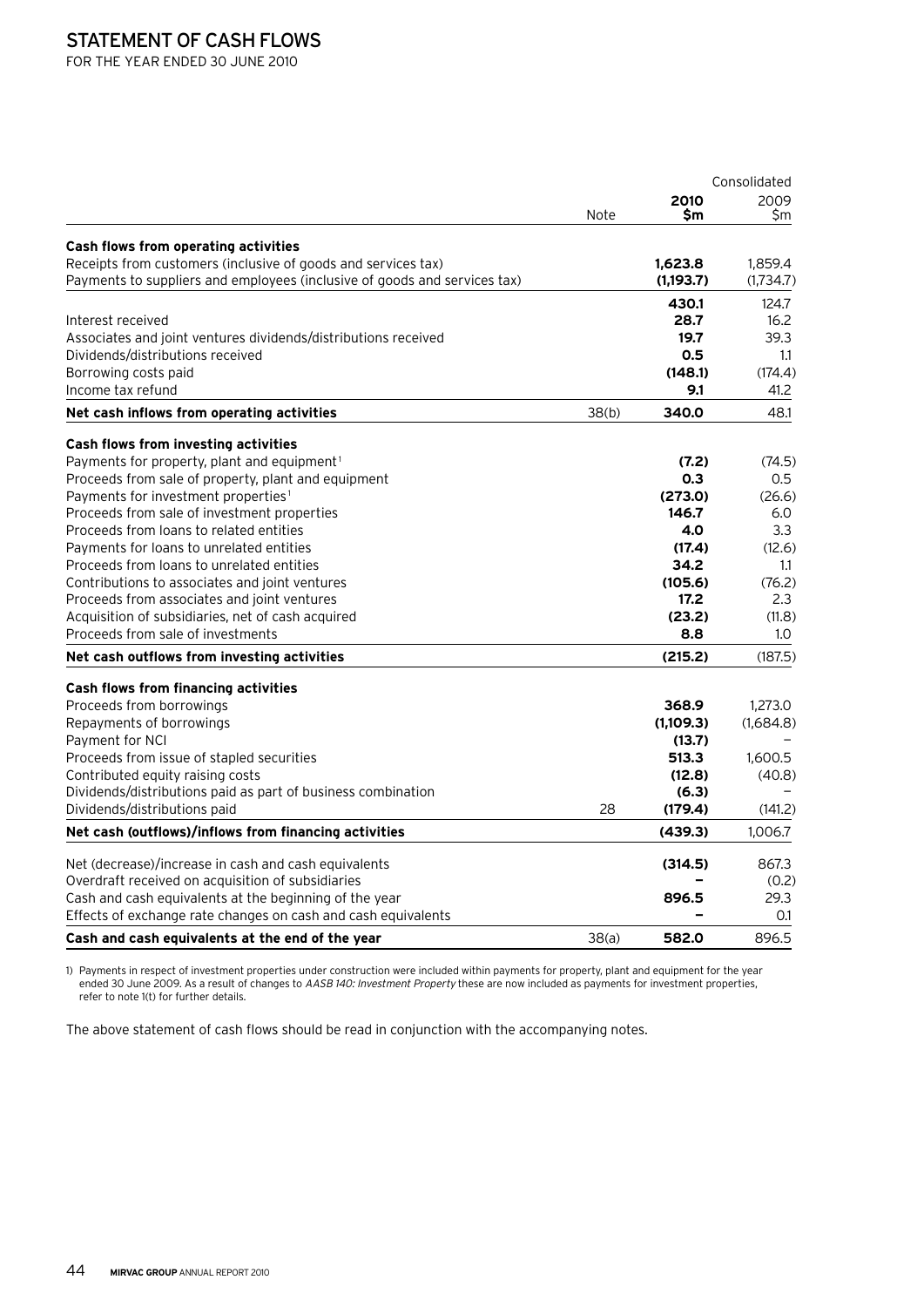# Notes to the Financial Statements

| Note | Contents                                                    | Page |
|------|-------------------------------------------------------------|------|
| 1    | Summary of significant accounting policies                  | 46   |
| 2    | Critical accounting judgements and estimates                | 61   |
| 3    | Segmental information                                       | 63   |
| 4    | Revenue from continuing operations and other income         | 68   |
| 5    | Expenses                                                    | 68   |
| 6    | Income tax                                                  | 69   |
| 7    | Earnings per security                                       | 72   |
| 8    | Receivables                                                 | 72   |
| 9    | Inventories                                                 | 74   |
| 10   | Other financial assets at fair value through profit or loss | 75   |
| 11   | Assets classified as held for sale                          | 75   |
| 12   | Other assets                                                | 75   |
| 13   | Investments accounted for using the equity method           | 76   |
| 14   | Derivative financial assets                                 | 76   |
| 15   | Other financial assets                                      | 77   |
| 16   | Investment properties                                       | 83   |
| 17   | Property, plant and equipment                               | 86   |
| 18   | Intangible assets                                           | 87   |
| 19   | Payables                                                    | 88   |
| 20   | <b>Borrowings</b>                                           | 89   |
| 21   | Provisions                                                  | 91   |
| 22   | Other liabilities                                           | 91   |
| 23   | Derivative financial liabilities                            | 92   |
| 24   | Contributed equity                                          | 92   |
| 25   | Reserves                                                    | 94   |
| 26   | Retained earnings                                           | 95   |
| 27   | Non-controlling interests                                   | 95   |
| 28   | Dividends/distributions                                     | 96   |
| 29   | Investments in associates                                   | 96   |
| 30   | Investments in joint ventures                               | 99   |
| 31   | Contingent liabilities                                      | 103  |
| 32   | Commitments                                                 | 103  |
| 33   | Key management personnel                                    | 104  |
| 34   | Employee benefits                                           | 109  |
| 35   | Related parties                                             | 112  |
| 36   | Financial risk management                                   | 112  |
| 37   | Remuneration of auditors                                    | 119  |
| 38   | Notes to the statement of cash flows                        | 120  |
| 39   | Acquisition of businesses                                   | 121  |
| 40   | Events occurring after the end of the reporting period      | 123  |
| 41   | Parent entity financial information                         | 125  |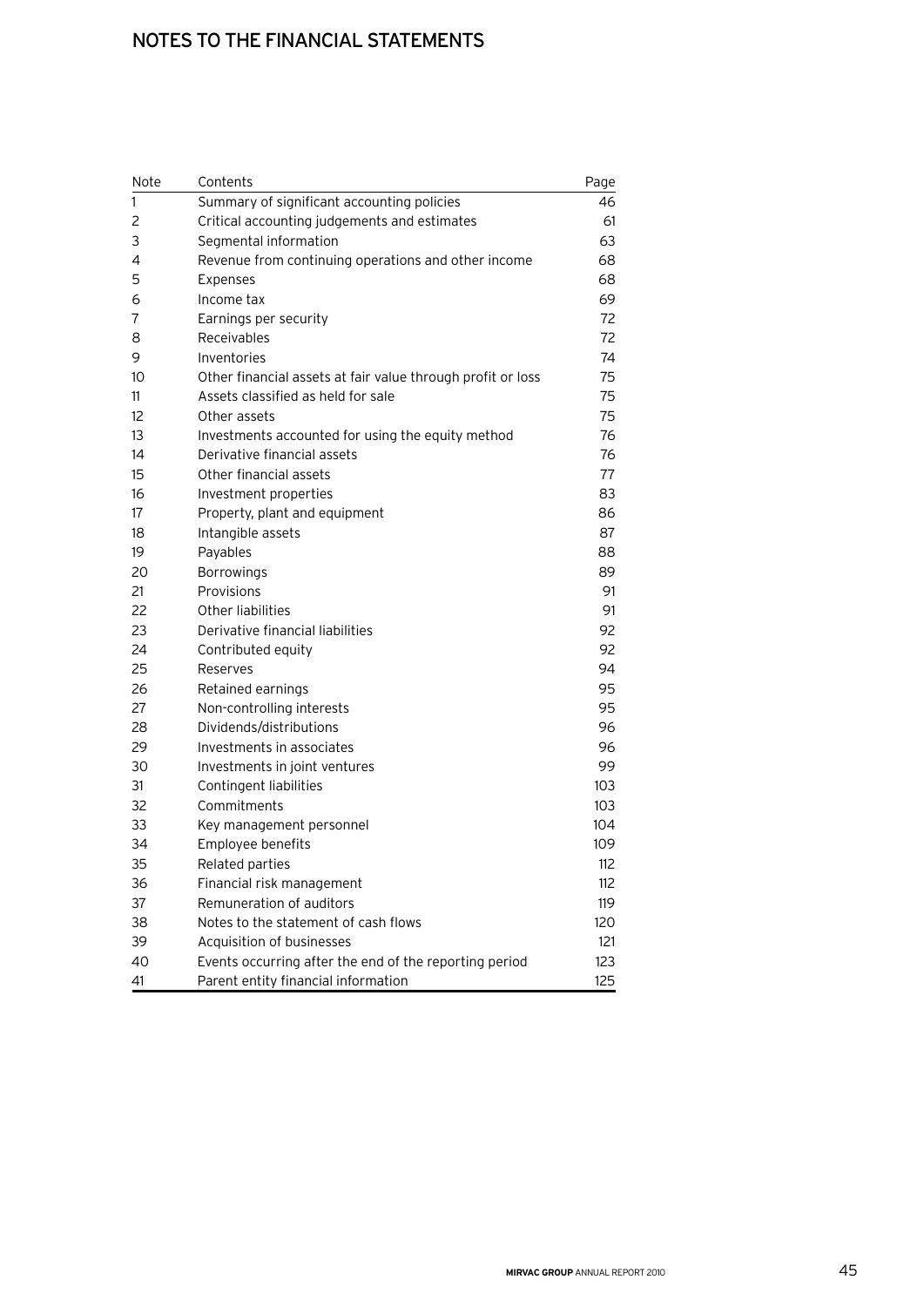# **1 Summary of significant accounting policies**

The financial statements of Mirvac consist of the consolidated financial statements of Mirvac Limited and its controlled entities including MPT and its controlled entities.

### **a) Mirvac — stapled securities**

A Mirvac stapled security comprises one Mirvac Limited share "stapled" to one MPT unit to create a single listed security traded on the ASX. The stapled securities cannot be traded or dealt with separately.

With the establishment of the Group and its common investors, Mirvac Limited and Mirvac Funds Limited (as responsible entity for MPT) have common directors and common business objectives, and operate as Mirvac Group with two core divisions:

- Development; and
- Investment.

The entities forming the stapled group entered into a Deed of Cooperation which provided that the members consider the interests of Mirvac as a whole, when entering into any agreement or arrangement, or carrying out any act. This Deed of Cooperation means that members of the stapled group, where permitted by law, will carry out activities with other members on a cost recovery basis, thereby maintaining the best interests of Mirvac as a whole.

The two Mirvac entities comprising the stapled group, remain separate legal entities in accordance with the Corporations Act 2001, and are each required to comply with the reporting and disclosure requirements of AAS and the Corporations Act 2001. In accordance with Urgent Issues Group Interpretation 1013 Consolidated Financial Reports in relation to Pre-Date-of-Transition Stapling Arrangements, Mirvac Limited has been deemed the parent entity of MPT. The stapled security structure will cease to operate on the first to occur of:

- Mirvac Limited or MPT resolving by special resolution in general meeting and in accordance with its constitution to terminate the stapling provisions; or
- $-$  the commencement of the winding up of Mirvac Limited or MPT.

The ASX reserves the right (but without limiting its absolute discretion) to remove one or more entities with stapled securities from the official list if any of their securities cease to be 'stapled' together, or any equity securities of the same class are issued by one entity which are not stapled to equivalent securities in the other entity or entities.

The principal accounting policies adopted in the preparation of the financial report are set out below. These policies have been consistently applied to all the years presented, unless otherwise stated.

#### **b) Basis of preparation**

These general purpose financial statements have been prepared in accordance with AAS, other authoritative pronouncements of the AASB, Urgent Issues Group Interpretations and the Corporations Act 2001.

# i) Compliance with International Financial Reporting Standards ("IFRS")

The consolidated financial statements of the Group also comply with IFRS as issued by the International Accounting Standards Board ("IASB").

### ii) Historical cost convention

These financial statements have been prepared under the historical cost convention, as modified by the revaluation of available-for-sale financial assets, financial assets and liabilities (including derivative instruments) at fair value through profit or loss, certain classes of property, plant and equipment and investment properties.

### iii) Critical accounting estimates

The preparation of financial statements in conformity with AAS requires the use of certain critical accounting estimates. It also requires management to exercise its judgement in the process of applying Mirvac's accounting policies. The areas involving a higher degree of judgement or complexity, or areas where assumptions and estimates are significant to the financial statements are disclosed in note 2.

# iv) Financial statements preparation

The Group has applied the revised AASB 101 Presentation of Financial Statements which became effective on 1 January 2009. The revised standard requires the separate presentation of a statement of comprehensive income and a statement of changes in equity. All non-owner changes in equity must now be presented in the statement of comprehensive income. As a consequence, the Group had to change the presentation of its financial statements. Comparative information has been re-presented so that it is also in conformity with the revised standard.

#### v) Comparative information

Where necessary, comparative information has been reclassified to achieve consistency in disclosure with current year amounts and other disclosures.

#### vi) Rounding of amounts

Mirvac is of the kind referred to in Class Order 98/0100 issued by ASIC, relating to the "rounding off" of amounts in the financial report. Amounts in the financial report have been rounded off to the nearest tenth of a million dollars in accordance with that class order.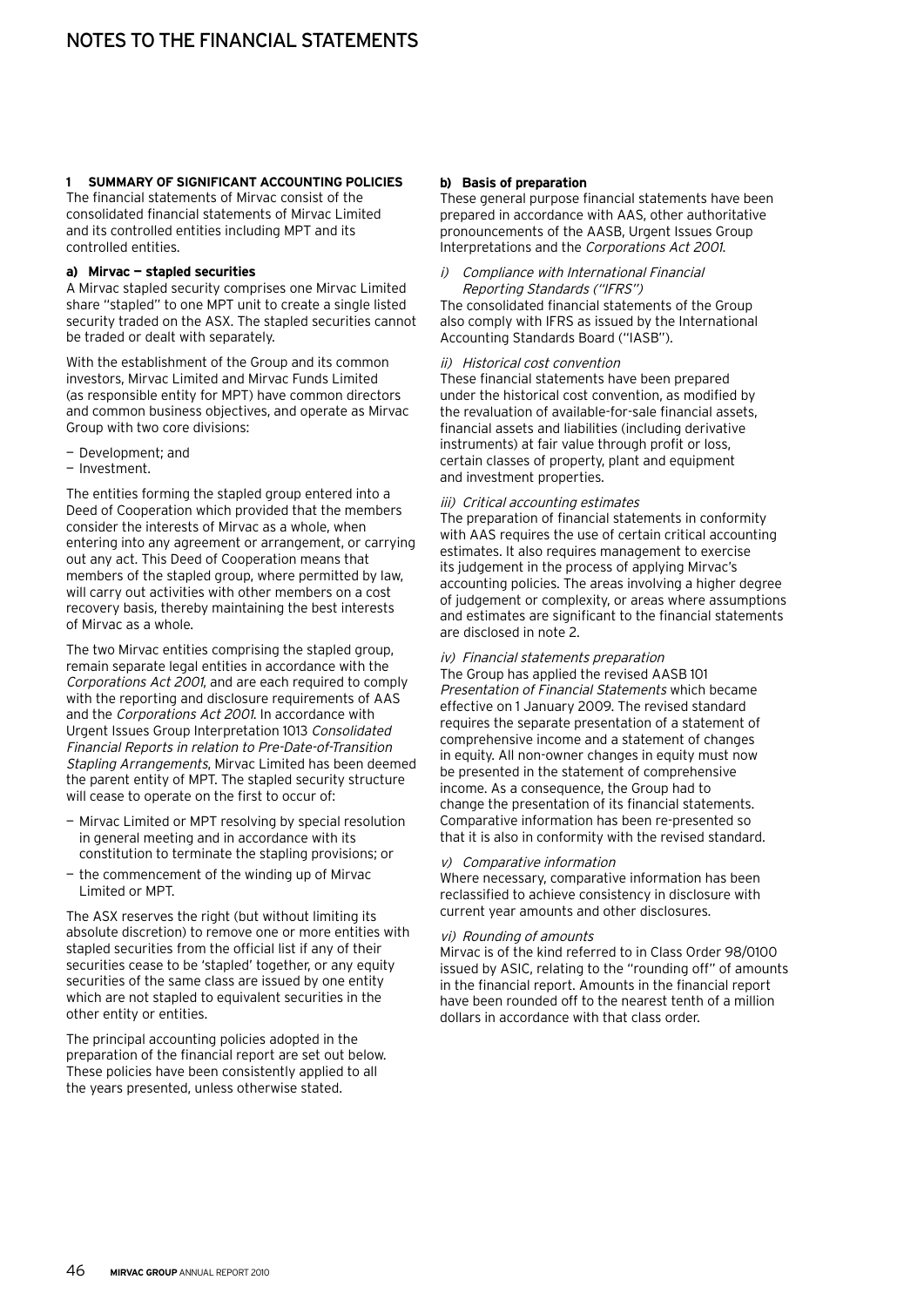# **c) Principles of consolidation**

#### i) Subsidiaries

The consolidated financial statements incorporate the assets and liabilities of all subsidiaries of Mirvac at 30 June 2010 and the results of all subsidiaries for the year then ended.

Subsidiaries are all those entities (including special purpose entities) over which Mirvac has the power to govern the financial and operating policies, generally accompanying an interest of more than one-half of the voting rights. The existence and effect of potential voting rights that are currently exercisable or convertible are considered when assessing whether Mirvac controls another entity. Subsidiaries are fully consolidated from the date on which control is transferred to Mirvac. They are de-consolidated from the date that control ceases.

The acquisition method of accounting is used to account for the business combinations undertaken by Mirvac (note 1(i) Business combinations). Intercompany transactions and balances between Mirvac entities are eliminated. Unrealised losses are also eliminated. Accounting policies of subsidiaries have been changed where necessary to ensure consistency with the policies adopted by the Group.

NCI in the results and equity of subsidiaries are shown separately in the consolidated statement of comprehensive income, consolidated statement of financial position and consolidated statement of changes in equity.

#### ii) Associates

Associates are all entities over which Mirvac has significant influence but not control or joint control, generally accompanying a holding of between 20 per cent and 50 per cent of the voting rights. Investments in associates are accounted for in the consolidated financial statements using the equity method of accounting, after initially being recognised at cost. Investments in associates are accounted for in the parent entity financial statements using the cost method. Mirvac's investment in associates includes goodwill (net of any accumulated impairment loss) identified on acquisition.

Mirvac's share of its associates' post-acquisition profits or losses is recognised in profit or loss, and its share of post-acquisition movements in reserves is recognised in other comprehensive income. The cumulative postacquisition movements are adjusted against the carrying amount of the investment. Dividends/distributions receivable from associates reduce the carrying amount of the investments. Dividends/distributions receivable from associates are recognised in the parent entity profit or loss. When Mirvac's share of losses in an associate equals or exceeds its interest in the associate, including any other unsecured receivables, Mirvac does not recognise further losses, unless it has incurred obligations or made payments on behalf of the associate. Unrealised gains on transactions between Mirvac and its associates are eliminated to the extent of Mirvac's interest in the associates. Unrealised losses are also eliminated. Accounting policies of associates have been changed where necessary to ensure consistency with the policies adopted by Mirvac. Investments in associates within certain asset classes, including infrastructure investments, have been measured at fair value. Changes in fair value are recognised as income or expenses in the statement of comprehensive income in the year in which the change occurred.

### iii) Joint ventures

Interests in joint ventures entities and partnerships are accounted for in the consolidated financial statements using the equity method and are carried at cost by the parent entity. Under the equity method, the share of the profits or losses of the partnerships are recognised in profit or loss, and the share of movements in reserves is recognised in other comprehensive income.

Profits or losses on transactions establishing the joint venture partnership and transactions with the joint venture are eliminated to the extent of Mirvac's ownership interest until such time as they are realised by the joint venture partnership on consumption or sale. However, a loss on the transaction is recognised immediately if the loss provides evidence of a reduction in the net realisable value ("NRV") of current assets, or an impairment loss.

#### iv) Changes in ownership interests

The Group treats transactions with NCI that do not result in a loss of control as transactions with equity owners of the Group. A change in ownership interest results in an adjustment between the carrying amounts of the controlling interests and NCI to reflect their relative interests in the subsidiary. Any difference between the amount of the adjustment to NCI and any consideration paid or received is recognised in a separate reserve within equity attributable to stapled securityholders of Mirvac.

When the Group ceases to have control, joint control or significant influence, any retained interest in the entity is remeasured to its fair value with the change in carrying amount recognised in profit or loss. The fair value is the initial carrying amount for the purpose of subsequently accounting for the retained interest as an associate, jointly controlled entity or financial asset. In addition, any amounts previously recognised in other comprehensive income in respect of that entity are accounted for as if Mirvac had directly disposed of the related assets or liabilities. This may mean that amounts previously recognised in other comprehensive income are reclassified to profit or loss.

If the ownership interest in an associate or jointly controlled entity is reduced but joint control or significant influence is retained, only a proportionate share of the amounts previously recognised in other comprehensive income are reclassified to profit or loss where appropriate.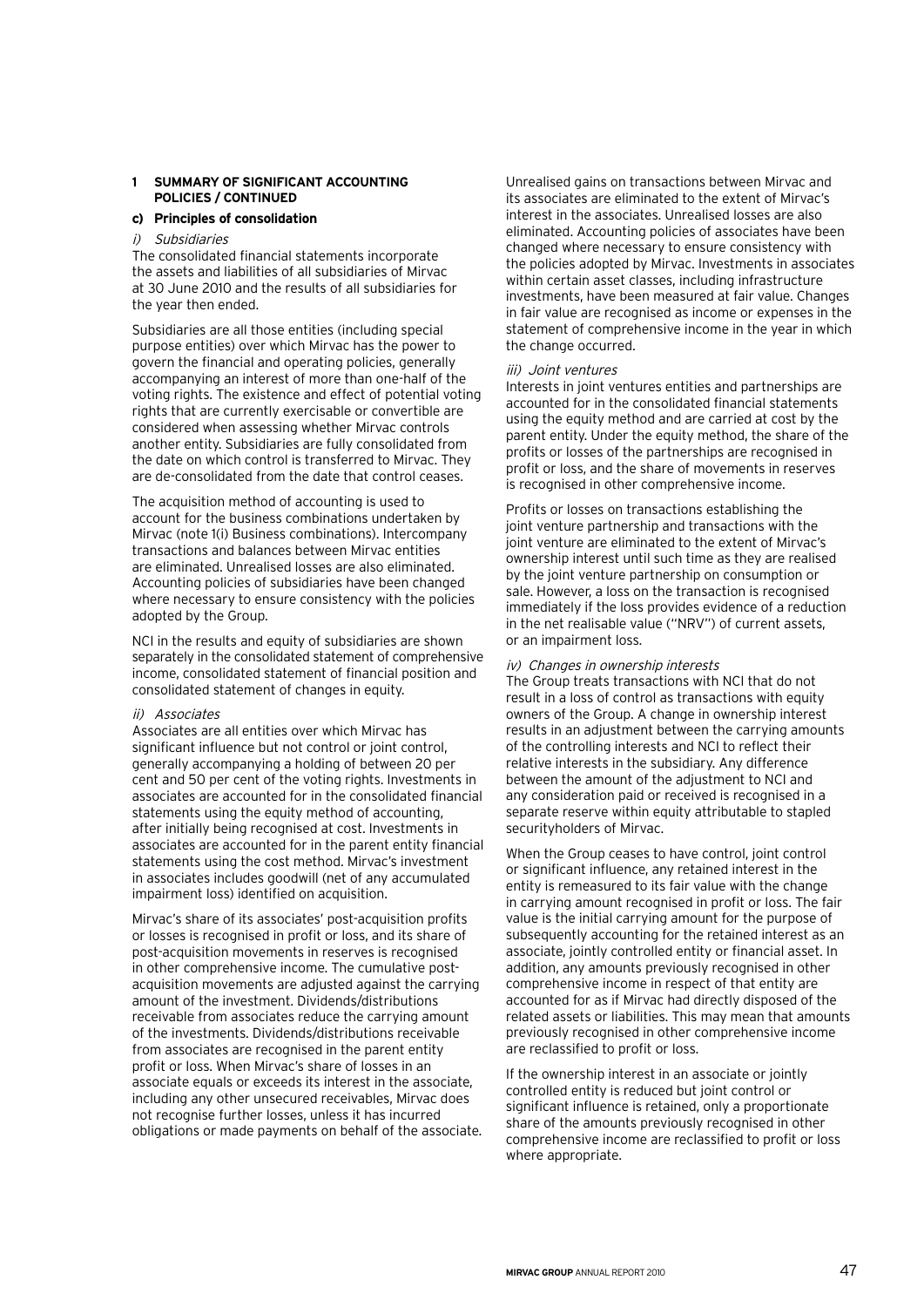v) Change in accounting policy Mirvac has changed its accounting policy for transactions

with NCI and the accounting for loss of control, joint control or significant influence from 1 July 2009 when the revised AASB 127 Consolidated and Separate Financial Statements became operative. The revisions to AASB 127 contained consequential amendments to AASB 128 Investments in Associates and AASB 131 Interests in Joint Ventures.

Previously, transactions with NCI were treated as transactions with parties external to the Group. Disposals therefore resulted in gains or losses in profit or loss and purchases resulted in the recognition of goodwill. On disposal or partial disposal, a proportionate interest in reserves attributable to the subsidiary was reclassified to profit or loss or directly to retained earnings. Previously when the Group ceased to have control, joint control or significant influence over an entity, the carrying amount of the investment at the date control, joint control or significant influence ceased became its cost for the purpose of subsequently accounting for the retained interests as an associate, jointly venture or financial asset.

Transactions with NCI are now treated as transactions with owners.

Mirvac has applied the new policy prospectively to transactions occurring on or after 1 July 2009. As a consequence, no adjustments were necessary to any of the amounts previously recognised in the financial statements.

# **d) Segment reporting**

Operating segments are reported in a manner consistent with the internal reporting provided to the chief operating decision maker. The chief operating decision maker, who is responsible for allocating resources and assessing performance of the operating segments, has been identified as the ELT.

# Change in accounting policy

Mirvac has adopted AASB 8 Operating Segments from 1 July 2009. AASB 8 replaces AASB 114 Segment Reporting. The new standard requires a 'management approach', under which segment information is presented on the same basis as that used for internal reporting purposes. This has resulted in no change in the number of reportable segments presented; however, one business unit (MAM) is now reported under MIM whereas previously it was included in Investment. In addition, the segments are reported in a manner that is consistent with the internal reporting provided to the ELT. The change in reportable segments has not required any reallocation of goodwill. There has been no further impact on the measurement of the Group's assets and liabilities. Comparatives for 2009 have been restated.

# **e) Foreign currency translation**

i) Functional and presentation currency Items included in the financial statements of each of the Group's entities are measured using the currency of the primary economic environment in which the entity operates ("functional currency"). The consolidated financial statements are presented in Australian dollars, which is Mirvac's functional and presentation currency.

#### ii) Transactions and balances

Foreign currency transactions are translated into the functional currency using the exchange rates prevailing at the dates of the transactions. Foreign exchange gains and losses resulting from the settlement of such transactions and from the translation at year-end exchange rates of monetary assets and liabilities denominated in foreign currencies are recognised in profit or loss, except when deferred in equity as qualifying cash flow hedges and qualifying net investment hedges or are attributable to part of the net investment in a foreign operation.

Translation differences on non-monetary financial assets and liabilities are reported as part of the fair value gain or loss. Translation differences on non-monetary financial assets and liabilities such as equities held at fair value through profit or loss are recognised in profit or loss as part of the fair value gain or loss. Translation differences on non-monetary financial assets such as equities classified as available-for-sale financial assets are included in a fair value reserve in equity.

# iii) Foreign controlled entities

The results and financial position of entities (none of which has the currency of a hyperinflationary economy) that have a functional currency different from the presentation currency are translated into the presentation currency as follows:

- assets and liabilities at the end of the reporting period are translated at the closing rate at the end of the reporting period;
- $-$  income and expenses for each statement of comprehensive income are translated at average exchange rates (unless this is not a reasonable approximation of the cumulative effect of the rate prevailing on the transaction dates, in which case income and expenses are translated at the dates of the transactions); and
- all resulting exchange differences are recognised in other comprehensive income.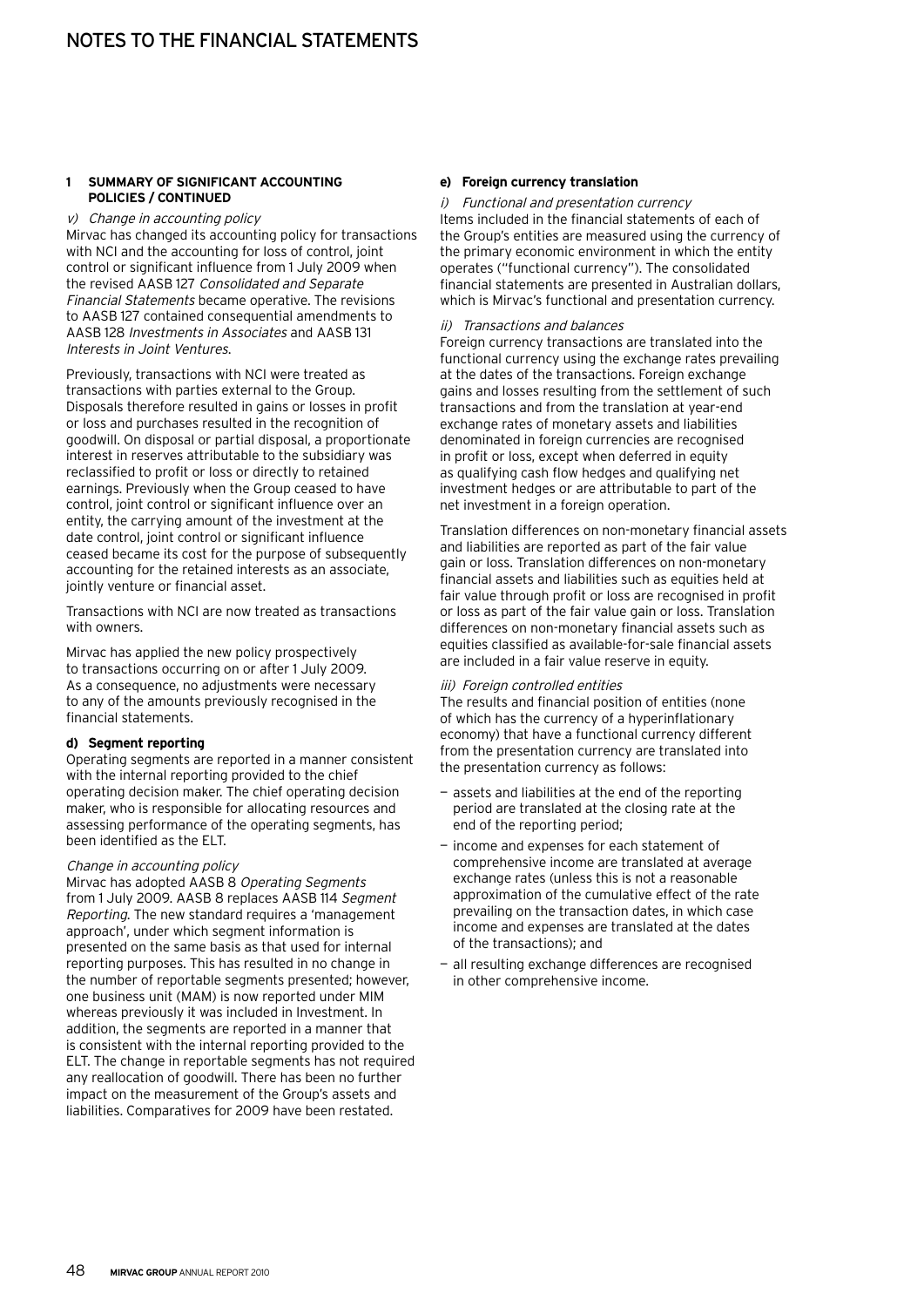On consolidation, exchange differences arising from the translation of any net investment in foreign entities, and of borrowings and other financial instruments designated as hedges of such investments, are recognised in other comprehensive income. When a foreign operation is sold or any borrowings forming part of the net investment are repaid, a proportionate share of such exchange differences is reclassified to profit or loss, as part of the gain or loss on sale where applicable.

Goodwill and fair value adjustments arising on the acquisition of a foreign entity are treated as assets and liabilities of the foreign entities and translated at the closing rate.

# **f) Revenue recognition**

Revenue is measured at the fair value of the consideration received or receivable. Amounts disclosed as revenue are net of returns, trade allowances and duties and taxes paid. Revenue is recognised for the major business activities as follows:

# i) Development projects and land sales

Revenue from the sale of development projects and land is recognised upon settlement, which has been determined to be when the significant risks and rewards of ownership are transferred to the purchaser. Other revenue from development projects such as project management fees is recognised as services are performed. Refer to note 1(n) for details of changes to this accounting policy in the year.

#### ii) Construction contracts

Agreements to develop real estate are only defined as construction contracts when the purchaser is able to specify the main elements of the design of the project. Where this is not the case, the project is treated as a development project. Revenue and expenses are recognised in accordance with the percentage of completion method unless the outcome of the contract cannot be reliably estimated. The stage of completion is determined by costs incurred to date as a percentage of total expected cost. Where it is probable that a loss will arise from a construction contract, the excess of total costs over revenue is recognised as an expense immediately. When the outcome of a contract cannot be reliably estimated, contract costs are recognised as an expense as incurred, and where it is probable that the costs will be recovered, revenue is recognised to the extent of costs incurred. Refer to note 1(n) for details of changes to this accounting policy in the year.

## iii) Hotel revenue

Revenue is recognised when goods and services have been provided to the customer.

#### iv) Rental income

Rental revenue for operating leases is recognised on a straight line basis over the term of the lease, except when an alternative basis is more representative of the pattern of service rendered through the provision of the leased premises. Lease incentives offered under operating leases are amortised on a straight line basis in profit or loss.

## v) Recoverable outgoings

Recovery of outgoings as specified in lease agreements is accrued on an estimated basis and adjusted when the actual amounts are invoiced to the respective tenants.

#### vi) Fees

Revenues from the rendering of property funds management, property advisory and facilities management services are recognised upon the delivery of the service to the customers or where there is a signed unconditional contract for the sale or purchase of assets.

#### vii) Interest

Interest revenue is brought to account when earned, taking into account the effective yield on the financial asset.

### viii) Dividends/distributions

Dividends/distributions are recognised as revenue when the right to receive payment is established. This applies even if they are paid out of pre-acquisition profits. However, the investment may need to be tested for impairment as a consequence.

#### Change in accounting policy

Mirvac has changed its accounting policy for dividends paid out of pre-acquisition profits from 1 July 2009 when the revised AASB 127 Consolidated and Separate Financial Statements became operative. Previously, dividends paid out of pre-acquisition profits were deducted from the cost of the investment. In accordance with the transitional provisions, the new accounting policy is applied prospectively. It was therefore not necessary to make any adjustments to any of the amounts previously recognised in the financial statements.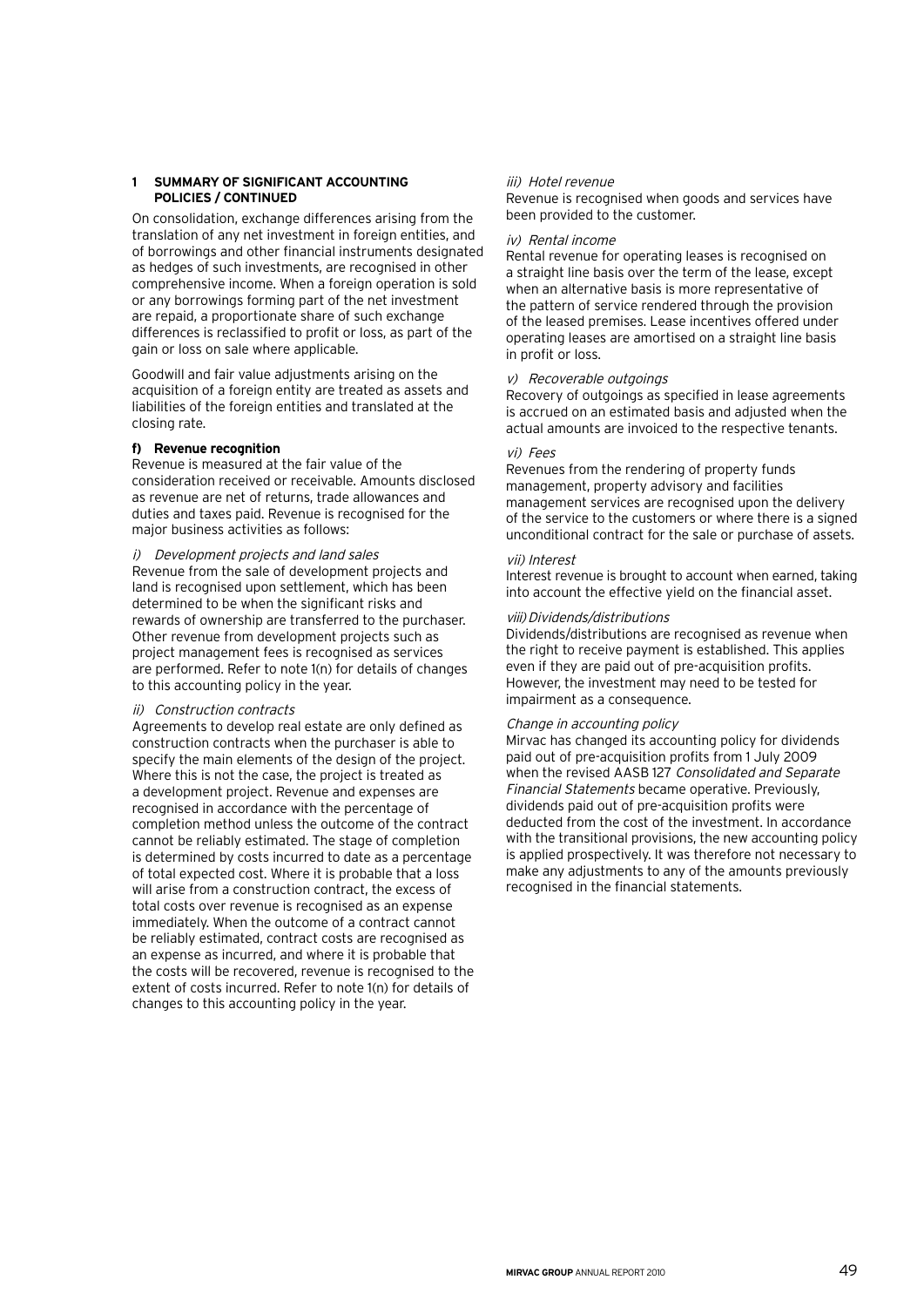## **g) Income tax**

The income tax expense or revenue for the year is the tax payable on the current year's taxable income based on the applicable income tax rate for each jurisdiction adjusted by changes in deferred tax assets and liabilities attributable to temporary differences between the tax bases of assets and liabilities and their carrying amounts in the financial statements, and to unused tax losses.

The current income tax charge is calculated on the basis of the tax laws enacted or substantively enacted at the end of the reporting period in the countries where the company's subsidiaries, associates and joint ventures and generate taxable income. Management periodically evaluates positions taken in tax returns with respect to situations in which applicable tax regulation is subject to interpretation. It establishes provisions where appropriate on the basis of amounts expected to be paid to the tax authorities.

Deferred tax assets and liabilities are recognised for temporary differences at the tax rates expected to apply when the assets are recovered or liabilities are settled, based on those tax rates which are enacted or substantively enacted. The relevant tax rates are applied to the cumulative amounts of deductible and taxable temporary differences to measure the deferred tax asset or liability. An exception is made for certain temporary differences arising from the initial recognition of an asset or a liability. No deferred tax asset or liability is recognised in relation to these temporary differences if they arose in a transaction, other than a business combination, that at the time of the transaction did not affect either accounting profit or taxable profit or loss.

Deferred tax assets are recognised for deductible temporary differences and unused tax losses only if it is probable that future taxable amounts will be available to utilise those temporary differences and losses.

Deferred tax assets and liabilities are not recognised for temporary differences between the carrying amount and tax bases of investments in controlled entities where the parent entity is able to control the timing of the reversal of the temporary differences and it is probable that the differences will not reverse in the foreseeable future.

Deferred tax assets and liabilities are offset when there is a legally enforceable right to offset current tax assets and liabilities and when the deferred tax balances relate to the same taxation authority. Current tax assets and tax liabilities are offset where the entity has a legally enforceable right to offset and intends either to settle on a net basis, or to realise the asset and settle the liability simultaneously.

Current and deferred tax is recognised in profit or loss, except to the extent that it relates to items recognised in other comprehensive income or directly in equity. In this case, the tax is also recognised in other comprehensive income or directly in equity respectively.

#### i) Investment allowances

Companies within the Group may be entitled to claim special tax deductions for investments in qualifying assets (investment allowances). The Group accounts for such allowances as tax credits, which means that the allowance reduces income tax payable and current tax expense. A deferred tax asset is recognised for unclaimed tax credits that are carried forward as deferred tax assets.

#### **h) Leases**

Leases of property, plant and equipment where Mirvac has substantially all the risks and rewards of ownership are classified as finance leases. Finance leases are capitalised at the lease's inception at the lower of the fair value of the leased property and the present value of the minimum lease payments. The corresponding rental obligations, net of finance charges, are included in other long-term payables. Each lease payment is allocated between the liability and finance costs. The finance costs are charged to the statement of comprehensive income over the lease period so as to produce a constant periodic rate of interest on the remaining balance of the liability for each period. The property, plant and equipment acquired under finance leases are depreciated over the shorter of the asset's useful life and the lease term if there is no reasonable certainty that the Group will obtain ownership at the end of the lease term.

Leases in which a significant portion of the risks and rewards of ownership are retained by the lessor, are classified as operating leases. Payments made under operating leases (net of any incentives received from the lessor) are charged to profit or loss on a straight line basis over the period of the lease.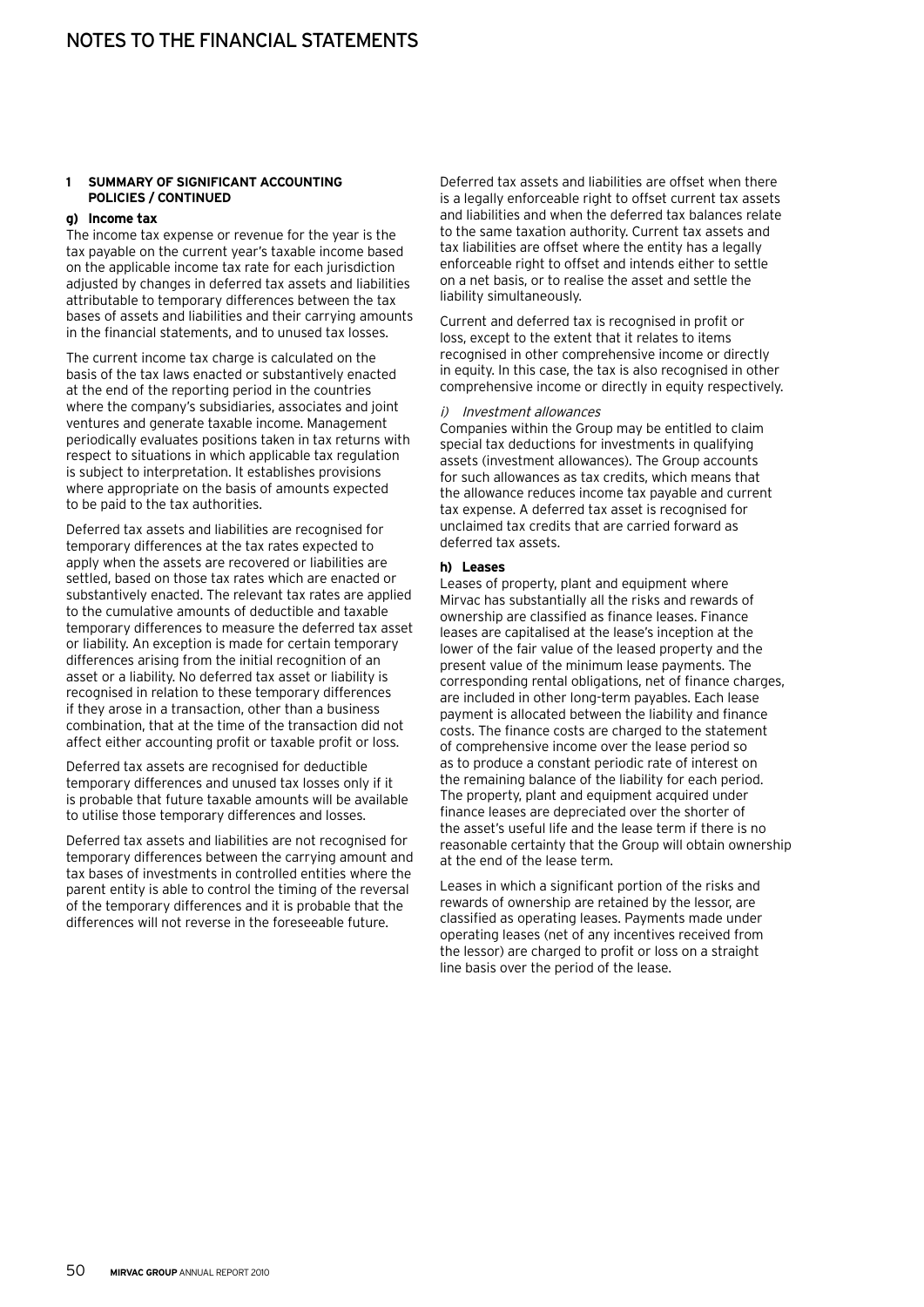# **i) Business combinations**

The acquisition method of accounting is used to account for all business combinations, including business combinations involving entities or businesses under common control, regardless of whether equity instruments or other assets are acquired. The consideration transferred for the acquisition of a subsidiary comprises the fair values of the assets transferred, the liabilities incurred and the equity interests issued by the Group. The consideration transferred also includes the fair value of any contingent consideration arrangement and the fair value of any pre-existing equity interest in the subsidiary. Acquisition related costs are expensed as incurred. Identifiable assets acquired and liabilities and contingent liabilities assumed in a business combination are, with limited exceptions, measured initially at their fair values at the acquisition date. On an acquisition-byacquisition basis, the Group recognises any NCI in the acquiree either at fair value or at the NCI proportionate share of the acquiree's net identifiable assets.

The excess of the consideration transferred, the amount of any NCI in the acquiree and the acquisitiondate fair value of any previous equity interest in the acquiree over the fair value of the Group's share of the net identifiable assets acquired is recorded as goodwill. If those amounts are less than the fair value of the net identifiable assets of the subsidiary acquired and the measurement of all amounts has been reviewed, the difference is recognised directly in profit or loss as a discount on business combination.

Where settlement of any part of cash consideration is deferred, the amounts payable in the future are discounted to their present value at the date of exchange. The discount rate used is the entity's incremental borrowing rate, being the rate at which a similar borrowing could be obtained from an independent financier under comparable terms and conditions. Contingent consideration is classified either as equity or a financial liability. Amounts classified as a financial liability are subsequently remeasured to fair value with changes in fair value recognised in profit or loss.

# Change in accounting policy

The revised AASB 3 Business Combinations became operative on 1 July 2009. While the revised standard continues to apply the acquisition method to business combinations, there have been some significant changes. All purchase consideration is now recorded at fair value at the acquisition date. Contingent payments classified as debt are subsequently remeasured through profit or loss. Under Mirvac's previous policy, contingent payments were only recognised when the payments were probable and could be measured reliably and were accounted for as an adjustment to the cost of acquisition. Acquisition related costs are expensed as incurred. Previously, they were recognised as part of the cost of acquisition and therefore included in goodwill. NCI in an acquiree are now recognised either at fair value or at the NCI proportionate share of the acquiree's net identifiable assets. This decision is made on an acquisition-by-acquisition basis. Under the previous policy, the NCI was always recognised at its share of the acquiree's net identifiable assets. If the Group recognises previous acquired deferred tax assets after the initial acquisition accounting is completed, there will no longer be any adjustment to goodwill. As a consequence, the recognition of the deferred tax asset will increase the Group's NPAT.

The changes were implemented prospectively from 1 July 2009 and affected the accounting for the acquisition of MREIT disclosed in note 39. Acquisition related costs of \$19.4m were recognised in profit or loss. Mirvac has chosen to recognise the NCI at the fair value of the net identifiable assets of MREIT for this acquisition.

#### **j) Impairment of assets**

Goodwill and intangible assets that have an indefinite useful life are not subject to amortisation and are tested annually for impairment or more frequently if events or changes in circumstances indicate that they might be impaired. Other assets are tested for impairment whenever events or changes in circumstances indicate that the carrying amount may not be recoverable.

An impairment loss is recognised for the amount by which the asset's carrying amount exceeds its recoverable amount. The recoverable amount is the higher of an asset's fair value less costs to sell, and value in use. In assessing value in use, the estimated future cash flows are discounted to their present value using the post-tax discount rate that reflects current market assessments of both the time value of money and the risk specific to the asset for which the estimates of future cash flows have not been adjusted. An impairment loss is recognised for the amount by which the asset's (or cash generating unit(s) ("CGUs")) carrying amount exceeds its recoverable amount.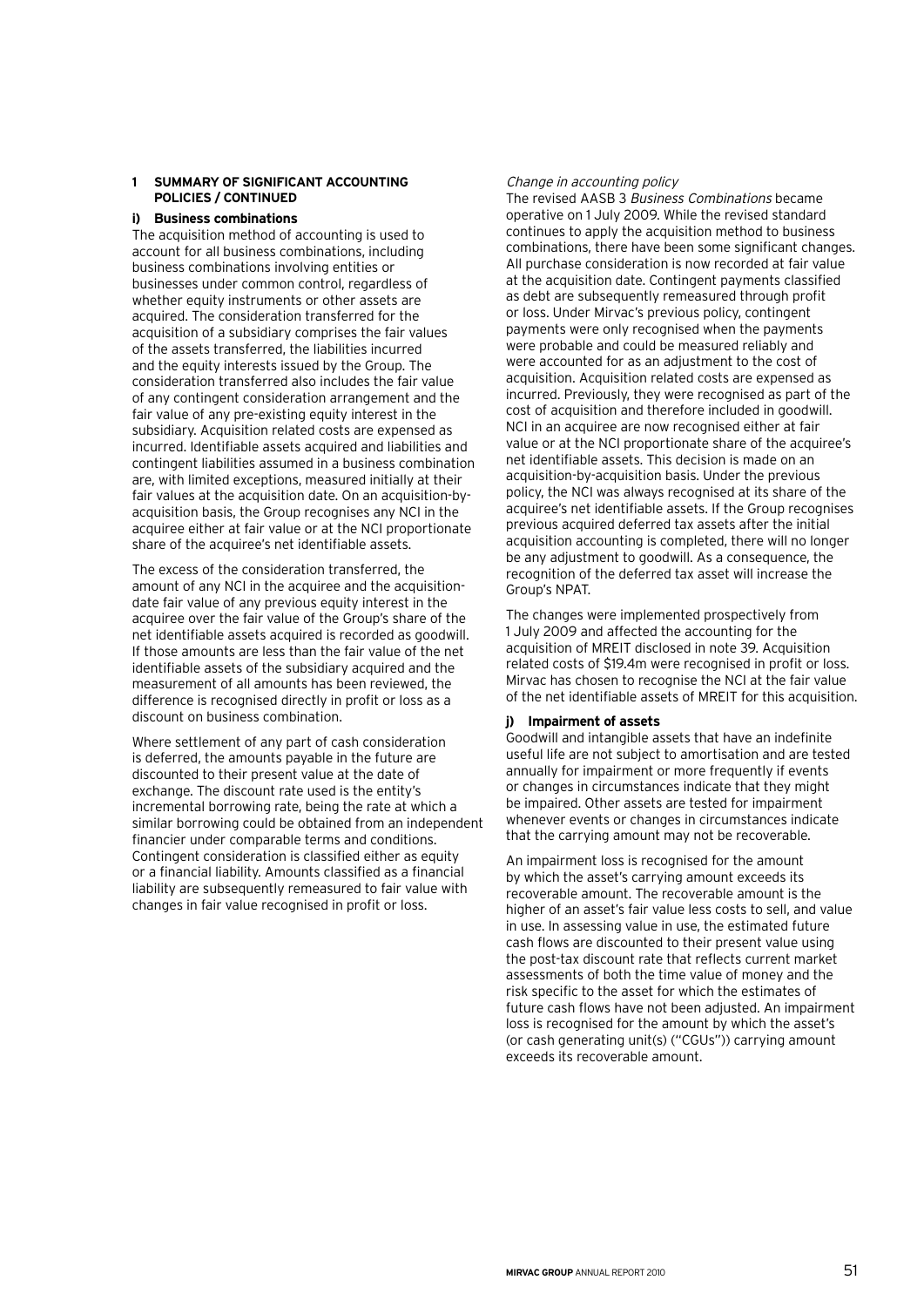For the purpose of assessing impairment, assets are grouped at the lowest levels for which there are separately identifiable cash flows which are largely independent of the cash inflows from other assets or groups of assets (CGUs). The lowest level at which Mirvac allocates and monitors goodwill is at the primary reporting segments level (refer to note 3).

# **k) Cash and cash equivalents**

For the statement of cash flows presentation purposes, cash and cash equivalents includes cash on hand, deposits held at call with financial institutions, other short-term, highly liquid investments with original maturities of three months or less that are readily convertible to known amounts of cash and which are subject to an insignificant risk of changes in value, and bank overdrafts. Bank overdrafts are shown within borrowings in current liabilities on the statement of financial position.

# **l) Trade receivables**

Trade receivables are recognised initially at fair value and subsequently measured at amortised cost using the effective interest method, less provision for impairment.

Collectability of trade receivables is reviewed on an ongoing basis. Receivables which are known to be uncollectible are written off. A provision for impairment of trade receivables is established when there is objective evidence that Mirvac will not be able to collect all amounts due according to the original terms of receivables. The amount of the provision is the difference between the asset's carrying amount and the present value of estimated future cash flows, discounted at the effective interest rate. The amount of the provision is recognised in profit or loss.

When a trade receivable for which an impairment provision had been recognised becomes uncollectible in a subsequent period, it is written off against the provision account. Subsequent recoveries of amounts previously written off are credited against other expenses in profit or loss.

#### **m) Mezzanine loans**

Mezzanine loans are loans to unrelated parties for predominately real estate property development. These loans are secured by a second ranking mortgage, behind that of the senior lender. Mezzanine loans are recognised initially at fair value. Collectability of loans is reviewed on an ongoing basis and those which are considered uncollectible are written off to profit or loss.

### **n) Inventories**

Inventories comprise development projects, construction contracts and hotel stock.

#### i) Development projects

Development projects are valued at the lower of cost and NRV. Cost includes the costs of acquisition, development, borrowings and all other costs directly related to specific projects, including an allocation of direct overhead expenses. Upon completion of the contract of sale, borrowing costs and other holding charges are expensed as incurred. Profits on development projects are not brought to account until settlement of the contract of sale.

### ii) Construction contracts

Construction work in progress is stated at the aggregate of contract costs incurred to date plus recognised profits less recognised losses and progress billings. If there are contracts where progress billings exceed the aggregate costs incurred plus profits less losses, the net amounts are presented under payables. Contract costs include all costs directly related to specific contracts and costs that are specifically chargeable to the customer under the terms of the contract. The stage of completion is measured using the percentage of completion method unless the outcome of the contract cannot be reliably measured.

### Change in accounting policy

The Group has applied AASB Interpretation 15 Agreements for the Construction of Real Estate ("AASB-I 15") (effective 1 January 2009). AASB-I 15 clarifies whether AASB 111 Construction Contracts should be applied to particular transactions.

Included in the results of the year ended 30 June 2009 and prior years was \$12.3m of profit after tax related to projects that had the following characteristics:

- construction was in progress but the sale had not settled at that time;
- revenue had been recognised on a percentage of completion basis; and
- they no longer met the requirements to qualify as construction contracts under the terms outlined in IFRIC 15.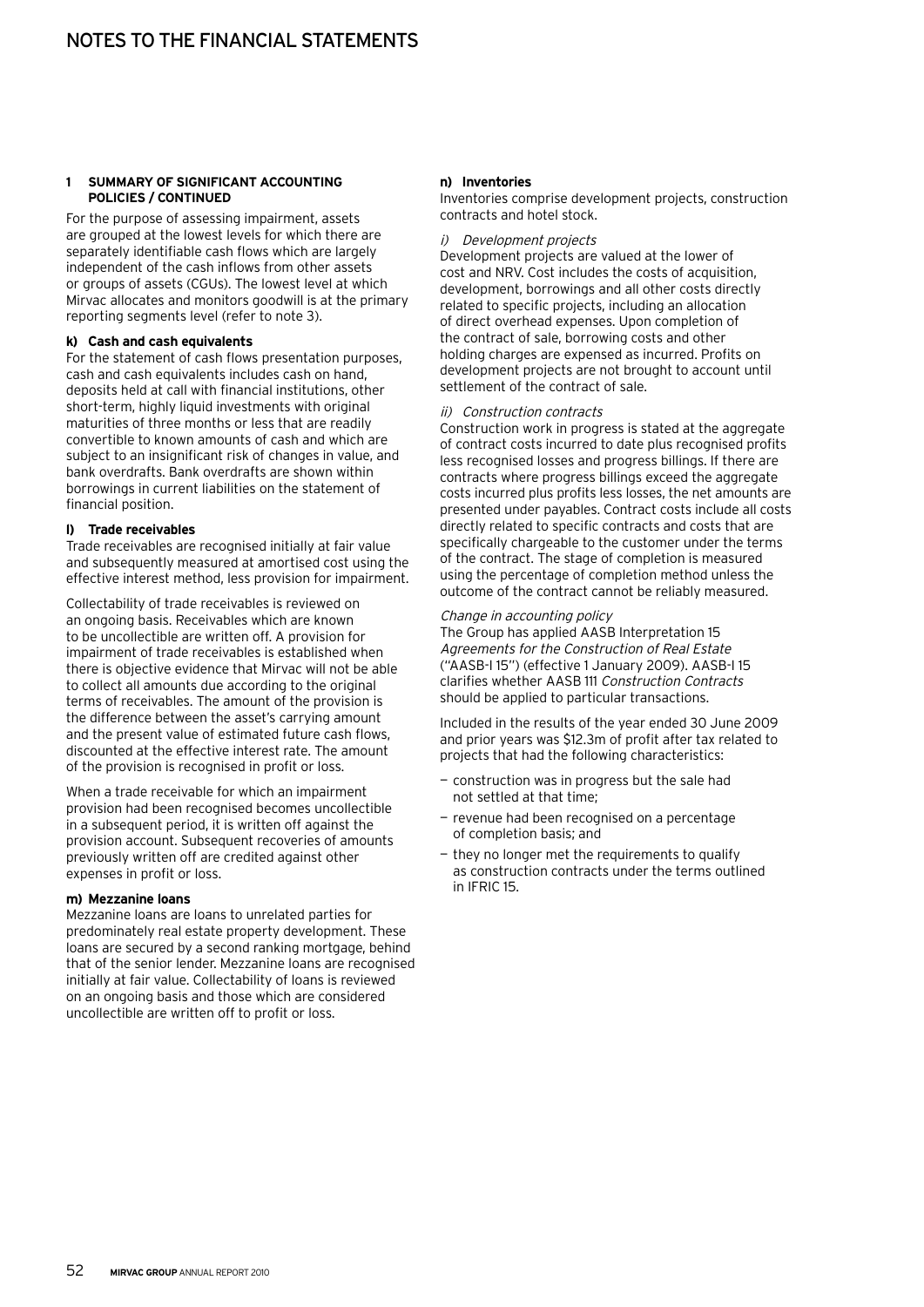On that basis, at 1 July 2009, the applicable projects have been reclassified as development projects, and \$12.3m was written back to retained earnings at 1 July 2009. In the current and future periods, income relating to those projects will be recognised as development revenue as construction is completed and settlement has occurred, which is the point at which Mirvac has determined the significant risks and rewards of ownership have been transferred to the purchaser. The adjustment relates to profit recognised over three years, as detailed below:

| Statement of comprehensive income | 2007<br>Sm | 2008<br>Sm | 2009<br>Sm | Total<br>Sm |
|-----------------------------------|------------|------------|------------|-------------|
| Profit before income tax          | O:         |            | 10.2       | 17.6        |
| Income tax expense                |            | (2.2)      | (3.1)      | (5.3)       |
| Profit for the year               |            | ς.         |            |             |

The following adjustments were made to the statement of financial position at 30 June 2009:

| Statement of financial position (extract) | 2009<br>\$m | Increase/<br>(decrease)<br>\$m | 2009<br>(restated)<br>\$m |
|-------------------------------------------|-------------|--------------------------------|---------------------------|
|                                           |             |                                |                           |
| <b>Current assets</b>                     |             |                                |                           |
| Inventories                               | 590.1       | 39.2                           | 629.3                     |
| Non-current assets                        |             |                                |                           |
| Inventories                               | 1,080.3     | 15.3                           | 1,095.6                   |
| <b>Current liabilities</b>                |             |                                |                           |
| Payables                                  | 226.5       | 51.9                           | 278.4                     |
| <b>Non-current liabilities</b>            |             |                                |                           |
| Payables                                  | 43.7        | 20.2                           | 63.9                      |
| Deferred tax liabilities                  | 43.5        | (5.3)                          | 38.2                      |
| <b>Net assets</b>                         | 1,419.7     | (12.3)                         | 1,407.4                   |
| Retained earnings                         | (749.9)     | (12.3)                         | (762.2)                   |
| <b>Total equity</b>                       | (685.1)     | (12.3)                         | (697.4)                   |

The following adjustments were made to the statement of financial position at 1 July 2008:

| Statement of financial position (extract) | 30 June 2008<br>\$m | Increase/<br>(decrease)<br>Şm | 1 July 2008<br>(restated)<br>Şm |
|-------------------------------------------|---------------------|-------------------------------|---------------------------------|
|                                           |                     |                               |                                 |
| Non-current assets                        |                     |                               |                                 |
| Inventories                               | 1,000.8             | 16.0                          | 1,016.8                         |
| Non-current liabilities                   |                     |                               |                                 |
| Payables                                  | 16.4                | 23.4                          | 39.8                            |
| Deferred tax liabilities                  | 139.5               | (2.2)                         | 137.3                           |
| Net assets                                | 1,469.6             | (5.2)                         | 1,464.4                         |
| Retained earnings                         | 435.3               | (5.2)                         | 430.1                           |
| Total equity                              | 504.9               | (5.2)                         | 499.7                           |

iii) Hotel stock Hotel stock is stated at lower of cost and NRV.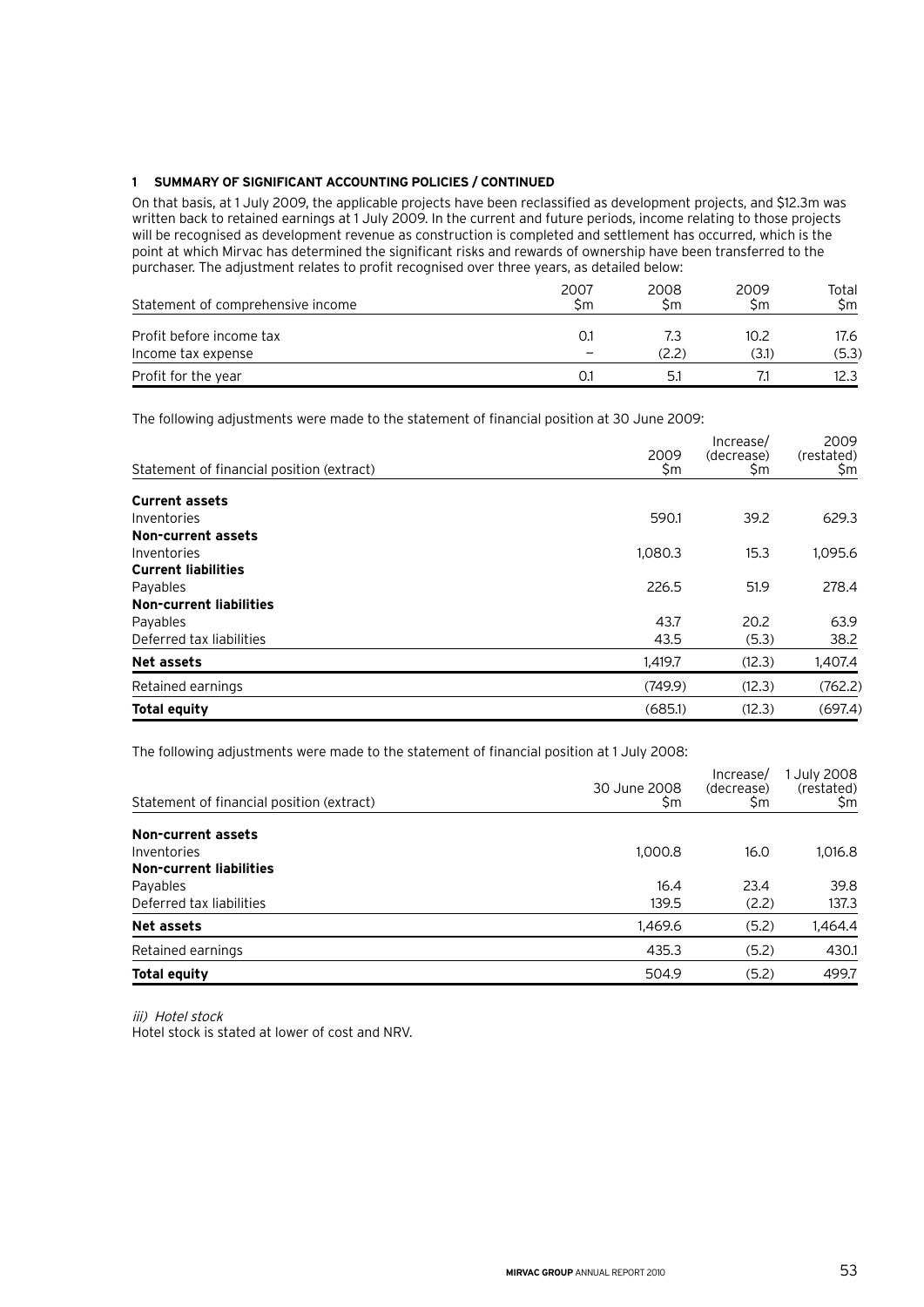# **o) Assets classified as held for sale**

Assets classified as held for sale are stated at the lower of their carrying amount and fair value less costs to sell if their carrying amount will be recovered principally through a sale transaction rather than through continuing use. Investment properties classified as held for sale are carried at fair value. An impairment loss is recognised for any initial or subsequent write down of the asset to fair value less costs to sell. A gain is recognised for any subsequent increases in fair value less costs to sell of an asset, but not in excess of any cumulative impairment loss previously recognised. A gain or loss not previously recognised by the date of the sale of the asset classified as held for sale is recognised at the date of de-recognition.

Non-current assets are not depreciated or amortised while they are classified as held for sale. Interest and other expenses attributable to the liabilities of a disposal group classified as held for sale continue to be recognised. Non-current assets classified as held for sale are presented separately from the other assets in the statement of financial position. The liabilities of a disposal group classified as held for sale are presented separately from other liabilities in the statement of financial position.

#### **p) Investments and other financial assets**

#### i) Classification

Mirvac classifies its financial assets in the following categories: financial assets at fair value through profit or loss, loans and receivables, held to maturity investments and available-for-sale financial assets. The classification depends on the purpose for which the investments were acquired. Management determines the classification of its investments at initial recognition and, in the case of assets classified as held to maturity, re-evaluates this designation at the end of each reporting period.

## Financial assets at fair value through profit or loss

Financial assets classified as held for trading are included in the category "financial assets at fair value through profit or loss". Financial assets are classified as held for trading if they are acquired for the purpose of selling in the near term. Derivatives are also categorised as held for trading unless they are designated as hedges.

### Loans and receivables

Loans and receivables are non-derivative financial assets with fixed or determinable payments that are not quoted in an active market. They arise when Mirvac provides money, goods or services directly to a debtor with no intention of selling the receivable. They are included in current assets, except for those with maturities greater than 12 months after the end of the reporting period which are classified as non-current assets. Loans and receivables are included in receivables in the statement of financial position.

#### Held to maturity investments

Held to maturity investments are non-derivative financial assets with fixed or determinable payments and fixed maturities that Mirvac's management has the positive intention and ability to hold to maturity.

#### Available for sale financial assets

Available for sale financial assets, comprising principally marketable equity securities, are non-derivatives that are either designated in this category or not classified in any of the other categories. They are included in non-current assets unless management intends to dispose of the investment within 12 months of the end of the reporting period. Investments are designated as available for sale if they do not have fixed maturities and fixed or determinable payments and management intends to hold them for the medium to long term.

#### ii) Recognition and de-recognition

Purchases and sales of investments are recognised on trade date being the date on which Mirvac commits to purchase or sell the asset. Investments are initially recognised at fair value plus transaction costs for all financial assets not carried at fair value through profit or loss. Financial assets carried at fair value through profit or loss are initially recognised at fair value and transaction costs are expensed in profit or loss. Financial assets are de-recognised when the rights to receive cash flows from the financial assets have expired or have been transferred and Mirvac has transferred substantially all the risks and rewards of ownership. When securities classified as available-for-sale are sold, the accumulated fair value adjustments recognised in other comprehensive income are reclassified to profit or loss as gains and losses from investment securities.

#### iii) Subsequent measurement

Available for sale financial assets and financial assets at fair value through profit or loss are subsequently carried at fair value. Loans and receivables and held to maturity investments are carried at amortised cost using the effective interest method. Realised and unrealised gains and losses arising from changes in the fair value of the "financial assets at fair value through profit or loss" category are included in profit or loss in the period in which they arise.

The fair values of quoted investments are based on current bid prices. If the market for a financial asset is not active (and for unlisted securities), Mirvac establishes fair value by using valuation techniques. These include reference to the fair values of recent arm's length transactions, involving the same instruments or other instruments that are substantially the same, discounted cash flow ("DCF") analysis and option pricing models refined to reflect the issuer's specific circumstances.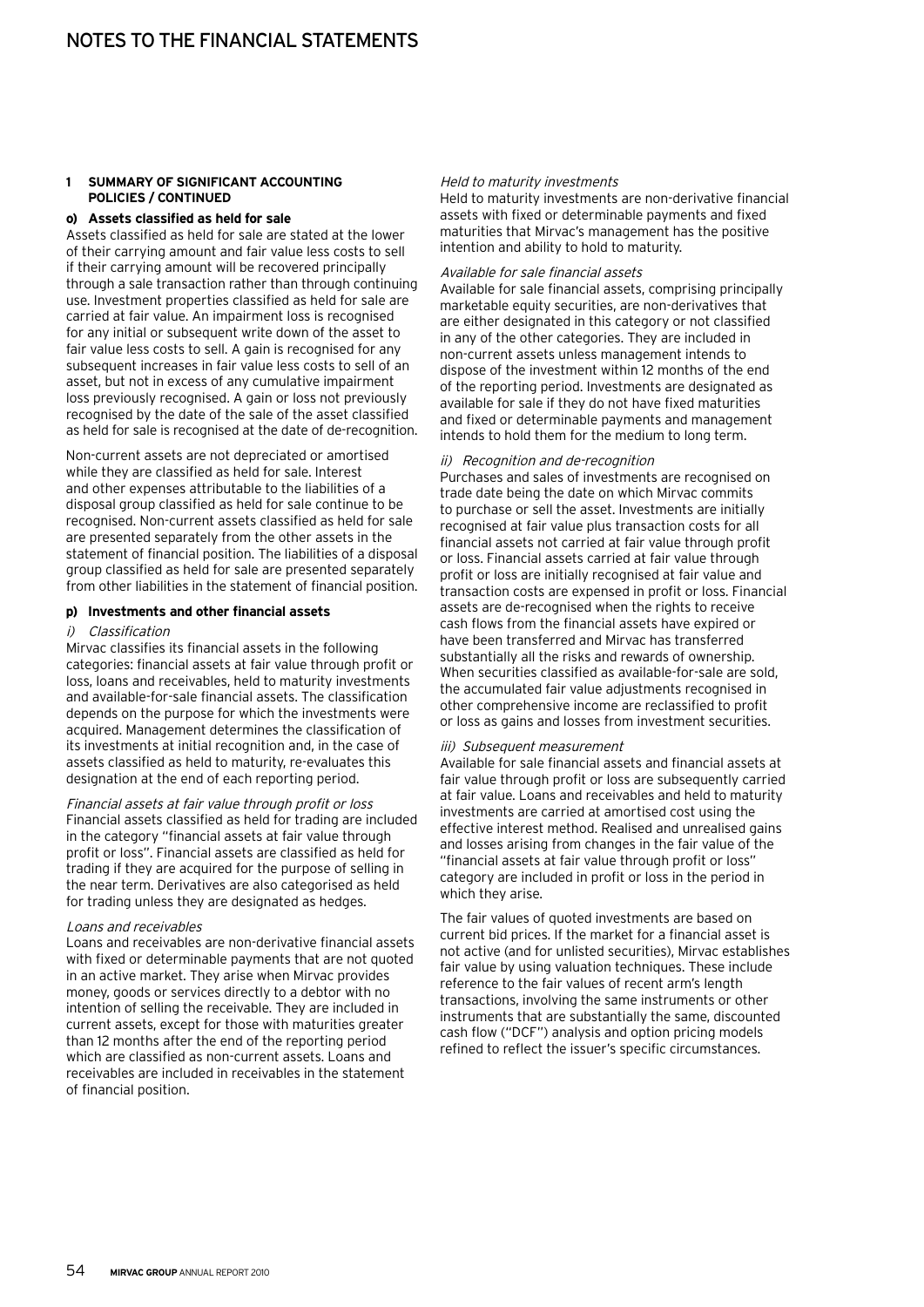#### iv) Impairment of financial assets

Mirvac assesses at the end of each reporting period whether there is objective evidence that a financial asset or group of financial assets is impaired. In the case of equity securities classified as available for sale, a significant or prolonged decline in the fair value of a security below its cost is considered in determining whether the security is impaired. If any such evidence exists for available-for-sale financial assets, the cumulative loss (measured as the difference between the acquisition cost and the current fair value) less any impairment loss on that financial asset previously recognised in profit or loss is removed from equity and recognised in profit or loss as a reclassification adjustment. Impairment losses recognised in profit or loss on equity instruments are not reversed through profit or loss.

If there is evidence of impairment for any of the Group's financial assets carried at amortised cost, the loss is measured as the difference between the asset's carrying amount and the present value of estimated future cash flows, excluding future credit losses that have not been incurred. The cash flows are discounted at the financial asset's original effective interest rate. The loss is recognised in profit or loss.

#### **q) Derivatives**

Derivatives are initially recognised at fair value on the date a derivative contract is entered into and are subsequently remeasured to their fair value at the end of each reporting period. The method of recognising the resulting gain or loss depends on whether the derivative is designated as a hedging instrument, and if so, the nature of the item being hedged. Mirvac designates certain derivatives as either: (1) hedges of the fair value of recognised assets, liabilities or firm commitments (fair value hedges); or (2) hedges of highly probable forecast transactions (cash flow hedges).

Mirvac documents at the inception of the transaction the relationship between hedging instruments and hedged items, as well as its risk management objective and strategy for undertaking various hedge transactions. Mirvac also documents its assessment, both at hedge inception and on an ongoing basis, of whether the derivatives that are used in hedging transactions have been and will continue to be highly effective in offsetting changes in fair values or cash flows of hedged items.

#### i) Fair value hedges

Changes in the fair value of derivatives that are designated and qualify as fair value hedges are recorded in profit or loss, together with any changes in the fair value of the hedged asset or liability that are attributable to the hedged risk. The gain or loss relating to the effective portion of interest rate swaps hedging fixed rate borrowings is recognised in profit or loss within finance costs, together with changes in the fair value of the hedged fixed rate borrowings attributable to interest rate risk. The gain or loss relating to the ineffective portion is recognised in profit or loss within other income or other expenses.

If the hedge no longer meets the criteria for hedge accounting, the adjustment to the carrying amount of a hedged item for which the effective interest method is used is amortised to profit or loss over the period to maturity using a recalculated effective interest rate.

### ii) Cash flow hedges

The effective portion of changes in the fair value of derivatives that are designated and qualify as cash flow hedges is recognised in equity in a hedging reserve. The gain or loss relating to the ineffective portion is recognised immediately in profit or loss.

Amounts accumulated in equity are reclassified to profit or loss in the periods when the hedged item will affect profit or loss (for instance when the forecast sale that is hedged takes place). However, when the forecast transaction that is hedged results in the recognition of a non-financial asset (for example, inventories) or a non-financial liability, the gains and losses previously deferred in equity are transferred from equity and included in the measurement of the initial cost or carrying amount of the asset or liability.

When a hedging instrument expires or is sold or terminated, or when a hedge no longer meets the criteria for hedge accounting, any cumulative gain or loss existing in equity at that time remains in equity and is recognised when the forecast transaction is ultimately recognised in profit or loss. When a forecast transaction is no longer expected to occur, the cumulative gain or loss that was reported in equity is immediately transferred to profit or loss.

iii) Derivatives that do not qualify for hedge accounting Certain derivative instruments do not qualify for hedge accounting. Changes in the fair value of any derivative instrument that does not qualify for hedge accounting are recognised immediately in profit or loss.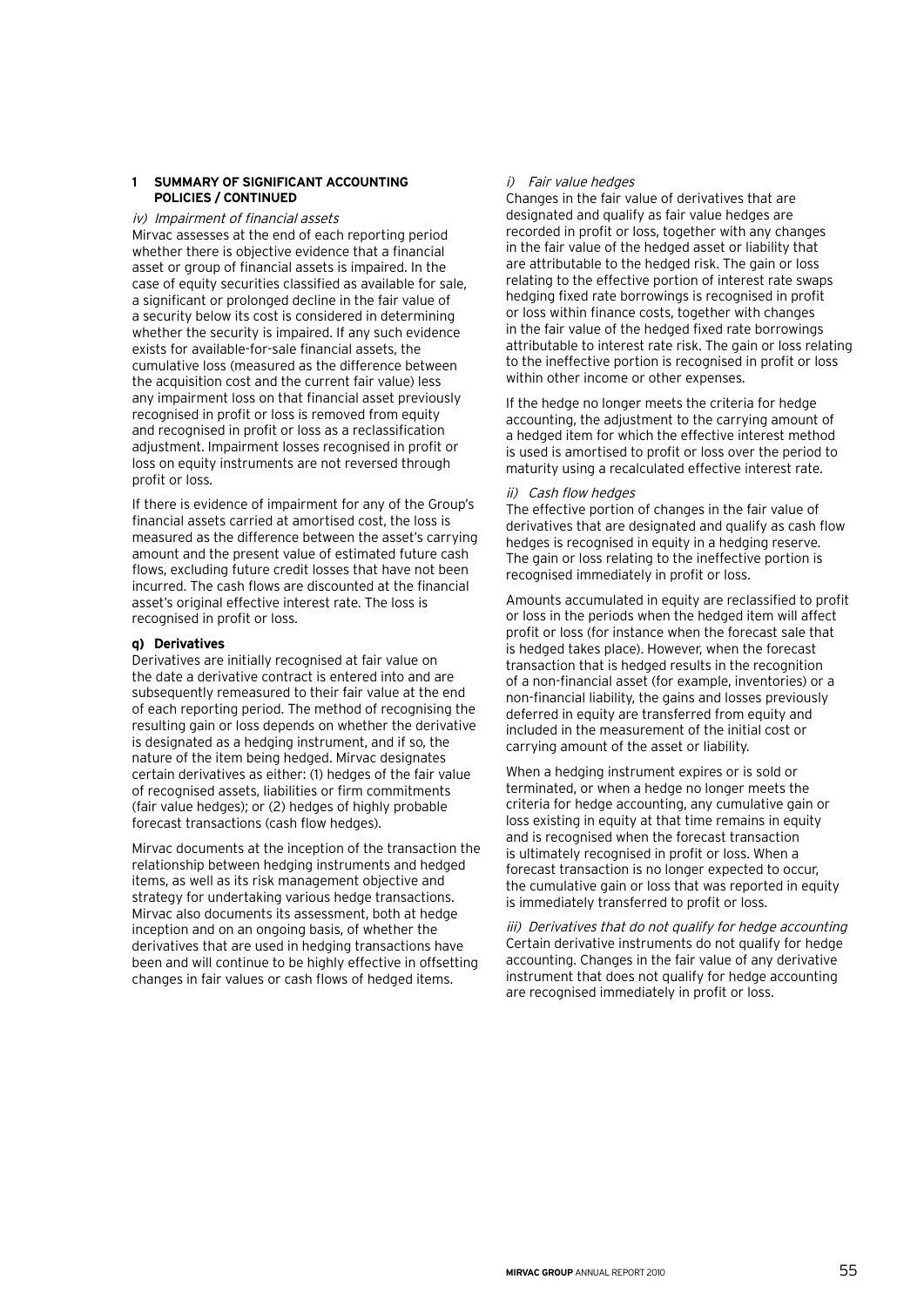### **r) Fair value estimation**

The fair value of financial assets and financial liabilities must be estimated for recognition and measurement or for disclosure purposes. The fair value of financial instruments traded in active markets (such as publicly traded derivatives, and trading and available-for-sale securities) is based on quoted market prices at the end of each reporting period. The quoted market price used for financial assets held by Mirvac is the current bid price; the appropriate quoted market price for financial liabilities is the current ask price.

The fair value of financial instruments that are not traded in an active market (for example, over-the-counter derivatives) is determined using valuation techniques. Mirvac uses a variety of methods and makes assumptions that are based on market conditions existing at the end of the reporting period. Quoted market prices or dealer quotes for similar instruments are used for longterm debt instruments held. Other techniques, such as estimated DCF, are used to determine fair value for the remaining financial instruments. The fair value of interest rate swaps is calculated as the present value of the estimated future cash flows.

The nominal value less estimated credit adjustments of trade receivables and payables are assumed to approximate their fair values. The fair value of financial liabilities for disclosure purposes is estimated by discounting the future contractual cash flows at the current market interest rate that is available to Mirvac for similar financial instruments. Transaction costs are included in the initial carrying amounts of the financial instruments, which are not carried at fair value through profit or loss.

#### **s) Property, plant and equipment**

Property, plant and equipment comprises land and buildings, plant and equipment (including hotel plant and equipment), owner-occupied hotel management lots, owner-occupied freehold hotels and owner-occupied administration properties.

Increases in the carrying amounts arising on the revaluation of certain classes of property, plant and equipment are credited, net of tax, in other comprehensive income and accumulated in reserves in equity. To the extent that the increase reverses a decrease previously recognised in profit or loss, the increase is first recognised in profit or loss. Decreases that reverse previous increases of the same asset are first recognised in other comprehensive income to the extent of the remaining surplus attributable to the asset; all other decreases are charged to profit or loss. Each year, the difference between depreciation based on the revalued carrying amount of the asset charged to profit or loss and depreciation based on the asset's original cost, net of tax, is reclassified from the property, plant and equipment revaluation surplus to retained earnings.

#### i) Plant and equipment (including hotel plant and equipment)

Plant and equipment (including hotel plant and equipment) is stated at historical cost less depreciation. Historical cost includes expenditure that is directly attributable to the acquisition of the items.

#### ii) Owner-occupied hotel management lots Hotel management lots are classified as owner-occupied where the lot is owned and managed by Mirvac. The management lots, land and buildings are shown at fair value, less subsequent depreciation for buildings. Fair values are derived internally by management. Any accumulated depreciation at the date of revaluation is eliminated against the gross carrying amount of the asset and the net amount is revalued to fair value.

#### iii) Owner-occupied freehold hotels

Owner-occupied freehold hotels are shown at fair value, less subsequent depreciation for buildings. Fair values are determined by external valuers on a rotation basis with approximately one-half of the portfolio being valued annually. Those assets which are not subject to an external valuation at the end of each reporting period are fair valued internally by management. Any accumulated depreciation at the date of revaluation is eliminated against the gross carrying amount of the asset and the net amount is revalued to fair value.

iv) Owner-occupied administration properties Administration properties are classified as owneroccupied where Mirvac occupies more than 10 per cent of the total lettable area of the individual property. Owner-occupied administration properties are shown at fair value, less subsequent depreciation for buildings. Fair values are determined by external valuers on a rotation basis with one-half of the portfolio being revalued annually. Those assets which are not subject to an external valuation at the end of the reporting period are fair valued internally by management. Any accumulated depreciation at the date of revaluation is eliminated against the gross carrying amount of the asset and the net amount is revalued to fair value. Land is not depreciated. Depreciation on other assets is calculated using the straight line method to allocate their cost or revalued amounts, net of their residual values, over their estimated useful lives, as follows:

| <b>Buildings</b>              | 40 years   |
|-------------------------------|------------|
| Plant and equipment           | 3-15 years |
| Office leasehold improvements | 1-10 years |

The assets' residual values and useful lives are reviewed, and adjusted if appropriate, at the end of each reporting period. An asset's carrying amount is written down immediately to its recoverable amount if the asset's carrying amount is greater than its estimated recoverable amount (refer to note 1(j): Impairment of assets). Gains and losses on disposals are determined by comparing proceeds with carrying amount. These are included in profit or loss on a net basis when the risks and rewards pass to the purchaser. When revalued assets are sold, it is Mirvac's policy to transfer the amounts included in other reserves in respect of those assets to retained earnings.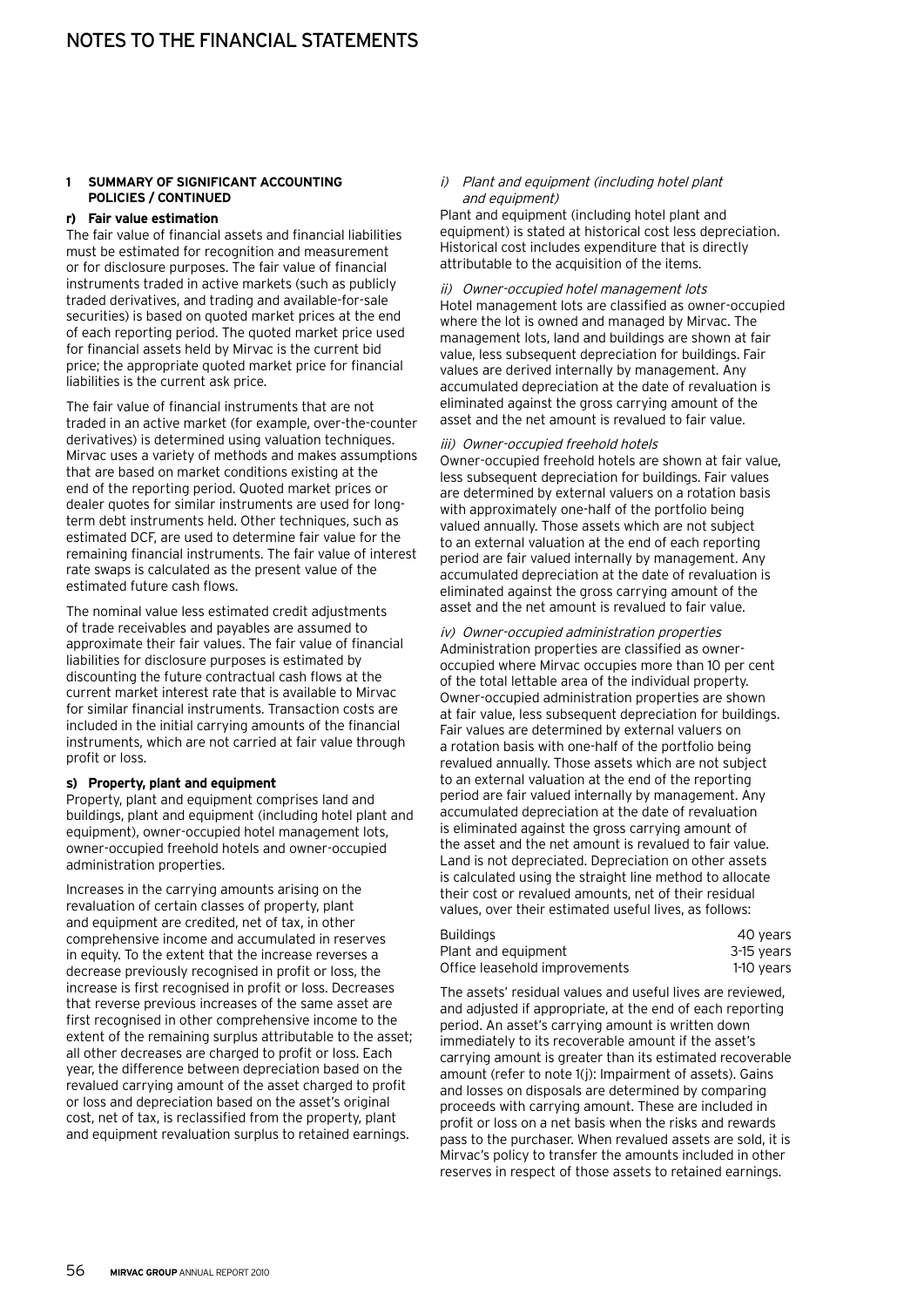# **t) Investment properties**

#### i) Investment properties Investment properties are properties held for long-term rental yields and for capital appreciation.

Investment properties are carried at fair value, being the amounts for which the properties could be exchanged between willing parties in an arm's length transaction, based on current prices in an active market for similar properties in the same location and condition and subject to similar leases, with any gain or loss arising from a change in fair value recognised in profit or loss. Investment properties are revalued by external valuers on a rotation basis with approximately one-half of the portfolio being valued annually. Investment properties which are not subject to an external valuation at the end of the reporting period are fair valued internally by management. The carrying amount of the investment properties recorded in the statement of financial position includes components relating to lease incentives.

# Change in accounting policy

Investment properties now also include properties that are under construction for future use as investment properties. These are also carried at fair value unless the fair value cannot yet be reliably determined. Where that is the case, the property will be accounted for at cost until either the fair value becomes reliably determinable or construction is complete. This is different to previous years where properties under construction were accounted for at cost and presented under property, plant and equipment until construction was complete. The change in policy was necessary following changes made to AASB 140 Investment Property as a result of the IASB's 2008 Improvements standard. Mirvac elected to adopt the revised rules prospectively from 1 July 2009. The net loss from fair value of IPUC was \$112.8m (2009: \$nil). The carrying value of \$89.5m at the end of the reporting period is included in the investment properties (refer to note 16).

The fair value of IPUC is determined on the basis of either DCF or residual methods. The estimated value of future assets is based on the expected future income from the project, using current yields of similar completed properties. The remaining expected costs of completion plus risk adjusted development margin are deducted from the estimated future asset value.

ii) Investment properties under redevelopment Existing investment properties being redeveloped for continued future use are carried at fair value.

# iii) Lease incentives

Lease incentives provided under an operating lease are recognised on a straight line basis against rental income. As these incentives are repaid out of future lease payments, they are recognised as an asset in the statement of financial position as a component of the carrying amount of investment properties and amortised over the lease period. Where the investment property is supported by a valuation that incorporates the value of lease incentives, the investment property is revalued back to the valuation amount after the lease incentive amortisation has been charged as an expense.

# **u) Intangible assets**

### i) Goodwill

Goodwill represents the excess of the cost of an acquisition over the fair value of Mirvac's share of the net identifiable assets of the acquired subsidiary, associate or joint venture at the date of acquisition. Goodwill on acquisitions of subsidiaries is included in intangible assets. Goodwill on acquisition of associates and joint ventures is included in investments in associates and joint ventures respectively. Goodwill acquired in business combinations is not amortised. Instead, goodwill is tested for impairment annually or more frequently if events or changes in circumstances indicate that it might be impaired, and is carried at cost less accumulated impairment losses. Gains and losses on the disposal of an entity include the carrying amount of goodwill relating to the entity sold. Goodwill is allocated to CGUs for the purpose of impairment testing. Each of those CGUs represents Mirvac's primary reporting segments (refer to note 3).

# ii) Management rights

Management rights are carried at cost less accumulated amortisation and impairment losses. Amortisation is charged to the statement of comprehensive income on a straight line basis over the estimated useful lives of the intangible assets. Management rights held in relation to an unlisted property fund are amortised over the useful life of seven years. All other management rights have an indefinite useful life and are not amortised but tested annually for impairment.

# iii) Carbon sequestration rights

Carbon sequestration rights are recorded as intangible assets and are stated at historic cost. Cost includes expenditure that is directly attributable to the acquisition of the items. Carbon sequestration rights are not amortised. Instead, carbon sequestration rights are tested for impairment annually or more frequently if events or changes in circumstances indicate that they might be impaired, and are carried at cost less accumulated impairment losses.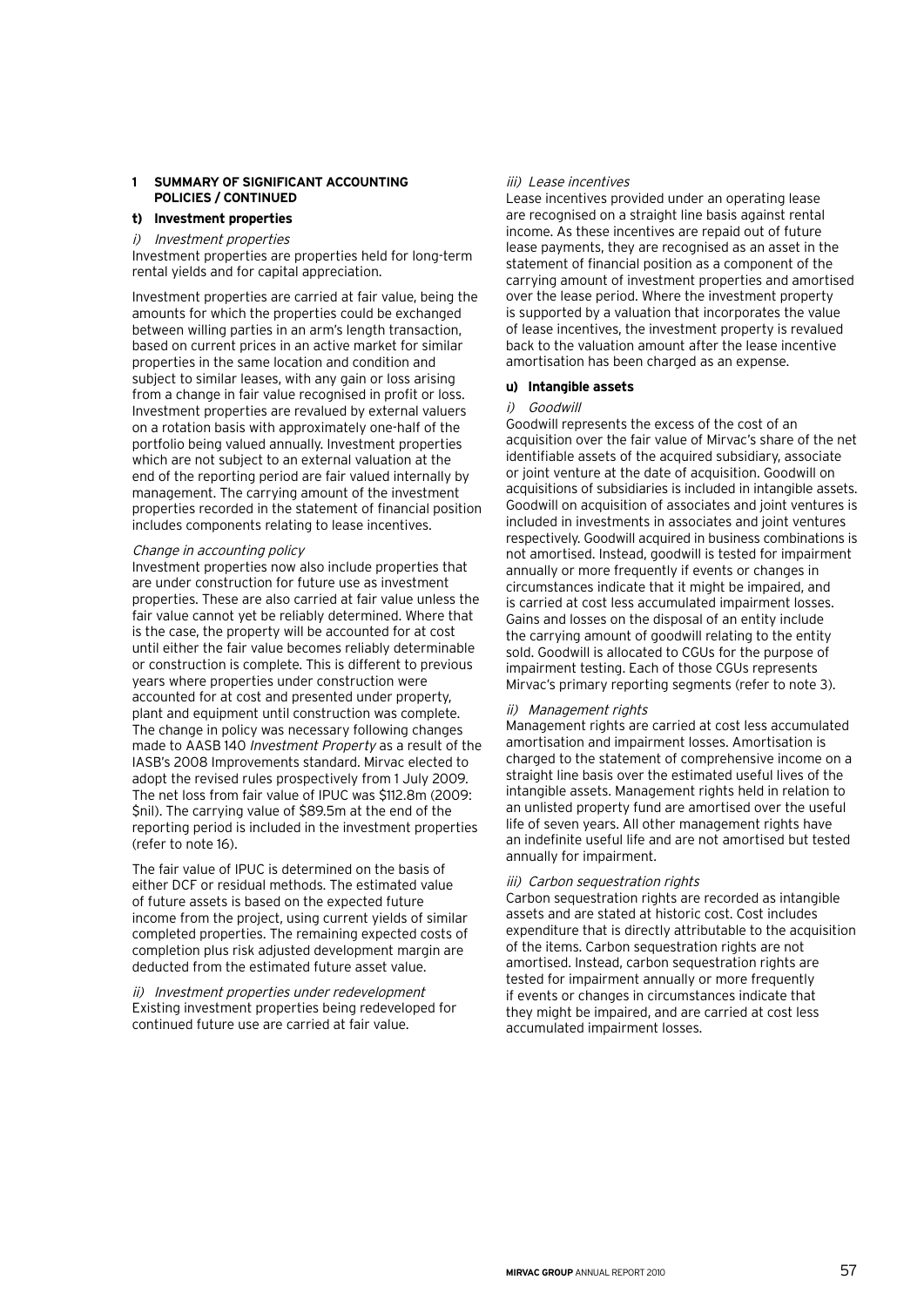#### **v) Trade and other payables**

These amounts represent liabilities for goods and services provided to Mirvac prior to the end of the year which are unpaid. The amounts are unsecured and are usually paid within 30 days of recognition. Payables, whose settlement is deferred, are measured at amortised cost.

#### **w) Borrowings and borrowing costs**

Borrowings are initially recognised at fair value, net of transaction costs incurred. Borrowings are subsequently measured at amortised cost. Any difference between the proceeds (net of transaction costs) and the redemption amount is recognised in profit or loss over the period of the borrowings using the effective interest method. Fees paid on the establishment of loan facilities, which are not an incremental cost relating to the actual drawdown of the facility, are recognised as prepayments and amortised on a straight line basis over the term of the facility. Borrowings are classified as current liabilities unless Mirvac has an unconditional right to defer settlement of the liability for at least 12 months after the end of the reporting period. Borrowing costs incurred for the construction of any qualifying asset are capitalised during the period of time that is required to complete and prepare the asset for its intended use or sale. Other borrowing costs are expensed.

## **x) Employee benefits**

i) Wages and salaries, annual leave and sick leave Liabilities for wages and salaries, including nonmonetary benefits, annual leave and accumulating sick leave expected to be settled within 12 months of the end of the reporting period are recognised in other creditors and accruals in respect of employees' services up to the end of the reporting period and are measured at the amounts expected to be paid when the liabilities are settled. Liabilities for non-accumulating sick leave are recognised when the leave is taken and measured at the rates paid or payable.

#### ii) Long service leave ("LSL")

The liability for LSL vesting within 12 months of the end of the reporting period is recognised and is measured in accordance with (i) above and included in provisions. The liability for LSL vesting more than 12 months from the end of the reporting period is recognised and measured as the present value of expected future payments to be made in respect of services provided by employees up to the end of each reporting period using the projected unit credit method. Consideration is given to expected future wage and salary levels, experience of employee departures and periods of service. Expected future payments are discounted using interest rates attaching, at the end of the reporting period, to national government guaranteed securities with terms to maturity that match, as closely as possible, the estimated future cash flows.

#### iii) Security based payments Security based payments are recognised for the following plans:

**Current LTI**

The fair value at grant date is independently determined using a binomial option pricing model that takes into account the exercise price, the vesting and performance criteria, the impact of dilution, the security price at grant date and expected price volatility of the underlying security, the expected dividend yield and the risk-free interest rate for the term of the equity instrument. The fair value is then expensed on a straight line basis over the vesting period of equity instruments.

#### **EEP**

Security based charge relating to the securities issued under the EEP are included in profit or loss in the year in which they are granted with a corresponding increase to Mirvac's contributed equity.

#### **Superseded plans**

The fair value of equity instruments granted under the superseded LTI plan and EIS is recognised in employee benefits expenses with a corresponding increase in equity. The fair value is measured at grant date and recognised over the vesting period. No expense relating to EIS has been recognised in the year ended 30 June 2010.

#### $iv)$   $STI$

A liability for STI payable is recognised in accruals where there is a present obligation to settle the liability and at least one of the following conditions is met:

- $-$  there are formal terms for determining the amount of the benefit;
- $-$  the amounts to be paid are determined before the time of completion of the financial statements; or
- $-$  past practice gives clear evidence of the amount of the obligation.

Liabilities for STI are expected to be settled within 12 months and are measured at the amounts expected to be paid when they are settled.

#### v) Termination benefits

Termination benefits are payable when employment is terminated before the normal retirement date, or when an employee accepts voluntary redundancy in exchange for these benefits. Mirvac recognises termination benefits when it is demonstrably committed to either terminating the employment of current employees according to a detailed formal plan without possibility of withdrawal or providing termination benefits as a result of an offer made to encourage voluntary redundancy. Benefits falling due more than 12 months after the end of the reporting period are discounted to present value.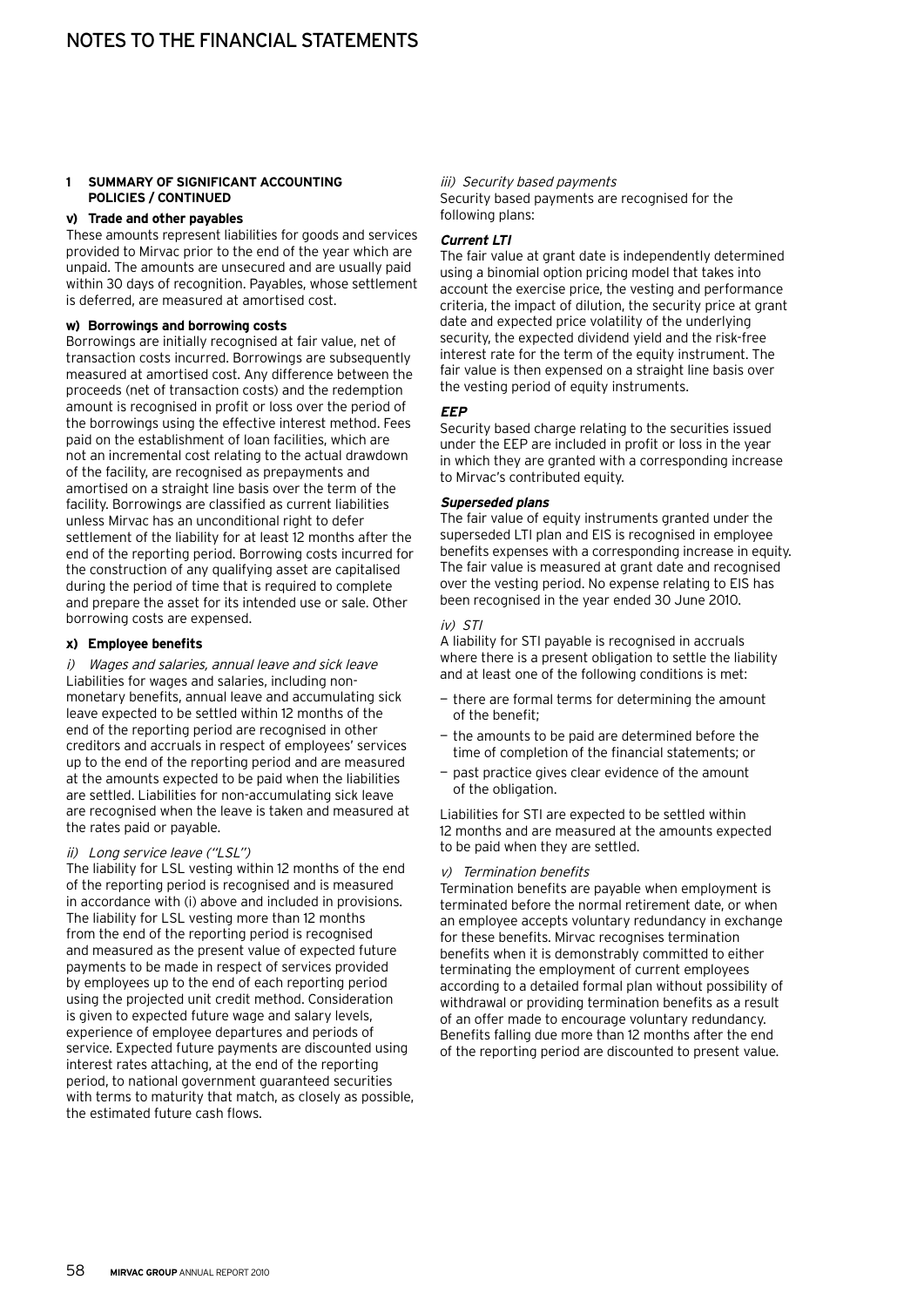## vi) Retirement benefit obligations

Contributions to the defined contribution fund are recognised as an expense as they become payable. Prepaid contributions are recognised as an asset to the extent that a cash refund or a reduction in the future payments is available.

# **y) Provisions**

Provisions for legal claims, forward contracts and make good obligations are recognised when the Group has a present legal or constructive obligation as a result of past events, it is probable that an outflow of resources will be required to settle the obligation and the amount has been reliably estimated. Provisions are not recognised for future operating losses. Where there are a number of similar obligations, the likelihood that an outflow will be required in settlement is determined by considering the class of obligations as a whole. A provision is recognised even if the likelihood of an outflow with respect to any one item included in the same class of obligations may be small. Provisions are measured at the present value of management's best estimate of the expenditure required to settle the present obligation at the end of the reporting period. The discount rate used to determine the present value reflects current market assessments of the time value of money and the risks specific to the liability. The increase in the provision due to the passage of time is recognised as interest expense.

#### **z) Contributed equity**

Ordinary securities are classified as equity. Incremental costs directly attributable to the issue of new securities or options are shown in equity as a deduction, net of tax, from the proceeds. Incremental costs directly attributable to the issue of new securities or options, or for the acquisition of a business, are not included in the cost of the acquisition as part of the purchase consideration. In accordance with AASB 2 Share-based Payment, securities issued as part of the LTI plan and EIS are not classified as ordinary securities, until such time as the employee loans are fully repaid or the employee leaves Mirvac. If Mirvac reacquires its own equity instruments, for example, as the result of a security buy-back, those instruments are deducted from equity and the associated securities are cancelled. No gain or loss is recognised in profit or loss and the consideration paid including any directly attributable incremental costs (net of income taxes) is recognised directly in equity.

# **aa) Distributions**

Provision is made for the amount of any distribution declared at or before the end of the year but not distributed at the end of the reporting period.

## **bb) Earnings per security**

#### i) Basic earnings per security

Basic earnings per security are calculated by dividing the profit attributable to securityholders of the Group by the weighted average number of ordinary securities outstanding during the year. In calculating basic earnings per security, securities issued under the EIS have been excluded from the weighted average number of securities.

#### ii) Diluted earnings per security

Diluted earnings per security adjusts the figures used in the determination of basic earnings per security to take into account the after income tax effect of interest and other financing costs associated with dilutive potential ordinary securities (including those securities issued under the EIS) and the weighted average number of securities assumed to have been issued for no consideration in relation to dilutive potential ordinary securities.

# **cc) Goods and services tax ("GST")**

Revenues, expenses and assets are recognised net of the amount of associated GST, unless the GST incurred is not recoverable from the taxation authority. In this case, it is recognised as part of the cost of acquisition of the asset or as part of the expense. Receivables and payables are stated inclusive of the amount of GST receivable or payable. The net amount of GST recoverable from, or payable to, the taxation authority is included with other receivables or payables in the statement of financial position. Cash flows are presented on a gross basis. The GST components of cash flows arising from investing or financing activities which are recoverable from or payable to the taxation authority, are presented as operating cash flow.

# **dd) Parent entity financial information**

The financial information for the parent entity, Mirvac Limited, disclosed in note 41 has been prepared on the same basis as the consolidated financial statements, except as set out below:

# i) Investments in subsidiaries, associates and joint ventures

Investments in subsidiaries, associates and joint ventures are accounted for at cost in the financial statements of Mirvac Limited. Dividends/distributions received from associates are recognised in the parent entity's profit or loss, rather than being deducted from the carrying amount of these investments.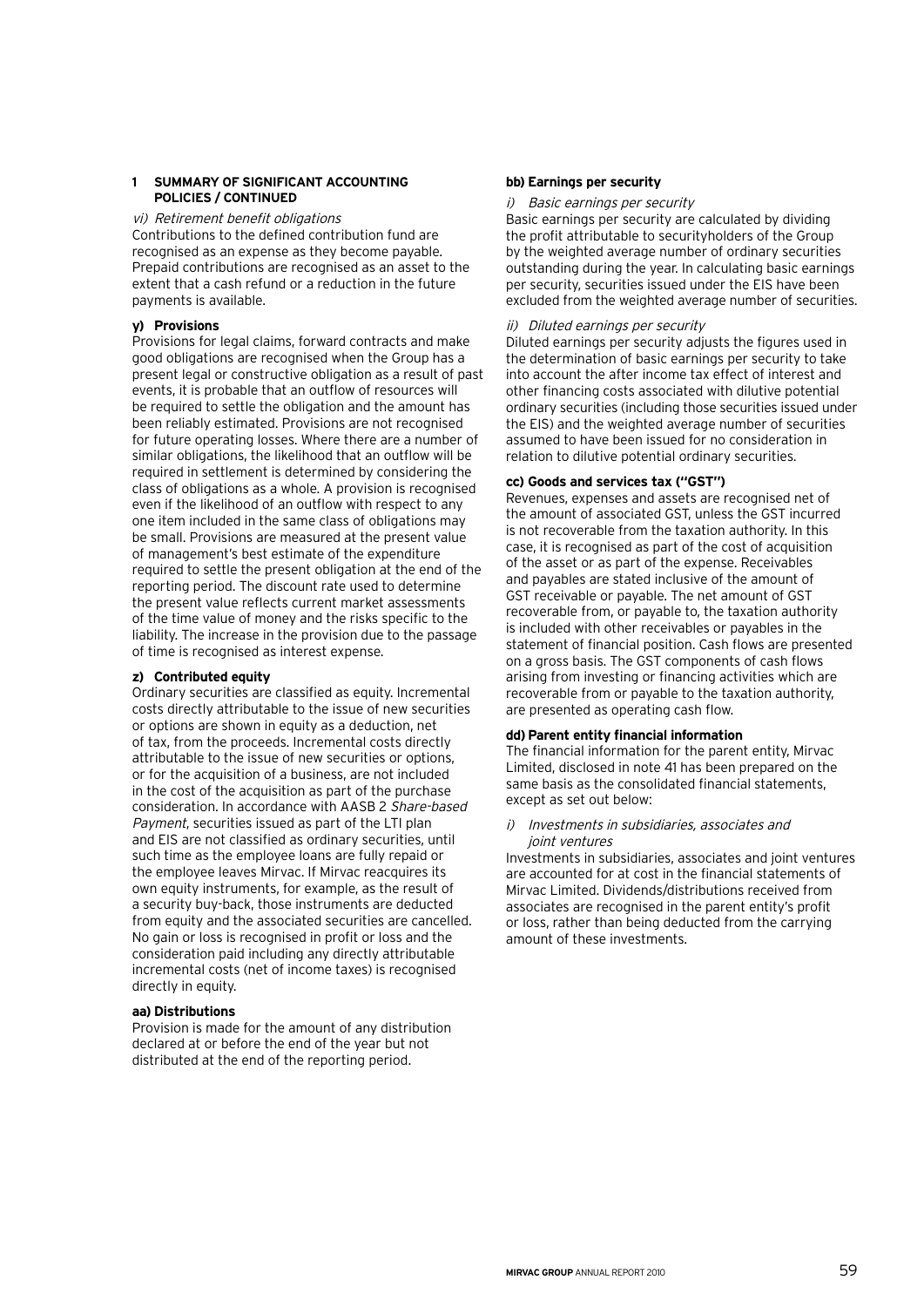ii) Tax consolidation legislation

Mirvac Limited and its wholly-owned Australian controlled entities have implemented the tax consolidation legislation as of 1 July 2003. The head entity, Mirvac Limited, and the controlled entities in the tax consolidated group continue to account for their own current and deferred tax amounts. These tax amounts are measured as if each entity in the tax consolidated group continues to be a stand alone taxpayer in its own right. In addition to its own current and deferred tax amounts, Mirvac Limited also recognises the current tax liabilities (or assets) and the deferred tax assets arising from unused tax losses and unused tax credits assumed from controlled entities in the tax consolidated group. Assets or liabilities arising under tax funding agreements within the tax consolidated group are recognised as amounts receivable from or payable to other entities in the Group. Details about the tax funding agreement are disclosed in note 6(d). Any difference between the amounts assumed and amounts receivable or payable under the tax funding agreement are recognised as a contribution to (or distribution from) wholly-owned tax consolidated entities. Under the current income tax legislation, MPT is not liable for income tax, provided its taxable income is fully distributed to unitholders each year.

## iii) Financial guarantees

Where the parent entity has provided financial guarantees in relation to loans and payables of subsidiaries for no compensation, the fair values of these guarantees are accounted for as contributions and recognised as part of the cost of the investment.

**ee) New accounting standards and interpretations**

In the current year, Mirvac has adopted all of the new and revised standards and interpretations issued by the AASB that are relevant to its operations and effective for the current annual reporting period. Certain new accounting standards and interpretations have been published that are not mandatory for 30 June 2010 reporting periods. The Group's assessment of the impact of these new standards and interpretations is set out below:

i) AASB 2009-8 Amendments to Australian Accounting Standards — Group Cash-Settled Share-based Payment Transactions [AASB 2] (effective from 1 January 2010) The amendments made by the AASB to AASB 2 confirm that an entity receiving goods or services in a group share based payment arrangement must recognise an expense for those goods or services regardless of which entity in the Group settles the transaction or whether the transaction is settled in shares or cash. They also clarify how the Group share based payment arrangement should be measured, that is, whether it is measured as an equity or a cash-settled transaction. Mirvac will apply the amended standard from 1 July 2010; there will be no financial impact as the Group does not receive goods or services which are equity settled.

- ii) AASB 2009-10 Amendments to Australian Accounting Standards — Classification of Rights Issues [AASB 132] (effective from 1 February 2010) In October 2009, the AASB issued an amendment to AASB 132 Financial Instruments: Presentation which addresses the accounting for rights issues that are denominated in a currency other than the functional currency of the issuer. Provided certain conditions are met, such rights issues are now classified as equity regardless of the currency in which the exercise price is denominated. Previously, these issues had to be accounted for as derivative liabilities. The amendment must be applied retrospectively in accordance with AASB 108 Accounting Policies, Changes in Accounting Estimates and Errors. Mirvac will apply the amended standard from 1 July 2010. As the Group has not made any such rights issues, the amendment will not have any effect on the financial statements.
- iii) AASB 9 Financial Instruments and AASB 2009-11 Amendments to Australian Accounting Standards arising from AASB 9 (effective from 1 January 2013) AASB 9 Financial Instruments addresses the classification and measurement of financial assets and is likely to affect the Group's accounting for its financial assets. The standard is not applicable until 1 January 2013 but is available for early adoption. Mirvac is yet to assess its impact and decide when to adopt AASB 9.
- iv) Revised AASB 124 Related Party Disclosures and AASB 2009-12 Amendments to Australian Accounting Standards (effective from 1 January 2011) In December 2009, the AASB issued a revised AASB 124 Related Party Disclosures. It is effective for accounting periods beginning on or after 1 January 2011 and must be applied retrospectively. When the amendments are applied, the Group will need to disclose any transactions between its subsidiaries, associates and joint ventures. Mirvac already has systems in place to capture the necessary information and does not believe there will be any financial impact of the amendment.
- v) AASB Interpretation 19 Extinguishing Financial Liabilities with Equity Instruments and AASB 2009-13 Amendments to Australian Accounting Standards arising from Interpretation 19 (effective from 1 July 2010) AASB Interpretation 19 clarifies the accounting when an entity renegotiates the terms of its debt with the result that the liability is extinguished by the debtor issuing its own equity instruments to the creditor (debt for equity swap). It requires a gain or loss to be recognised in profit or loss which is measured as the difference between the carrying amount of the financial liability and the fair value of the equity instruments issued. Mirvac will apply the interpretation from 1 July 2010. It is not expected to have any impact on the Group's financial statements since it is only retrospectively applied from the beginning of the earliest period presented (1 July 2009) and the Group has not entered into any debt for equity swaps since that date.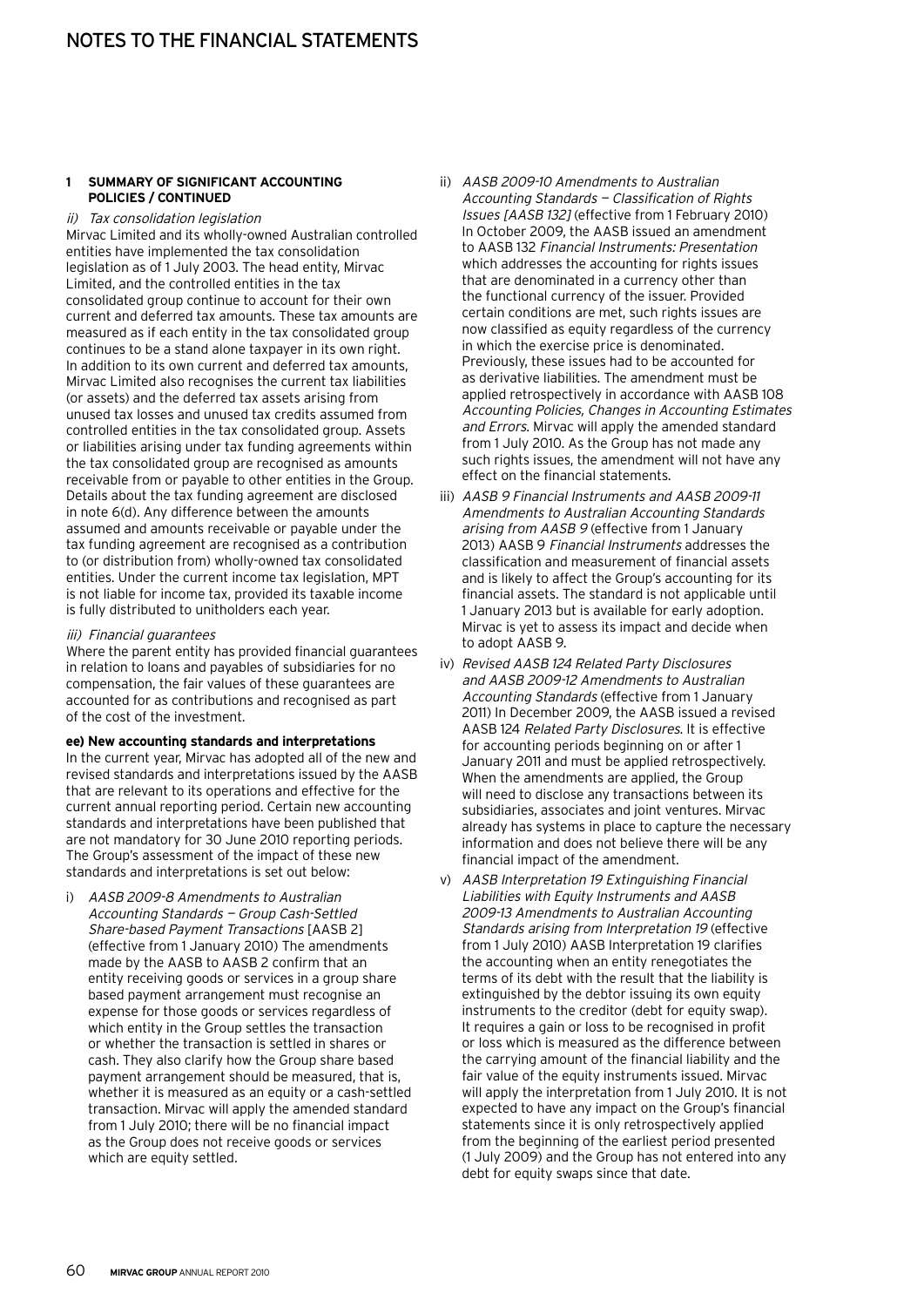# **2 Critical accounting judgements and estimates**

Judgements and estimates are continually evaluated, based on historical experience and other factors, including expectations of future events that may have a financial impact and are believed to be reasonable under the circumstances.

### **a) Critical judgements in applying Mirvac's accounting policies**

The following are the critical judgements that management has made in the process of applying the Group's accounting policies and that have the most significant effect on the amounts recognised in the financial statements:

### i) Revenue recognition

The measurement of development revenue, which is recognised when the significant risks and rewards of ownership are transferred to the purchaser, requires management to exercise its judgement in setting selling prices, given due consideration to cost inputs and market conditions.

The measurement of construction revenue, which is recognised upon construction contracts on a percentage of completion basis, requires an estimate of expenses incurred to date as a percentage of total estimated costs.

### ii) Cost of goods sold

Inventories are expensed as cost of goods sold upon sale. Management uses its judgement in determining the apportionment of cost of goods sold, through either unit entitlement or percentage of revenue, the quantum of cost of goods sold, which includes both costs incurred to date and forecast final costs, and the nature of cost of goods sold, which may include acquisition costs, borrowing costs and those costs incurred in bringing the inventory to a saleable state.

#### iii) Provision for inventory

Mirvac is required to carry inventories at the lower of cost and NRV. Through the use of project feasibility assessments, which are based on the most reliable evidence available at the time, and incorporate both quantitative and qualitative factors, such as estimated selling rates and costs to complete, judgement is made concerning estimated NRV, which, in some cases, has resulted in the establishment of a provision.

### iv) Investment properties and owner-occupied administration properties

Mirvac is required to make a judgement to determine whether a property qualifies as an investment property or property, plant and equipment in the cases where part of the building is occupied by the Group. Each property is considered individually. Where 10 per cent or more of the lettable space is occupied by the Group, the property is normally treated as owner-occupied and accounted for as part of property, plant and equipment.

## v) Fair value estimation

Financial assets and liabilities are carried at fair value. The fair value is based on assumptions of future events and involves significant estimates. The basis of valuation is set out in note 1(r) however the fair values of derivatives reported at the end of the reporting period may differ if there is volatility in market rates, indexes, equity prices or foreign exchange rates in future periods.

## vi) Share based payment transactions

The Group measures the cost of equity settled securities allocated to employees by reference to the fair value of the equity instruments at the date at which they are granted. As explained in note 34(f) the fair value is determined by an external valuer using the Monte-Carlo simulation pricing method, this method includes a number of judgments and assumptions. These judgments and assumptions relating to share-based payments would have no impact on the carrying amounts of assets and liabilities in the statement of financial position but may impact, the share based payment expense taken to profit or loss and equity.

# **b) Key sources of estimation uncertainty**

In preparing the financial statements, management is required to make estimations and assumptions. The following are the key assumptions concerning the future, and other key sources of estimation uncertainty at the end of the reporting period, that have a significant risk of causing material adjustment to the carrying amounts of assets and liabilities within the next year:

#### i) Inventories

The NRV of inventories is the estimated selling price in the ordinary course of business less estimated costs of completion and cost to sell. Such estimates take into consideration fluctuations of price or cost directly relating to events occurring after the end of the period to the extent that such events confirm conditions existing at the end of the reporting period. The key assumptions require the use of management judgement and are reviewed half-yearly. During the year Mirvac has expensed \$nil (2009: \$186.5m) in relation to inventories that were carried in excess of the NRV.

#### ii) Impairment of goodwill

Mirvac annually tests whether goodwill has suffered any impairment, in accordance with the accounting policy stated in note 1. Determining whether goodwill is impaired requires an estimation of the value in use of the CGUs to which goodwill has been allocated. The value in use calculation requires the entity to estimate the future cash flows expected to arise from each CGU and a suitable discount rate in order to calculate the net present value ("NPV"). The carrying amount of goodwill at the end of the reporting period was \$44.4m (2009: \$45.5m). There was no impairment loss recognised during the year (2009: \$224.1m). Details on the assumptions used are provided in note 18.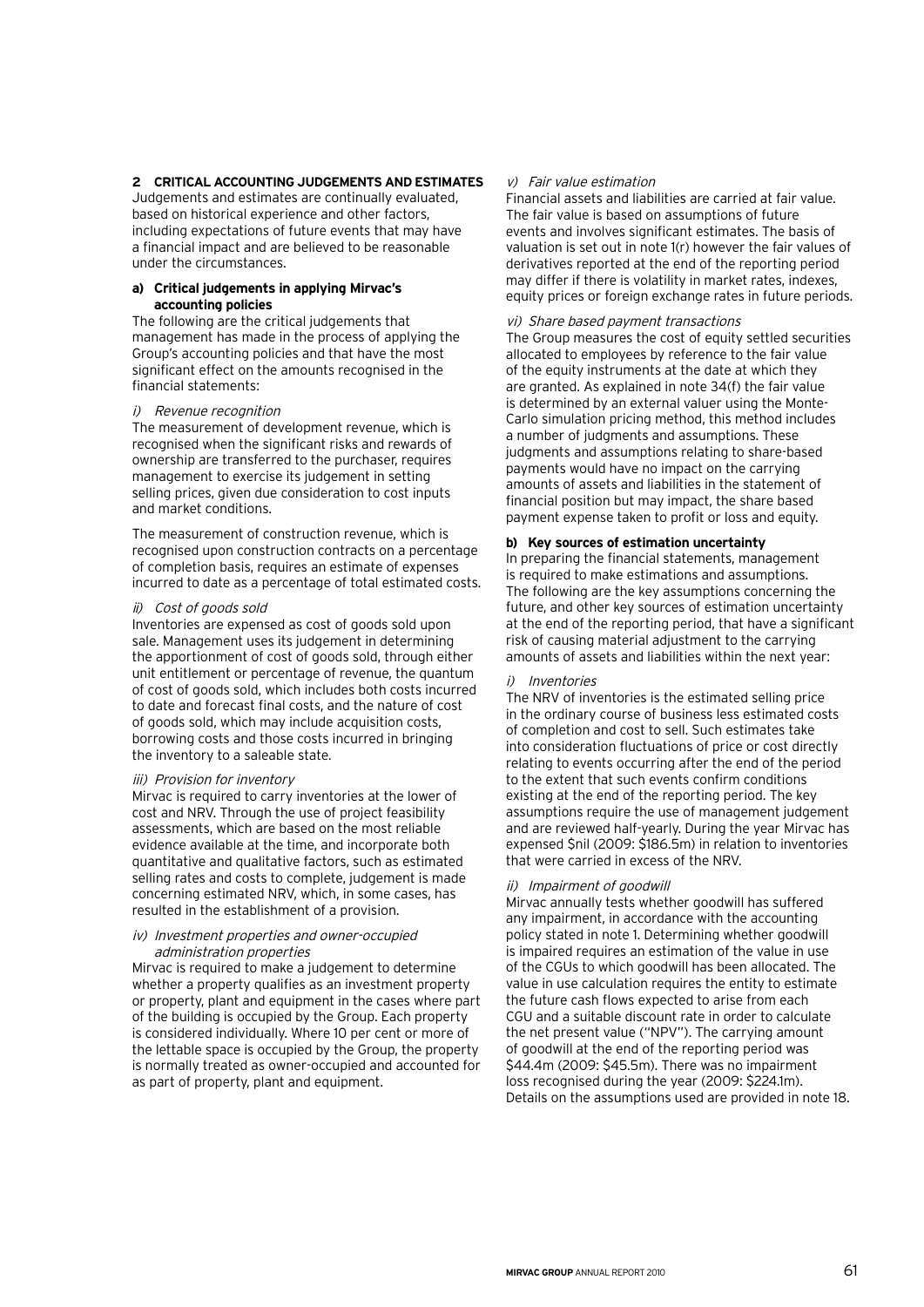### **2 Critical accounting judgements and estimates / CONTINUED**

## iii) Estimated impairment of investments accounted for using the equity method

During the period, Mirvac impaired a number of investments accounted for using the equity method. The investments are tested for impairment, by comparing recoverable amounts (higher of value in use, and fair value less costs to sell) with the carrying amounts, whenever there is an indication that the investment may be impaired. In determining the value in use of the investment, Mirvac estimates the present value of the estimated future cash flows expected to arise from distributions to be received from the investment and from its ultimate disposal. Details of this impairment and the assumptions used by management in assessing the impairment are provided in notes 29 and 30.

iv) Fair value of investments not traded in active markets The fair value of investments not traded in an active market is determined by the unit price as advised by the fund manager. The unit price is determined by NPV calculations using future cash flows and an appropriate post-tax discount rate. The carrying value of investments not traded in an active market determined using the above techniques and assumptions is \$15.3m (2009: \$18.5m) and is disclosed as financial assets at fair value through profit or loss (refer to note 10).

# v) Carrying value of management rights

The carrying value of management rights is initially carried at fair value at the date of acquisition. Mirvac has used DCF analysis to assess the carrying value of the acquired management rights. During the period, Mirvac assessed an impairment of management rights of \$nil (2009: \$48.5m) which was expensed during the year. The carrying value of management rights at 30 June 2010 was \$10.5m (2009: \$13.1m) and is disclosed as part of intangible assets (refer to note 18).

### vi) Valuation of investment properties and owner-occupied properties

Mirvac uses judgement in respect of the fair values of investment properties and owner-occupied properties. Investment properties and owner-occupied properties are revalued by external valuers on a rotation basis with approximately one-half of the portfolio being valued annually. Investment properties which are not subject to an external valuation at the end of the reporting period are fair valued internally by management. The assumptions used in the estimations of fair values include expected future market rentals, discount rates, market prices and economic conditions. The carrying value at the end of the reporting period for investment properties is \$4,226.5m (2009: \$3,210.1m) and owneroccupied properties \$272.7m (2009: \$254.9m). Details on investment properties are provided in note 16 and owner-occupied properties in note 17.

# vii) Valuation of IPUC

IPUC are valued at fair value. There are generally no active markets for IPUC and fair value is considered to be the estimated market price that would be paid for the partially completed property, reflecting the expectations of market participants of the value of the property when complete less deductions for the estimated costs to complete with appropriate adjustments for risk and profit. The fair value is determined on the basis of either DCF or residual methods. Both methods require consideration of the project risks which are relevant to the development process, including but not limited to construction and letting risks. The estimated value of future assets is based on the expected future income from the project, using current yields of similar completed properties. The net loss from fair value of IPUC was \$112.8m (2009: \$nil). The carrying value of \$89.5m at the end of the reporting period is included in investment properties (refer to note 16).

viii) Valuation of assets acquired in business combinations During the year, Mirvac completed the acquisition of MREIT (refer to note 39). On recognising this acquisition, management used estimations and assumptions on the fair value of the assets and liabilities assumed at the date of control.

ix) Valuation of security based payment transactions Valuation of security based payment transactions is performed using judgements around the fair value of the equity instruments on the date at which they are granted. The fair value is determined using a binominal option pricing model. Mirvac recognises a security based payment over the vesting period which is based on the estimation of the number of equity instruments likely to vest. At the end of the vesting period, Mirvac will assess the total expense recognised comparison to the number of equity instruments that ultimately vested.

### x) Valuation of derivatives and other financial instruments

Mirvac uses judgement in selecting the appropriate valuation technique for financial instruments not quoted in an active market. Valuation of derivative financial instruments involves assumptions based on quoted market rates adjusted for specific features of the instrument. The valuations of any financial instrument may change in the event of market volatility.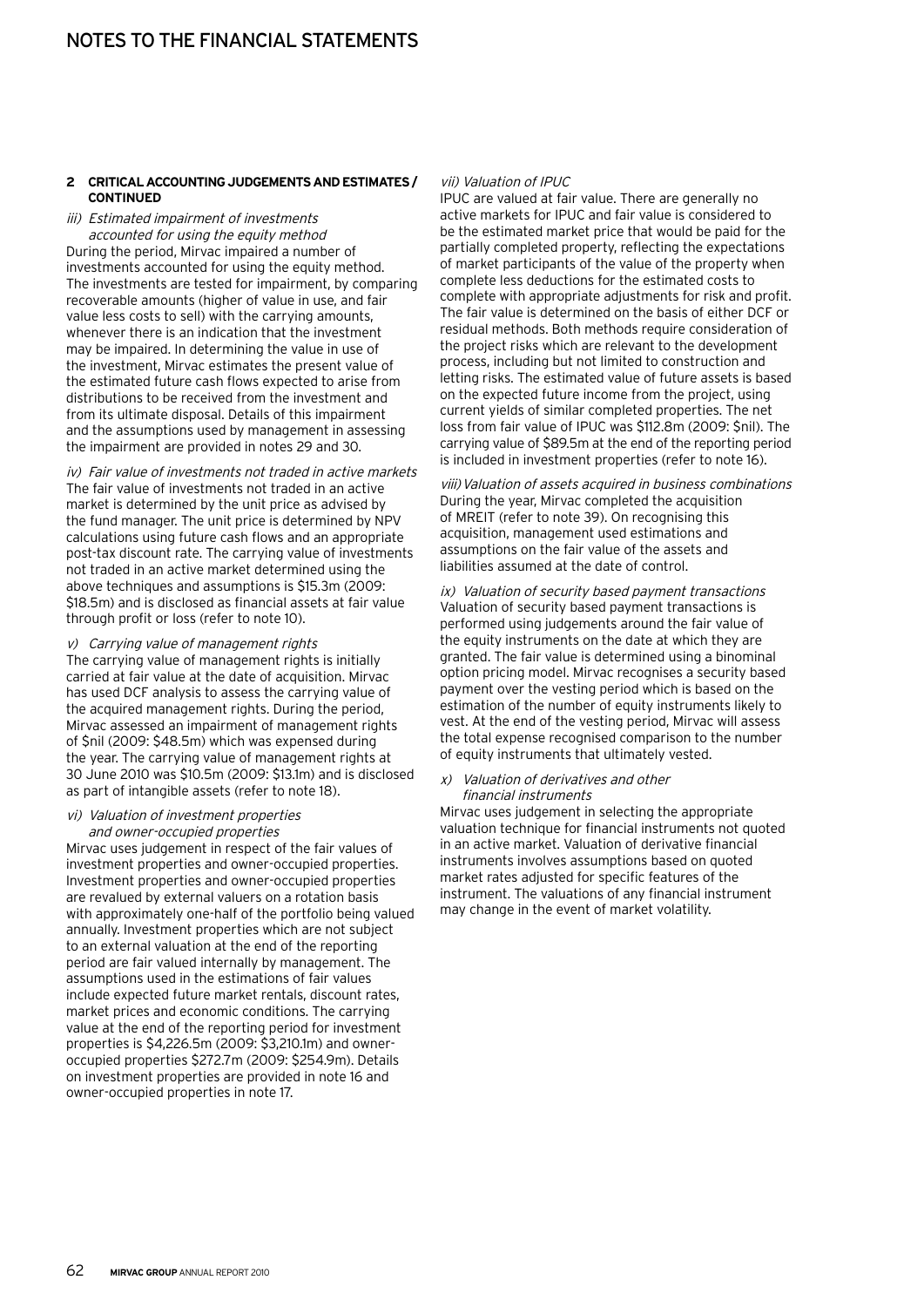#### **3 Segmental information**

### **a) Descriptions of business segments**

Management has determined the segments based on the reports reviewed by the ELT that are used to make strategic decisions. The ELT considers the business from both a product, and within Australia a geographic, perspective. Each division prepares an executive finance report on a monthly basis; this is a detailed report that summarises the following:

- historic results of the division, using both statutory profit and operating profit;
- future forecast of the division for the remainder of the year; and
- key risks and opportunities facing the division.

The ELT assesses the performance of the segments based on a number of measures, both financial and non-financial, which include a measure of operating profit; the use of capital; and success in delivering against KPIs. The ELT has identified two core divisions, Development and Investment. Applying the requirements of AASB 8, Mirvac has four reportable segments:

### i) Investment

The division is made up solely of MPT which holds investments in properties covering the retail, commercial, industrial and hotel sectors throughout Australia, held for the purpose of producing rental income, predominately through the Trust, its subsidiary trusts and corporate entities holding investment properties. Income is also derived from investments in associates including Mirvac Industrial Trust and Mirvac Wholesale Hotel Fund.

# ii) Development

The division's primary operations are property development and construction of residential, commercial, industrial and retail development projects throughout Australia. In addition, project management fees are received from the management of development and construction projects on behalf of associates, joint ventures and residential development funds.

#### iii) Hotel Management

Hotel Management is responsible for management of hotels across Australia and New Zealand.

#### iv) Investment Management

MIM manages listed and unlisted property funds on behalf of retail and institutional investors. MIM has been disposing of non-aligned funds over the past two years and closure of the UK office during the year ended 30 June 2010, both in line with the Group's strategy to focus on wholesale investor partnerships, providing capital for the Group's two core divisions, Investment and Development. MIM also includes MAM. MAM manages assets on behalf of MPT and external property owners across the real estate spectrum.

### **b) Inter-segment transfers**

Segment revenues, expenses and results include transfers between segments. Such transfers are on an arm's length basis and eliminated on consolidation.

### **c) Comparative information**

When necessary, comparative information has been reclassified to achieve consistency in disclosure in current year amounts and other disclosures.

## **d) Operating profit**

Operating profit is a financial measure which is not prescribed by AAS and represents the profit under AAS adjusted for specific non-cash items and other significant items which management considers to reflect the core earnings of the Group.

#### **e) Geographical and customer analysis**

Mirvac operates predominately in Australia with investments in New Zealand, the United States of America and the United Kingdom. Materially, all revenue is derived in Australia and all assets are in Australia. No single customer in the current or prior year provided more than 10 per cent of the Group's revenue.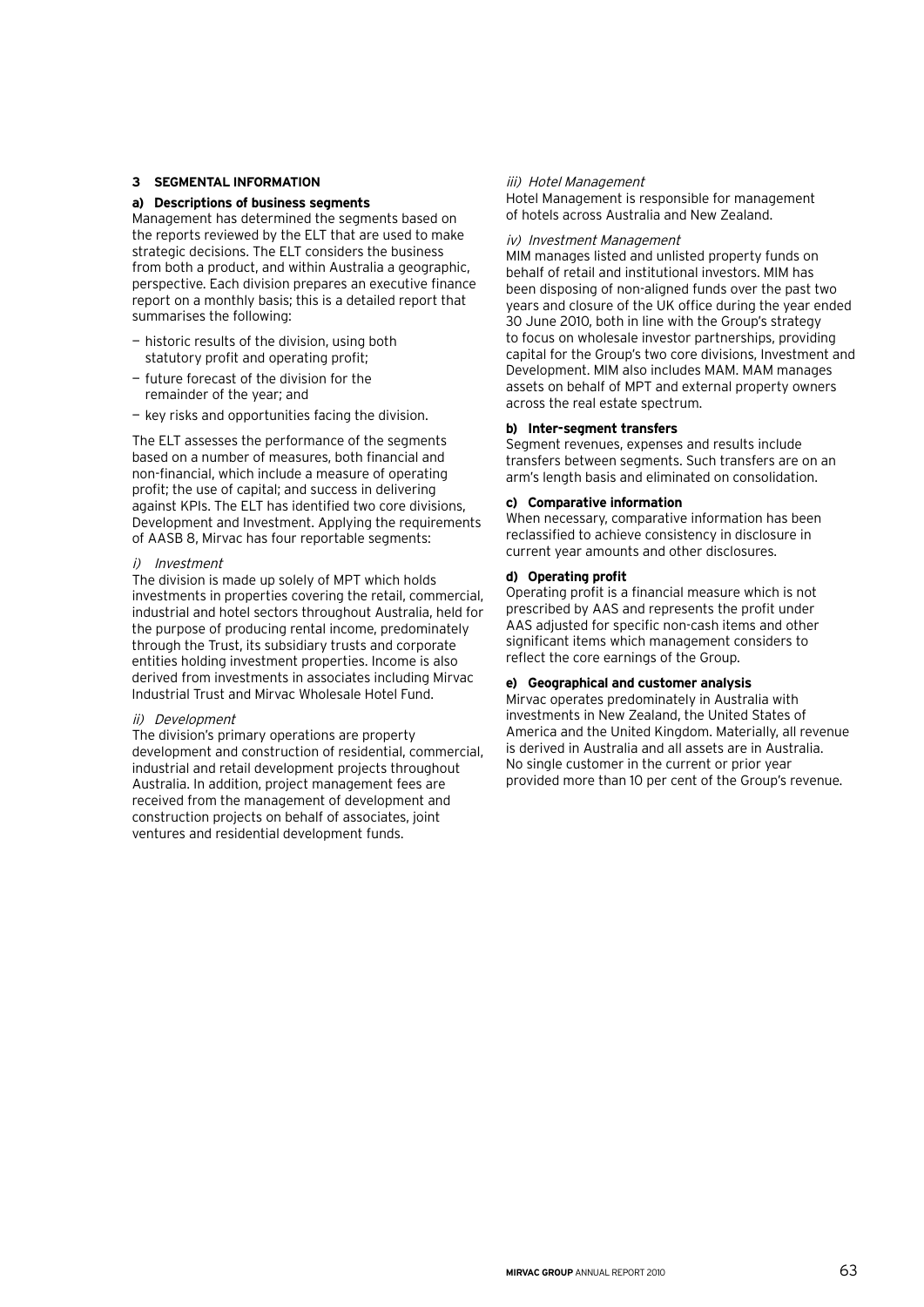| 2010                                                                                                 | Development<br>\$m | Investment<br>\$m        | Hotel<br>\$m             | Investment<br>MPT Management Management Unallocated<br>\$m | \$m                      | Elimination<br>Sm | Total<br>\$m   |
|------------------------------------------------------------------------------------------------------|--------------------|--------------------------|--------------------------|------------------------------------------------------------|--------------------------|-------------------|----------------|
|                                                                                                      |                    |                          |                          |                                                            |                          |                   |                |
| Revenue from continuing operations                                                                   |                    |                          |                          |                                                            |                          |                   |                |
| Development and construction revenue                                                                 | 861.5              |                          |                          |                                                            |                          | 0.7               | 862.2          |
| Development management fee revenue                                                                   | 32.2               |                          |                          |                                                            |                          | (1.1)             | 31.1           |
| Investment properties rental revenue                                                                 | 1.0                | 400.2                    |                          | 7.0                                                        |                          | (5.0)             | 403.2          |
| Hotel operating revenue                                                                              | ⋍                  | L.                       | 146.9                    | $\equiv$                                                   | L.                       | (0.1)             | 146.8          |
| Investment management fee revenue                                                                    | $\equiv$           |                          |                          | 37.8                                                       | $\overline{\phantom{a}}$ | (7.0)             | 30.8           |
| Interest revenue                                                                                     | 7.1                | 19.9                     | 0.2                      | 5.8                                                        | 8.6                      | (1.2)             | 40.4           |
| Dividend and distribution revenue                                                                    | $\equiv$           | 1.0                      | $\equiv$                 | $\overline{\phantom{0}}$                                   | $\equiv$                 | (0.5)             | 0.5            |
| Other revenue                                                                                        | 4.0                | 2.2                      | 0.8                      | 3.7                                                        | 2.8                      | (1.7)             | 11.8           |
| Inter-segment sales                                                                                  | 34.4               | 56.7                     | 0.2                      | 10.6                                                       | (2.2)                    | (99.7)            |                |
| Total revenue from continuing operations                                                             | 940.2              | 480.0                    | 148.1                    | 64.9                                                       | 9.2                      | (115.6)           | 1,526.8        |
| Share of net profit/(loss) of associates and joint<br>ventures accounted for using the equity method | 15.9               | 1.5                      | $\equiv$                 | (9.1)                                                      | 0.1                      | (6.5)             | 1.9            |
| Gain on financial instruments                                                                        |                    |                          |                          |                                                            | 3.7                      |                   | 3.7            |
| Foreign exchange (losses)/gains                                                                      |                    | (0.7)                    | 0.1                      | 3.4                                                        | 22.8                     |                   | 25.6           |
| Net gain on sale of investments                                                                      | 0.1                | 0.5                      | $\equiv$                 | 10.3                                                       | $\overline{\phantom{0}}$ | (0.5)             | 10.4           |
| Discount on business combination                                                                     |                    | 119.8                    | L.                       | $\equiv$                                                   |                          |                   | 119.8          |
| Net gain on remeasurement of equity interest                                                         |                    | 25.3                     |                          | (1.1)                                                      |                          | 6.7               | 30.9           |
| <b>Total other income</b>                                                                            | 16.0               | 146.4                    | 0.1                      | 3.5                                                        | 26.6                     | (0.3)             | 192.3          |
| Total revenue from continuing operations<br>and other income                                         | 956.2              | 626.4                    | 148.2                    | 68.4                                                       | 35.8                     | (115.9)           | 1,719.1        |
| Net loss/(gain) from fair value of investment<br>properties and owner-occupied hotel                 |                    |                          |                          |                                                            |                          |                   |                |
| management lots and freehold hotels<br>Net loss from fair value adjustments on                       | 0.1                | (8.0)                    | 21.0                     |                                                            |                          | (6.2)             | 6.9            |
| investment properties under construction                                                             |                    | 112.8                    |                          |                                                            |                          |                   | 112.8          |
| Net loss on sale of investment properties                                                            | 0.1                | 0.1                      |                          |                                                            |                          | -                 | 0.2            |
| Net loss on sale of property, plant and equipment                                                    | 0.8                |                          |                          | 0.3                                                        |                          |                   | 1.1            |
| Cost of property development and construction                                                        | 822.9              | L.                       | $\equiv$                 |                                                            | $\overline{\phantom{0}}$ | (33.2)            | 789.7          |
| Investment properties expenses                                                                       |                    | 112.1                    |                          |                                                            |                          | (9.9)             | 102.2          |
| Hotel operating expenses                                                                             | 0.8                | L.                       | 47.5                     | $\overline{a}$                                             | ÷                        | (2.0)             | 46.3           |
| Employee benefits expenses                                                                           | 30.7               | $\overline{\phantom{a}}$ | 70.6                     | 33.3                                                       | 55.5                     | 0.6               | 190.7          |
| Depreciation and amortisation                                                                        | 3.2                | 15.9                     | 5.0                      | 0.6                                                        | 2.5                      | 4.0               | 31.2           |
| Impairment of investments including<br>associates and joint ventures                                 | 0.2                |                          |                          | 6.0                                                        | ۰                        |                   | 6.2            |
| Impairment of loans                                                                                  |                    | $\equiv$                 | $\equiv$                 | 0.2                                                        | 5.4                      | $\equiv$          | 5.6            |
| Finance costs                                                                                        | 32.3               | 48.2                     | $\overline{\phantom{0}}$ | 17.4                                                       | 14.9                     | (54.0)            | 58.8           |
| Loss/(profit) on financial instruments                                                               |                    | 10.9                     |                          | (0.1)                                                      | 2.4                      | 0.4               | 13.6           |
| Selling and marketing expenses                                                                       | 13.9               | $\equiv$                 | 8.6                      | 0.8                                                        | 0.6                      |                   | 23.9           |
| Business combination transaction costs                                                               |                    | 19.4                     | $\overline{\phantom{0}}$ |                                                            | L,                       |                   | 19.4           |
| Other expenses                                                                                       | 31.6               | 8.6                      | 6.3                      | 10.0                                                       | 36.1                     | (11.7)            | 80.9           |
| Profit/(loss) before income tax<br>Income tax benefit                                                | 19.6               | 306.4                    | (10.8)                   | (0.1)                                                      | (81.6)                   | (3.9)             | 229.6<br>7.8   |
| Profit for the year<br>Profit attributable to NCI                                                    |                    |                          |                          |                                                            |                          |                   | 237.4<br>(2.7) |
| Net profit attributable to the stapled<br>securityholders of the Group                               |                    |                          |                          |                                                            |                          |                   | 234.7          |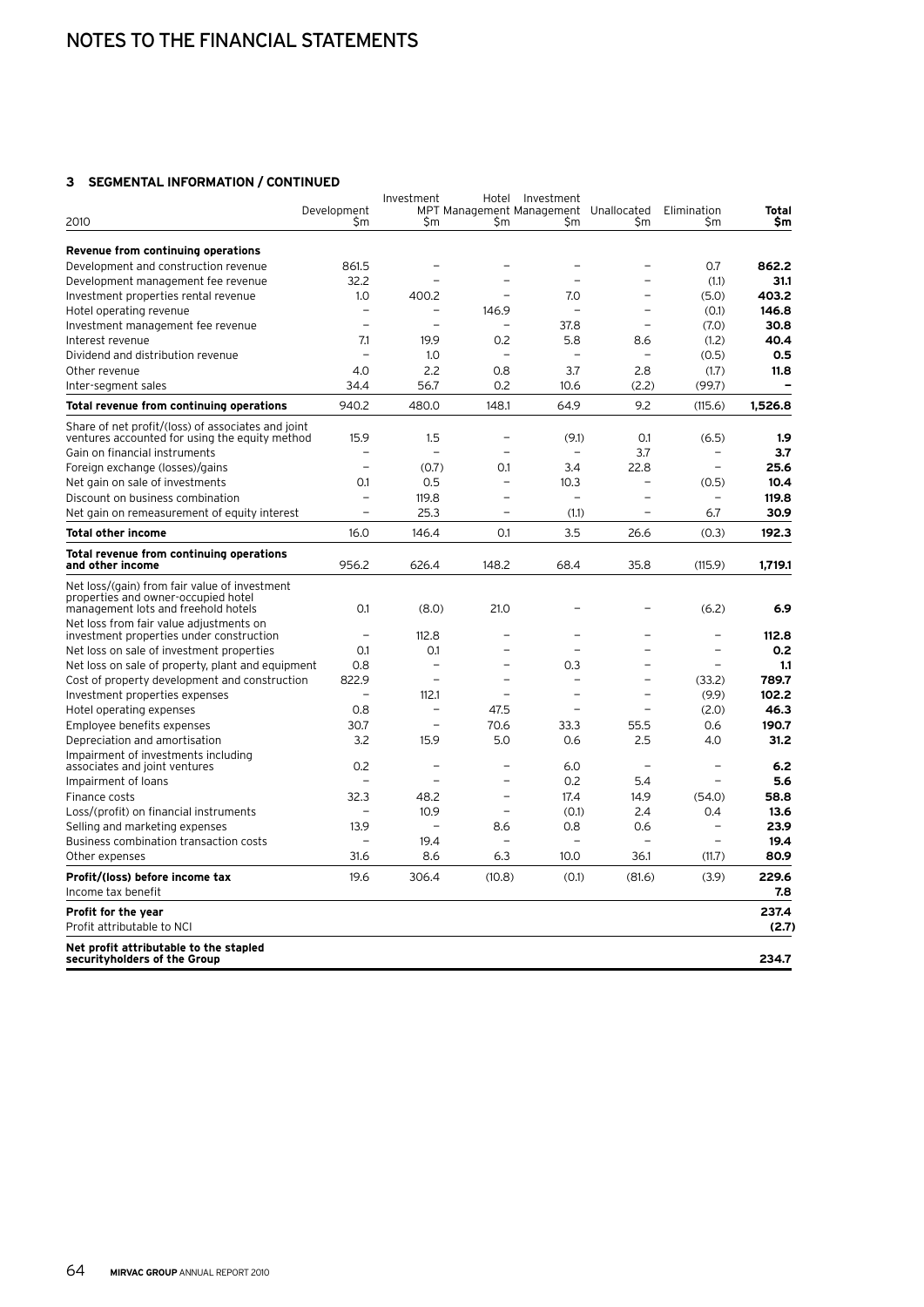| Development<br>2010                                                                                                                                       | \$m                       | Investment<br>\$m | Hotel<br>\$m                       | Investment<br>MPT Management Management<br>\$m | Unallocated<br>\$m          | Elimination<br>\$m | Tax<br>\$m                      | Total<br>\$m   |
|-----------------------------------------------------------------------------------------------------------------------------------------------------------|---------------------------|-------------------|------------------------------------|------------------------------------------------|-----------------------------|--------------------|---------------------------------|----------------|
|                                                                                                                                                           |                           |                   |                                    |                                                |                             |                    |                                 |                |
| Net profit/(loss) after tax before NCI<br>Less: NCI                                                                                                       | 19.6<br>$\qquad \qquad -$ | 306.4<br>(1.4)    | (10.8)<br>$\overline{\phantom{0}}$ | (0.1)<br>$\equiv$                              | (81.6)<br>$\qquad \qquad -$ | (3.9)<br>(1.3)     | 7.8<br>$\overline{\phantom{0}}$ | 237.4<br>(2.7) |
| Net profit/(loss) attributable<br>to the stapled securityholders                                                                                          | 19.6                      | 305.0             | (10.8)                             | (0.1)                                          | (81.6)                      | (5.2)              | 7.8                             | 234.7          |
| Specific non-cash items                                                                                                                                   |                           |                   |                                    |                                                |                             |                    |                                 |                |
| Net losses/(gains) from fair value<br>of investment properties and<br>owner-occupied hotel management<br>lots and freehold hotels                         | 0.1                       | (8.0)             | 21.0                               |                                                |                             | (6.2)              |                                 | 6.9            |
| Net losses from fair value of investment<br>properties under construction                                                                                 |                           | 112.8             |                                    |                                                |                             |                    |                                 | 112.8          |
| Net losses/(gains) on fair value of<br>derivative financial instruments and<br>associated foreign exchange movements                                      |                           | 11.6              |                                    | (3.7)                                          | (24.1)<br>8.7               | 0.4                |                                 | (15.8)<br>8.7  |
| Expensing of security based payments<br>Depreciation of owner-occupied<br>investment properties, hotels and<br>hotel management lots (including           |                           |                   |                                    |                                                |                             |                    |                                 |                |
| hotel property, plant and equipment)                                                                                                                      | 0.4                       |                   | 1.4<br>$\overline{\phantom{0}}$    |                                                |                             | 5.9                |                                 | 7.7            |
| Straight-lining of lease revenue<br>Amortisation of lease incentives                                                                                      | $\equiv$                  | (2.5)<br>12.0     |                                    |                                                |                             | (1.9)              |                                 | (2.5)<br>10.1  |
| Net losses/(gains) from fair value of<br>investment properties, derivatives and<br>other specific non-cash items included                                 |                           | 20.4              |                                    | 9.5                                            |                             |                    |                                 | 33.3           |
| in share of associates' losses<br>Net gains from fair value of investment<br>properties, derivatives and other specific<br>non-cash items included in NCI | (0.1)                     |                   |                                    |                                                |                             | 3.5<br>1.1         |                                 | 1.1            |
| <b>Significant items</b>                                                                                                                                  |                           |                   |                                    |                                                |                             |                    |                                 |                |
| Impairment of investments including<br>associates and joint ventures                                                                                      | 0.2                       |                   |                                    | 6.0                                            |                             |                    |                                 | 6.2            |
| Impairment of loans                                                                                                                                       |                           |                   |                                    | (11.7)                                         | 17.1                        |                    |                                 | 5.4            |
| Net (gains)/losses from sale<br>of non-aligned assets                                                                                                     | (0.1)                     | (0.5)             |                                    | (8.9)                                          |                             | 0.5                |                                 | (9.0)          |
| Discount on business combination                                                                                                                          | $\qquad \qquad -$         | (119.8)           |                                    | $\overline{\phantom{0}}$                       |                             |                    | ▃                               | (119.8)        |
| Net gain on remeasurement<br>of equity interest                                                                                                           |                           | (25.3)            |                                    | 1.1                                            |                             | (6.7)              |                                 | (30.9)         |
| Business combination transaction costs                                                                                                                    |                           | 19.4              |                                    | $\overline{a}$                                 |                             |                    |                                 | 19.4           |
| Tax effect                                                                                                                                                |                           |                   |                                    |                                                |                             |                    |                                 |                |
| Tax effect of non-cash and<br>significant adjustments                                                                                                     |                           |                   |                                    |                                                |                             |                    | 7.0                             | 7.0            |
| Operating profit/(loss)<br>(profit before specific non-cash<br>and significant items)                                                                     | 20.1                      | 325.1             | 11.6                               | (7.8)                                          | (79.9)                      | (8.6)              | 14.8                            | 275.3          |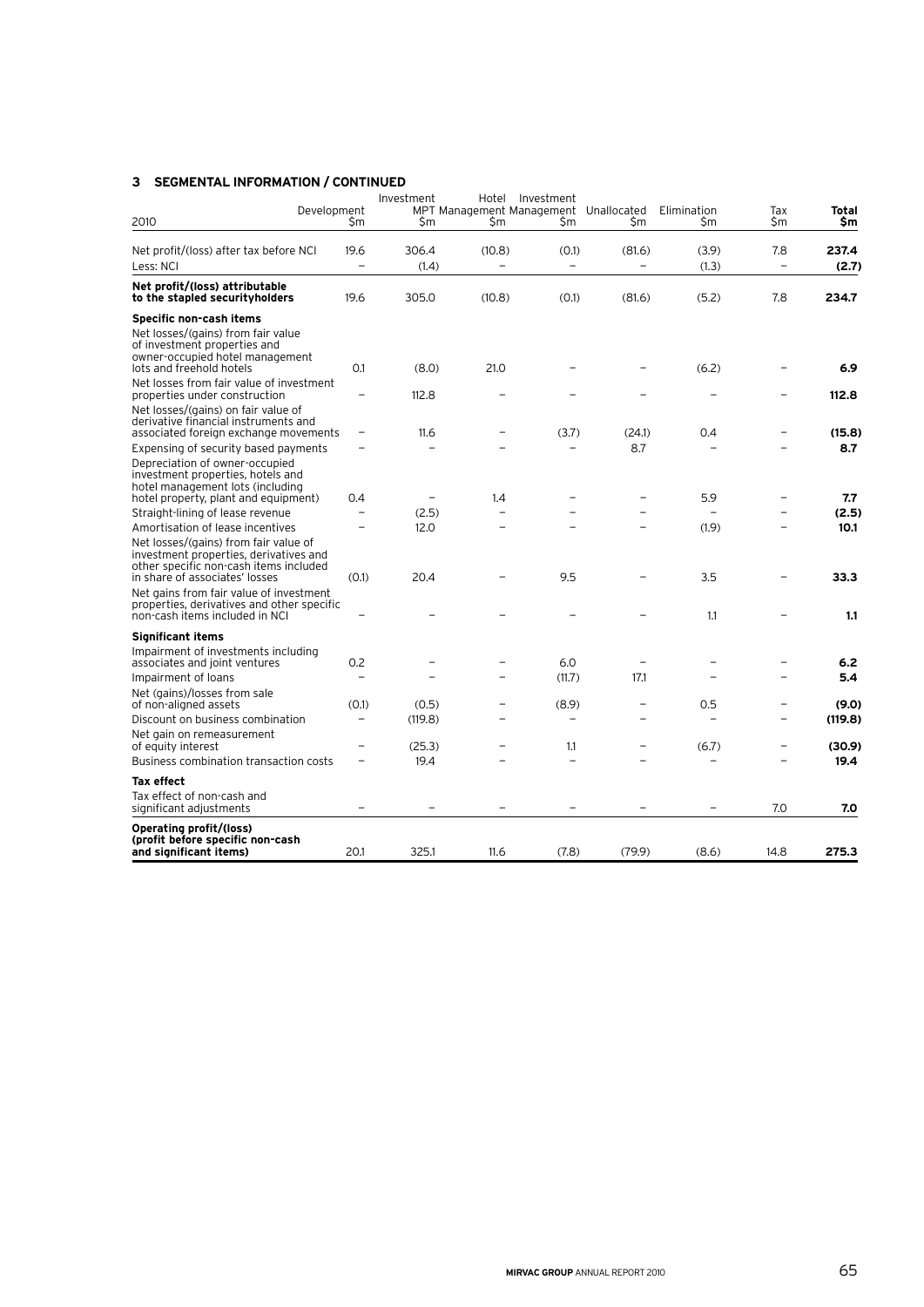| 2009                                                                                    | Development<br>\$m       | Investment<br>\$m        | Hotel<br>\$m             | Investment<br>MPT Management Management Unallocated<br>\$m | \$m                      | Elimination<br>\$m | Total<br>\$m      |
|-----------------------------------------------------------------------------------------|--------------------------|--------------------------|--------------------------|------------------------------------------------------------|--------------------------|--------------------|-------------------|
| Revenue from continuing operations                                                      |                          |                          |                          |                                                            |                          |                    |                   |
| Development and construction revenue                                                    | 1,093.0                  |                          |                          |                                                            |                          | (2.2)              | 1.090.8           |
| Development management fee revenue                                                      | 31.6                     |                          |                          |                                                            |                          | (7.4)              | 24.2              |
| Investment properties rental revenue                                                    | 0.1                      | 325.4                    |                          | 18.4                                                       |                          | (14.0)             | 329.9             |
| Hotel operating revenue                                                                 | L.                       |                          | 147.4                    |                                                            |                          |                    | 147.4             |
| Investment management fee revenue                                                       | 5.1                      |                          | $\equiv$                 | 45.0                                                       | $\equiv$                 | (3.5)              | 46.6              |
| Interest revenue                                                                        | 9.4                      | 0.8                      | 0.5                      | 8.3                                                        | 4.7                      | (0.7)              | 23.0              |
| Dividend and distribution revenue                                                       | 0.2                      | 1.1                      | ÷,                       | O.1                                                        | $\overline{\phantom{0}}$ | (0.3)              | 1.1               |
| Other revenue                                                                           | 5.6                      | 0.7                      | 0.5                      | 4.0                                                        | 2.1                      | (0.1)              | 12.8              |
| Inter-segment sales                                                                     | 105.1                    | 67.5                     |                          | 9.5                                                        | 2.6                      | (184.7)            |                   |
| Total revenue from continuing operations                                                | 1,250.1                  | 395.5                    | 148.4                    | 85.3                                                       | 9.4                      | (212.9)            | 1,675.8           |
| Other income                                                                            |                          |                          |                          |                                                            |                          |                    |                   |
| Gain on financial instruments                                                           |                          |                          |                          |                                                            | 113.3                    |                    | 113.3             |
| Net gain on sale of investments                                                         | $\overline{\phantom{0}}$ | $\overline{\phantom{0}}$ | $\overline{\phantom{0}}$ | 1.0                                                        |                          | $\qquad \qquad -$  | 1.0               |
| Total other income                                                                      | $\equiv$                 | $\overline{\phantom{0}}$ | $\equiv$                 | 1.0                                                        | 113.3                    | ÷,                 | 114.3             |
| Total revenue from continuing operations<br>and other income                            | 1,250.1                  | 395.5                    | 148.4                    | 86.3                                                       | 122.7                    | (212.9)            | 1.790.1           |
| Net loss from fair value of investment properties                                       |                          | 515.6                    |                          |                                                            |                          | (28.4)             | 487.2             |
| Foreign exchange (gains)/losses                                                         |                          |                          | (0.1)                    |                                                            | 72.6                     |                    | 72.5              |
| Net loss on assets classified as held for sale                                          | O.1                      |                          | $\overline{\phantom{0}}$ |                                                            |                          |                    | 0.1               |
| Cost of property development and construction                                           | 1.075.2                  |                          |                          |                                                            | $\overline{\phantom{0}}$ | (104.0)            | 971.2             |
| Investment properties expenses                                                          |                          | 89.3                     |                          |                                                            |                          | (7.9)              | 81.4              |
| Hotel operating expenses                                                                | $\equiv$                 |                          | 48.1                     |                                                            | $\equiv$                 | (2.8)              | 45.3              |
| Share of net loss of associates and joint ventures<br>accounted for using equity method | 9.7                      | 120.3                    | $\sim$                   | 20.8                                                       |                          | 7.2                | 158.0             |
| Employee benefits expenses                                                              | 47.4                     |                          | 69.9                     | 38.0                                                       | 28.6                     | (0.1)              | 183.8             |
| Depreciation and amortisation                                                           | 3.0                      | 13.0                     | 5.3                      | 1.2                                                        | 2.6                      | 3.2                | 28.3              |
| Impairment of goodwill, management rights<br>and other intangible assets                | 125.9                    |                          |                          | 146.7                                                      |                          | 1.0                | 273.6             |
| Impairment of investments including associates                                          |                          |                          |                          |                                                            |                          |                    |                   |
| and joint ventures                                                                      | 10.0                     | 16.4                     |                          | 15.2                                                       |                          |                    | 41.6              |
| Impairment of loans                                                                     | 40.7                     |                          | $\overline{\phantom{0}}$ | 18.7                                                       |                          |                    | 59.4              |
| Finance costs                                                                           | 53.3                     | 76.4                     | 0.1                      | 14.6                                                       | 13.9                     | (70.4)             | 87.9              |
| Loss on financial instruments                                                           |                          | 110.3                    | $\overline{\phantom{0}}$ | 0.2                                                        | 34.5                     | (0.5)              | 144.5             |
| Selling and marketing expenses                                                          | 16.3                     |                          | 8.0                      | 0.9                                                        | 0.2                      |                    | 25.4              |
| Provision for loss on inventories                                                       | 186.5                    |                          |                          |                                                            |                          |                    | 186.5             |
| Other expenses                                                                          | 36.7                     | 5.3                      | 4.8                      | 46.2                                                       | 12.5                     | (17.6)             | 87.9              |
| (Loss)/profit before income tax<br>Income tax benefit                                   | (354.7)                  | (551.1)                  | 12.3                     | (216.2)                                                    | (42.2)                   | 7.4                | (1.144.5)<br>65.3 |
| Loss for the year                                                                       |                          |                          |                          |                                                            |                          |                    | (1.079.2)         |
| Loss attributable to NCI                                                                |                          |                          |                          |                                                            |                          |                    | 1.1               |
| Net loss attributable to the stapled<br>securityholders of the Group                    |                          |                          |                          |                                                            |                          |                    | (1,078.1)         |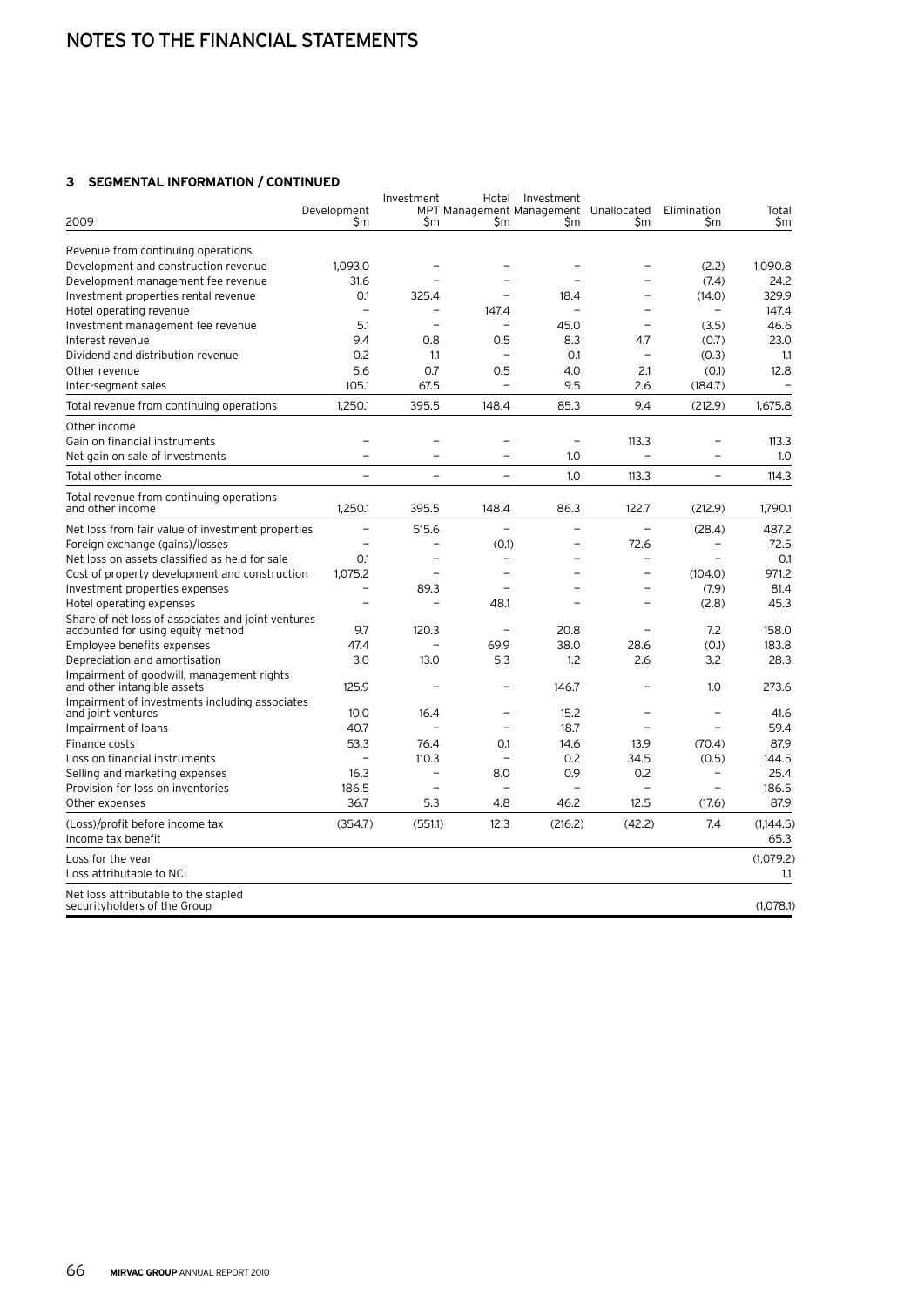| 2009                                                                                                                                                               | Development<br>Sm   | Investment<br>\$m | Hotel<br>\$m             | Investment<br>MPT Management Management Unallocated<br>\$m | \$m                | Elimination<br>Sm | Tax<br>Sm        | Total<br>\$m     |
|--------------------------------------------------------------------------------------------------------------------------------------------------------------------|---------------------|-------------------|--------------------------|------------------------------------------------------------|--------------------|-------------------|------------------|------------------|
| Net (loss)/profit after tax before NCI<br>Less: NCI                                                                                                                | (354.7)<br>$\equiv$ | (551.1)<br>0.1    | 12.3<br>$\equiv$         | (216.2)<br>÷                                               | (42.2)<br>$\equiv$ | 7.4<br>1.0        | 65.3<br>$\equiv$ | (1,079.2)<br>1.1 |
| Net (loss)/profit attributable to the<br>stapled securityholders                                                                                                   | (354.7)             | (551.0)           | 12.3                     | (216.2)                                                    | (42.2)             | 8.4               | 65.3             | (1,078.1)        |
| Specific non-cash items<br>Net losses/(gains) from fair<br>value of investment properties<br>(excluding owner-occupied)                                            |                     | 515.6             |                          |                                                            |                    | (28.4)            |                  | 487.2            |
| Net losses/(gains) on fair value of<br>derivative financial instruments and<br>associated foreign exchange movements                                               |                     | 110.3             |                          |                                                            | (6.3)              |                   |                  | 104.0            |
| Expensing of security based payments<br>Depreciation of owner-occupied<br>investment properties, hotels and                                                        |                     |                   |                          |                                                            | 7.1                |                   |                  | 7.1              |
| hotel management lots (including<br>hotel property, plant and equipment)                                                                                           |                     | $\qquad \qquad -$ | 1.4                      |                                                            |                    | 5.0               |                  | 6.4              |
| Straight-lining of lease revenue                                                                                                                                   |                     | (1.2)             | $\overline{\phantom{0}}$ |                                                            |                    | $\equiv$          |                  | (1.2)            |
| Amortisation of lease incentives<br>Net losses from fair value of<br>investment properties, derivatives<br>and other specific non-cash items                       |                     | 10.1              |                          |                                                            |                    | (1.8)             |                  | 8.3              |
| included in share of associates' losses<br>Net gains from fair value of investment<br>properties, derivatives and other<br>specific non-cash items included in NCI | 0.4                 | 141.2<br>(3.4)    |                          | 1.9                                                        |                    | 7.4<br>(2.9)      |                  | 150.9<br>(6.3)   |
|                                                                                                                                                                    |                     |                   |                          |                                                            |                    |                   |                  |                  |
| Significant items<br>Impairment of investments and<br>loans included in share of net loss<br>of associates and joint ventures                                      | 20.3                |                   |                          | 12.9                                                       |                    |                   |                  | 33.2             |
| Impairment of investments including                                                                                                                                |                     |                   |                          |                                                            |                    |                   |                  |                  |
| associates and joint ventures<br>Impairment of loans                                                                                                               | 10.0<br>40.7        | 16.3              | $\equiv$                 | 15.2<br>2.0                                                | 0.2<br>$\equiv$    |                   | -                | 41.7<br>42.7     |
| Provision for loss on inventories                                                                                                                                  | 186.5               |                   |                          |                                                            |                    |                   |                  | 186.5            |
| Impairment of goodwill, management                                                                                                                                 |                     |                   | $\overline{\phantom{0}}$ | 146.7                                                      |                    | 1.0               |                  | 273.6            |
| rights and other intangible assets<br>Net losses from other significant<br>items included in NCI                                                                   | 125.9               |                   |                          |                                                            |                    | (1.0)             |                  | (1.0)            |
| Tax effect                                                                                                                                                         |                     |                   |                          |                                                            |                    |                   |                  |                  |
| Tax effect of non-cash and<br>significant adjustments                                                                                                              |                     |                   |                          |                                                            |                    |                   | (54.2)           | (54.2)           |
| Operating profit/(loss)<br>(profit before specific non-cash<br>and significant items)                                                                              | 29.1                | 237.9             | 13.7                     | (37.5)                                                     | (41.2)             | (12.3)            | 11.1             | 200.8            |

|                                                                                                            | Development<br>\$m | Investment<br>\$m | Hotel<br>\$m | Investment<br>MPT Management Management<br>\$m | Unallocated<br>\$m | Elimination<br>\$m | Total<br>\$m  |
|------------------------------------------------------------------------------------------------------------|--------------------|-------------------|--------------|------------------------------------------------|--------------------|--------------------|---------------|
| 30 June 2010                                                                                               |                    |                   |              |                                                |                    |                    |               |
| Total assets                                                                                               | 6.111.4            | 5,812.4           | 419.4        | 553.2                                          | 6,308.6            | (11, 317.5)        | 7,887.5       |
| <b>Total liabilities</b>                                                                                   | 6,203.2            | 822.5             | 375.7        | 702.7                                          | 5.284.6            | (10,956.6)         | 2,432.1       |
| Investments in associates and joint ventures                                                               | 230.6              | 207.0             |              | 16.9                                           | 2.0                | (45.9)             | 410.6         |
| Acquisitions of investments and property,<br>plant and equipment<br>Depreciation and amortisation expenses | 17.8<br>3.2        | 366.7<br>15.9     | 3.0<br>5.0   | 2.3<br>0.6                                     | 0.6<br>2.5         | 4.0                | 390.4<br>31.2 |
| 30 June 2009                                                                                               |                    |                   |              |                                                |                    |                    |               |
| Total assets                                                                                               | 5,632.0            | 5,341.0           | 343.2        | 681.2                                          | 5,509.8            | (10,082.3)         | 7,424.9       |
| Total liabilities                                                                                          | 5,733.1            | 947.9             | 287.4        | 844.3                                          | 4.492.4            | (9,740.7)          | 2,564.4       |
| Investments in associates and joint ventures                                                               | 201.0              | 225.2             |              | 21.4                                           |                    | (50.0)             | 397.6         |
| Acquisitions of investments and property,<br>plant and equipment                                           | 99.6               | 9.6               | 2.0          | 4.5                                            | 1.9                |                    | 117.6         |
| Depreciation and amortisation expenses                                                                     | 3.0                | 13.0              | 5.3          | 1.2                                            | 2.6                | 3.2                | 28.3          |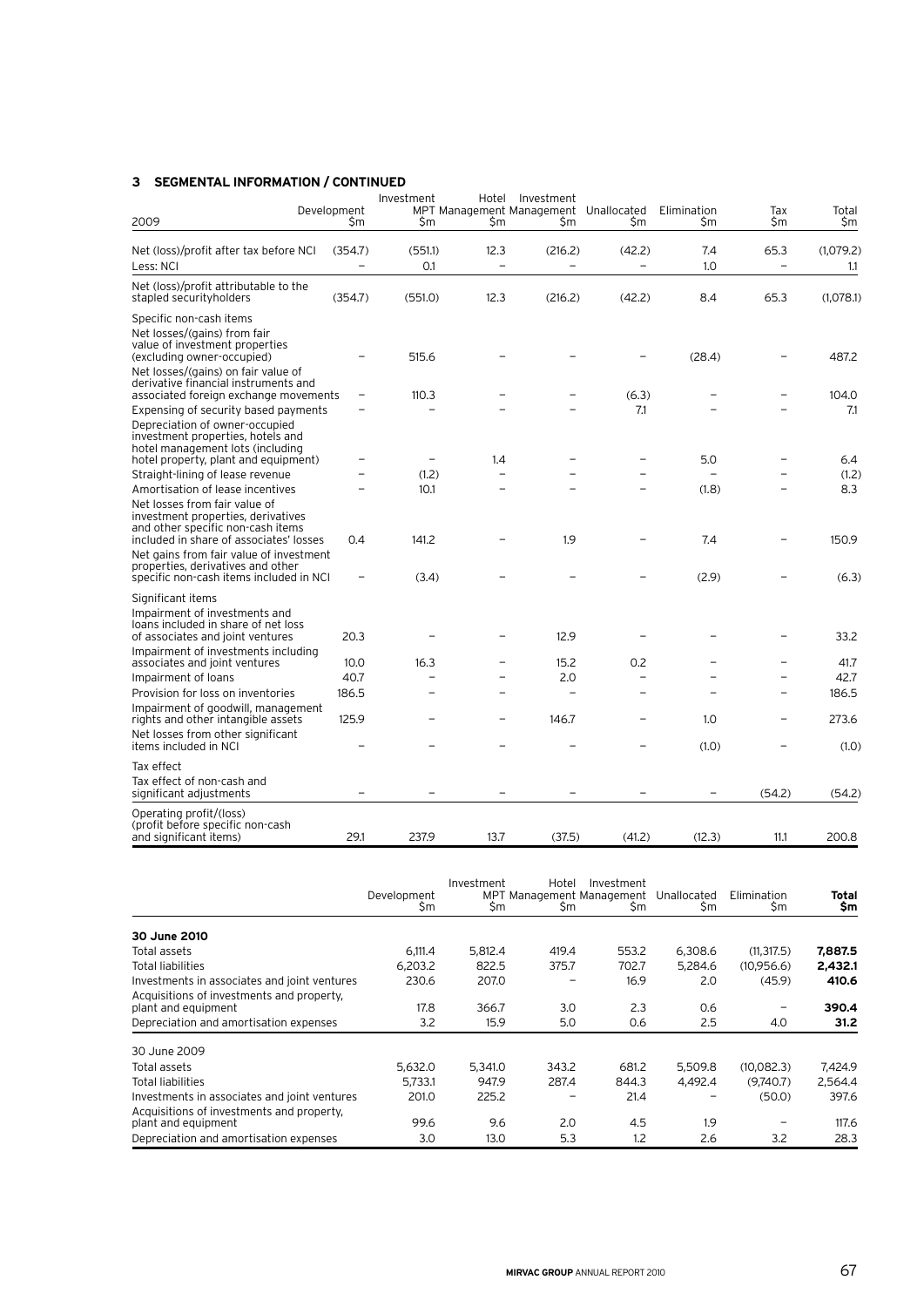# Notes to the Financial Statements

# **4 Revenue from continuing operations and other income**

|                                                                                             |            | Consolidated |
|---------------------------------------------------------------------------------------------|------------|--------------|
|                                                                                             | 2010<br>Sm | 2009<br>Sm   |
| Development and construction revenue                                                        |            |              |
| Development revenue                                                                         | 845.5      | 1,012.0      |
| Construction revenue                                                                        | 16.7       | 78.8         |
| Total development and construction revenue                                                  | 862.2      | 1,090.8      |
| Interest revenue                                                                            |            |              |
| Cash and cash equivalents                                                                   | 29.0       | 13.6         |
| Associates, joint ventures and related party loans                                          | 8.1        | 5.9          |
| Mezzanine Ioans                                                                             | 3.3        | 3.5          |
| Total interest revenue                                                                      | 40.4       | 23.0         |
| <b>Gain on financial instruments</b>                                                        |            |              |
| Gain on revaluation cross currency derivatives                                              | 3.7        | 113.3        |
| Total gain on financial instruments                                                         | 3.7        | 113.3        |
|                                                                                             |            |              |
| <b>EXPENSES</b><br>5                                                                        |            | Consolidated |
|                                                                                             | 2010       | 2009         |
|                                                                                             | Sm         | \$m          |
| Profit/(loss) before income tax includes the following specific expenses:                   |            |              |
| <b>Finance costs</b><br>Interest and finance charges paid/payable net of provision release  | 110.8      | 158.0        |
| Amount capitalised                                                                          | (80.6)     | (104.1)      |
| Interest capitalised in current and prior years expensed this year net of provision release | 25.9       | 31.6         |
| Borrowing costs amortised                                                                   | 2.7        | 2.4          |
| Total finance costs                                                                         | 58.8       | 87.9         |
| <b>Depreciation</b>                                                                         |            |              |
| Plant and equipment                                                                         | 9.2        | 10.2         |
| Owner-occupied hotel management lots                                                        | 1.4        | 1.5          |
| Owner-occupied freehold hotels                                                              | 1.3        | 0.7          |
| Owner-occupied administration properties                                                    | 5.2        | 4.3          |
| Total depreciation                                                                          | 17.1       | 16.7         |
| Amortisation                                                                                |            |              |
| Lease fit outs incentives                                                                   | 10.1       | 8.3          |
| Intangible assets<br>Lease incentives                                                       | 4.0        | 0.4<br>2.9   |
| <b>Total amortisation</b>                                                                   | 14.1       | 11.6         |
| Total depreciation and amortisation                                                         | 31.2       | 28.3         |
| <b>Loss on financial instruments</b>                                                        |            |              |
| Loss on interest rate derivatives                                                           | 10.4       | 143.4        |
| Loss on revaluation of other financial instruments                                          | 3.2        | 1.1          |
| Total loss on financial instruments                                                         | 13.6       | 144.5        |
| Other charges against assets                                                                |            |              |
| Provision for loss on inventories                                                           |            | 186.5        |
| Impairment of trade receivables                                                             | 0.7        | 1.1          |
| Impairment of goodwill, management rights and other intangible assets                       |            | 273.6        |
| Impairment of investments including associates and joint ventures                           | 6.2        | 41.6         |
| Impairment of loans                                                                         | 5.6        | 59.4         |
| Rental expense relating to operating leases                                                 | 9.3        | 5.9          |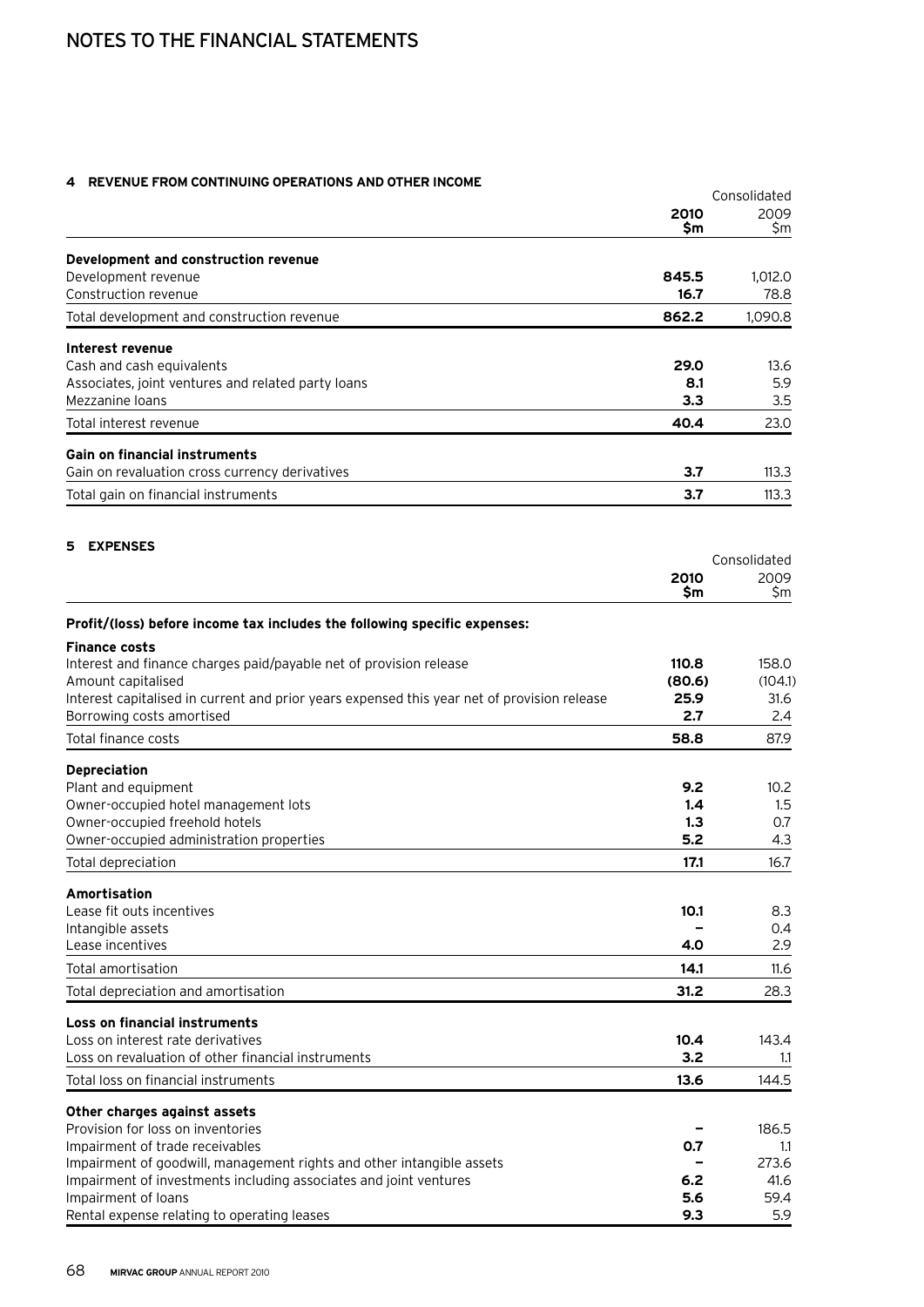# **6 Income tax**

|                                                                                                                 |         | Consolidated |
|-----------------------------------------------------------------------------------------------------------------|---------|--------------|
|                                                                                                                 | 2010    | 2009         |
|                                                                                                                 | \$m     | \$m          |
| a) Income tax benefit                                                                                           |         |              |
| Current tax                                                                                                     | 2.2     | 7.5          |
| Deferred tax                                                                                                    | (7.3)   | (70.1)       |
| Over provided in prior years                                                                                    | (2.7)   | (2.7)        |
| Income tax benefit                                                                                              | (7.8)   | (65.3)       |
| Deferred income tax benefit included in income tax benefit comprises:                                           |         |              |
| (Increase)/decrease in deferred tax assets                                                                      | (66.1)  | 10.9         |
| Increase/(decrease) in deferred tax liabilities                                                                 | 58.8    | (81.0)       |
| Deferred income tax benefit                                                                                     | (7.3)   | (70.1)       |
|                                                                                                                 |         |              |
| b) Numerical reconciliation of income tax benefit to prima facie tax payable<br>Profit/(loss) before income tax | 229.6   |              |
|                                                                                                                 |         | (1,144.5)    |
| Income tax calculated at 30 per cent                                                                            | 68.9    | (343.4)      |
| Tax effect of amounts which are not deductible/(taxable) in calculating taxable income                          |         |              |
| Non-deductible impairment of goodwill, management rights and other intangible assets                            | 0.3     | 81.9         |
| Non-deductible impairment of investments including associates and joint ventures                                | 8.7     | 6.8          |
| Non-deductible impairment of loans                                                                              | 1.7     | 12.8         |
| Other non-deductible/non-assessable items                                                                       | 27.3    | 19.5         |
| Utilisation of prior year tax losses not previously recognised                                                  | 0.3     | (2.7)        |
| Trust net (income)/loss                                                                                         | (112.3) | 162.5        |
|                                                                                                                 | (5.1)   | (62.6)       |
| Over provision in prior years                                                                                   | (2.7)   | (2.7)        |
| Income tax benefit                                                                                              | (7.8)   | (65.3)       |
| c) Tax losses                                                                                                   |         |              |
| Unused tax losses incurred by Australian entities for which no deferred tax asset                               |         |              |
| has been recognised                                                                                             | 58.5    | 57.6         |
| Potential tax benefit at 30 per cent                                                                            | 17.6    | 17.3         |
|                                                                                                                 |         |              |

# **d) Tax consolidation legislation**

Mirvac Limited and its wholly-owned Australian controlled entities have implemented the tax consolidation legislation as of 1 July 2003. The accounting policy in relation to this legislation is set out in note 1(dd). On adoption of the tax consolidation legislation, the entities in the tax consolidated group entered into a tax sharing agreement which, in the opinion of the Directors, limits the joint and several liability of the wholly-owned entities in the case of a default by the head entity, Mirvac Limited.

The entities within the consolidated tax group have also entered into a tax funding agreement under which the wholly-owned entities fully compensate Mirvac Limited for any current tax payable assumed and are compensated by Mirvac Limited for any current tax receivable and deferred tax assets relating to unused tax losses or unused tax credits that are transferred to Mirvac Limited under the tax consolidation legislation. The funding amounts are determined by reference to the amounts recognised in the wholly-owned entities' financial statements. The amounts receivable/payable under the tax funding agreement are due upon receipt of the funding advice from the head entity, which is issued as soon as practicable after the end of each year. The head entity may also require payment of interim funding amounts to assist with its obligations to pay tax instalments. The funding amounts are recognised as current intercompany receivables or payables.

Consolidated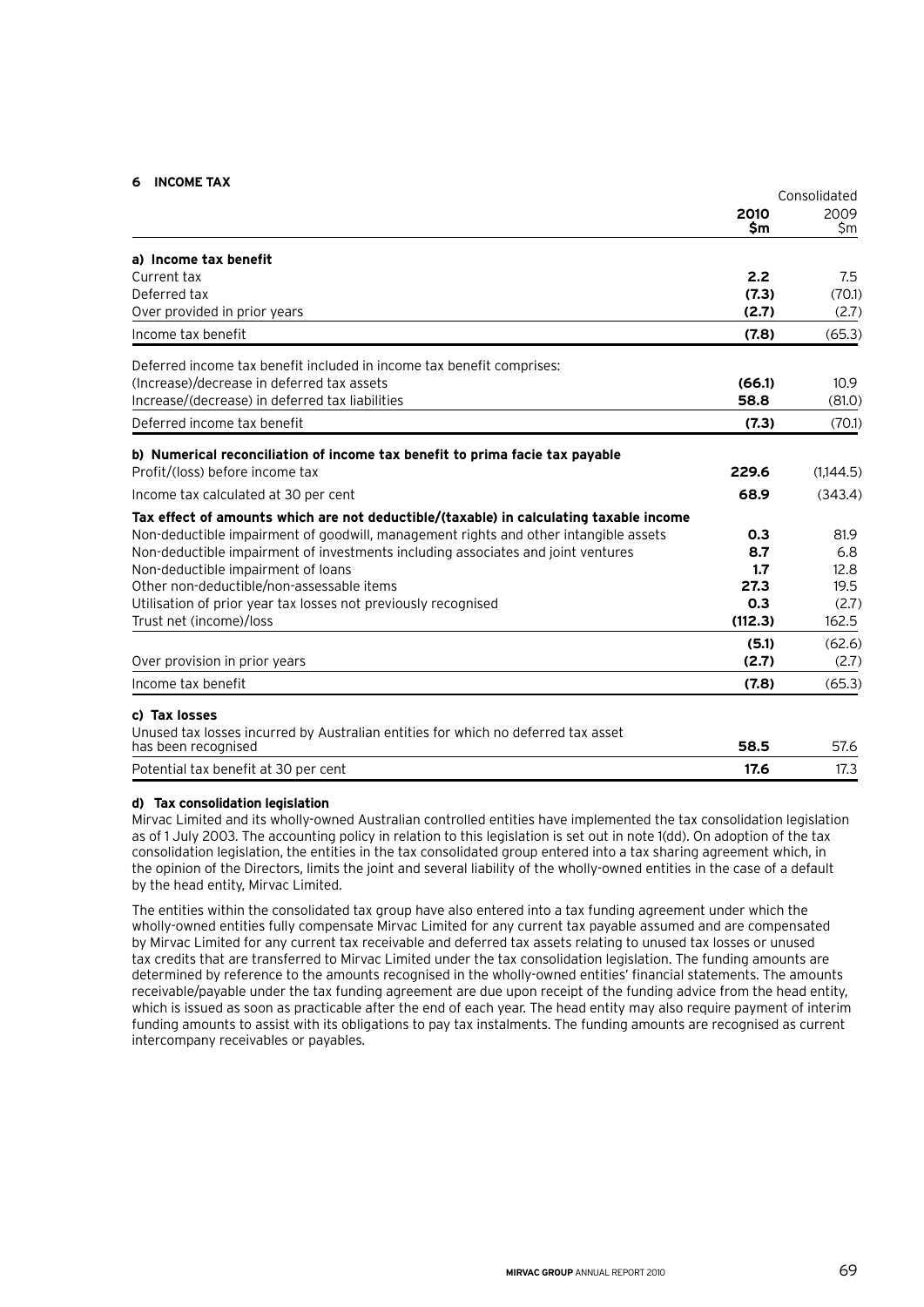# Notes to the Financial Statements

# **6 Income tax / continued**

| 6<br><b>INCOME TAX / CONTINUED</b>                                                                                                                                                                                                                                                                                                   |                                   | Consolidated                      |
|--------------------------------------------------------------------------------------------------------------------------------------------------------------------------------------------------------------------------------------------------------------------------------------------------------------------------------------|-----------------------------------|-----------------------------------|
|                                                                                                                                                                                                                                                                                                                                      | 2010<br>\$m                       | 2009<br>\$m                       |
| e) Current tax assets                                                                                                                                                                                                                                                                                                                |                                   |                                   |
| Tax receivable                                                                                                                                                                                                                                                                                                                       | 2.1                               | 6.4                               |
| f) Net deferred tax assets                                                                                                                                                                                                                                                                                                           |                                   |                                   |
| Non-current assets - deferred tax assets                                                                                                                                                                                                                                                                                             |                                   |                                   |
| The balance comprises temporary differences attributable to:                                                                                                                                                                                                                                                                         |                                   |                                   |
| Employee provisions                                                                                                                                                                                                                                                                                                                  | 7.8                               | 8.4                               |
| Accrued expenses                                                                                                                                                                                                                                                                                                                     | 20.3                              | 9.6                               |
| Unearned profits with associates                                                                                                                                                                                                                                                                                                     | 14.1                              | 15.2                              |
| Derivative financial instruments                                                                                                                                                                                                                                                                                                     | 8.9                               | 8.9                               |
| Impairment of loans                                                                                                                                                                                                                                                                                                                  | 6.4                               | 5.1                               |
| Tax losses                                                                                                                                                                                                                                                                                                                           | 65.8                              | 7.4                               |
| Receivables                                                                                                                                                                                                                                                                                                                          |                                   | 0.3                               |
| Equity raising costs                                                                                                                                                                                                                                                                                                                 | 1.7                               | 1.7                               |
| Deferred tax assets                                                                                                                                                                                                                                                                                                                  | 125.0                             | 56.6                              |
| Non-current liabilities - deferred tax liabilities<br>The balance comprises temporary differences attributable to:<br>Inventories<br>Equity accounted investments<br>Foreign exchange translation gains<br>Property, plant and equipment<br>Other                                                                                    | 59.5<br>7.1<br>22.0<br>3.7<br>3.6 | 11.3<br>7.0<br>13.0<br>3.2<br>3.7 |
| Deferred tax liabilities                                                                                                                                                                                                                                                                                                             | 95.9                              | 38.2                              |
| Net deferred tax assets                                                                                                                                                                                                                                                                                                              | 29.1                              | 18.4                              |
| g) Amounts recognised directly in equity<br>Aggregate current and deferred tax arising in the reporting period and not recognised<br>in profit or loss or other comprehensive income but directly debited or credited to equity:<br>Current tax - credited directly to equity<br>Net deferred $\tan x$ – credited directly to equity | (2.3)<br>(2.3)                    | (1.8)                             |
|                                                                                                                                                                                                                                                                                                                                      |                                   |                                   |
|                                                                                                                                                                                                                                                                                                                                      | (4.6)                             | (1.8)                             |
| h) Tax expense/(income) relating to items of other comprehensive income                                                                                                                                                                                                                                                              |                                   |                                   |
| Decrement on revaluation of property, plant and equipment                                                                                                                                                                                                                                                                            | 0.7                               | (1.5)                             |
| Exchange differences on translation of foreign operations                                                                                                                                                                                                                                                                            | (0.1)                             | 0.1                               |
|                                                                                                                                                                                                                                                                                                                                      | 0.6                               | (1.4)                             |
|                                                                                                                                                                                                                                                                                                                                      |                                   |                                   |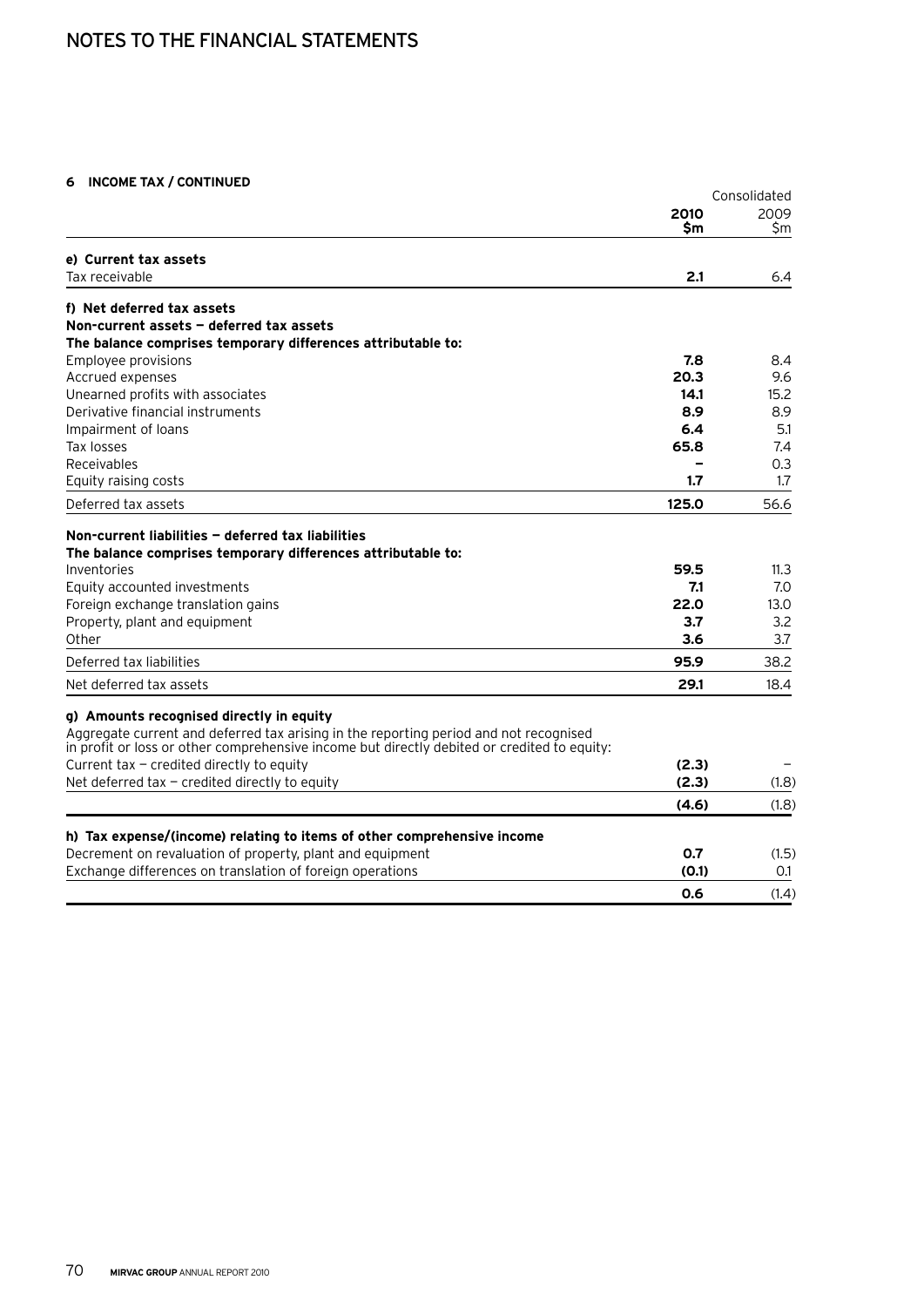## **6 Income tax / continued**

## **Movements in deferred tax**

| Balance 30 June 2010                               | (7.1)            | (22.0)                                                | 14.1                                   | 8.9                                    | 6,4                    | (3.7)                               |             |
|----------------------------------------------------|------------------|-------------------------------------------------------|----------------------------------------|----------------------------------------|------------------------|-------------------------------------|-------------|
| <b>Acquisition of subsidiary</b>                   |                  |                                                       |                                        |                                        |                        |                                     |             |
| Credited to equity                                 |                  |                                                       |                                        |                                        |                        |                                     |             |
| (Credited)/charged to other comprehensive income   |                  | 0.1                                                   |                                        |                                        |                        | (0.7)                               |             |
| (Credited)/charged to profit or loss               | (0.1)            | (9.1)                                                 | (1.1)                                  |                                        | 1.3                    | 0.2                                 | (0.3)       |
| Balance 30 June 2009                               | (7.0)            | (13.0)                                                | 15.2                                   | 8.9                                    | 5.1                    | (3.2)                               | 0.3         |
| Change in accounting policy                        |                  |                                                       |                                        |                                        |                        |                                     |             |
| Acquisition of subsidiary                          |                  |                                                       |                                        |                                        |                        |                                     |             |
| Disposal of subsidiary                             |                  |                                                       |                                        |                                        |                        |                                     |             |
| Transfer of prior year tax losses from current tax |                  |                                                       |                                        |                                        |                        |                                     |             |
| Credited to equity                                 |                  |                                                       |                                        |                                        |                        |                                     |             |
| (Credited)/charged to other comprehensive income   |                  |                                                       |                                        |                                        |                        | 1.4                                 |             |
| (Credited)/charged to profit or loss               | 8.4              | 21.7                                                  | 2.9                                    | (15.1)                                 | 5.1                    | 2.7                                 | 5.0         |
| Balance 1 July 2008                                | (15.4)           | (34.7)                                                | 12.3                                   | 24.0                                   |                        | (7.3)                               | (4.7)       |
| Consolidated                                       | \$m              | \$m                                                   | \$m                                    | \$m                                    | \$m                    | \$m                                 | \$m         |
|                                                    | Equity accounted | exchange<br>translation<br>investments gains/(losses) | Unearned<br>profits with<br>associates | Derivative<br>financial<br>instruments | Impairment<br>of loans | Property,<br>plant and<br>equipment | Receivables |
|                                                    |                  | Foreign                                               |                                        |                                        |                        |                                     |             |

| Balance 30 June 2010                               | 1.7           | (59.5)             | 20.3                       | 7.8                           | 65.8              | (3.6)        | 29.1         |
|----------------------------------------------------|---------------|--------------------|----------------------------|-------------------------------|-------------------|--------------|--------------|
| Acquisition of subsidiary                          |               | 1.7                |                            |                               |                   |              | 1.7          |
| <b>Credited to equity</b>                          | 0.6           |                    | 1.7                        |                               |                   |              | 2.3          |
| (Credited)/charged to other comprehensive income   |               |                    |                            |                               |                   |              | (0.6)        |
| (Credited)/charged to profit or loss               | (0.6)         | (49.9)             | 9.0                        | (0.6)                         | 58.4              | 0.1          | 7.3          |
| Balance 30 June 2009                               | 1.7           | (11.3)             | 9.6                        | 8.4                           | 7.4               | (3.7)        | 18.4         |
| Change in accounting policy                        |               | 5.3                |                            |                               |                   |              | 5.3          |
| Acquisition of subsidiary                          |               | 6.0                |                            |                               | 1.6               | 0.2          | 7.8          |
| Disposal of subsidiary                             |               |                    |                            |                               |                   | (0.1)        | (0.1)        |
| Transfer of prior year tax losses from current tax |               |                    |                            |                               | 7.4               |              | 7.4          |
| Credited to equity                                 | 1.8           |                    |                            |                               |                   |              | 1.8          |
| (Credited)/charged to other comprehensive income   |               |                    |                            |                               |                   |              | 1.4          |
| (Credited)/charged to profit or loss               | (0.5)         | 54.8               | (7.7)                      | (1.8)                         | (1.6)             | (3.8)        | 70.1         |
| Balance 1 July 2008                                | 0.4           | (77.4)             | 17.3                       | 10.2                          |                   |              | (75.3)       |
| raising costs                                      | Equity<br>\$m | Inventories<br>\$m | Accrued<br>expenses<br>\$m | Emplovee<br>provisions<br>\$m | Tax losses<br>\$m | Other<br>\$m | Total<br>\$m |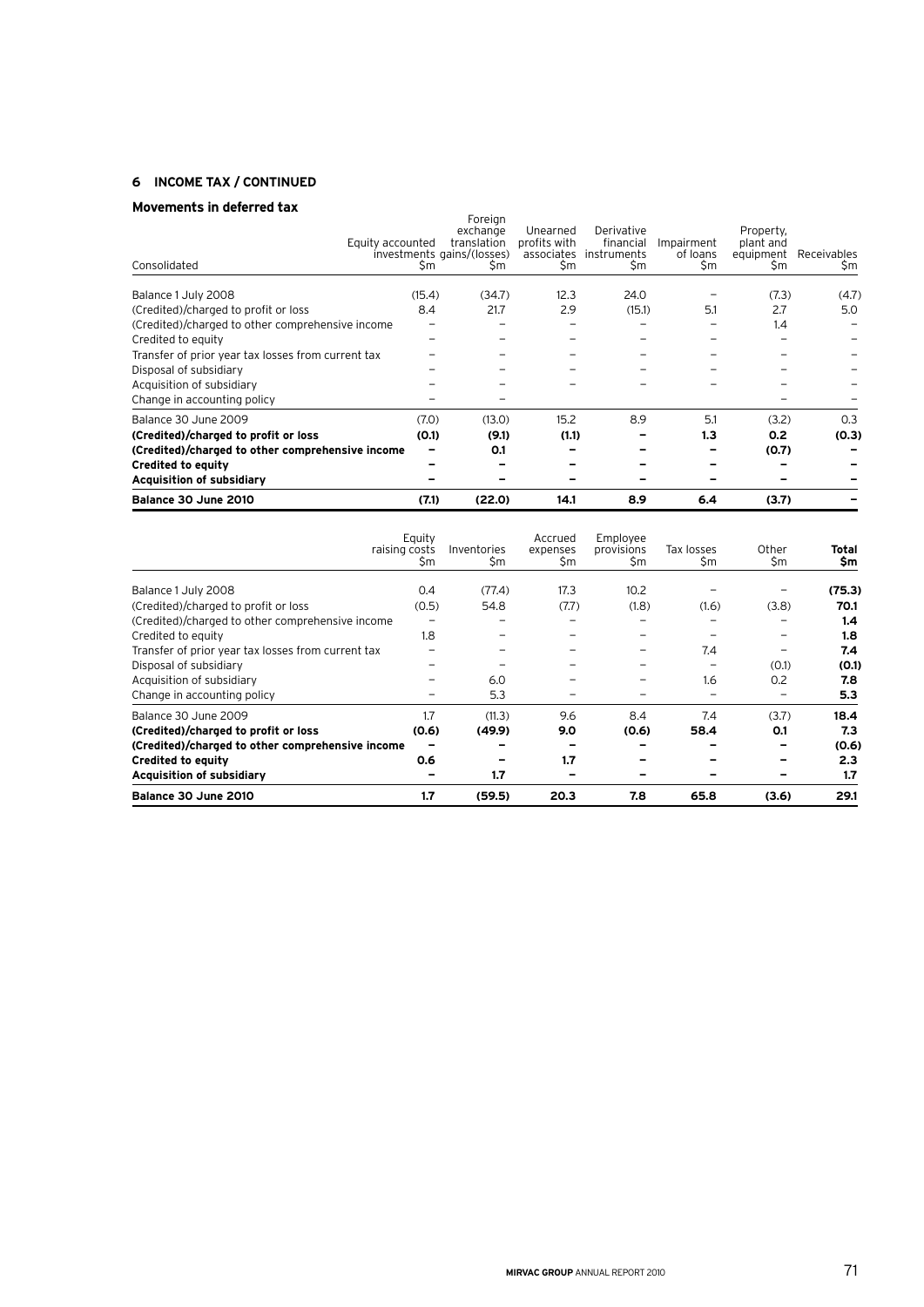## **7 Earnings per security**

| LARININGS FLR SLUURITT                                                                                                                               |                    | Consolidated  |
|------------------------------------------------------------------------------------------------------------------------------------------------------|--------------------|---------------|
|                                                                                                                                                      | 2010<br>Cents      | 2009<br>Cents |
| Earnings per security                                                                                                                                |                    |               |
| Basic earnings per security                                                                                                                          | 7.95               | (65.21)       |
| Diluted earnings per security <sup>1</sup>                                                                                                           | 7.90               | (64.53)       |
|                                                                                                                                                      | \$m                | \$m           |
| Basic and diluted earnings per security                                                                                                              |                    |               |
| Net profit/(loss) used in calculating earnings per security                                                                                          | 234.7              | (1,078.1)     |
| Weighted average number of securities after rights<br>issue notional adjustment used as denominator <sup>1</sup>                                     | <b>Number</b><br>m | Number<br>m   |
| Weighted average number of securities used in calculating basic earnings per security<br>Adjustment for calculation of diluted earnings per security | 2,954.7            | 1,653.4       |
| Securities issued under EIS                                                                                                                          | 15.7               | 17.4          |
| Weighted average number of securities used in calculating diluted earnings per security                                                              | 2.970.4            | 1.670.8       |

1) Diluted securities do not include the options and rights issued under the previous LTI plans as the exercise of these equity instruments is contingent on conditions during the vesting period.

#### **8 Receivables**

|                                         | Consolidated |             |
|-----------------------------------------|--------------|-------------|
|                                         | 2010<br>\$m  | 2009<br>\$m |
| <b>Current receivables</b>              |              |             |
| Trade receivables                       | 52.8         | 87.0        |
| Provision for impairment of receivables | (2.3)        | (1.9)       |
|                                         | 50.5         | 85.1        |
| Amounts due from related parties        | 74.4         | 27.1        |
| Amounts due from unrelated parties      | 21.0         | 7.3         |
| Mezzanine Ioans                         | 20.7         | 20.6        |
| Accrued income                          | 13.4         | 11.3        |
| Other receivables                       | 23.8         | 97.0        |
|                                         | 203.8        | 248.4       |
| Non-current receivables                 |              |             |
| Loans to Directors and employees        | 19.4         | 7.5         |
| Amounts due from related parties        | 107.0        | 131.2       |
| Other receivables                       | 55.8         | 65.5        |
|                                         | 182.2        | 204.2       |

Further information in relation to amounts due from related entities is set out in note 35 and loans to KMP is set out in note 33.

#### **a) Trade receivables**

The average credit period on sales of goods is 30 days. No interest is charged on any outstanding trade receivables. Refer to note 8(d) on discussions regarding the credit risk of receivables.

#### **b) Other receivables**

These amounts generally arise from transactions outside of the classification of trade receivables such as GST receivables and other sundry debtors.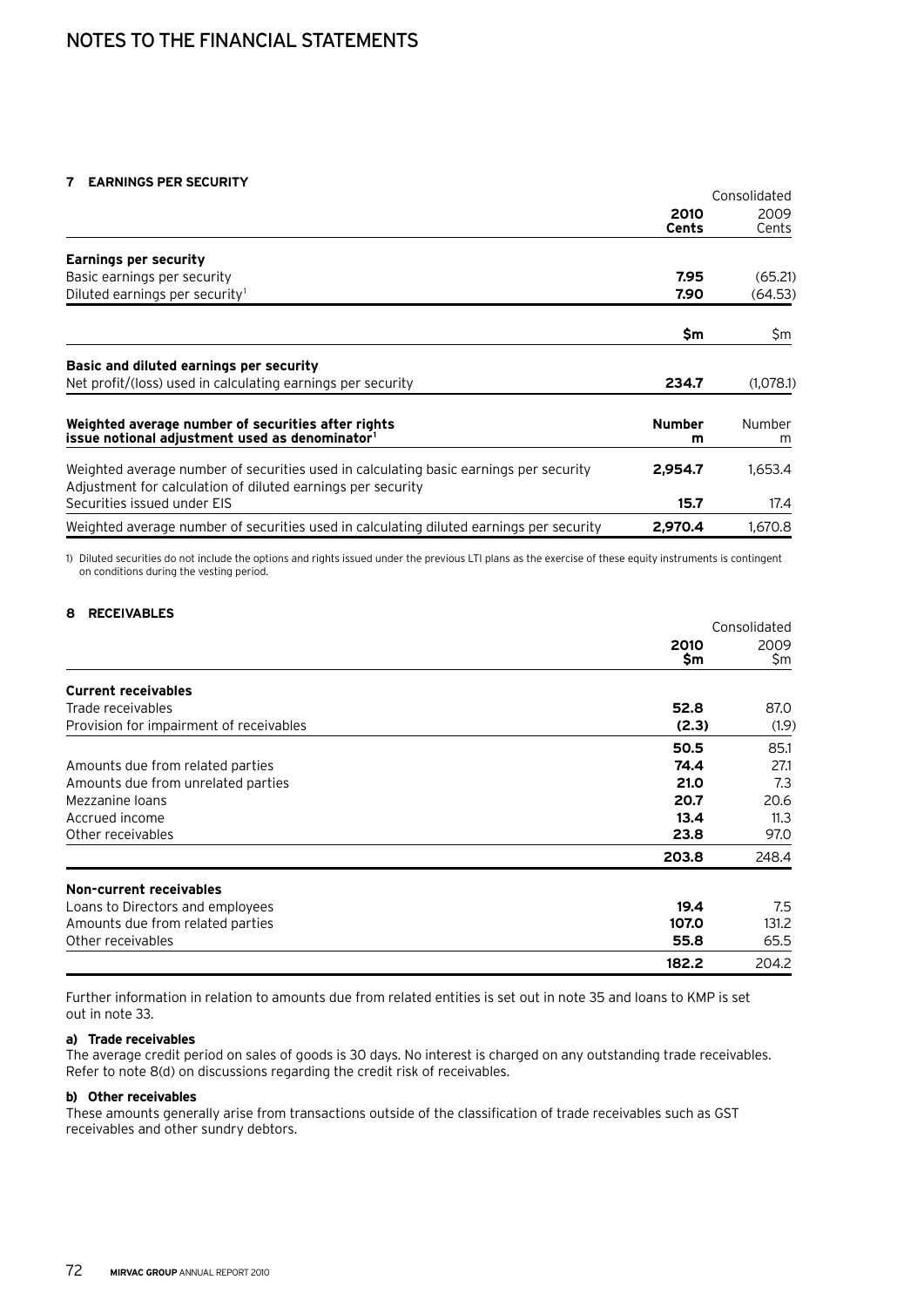#### **8 Receivables / continued**

## **c) Provision for impairment of receivables**

Movements in the provision for impairment of receivables are detailed below:

|                                     | Consolidated |            |  |
|-------------------------------------|--------------|------------|--|
|                                     | 2010<br>\$m  | 2009<br>Sm |  |
| Balance 1 July                      | (1.9)        | (1.3)      |  |
| Amounts written off                 | 0.3          | 0.5        |  |
| Provision for impairment recognised | (0.7)        | (1.1)      |  |
| Balance 30 June                     | (2.3)        | (1.9)      |  |

Mirvac has written off \$0.3m (2009: \$0.5m) of impairment of trade receivables during the current year. This loss has been applied against the provision for impairment of receivables.

#### **d) Credit risk**

Receivables consist of a large number of customers. Mirvac does not have any significant credit risk exposure to a single customer or groups of customers. Ongoing credit evaluation is performed on the financial condition of customers and, where appropriate, a provision for impairment of receivables is raised. Mirvac holds collateral in certain circumstances which takes the form of bank guarantees, security deposits, personal guarantee or a mortgage over property until completion. There is no concentration of credit risk with respect to receivables as Mirvac has a large number of customers, geographically dispersed.

The ageing of receivables is detailed below:

|                        |                    |                            |             | Consolidated  |
|------------------------|--------------------|----------------------------|-------------|---------------|
|                        |                    | 2010                       |             | 2009          |
|                        |                    | <b>Total Provision for</b> | Total       | Provision for |
|                        | <b>receivables</b> | impairment                 | receivables | impairment    |
|                        | Şm                 | Şm                         | Sm          | \$m           |
| Not past due           | 369.3              | (0.2)                      | 400.5       | (0.2)         |
| Renegotiated           |                    |                            |             |               |
| Past due $1-30$ day(s) | 10.5               | (0.1)                      | 36.2        |               |
| Past due 31-60 days    | 0.8                | (0.1)                      | 5.8         |               |
| Past due 61-90 days    | 0.2                |                            | 1.5         |               |
| Past due 91-120 days   | 0.1                |                            | 6.9         | (0.8)         |
| Past 120 days          | 7.4                | (1.9)                      | 3.6         | (0.9)         |
|                        | 388.3              | (2.3)                      | 454.5       | (1.9)         |

Under certain circumstances, Mirvac has not provided for all balances past due as it has been determined that there has not been a significant change in credit quality at the end of the reporting period based upon the customer's payment history and analysis of the customer's financial accounts.

The Group holds collateral over receivables of \$118.4m (2009: \$131.5m). The fair value of the collateral held equals the fair value of the receivables for which the collateral is held. The terms of the collateral are if payment due is not received per the agreed terms, Mirvac is able to claim the collateral held.

#### **e) Interest rate risk exposures**

Refer to note 36 for Mirvac's exposure to interest rate risk.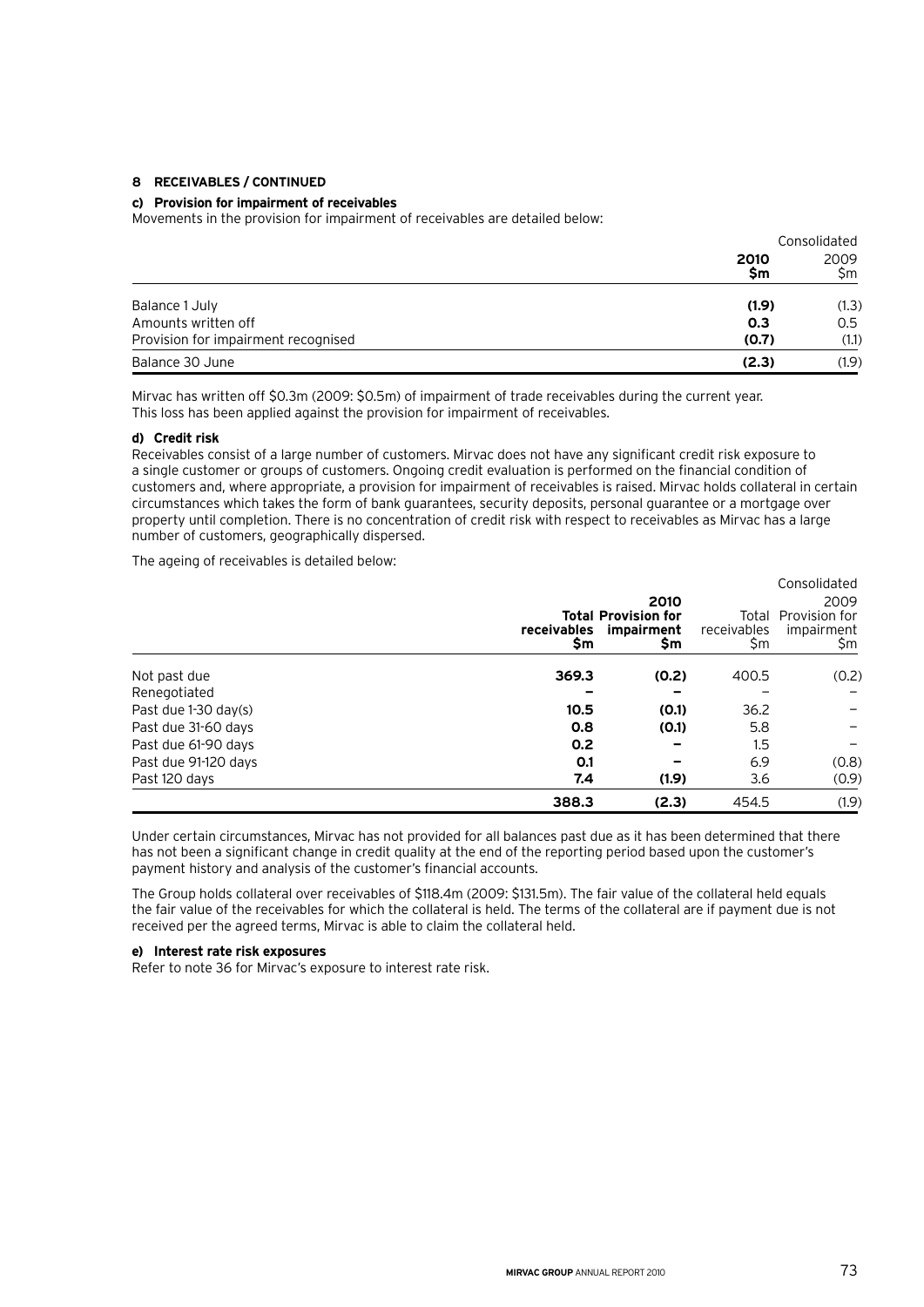#### **9 Inventories1**

|                                                                                    |            | Consolidated             |
|------------------------------------------------------------------------------------|------------|--------------------------|
|                                                                                    | 2010<br>Sm | 2009 <sup>2</sup><br>\$m |
| Current                                                                            |            |                          |
| <b>Development projects</b>                                                        |            |                          |
| Cost of acquisition                                                                | 242.5      | 388.1                    |
| Development costs                                                                  | 368.6      | 419.2                    |
| Borrowing costs capitalised during development                                     | 70.4       | 75.7                     |
| Provision for loss                                                                 | (109.3)    | (256.1)                  |
|                                                                                    | 572.2      | 626.9                    |
| <b>Construction work in progress</b> (amount due from customers for contract work) |            |                          |
| Contract costs incurred and recognised profits less recognised losses              | 17.2       | 91.6                     |
| Borrowing costs capitalised during construction                                    |            | 4.6                      |
| Progress billings                                                                  | (17.2)     | (95.0)                   |
|                                                                                    |            | 1.2                      |
| Hotel inventories                                                                  | 1.1        | 1.2                      |
| <b>Total current inventories</b>                                                   | 573.3      | 629.3                    |
| Non-current                                                                        |            |                          |
| <b>Development projects</b>                                                        |            |                          |
| Cost of acquisition                                                                | 681.5      | 682.9                    |
| Development costs                                                                  | 344.5      | 424.2                    |
| Borrowing costs capitalised during development                                     | 142.9      | 131.2                    |
| Provision for loss                                                                 | (108.0)    | (148.2)                  |
|                                                                                    | 1,060.9    | 1,090.1                  |
| <b>Construction work in progress</b> (amount due from customers for contract work) |            |                          |
| Contract costs incurred and recognised profits less recognised losses              |            | 7.7                      |
| Borrowing costs capitalised                                                        |            |                          |
| Progress billings                                                                  |            | (2.2)                    |
|                                                                                    |            | 5.5                      |
| <b>Total non-current inventories</b>                                               | 1,060.9    | 1,095.6                  |
| Aggregate carrying amount of inventories                                           |            |                          |
| Current                                                                            | 573.3      | 629.3                    |
| Non-current                                                                        | 1,060.9    | 1,095.6                  |
| <b>Total inventories</b>                                                           | 1.634.2    | 1,724.9                  |

1) Lower of cost and NRV.

2) Prior year numbers have been restated as a result of IFRIC 15; refer to note 1(n).

#### **a) Inventories expense**

Inventories recognised as an expense during the year ended 30 June 2010 amounted to \$789.7m (2009: \$971.2m). Write down of inventories to NRV recognised as an expense during the year ended 30 June 2010 amounted to \$nil (2009: \$186.5m). The expense has been included in 'Provision for loss on inventories' in the statement of comprehensive income.

#### **b) Current and non-current inventories**

The disclosure of inventories as either current or non-current is determined by the period within which they are expected to be realised.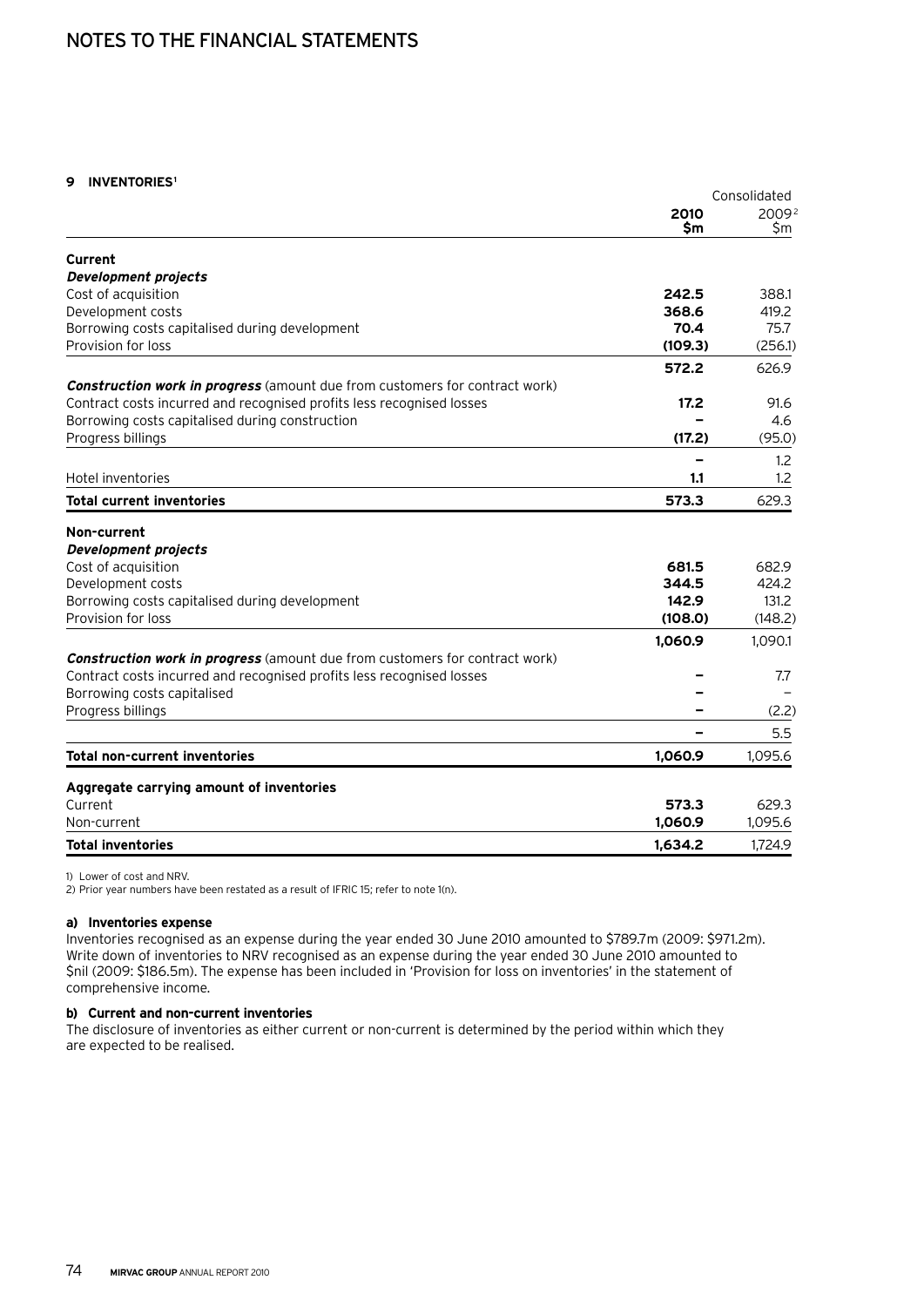#### **10 Other financial assets at fair value through profit or loss**

| TY YILLER\I HV\NYYI\NI/\YYEI\Y7\LII\NI\Y7\NIYEI IIH\YYYIII I\YI II YI\HYYYY |       |            | Consolidated |
|-----------------------------------------------------------------------------|-------|------------|--------------|
|                                                                             | Note  | 2010<br>Şm | 2009<br>Sm   |
| Units in unlisted fund                                                      |       |            |              |
| Balance 1 July                                                              |       | 18.5       | 19.3         |
| Loss on revaluation                                                         |       | (3.2)      | (0.8)        |
| Balance 30 June                                                             | 29(b) | 15.3       | 18.5         |

Changes in fair values of other financial assets at fair value through profit or loss are recorded as loss on financial instruments in profit or loss.

#### **a) Unlisted securities**

Unlisted securities are traded in inactive markets. The fair value of investments that are not traded in an active market is determined by the unit price as advised by the Trustee of the Fund. Included in unlisted securities in the Group are units in JF Infrastructure Yield Fund. James Fielding Trust, a wholly-owned Group entity owns 12.9m units (22 per cent) of this entity.

The fair value of the security is determined based on the value of the underlying assets held by the fund. The assets of the fund are subject to regular external valuations. These valuations are based on discounted net cash inflows from expected future income and/or comparable sales of similar assets. Appropriate discount rates determined by the external valuer are used to determine the present value of the net cash inflows based on a market interest rate adjusted for the risk premium specific to each asset. The fair value is determined using valuation techniques that are not supported by prices from an observable market; so the fair value recognised in the financial statements could change significantly if the underlying assumptions made in estimating the fair values were significantly changed.

#### **b) Price risk exposures**

Refer to note 36 for Mirvac's exposure to price risk on other financial assets at fair value through profit or loss.

#### **11 Assets classified as held for sale**

| TE ASSETS SEASSIFIED AS HEED FOR SAFE | Consolidated |             |  |
|---------------------------------------|--------------|-------------|--|
|                                       | 2010<br>\$m  | 2009<br>\$m |  |
| Investment properties                 | 53.7         |             |  |
|                                       |              |             |  |

#### **12 Other assets**

|                      |             | Consolidated |
|----------------------|-------------|--------------|
|                      | 2010<br>\$m | 2009<br>\$m  |
| Prepayments          | 16.2        | 20.9         |
| Monies held in trust | 9.8         | 20.2         |
|                      | 26.0        | 41.1         |

Monies held in trust relates to deposits received in respect of future sales of inventories.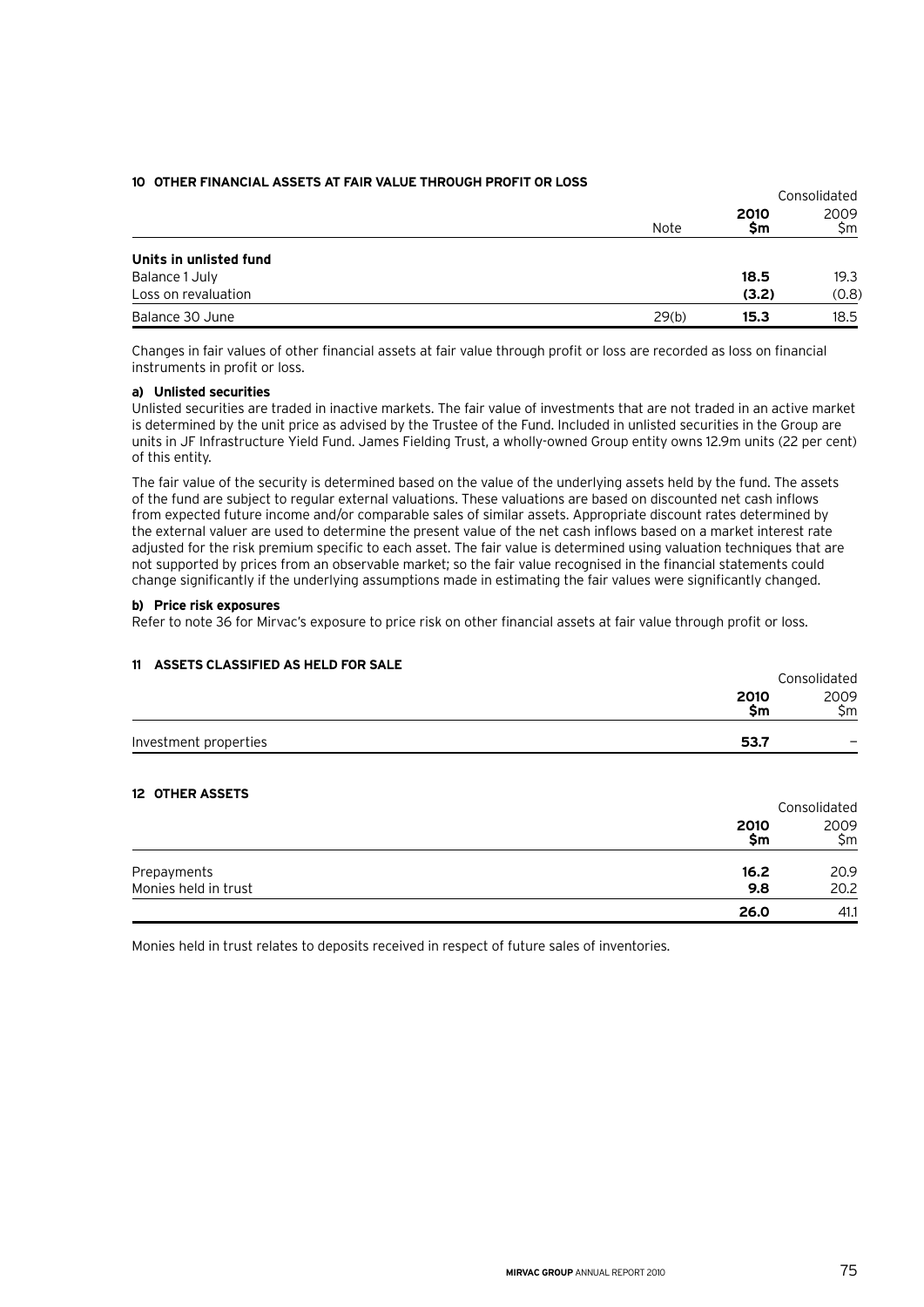#### **13 Investments accounted for using the equity method**

| INVESTIMENTS ACCOUNTED FOR USING THE EQUITT METHOD                                                   |             |                  | Consolidated |
|------------------------------------------------------------------------------------------------------|-------------|------------------|--------------|
|                                                                                                      | <b>Note</b> | 2010<br>\$m      | 2009<br>\$m  |
| <b>Statement of financial position</b>                                                               |             |                  |              |
| Investments accounted for using the equity method                                                    |             |                  |              |
| Investments in associates                                                                            | 29          | 110.3            | 168.4        |
| Investments in joint ventures                                                                        | 30          | 300.3            | 229.2        |
|                                                                                                      |             | 410.6            | 397.6        |
| Statement of comprehensive income                                                                    |             |                  |              |
| Share of net profit/(loss) of associates and joint ventures<br>accounted for using the equity method |             |                  |              |
| Investments in associates                                                                            | 29          | (3.4)            | (101.2)      |
| Investments in joint ventures                                                                        | 30          | 5.3              | (56.8)       |
|                                                                                                      |             | 1.9 <sup>°</sup> | (158.0)      |
| <b>14 DERIVATIVE FINANCIAL ASSETS</b>                                                                |             |                  | Consolidated |
|                                                                                                      |             |                  |              |
|                                                                                                      |             | 2010<br>\$m      | 2009<br>\$m  |
| Current                                                                                              |             |                  |              |
| Interest rate swap contracts - fair value                                                            |             | 2.0              | 5.5          |
| Non-current                                                                                          |             |                  |              |
| Interest rate swap contracts - fair value                                                            |             | 4.4              | 4.8          |
| Interest rate collar contracts - fair value                                                          |             | 0.1              |              |

Cross currency swaps – fair value **19.5** 2.7

**14.0** 7.5

#### **a) Instruments used by Mirvac**

Refer to note 36 for information on instruments used by Mirvac.

#### **b) Interest rate risk exposures**

Refer to note 36 for Mirvac's exposure to interest rate risk on interest rate swaps.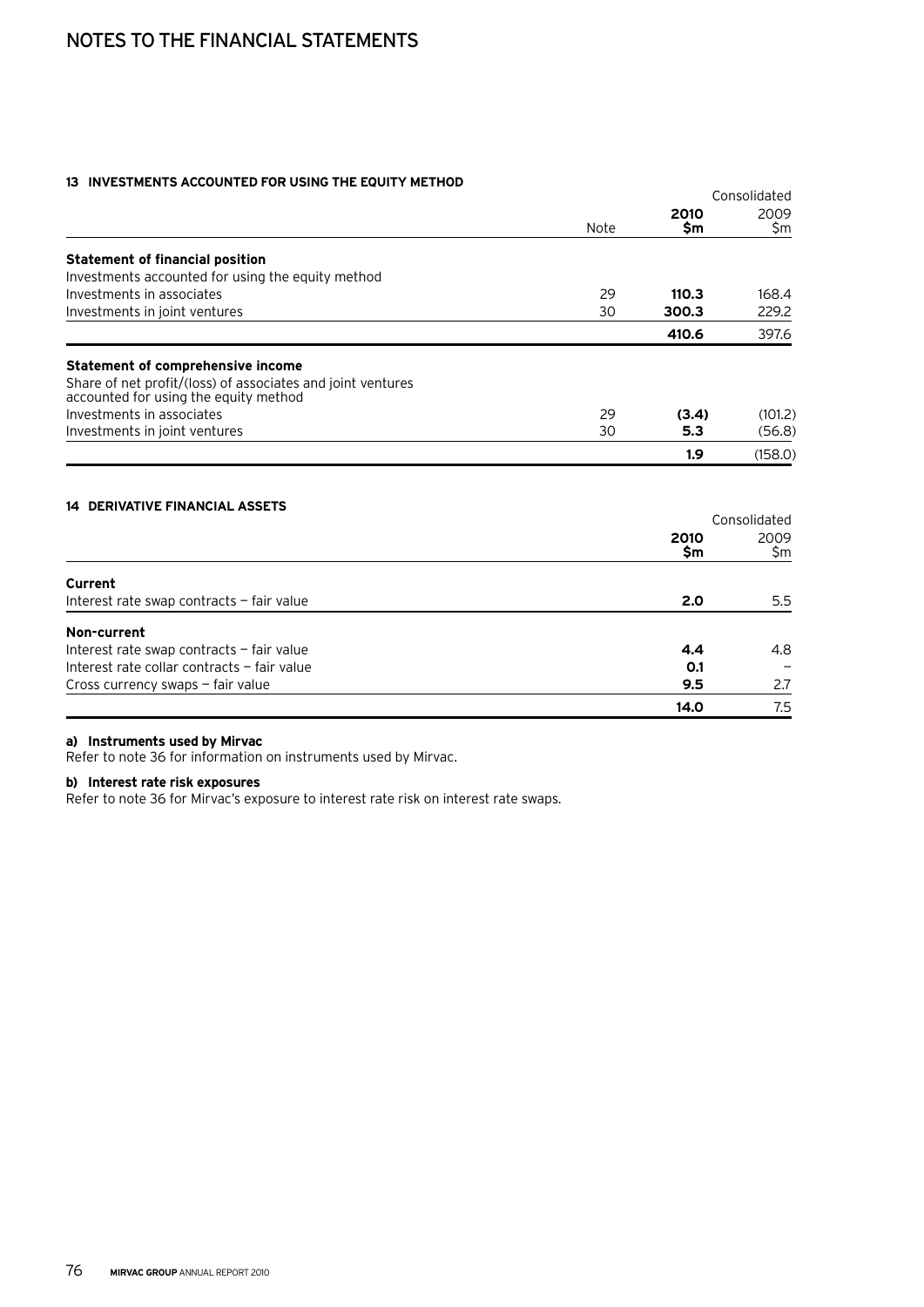## **15 Other financial assets**

The consolidated financial statements incorporate the assets, liabilities and results of the following subsidiaries in accordance with the accounting policy described in note 1(c) Principles of consolidation:

#### **a) Interests in controlled entities of Mirvac**

|                                                                                               |                                               |                          | <b>Equity</b>        | Equity                  |
|-----------------------------------------------------------------------------------------------|-----------------------------------------------|--------------------------|----------------------|-------------------------|
| Name of entity                                                                                | Country of<br>establishment/<br>incorporation | Class of<br>units/shares | holding<br>2010<br>% | holding<br>2009<br>$\%$ |
|                                                                                               |                                               |                          |                      |                         |
| 107 Mount Street Head Trust                                                                   | Australia                                     | Units                    | 100                  | 100                     |
| 107 Mount Street Sub Trust                                                                    | Australia                                     | Units                    | 100                  | 100                     |
| 197 Salmon Street Pty Limited <sup>1</sup>                                                    | Australia                                     | Ordinary                 | 100                  | 100                     |
| A.C.N. 087 773 859 Pty Limited                                                                | Australia                                     | Ordinary                 | 100                  | 100                     |
| A.C.N. 110 698 603 Pty Limited                                                                | Australia                                     | Ordinary                 | 100                  | 100                     |
| Australian Sustainable Investments Fund <sup>2</sup>                                          | Australia                                     | Units                    | 35                   | 35                      |
| Banksia Unit Trust                                                                            | Australia                                     | Units                    | 100                  | 100                     |
| Cambridge Management Services Pty Limited <sup>1</sup>                                        | Australia                                     | Ordinary                 | 100                  | 100                     |
| CMS Holdings (Mirvac) Pty Limited <sup>1</sup>                                                | Australia                                     | Ordinary                 | 100                  | 100                     |
| Domaine Investment Management Pty Limited                                                     | Australia                                     | Ordinary                 | 100                  | 100                     |
| Fast Track Bromelton Pty Limited<br>(formerly Mirvac ID (Bromelton) Pty Limited) <sup>1</sup> | Australia                                     | Ordinary                 | 100                  |                         |
| Ford Mirvac Unit Trust                                                                        | Australia                                     | Units                    | 100                  | 100                     |
| Fyfe Road Pty Limited                                                                         | Australia                                     | Ordinary                 | 100                  | 100                     |
| Gainsborough Greens Pty Limited                                                               | Australia                                     | Ordinary                 | 100                  | 100                     |
| Hexham Project Pty Limited                                                                    | Australia                                     | Ordinary                 | 100                  | 100                     |
| HIR Boardwalk Tavern Pty Limited <sup>1</sup>                                                 | Australia                                     | Ordinary                 | 100                  | 100                     |
| HIR Golf Club Pty Limited <sup>1</sup>                                                        | Australia                                     | Ordinary                 | 100                  | 100                     |
| HIR Golf Course Pty Limited <sup>1</sup>                                                      | Australia                                     | Ordinary                 | 100                  | 100                     |
| HIR Property Management Holdings Pty Limited <sup>1</sup>                                     | Australia                                     | Ordinary                 | 100                  | 100                     |
| HIR Property Management Pty Limited <sup>1</sup>                                              | Australia                                     | Ordinary                 | 100                  | 100                     |
| HIR Tavern Freehold Pty Limited <sup>1</sup>                                                  | Australia                                     | Ordinary                 | 100                  | 100                     |
| Hope Island Resort Services Limited <sup>3</sup>                                              | Australia                                     | Ordinary                 | -                    | 100                     |
| Hoxton Park Airport Limited <sup>1</sup>                                                      | Australia                                     | Ordinary                 | 100                  | 100                     |
| HPAL Holdings Pty Limited <sup>1</sup>                                                        | Australia                                     | Ordinary                 | 100                  | 100                     |
| Industrial Commercial Property Solutions (Constructions) Pty Limited <sup>1</sup>             | Australia                                     | Ordinary                 | 100                  | 100                     |
| Industrial Commercial Property Solutions (Finance) Pty Limited <sup>1</sup>                   | Australia                                     | Ordinary                 | 100                  | 100                     |
| Industrial Commercial Property Solutions (Holdings) Pty Limited <sup>1</sup>                  | Australia                                     | Ordinary                 | 100                  | 79                      |
| Industrial Commercial Property Solutions (Queensland) Pty Limited <sup>1</sup>                | Australia                                     | Ordinary                 | 100                  | 100                     |
| Industrial Commercial Property Solutions Pty Limited <sup>1</sup>                             | Australia                                     | Ordinary                 | 100                  | 100                     |
| JF (ASIF) Pty Limited <sup>1</sup>                                                            | Australia                                     | Ordinary                 | 100                  | 100                     |
| Magenta Shores Finance Pty Limited <sup>1</sup>                                               | Australia                                     | Ordinary                 | 100                  | 100                     |
| Magenta Shores Unit Trust                                                                     | Australia                                     | Units                    | 100                  | 100                     |
| Magenta Unit Trust                                                                            | Australia                                     | Units                    | 100                  | 100                     |
| MFM US Real Estate, Inc.                                                                      | <b>United States</b>                          | Ordinary                 | 100                  | 100                     |
| MGR US Real Estate, Inc.                                                                      | <b>United States</b>                          | Ordinary                 | 100                  | 100                     |
| Mirvac (Beacon Cove) Pty Limited <sup>1</sup>                                                 | Australia                                     | Ordinary                 | 100                  | 100                     |
| Mirvac (Docklands) Pty Limited <sup>1</sup>                                                   | Australia                                     | Ordinary                 | 100                  | 100                     |
| Mirvac (WA) Pty Limited <sup>1</sup>                                                          | Australia                                     | Ordinary                 | 100                  | 100                     |
| Mirvac (Walsh Bay) Pty Limited <sup>1</sup>                                                   | Australia                                     | Ordinary                 | 100                  | 100                     |
| Mirvac 8 Chifley Pty Limited (formerly Mirvac AustSuper Pty Limited) <sup>1</sup>             | Australia                                     | Ordinary                 | 100                  | 50                      |
| Mirvac Advisory Pty Limited <sup>1</sup>                                                      | Australia                                     | Ordinary                 | 100                  | 100                     |
| Mirvac Aero Company Pty Limited <sup>1</sup>                                                  | Australia                                     | Ordinary                 | 100                  | 100                     |
| Mirvac Capital Investments Pty Limited <sup>1</sup>                                           | Australia                                     | Ordinary                 | 100                  | 100                     |
| Mirvac Capital Pty Limited <sup>1</sup>                                                       | Australia                                     | Ordinary                 | 100                  | 100                     |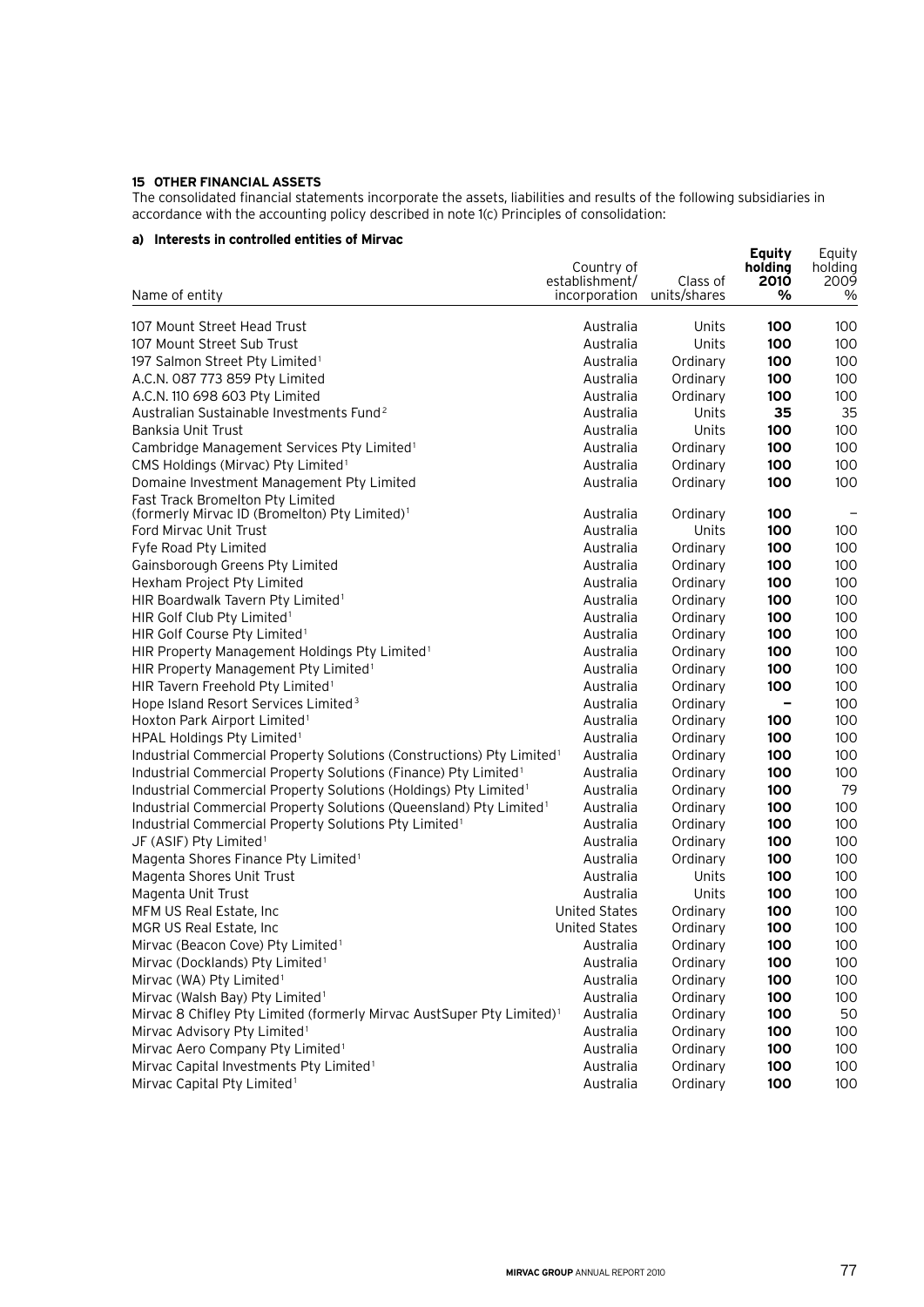## **a) Interests in controlled entities of Mirvac / continued**

|                                                                   |                |              | <b>Equity</b> | Equity  |
|-------------------------------------------------------------------|----------------|--------------|---------------|---------|
|                                                                   | Country of     |              | holding       | holding |
|                                                                   | establishment/ | Class of     | 2010          | 2009    |
| Name of entity                                                    | incorporation  | units/shares | %             | $\%$    |
| Mirvac Commercial Funding Pty Limited <sup>1</sup>                | Australia      | Ordinary     | 100           | 100     |
| Mirvac Commercial Sub SPV Pty Limited <sup>1</sup>                | Australia      | Ordinary     | 100           | 100     |
| Mirvac Constructions (Homes) Pty Limited <sup>1</sup>             | Australia      | Ordinary     | 100           | 100     |
| Mirvac Constructions (QLD) Pty Limited <sup>1</sup>               | Australia      | Ordinary     | 100           | 100     |
| Mirvac Constructions (SA) Pty Limited <sup>1</sup>                | Australia      | Ordinary     | 100           | 100     |
| Mirvac Constructions (VIC) Pty Limited <sup>1</sup>               | Australia      | Ordinary     | 100           | 100     |
| Mirvac Constructions (WA) Pty Limited <sup>1</sup>                | Australia      | Ordinary     | 100           | 100     |
| Mirvac Constructions Pty Limited <sup>1</sup>                     | Australia      | Ordinary     | 100           | 100     |
| Mirvac Design Pty Limited <sup>1</sup>                            | Australia      | Ordinary     | 100           | 100     |
| Mirvac Developments NZ Limited                                    | New Zealand    | Ordinary     | 100           | 100     |
| Mirvac Developments Pty Limited <sup>1</sup>                      | Australia      | Ordinary     | 100           | 100     |
| Mirvac Elderslie Pty Limited <sup>1</sup>                         | Australia      | Ordinary     | 100           | 100     |
| Mirvac ESAT Pty Limited <sup>1</sup>                              | Australia      | Ordinary     | 100           | 100     |
| Mirvac Finance Limited <sup>1</sup>                               | Australia      | Ordinary     | 100           | 100     |
| Mirvac Funds Limited                                              | Australia      | Ordinary     | 100           | 100     |
| Mirvac Funds Management Limited                                   | Australia      | Ordinary     | 100           | 100     |
| Mirvac George Street Pty Limited <sup>1</sup>                     | Australia      | Ordinary     | 100           | 100     |
| Mirvac Group Finance Limited <sup>1</sup>                         | Australia      | Ordinary     | 100           | 100     |
| Mirvac Group Funding Limited <sup>1</sup>                         | Australia      | Ordinary     | 100           | 100     |
| Mirvac Harbourtown Pty Limited <sup>1</sup>                       | Australia      | Ordinary     | 100           | 100     |
| Mirvac Holdings (WA) Pty Limited <sup>1</sup>                     | Australia      | Ordinary     | 100           | 100     |
| Mirvac Holdings Limited <sup>1</sup>                              | Australia      | Ordinary     | 100           | 100     |
| Mirvac Home Builders (VIC) Pty Limited <sup>1</sup>               | Australia      | Ordinary     | 100           | 100     |
| Mirvac Homes (NSW) Pty Limited <sup>1</sup>                       | Australia      | Ordinary     | 100           | 100     |
| Mirvac Homes (QLD) Pty Limited <sup>1</sup>                       | Australia      | Ordinary     | 100           | 100     |
| Mirvac Homes (SA) Pty Limited <sup>1</sup>                        | Australia      | Ordinary     | 100           | 100     |
| Mirvac Homes (VIC) Pty Limited <sup>1</sup>                       | Australia      | Ordinary     | 100           | 100     |
| Mirvac Homes (WA) Pty Limited <sup>1</sup>                        | Australia      | Ordinary     | 100           | 100     |
| Mirvac Hotel Services Pty Limited <sup>1</sup>                    | Australia      | Ordinary     | 100           | 100     |
| Mirvac Hotels Pty Limited <sup>1</sup>                            | Australia      | Ordinary     | 100           | 100     |
| Mirvac ID (Bromelton) Sponsor Pty Limited <sup>1</sup>            | Australia      | Ordinary     | 100           | 100     |
| Mirvac Industrial Developments Pty Limited <sup>1</sup>           | Australia      | Ordinary     | 100           | 100     |
| Mirvac International (Middle East) No. 2 Pty Limited <sup>1</sup> | Australia      | Ordinary     | 100           | 100     |
| Mirvac International (Middle East) No. 3 Pty Limited <sup>1</sup> | Australia      | Ordinary     | 100           | 100     |
| Mirvac International (Middle East) Pty Limited <sup>1</sup>       | Australia      | Ordinary     | 100           | 100     |
| Mirvac International Investments Limited <sup>1</sup>             | Australia      | Ordinary     | 100           | 100     |
| Mirvac International No 3 Pty Limited <sup>1</sup>                | Australia      | Ordinary     | 100           | 100     |
| Mirvac International Pty Limited <sup>1</sup>                     | Australia      | Ordinary     | 100           | 100     |
| Mirvac JV's Pty Limited <sup>1</sup>                              | Australia      | Ordinary     | 100           | 100     |
| Mirvac Management Limited <sup>1</sup>                            | Australia      | Ordinary     | 100           | 100     |
| Mirvac Mandurah Pty Limited <sup>1</sup>                          | Australia      | Ordinary     | 100           | 100     |
| Mirvac National Developments Pty Limited <sup>1</sup>             | Australia      | Ordinary     | 100           | 100     |
| Mirvac Newcastle Pty Limited <sup>1</sup>                         | Australia      | Ordinary     | 100           | 100     |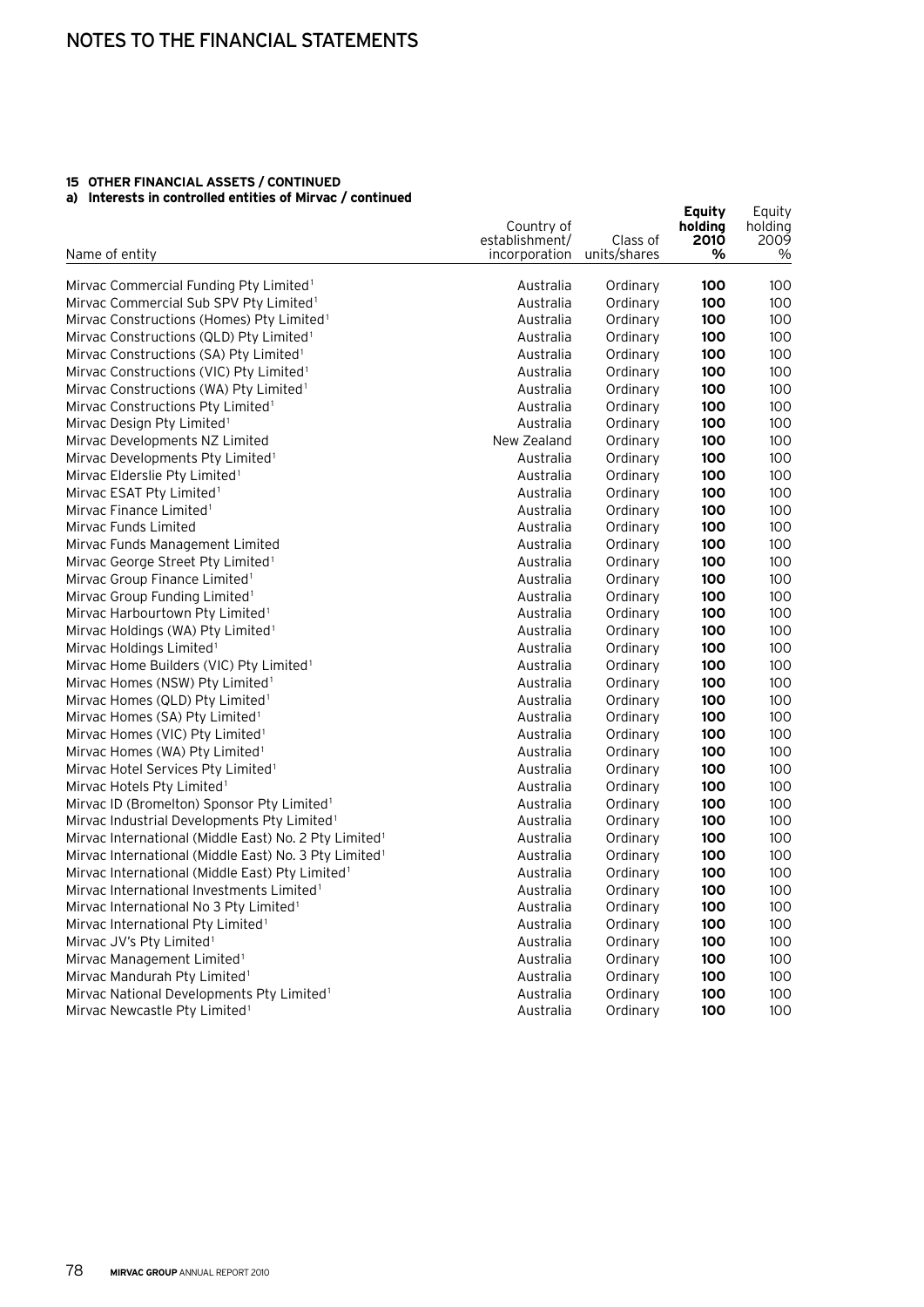## **a) Interests in controlled entities of Mirvac / continued**

|                                                               |                |              | <b>Equity</b> | Equity        |
|---------------------------------------------------------------|----------------|--------------|---------------|---------------|
|                                                               | Country of     |              | holding       | holding       |
|                                                               | establishment/ | Class of     | 2010          | 2009          |
| Name of entity                                                | incorporation  | units/shares | %             | $\frac{0}{0}$ |
| Mirvac Pacific Pty Limited <sup>1</sup>                       | Australia      | Ordinary     | 100           | 100           |
| Mirvac Parking Pty Limited <sup>1</sup>                       | Australia      | Ordinary     | 100           | 100           |
| Mirvac Parklea Pty Limited                                    | Australia      | Ordinary     | 100           | 100           |
| Mirvac PFA Limited <sup>4</sup>                               | Australia      | Ordinary     | -             | 100           |
| Mirvac Precinct 2 Pty Limited <sup>1</sup>                    | Australia      | Ordinary     | 100           | 100           |
| Mirvac Projects No 2 Pty Limited <sup>1</sup>                 | Australia      | Ordinary     | 100           | 100           |
| Mirvac Projects Pty Limited <sup>1</sup>                      | Australia      | Ordinary     | 100           | 100           |
| Mirvac Properties Pty Limited <sup>1</sup>                    | Australia      | Ordinary     | 100           | 100           |
| Mirvac Property Advisory Services Pty Limited <sup>1</sup>    | Australia      | Ordinary     | 100           | 100           |
| Mirvac Property Services Pty Limited <sup>1</sup>             | Australia      | Ordinary     | 100           | 100           |
| Mirvac Queensland Pty Limited <sup>1</sup>                    | Australia      | Ordinary     | 100           | 100           |
| Mirvac Real Estate Debt Funds Pty Limited <sup>1</sup>        | Australia      | Ordinary     | 100           | 100           |
| Mirvac Real Estate Pty Limited                                | Australia      | Ordinary     | 100           | 100           |
| Mirvac REIT Management Limited                                | Australia      | Ordinary     | 100           | 100           |
| Mirvac Retail Head SPV Pty Limited <sup>1</sup>               | Australia      | Ordinary     | 100           | 100           |
| Mirvac Retail Sub SPV Pty Limited <sup>1</sup>                | Australia      | Ordinary     | 100           | 100           |
| Mirvac Rockbank Pty Limited <sup>1</sup>                      | Australia      | Ordinary     | 100           | 100           |
| Mirvac Services Pty Limited <sup>1</sup>                      | Australia      | Ordinary     | 100           | 100           |
| Mirvac South Australia Pty Limited <sup>1</sup>               | Australia      | Ordinary     | 100           | 100           |
| Mirvac Spare Pty Limited <sup>1</sup>                         | Australia      | Ordinary     | 100           | 100           |
| Mirvac Spring Farm Limited <sup>1</sup>                       | Australia      | Ordinary     | 100           | 100           |
| Mirvac Treasury Limited <sup>1</sup>                          | Australia      | Ordinary     | 100           | 100           |
| Mirvac Treasury No 3 Limited <sup>1</sup>                     | Australia      | Ordinary     | 100           | 100           |
| Mirvac UK Limited                                             | United Kingdom | Ordinary     | 100           | 100           |
| Mirvac UK Property Limited <sup>5</sup>                       | United Kingdom | Ordinary     |               | 100           |
| Mirvac UK Services Limited                                    | United Kingdom | Ordinary     | 100           | 100           |
| Mirvac Victoria Pty Limited <sup>1</sup>                      | Australia      | Ordinary     | 100           | 100           |
| Mirvac Wholesale Funds Management Limited <sup>1</sup>        | Australia      | Ordinary     | 100           | 100           |
| Mirvac Wholesale Industrial Developments Limited <sup>1</sup> | Australia      | Ordinary     | 100           | 100           |
| Mirvac Woolloomooloo Pty Limited <sup>1</sup>                 | Australia      | Ordinary     | 100           | 100           |
| MRV Hillsdale Pty Limited <sup>1</sup>                        | Australia      | Ordinary     | 100           | 100           |
| MWID (Brendale) Pty Limited <sup>1</sup>                      | Australia      | Ordinary     | 100           | 100           |
| MWID (Mackay) Pty Limited <sup>1</sup>                        | Australia      | Ordinary     | 100           | 100           |
| Newington Homes Pty Limited <sup>1</sup>                      | Australia      | Ordinary     | 100           | 100           |
| Oakstand No 15 Hercules Street Pty Limited <sup>1</sup>       | Australia      | Ordinary     | 100           | 100           |
| Pigface Unit Trust                                            | Australia      | Units        | 100           | 100           |
| Planned Retirement Living Pty Limited <sup>1</sup>            | Australia      | Ordinary     | 100           | 100           |
| Spring Farm Finance Pty Limited <sup>1</sup>                  | Australia      | Ordinary     | 100           | 100           |
| Springfield Development Company Pty Limited <sup>1</sup>      | Australia      | Ordinary     | 100           | 100           |
| SPV Magenta Pty Limited <sup>1</sup>                          | Australia      | Ordinary     | 100           | 100           |
| Taree Shopping Centre Pty Limited                             | Australia      | Ordinary     | 100           | 100           |
| <b>TMT Finance Pty Limited</b>                                | Australia      | Ordinary     | 100           | 100           |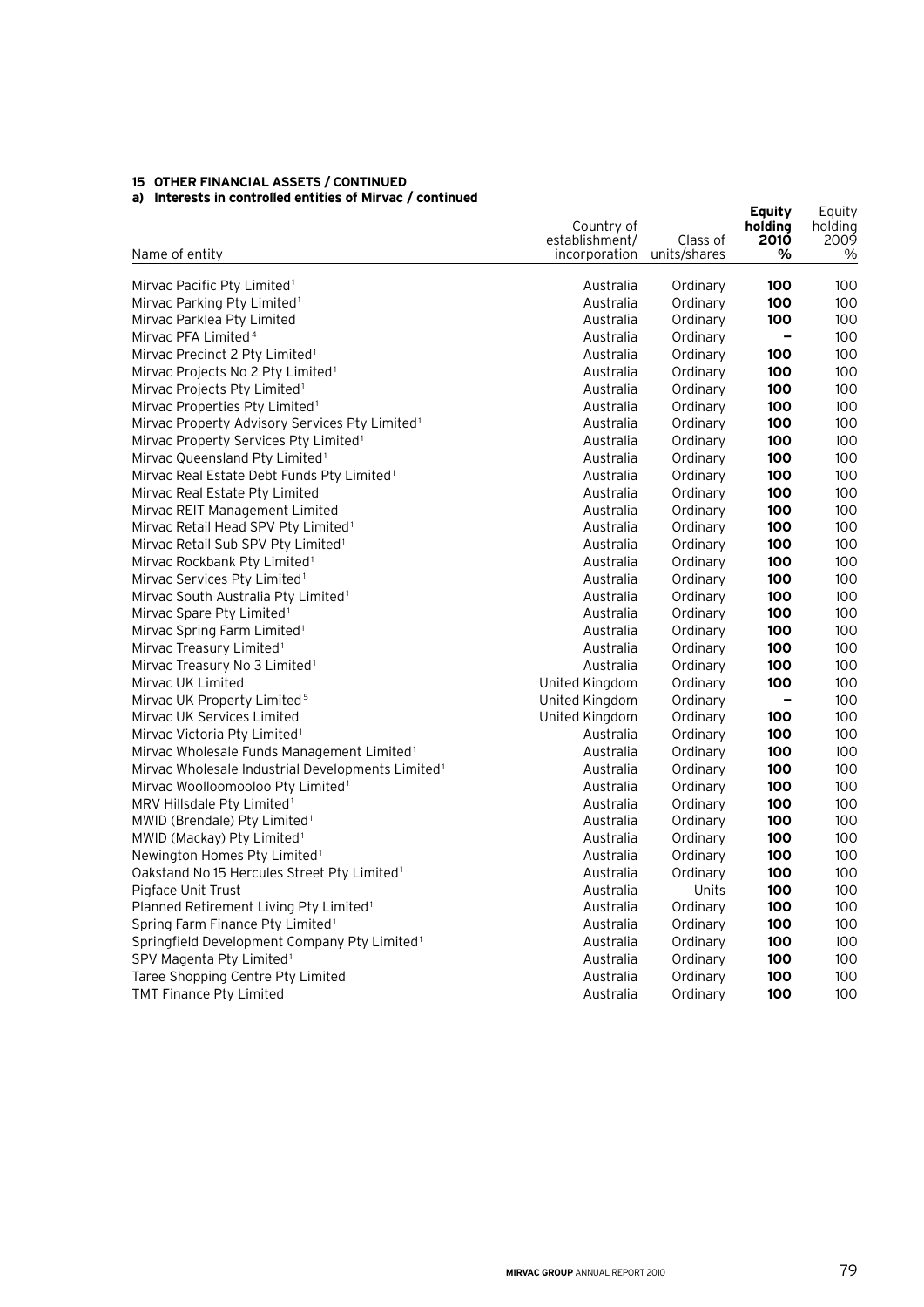**b) Interests in controlled entities of MPT**

| Name of entity                                                             | Country of<br>establishment/<br>incorporation | Class of<br>units/shares | <b>Equity</b><br>holding<br>2010<br>% | Equity<br>holding<br>2009<br>$\%$ |
|----------------------------------------------------------------------------|-----------------------------------------------|--------------------------|---------------------------------------|-----------------------------------|
| 10-20 Bond Street Trust <sup>6</sup>                                       | Australia                                     | Units                    | 100                                   |                                   |
| 1900-2000 Pratt Inc.                                                       | USA                                           | Ordinary                 | 100                                   | 100                               |
| 197 Salmon Street Trust <sup>8</sup>                                       | Australia                                     | Units                    | 100                                   | 50                                |
| 380 St Kilda Road Trust                                                    | Australia                                     | Units                    | 100                                   | 100                               |
| Australian Sustainable Investments Fund <sup>2</sup>                       | Australia                                     | Units                    | 25                                    | 25                                |
| Davey Financial Management Birkdale Fair Trust <sup>6</sup>                | Australia                                     | Units                    | 100                                   |                                   |
| Davey Financial Management Pender Place Shopping Centre Trust <sup>6</sup> | Australia                                     | Units                    | 100                                   |                                   |
| James Fielding Infrastructure Sustainable Equity Fund                      | Australia                                     | Units                    | 100                                   | 100                               |
| James Fielding Retail Property Sub-Trust <sup>6</sup>                      | Australia                                     | Units                    | 100                                   |                                   |
| James Fielding Trust                                                       | Australia                                     | Units                    | 100                                   | 100                               |
| JF Property Trust <sup>6</sup>                                             | Australia                                     | Units                    | 100                                   |                                   |
| JFIF New South Wales Trust <sup>6</sup>                                    | Australia                                     | Units                    | 100                                   |                                   |
| JFIF Victorian Trust <sup>6</sup>                                          | Australia                                     | Units                    | 100                                   | -                                 |
| JFM Hotel Trust <sup>6</sup>                                               | Australia                                     | Units                    | 100                                   | $\overline{\phantom{m}}$          |
| Lanyon Marketplace Trust <sup>6</sup>                                      | Australia                                     | Units                    | 100                                   |                                   |
| Meridian Investment Trust No 1 <sup>6</sup>                                | Australia                                     | Units                    | 100                                   |                                   |
| Meridian Investment Trust No 2 <sup>6</sup>                                | Australia                                     | Units                    | 100                                   | $\qquad \qquad -$                 |
| Meridian Investment Trust No 3 <sup>6</sup>                                | Australia                                     | Units                    | 100                                   |                                   |
| Meridian Investment Trust No 4 <sup>6</sup>                                | Australia                                     | Units                    | 100                                   | $\qquad \qquad -$                 |
| Meridian Investment Trust No 5 <sup>6</sup>                                | Australia                                     | Units                    | 100                                   |                                   |
| Meridian Investment Trust No 6 <sup>6</sup>                                | Australia                                     | Units                    | 100                                   |                                   |
| Mirvac 8 Chifley Trust <sup>7</sup>                                        | Australia                                     | Units                    | 100                                   | 50                                |
| Mirvac Broadway Sub-Trust                                                  | Australia                                     | Units                    | 100                                   | 100                               |
| Mirvac Commercial Trust                                                    | Australia                                     | Units                    | 100                                   | 100                               |
| Mirvac Funds Finance Pty Limited <sup>6</sup>                              | Australia                                     | Ordinary                 | 100                                   |                                   |
| Mirvac Funds Loan Note Pty Limited <sup>6</sup>                            | Australia                                     | Ordinary                 | 100                                   |                                   |
| Mirvac Glasshouse Sub-Trust                                                | Australia                                     | Units                    | 100                                   | 100                               |
| Mirvac Industrial Fund <sup>6</sup>                                        | Australia                                     | Units                    | 100                                   |                                   |
| Mirvac Lakehaven Sub-Trust                                                 | Australia                                     | Units                    | 100                                   | 100                               |
| Mirvac Property Trust No. 2                                                | Australia                                     | Units                    | 100                                   | 100                               |
| MREIT <sup>6</sup>                                                         | Australia                                     | Units                    | 100                                   | 25                                |
| Mirvac Retail Fund <sup>6</sup>                                            | Australia                                     | Units                    | 100                                   |                                   |
| Mirvac Retail Head Trust                                                   | Australia                                     | Units                    | 100                                   | 100                               |
| Mirvac Rhodes Sub-Trust                                                    | Australia                                     | Units                    | 100                                   | 100                               |
| Mt Sheridan Plaza Trust <sup>6</sup>                                       | Australia                                     | Units                    | 100                                   |                                   |
| Old Wallgrove Road Trust <sup>8</sup>                                      | Australia                                     | Units                    | 100                                   | 50                                |
| Peninsular Homemaker Centre Trust                                          | Australia                                     | Units                    | 100                                   | 100                               |
| Property Performance Fund No. 3 <sup>6</sup>                               | Australia                                     | Units                    | 100                                   |                                   |
| Property Performance Fund No. 4 <sup>6</sup>                               | Australia                                     | Units                    | 100                                   |                                   |
| Property Performance Fund No. 5 <sup>6</sup>                               | Australia                                     | Units                    | 100                                   |                                   |
| Springfield Regional Shopping Centre Trust <sup>8</sup>                    | Australia                                     | Units                    | 100                                   | 67                                |
| The George Street Trust                                                    | Australia                                     | Units                    | 100                                   | 100                               |
| The Mulgrave Trust                                                         | Australia                                     | Units                    | 100                                   | 100                               |

1) These subsidiaries have been granted relief at 30 June 2010 from the necessity to prepare financial reports in accordance with class order 98/1418 issued by ASIC.

2) The addition of Mirvac Limited and MPT interests in these entities are greater than 50 per cent.

- 3) Ownership in Hope Island Resort Services Limited was sold on 28 August 2009.
- 4) Ownership in Mirvac PFA Limited was sold on 12 April 2010.

5) Ownership in Mirvac UK Property Limited was sold on 15 December 2009.

6) These entities became controlled entities during the year as a result of MREIT acquisition and therefore consolidated as controlled entities from 7 December 2009.

7) Ownership in this entity increased to 100 per cent during the year and therefore the entity was consolidated as a controlled entity from 27 October 2009. This entity was previously known as Mirvac AustralianSuper Trust and changed its name on 27 October 2009.

8) Ownership in these entities increased to 100 per cent during the year as a result of the MREIT acquisition.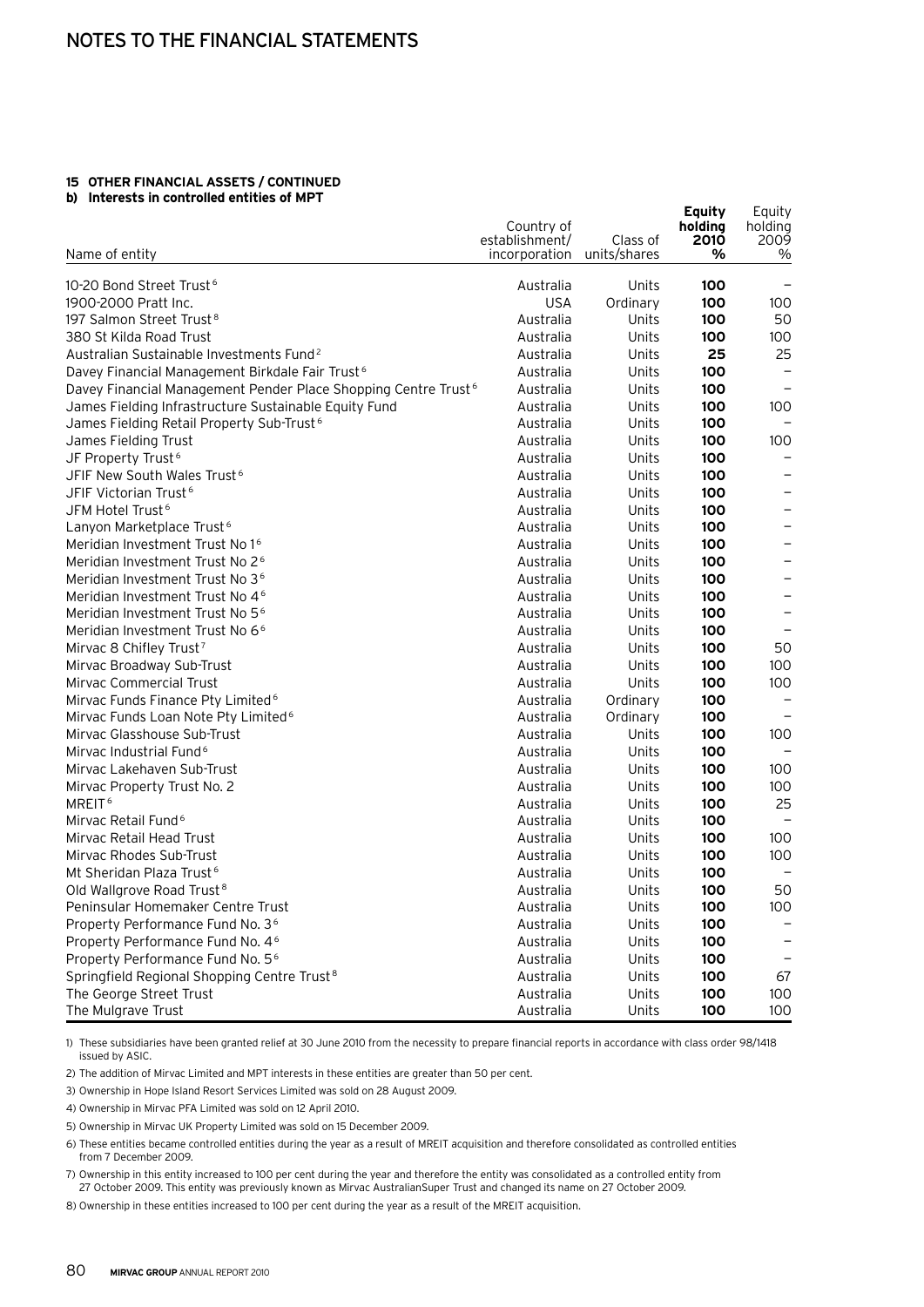#### **c) Entities subject to class order**

Certain wholly-owned companies incorporated in Australia are permitted to be parties to a deed of cross guarantee under which each company guarantees the debts of the others. By entering into the deed, the wholly-owned companies can be relieved from the requirements among other things to prepare a financial report and directors' report under class order 98/1418 (as amended up to class order C009/626) issued by ASIC. The entities included at 30 June 2010 are listed in note 15(a). Companies identified in note 15(a) above as being included in the class order, are a 'closed group' for the purpose of the class order, and as there are no other parties to the deed of cross guarantee that are controlled by the parent entity, they also represent the 'extended closed group'. As a condition of the class order, the companies have entered into a deed of cross guarantee. The effect of the deed is that Mirvac Limited has guaranteed to pay any deficiency in the event of winding up of a company in the closed group. The companies in the closed group also have given a similar guarantee in the event that Mirvac Limited is wound up. The consolidated statement of comprehensive income, a summary of movement in consolidated retained earnings and consolidated statement of financial position for the year ended 30 June 2010 of the entities which are members of the closed group are as follows:

| Revenue from continuing operations<br>Development and construction revenue<br>890.8<br>1,148.4<br>Development management fee revenue<br>31.1<br>21.4<br>Investment properties rental revenue<br>20.8<br>25.4<br>102.1<br>Hotel operating revenue<br>147.3<br>Investment management fee revenue<br>48.1<br>52.9<br>Interest revenue<br>21.4<br>Dividend and distribution revenue<br>11.3<br>Other revenue<br>Total revenue from continuing operations<br>1,125.6<br>Other income<br>Share of net profit from associates and joint ventures accounted for using the equity method<br>3.1<br>Gain on financial instruments<br>1.4<br>Foreign exchange gains<br>22.8<br>9.9<br>Net gain on sale of investments<br>Investment properties income<br><b>Total other income</b><br>37.2<br>1,162.8<br>1,508.5<br>Total revenue from continuing operations and other income<br>Net losses from fair value of investment properties and<br>(10.9)<br>owner-occupied hotel management lots and freehold hotels<br>(26.1)<br>Foreign exchange losses<br>(72.5)<br>Net loss on sale of investment properties<br>(0.1)<br>Net loss on sale of property, plant and equipment<br>(1.1)<br>Cost of property development and construction<br>(818.0)<br>(1,021.8)<br>Investment properties expenses<br>(2.9)<br>Hotel operating expenses<br>(29.5)<br>(48.1)<br>Share of net loss of associates and joint ventures accounted for using the equity method<br>(25.2)<br>Employee benefits expenses<br>(166.1)<br>(173.1)<br>Depreciation and amortisation expenses<br>(12.3)<br>(12.8)<br>Impairment of goodwill, management rights and other intangible assets<br>(1.1)<br>(221.2)<br>Impairment of investments including associates and joint ventures<br>(0.2)<br>(22.7)<br>Impairment of loans<br>(59.4)<br>(0.1)<br>Finance costs<br>(74.0)<br>(72.2)<br>Selling and marketing expenses<br>(21.4)<br>(25.8)<br>Provision for loss on inventories<br>(166.8)<br>(97.1)<br>(93.6)<br>Other expenses<br>Loss before income tax<br>(87.7)<br>(517.1)<br>8.4<br>Income tax benefit<br>(79.3)<br>Loss for the year<br>Other comprehensive income for the year<br>0.7<br>Decrement on revaluation of property, plant and equipment, net of tax<br>0.7<br>Other comprehensive income for the year, net of tax<br>(78.6)<br>Total comprehensive income for the year | <b>Consolidated statement of comprehensive income</b> | 2010<br>Sm | 2009<br>Sm |
|---------------------------------------------------------------------------------------------------------------------------------------------------------------------------------------------------------------------------------------------------------------------------------------------------------------------------------------------------------------------------------------------------------------------------------------------------------------------------------------------------------------------------------------------------------------------------------------------------------------------------------------------------------------------------------------------------------------------------------------------------------------------------------------------------------------------------------------------------------------------------------------------------------------------------------------------------------------------------------------------------------------------------------------------------------------------------------------------------------------------------------------------------------------------------------------------------------------------------------------------------------------------------------------------------------------------------------------------------------------------------------------------------------------------------------------------------------------------------------------------------------------------------------------------------------------------------------------------------------------------------------------------------------------------------------------------------------------------------------------------------------------------------------------------------------------------------------------------------------------------------------------------------------------------------------------------------------------------------------------------------------------------------------------------------------------------------------------------------------------------------------------------------------------------------------------------------------------------------------------------------------------------------------------------------------------------------------------------|-------------------------------------------------------|------------|------------|
|                                                                                                                                                                                                                                                                                                                                                                                                                                                                                                                                                                                                                                                                                                                                                                                                                                                                                                                                                                                                                                                                                                                                                                                                                                                                                                                                                                                                                                                                                                                                                                                                                                                                                                                                                                                                                                                                                                                                                                                                                                                                                                                                                                                                                                                                                                                                             |                                                       |            |            |
|                                                                                                                                                                                                                                                                                                                                                                                                                                                                                                                                                                                                                                                                                                                                                                                                                                                                                                                                                                                                                                                                                                                                                                                                                                                                                                                                                                                                                                                                                                                                                                                                                                                                                                                                                                                                                                                                                                                                                                                                                                                                                                                                                                                                                                                                                                                                             |                                                       |            |            |
|                                                                                                                                                                                                                                                                                                                                                                                                                                                                                                                                                                                                                                                                                                                                                                                                                                                                                                                                                                                                                                                                                                                                                                                                                                                                                                                                                                                                                                                                                                                                                                                                                                                                                                                                                                                                                                                                                                                                                                                                                                                                                                                                                                                                                                                                                                                                             |                                                       |            |            |
|                                                                                                                                                                                                                                                                                                                                                                                                                                                                                                                                                                                                                                                                                                                                                                                                                                                                                                                                                                                                                                                                                                                                                                                                                                                                                                                                                                                                                                                                                                                                                                                                                                                                                                                                                                                                                                                                                                                                                                                                                                                                                                                                                                                                                                                                                                                                             |                                                       |            |            |
|                                                                                                                                                                                                                                                                                                                                                                                                                                                                                                                                                                                                                                                                                                                                                                                                                                                                                                                                                                                                                                                                                                                                                                                                                                                                                                                                                                                                                                                                                                                                                                                                                                                                                                                                                                                                                                                                                                                                                                                                                                                                                                                                                                                                                                                                                                                                             |                                                       |            |            |
|                                                                                                                                                                                                                                                                                                                                                                                                                                                                                                                                                                                                                                                                                                                                                                                                                                                                                                                                                                                                                                                                                                                                                                                                                                                                                                                                                                                                                                                                                                                                                                                                                                                                                                                                                                                                                                                                                                                                                                                                                                                                                                                                                                                                                                                                                                                                             |                                                       |            |            |
|                                                                                                                                                                                                                                                                                                                                                                                                                                                                                                                                                                                                                                                                                                                                                                                                                                                                                                                                                                                                                                                                                                                                                                                                                                                                                                                                                                                                                                                                                                                                                                                                                                                                                                                                                                                                                                                                                                                                                                                                                                                                                                                                                                                                                                                                                                                                             |                                                       |            | 19.3       |
|                                                                                                                                                                                                                                                                                                                                                                                                                                                                                                                                                                                                                                                                                                                                                                                                                                                                                                                                                                                                                                                                                                                                                                                                                                                                                                                                                                                                                                                                                                                                                                                                                                                                                                                                                                                                                                                                                                                                                                                                                                                                                                                                                                                                                                                                                                                                             |                                                       |            | 0.3        |
|                                                                                                                                                                                                                                                                                                                                                                                                                                                                                                                                                                                                                                                                                                                                                                                                                                                                                                                                                                                                                                                                                                                                                                                                                                                                                                                                                                                                                                                                                                                                                                                                                                                                                                                                                                                                                                                                                                                                                                                                                                                                                                                                                                                                                                                                                                                                             |                                                       |            | 12.1       |
|                                                                                                                                                                                                                                                                                                                                                                                                                                                                                                                                                                                                                                                                                                                                                                                                                                                                                                                                                                                                                                                                                                                                                                                                                                                                                                                                                                                                                                                                                                                                                                                                                                                                                                                                                                                                                                                                                                                                                                                                                                                                                                                                                                                                                                                                                                                                             |                                                       |            | 1.427.1    |
|                                                                                                                                                                                                                                                                                                                                                                                                                                                                                                                                                                                                                                                                                                                                                                                                                                                                                                                                                                                                                                                                                                                                                                                                                                                                                                                                                                                                                                                                                                                                                                                                                                                                                                                                                                                                                                                                                                                                                                                                                                                                                                                                                                                                                                                                                                                                             |                                                       |            |            |
|                                                                                                                                                                                                                                                                                                                                                                                                                                                                                                                                                                                                                                                                                                                                                                                                                                                                                                                                                                                                                                                                                                                                                                                                                                                                                                                                                                                                                                                                                                                                                                                                                                                                                                                                                                                                                                                                                                                                                                                                                                                                                                                                                                                                                                                                                                                                             |                                                       |            |            |
|                                                                                                                                                                                                                                                                                                                                                                                                                                                                                                                                                                                                                                                                                                                                                                                                                                                                                                                                                                                                                                                                                                                                                                                                                                                                                                                                                                                                                                                                                                                                                                                                                                                                                                                                                                                                                                                                                                                                                                                                                                                                                                                                                                                                                                                                                                                                             |                                                       |            | 78.6       |
|                                                                                                                                                                                                                                                                                                                                                                                                                                                                                                                                                                                                                                                                                                                                                                                                                                                                                                                                                                                                                                                                                                                                                                                                                                                                                                                                                                                                                                                                                                                                                                                                                                                                                                                                                                                                                                                                                                                                                                                                                                                                                                                                                                                                                                                                                                                                             |                                                       |            |            |
|                                                                                                                                                                                                                                                                                                                                                                                                                                                                                                                                                                                                                                                                                                                                                                                                                                                                                                                                                                                                                                                                                                                                                                                                                                                                                                                                                                                                                                                                                                                                                                                                                                                                                                                                                                                                                                                                                                                                                                                                                                                                                                                                                                                                                                                                                                                                             |                                                       |            | 1.0        |
|                                                                                                                                                                                                                                                                                                                                                                                                                                                                                                                                                                                                                                                                                                                                                                                                                                                                                                                                                                                                                                                                                                                                                                                                                                                                                                                                                                                                                                                                                                                                                                                                                                                                                                                                                                                                                                                                                                                                                                                                                                                                                                                                                                                                                                                                                                                                             |                                                       |            | 1.8        |
|                                                                                                                                                                                                                                                                                                                                                                                                                                                                                                                                                                                                                                                                                                                                                                                                                                                                                                                                                                                                                                                                                                                                                                                                                                                                                                                                                                                                                                                                                                                                                                                                                                                                                                                                                                                                                                                                                                                                                                                                                                                                                                                                                                                                                                                                                                                                             |                                                       |            | 81.4       |
|                                                                                                                                                                                                                                                                                                                                                                                                                                                                                                                                                                                                                                                                                                                                                                                                                                                                                                                                                                                                                                                                                                                                                                                                                                                                                                                                                                                                                                                                                                                                                                                                                                                                                                                                                                                                                                                                                                                                                                                                                                                                                                                                                                                                                                                                                                                                             |                                                       |            |            |
|                                                                                                                                                                                                                                                                                                                                                                                                                                                                                                                                                                                                                                                                                                                                                                                                                                                                                                                                                                                                                                                                                                                                                                                                                                                                                                                                                                                                                                                                                                                                                                                                                                                                                                                                                                                                                                                                                                                                                                                                                                                                                                                                                                                                                                                                                                                                             |                                                       |            |            |
|                                                                                                                                                                                                                                                                                                                                                                                                                                                                                                                                                                                                                                                                                                                                                                                                                                                                                                                                                                                                                                                                                                                                                                                                                                                                                                                                                                                                                                                                                                                                                                                                                                                                                                                                                                                                                                                                                                                                                                                                                                                                                                                                                                                                                                                                                                                                             |                                                       |            |            |
|                                                                                                                                                                                                                                                                                                                                                                                                                                                                                                                                                                                                                                                                                                                                                                                                                                                                                                                                                                                                                                                                                                                                                                                                                                                                                                                                                                                                                                                                                                                                                                                                                                                                                                                                                                                                                                                                                                                                                                                                                                                                                                                                                                                                                                                                                                                                             |                                                       |            |            |
|                                                                                                                                                                                                                                                                                                                                                                                                                                                                                                                                                                                                                                                                                                                                                                                                                                                                                                                                                                                                                                                                                                                                                                                                                                                                                                                                                                                                                                                                                                                                                                                                                                                                                                                                                                                                                                                                                                                                                                                                                                                                                                                                                                                                                                                                                                                                             |                                                       |            |            |
|                                                                                                                                                                                                                                                                                                                                                                                                                                                                                                                                                                                                                                                                                                                                                                                                                                                                                                                                                                                                                                                                                                                                                                                                                                                                                                                                                                                                                                                                                                                                                                                                                                                                                                                                                                                                                                                                                                                                                                                                                                                                                                                                                                                                                                                                                                                                             |                                                       |            |            |
|                                                                                                                                                                                                                                                                                                                                                                                                                                                                                                                                                                                                                                                                                                                                                                                                                                                                                                                                                                                                                                                                                                                                                                                                                                                                                                                                                                                                                                                                                                                                                                                                                                                                                                                                                                                                                                                                                                                                                                                                                                                                                                                                                                                                                                                                                                                                             |                                                       |            |            |
|                                                                                                                                                                                                                                                                                                                                                                                                                                                                                                                                                                                                                                                                                                                                                                                                                                                                                                                                                                                                                                                                                                                                                                                                                                                                                                                                                                                                                                                                                                                                                                                                                                                                                                                                                                                                                                                                                                                                                                                                                                                                                                                                                                                                                                                                                                                                             |                                                       |            |            |
|                                                                                                                                                                                                                                                                                                                                                                                                                                                                                                                                                                                                                                                                                                                                                                                                                                                                                                                                                                                                                                                                                                                                                                                                                                                                                                                                                                                                                                                                                                                                                                                                                                                                                                                                                                                                                                                                                                                                                                                                                                                                                                                                                                                                                                                                                                                                             |                                                       |            |            |
|                                                                                                                                                                                                                                                                                                                                                                                                                                                                                                                                                                                                                                                                                                                                                                                                                                                                                                                                                                                                                                                                                                                                                                                                                                                                                                                                                                                                                                                                                                                                                                                                                                                                                                                                                                                                                                                                                                                                                                                                                                                                                                                                                                                                                                                                                                                                             |                                                       |            |            |
|                                                                                                                                                                                                                                                                                                                                                                                                                                                                                                                                                                                                                                                                                                                                                                                                                                                                                                                                                                                                                                                                                                                                                                                                                                                                                                                                                                                                                                                                                                                                                                                                                                                                                                                                                                                                                                                                                                                                                                                                                                                                                                                                                                                                                                                                                                                                             |                                                       |            |            |
|                                                                                                                                                                                                                                                                                                                                                                                                                                                                                                                                                                                                                                                                                                                                                                                                                                                                                                                                                                                                                                                                                                                                                                                                                                                                                                                                                                                                                                                                                                                                                                                                                                                                                                                                                                                                                                                                                                                                                                                                                                                                                                                                                                                                                                                                                                                                             |                                                       |            |            |
|                                                                                                                                                                                                                                                                                                                                                                                                                                                                                                                                                                                                                                                                                                                                                                                                                                                                                                                                                                                                                                                                                                                                                                                                                                                                                                                                                                                                                                                                                                                                                                                                                                                                                                                                                                                                                                                                                                                                                                                                                                                                                                                                                                                                                                                                                                                                             |                                                       |            |            |
|                                                                                                                                                                                                                                                                                                                                                                                                                                                                                                                                                                                                                                                                                                                                                                                                                                                                                                                                                                                                                                                                                                                                                                                                                                                                                                                                                                                                                                                                                                                                                                                                                                                                                                                                                                                                                                                                                                                                                                                                                                                                                                                                                                                                                                                                                                                                             |                                                       |            |            |
|                                                                                                                                                                                                                                                                                                                                                                                                                                                                                                                                                                                                                                                                                                                                                                                                                                                                                                                                                                                                                                                                                                                                                                                                                                                                                                                                                                                                                                                                                                                                                                                                                                                                                                                                                                                                                                                                                                                                                                                                                                                                                                                                                                                                                                                                                                                                             |                                                       |            |            |
|                                                                                                                                                                                                                                                                                                                                                                                                                                                                                                                                                                                                                                                                                                                                                                                                                                                                                                                                                                                                                                                                                                                                                                                                                                                                                                                                                                                                                                                                                                                                                                                                                                                                                                                                                                                                                                                                                                                                                                                                                                                                                                                                                                                                                                                                                                                                             |                                                       |            |            |
|                                                                                                                                                                                                                                                                                                                                                                                                                                                                                                                                                                                                                                                                                                                                                                                                                                                                                                                                                                                                                                                                                                                                                                                                                                                                                                                                                                                                                                                                                                                                                                                                                                                                                                                                                                                                                                                                                                                                                                                                                                                                                                                                                                                                                                                                                                                                             |                                                       |            |            |
|                                                                                                                                                                                                                                                                                                                                                                                                                                                                                                                                                                                                                                                                                                                                                                                                                                                                                                                                                                                                                                                                                                                                                                                                                                                                                                                                                                                                                                                                                                                                                                                                                                                                                                                                                                                                                                                                                                                                                                                                                                                                                                                                                                                                                                                                                                                                             |                                                       |            |            |
|                                                                                                                                                                                                                                                                                                                                                                                                                                                                                                                                                                                                                                                                                                                                                                                                                                                                                                                                                                                                                                                                                                                                                                                                                                                                                                                                                                                                                                                                                                                                                                                                                                                                                                                                                                                                                                                                                                                                                                                                                                                                                                                                                                                                                                                                                                                                             |                                                       |            |            |
|                                                                                                                                                                                                                                                                                                                                                                                                                                                                                                                                                                                                                                                                                                                                                                                                                                                                                                                                                                                                                                                                                                                                                                                                                                                                                                                                                                                                                                                                                                                                                                                                                                                                                                                                                                                                                                                                                                                                                                                                                                                                                                                                                                                                                                                                                                                                             |                                                       |            | 61.1       |
|                                                                                                                                                                                                                                                                                                                                                                                                                                                                                                                                                                                                                                                                                                                                                                                                                                                                                                                                                                                                                                                                                                                                                                                                                                                                                                                                                                                                                                                                                                                                                                                                                                                                                                                                                                                                                                                                                                                                                                                                                                                                                                                                                                                                                                                                                                                                             |                                                       |            | (456.0)    |
|                                                                                                                                                                                                                                                                                                                                                                                                                                                                                                                                                                                                                                                                                                                                                                                                                                                                                                                                                                                                                                                                                                                                                                                                                                                                                                                                                                                                                                                                                                                                                                                                                                                                                                                                                                                                                                                                                                                                                                                                                                                                                                                                                                                                                                                                                                                                             |                                                       |            |            |
|                                                                                                                                                                                                                                                                                                                                                                                                                                                                                                                                                                                                                                                                                                                                                                                                                                                                                                                                                                                                                                                                                                                                                                                                                                                                                                                                                                                                                                                                                                                                                                                                                                                                                                                                                                                                                                                                                                                                                                                                                                                                                                                                                                                                                                                                                                                                             |                                                       |            | (4.1)      |
|                                                                                                                                                                                                                                                                                                                                                                                                                                                                                                                                                                                                                                                                                                                                                                                                                                                                                                                                                                                                                                                                                                                                                                                                                                                                                                                                                                                                                                                                                                                                                                                                                                                                                                                                                                                                                                                                                                                                                                                                                                                                                                                                                                                                                                                                                                                                             |                                                       |            | (4.1)      |
|                                                                                                                                                                                                                                                                                                                                                                                                                                                                                                                                                                                                                                                                                                                                                                                                                                                                                                                                                                                                                                                                                                                                                                                                                                                                                                                                                                                                                                                                                                                                                                                                                                                                                                                                                                                                                                                                                                                                                                                                                                                                                                                                                                                                                                                                                                                                             |                                                       |            | (460.1)    |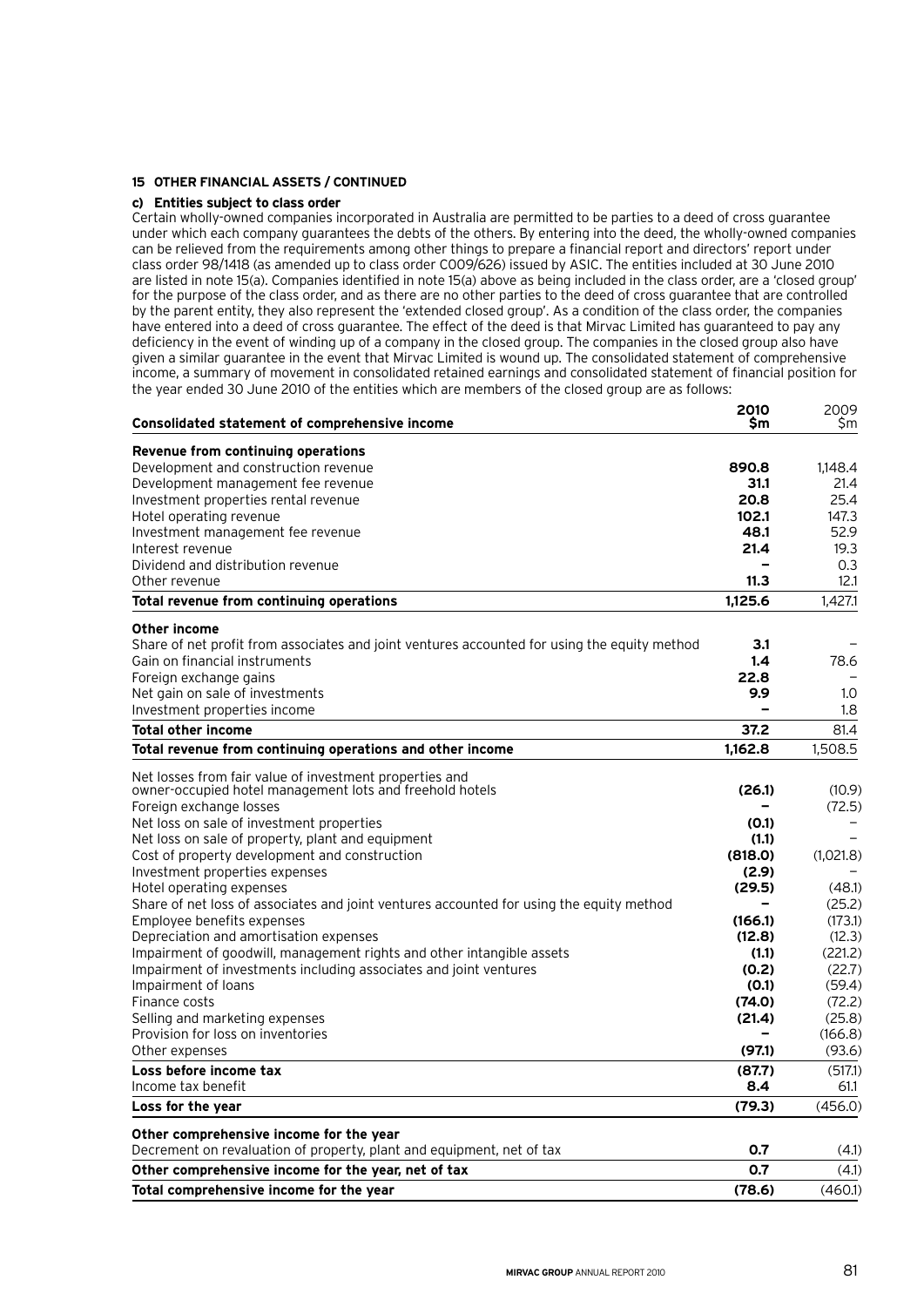## **15 Other financial assets / continued**

| 15 OTHER FINANCIAL ASSETS / CONTINUED             | 2010<br>Sm | 2009<br>\$m |
|---------------------------------------------------|------------|-------------|
| Movement in retained earnings                     |            |             |
| Balance 1 July                                    | (536.7)    | (116.8)     |
| Loss for the year                                 | (79.3)     | (456.0)     |
| Additions of subsidiaries into closed group       | (79.1)     | 36.1        |
| Balance 30 June                                   | (695.1)    | (536.7)     |
| <b>Current assets</b>                             |            |             |
| Cash and cash equivalents                         | 221.9      | 203.7       |
| Receivables                                       | 106.5      | 73.9        |
| Current tax assets                                | 5.9        | 6.4         |
| Inventories                                       | 632.2      | 641.6       |
| Other assets                                      | 16.7       | 30.3        |
| <b>Total current assets</b>                       | 983.2      | 955.9       |
| Non-current assets                                |            |             |
| Receivables                                       | 170.4      | 204.0       |
| Inventories                                       | 1,125.6    | 1,127.4     |
| Investments accounted for using the equity method | 211.6      | 185.4       |
| Derivative financial assets                       | 9.2        | 2.7         |
| Other financial assets                            | 72.1       | 62.2        |
| Investment properties                             | 142.8      | 129.7       |
| Property, plant and equipment                     | 119.4      | 87.2        |
| Intangible assets                                 | 0.3        | 4.0         |
| Deferred tax assets                               | 123.0      | 54.5        |
| Other non-current assets                          |            | 7.6         |
| Total non-current assets                          | 1,974.4    | 1,864.7     |
| <b>Total assets</b>                               | 2,957.6    | 2,820.6     |
| <b>Current liabilities</b>                        |            |             |
| Payables                                          | 130.9      | 83.1        |
| Borrowings                                        | 77.5       | 0.1         |
| Provisions                                        | 6.1        | 9.5         |
| Other liabilities                                 | 10.6       | 21.0        |
| <b>Total current liabilities</b>                  | 225.1      | 113.7       |
| <b>Non-current liabilities</b>                    |            |             |
| Payables                                          | 667.0      | 666.3       |
| <b>Borrowings</b>                                 | 1,366.6    | 1,306.7     |
| Derivative financial liabilities                  | 36.7       | 32.2        |
| Deferred tax liabilities                          | 99.3       | 53.8        |
| Provisions                                        | 5.3        |             |
| <b>Total non-current liabilities</b>              | 2,174.9    | 2,059.0     |
| <b>Total liabilities</b>                          | 2,400.0    | 2,172.7     |
| <b>Net assets</b>                                 | 557.6      | 647.9       |
| <b>Equity</b>                                     |            |             |
| Contributed equity                                | 1,223.7    | 1,153.7     |
| Reserves                                          | 29.0       | 30.9        |
| Retained earnings                                 | (695.1)    | (536.7)     |
| <b>Total equity</b>                               | 557.6      | 647.9       |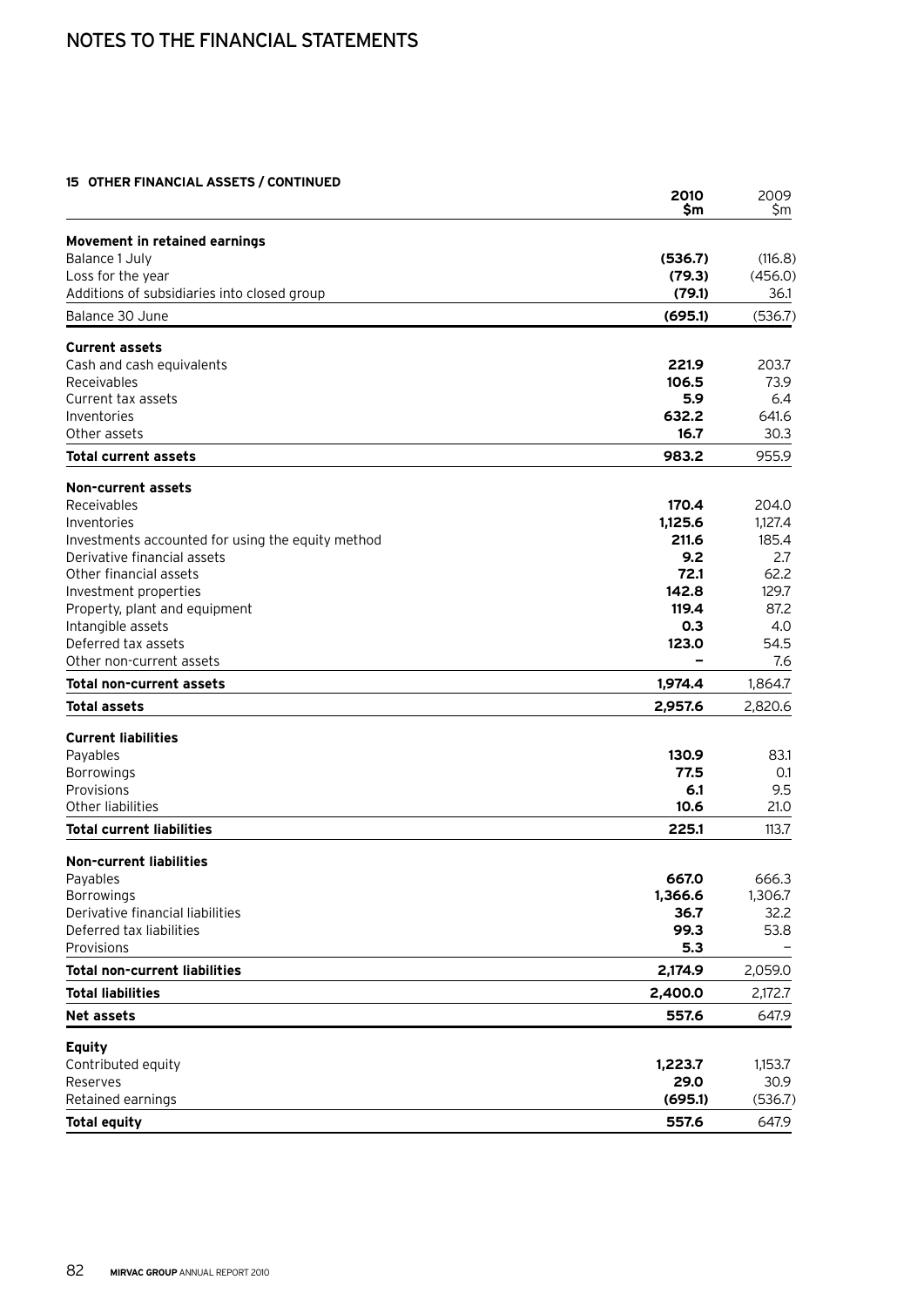| <b>INVESTMENT PROPERTIES</b><br>16                                                     |                            | Cost and                     |                              | Book value               |                          | Capitalisation rate      |                                                 | Discount rate            |                          |                          |
|----------------------------------------------------------------------------------------|----------------------------|------------------------------|------------------------------|--------------------------|--------------------------|--------------------------|-------------------------------------------------|--------------------------|--------------------------|--------------------------|
|                                                                                        |                            | additions                    |                              |                          |                          |                          |                                                 |                          |                          | Last                     |
|                                                                                        |                            | to 30 June<br>2010           | 30 June<br>2010              | 30 June<br>2009          | 30 June<br>2010          | 30 June<br>2009          | 30 June<br>2010                                 | 30 June<br>2009          | Date of last<br>external | external<br>valuation    |
|                                                                                        | Date of acquisition        | \$m                          | \$m                          | \$m                      | %                        | $\%$                     | %                                               | %                        | valuation                | \$m                      |
|                                                                                        |                            |                              |                              |                          |                          |                          |                                                 |                          |                          |                          |
| <b>MPT and its controlled entities</b>                                                 |                            |                              |                              |                          |                          |                          |                                                 |                          |                          |                          |
| 1 Castlereagh Street, Sydney NSW                                                       | December 1998              | 64.3                         | 68.0                         | 64.3                     | 7.65                     | 8.00                     | 9.50                                            | 9.50                     | June 2010                | 68.0                     |
| 1 Darling Island, Pyrmont, NSW                                                         | April 2004                 | 153.7                        | 163.0                        | 161.0                    | 7.25                     | 7.00                     | 9.25                                            | 9.25                     | December 2008            | 172.5                    |
| 10 Julius Avenue, North Ryde NSW <sup>1,5</sup>                                        | December 2005              | 67.8                         | 53.8                         | $\overline{\phantom{0}}$ | 8.25                     | ۰                        | 9.75                                            |                          |                          |                          |
| 101-103 Miller Street, Greenwood Plaza,<br>North Sydney NSW (50% interest)             | June 1994                  | 241.7                        | 242.2                        | 251.5                    |                          |                          | 6.75-7.00 6.25-6.50 9.00-9.50                   | 8.75-9.00                | December 2008            | 251.5                    |
| 10-20 Bond Street, Sydney NSW1,5                                                       | <b>July 2004</b>           | 156.7                        | 92.3                         | $\overline{\phantom{0}}$ | 7.50                     | $\overline{a}$           | 9.25                                            |                          | December 2009            | 85.0                     |
| 12 Cribb Street, Milton QLD <sup>1,5</sup>                                             | April 1999                 | 10.7                         | 13.3                         | $\overline{a}$           | 9.00                     | $\overline{a}$           | 10.25                                           | $\overline{\phantom{0}}$ | December 2009            | 13.3                     |
| 12 Julius Avenue, North Ryde NSW <sup>1,5</sup>                                        | November 1999              | 24.5                         | 24.2                         | $\overline{\phantom{a}}$ | 8.50                     | $\qquad \qquad -$        | 9.75                                            | $\overline{\phantom{0}}$ |                          |                          |
| 1-47 Percival Road, Smithfield NSW                                                     | November 2002              | 27.7                         | 27.5                         | 20.0                     | 8.25                     | 8.50                     | 9.75                                            | 9.25                     | March 2010               | 27.5                     |
| 189 Grey Street, Southbank QLD                                                         | April 2004                 | 61.9                         | 65.0                         | 65.0                     | 7.75                     | 7.75                     | 9.25                                            | 9.00                     | June 2010                | 65.0                     |
| 190 George Street, Sydney NSW                                                          | August 2003                | 36.9                         | 36.7                         | 39.0                     | 8.50                     | 8.00                     | 9.25                                            | 9.25                     | December 2009            | 36.7                     |
| 1900-2060 Pratt Boulevard,                                                             |                            |                              |                              |                          |                          |                          |                                                 |                          |                          |                          |
| Chicago, Illinois USA                                                                  | December 2007              | 35.4                         | 30.8                         | 40.7                     | 8.00                     | 8.00                     | 10.50                                           | 9.50                     | December 2009            | 33.6                     |
| 191-197 Salmon Street, Port Melbourne <sup>1, 5</sup>                                  | <b>July 2003</b>           | 91.6                         | 100.0                        | $\qquad \qquad -$        | 8.00                     | $\qquad \qquad -$        | 9.50                                            | $\overline{a}$           | June 2010                | 100.0                    |
| 200 George Street, Sydney NSW                                                          | October 2001               | 25.0                         | 24.8                         | 25.0                     | 8.25                     | 8.25                     | 9.25                                            | 9.50                     | December 2009            | 24.8                     |
| 23 Furzer Street, Woden ACT <sup>1,5</sup>                                             | <b>July 2008</b>           | 239.2                        | 225.0                        | $\overline{\phantom{0}}$ | 7.25                     | $\overline{\phantom{0}}$ | 9.25                                            | ۳                        | June 2010                | 225.0                    |
| 253 Wellington Road &                                                                  |                            | $\overline{\phantom{a}}$     |                              | 12.0                     |                          | 9.50                     |                                                 | 9.50                     |                          |                          |
| 18-20 Compark Circuit, Mulgrave VIC <sup>3</sup><br>271 Lane Cove Road, North Ryde NSW | August 2001                |                              |                              | 40.0                     |                          |                          | 9.50                                            | 9.25                     |                          | 33.0                     |
| 3 Rider Boulevard, Rhodes NSW <sup>1,5</sup>                                           | April 2000<br>January 2007 | 30.0<br>75.9                 | 33.0<br>73.0                 | $\qquad \qquad -$        | 8.00<br>8.00             | 8.00<br>$\overline{a}$   | 9.25                                            | -                        | June 2010                |                          |
| 30-32 Compark Circuit, Mulgrave VIC <sup>2</sup>                                       | February 2003              | $\qquad \qquad \blacksquare$ |                              | 6.5                      |                          | 9.50                     | -                                               | 9.50                     |                          |                          |
| 32 Sargents Road, Minchinbury NSW <sup>1,5</sup>                                       | February 2004              | 26.6                         | 24.1                         | $\overline{a}$           | 8.75                     | $\overline{a}$           | 9.25                                            |                          |                          |                          |
| 333-343 Frankston-Dandenong Road &                                                     |                            |                              |                              |                          |                          |                          |                                                 |                          |                          |                          |
| 4 Abbotts Road, Dandenong South, VIC <sup>3</sup>                                      | January 2004               | $\qquad \qquad \blacksquare$ | $\qquad \qquad \blacksquare$ | 13.2                     | -                        | 9.00                     | $\qquad \qquad \blacksquare$                    | 9.50                     |                          | $\overline{\phantom{0}}$ |
| 340 Adelaide Street, Brisbane QLD <sup>1,5</sup>                                       | September 1998             | 34.7                         | 67.0                         | $\qquad \qquad -$        | 9.00                     | $\qquad \qquad -$        | 9.50                                            | $\overline{\phantom{0}}$ |                          |                          |
| 38 Sydney Avenue, Forrest ACT                                                          | June 1996                  | 37.8                         | 37.5                         | 37.5                     | 8.75                     | 8.75                     | 9.25                                            | 9.50                     | December 2008            | 41.9                     |
| 40 Miller Street, North Sydney NSW                                                     | March 1998                 | 89.3                         | 93.5                         | 90.0                     | 7.50                     | 7.50                     | 9.25                                            | 9.00                     | June 2010                | 93.5                     |
| 44 Biloela Street, Villawood NSW <sup>2</sup>                                          | September 2003             | $\qquad \qquad \blacksquare$ | $\overline{\phantom{0}}$     | 12.7                     | $\overline{\phantom{0}}$ | 9.50                     | $\overline{\phantom{0}}$                        | 10.50                    |                          |                          |
| 47-67 Westgate Drive,                                                                  |                            |                              |                              |                          |                          |                          |                                                 |                          |                          |                          |
| Altona North VIC <sup>1,5</sup>                                                        | September 2007             | 19.8                         | 19.2                         | $\overline{\phantom{0}}$ | 9.50                     |                          | 10.00                                           | $\overline{a}$           | December 2009            | 19.0                     |
| 52 Huntingwood Drive,<br>Huntingwood NSW <sup>1,5</sup>                                | November 2004              | 27.5                         | 23.0                         | $\overline{\phantom{a}}$ | 9.00                     | $\qquad \qquad -$        | 9.50                                            | ۰                        |                          |                          |
| 54 Marcus Clarke Street, Canberra, ACT                                                 | October 1987               | 17.1                         | 16.0                         | 17.0                     | 9.50                     | 9.50                     | 9.75                                            | 9.75                     | December 2008            | 19.0                     |
| 64 Biloela Street, Villawood NSW                                                       | February 2004              | 21.5                         | 21.5                         | 21.5                     | 9.50                     | 9.00                     | 10.50                                           | 10.25                    | September 2009           | 21.5                     |
| Aviation House, 16 Furzer Street, Phillip ACT                                          | <b>July 2007</b>           | 64.5                         | 67.0                         | 67.0                     | 7.75                     | 7.50                     | 9.50                                            | 9.25                     | June 2010                | 67.0                     |
| Ballina Central,                                                                       |                            |                              |                              |                          |                          |                          |                                                 |                          |                          |                          |
| Pacific Highway, Ballina NSW                                                           | December 2004              | 33.8                         | 32.0                         | 34.5                     | 8.25                     | 8.00                     | 9.75                                            | 9.25                     | June 2009                | 34.5                     |
| Bay Centre, Pirrama Road, Pyrmont NSW                                                  | June 2001                  | 96.2                         | 97.0                         | 98.0                     | 7.50                     | 7.50                     | 9.25                                            | 9.00                     | June 2010                | 97.0                     |
| Blacktown MegaCentre,                                                                  |                            |                              |                              |                          |                          |                          |                                                 |                          |                          |                          |
| Blacktown Road, Blacktown NSW                                                          | June 2002                  | 34.8                         | 26.0                         | 36.5                     | 9.25                     | 9.00                     | 10.00                                           | 10.00                    | December 2008            | 40.0                     |
| Booz & Co Building,<br>10 Rudd Street, Canberra ACT <sup>2</sup>                       | October 1987               |                              |                              | 18.7                     |                          | 8.50                     |                                                 | 9.00                     |                          |                          |
| Broadway Shopping Centre,                                                              |                            |                              |                              |                          |                          |                          |                                                 |                          |                          |                          |
| Broadway NSW (50% interest)                                                            | January 2007               | 197.9                        | 221.5                        | 202.5                    | 6.25                     | 6.13                     | 9.00                                            | 8.75                     | June 2010                | 221.5                    |
| Building 1.2.3 & 7.                                                                    | April 2002 &               |                              |                              |                          |                          |                          |                                                 |                          |                          |                          |
| Riverside Quay, Southbank VIC                                                          | <b>July 2003</b>           | 145.0                        | 151.2                        |                          |                          |                          | 144.0 8.00-8.25 8.25-8.75 9.50-10.25 9.00-9.75  |                          | June 2010                | 151.2                    |
| Cherrybrook Village Shopping Centre,                                                   |                            |                              |                              |                          |                          |                          |                                                 |                          |                          |                          |
| Cherrybrook NSW <sup>1,5</sup>                                                         | June 2005<br>March 2004    | 71.1<br>43.4                 | 73.8<br>44.0                 |                          | 7.50<br>8.25             |                          | 9.50<br>9.75                                    | ۳                        |                          |                          |
| City Centre Plaza, Rockhampton QLD <sup>1,5</sup><br>Como Centre, Corner Toorak Road   |                            |                              |                              |                          |                          |                          |                                                 |                          |                          |                          |
| & Chapel Street, South Yarra VIC                                                       | August 1998                | 137.0                        | 117.5                        |                          |                          |                          | 111.4 8.25-9.00 8.25-9.25 9.25-11.25 9.25-10.75 |                          | June 2009                | 136.8                    |
| Cooleman Court, Weston ACT <sup>1,5</sup>                                              | July 2001 (50%)            |                              |                              |                          |                          |                          |                                                 |                          |                          |                          |
|                                                                                        | November 2004 (50%)        | 53.6                         | 44.0                         |                          | 7.75                     |                          | 9.50                                            | $\qquad \qquad -$        | June 2010                | 44.0                     |
| Gippsland Centre,                                                                      |                            |                              |                              |                          |                          |                          |                                                 |                          |                          |                          |
| Cunninghame Street, Sale VIC                                                           | January 1994               | 50.1                         | 49.8                         | 49.7                     | 8.25                     | 8.25                     | 9.50                                            | 9.75                     | June 2010                | 49.8                     |
| 8 Chifley Square, Sydney NSW <sup>1,5</sup>                                            | April 2006                 | 76.1                         | 30.0                         | $\qquad \qquad -$        | 8.25                     | $\overline{\phantom{a}}$ | 10.00                                           | $\overline{a}$           |                          |                          |
| Hinkler Central,<br>Maryborough Street, Bundaberg QLD                                  | August 2003                | 83.0                         | 88.0                         | 84.0                     | 7.75                     | 7.50                     | 9.50                                            | 9.25                     | March 2009               | 84.0                     |
| James Ruse Business Park,                                                              |                            |                              |                              |                          |                          |                          |                                                 |                          |                          |                          |
| 6 Boundary Road, Northmead NSW <sup>3</sup>                                            | <b>July 1994</b>           |                              |                              | 27.0                     |                          | 9.00                     |                                                 | 9.75                     |                          |                          |
| John Oxley Centre,                                                                     |                            |                              |                              |                          |                          |                          |                                                 |                          |                          |                          |
| 339 Coronation Drive, Milton QLD                                                       | May 2002                   | 53.7                         | 59.0                         | 54.0                     | 9.00                     | 9.00                     | 9.25                                            | 9.25                     | March 2009               | 54.0                     |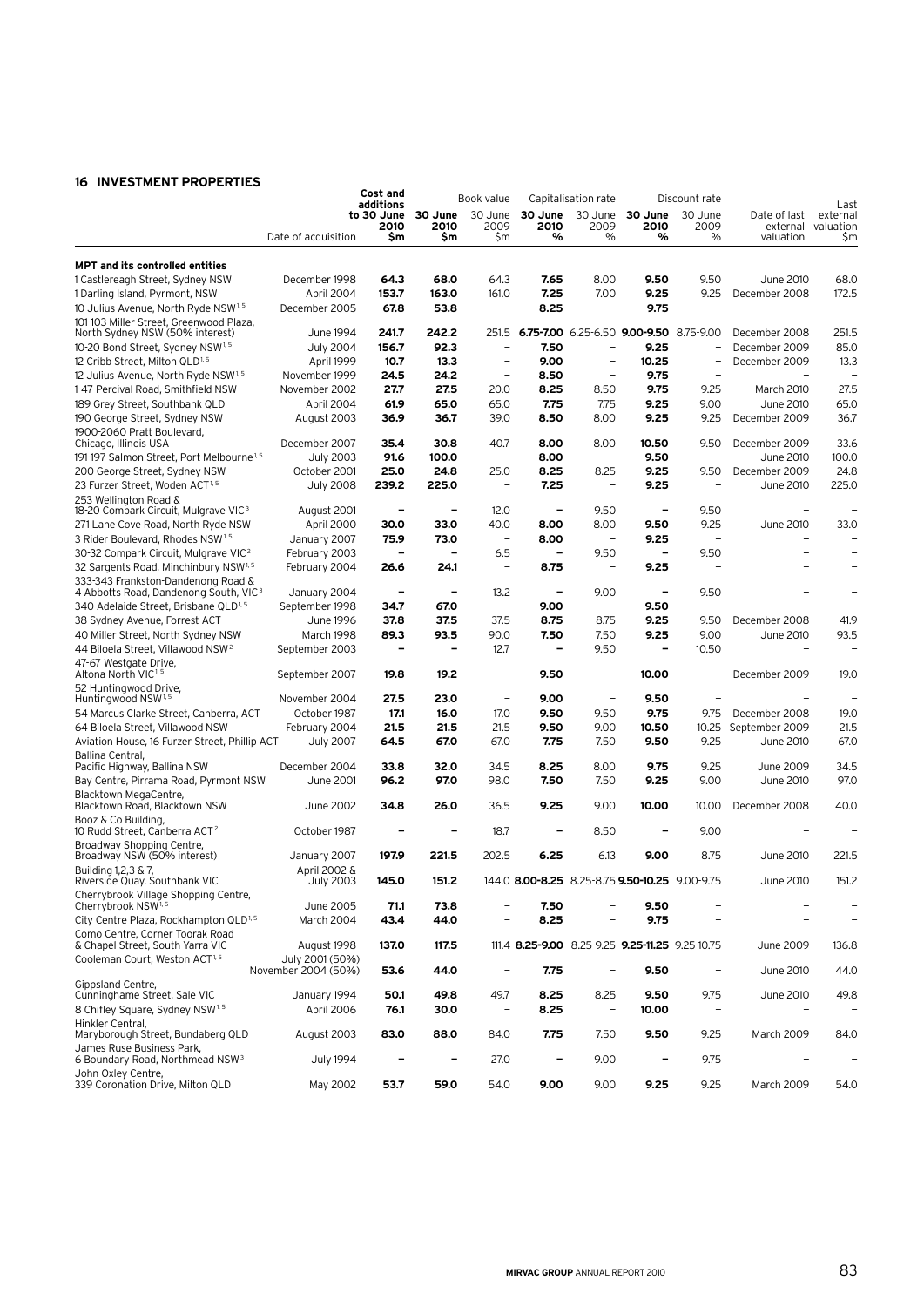|                                                                             |                                | Cost and<br>additions        |                        | Book value               |                      | Capitalisation rate  |                      | Discount rate        |                                       | Last                         |
|-----------------------------------------------------------------------------|--------------------------------|------------------------------|------------------------|--------------------------|----------------------|----------------------|----------------------|----------------------|---------------------------------------|------------------------------|
|                                                                             | Date of acquisition            | to 30 June<br>2010<br>\$m    | 30 June<br>2010<br>\$m | 30 June<br>2009<br>\$m   | 30 June<br>2010<br>% | 30 June<br>2009<br>% | 30 June<br>2010<br>% | 30 June<br>2009<br>% | Date of last<br>external<br>valuation | external<br>valuation<br>\$m |
| MPT and its controlled entities / continued                                 |                                |                              |                        |                          |                      |                      |                      |                      |                                       |                              |
| Kawana Shoppingworld,                                                       | December 1993 (50%)            |                              |                        |                          |                      |                      |                      |                      |                                       |                              |
| Nicklin Way, Buddina QLD<br>Kwinana Hub Shopping Centre,                    | June 1998 (50%)                | 186.4                        | 200.6                  | 188.0                    | 6.75                 | 6.50                 | 9.25                 | 9.00                 | June 2010                             | 200.6                        |
| Gilmore Avenue, Kwinana WA <sup>2</sup>                                     | September 2005                 | $\qquad \qquad \blacksquare$ |                        | 25.0                     |                      | 8.25                 |                      | 9.75                 |                                       |                              |
| Lake Haven MegaCentre, Lake Haven NSW                                       | January 2007                   | 27.8                         | 26.5                   | 27.0                     | 9.75                 | 9.50                 | 10.25                | 10.00                | December 2008                         | 30.0                         |
| Logan MegaCentre, Logan, QLD<br>Moonee Ponds Central (Stage II),            | October 2005                   | 63.7                         | 63.0                   | 63.5                     | 9.25                 | 9.00                 | 10.25                | 10.25                | December 2008                         | 71.0                         |
| Homer Street, Moonee Ponds VIC                                              | February 2008                  | 38.8                         | 39.0                   | 38.7                     | 8.50                 | 8.50                 | 9.75                 | 9.75                 | June 2010                             | 39.0                         |
| Moonee Ponds Central,<br>Homer Street, Moonee Ponds VIC                     | May 2003                       | 22.2                         | 22.8                   | 22.8                     | 7.75                 | 8.00                 | 9.50                 | 9.50                 | June 2010                             | 22.8                         |
| Morayfield SupaCentre, Morayfield QLD <sup>1,5</sup> September 2007         |                                | 46.0                         | 37.5                   | $\overline{\phantom{m}}$ | 9.75                 | -                    | 10.50                | $\overline{a}$       | December 2009                         | 38.5                         |
| Nexus Industry Park (Atlas),                                                |                                |                              |                        |                          |                      |                      |                      |                      |                                       |                              |
| Lyn Parade, Prestons NSW<br>Nexus Industry Park (Building 3),               | August 2004                    | 17,1                         | 17.1                   | 18.0                     | 8.25                 | 8.00                 | 9.75                 | 9.25                 | September 2009                        | 17.1                         |
| Lyn Parade, Prestons NSW                                                    | August 2004                    | 21.4                         | 21.5                   | 22.0                     | 8.75                 | 8.25                 | 9.50                 | 9.25                 | September 2009                        | 21.5                         |
| Nexus Industry Park (HPM),<br>Lyn Parade, Prestons NSW                      | August 2004                    | 14.7                         | 14.8                   | 15.5                     | 8.75                 | 8.25                 | 9.50                 | 9.25                 | December 2008                         | 16.6                         |
| Nexus Industry Park (Natsteel),                                             |                                |                              |                        |                          |                      |                      |                      |                      |                                       |                              |
| Lyn Parade, Prestons NSW                                                    | August 2004                    | 12.0                         | 12.0                   | 12.5                     | 8.75                 | 8.25                 | 9.50                 | 9.25                 | March 2009                            | 12.5                         |
| Orange City Centre,<br>Summer Street, Orange NSW                            | April 1993                     | 49.1                         | 49.0                   | 49.0                     | 8.25                 | 8.25                 | 9.25                 | 9.25                 | June 2010                             | 49.0                         |
| Orion Springfield Town Centre,<br>Springfield, QLD                          | August 2002                    | 135.5                        | 143.0                  | 140.5                    | 6.75                 | 6.50                 | 9.00                 | 9.00                 | December 2008                         | 140.5                        |
| Peninsula Lifestyle,<br>Nepean Highway, Mornington VIC                      | December 2003                  | 48.5                         | 46.0                   | 49.0                     | 9.25                 | 8.75                 | 10.00                | 10.00                | December 2008                         | 53.0                         |
| Quay West Car Park,                                                         |                                |                              |                        |                          |                      |                      |                      |                      |                                       |                              |
| 109-111 Harrington Street, Sydney NSW                                       | November 1989                  | 28.5                         | 28.5                   | 37.0                     | 8.50                 | 8.50                 | 10.25                | 10.75                | June 2009                             | 37.0                         |
| Rhodes Shopping Centre,<br>Rhodes NSW (50% interest)                        | January 2007<br>Oct 1995 (50%) | 86.9                         | 99.0                   | 90.5                     | 7.00                 | 6.63                 | 9.25                 | 9.00                 | June 2010                             | 99.0                         |
| Royal Domain Centre,<br>380 St Kilda Road, Melbourne VIC                    | Apr 2001 (50%)                 | 101.0                        | 104.0                  | 101.5                    | 8.25                 | 8.50                 | 9.25                 | 9.00                 | June 2009                             | 101.5                        |
| St George Centre,<br>60 Marcus Clarke Street, Canberra ACT                  | September 1989                 | 52.2                         | 51.5                   | 52.0                     | 8.50                 | 8.50                 | 9.00                 | 9.00                 | June 2009                             | 52.0                         |
| St Marys Village Centre,<br>Charles Hackett Drive, St Marys NSW             | January 2003                   | 40.3                         | 42.3                   | 40.2                     | 7.75                 | 8.00                 | 9.25                 | 9.25                 | December 2008                         | 44.5                         |
| Stanhope Village,<br>Sentry Drive, Stanhope Gardens NSW                     | November 2003                  | 53.2                         | 59.0                   | 53.1                     | 7.75                 | 8.00                 | 9.25                 | 9.00                 | June 2010                             | 59.0                         |
| Taree City Centre,                                                          | Jul 2001 (50%)                 |                              |                        |                          |                      |                      |                      |                      |                                       |                              |
| Taree NSW <sup>1,5</sup><br>Waverley Gardens Shopping Centre,               | Nov 2004 (50%)                 | 52.9                         | 55.5                   | $\overline{a}$           | 8.00                 |                      | 9.50                 |                      |                                       |                              |
| Corner Police & Jacksons Road,                                              |                                |                              |                        |                          |                      |                      |                      |                      |                                       |                              |
| Mulgrave VIC                                                                | November 2002                  | 128.7                        | 127.0                  | 132.6                    | 7.75                 | 7.50                 | 9.25                 | 9.50                 | June 2010                             | 127.0                        |
| Mirvac Limited and its controlled entities                                  | March 2004                     |                              | 59.5                   | 57.8                     |                      | 2.50                 | -                    | 11.20                |                                       |                              |
| Forestry land<br>5 Rider Boulevard, Rhodes NSW                              | January 2007                   | 102.6                        | 108.0                  | 104.8                    | 8.00                 | 7.75                 | 9.75                 | 9.50                 | February 2009                         | 107.0                        |
| Manning Mall, Taree, NSW                                                    | December 2006                  | 33.5                         | 34.7                   | 23.8                     | 8.50                 | 8.25                 | 9.50                 | 9.75                 | December 2009                         | 32.8                         |
| Blue Street, North Sydney                                                   | June 2001                      |                              |                        | 1.1                      |                      | 10.00                |                      |                      |                                       |                              |
| <b>Total investment properties</b>                                          |                                |                              | 4,137.0                | 3,210.1                  |                      |                      |                      |                      |                                       |                              |
| Investment properties under construction                                    |                                |                              |                        |                          |                      |                      |                      |                      |                                       |                              |
| Nexus Industry Park (Stage 5),                                              |                                |                              |                        |                          |                      |                      |                      |                      |                                       |                              |
| Lyn Parade, Prestons NSW <sup>4</sup>                                       | August 2004                    | 8.5                          | 8.5                    |                          | 8.25                 |                      | 9.75                 |                      |                                       |                              |
| Orion Springfield Land, Springfield QLD <sup>4</sup>                        | August 2002                    | 138.9                        | 75.0                   |                          | - 6.25-9.00          |                      | 9.00                 |                      |                                       |                              |
| Network, Old Wallgrove Road,<br>Eastern Creek NSW <sup>1, 4, 5</sup>        | December 2002                  | 14.9                         | 6.0                    |                          |                      |                      |                      |                      |                                       |                              |
| 4 Dalley Street & Laneway, Sydney NSW <sup>4</sup>                          | March 2004                     | 26.8                         |                        |                          | 6.75                 |                      | 9.25                 |                      |                                       |                              |
| Total investment properties under construction                              |                                |                              | 89.5                   | -                        |                      |                      |                      |                      |                                       |                              |
| Total investment properties and<br>investment properties under construction |                                |                              | 4,226.5                | 3,210.1                  |                      |                      |                      |                      |                                       |                              |

1) Investment properties acquired through business combination. These properties were recorded at their fair value on the date of acquisition (\$720.7m). However disclosure in the note above is the original date of acquisition and the original cost of, and addition to, these properties as recorded in the accounting records of the acquiree as this information is more relevant to users of the financial statements.

2) Investment properties disposed of during the year.

3) Investment properties reclassified as assets held for sale during the year.

4) Investment properties under construction transferred from property, plant and equipment.

5) Cost and additions and acquisition dates represent information based on disclosure of fund acquired through business combination.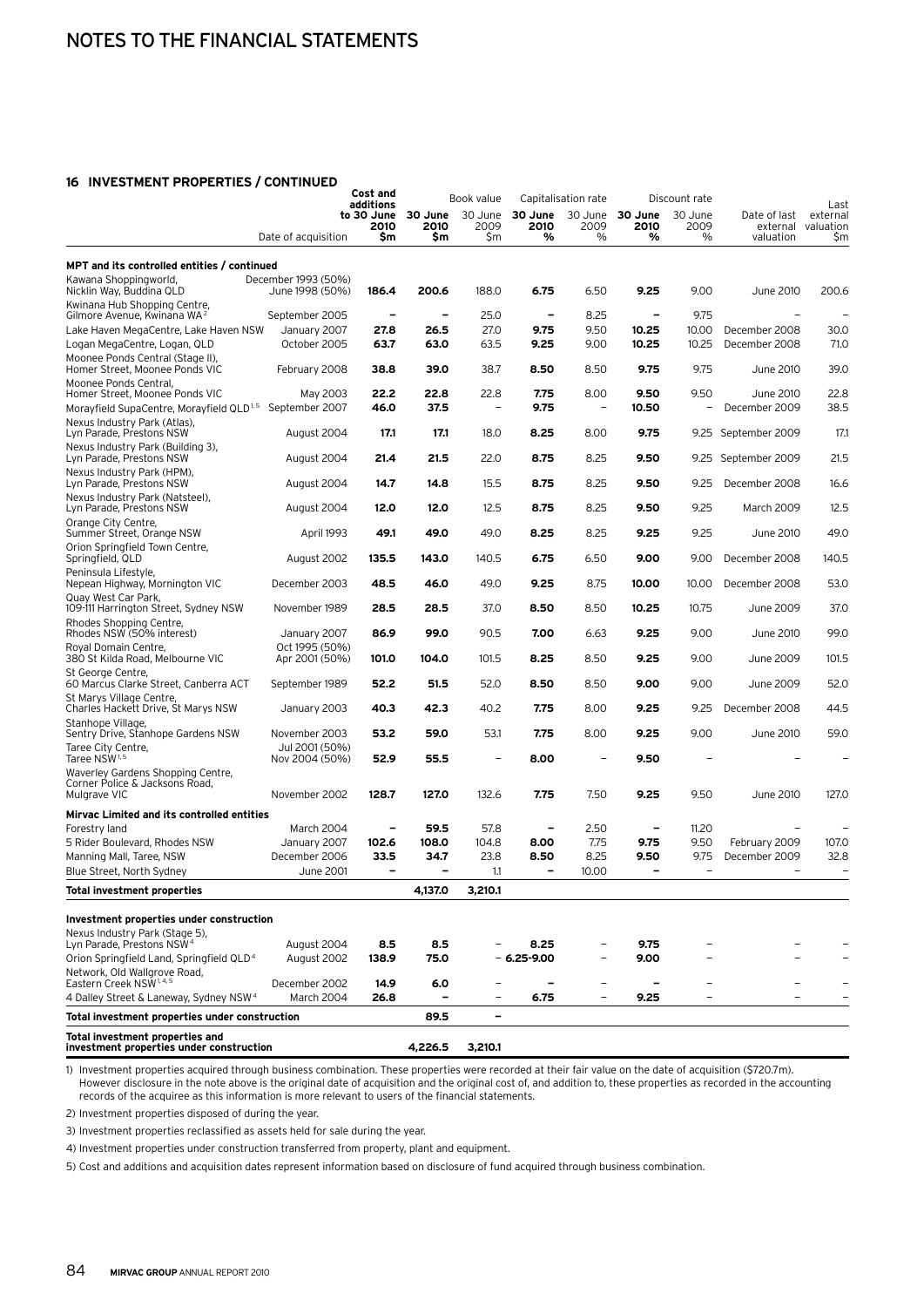#### **16 Investment properties / continued**

#### **a) Reconciliation of carrying amounts of investment properties**

|                                                                   |            | Consolidated |
|-------------------------------------------------------------------|------------|--------------|
| At fair value                                                     | 2010<br>Sm | 2009<br>\$m  |
| Balance 1 July                                                    | 3,210.1    | 3,436.8      |
| Additions                                                         | 309.3      | 41.6         |
| Additions resulting from business combination                     | 822.2      |              |
| <b>Disposals</b>                                                  | (146.9)    |              |
| Net losses from fair value adjustments                            | (98.6)     | (487.2)      |
| Net (losses)/gains from foreign currency translation              | (2.1)      | 9.0          |
| Transfers to assets classified as held for sale                   | (53.7)     |              |
| Transfers from inventories and property, plant and equipment      | 205.4      | 224.8        |
| Amortisation of fit out costs, leasing costs and rent incentive   | (19.2)     | (14.9)       |
| Balance 30 June                                                   | 4,226.5    | 3,210.1      |
| b) Amounts recognised in profit or loss for investment properties |            |              |
| Investment properties rental revenue                              | 403.2      | 329.9        |
| Investment properties expenses                                    | (102.2)    | (81.4)       |
|                                                                   | 301.0      | 248.5        |

#### **c) Valuation basis**

#### i) Investment properties

Investment properties are carried at fair value. Valuation methods used to determine the fair value include market sales comparison, DCF and capitalisation rate ("cap rate"). The fair value for a property may be determined by using a combination of these and other valuation methods.

Market sales comparison: The sales comparison approach utilises recent sales of comparable properties, adjusted for any differences including the nature, location and lease profile, to indicate the fair value of a property. Where there is a lack of recent sales, activity adjustments are made from previous comparable sales to reflect changes in economic conditions.

DCF: DCF projections derived from contracted rents, market rents, operating costs, lease incentives, lease fees, capital expenditure and future income on vacant space are discounted at a rate to arrive at a value. The discount rate is a market assessment of the risk associated with the cash flows, and the nature, location and tenancy profile of the property relative to returns from alternative investments, CPI rates and liquidity risk. It is assumed that the property is sold at the end of the investment period at a terminal value. The terminal value is determined by using an appropriate terminal cap rate. Mirvac's terminal cap rates are in the range of an additional 25 to 100 basis points above the respective property's cap rate.

Cap rate: An assessment is made of fully leased net income based on contracted rents, market rents, operating costs and future income on vacant space. The adopted fully leased net income is capitalised in perpetuity from the valuation date at an appropriate cap rate. The cap rate reflects the nature, location and tenancy profile of the property together with current market investment criteria, as evidenced by current sales evidence. Various adjustments including incentives, capital expenditure, and reversions to market rent are made to arrive at the property value.

#### $ii)$  IPUC

There are generally no active markets for IPUC, therefore a lack of comparable transactions of IPUC usually requires the use of estimation models. The two main estimation models used to value IPUC are residual and DCF valuations. The residual method of determining the value of a property uses the estimated total cost of the development, including construction and associated expenditures, finance costs, and an allowance for developer's risk and profit, is deducted from the end value of the completed project. The resultant figure is then adjusted back to the date of valuation to give the residual value.

#### **d) Non-current assets pledged as security**

Refer to note 20(b) for information on non-current assets pledged as security by the Group.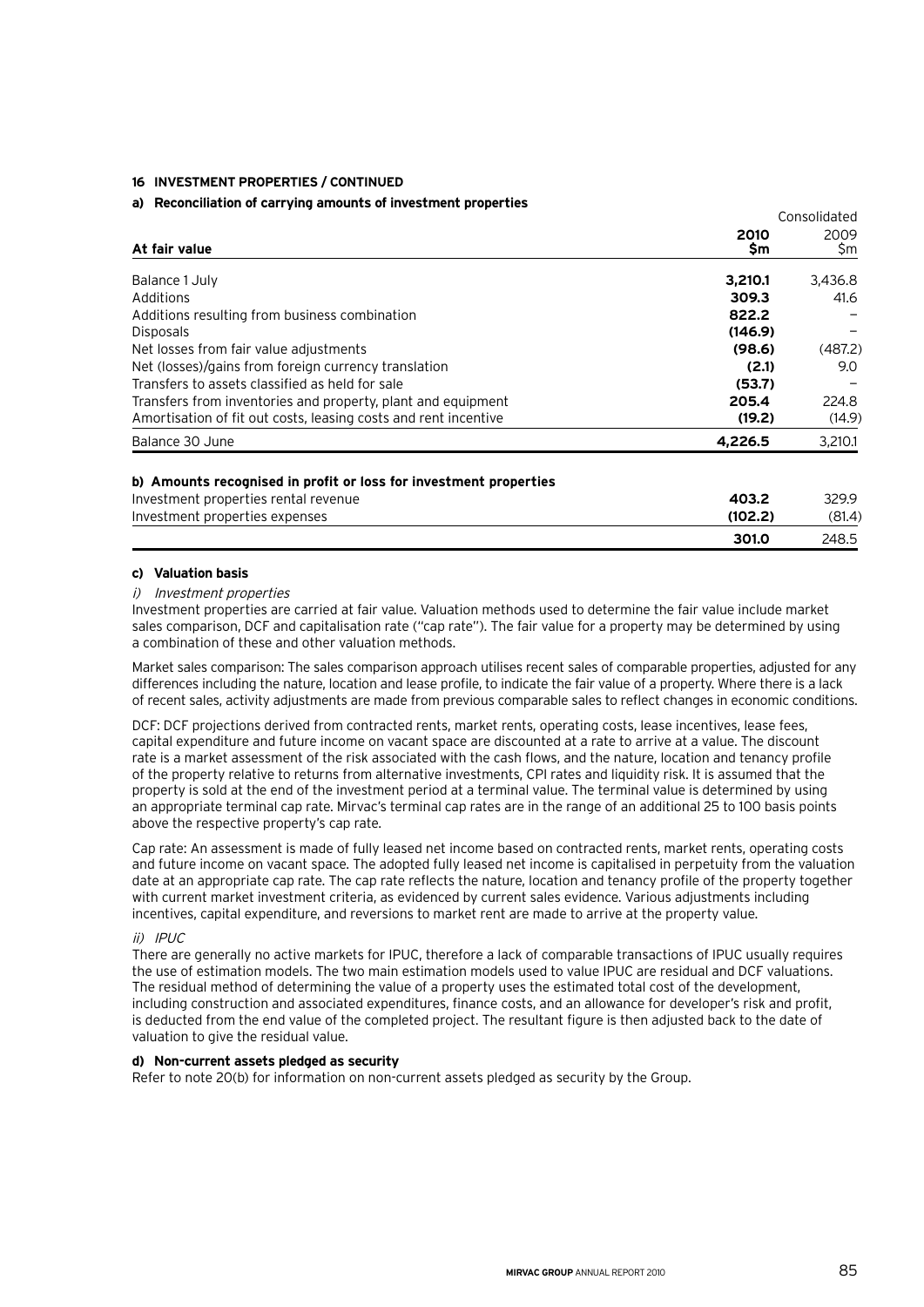#### **16 Investment properties / continued**

#### **e) Property portfolio**

Mirvac's property portfolio is made up as follows:

|                                                                                      |            | Consolidated |
|--------------------------------------------------------------------------------------|------------|--------------|
|                                                                                      | 2010<br>Sm | 2009<br>Sm   |
| Investment properties per statement of financial position                            | 4.226.5    | 3.210.1      |
| Properties classified as assets held for sale                                        | 53.7       |              |
| Owner-occupied hotel management lots classified as property, plant and equipment     | 59.3       | 60.1         |
| Owner-occupied freehold hotels classified as property, plant and equipment           | 61.5       | 26.1         |
| Owner-occupied administration properties classified as property, plant and equipment | 211.2      | 228.8        |
| Investment properties under construction classified as property, plant and equipment |            | 207.5        |
|                                                                                      | 4.612.2    | 3.732.6      |

#### **17 Property, plant and equipment**

|                                                        | Office                       |                          | Owner-<br>occupied hotel | Owner-<br>occupied       | Owner-<br>occupied       | Investment<br>properties       |              |
|--------------------------------------------------------|------------------------------|--------------------------|--------------------------|--------------------------|--------------------------|--------------------------------|--------------|
|                                                        | leasehold                    | Plant and management     |                          |                          | freehold administration  | under                          |              |
| Consolidated                                           | improvements<br>\$m          | equipment<br>\$m         | lots<br>\$m              | hotels<br>\$m            | \$m                      | properties construction<br>\$m | Total<br>\$m |
|                                                        |                              |                          |                          |                          |                          |                                |              |
| Year ended 30 June 2010                                |                              |                          |                          |                          |                          |                                |              |
| Opening net book amount                                | 0.1                          | 26.4                     | 60.1                     | 26.1                     | 228.8                    | 207.5                          | 549.0        |
| Revaluation (decrement)/increment                      |                              |                          | 0.1                      | (19.0)                   | 1.6                      | $\overline{\phantom{m}}$       | (17.3)       |
| Additions                                              |                              | 5.3                      | 0.5                      | 1.5                      |                          |                                | 7.3          |
| Transfers (to)/from other assets                       | (0.1)                        | 2.0                      | (0.1)                    | 54.2                     | (14.0)                   | (207.5)                        | (165.5)      |
| Assets classified as held for sale and other disposals | $\overline{\phantom{0}}$     | (1.3)                    | $\overline{\phantom{0}}$ |                          | $\overline{\phantom{0}}$ | $\qquad \qquad -$              | (1.3)        |
| Exchange differences                                   | $\overline{\phantom{0}}$     |                          | 0.1                      | $\overline{\phantom{m}}$ | $\overline{\phantom{0}}$ | $\overline{\phantom{0}}$       | O.1          |
| Depreciation expenses                                  | -                            | (9.2)                    | (1.4)                    | (1.3)                    | (5.2)                    | -                              | (17.1)       |
| <b>Closing net book amount</b>                         | $\qquad \qquad \blacksquare$ | 23.2                     | 59.3                     | 61.5                     | 211.2                    | $\qquad \qquad \blacksquare$   | 355.2        |
| At 30 June 2010                                        |                              |                          |                          |                          |                          |                                |              |
| Cost or fair value                                     |                              | 77.2                     | 67.1                     | 70.5                     | 226.2                    |                                | 441.0        |
|                                                        | $\overline{\phantom{0}}$     | (54.0)                   | (7.8)                    | (9.0)                    | (15.0)                   | $\overline{\phantom{m}}$       | (85.8)       |
| Accumulated depreciation                               |                              |                          |                          |                          |                          |                                |              |
| Net book amount                                        | $\overline{\phantom{a}}$     | 23.2                     | 59.3                     | 61.5                     | 211.2                    | $\qquad \qquad$                | 355.2        |
| Year ended 30 June 2009                                |                              |                          |                          |                          |                          |                                |              |
| Opening net book amount                                | 0.6                          | 31.5                     | 65.7                     | 33.5                     | 252.3                    | 250.0                          | 633.6        |
| Revaluation decrement                                  |                              |                          | (4.6)                    | (7.0)                    | (19.2)                   | (3.6)                          | (34.4)       |
| Additions                                              | O.1                          | 5.2                      | 0.4                      | 0.3                      | $\overline{\phantom{0}}$ | 69.1                           | 75.1         |
| Transfers (from)/to from other assets                  | (0.6)                        | 0.4                      | $\overline{\phantom{0}}$ |                          | $\overline{\phantom{0}}$ | 10.0                           | 9.8          |
| Assets classified as held for sale and other disposals | $\qquad \qquad -$            | (0.5)                    | $\overline{\phantom{0}}$ |                          | -                        | $\overline{\phantom{m}}$       | (0.5)        |
| Transfers to investment properties                     | $\overline{\phantom{0}}$     |                          | $\overline{\phantom{0}}$ |                          | $\overline{\phantom{0}}$ | (118.0)                        | (118.0)      |
| Exchange differences                                   | $\overline{\phantom{0}}$     | $\overline{\phantom{0}}$ | 0.1                      |                          | $\overline{\phantom{0}}$ | $\equiv$                       | 0.1          |
| Depreciation expenses                                  | $\overline{\phantom{0}}$     | (10.2)                   | (1.5)                    | (0.7)                    | (4.3)                    | $\overline{\phantom{0}}$       | (16.7)       |
| Closing net book amount                                | 0.1                          | 26.4                     | 60.1                     | 26.1                     | 228.8                    | 207.5                          | 549.0        |
| At 30 June 2009                                        |                              |                          |                          |                          |                          |                                |              |
| Cost or fair value                                     | 0.1                          | 77.6                     | 66.5                     | 33.0                     | 240.3                    | 207.5                          | 625.0        |
| Accumulated depreciation                               | $\qquad \qquad -$            | (51.2)                   | (6.4)                    | (6.9)                    | (11.5)                   | $\qquad \qquad -$              | (76.0)       |
| Net book amount                                        | O.1                          | 26.4                     | 60.1                     | 26.1                     | 228.8                    | 207.5                          | 549.0        |

A reconciliation of the revaluation decrement and the asset revaluation reserve is shown in note 25(d).

#### **a) Valuations of owner-occupied properties**

Owner-occupied properties are revalued by external valuers on a rotation basis with approximately one-half of the portfolio (including owner-occupied buildings) being valued annually. The basis of valuation of owner-occupied properties is fair value, being the amounts for which assets could be exchanged between knowledgeable willing parties in an arm's length transaction. Owner-occupied properties not externally valued during the reporting period are carried at management's internal valuation. The revaluation decrement net of applicable deferred income taxes was debited to the asset revaluation reserve in equity (refer to note 25(b)).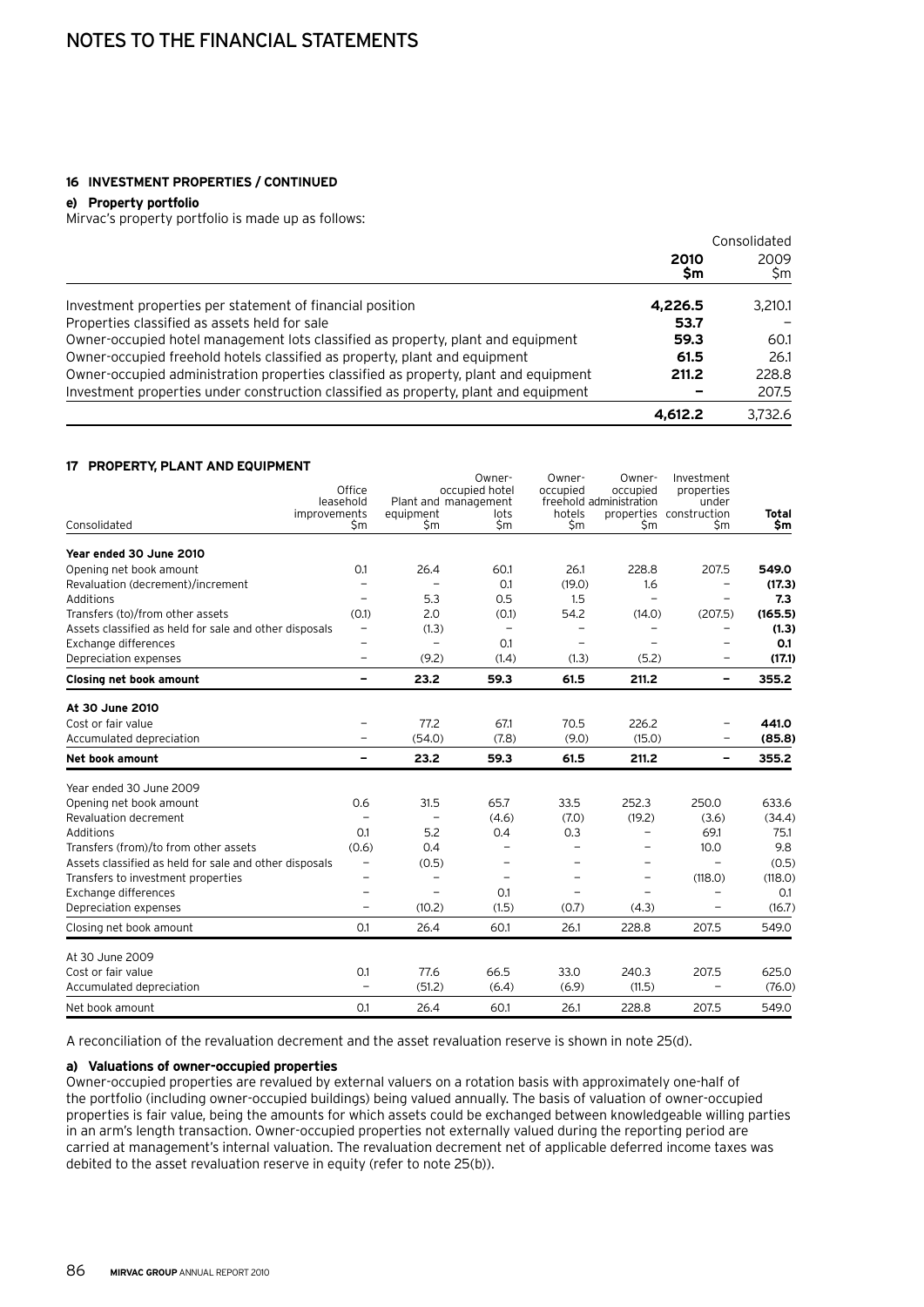#### **18 Intangible assets**

|                                              | Management    | sequestration   |               |                     |
|----------------------------------------------|---------------|-----------------|---------------|---------------------|
|                                              | rights<br>\$m | Goodwill<br>\$m | rights<br>\$m | <b>Total</b><br>\$m |
| 2010                                         |               |                 |               |                     |
| Balance 1 July 2009                          | 13.1          | 45.5            |               | 58.6                |
| Disposal of subsidiary                       | (1.5)         | (1.1)           |               | (2.6)               |
| Extinguished as part of business combination | (1.1)         |                 |               | (1.1)               |
| Balance 30 June 2010                         | 10.5          | 44.4            |               | 54.9                |
| 2009                                         |               |                 |               |                     |
| Balance 1 July 2008                          | 60.3          | 259.5           | 1.0           | 320.8               |
| Disposal of subsidiary                       | 1.7           | 10.1            |               | 11.8                |
| Impairment <sup>1</sup>                      | (48.5)        | (224.1)         | (1.0)         | (273.6)             |
| Amortisation                                 | (0.4)         |                 |               | (0.4)               |
| Balance 30 June 2009                         | 13.1          | 45.5            |               | 58.6                |

1) The impairment of intangible assets has been recognised as a separate line item in the statement of comprehensive income.

#### **a) Allocation of intangible assets by business segment**

A segment level summary of the intangible asset allocations is presented below:

|                                                    | Development<br>Şm | Sm   | Hotel<br>Investment Management Management<br>Şm | Investment<br>Şm | <b>Total</b><br>\$m |
|----------------------------------------------------|-------------------|------|-------------------------------------------------|------------------|---------------------|
| 2010                                               |                   |      |                                                 |                  |                     |
| Management rights $-$ indefinite life <sup>1</sup> |                   |      |                                                 | 10.5             | 10.5                |
| Goodwill                                           |                   | 38.1 | 6.3                                             |                  | 44.4                |
| Balance 30 June 2010                               |                   | 38.1 | 6.3                                             | 10.5             | 54.9                |
| 2009                                               |                   |      |                                                 |                  |                     |
| Management rights $-$ indefinite life <sup>1</sup> |                   |      |                                                 | 13.1             | 13.1                |
| Goodwill                                           |                   | 38.1 | 6.3                                             | 1.1              | 45.5                |
| Balance 30 June 2009                               |                   | 38.1 | 6.3                                             | 14.2             | 58.6                |

1) Management rights are primarily held in relation to funds established or rights established by entities acquired by Mirvac. These funds are considered to be open-ended and therefore have no expiry. The Group also holds strategic stakes in these funds in order to protect its interests.

#### **b) Key assumptions used for value in use calculations for goodwill and intangible assets**

The recoverable amount of CGUs is determined using the higher of fair value less cost to sell, and its value in use.

The value in use calculation is based on financial budgets and forecasts approved by management covering a five year period. For the Hotel Management and Investment Management CGUs, cash flows beyond the five year period are extrapolated using the estimated growth rates stated below. For the Investment and Development CGUs, no forecast growth rate is assumed as the value in use calculations are based on forecast cash flows from existing projects and investment properties. The growth rate has been adjusted to reflect current market conditions and does not exceed the long-term average growth rate for the business in which the CGU operates.

The discount rates used are post-tax (except in relation to the Development and Investment CGUs which use a pre-tax discount rate) and reflect specific risks relating to the relevant segments and the countries in which they operate.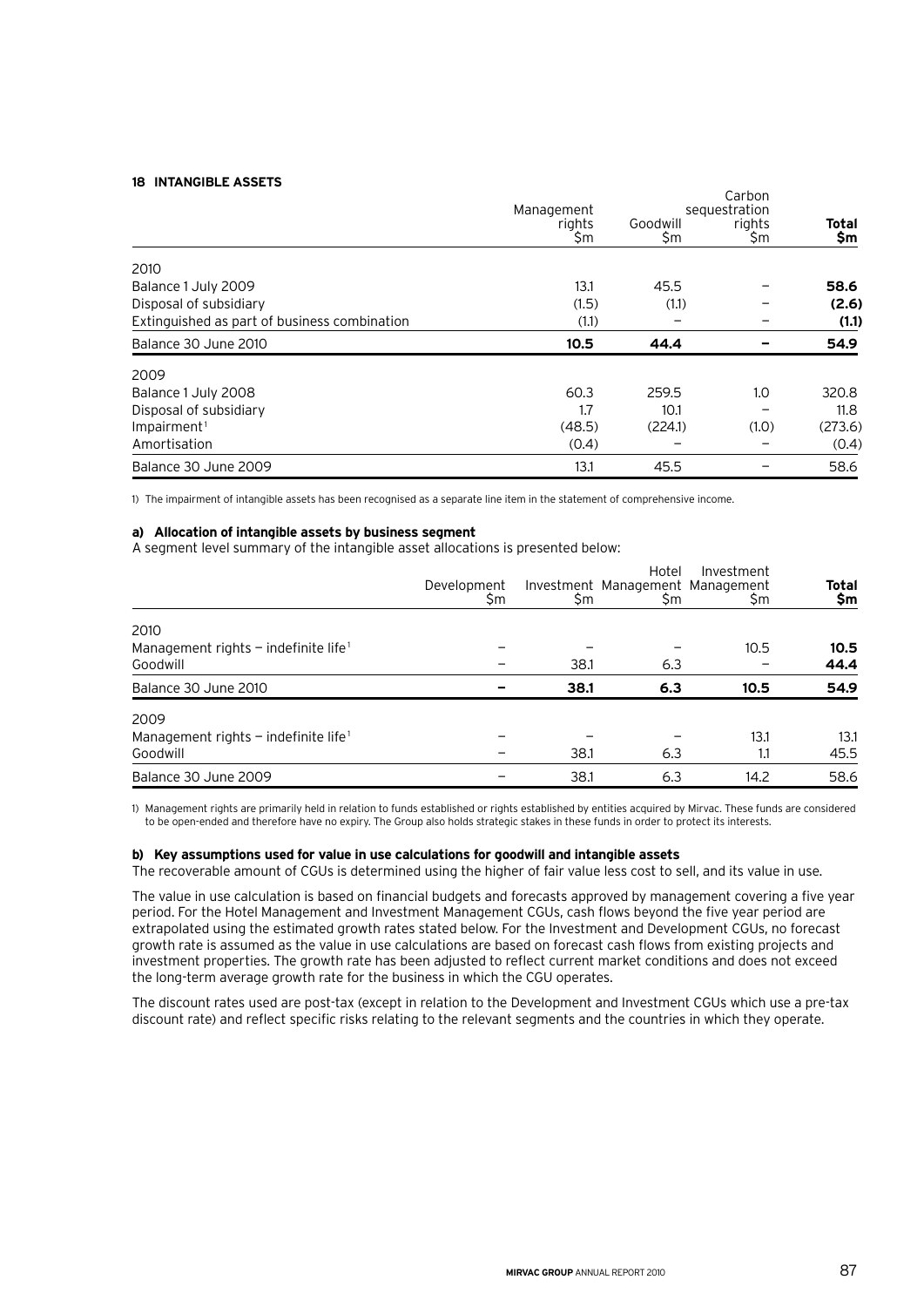#### **18 Intangible assets / continued**

A terminal growth rate of three per cent has also been applied.

|                       | Growth<br>rate <sup>1</sup><br>2010 | <b>Discount</b><br>rate<br>2010 | Growth<br>rate <sup>1</sup><br>2009 | Discount<br>rate<br>2009 |
|-----------------------|-------------------------------------|---------------------------------|-------------------------------------|--------------------------|
| <b>CGU</b>            |                                     |                                 |                                     |                          |
| Development           | $-2$                                | 18                              | $-2$                                | 18                       |
| Investment            | $-3$                                | 10                              | $-3$                                | 10                       |
| Hotel management      |                                     | 13                              |                                     | 13                       |
| Investment management |                                     | 13                              |                                     | 13                       |

1) Weighted average growth rate used to extrapolate cash flows beyond the budget period.

2) No forecast growth rate as value in use calculations based on forecast cash flows of existing projects.

3) The value in use calculation is based on financial budgets and forecasts approved by management covering a five year period. No forecast growth rate is assumed as the value in use calculations are based on forecast cash flows from existing projects and investment properties.

The recoverable amount of intangible assets exceeds the carrying value at 30 June 2010. Management considers that for the carrying value to exceed the recoverable amount, there would have to be unreasonable changes to key assumptions. Management considers the chances of these changes occurring as unlikely.

#### **c) Impairment of goodwill**

#### i) Investment Management

During the year, the carrying value of goodwill attributable to the Investment Management CGU was not impaired (2009: \$100.7m).

#### ii) Development

During the year, the carrying value of goodwill attributable to the Development CGU was not impaired (2009: \$123.4m).

#### **d) Impairment of intangible assets**

#### i) Management rights

During the period, the carrying value of management rights attributable to the Investment Management CGU was not impaired (2009: \$46.0m). However, \$1.1m was transferred to profit or loss as part of a business combination. The carrying value of management rights attributable to the Development CGU were not impaired (2009: \$2.5m).

#### ii) Indefinite useful life of management rights

Management rights are primarily held in relation to funds established or rights established by entities acquired by Mirvac. These funds are considered to be open-ended and therefore have no expiry.

#### **19 Payables**

|                                  | Consolidated |             |
|----------------------------------|--------------|-------------|
|                                  | 2010<br>\$m  | 2009<br>\$m |
| Current                          |              |             |
| Trade creditors                  | 42.2         | 71.6        |
| Employee benefits - annual leave | 13.9         | 17.3        |
| Deferred revenue                 | 36.1         | 58.1        |
| Accruals                         | 101.2        | 88.8        |
| Other creditors                  | 146.6        | 42.6        |
|                                  | 340.0        | 278.4       |
| Non-current                      |              |             |
| Deferred revenue                 |              | 20.2        |
| Other creditors                  | 10.4         | 43.7        |
|                                  | 10.4         | 63.9        |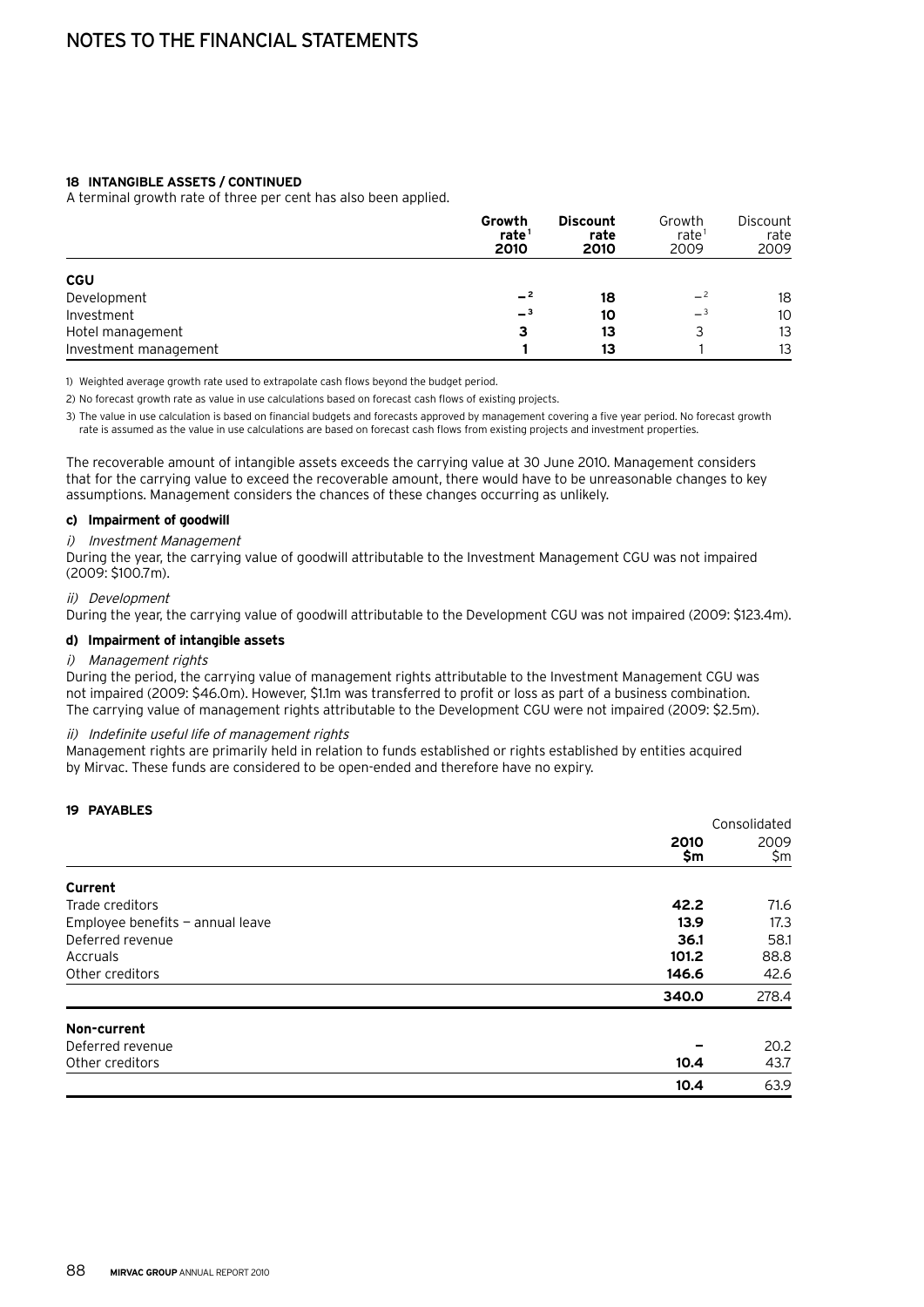#### **20 Borrowings**

| בט החזוניטוויט    |            |             | Consolidated |
|-------------------|------------|-------------|--------------|
|                   | Note       | 2010<br>\$m | 2009<br>\$m  |
| Current           |            |             |              |
| <b>Unsecured</b>  |            |             |              |
| Bank loans        | 20(a)(i)   | 92.9        |              |
| Domestic MTN      | 2O(a)(ii)  | 200.0       | 300.0        |
| <b>Secured</b>    |            |             |              |
| Bank loans        | 20(a)(iii) | 32.5        | 122.5        |
| Lease liabilities | 20(a)(iv)  | 2.3         | 0.1          |
|                   |            | 327.7       | 422.6        |
| Non-current       |            |             |              |
| <b>Unsecured</b>  |            |             |              |
| Bank loans        | 20(a)(i)   | 905.0       | 1,009.1      |
| Domestic MTN      | 20(a)(ii)  | 150.0       | 200.0        |
| Foreign MTN       | 20(a)(v)   | 450.0       | 472.2        |
| <b>Secured</b>    |            |             |              |
| Lease liabilities | 20(a)(iv)  | 11.6        |              |
|                   |            | 1,516.6     | 1,681.3      |

#### **a) Borrowings**

#### i) Unsecured bank loans

Mirvac has an unsecured syndicated loan facility of \$1,917.5m (2009: \$1,917.5m) with a \$1,112.5m (2009: \$1,112.5m) revolving tranche maturing in June 2011 and \$805.0m (2009: \$805.0m) term tranche maturing in January 2012. Mirvac has \$200.0m (2009: \$150.0m) of unsecured bilateral facilities, of which \$150.0m expires in April 2013 and \$50.0m in June 2011. Subject to compliance with the terms, each of these bank loan facilities may be drawn at any time.

#### ii) Domestic MTN

Mirvac has a domestic bond issue of \$200.0m maturing in September 2010. In addition, a new domestic bond issue was completed in March 2010 for \$150.0m maturing in March 2015. Interest is payable either quarterly or semi-annually in arrears in accordance with the terms of the notes.

#### iii) Secured bank loans

A controlled entity has secured bank facilities totalling \$32.5m (2009: \$122.5m) which mature February 2011.

#### iv) Lease liabilities

Lease liabilities are effectively secured as the rights to the leased asset revert to the lessor in the event of default.

#### v) Foreign MTN

Mirvac has a US Private Placement issue made up of US dollar 275.0m maturing in November 2016 and US dollar 100.0m maturing in November 2018. An additional Australian dollar 10.0m maturing in November 2016 was also issued in conjunction with this placement. Interest is payable semi-annually in arrears for all notes. The notes were issued with fixed and floating rate coupons payable in US dollars and swapped back to Australian dollars floating rate coupons through cross currency principal and interest rate swaps.

#### **b) Assets pledged as security**

A controlled entity has debt facilities secured by real property mortgages and a fixed and floating charge. The carrying amounts of assets pledged as security for current and non-current borrowings are as follows:

|                                      |      |                          | Consolidated |
|--------------------------------------|------|--------------------------|--------------|
|                                      | Note | 2010<br>Sm               | 2009<br>\$m  |
| First ranking real property mortgage |      |                          |              |
| Investment properties                | 16   | 59.5                     | 57.8         |
| Development inventories              |      | $\overline{\phantom{a}}$ | 167.3        |
| Total assets pledged as security     |      | 59.5                     | 225.1        |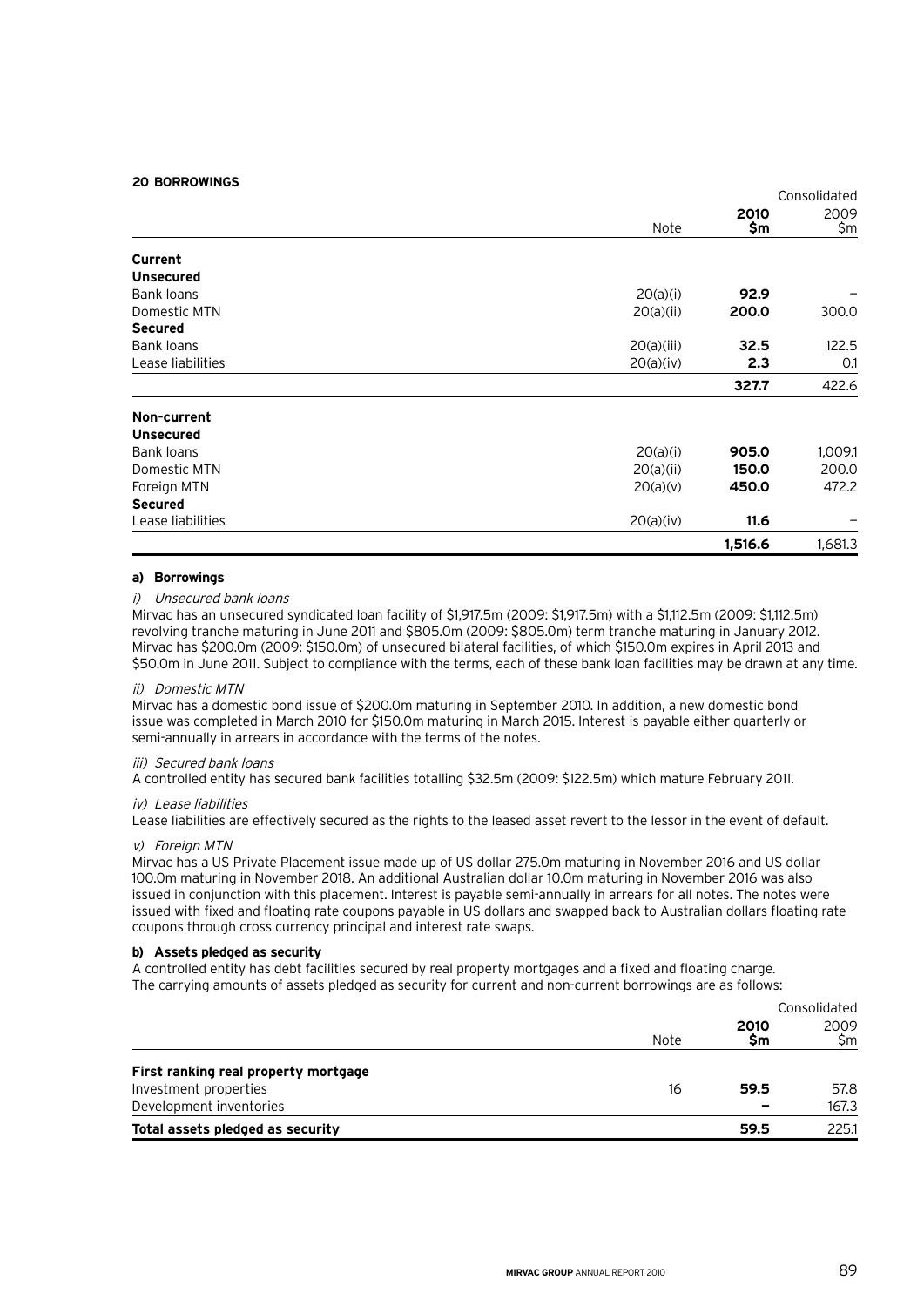#### **20 Borrowings / continued**

#### **c) Financing arrangements**

|                                                 |      |               |                 |               | Consolidated   |  |
|-------------------------------------------------|------|---------------|-----------------|---------------|----------------|--|
|                                                 |      |               |                 | 2010<br>\$m   | 2009<br>\$m    |  |
| <b>Total facilities</b>                         |      |               |                 |               |                |  |
| Unsecured bank loans                            |      |               |                 | 2,117.5       | 2,067.5        |  |
| Domestic MTN                                    |      |               |                 | 350.0         | 500.0          |  |
| Secured bank loans                              |      |               |                 | 32.5          | 122.5          |  |
| Foreign MTN                                     |      |               |                 | 450.0         | 472.2          |  |
|                                                 |      |               |                 | 2,950.0       | 3,162.2        |  |
| Used at end of the reporting period             |      |               |                 |               |                |  |
| Unsecured bank loans                            |      |               |                 | 997.9         | 1,009.1        |  |
| Domestic MTN                                    |      |               |                 | 350.0         | 500.0          |  |
| Secured bank loans                              |      |               |                 | 32.5          | 122.5          |  |
| Foreign MTN                                     |      |               |                 | 450.0         | 472.2          |  |
|                                                 |      |               |                 | 1,830.4       | 2,103.8        |  |
| Unused at end of the reporting period           |      |               |                 |               |                |  |
| Unsecured bank loans                            |      |               |                 | 1,119.6       | 1,058.4        |  |
| Domestic MTN                                    |      |               |                 |               |                |  |
| Secured bank loans                              |      |               |                 |               |                |  |
| Foreign MTN                                     |      |               |                 |               |                |  |
|                                                 |      |               |                 | 1,119.6       | 1,058.4        |  |
| d) Fair value                                   |      |               |                 |               |                |  |
|                                                 |      |               | Carrying amount |               | Fair value     |  |
|                                                 |      | 2010          | 2009            | 2010          | 2009           |  |
|                                                 | Note | \$m           | \$m             | \$m           | \$m            |  |
| Included in statement of financial position     |      |               |                 |               |                |  |
| Non-traded financial liabilities                |      |               |                 |               |                |  |
| Unsecured bank loans                            |      | 997.9         | 1,009.1         | 997.9         | 1,009.1        |  |
| Domestic MTN<br>Secured bank loans              |      | 350.0<br>32.5 | 500.0<br>122.5  | 350.0<br>32.5 | 500.0<br>122.5 |  |
| Foreign MTN                                     |      | 450.0         | 472.2           | 450.0         | 472.2          |  |
| Lease liabilities                               |      | 13.9          | O.1             | 13.9          | O.1            |  |
|                                                 |      |               |                 |               |                |  |
| Not included in statement of financial position | 31   | 62.1          | 88.8            | 62.1          | 88.8           |  |
| Contingent liabilities                          |      |               |                 |               |                |  |

The classes above are readily traded on organised markets in standardised form. The fair value for borrowings less than 12 months to maturity is deemed to equal the carrying amounts. All other borrowings are discounted if the effect of discounting is material.

 **1,906.4** 2,192.7 **1,906.4** 2,192.7

i) Included in statement of financial position

The fair value of borrowings is based upon market prices where a market exists or by discounting the expected future cash flows by the current interest rates for liabilities with similar risk profiles.

ii) Excluded from statement of financial position

The Group has potential financial liabilities which may arise from certain contingencies disclosed in note 31. As explained in note 31, no material losses are anticipated in respect of those contingencies and the fair value disclosed is the estimated amount which would be payable by Mirvac as consideration for the assumption of those contingencies by another party.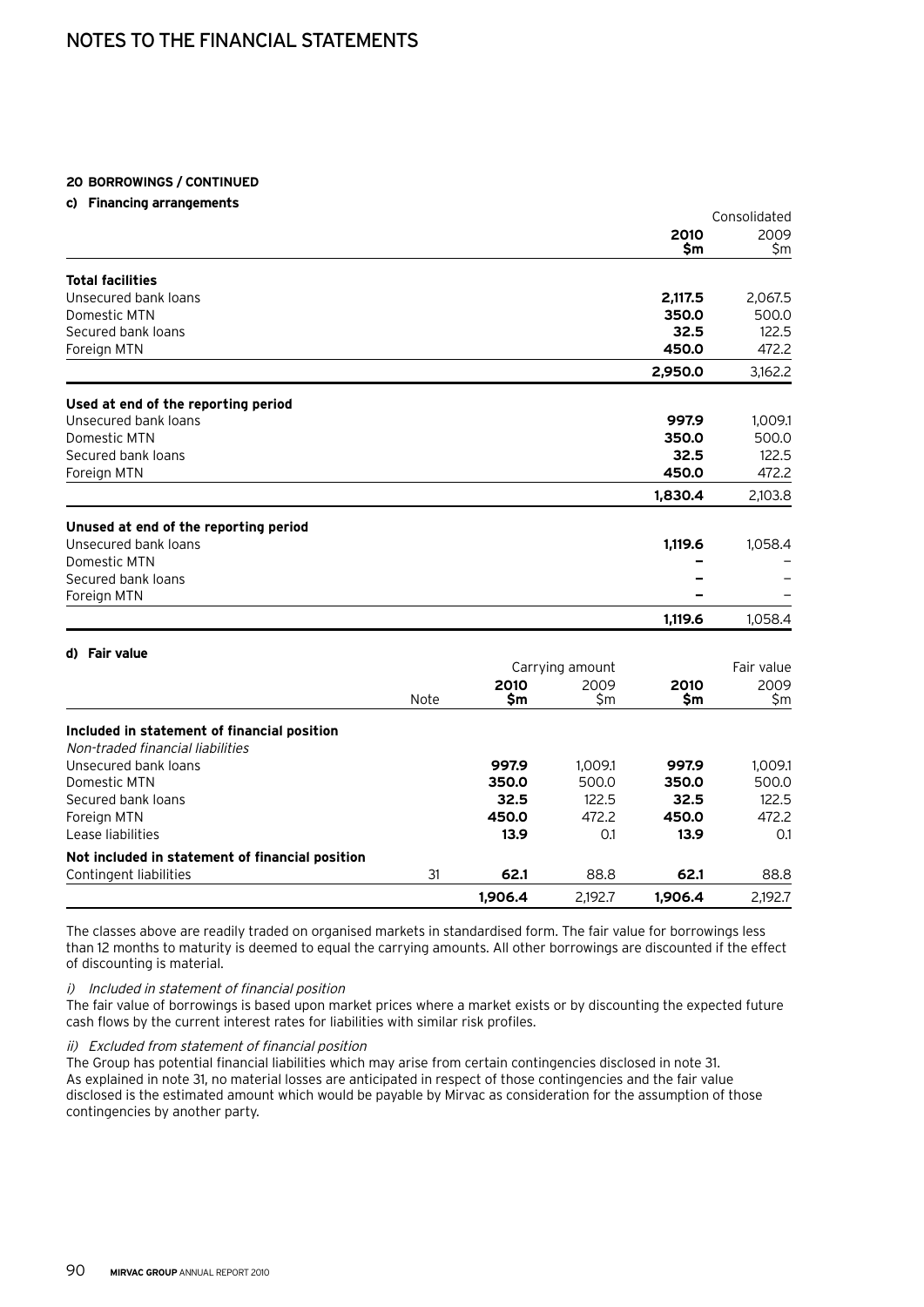## **21 Provisions**

| LI INVIUNUI                     |             | Consolidated |
|---------------------------------|-------------|--------------|
|                                 | 2010<br>\$m | 2009<br>\$m  |
| Current                         |             |              |
| Employee benefits - LSL         | 6.3         | 6.4          |
| Dividends/distributions payable | 65.6        | 3.7          |
|                                 | 71.9        | 10.1         |
| Non-current                     |             |              |
| Asset retirement obligations    | 2.0         | 1.4          |
| Employee benefits - LSL         | 4.1         | 4.4          |
|                                 | 6.1         | 5.8          |

Movements in each class of provision during the year, other than employee benefits, are set out below:

|                                                                                                       | Consolidated |
|-------------------------------------------------------------------------------------------------------|--------------|
|                                                                                                       | 2010         |
| Dividends/distributions payable <sup>1</sup>                                                          | <b>Sm</b>    |
| Balance 1 July                                                                                        | 3.7          |
| Interim and final dividends/distributions                                                             | 241.9        |
| Payments made (including issue of securities under dividends/distributions reinvestment plan ("DRP")) | (180.0)      |
| Balance 30 June                                                                                       | 65.6         |

1) The amounts reported in the provision include dividends/distributions paid/payable to securityholders of the group and NCI.

#### **Asset retirement obligations**

| Balance 1 July              |     |
|-----------------------------|-----|
| Recognition during the year | 0.6 |
| Balance 30 June             |     |

The asset retirement obligations relate to obligations under lease agreements for office space, to return the space to its condition at the commencement of the lease.

#### **22 Other liabilities**

|                      |             | Consolidated |
|----------------------|-------------|--------------|
|                      | 2010<br>\$m | 2009<br>Şm   |
| Monies held in trust | 10.6        | 21.0         |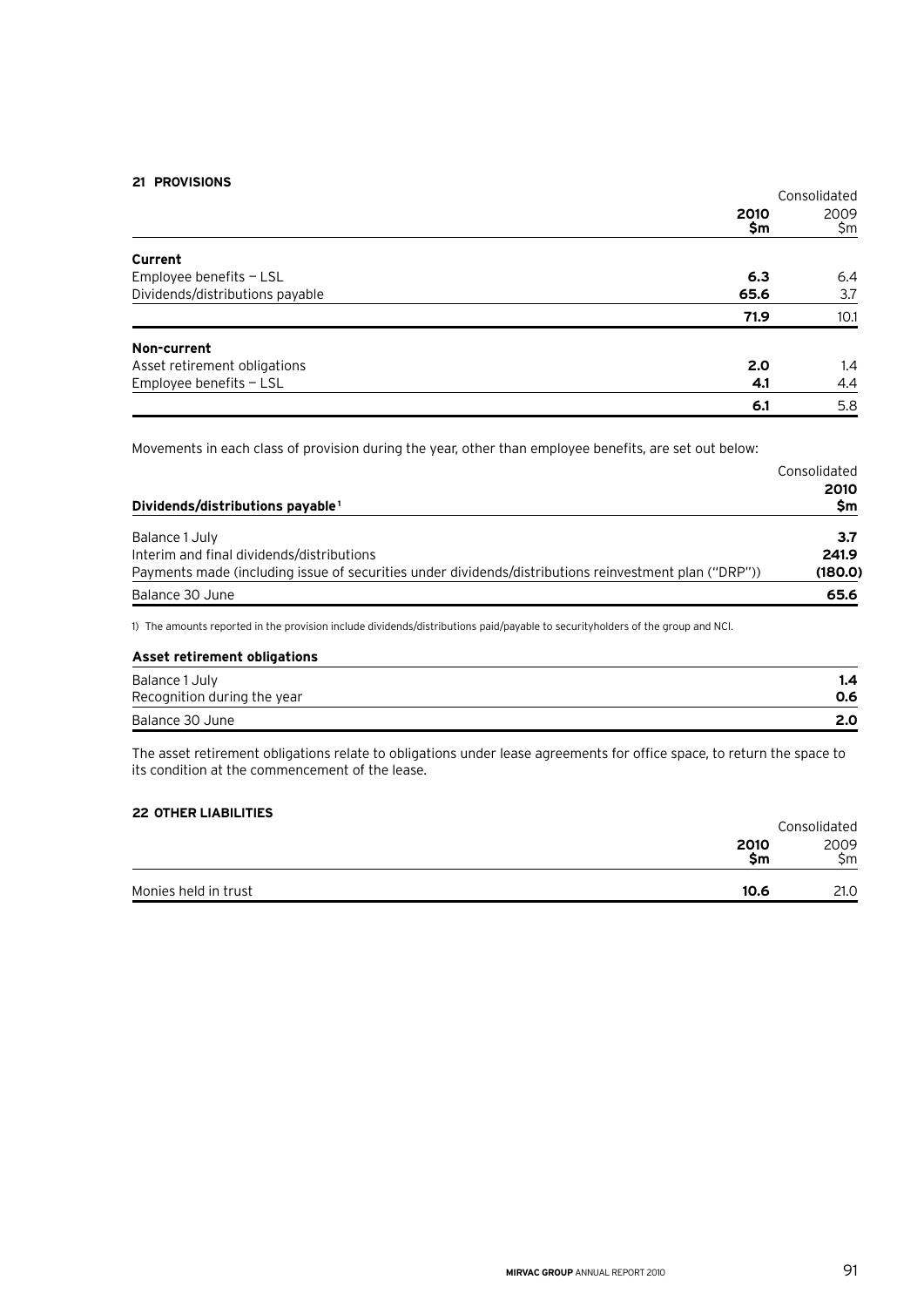#### **23 Derivative financial liabilities**

|                                             |             | Consolidated |
|---------------------------------------------|-------------|--------------|
|                                             | 2010<br>\$m | 2009<br>\$m  |
| Current                                     |             |              |
| Interest rate swap contracts - fair value   | 0.5         |              |
| Non-current                                 |             |              |
| Interest rate collar contracts - fair value | 1.7         | 4.4          |
| Cross currency derivatives - fair value     | 2.8         |              |
| Interest rate swap contracts - fair value   | 47.9        | 38.7         |
|                                             | 52.4        | 43.1         |

#### **a) Instruments used by Mirvac**

Refer to note 36 for information on instruments used by Mirvac.

#### **b) Interest rate and foreign currency risk exposures**

Refer to note 36 for Mirvac's exposure to interest rate and foreign currency risk on cross currency swaps.

#### **24 Contributed equity a) Paid up equity**

| a) Palu up equity                         | 2010                             | 2009    | 2010    | 2009    |
|-------------------------------------------|----------------------------------|---------|---------|---------|
| Consolidated                              | <b>Securities m</b> Securities m |         | \$m     | Sm      |
| Mirvac Limited $-$ ordinary shares issued | 3.254.8                          | 2.789.7 | 1.223.7 | 1.153.7 |
| $MPT$ – ordinary units issued             | 3.254.8                          | 2.789.7 | 4.875.1 | 4.293.7 |
| Total contributed equity                  |                                  |         | 6.098.8 | 5,447.4 |

#### **b) Movements in paid up equity**

Movements in paid up equity of Mirvac for the year ended 30 June 2010 were as follows:

|                                                            |            | Issue price |                   |         | Consolidated securities |
|------------------------------------------------------------|------------|-------------|-------------------|---------|-------------------------|
| Consolidated                                               | Issue date | \$          | Note              | m       | \$m                     |
| Balance 1 July 2009                                        |            |             |                   | 2,789.7 | 5,447.4                 |
| EEP issues at no cost                                      | 22/12/2009 | 1.55        | $\left( c\right)$ | 1.0     |                         |
| Acquisition of MREIT                                       | 07/12/2009 | 1.41        | (e)               | 190.1   | 267.1                   |
| Equity raising                                             | 13/04/2010 | 1.40        | (f)               | 250.0   | 350.0                   |
| Equity raising                                             | 14/05/2010 | 1.40        | (f)               | 18.4    | 25.8                    |
| Less: Transaction costs arising<br>on issues of securities |            |             |                   |         | (12.2)                  |
| LTI and EIS securities converted,<br>sold or forfeited     |            |             | (c)               | 5.6     | 20.7                    |
| Balance 30 June 2010                                       |            |             |                   | 3,254.8 | 6,098.8                 |
| Balance 1 July 2008                                        |            |             |                   | 1,084.3 | 3,771.5                 |
| DRP issues                                                 | 25/07/2008 | 2.62        | (d)               | 34.4    | 90.0                    |
| EEP issues at no cost                                      | 17/10/2008 | 1.98        | $\left( c\right)$ | 0.9     |                         |
| DRP issues                                                 | 24/10/2008 | 2.56        | (d)               | 4.7     | 11.9                    |
| DRP issues                                                 | 30/01/2009 | 1.29        | (d)               | 8.7     | 11.3                    |
| Equity raising                                             | 20/11/2008 | 0.90        | (f)               | 471.2   | 424.1                   |
| Equity raising                                             | 05/11/2008 | 0.90        | (f)               | 84.6    | 76.1                    |
| Equity raising                                             | 24/06/2009 | 1.00        | (f)               | 943.7   | 925.4                   |
| Equity raising                                             | 30/06/2009 | 1.00        | (f)               | 156.3   | 174.6                   |
| Less: Transaction costs arising on issues of securities    |            |             |                   |         | (40.8)                  |
| LTI and EIS securities converted, sold or forfeited        |            |             | $\left( $         | 0.9     | 3.3                     |
| Balance 30 June 2009                                       |            |             |                   | 2,789.7 | 5,447.4                 |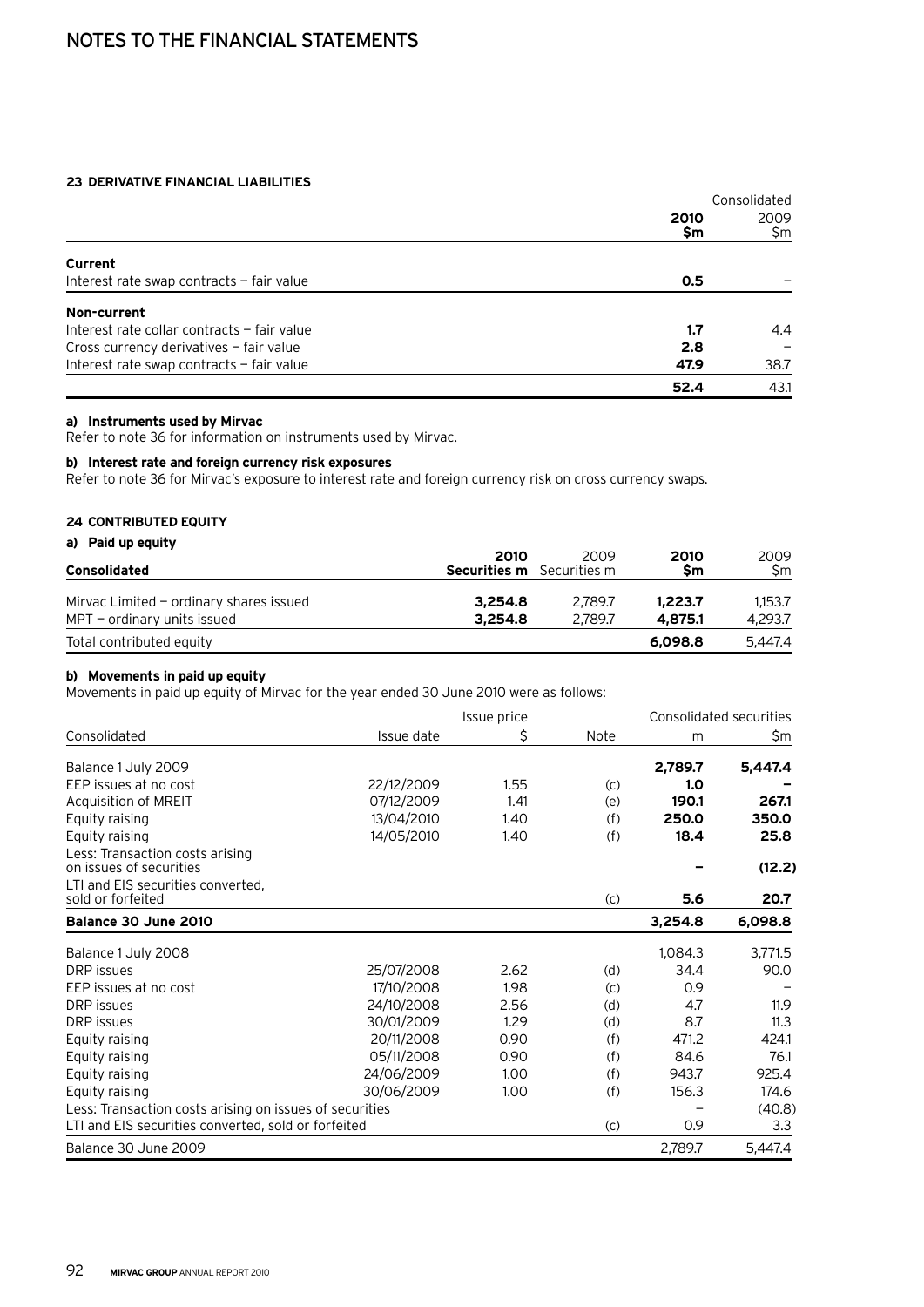#### **24 Contributed equity / continued**

#### **Ordinary securities**

All ordinary securities were fully paid at 30 June 2010. Ordinary securities entitle the holder to participate in dividends/distributions and the proceeds on winding up of Mirvac in proportion to the number of and amount paid on the securities held. On a show of hands, every holder of ordinary securities present at a meeting in person or by proxy, is entitled to one vote, and upon a poll each security is entitled to one vote.

#### **c. LTI and EIS issues**

#### i). Current LTI plan

At 30 June 2010, 22.2m (2009: 9.9m) performance rights and 8.0m (2009: 10.5m) options were issued to participants under the plan. The number of issued rights and options are net of adjustments due to forfeiture of rights and options as a result of termination of employment. 1.3m performance rights vested during the year to 30 June 2010 (2009: \$nil).

#### $ii)$   $FFP$

At 30 June 2010, 2.6m (2009: 1.6m) stapled securities have been issued to employees under the EEP.

#### iii) Superseded LTI and EIS plans

No securities were issued to employees of Mirvac Limited and its controlled entities under the superseded LTI plan and EIS (2009: nil ordinary stapled securities). The total of stapled securities issued to employees under the superseded LTI and EIS at 30 June 2010 was 11.5m (2009: 15.7m). The market price per ordinary stapled security at 30 June 2010 was \$1.32 (2009: \$1.08). Securities issued as part of the superseded LTI plan and EIS are not classified as ordinary securities, until such time as the vesting conditions are satisfied, employee loans are fully repaid or the employee leaves Mirvac.

### **d) DRP**

Under the DRP, holders of ordinary securities may elect to have all or part of their distribution entitlements satisfied by the issue of new ordinary securities rather than being paid in cash. Securities issued under the plan were issued at a two per cent discount to the prevailing market price, calculated on a VWAP basis over the first five business days post record date.

#### **e) Acquisition of MREIT**

As part of the acquisition of MREIT, the Group issued 190.1m securities at \$1.41 per security, to the unitholders of MREIT who opted to receive a scrip component.

#### **f) Equity raising**

In the second half of the year, the Group completed an equity placement, comprising of 250.0m securities under a fully underwritten institutional placement and 18.4m securities under a retail placement, at an offer price of \$1.40 per stapled security.

#### **g) Reconciliation of securities issued on the ASX**

Under AAS, securities issued under the Mirvac employee LTI plans are required to be accounted for as an option and are excluded from total issued equity, until such time as the relevant employee loans are fully repaid or the employee leaves the Group. Total ordinary securities issued as detailed above is reconciled to securities issued on the ASX as follows:

| 2010<br><b>Securities</b>                             | 2009<br>Securities |
|-------------------------------------------------------|--------------------|
| m                                                     | m                  |
| Total ordinary securities disclosed<br>3.254.8        | 2.789.7            |
| Securities issued under LTI plan and EIS<br>11.5      | 15.7               |
| Subscribed for but not issued at 30 June <sup>1</sup> | (156.3)            |
| Total securities issued on the ASX<br>3.266.3         | 2.649.1            |

1) Stapled securities subscribed for at 30 June 2009, as part of the equity raising announced to the ASX on 4 June 2009, that were not issued until 9 July 2009.

#### **h) Capital risk management**

Refer to note 36 for details of Mirvac's capital risk management.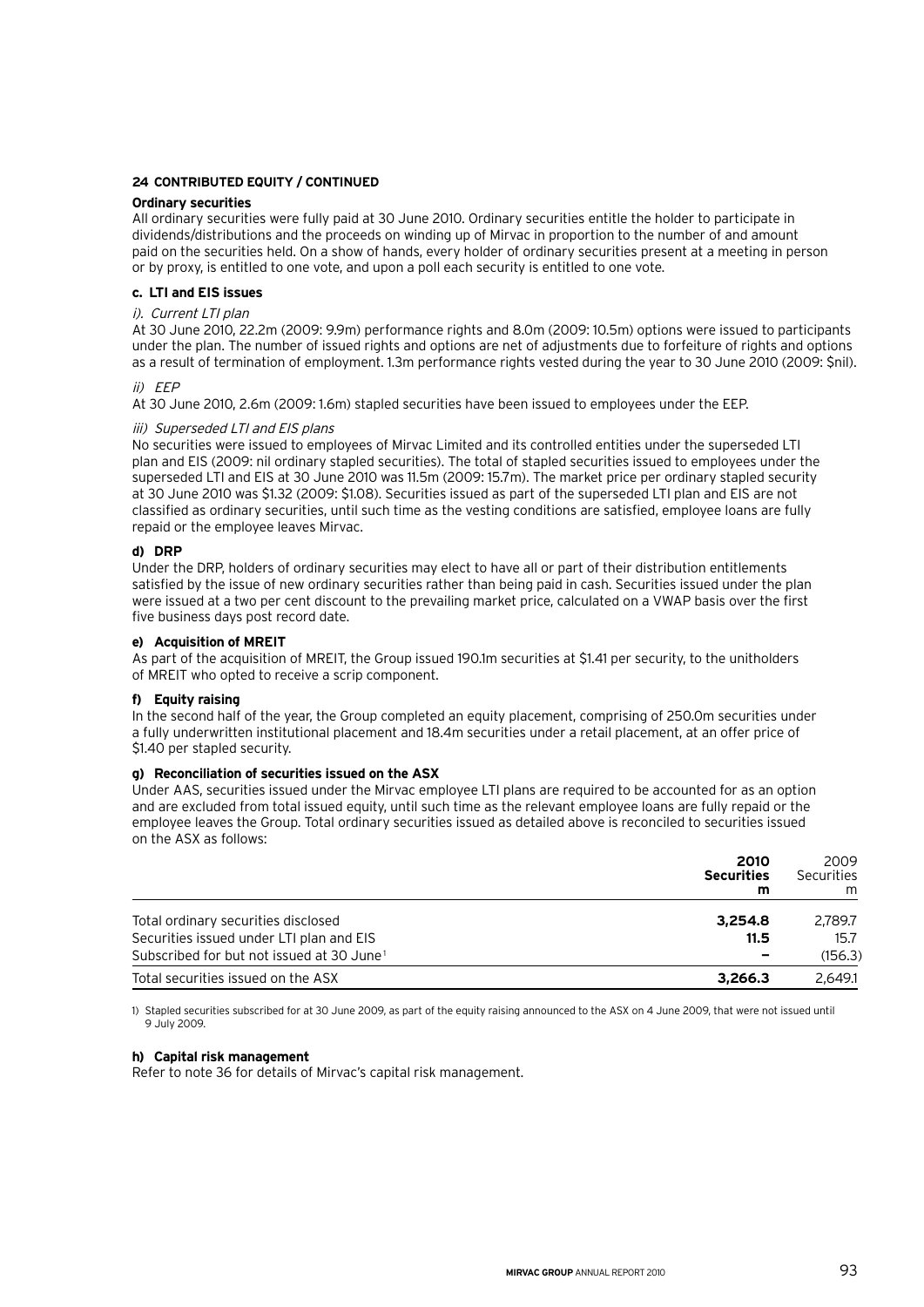## **25 Reserves**

|                                                                         | Consolidated |             |
|-------------------------------------------------------------------------|--------------|-------------|
|                                                                         | 2010<br>\$m  | 2009<br>\$m |
| a) Reserves                                                             |              |             |
| Asset revaluation reserve                                               | 93.8         | 86.5        |
| Capital reserve                                                         | (0.2)        | 1.2         |
| Foreign currency translation reserve                                    | (0.7)        | 0.2         |
| Security based payments reserve                                         | 21.4         | 22.6        |
|                                                                         | 114.3        | 110.5       |
| b) Movements in reserves                                                |              |             |
| <b>Asset revaluation reserve</b>                                        |              |             |
| Balance 1 July                                                          | 86.5         | 118.8       |
| Increment/(decrement) on revaluation of owner-occupied properties       | 0.6          | (32.8)      |
| Deferred tax (refer to note 6)                                          |              | 0.5         |
| Discount on acquisition of MREIT attributable to NCI                    | 7.6          |             |
| Transfers out                                                           | (0.9)        |             |
| Balance 30 June                                                         | 93.8         | 86.5        |
| <b>Capital reserve</b>                                                  |              |             |
| Balance 1 July                                                          | 1.2          | 1.2         |
| Movement in reserve as a result of acquisition of MREIT                 | (1.4)        |             |
| Balance 30 June                                                         | (0.2)        | 1.2         |
| Foreign currency translation reserve                                    |              |             |
| Balance 1 July                                                          | 0.2          | (3.0)       |
| (Decrease)/increase in reserve due to translation of foreign subsidiary | (0.9)        | 3.2         |
| Balance 30 June                                                         | (0.7)        | 0.2         |
| <b>Security based payments reserve</b>                                  |              |             |
| Balance 1 July                                                          | 22.6         | 16.8        |
| Expense relating to security based payments                             | (1.2)        | 5.8         |
| Balance 30 June                                                         | 21.4         | 22.6        |

#### **c) Nature and purpose of reserves**

#### i) Asset revaluation reserve

The asset revaluation reserve is used to record increments and decrements on the revaluation of owner-occupied assets. ii) Capital reserve

The capital reserve was prior to the introduction of IFRS used to record the net revaluation increment or decrement on disposal of investment properties. The balance of the reserve may be transferred to retained earnings and used to satisfy distributions to securityholders.

#### iii) Foreign currency translation reserve

Exchange differences arising on translation of the foreign controlled entities of Mirvac Limited are taken to the foreign currency fluctuation reserve, as described in note 1(e).

#### iv) Security based payments reserve

The security based payments reserve is used to recognise the fair value of securities issued under LTI plans, securities issued under the EEP and any deficit resulting from the sale of securities under LTI plans.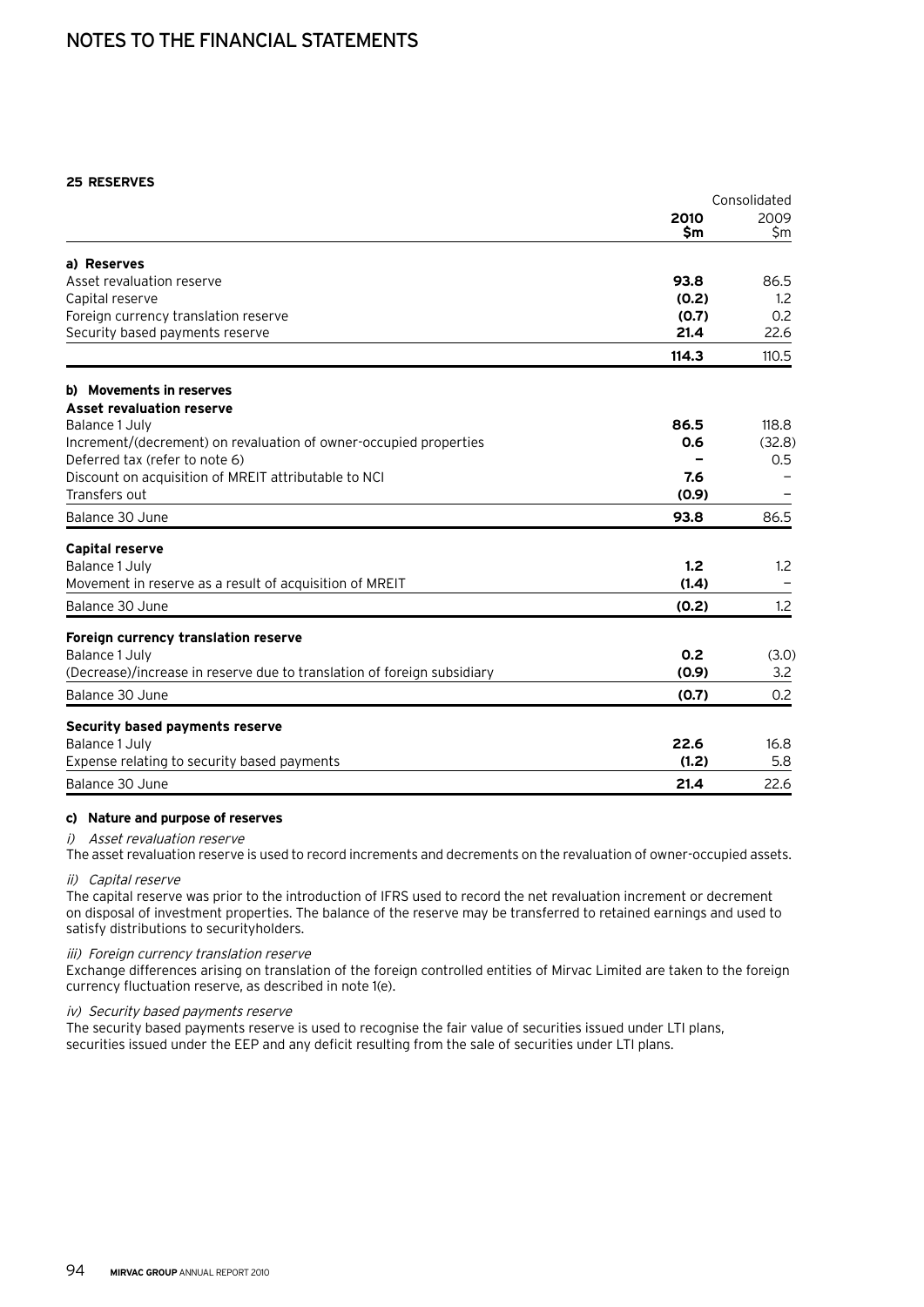## **25 Reserves / Continued**

## **d) Reconciliation of movements between property, plant and equipment to asset revaluation reserve**

|                                                                                                                                                                                           |       |              | Consolidated              |
|-------------------------------------------------------------------------------------------------------------------------------------------------------------------------------------------|-------|--------------|---------------------------|
|                                                                                                                                                                                           | Note  | 2010<br>Sm   | 2009<br>Şm                |
| Revaluation decrement within property, plant and equipment                                                                                                                                | 17    | 17.3         | 34.4                      |
| Items adjusted to statement of comprehensive income<br>Items relating to owner-occupied buildings including fit out and lease amortisation<br>Impairment of construction work in progress |       | (18.2)       | 1.9 <sup>°</sup><br>(3.5) |
| Balance transferred to asset revaluation reserve                                                                                                                                          |       | (0.9)        | 32.8                      |
| Items adjusted directly to reserves<br>NCI in the carrying value on acquisition of MREIT<br>Tax adjustments                                                                               | 39(e) | (6.8)<br>0.4 | (0.5)                     |
| Movement in asset revaluation reserve                                                                                                                                                     | 25(b) | (7.3)        | 32.3                      |

#### **26 Retained earnings**

|                                                                                                                                                                       |                  | Consolidated                |
|-----------------------------------------------------------------------------------------------------------------------------------------------------------------------|------------------|-----------------------------|
|                                                                                                                                                                       | 2010<br>Sm       | 2009<br>\$m                 |
| Balance 1 July<br>Adjustment on change of accounting policy (net of tax) <sup>1</sup>                                                                                 | 762.2            | 435.3<br>(5.2)              |
| Restated balance 1 July<br>Net profit/(loss)<br>Adjustment on change of accounting policy (net of tax) <sup>1</sup>                                                   | (762.2)<br>234.7 | 430.1<br>(1,078.1)<br>(7.1) |
| Items in other comprehensive income recognised directly in retained earnings<br>Movement in equity based compensation<br>Dividends/distributions provided for or paid | 0.1<br>(241.3)   | 0.6<br>(107.7)              |
| Balance 30 June                                                                                                                                                       | (768.7)          | (762.2)                     |

1) Refer to note 1(n) for more details.

#### **27 Non-controlling interests**

|                    |             | Consolidated |
|--------------------|-------------|--------------|
|                    | 2010<br>\$m | 2009<br>\$m  |
| Interest in:       |             |              |
| Contributed equity | 8.2         | 62.9         |
| Retained earnings  | 2.8         | 1.9          |
|                    | <b>11.0</b> | 64.8         |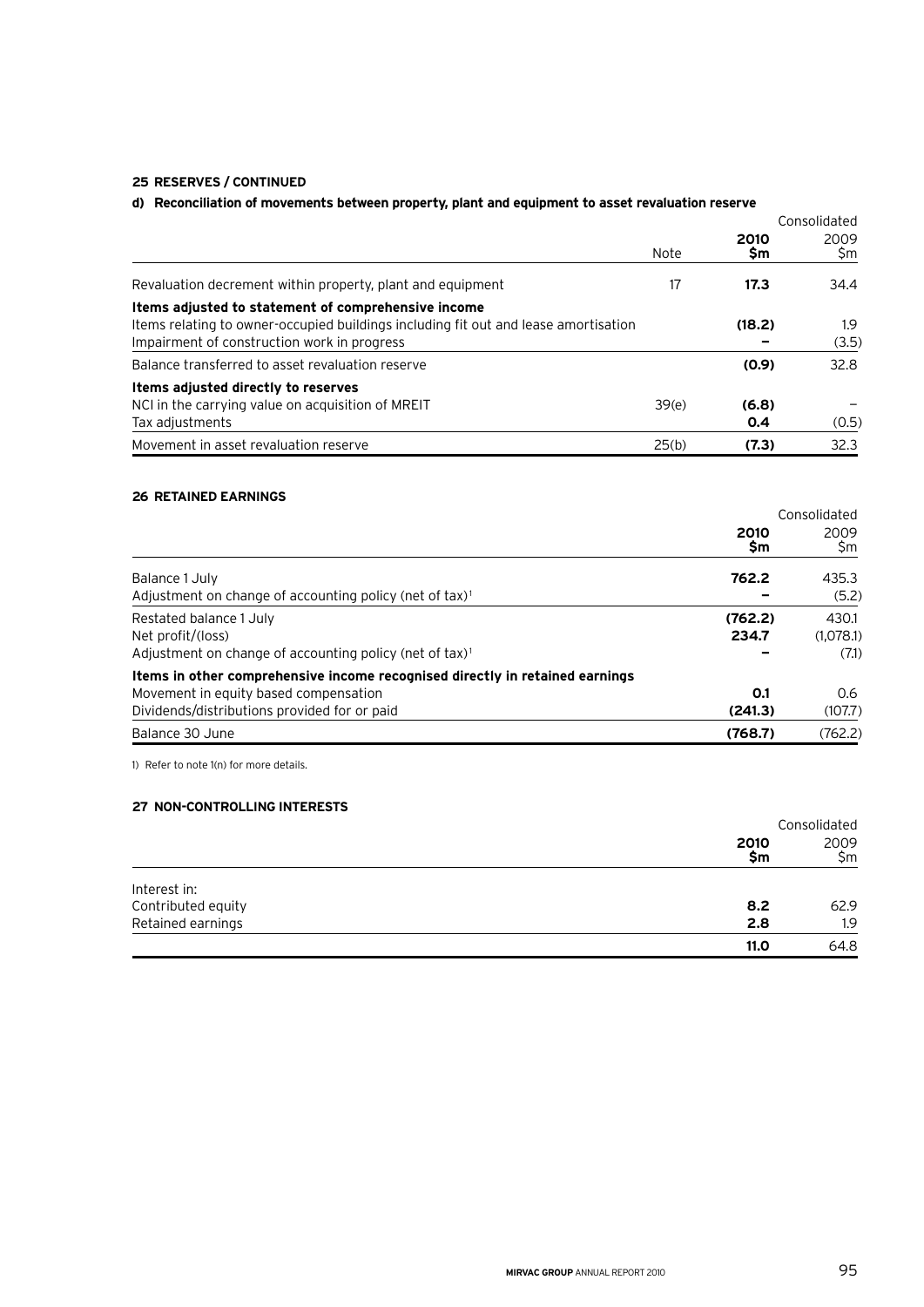#### **28 Dividends/distributions**

|                                                                                   |            | Consolidated |  |
|-----------------------------------------------------------------------------------|------------|--------------|--|
| Ordinary stapled securities                                                       | 2010<br>Sm | 2009<br>\$m  |  |
| Quarterly ordinary distributions paid as follows:                                 |            |              |  |
| 2.000 cents per stapled security paid on 30 October 2009 (unfranked distribution) | 56.1       |              |  |
| 5.000 cents per stapled security paid on 24 October 2008 (unfranked distribution) |            | 56.8         |  |
| 2.000 cents per stapled security paid on 29 January 2010 (unfranked distribution) | 59.9       |              |  |
| 2.800 cents per stapled security paid on 30 January 2009 (unfranked distribution) |            | 47.5         |  |
| 2.000 cents per stapled security paid on 30 April 2010 (unfranked distribution)   | 60.0       |              |  |
| 2.000 cents per stapled security paid on 30 July 2010 (unfranked distribution)    | 65.3       |              |  |
| 0.200 cents per stapled security paid on 31 July 2009 (unfranked distribution)    |            | 3.4          |  |
| Total dividend/distribution 8.000 cents per stapled security                      |            |              |  |
| (2009: 8.000 cents per stapled security)                                          | 241.3      | 107.7        |  |

#### **DRP**

Dividends/distributions actually paid or satisfied by issue of securities under the DRP were as follows:

|                                      | 2010<br>\$m              | 2009<br>Sm |
|--------------------------------------|--------------------------|------------|
| Paid in cash                         | 179.4                    | 137.4      |
| Satisfied by the issue of securities | $\overline{\phantom{0}}$ | 57.4       |
|                                      | 179.4                    | 194.8      |

Franking credits available for subsequent years based on a tax rate of 30 per cent total \$9.0m (2009: \$16.8m on a tax rate of 30 per cent).

#### **29 Investments in associates**

#### **a) Associates accounted for using the equity method**

Investments in associates are accounted for using the equity method of accounting. Information relating to associates is set out below:

|                                             |                                  |                          |      |       | Consolidated |  |
|---------------------------------------------|----------------------------------|--------------------------|------|-------|--------------|--|
|                                             |                                  | 2010                     | 2009 | 2010  | 2009         |  |
| Name of entity                              | Principal activities             | %                        | $\%$ | \$m   | \$m          |  |
| 177 Salmon Street Trust                     | Non-residential development      |                          | 20   |       |              |  |
| Archbold Road Trust                         | Non-residential development      | 20                       | 20   |       |              |  |
| <b>BAC Devco Pty Limited</b>                | Non-residential development      | 33                       | 33   |       | 0.2          |  |
| Mirvac City Regeneration Partnership        | Non-residential development      | 25                       | 20   |       | 4.1          |  |
| Diggers Rest Pty Limited                    | Non-residential development      |                          | 25   |       | O.1          |  |
| Mindarie Keys Joint Venture <sup>1</sup>    | Residential development          | 15                       | 15   | 0.7   | 1.5          |  |
| Mirvac Industrial Trust <sup>2</sup>        | Listed property investment trust | 14                       | 14   |       |              |  |
| Mirvac Wholesale Hotel Fund                 | Hotel investment                 | 49                       | 42   | 109.6 | 100.3        |  |
| MREIT <sup>3</sup>                          | Listed property investment trust | $\overline{\phantom{0}}$ | 25   |       | 60.6         |  |
| New Forests Pty Limited <sup>4</sup>        | Forestry and environmental asset | 13                       | 18   |       | 0.2          |  |
| Panorama Joint Venture                      | Residential development          |                          | 17   |       |              |  |
| Tuckerbox Holdings Pty Limited <sup>5</sup> | Hotel investment                 |                          |      |       | 1.4          |  |
| Universal Portfolio Services Pty Limited    | Non-residential development      |                          | 10   |       |              |  |
|                                             |                                  |                          |      | 110.3 | 168.4        |  |

1) Mirvac equity accounts for these investment as an associate even though it owns less than 20 per cent of the voting or potential voting power due to the fact that it has significant influence over these entities, as a controlled entity of the Group is the project manager.

2) Mirvac equity accounts for these investment as an associate even though it owns less than 20 per cent of the voting or potential voting power due to the fact that it has significant influence over these entities, as a controlled entity of the Group is the responsible entity for the fund.

3) The Group acquired the remaining units of MREIT during the year and it is now a subsidiary of the Group. Refer to note 39.

4) Mirvac equity accounts for these investment as an associate even though it owns less than 20 per cent of the voting or potential voting power due to the fact that it has significant influence over these entities, as the company is manager for funds, which a controlled entity of the Group is the responsible entity and the Group also has a seat on the Board.

5) As part of the MREIT acquisition, the Group acquired a further 49 per cent of this investment and is now accounted for as an investment in joint venture.

All associates were established or incorporated in Australia with the exception of the Mirvac City Regeneration Partnership which was established in the United Kingdom.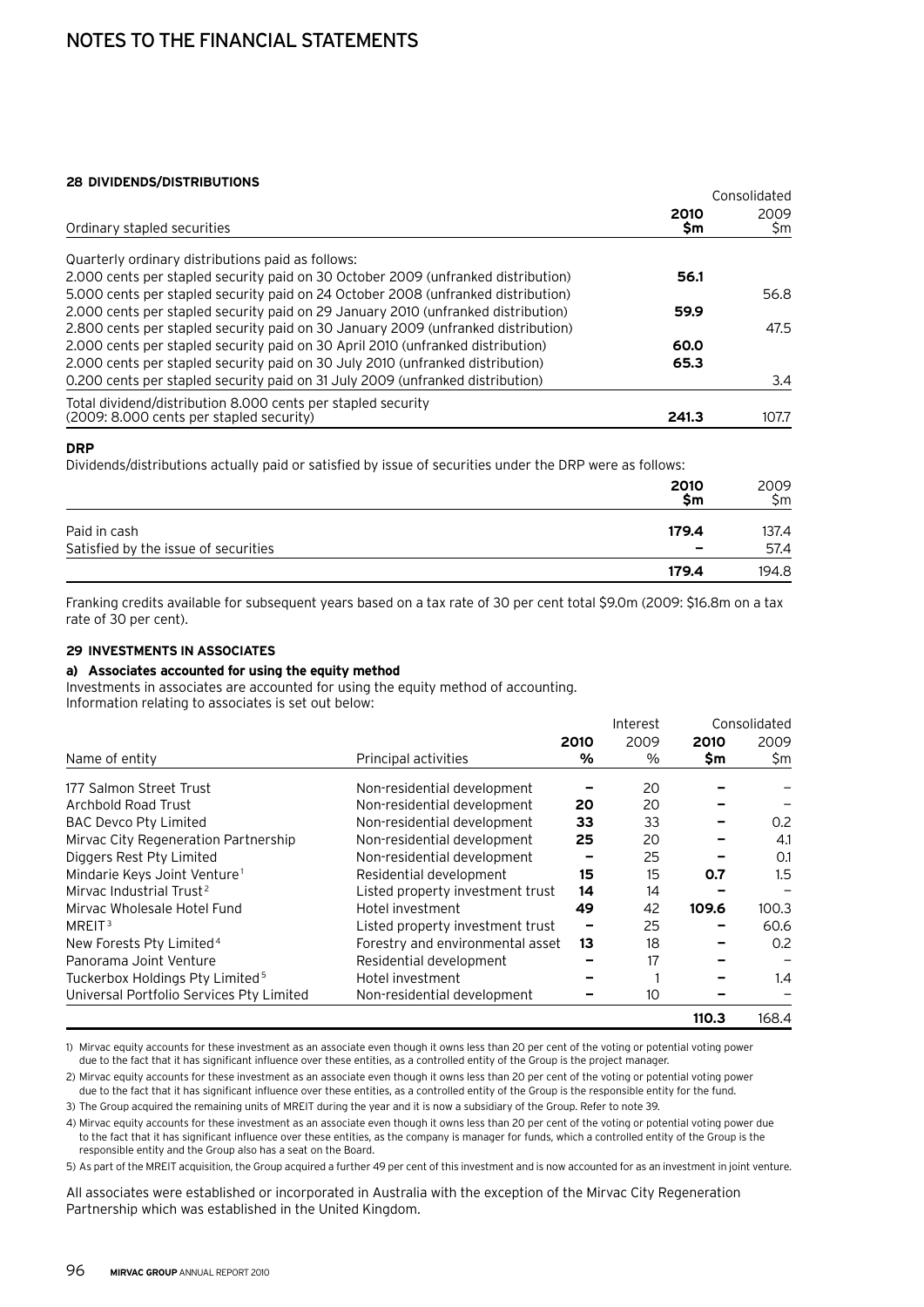## **29 Investments in associates / Continued Associates financial summary**

|                                                   | (37.9)                            | (3.4)                                          | 1.203.9                          | 841.7                                    | 362.2                          | 110.3                                               |
|---------------------------------------------------|-----------------------------------|------------------------------------------------|----------------------------------|------------------------------------------|--------------------------------|-----------------------------------------------------|
| Universal Portfolio Services Pty Limited          |                                   |                                                |                                  |                                          |                                |                                                     |
| Tuckerbox Holdings Pty Limited                    |                                   |                                                |                                  |                                          |                                |                                                     |
| Panorama Joint Venture                            |                                   |                                                |                                  |                                          |                                |                                                     |
| New Forests Pty Limited                           | (2.5)                             | (0.2)                                          | 3.0                              | 0.5                                      | 2.5                            |                                                     |
| <b>MREIT</b>                                      |                                   | 4.6                                            |                                  |                                          |                                |                                                     |
| Mirvac Wholesale Hotel Fund <sup>3</sup>          | (10.1)                            | (5.6)                                          | 500.6                            | 234.1                                    | 266.5                          | 109.6                                               |
| Mirvac Industrial Trust <sup>2</sup>              | (30.6)                            | (3.2)                                          | 490.8                            | 439.2                                    | 51.6                           |                                                     |
| Mirvac City Regeneration Partnership <sup>1</sup> | 1.8                               | 0.4                                            | 73.8                             | 40.6                                     | 33.2                           |                                                     |
| Mindarie Keys Joint Venture                       | 3.6                               | 0.6                                            | 13.1                             | 7.8                                      | 5.3                            | 0.7                                                 |
| Diggers Rest Pty Limited                          |                                   |                                                |                                  |                                          |                                |                                                     |
| <b>BAC Devco Pty Limited</b>                      | (0.1)                             |                                                | 122.5                            | 119.5                                    | 3.0                            |                                                     |
| Archbold Road Trust                               |                                   |                                                | O.1                              |                                          | 0.1                            |                                                     |
| 177 Salmon Street Trust                           |                                   |                                                |                                  |                                          |                                |                                                     |
| 2010<br>Name                                      | (Loss)/profit<br>$(100\%)$<br>\$m | Mirvac share<br>of net (loss)/<br>profit<br>Sm | Total assets<br>$(100\%)$<br>\$m | Total<br>liabilities<br>$(100\%)$<br>\$m | Net assets<br>$(100\%)$<br>\$m | Mirvac<br>carrying<br>value of<br>net assets<br>\$m |

1) The Group has impaired the carrying amount of this investment by \$5.9m. Refer to note 29(c) for further details.

2) The investment was written down to \$nil in 2009 with further write down of \$3.2m in the loan to its investment. The Group did not take up

the full amount of the share of loss in the investment because the net investment and loan to this investment have been fully impaired to \$nil.

3) The Group did not account for a revaluation surplus in its carrying amount of the business which has been accounted for within the

Mirvac Wholesale Hotel Fund. The current revaluation surplus is \$36.0m.

The carrying amounts reported by the Group have been adjusted for unrealised profit from transactions with the Group. The total amount adjusted is \$0.3m (2009: \$5.5m).

| 2009                                              | (Loss)/profit<br>$(100\%)$<br>\$m | Mirvac share<br>of net (loss)/<br>profit<br>Sm | Total assets<br>$(100\%)$<br>\$m | Total<br>liabilities<br>$(100\%)$<br>\$m | Net assets<br>$(100\%)$<br>\$m | Mirvac<br>carrying<br>value of<br>net assets<br>\$m |
|---------------------------------------------------|-----------------------------------|------------------------------------------------|----------------------------------|------------------------------------------|--------------------------------|-----------------------------------------------------|
| 177 Salmon Street Trust                           |                                   |                                                | 0.5                              | 0.4                                      | 0.1                            |                                                     |
| Archbold Road Trust                               |                                   |                                                | 0.1                              |                                          | 0.1                            |                                                     |
| BAC Devco Pty Ltd                                 | (0.9)                             |                                                | 132.5                            | 129.4                                    | 3.1                            | 0.2                                                 |
| Diggers Rest Pty Ltd                              |                                   |                                                | 0.5                              |                                          | 0.5                            | 0.1                                                 |
| Mindarie Keys Joint Venture                       | 10.3                              |                                                | 12.6                             | 3.6                                      | 9.0                            | 1.5                                                 |
| Mirvac City Regeneration Partnership <sup>1</sup> | (0.6)                             | (0.1)                                          | 80.3                             | 45.9                                     | 34.4                           | 4.1                                                 |
| Mirvac Industrial Trust <sup>2</sup>              | (209.1)                           | (29.3)                                         | 578.5                            | 467.5                                    | 111.0                          |                                                     |
| Mirvac Wholesale Hotel Fund <sup>3</sup>          | (27.6)                            | (12.5)                                         | 526.1                            | 246.3                                    | 279.8                          | 100.3                                               |
| MREIT <sup>4</sup>                                | (251.7)                           | (59.5)                                         | 1,028.5                          | 497.3                                    | 531.2                          | 60.6                                                |
| New Forests Pty Limited                           | (2.0)                             | (0.3)                                          | 2.0                              | 0.8                                      | 1.2                            | 0.2                                                 |
| Panorama Joint Venture                            |                                   |                                                |                                  |                                          |                                |                                                     |
| Tuckerbox Holdings Pty Limited                    | 6.5                               | O.1                                            | 378.1                            | 187.0                                    | 191.1                          | 1.4                                                 |
| Universal Portfolio Services Pty Limited          | 0.2                               | 0.4                                            | 0.4                              | 0.1                                      | 0.3                            |                                                     |
|                                                   | (474.9)                           | (101.2)                                        | 2,740.1                          | 1,578.3                                  | 1,161.8                        | 168.4                                               |

1) The Group impaired the carrying amount of the investment by \$2.4m.

2) The investment was written down to zero in 2009 with a further write down of \$7.4m in the loan to its investment.

3) The Group did not account for a revaluation surplus in its carrying amount of the business which has been accounted for within the Mirvac Wholesale Hotel Fund. The current revaluation surplus is \$36.0m.

4) The Group impaired the carrying amount of its investment by \$9.2m in 2009.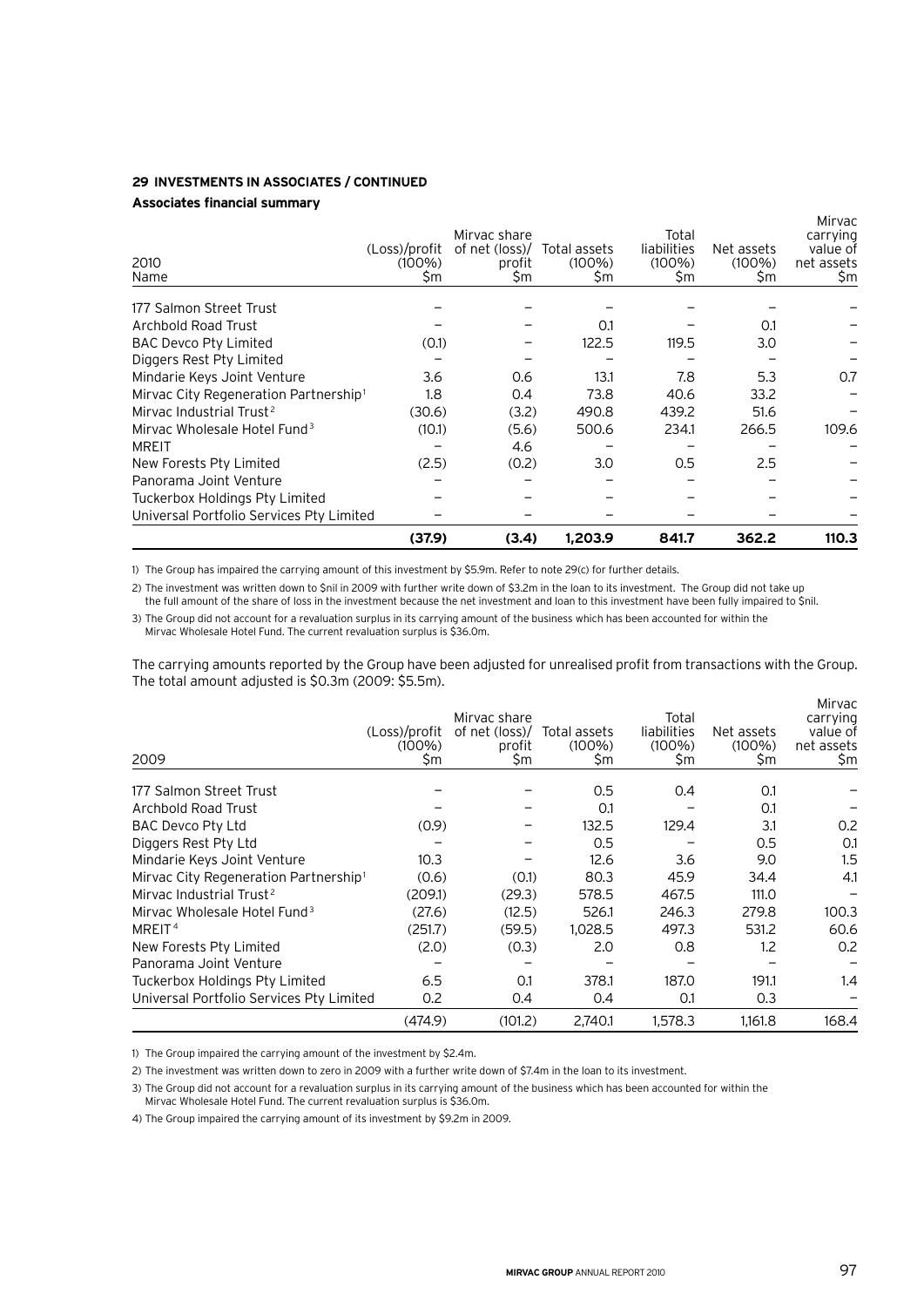#### **29 Investments in associates / Continued**

|                                                                        |                      |           |              |               | Consolidated  |
|------------------------------------------------------------------------|----------------------|-----------|--------------|---------------|---------------|
|                                                                        |                      |           |              | 2010<br>\$m   | 2009<br>\$m   |
| Movements in carrying amounts                                          |                      |           |              |               |               |
| Balance 1 July                                                         |                      |           |              | 168.4         | 284.2         |
| Transfers from joint ventures                                          |                      |           |              | (1.4)         |               |
| Unrealised losses adjustments                                          |                      |           |              | (0.3)         | (0.5)         |
| New investment                                                         |                      |           |              | 2.0           | 3.6           |
| Excess loss over equity invested written off against loans             |                      |           |              | 3.2           | 8.5           |
| Distributions received                                                 |                      |           |              | (8.4)         | (17.1)        |
| Share of loss from ordinary operating activities                       |                      |           |              | (3.4)         | (101.2)       |
| Impairment of investment                                               |                      |           |              | (5.9)         | (11.6)        |
| Increase in equity as a result of MREIT acquisition                    |                      |           |              | 21.1          |               |
| Consolidation of MREIT                                                 |                      |           |              | (63.4)        |               |
| Other                                                                  |                      |           |              | (1.6)         | 2.5           |
| Balance 30 June                                                        |                      |           |              | 110.3         | 168.4         |
| Mirvac's aggregate share of associates' assets and liabilities         |                      |           |              |               |               |
| Current assets                                                         |                      |           |              | 11.2          | 34.3          |
| Non-current assets                                                     |                      |           |              | 359.5         | 587.1         |
| Total assets                                                           |                      |           |              | 370.7         | 621.4         |
| <b>Current liabilities</b><br>Non-current liabilities                  |                      |           |              | 88.8<br>139.4 | 39.6<br>306.6 |
| <b>Total liabilities</b>                                               |                      |           |              | 228.2         | 346.2         |
| Net assets                                                             |                      |           |              | 142.5         | 275.2         |
| Mirvac's aggregate share of associates' revenues, expenses and results |                      |           |              |               |               |
| Revenues                                                               |                      |           |              | 77.6          | 60.7          |
| Expenses                                                               |                      |           |              | (86.2)        | (159.6)       |
| Loss before income tax                                                 |                      |           |              | (8.6)         | (98.9)        |
| Mirvac's aggregate share of associates' expenditure commitments        |                      |           |              |               |               |
| Capital commitments                                                    |                      |           |              |               | 52.3          |
| Fair value of listed investments in associates<br><b>MREIT</b>         |                      |           |              |               | 47.1          |
| Mirvac Industrial Trust                                                |                      |           |              | 1.9           | 4.0           |
|                                                                        |                      |           |              |               |               |
| b) Investment in associates accounted for at fair value                |                      |           |              |               |               |
|                                                                        |                      |           | Interest     |               | Consolidated  |
| Name of entity                                                         | Principal activities | 2010<br>% | 2009<br>$\%$ | 2010<br>Sm    | 2009<br>\$m   |
| James Fielding Infrastructure Yield Fund                               | Infrastructure       | 22        | 22           | 15.3          | 18.5          |
|                                                                        |                      |           |              |               |               |

#### **c) Impairment of investments**

During the year, the carrying value of the investment in Mirvac City Regeneration Fund was impaired by \$5.9m (2009: \$2.4m). The impairment loss was recognised within the 'Impairment of investments including associates and joint ventures' line within profit or loss. Mirvac considers the booking of the impairment provision as prudent based on a number of external factors currently being faced by Mirvac City Regeneration Fund and its two development projects. The Group's position has been made independently of the positions taken by the other investors within the fund. There were no indicators of impairment in respect of other associates.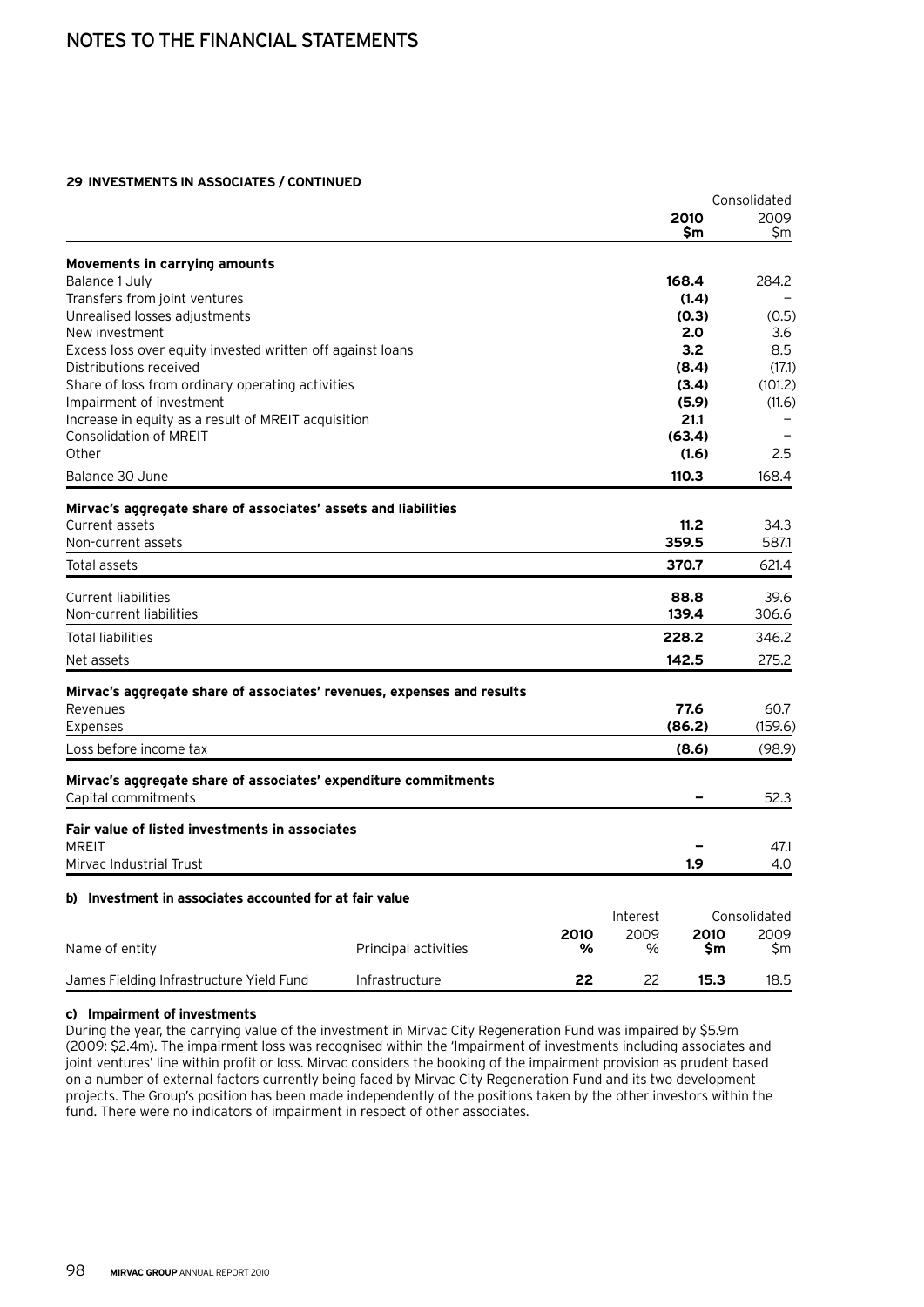#### **30 Investments in joint ventures**

Investments in joint ventures include those in corporations, partnerships and other entities and accounted for in the consolidated financial statements using the equity method of accounting. All joint ventures were incorporated in Australia with the exception of Quadrant Real Estate Advisors LLC which was incorporated in the United States. Information relating to joint ventures is set out below:

|                                                    |                                  |                          | Interest                 |                          | Consolidated             |
|----------------------------------------------------|----------------------------------|--------------------------|--------------------------|--------------------------|--------------------------|
|                                                    |                                  | 2010                     | 2009                     | 2010                     | 2009                     |
| Name of entity                                     | Principal activities             | %                        | $\%$                     | \$m                      | \$m                      |
| 197 Salmon Street Trust <sup>1</sup>               | Investment property              |                          | 50                       | $\overline{\phantom{0}}$ | 45.0                     |
| Australian Centre for Life Long Learning           | Non-residential development      | 50                       | 50                       | -                        |                          |
| Bankstown Airport Development Pty Ltd              | Non-residential development      | 50                       | 50                       | -                        |                          |
| Bargara Lifestyle Development Pty Ltd <sup>2</sup> | Residential development          | $\overline{\phantom{0}}$ | 50                       |                          |                          |
| <b>BL Developments Pty Ltd</b>                     | Residential development          | 50                       | 50                       | 47.1                     | 44.0                     |
| City West Property Investments (No.1) Trust        | Non-residential development      | 50                       | 50                       | 9.2                      | 9.0                      |
| City West Property Investments (No.2) Trust        | Non-residential development      | 50                       | 50                       | 9.2                      | 9.0                      |
| City West Property Investments (No.3) Trust        | Non-residential development      | 50                       | 50                       | 9.2                      | 9.0                      |
| City West Property Investments (No.4) Trust        | Non-residential development      | 50                       | 50                       | 9.2                      | 9.0                      |
| City West Property Investments (No.5) Trust        | Non-residential development      | 50                       | 50                       | 9.2                      | 9.0                      |
| City West Property Investments (No.6) Trust        | Non-residential development      | 50                       | 50                       | 9.2                      | 9.0                      |
| CN Collins Pty Limited                             | Non-residential development      | 50                       | 50                       | 0.2                      | 0.3                      |
| Domaine Investment Trust                           | Non-residential development      | 50                       | 50                       | $\overline{\phantom{0}}$ |                          |
| Ephraim Island Joint Venture                       | Residential development          | 50                       | 50                       | 14.3                     | 11.8                     |
| Fast Track Bromelton Pty Ltd and                   |                                  |                          |                          |                          |                          |
| Nakheel SPV Pty Ltd                                | Non-residential development      | 50                       | 50                       | 27.1                     | 12.8                     |
| High Sky Pty Ltd                                   | Non-residential development      | $\overline{\phantom{a}}$ | 33                       |                          |                          |
| <b>HPAL Freehold Pty Ltd</b>                       | Non-residential development      | 50                       | 50                       | 7.4                      | 4.1                      |
| Infocus Infrastructure Management Pty Ltd          | Investment property              | 50                       | 50                       | 1.2                      | 2.3                      |
| J F Infrastructure Pty Ltd                         | Infrastructure                   | 50                       | 50                       | $\overline{\phantom{0}}$ |                          |
| Leakes Rd Rockbank Unit Trust                      | Residential development          | 50                       | 50                       | 13.8                     | 14.0                     |
| Lifestyle Villages Management Pty Ltd <sup>2</sup> | Residential development          |                          | 50                       | -                        |                          |
| Lifestyle Villages Trust <sup>2</sup>              | Residential development          |                          | 50                       |                          |                          |
| Mirvac AQUA Pty Ltd <sup>2</sup>                   | Debt management                  |                          | 50                       |                          |                          |
| Mirvac 8 Chifley Pty Limited                       |                                  |                          |                          |                          |                          |
| (formerly Mirvac Aust Super Pty Ltd) <sup>3</sup>  | Investment property              |                          | 50                       |                          | 9.6                      |
| Mirvac Lend Lease Village Consortium/              |                                  |                          |                          |                          |                          |
| Newington Olympic Village                          | Residential development          | 50                       | 50                       | 1.0                      | 0.3                      |
| Mirvac Wholesale Residential                       |                                  |                          |                          |                          |                          |
| Development Partnership Trust                      | Residential development          | 20                       | 20                       | 16.3                     | 11.6                     |
| MVIC Finance 2 Pty Limited                         | Residential development          | 50                       | 50                       |                          |                          |
| New Zealand Sustainable                            |                                  |                          |                          |                          |                          |
| Forestry Investors 1 & 2                           | Forestry and environmental asset | 33                       | 33                       | 8.4                      | 8.4                      |
| Old Wallgrove Road Trust <sup>1</sup>              | Investment property              | $\overline{\phantom{0}}$ | 50                       | $\overline{\phantom{0}}$ | 1.9                      |
| Prosaine Management Pty Ltd                        | Investment property              |                          | 50                       | $\overline{\phantom{0}}$ |                          |
| Quadrant Real Estate Advisors LLC                  | Investment property              | 50                       | 50                       | 2.7                      | 2.3                      |
| Swanbourne Joint Venture                           | Residential development          | 50                       | 50                       | 7.0                      | 6.8                      |
| Tucker Box Holdings Pty Limited                    | Hotel investment                 | 50                       | $\overline{\phantom{m}}$ | 98.6                     | $\overline{\phantom{0}}$ |
| Walsh Bay Partnership                              | Residential development          | 50                       | 50                       | $\equiv$                 |                          |
|                                                    |                                  |                          |                          | 300.3                    | 229.2                    |

1) As a result to the MREIT acquisition, these entities have become 100 per cent owned controlled entities by the Group.

2) The Group has disposed of these investments during the year ended 30 June 2010.

3) The Group has acquired the remaining units in the investment and it is now a 100 per cent owned controlled entity.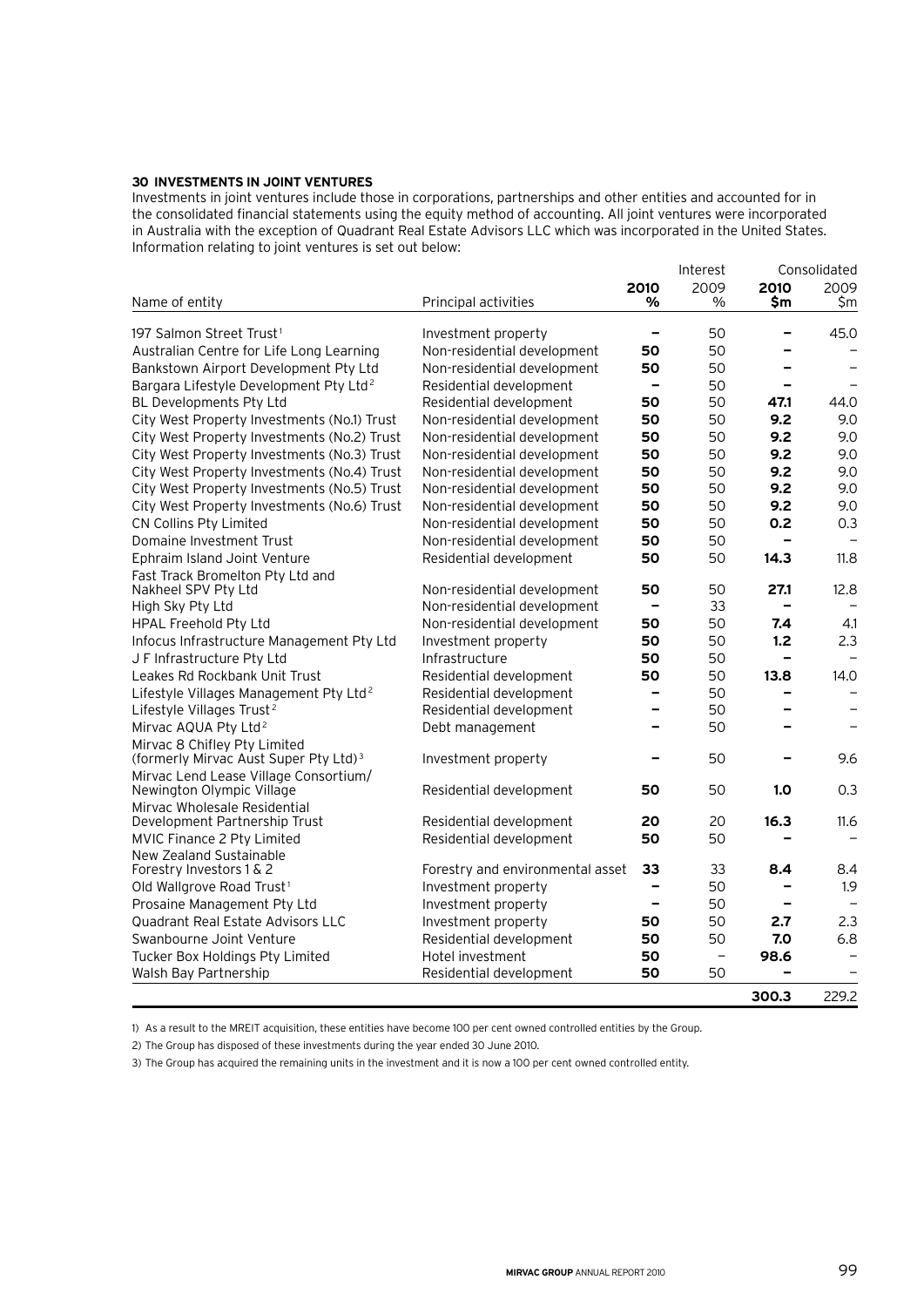#### **30 Investments in joint ventures / Continued**

| 2010<br>Name                                                       | Profit/(loss)<br>$(100\%)$<br>Sm | Mirvac share<br>profit/(loss)<br>Sm | of net Total assets<br>$(100\%)$<br>\$m | Total<br>liabilities<br>$(100\%)$<br>Sm | Net assets<br>$(100\%)$<br>Sm | Mirvac<br>carrying<br>value of<br>net assets<br>\$m |
|--------------------------------------------------------------------|----------------------------------|-------------------------------------|-----------------------------------------|-----------------------------------------|-------------------------------|-----------------------------------------------------|
| 197 Salmon Street Trust                                            |                                  | 1.6                                 |                                         |                                         |                               |                                                     |
| Australian Centre for Life Long Learning                           | (0.1)                            | $\overline{\phantom{0}}$            | 85.0                                    | 105.1                                   | (20.1)                        |                                                     |
| Bankstown Airport Development Pty Ltd                              |                                  |                                     |                                         |                                         |                               |                                                     |
| Bargara Lifestyle Development Pty Ltd                              |                                  |                                     |                                         |                                         |                               |                                                     |
| <b>BL Developments Pty Ltd</b>                                     | 8.7                              | 4.4                                 | 148.9                                   | 35.8                                    | 113.1                         | 47.1                                                |
| City West Property Investments (No.1) Trust                        | 0.2                              | 0.2                                 | 18.5                                    | $\overline{\phantom{0}}$                | 18.5                          | 9.2                                                 |
| City West Property Investments (No.2) Trust                        | 0.2                              | 0.2                                 | 18.5                                    | -                                       | 18.5                          | 9.2                                                 |
| City West Property Investments (No.3) Trust                        | 0.2                              | 0.2                                 | 18.5                                    | $\overline{\phantom{m}}$                | 18.5                          | 9.2                                                 |
| City West Property Investments (No.4) Trust                        | 0.2                              | 0.2                                 | 18.5                                    | $\overline{\phantom{0}}$                | 18.5                          | 9.2                                                 |
| City West Property Investments (No.5) Trust                        | 0.2                              | 0.2                                 | 18.5                                    | $\qquad \qquad$                         | 18.5                          | 9.2                                                 |
| City West Property Investments (No.6) Trust                        | 0.2                              | 0.2                                 | 18.5                                    | $\overline{\phantom{m}}$                | 18.5                          | 9.2                                                 |
| <b>CN Collins Pty Limited</b>                                      | (0.1)                            | $\qquad \qquad -$                   | 36.1                                    | 41.9                                    | (5.8)                         | 0.2                                                 |
| Domaine Investment Trust <sup>1</sup>                              | (1.8)                            | (0.8)                               |                                         | 5.2                                     | (5.2)                         |                                                     |
| Ephraim Island Joint Venture                                       | 5.2                              | 2.6                                 | 60.3                                    | 31.6                                    | 28.7                          | 14.3                                                |
| Fast Track Bromelton Pty Ltd                                       |                                  |                                     |                                         |                                         |                               |                                                     |
| and Nakheel SPV Pty Ltd                                            | 0.1                              |                                     | 64.8                                    | 0.4                                     | 64.4                          | 27.1                                                |
| High Sky Pty Limited                                               | $\overline{\phantom{0}}$         |                                     |                                         |                                         |                               |                                                     |
| <b>HPAL Freehold Pty Limited</b>                                   | 6.2                              | 0.9                                 | 65.2                                    | 50.4                                    | 14.8                          | 7.4                                                 |
| Infocus Infrastructure                                             |                                  |                                     |                                         |                                         |                               |                                                     |
| Management Pty Ltd                                                 | 1.1                              |                                     | 3.6                                     | 1.3                                     | 2.3                           | 1.2                                                 |
| J F Infrastructure Pty Limited <sup>2</sup>                        | (18.3)                           | (9.5)                               | 4.9                                     | 216.1                                   | (211.2)                       |                                                     |
| Leakes Rd Rockbank Unit Trust                                      | (0.3)                            | (0.2)                               | 28.3                                    | 0.7                                     | 27.6                          | 13.8                                                |
| Lifestyle Villages Management Pty Limited                          | $\overline{\phantom{0}}$         |                                     |                                         | $\overline{\phantom{0}}$                |                               |                                                     |
| Lifestyle Villages Trust                                           |                                  |                                     |                                         |                                         |                               |                                                     |
| Mirvac AQUA Pty Limited                                            | (1.0)                            | (0.6)                               |                                         |                                         |                               |                                                     |
| Mirvac 8 Chifley Pty Limited                                       |                                  |                                     |                                         |                                         |                               |                                                     |
| (formerly Mirvac Aust Super Pty Ltd)                               |                                  | (5.5)                               |                                         |                                         |                               |                                                     |
| Mirvac Lend Lease Village Consortium/<br>Newington Olympic Village |                                  | 0.6                                 | 7.5                                     | 5.4                                     | 2.1                           | 1.0                                                 |
| Mirvac Wholesale Residential                                       |                                  |                                     |                                         |                                         |                               |                                                     |
| Development Partnership Trust <sup>3</sup>                         | (12.2)                           | 3.3                                 | 506.5                                   | 310.4                                   | 196.1                         | 16.3                                                |
| MVIC Finance 2 Pty Limited                                         |                                  |                                     | 0.1                                     |                                         | 0.1                           |                                                     |
| New Zealand Sustainable                                            |                                  |                                     |                                         |                                         |                               |                                                     |
| Forestry Investors 1&24                                            | 0.7                              |                                     | 79.7                                    | 33.3                                    | 46.4                          | 8.4                                                 |
| Old Wallgrove Road Trust                                           |                                  |                                     |                                         |                                         |                               |                                                     |
| Prosaine Management Pty Limited                                    |                                  | $\overline{\phantom{0}}$            | —                                       |                                         |                               |                                                     |
| Quadrant Real Estate Advisors LLC <sup>5</sup>                     | 1.1                              | 0.8                                 | 39.2                                    | 48.7                                    | (9.5)                         | 2.7                                                 |
| Swanbourne Joint Venture                                           |                                  | —                                   | 14.6                                    | 0.3                                     | 14.3                          | 7.0                                                 |
| Tucker Box Holdings Pty Limited                                    | 21.7                             | 6.5                                 | 377.3                                   | 179.2                                   | 198.1                         | 98.6                                                |
| Walsh Bay Partnership                                              | $\overline{\phantom{0}}$         | $\overline{\phantom{0}}$            | 0.1                                     | 2.3                                     | (2.2)                         |                                                     |
|                                                                    | 12.2                             | 5.3                                 | 1,633.1                                 | 1,068.1                                 | 565.0                         | 300.3                                               |

1) The Group has written down the loan to the joint venture to cover the Group's share of loss of \$0.8m.

2) The Group has written down the loan to the joint venture to cover the Group's share of loss of \$9.5m (2009: \$11.8m).

3) The Group did not take up the impairment loss in the Group's share of profit of the joint venture, as the carrying value of the investment is already below the 20 per cent ownership of the net assets of the joint venture.

4) The Group has impaired the carrying amount of investment by \$7.4m in 2009.

5) The carrying amount reflects the Group's entitlement to the net assets independent of its financial position.

The carrying amounts reported by the Group have been adjusted for unrealised profit from transactions with the Group. The total amount adjusted is \$40.3m (2009: \$39.8m).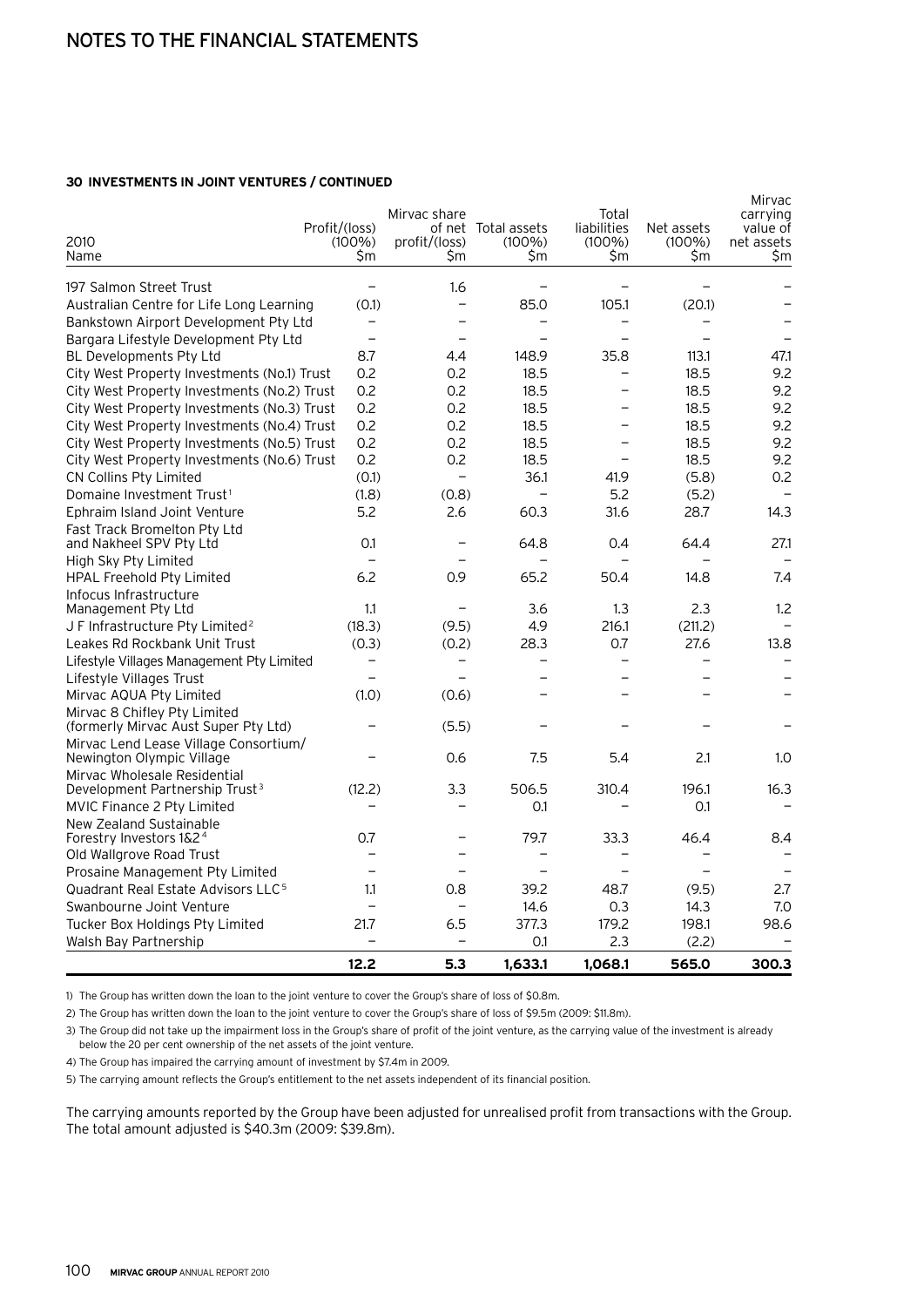#### **30 Investments in joint ventures / Continued**

| 2009                                                                         | Profit/(loss)<br>$(100\%)$<br>\$m | Mirvac share<br>profit/(loss)<br>\$m | of net Total assets<br>$(100\%)$<br>\$m | Total<br>liabilities<br>$(100\%)$<br>\$m | Net assets<br>$(100\%)$<br>\$m | Mirvac<br>carrying<br>value of<br>net assets<br>Şm |
|------------------------------------------------------------------------------|-----------------------------------|--------------------------------------|-----------------------------------------|------------------------------------------|--------------------------------|----------------------------------------------------|
| 197 Salmon Street Trust                                                      | (13.6)                            | (6.8)                                | 94.9                                    | 2.8                                      | 92.1                           | 45.0                                               |
| Australian Centre for Life Long Learning <sup>1</sup>                        | (2.4)                             | (1.2)                                | 84.8                                    | 96.8                                     | (12.0)                         |                                                    |
| Bankstown Airport Development<br>Pty Limited                                 |                                   |                                      |                                         |                                          |                                |                                                    |
| Bargara Lifestyle Development                                                |                                   |                                      |                                         |                                          |                                |                                                    |
| <b>Pty Limited</b>                                                           | 0.1                               | (0.4)                                | 8.8                                     | 10.3                                     | (1.5)                          |                                                    |
| <b>BL Developments Pty Limited</b>                                           | 11.9                              | 5.9                                  | 188.9                                   | 84.6                                     | 104.3                          | 44.0                                               |
| City West Property Investments (No 1) Trust                                  | 0.2                               | $\overline{\phantom{0}}$             | 18.3                                    | $\overline{\phantom{0}}$                 | 18.3                           | 9.0                                                |
| City West Property Investments (No 2) Trust                                  | 0.2                               |                                      | 18.3                                    |                                          | 18.3                           | 9.0                                                |
| City West Property Investments (No 3) Trust                                  | 0.2                               |                                      | 18.3                                    | -                                        | 18.3                           | 9.0                                                |
| City West Property Investments (No 4) Trust                                  | 0.2                               |                                      | 18.3                                    |                                          | 18.3                           | 9.0                                                |
| City West Property Investments (No 5) Trust                                  | 0.2                               |                                      | 18.3                                    |                                          | 18.3                           | 9.0                                                |
| City West Property Investments (No 6) Trust                                  | 0.2                               | $\overline{\phantom{0}}$             | 18.3                                    | $\overline{\phantom{0}}$                 | 18.3                           | 9.0                                                |
| CN Collins Pty Limited <sup>2</sup>                                          | (35.7)                            | (14.6)                               | 35.7                                    | 41.4                                     | (5.7)                          | 0.3                                                |
| Domaine Investment Trust                                                     | (3.4)                             | (1.7)                                | 3.4                                     | 6.8                                      | (3.4)                          | $\overline{\phantom{0}}$                           |
| Ephraim Island Joint Venture <sup>4</sup>                                    | (15.3)                            | (8.2)                                | 90.6                                    | 67.0                                     | 23.6                           | 11.8                                               |
| Fast Track Bromelton Pty Limited<br>and Nakheel SPV Pty Limited <sup>3</sup> | ╾                                 |                                      | 36.1                                    | ╾                                        | 36.1                           | 12.8                                               |
| High Sky Pty Limited                                                         |                                   |                                      |                                         |                                          |                                |                                                    |
| <b>HPAL Freehold Pty Limited</b>                                             |                                   | 3.9                                  | 50.2                                    | 41.5                                     | 8.7                            | 4.1                                                |
| Infocus Infrastructure Management                                            |                                   |                                      |                                         |                                          |                                |                                                    |
| <b>Pty Limited</b>                                                           | 1.3                               | 0.6                                  | 5.3                                     | 1.3                                      | 4.0                            | 2.3                                                |
| JF Infrastructure Pty Limited <sup>5</sup>                                   | (15.8)                            | (11.9)                               | 7.1                                     | 191.2                                    | (184.1)                        |                                                    |
| Leakes Rd Rockbank Unit Trust                                                | (0.3)                             | (0.1)                                | 28.4                                    | 0.5                                      | 27.9                           | 14.0                                               |
| Lifestyle Villages Management<br>Pty Limited                                 |                                   |                                      |                                         |                                          |                                |                                                    |
| Lifestyle Villages Trust <sup>6</sup>                                        |                                   |                                      | 8.1                                     | 6.0                                      | 2.1                            |                                                    |
| Mirvac AQUA Pty Limited <sup>7</sup>                                         | (0.5)                             | (0.3)                                | 0.3                                     | 5.7                                      | (5.4)                          |                                                    |
| Mirvac 8 Chifley Pty Limited                                                 |                                   |                                      |                                         |                                          |                                |                                                    |
| (formerly Mirvac Aust Super Pty Ltd)                                         | (40.2)                            | (20.1)                               | 40.8                                    | 22.2                                     | 18.6                           | 9.6                                                |
| Mirvac Lend Lease Village Consortium/                                        |                                   |                                      |                                         |                                          |                                |                                                    |
| Newington Olympic Village                                                    | 5.6                               | 2.2                                  | 8.0                                     | 5.9                                      | 2.1                            | 0.3                                                |
| Mirvac Wholesale Residential                                                 |                                   |                                      |                                         |                                          |                                |                                                    |
| Development Partnership Trust                                                | 2.3                               | 0.5                                  | 461.2                                   | 252.9                                    | 208.3                          | 11.6                                               |
| MVIC Finance 2 Pty Limited                                                   |                                   |                                      | 0.1                                     |                                          | 0.1                            |                                                    |
| New Zealand Sustainable<br>Forestry Investors 1&2 <sup>8</sup>               | 0.4                               | (1.6)                                | 77.6                                    | 30.6                                     | 47.0                           | 8.4                                                |
| Old Wallgrove Road Trust                                                     | 0.7                               |                                      | 9.3                                     | 0.1                                      | 9.2                            | 1.9                                                |
| Prosaine Management Pty Limited                                              | $\overline{\phantom{0}}$          | 0.2                                  | $\qquad \qquad -$                       | $\overline{\phantom{0}}$                 | $\overline{\phantom{0}}$       |                                                    |
| <b>Quadrant Real Estate Advisors LLC</b>                                     | (0.5)                             | (4.8)                                | 0.4                                     | 5.7                                      | (5.3)                          | 2.3                                                |
| Swanbourne Joint Venture <sup>9</sup>                                        | 4.4                               | 1.6                                  | 10.1                                    | 1.2                                      | 8.9                            | 6.8                                                |
| Walsh Bay Partnership                                                        |                                   |                                      | 0.4                                     | 2.6                                      | (2.2)                          |                                                    |
|                                                                              | (99.8)                            | (56.8)                               | 1,360.3                                 | 877.1                                    | 483.2                          | 229.2                                              |

1) The carrying amount of the investment has been impaired by \$7.6m to \$nil. The Group has further written down its loan to the joint venture by \$15.4m.

3) The Group's share of equity is lower than expected largely due to a \$7.0m procurement fee that is due to be returned to the joint venture partner. The remaining variance represents eliminated unearned income of (\$3.0m).

4) The Group has impaired the carrying amount of its investment by \$7.7m.

5) In 2009, the Group have further written down its loan to the joint venture to cover the loss of \$11.8m.

6) The Group impaired the carrying amount of its investment by \$2.1m.

7) The carrying amount of the investment has been impaired to \$nil.

8) The Group impaired the carrying amount of its investment by \$7.4m.

9) The variance is due to a timing difference of a distribution received from its investment.

<sup>2)</sup> The Group's carrying value includes a future management fee of \$3.1m recoverable from the investment.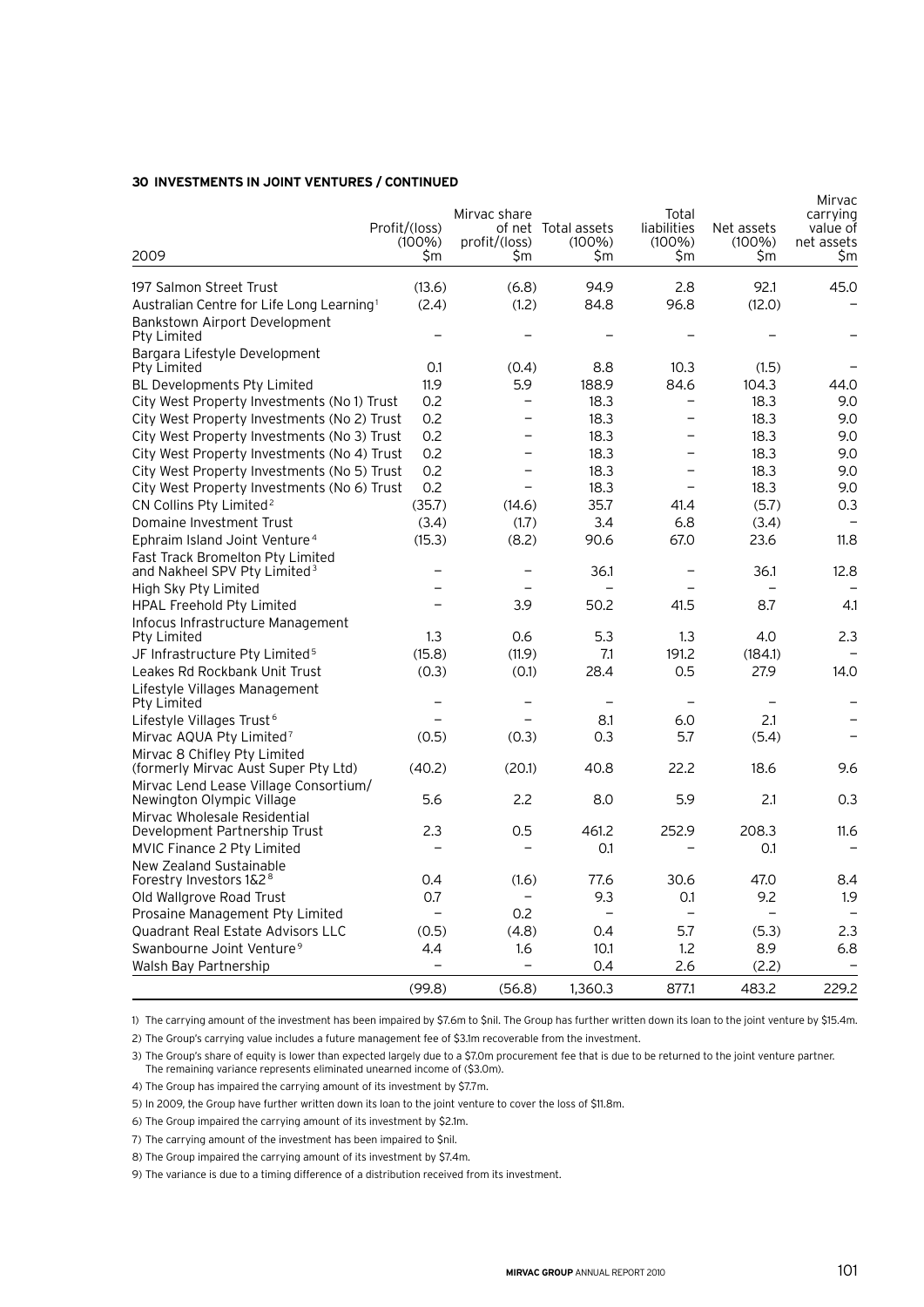#### **30 Investments in joint ventures / Continued**

|                                                                            |            | Consolidated |
|----------------------------------------------------------------------------|------------|--------------|
|                                                                            | 2010<br>Sm | 2009<br>Sm   |
| Movement in carrying amounts                                               |            |              |
| Balance 1 July                                                             | 229.2      | 316.0        |
| Transfers from associates                                                  | 1.4        |              |
| New investment                                                             | 15.6       | 29.4         |
| Excess loss over equity invested written off against loans                 | 10.7       | 10.1         |
| Distributions received                                                     | (10.5)     | (14.5)       |
| Joint venture partners' (contributions)/repayments                         | 2.7        | 1.7          |
| Unrealised loss                                                            | (0.1)      | (6.8)        |
| Share of profit/(loss) from ordinary operating activities                  | 5.3        | (56.8)       |
| Transfers to investments in controlled entities                            |            | (28.6)       |
| Acquisition of MREIT including the remeasurement of equity interest        | (104.6)    |              |
| Provision for deferred settlements recognised                              |            | 9.8          |
| Impairment of investment                                                   |            | (17.8)       |
| Increase in equity as a result of the acquisition of MREIT                 | 148.0      |              |
| Transfers to inventories                                                   |            | (11.5)       |
| Other                                                                      | 2.6        | (1.8)        |
| Balance 30 June                                                            | 300.3      | 229.2        |
| Mirvac's aggregate share of joint ventures' assets and liabilities         |            |              |
| Current assets                                                             | 188.9      | 120.6        |
| Non-current assets                                                         | 462.4      | 408.0        |
| Total assets                                                               | 651.3      | 528.6        |
| Current liabilities                                                        | 293.6      | 176.3        |
| Non-current liabilities                                                    | 141.9      | 181.2        |
| Total liabilities                                                          | 435.5      | 357.5        |
| Net assets                                                                 | 215.8      | 171.1        |
| Mirvac's aggregate share of joint ventures' revenues, expenses and results |            |              |
| Revenues                                                                   | 199.2      | 98.6         |
| Expenses                                                                   | (189.6)    | (143.0)      |
| Profit/(loss) before income tax                                            | 9.6        | (44.4)       |
| Mirvac's aggregate share of joint ventures' expenditure commitments        |            |              |
| Capital commitments                                                        |            |              |

#### **a) Impairment of investments**

In the year ended 30 June 2010 no impairment provision (2009: \$7.4m) was taken against the carrying value of the investment in New Zealand Sustainable Forestry Investors ("NZSFI").

Investments in joint ventures are reviewed at the end of each reporting period for any impairment and written off to the extent that the future benefits are no longer probable and do not support the carrying value in the investment.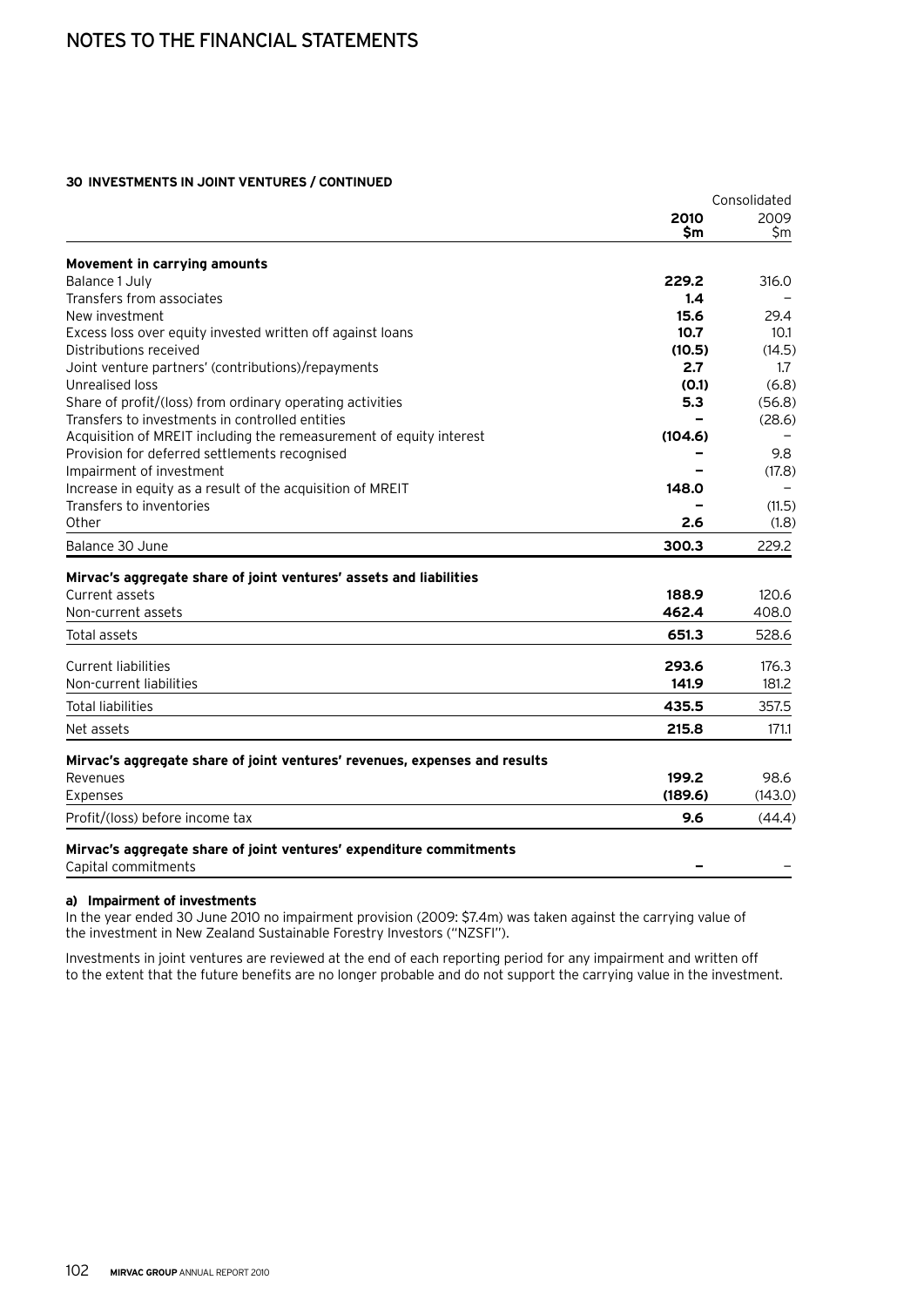#### **31 Contingent liabilities**

The Group had contingent liabilities at 30 June 2010 in respect of the following:

|                                                                                                                                                                                                                                                       |             | Consolidated |
|-------------------------------------------------------------------------------------------------------------------------------------------------------------------------------------------------------------------------------------------------------|-------------|--------------|
|                                                                                                                                                                                                                                                       | 2010<br>\$m | 2009<br>\$m  |
| Bank quarantees and performance bonds issued by external parties in respect<br>of certain performance obligations granted in the normal course of business                                                                                            | 60.3        | 85.0         |
| Asset performance guarantees. The Group has provided guarantees to owners<br>of some managed assets as to the future performance of these assets                                                                                                      | 1.5         | 3.6          |
| Claims for damages in respect of injury sustained due to health and safety issues<br>have been made during the year. The potential effect of these claims indicated<br>by legal advice is that if the claims were to be successful against the Group, |             |              |
| they would result in a liability                                                                                                                                                                                                                      | 0.3         | 0.2          |

#### **Mirvac Industrial Trust ("MIX")**

The Group guarantees part of MIX foreign exchange hedging. MIX is required to pay any shortfall between the contracted rate and the spot rate on the termination of these foreign exchange hedges. In the event that MIX was unable to pay any shortfall then the Group, as guarantor, is required to pay the shortfall amount. The amount varies daily as the spot rate changes and can be either an asset or liability. No liability existed at 30 June 2010.

#### **32 Commitments**

### **a) Capital commitments**

|                                                   |             | Consolidated |
|---------------------------------------------------|-------------|--------------|
|                                                   | 2010<br>\$m | 2009<br>\$m  |
| <b>Investment properties</b>                      |             |              |
| Not later than one year                           | 29.8        | 55.1         |
| Later than one year but not later than five years |             | 28.5         |
| Later than five years                             |             |              |
|                                                   | 29.8        | 83.6         |
| Property, plant and equipment                     |             |              |
| Not later than one year                           | 0.6         | 2.7          |
| Later than one year but not later than five years |             |              |
| Later than five years                             |             |              |
|                                                   | 0.6         | 2.7          |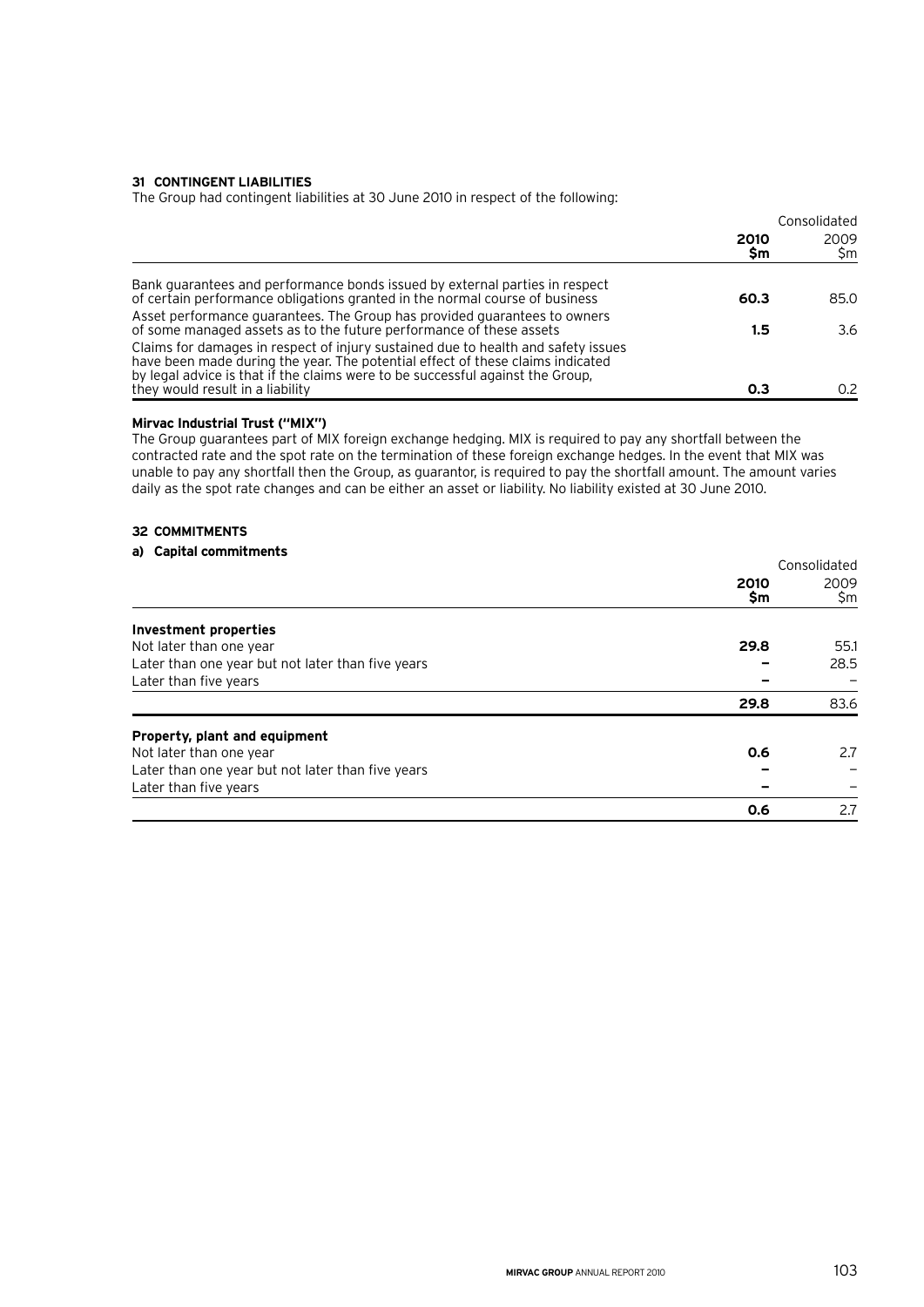## **32 Commitments / continued**

#### **b) Lease commitments**

|                                                                                                                                                                             |            | Consolidated |
|-----------------------------------------------------------------------------------------------------------------------------------------------------------------------------|------------|--------------|
|                                                                                                                                                                             | 2010<br>Sm | 2009<br>\$m  |
| <b>Operating leases</b>                                                                                                                                                     |            |              |
| Commitments in relation to non-cancellable operating leases contracted for at the<br>end of the reporting period but not recognised as liabilities, are payable as follows: |            |              |
| Not later than one year                                                                                                                                                     | 9.0        | 9.0          |
| Later than one year but not later than five years                                                                                                                           | 30.5       | 25.8         |
| Later than five years                                                                                                                                                       | $1.5\,$    | 2.0          |
|                                                                                                                                                                             | 41.0       | 36.8         |
| <b>Finance leases</b>                                                                                                                                                       |            |              |
| Commitments in relation to finance leases are payable as follows:                                                                                                           |            |              |
| Not later than one year                                                                                                                                                     | 3.5        | 0.1          |
| Later than one year but not later than five years                                                                                                                           | 13.1       |              |
| Later than five years                                                                                                                                                       |            |              |
| Residual                                                                                                                                                                    |            |              |
| Minimum lease payments                                                                                                                                                      | 16.6       | 0.1          |
| Less: Future finance charges                                                                                                                                                | (2.7)      |              |
| Representing lease liabilities (refer to note 20)                                                                                                                           | 13.9       | 0.1          |

Mirvac leases various plant and equipment with a carrying value of \$0.1m (2009: \$0.1m) under finance leases expiring in less than five years.

#### **33 Key management personnel**

#### **a) Determination of KMP**

In previous years, the KMP were determined as being members of the Executive Committee who were also business unit heads and had delegated authority from the Board. During 2009, the Board approved the creation of the ELT. For the year ended 30 June 2010 the ELT consisted of the Managing Director, the Chief Financial Officer, the Chief Operating Officer, the Chief Executive Officer — Development and the Chief Executive Officer — Investment (effective 1 July 2010). In addition, the Board also approved the transfer of the authority limits held by the Executive Committee to the ELT.

#### **b) KMP compensation**

|                                | Consolidated |             |
|--------------------------------|--------------|-------------|
|                                | 2010<br>Şm   | 2009<br>\$m |
| Short-term employment benefits | 11.7         | 10.7        |
| Post-employment benefits       | 0.2          | 0.5         |
| Security based payments        | 3.2          | 2.5         |
| Termination benefits           | 1.2          | 4.4         |
| Other long-term benefits       | 0.1          | 0.1         |
| Total                          | 16.4         | 18.2        |

Detailed remuneration disclosures are provided in the remuneration report on pages 9 to 23.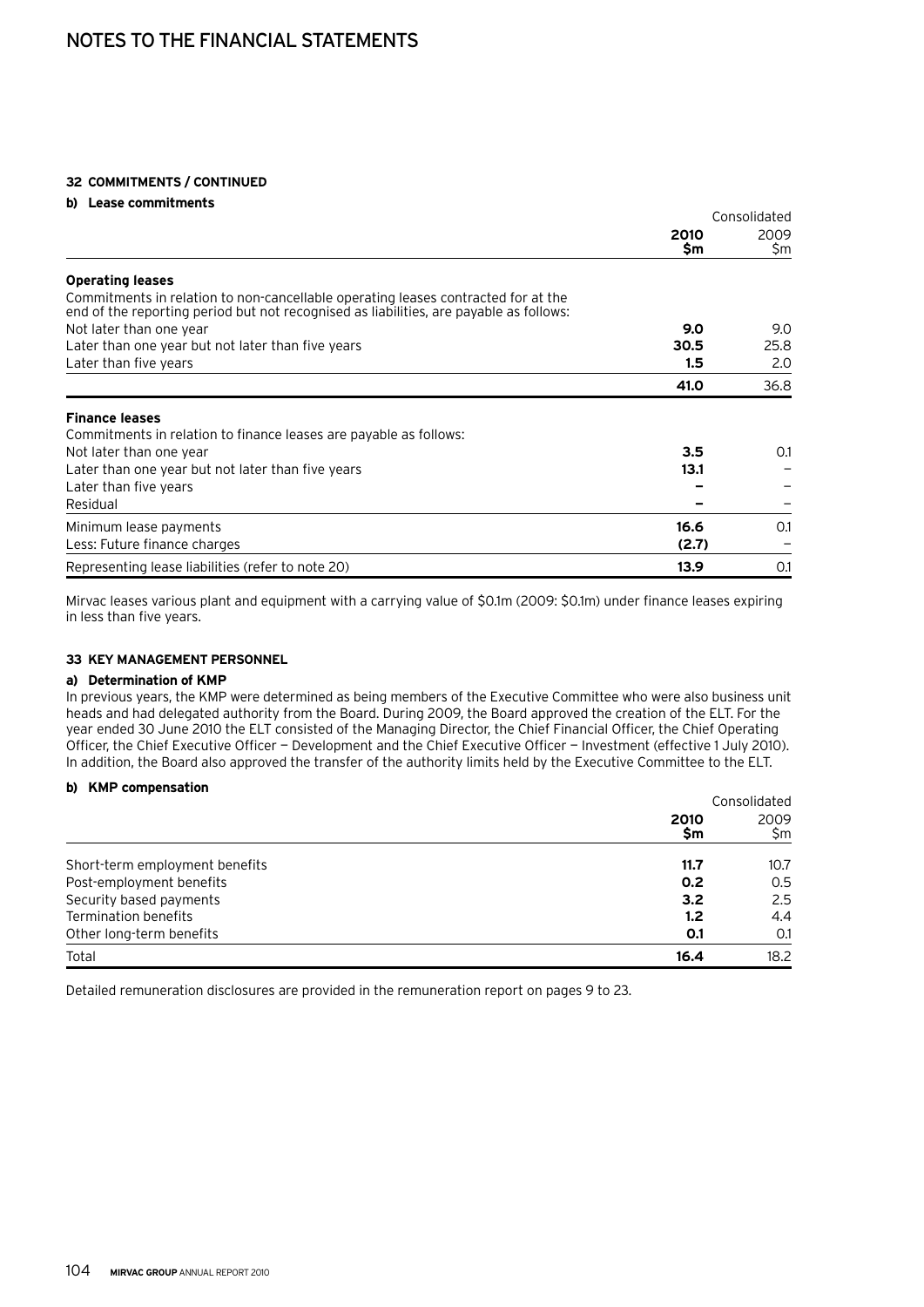## **33 Key management personnel / continued**

## **c) Equity instrument disclosures relating to Directors and KMP**

## i) Security holdings

The number of ordinary securities in Mirvac held during the year by each Director and other KMP, including their personally-related parties, are set out below. There were no securities granted during the year as compensation.

|                                     |                      | Securities                  |                          |                           |
|-------------------------------------|----------------------|-----------------------------|--------------------------|---------------------------|
| 2010                                | 1 July               | Balance issued under<br>EEP | Other<br>changes         | <b>Balance</b><br>30 June |
|                                     |                      |                             |                          |                           |
| <b>Directors</b><br>James MacKenzie |                      |                             |                          |                           |
| Nicholas Collishaw                  | 119,200              |                             | 10,714                   | 129,914                   |
| <b>Peter Hawkins</b>                | 2,027,436<br>442,547 |                             | 28,568<br>153,570        | 2,056,004<br>596,117      |
| James Millar                        |                      |                             |                          |                           |
|                                     | 208,994              | -                           | 40,714                   | 40,714                    |
| Penny Morris                        |                      | -                           | 32,142<br>25,000         | 241,136<br>25,000         |
| John Mulcahy                        |                      |                             |                          |                           |
| <b>KMP</b>                          |                      |                             |                          |                           |
| John Carfi                          | 128,913              |                             |                          | 128,913                   |
| <b>Brett Draffen</b>                | 380,272              | -                           | (100, 000)               | 280,272                   |
| <b>Gary Flowers</b>                 |                      |                             |                          |                           |
| Christopher Freeman                 | 320,724              | -                           | (320, 724)               |                           |
| <b>Grant Hodgetts</b>               | 139,440              |                             | $\overline{\phantom{0}}$ | 139,440                   |
| Justin Mitchell                     | 164,637              |                             |                          | 164,637                   |
| 2009                                |                      |                             |                          |                           |
| <b>Directors</b>                    |                      |                             |                          |                           |
| James MacKenzie                     | 55,978               |                             | 63,222                   | 119,200                   |
| Nicholas Collishaw                  | 1,461,255            | 505                         | 565,676                  | 2,027,436                 |
| Paul Biancardi                      | 8,041                |                             | 95,238                   | 103,279                   |
| <b>Adrian Fini</b>                  | 8,816,781            | 505                         | (125, 110)               | 8,692,176                 |
| <b>Peter Hawkins</b>                | 18,684               |                             | 423,863                  | 442,547                   |
| Penny Morris                        | 42,841               |                             | 166,153                  | 208,994                   |
| Richard Turner                      | 69,241               |                             | 161,704                  | 230,945                   |
| <b>KMP</b>                          |                      |                             |                          |                           |
| Evan Campbell                       | 85,543               | 505                         | 103,617                  | 189,665                   |
| John Carfi                          | 90,472               | 505                         | 37,936                   | 128,913                   |
| <b>Greg Collins</b>                 | 164,764              | 505                         | 76,290                   | 241,559                   |
| <b>Brett Draffen</b>                | 136,730              | 505                         | 243,037                  | 380,272                   |
| <b>Gary Flowers</b>                 |                      |                             |                          |                           |
| Christopher Freeman                 | 320,219              | 505                         |                          | 320,724                   |
| <b>Grant Hodgetts</b>               | 95,892               | 505                         | 43,043                   | 139,440                   |
| Justin Mitchell                     | 115,684              | 505                         | 48,448                   | 164,637                   |
| Andrew Turner                       | 390,301              | 505                         | 162,964                  | 553,770                   |
| <b>Matthew Wallace</b>              | 103,291              | 505                         | 50,000                   | 153,796                   |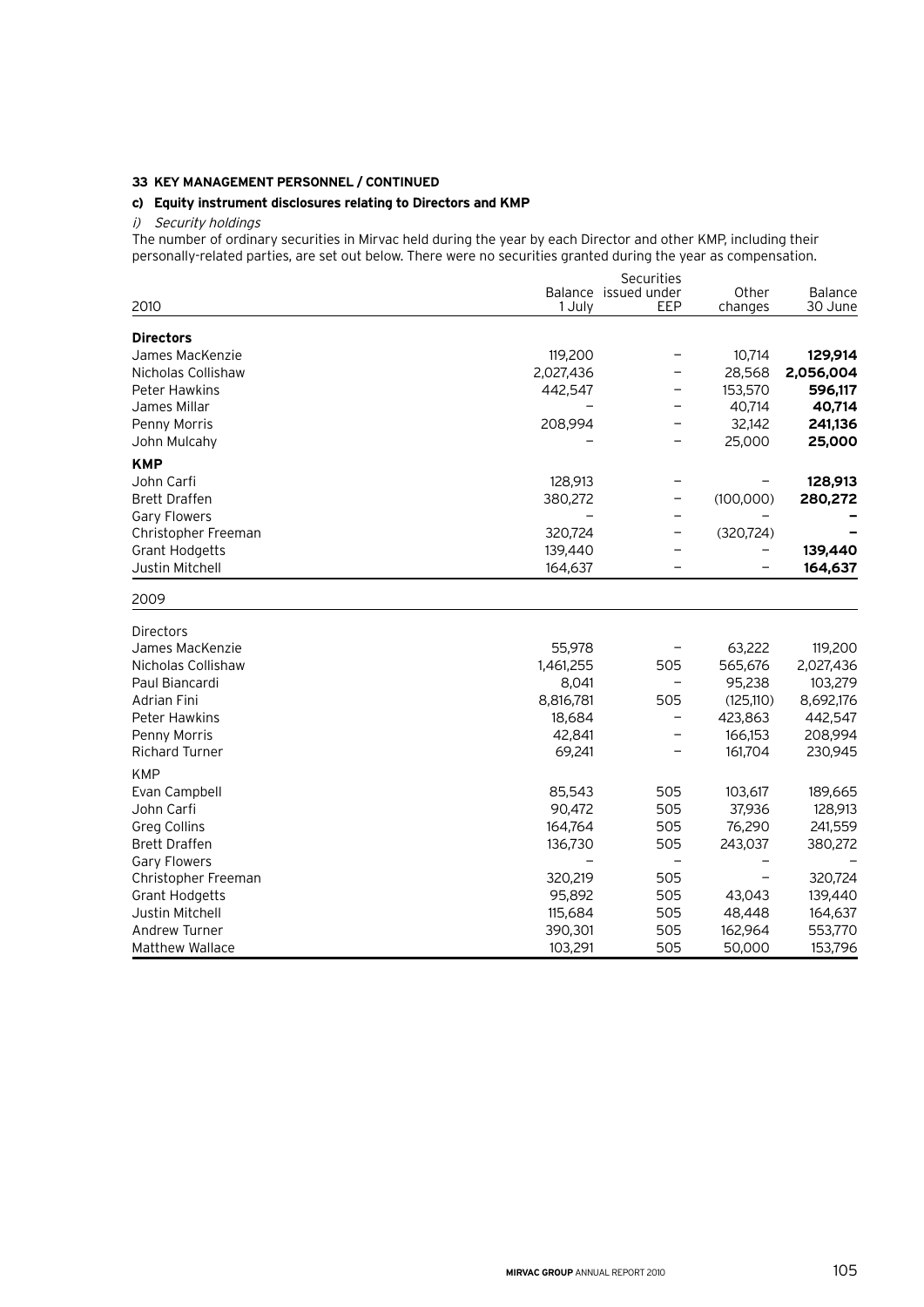#### **33 Key management personnel / continued**

#### ii) Options

Details of options granted as remuneration and stapled securities issued on the exercise of such options, together with terms and conditions of the options, are provided on pages 9 to 23 in the remuneration report.

The number of options over ordinary securities in Mirvac held during the year by each Director and other KMP, including their personally-related parties, is set out below:

| 2010                   | <b>Balance</b><br>1 July | Options<br>issued<br>under LTP | Other<br>changes | <b>Balance</b><br>30 June | Unvested  |
|------------------------|--------------------------|--------------------------------|------------------|---------------------------|-----------|
| <b>Director</b>        |                          |                                |                  |                           |           |
| Nicholas Collishaw     | 2,336,340                |                                |                  | 2,336,340                 | 2,336,340 |
| <b>KMP</b>             |                          |                                |                  |                           |           |
| John Carfi             | 368,600                  |                                |                  | 368,600                   | 368,600   |
| <b>Brett Draffen</b>   | 796,780                  |                                |                  | 796,780                   | 796,780   |
| <b>Gary Flowers</b>    | 192,300                  |                                |                  | 192,300                   | 192,300   |
| Christopher Freeman    |                          |                                |                  |                           |           |
| <b>Grant Hodgetts</b>  | 587,030                  |                                | (319, 610)       | 267,420                   | 267,420   |
| Justin Mitchell        | 471,050                  |                                |                  | 471,050                   | 471,050   |
| 2009                   |                          |                                |                  |                           |           |
| <b>Directors</b>       |                          |                                |                  |                           |           |
| Nicholas Collishaw     | 413,240                  | 1,923,100                      |                  | 2,336,340                 | 2,336,340 |
| Adrian Fini            | 413,240                  |                                | (137, 609)       | 275,631                   | 275,631   |
| <b>KMP</b>             |                          |                                |                  |                           |           |
| Evan Campbell          | 225,990                  | 416,700                        |                  | 642,690                   | 642,690   |
| John Carfi             |                          | 368,600                        |                  | 368,600                   | 368,600   |
| <b>Gregory Collins</b> | 225,990                  | 416,700                        | -                | 642.690                   | 642,690   |
| <b>Brett Draffen</b>   | 258,280                  | 538,500                        |                  | 796,780                   | 796,780   |
| <b>Gary Flowers</b>    |                          | 192,300                        |                  | 192,300                   | 192,300   |
| <b>Grant Hodgetts</b>  | 215,230                  | 371,800                        | -                | 587,030                   | 587,030   |
| Justin Mitchell        | 137,750                  | 333,300                        |                  | 471.050                   | 471,050   |
| Andrew Turner          | 204,470                  | 304,500                        |                  | 508,970                   | 508,970   |
| <b>Matthew Wallace</b> |                          | 336,500                        | -                | 336,500                   | 336,500   |

#### iii) Performance rights

Details of performance rights granted as remuneration and stapled securities issued on the exercise of such rights, together with terms and conditions of the rights are provided on pages 9 to 23 of the remuneration report. The number of performance rights in Mirvac held during the year by each Director and other KMP, including their personally-related parties, are set out below:

| 2010                  | <b>Balance</b><br>  July | Rights<br>issued<br>under LTP | Other<br>changes | <b>Balance</b><br>30 June |
|-----------------------|--------------------------|-------------------------------|------------------|---------------------------|
| <b>Director</b>       |                          |                               |                  |                           |
| Nicholas Collishaw    | 985,960                  | 2,213,600                     |                  | 3,199,560                 |
| <b>KMP</b>            |                          |                               |                  |                           |
| John Carfi            | 193,970                  | 295,700                       | -                | 489,670                   |
| <b>Brett Draffen</b>  | 316,230                  | 589,900                       | -                | 906,130                   |
| Gary Flowers          | 87,000                   | 264,800                       |                  | 351,800                   |
| Christopher Freeman   | 1,304,300                | -                             | (1,304,300)      |                           |
| <b>Grant Hodgetts</b> | 228.710                  | -                             | (132, 270)       | 96,440                    |
| Justin Mitchell       | 189,490                  | 275,000                       |                  | 464,490                   |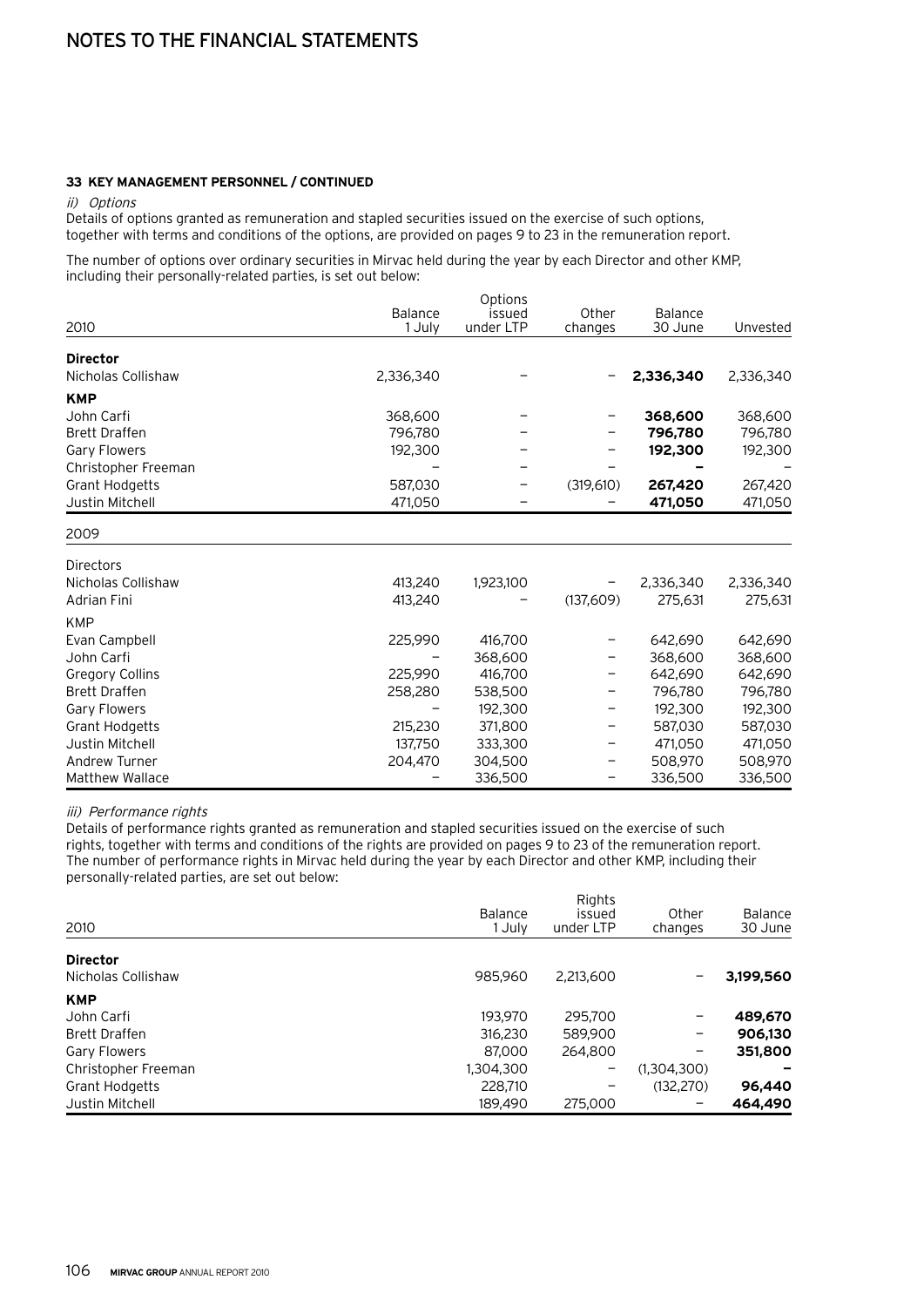# **33 Key management personnel / continued**

| 33 RET MANAGEMENT FERSONNEL / CONTINUED |                          |                               |                  |                           |
|-----------------------------------------|--------------------------|-------------------------------|------------------|---------------------------|
| 2009                                    | <b>Balance</b><br>1 July | Rights<br>issued<br>under LTP | Other<br>changes | <b>Balance</b><br>30 June |
| Directors                               |                          |                               |                  |                           |
| Nicholas Collishaw                      | 116,360                  | 869,600                       |                  | 985,960                   |
| Adrian Fini                             | 116,360                  |                               | (38,748)         | 77,612                    |
| KMP                                     |                          |                               |                  |                           |
| Evan Campbell                           | 63,640                   | 188,400                       |                  | 252,040                   |
| John Carfi                              | 27,270                   | 166,700                       |                  | 193,970                   |
| <b>Gregory Collins</b>                  | 63.640                   | 188,400                       |                  | 252,040                   |
| <b>Brett Draffen</b>                    | 72,730                   | 243,500                       |                  | 316,230                   |
| <b>Gary Flowers</b>                     |                          | 87,000                        |                  | 87,000                    |
| Christopher Freeman                     |                          | 1,304,300                     | -                | 1,304,000                 |
| <b>Grant Hodgetts</b>                   | 60,610                   | 168,100                       | -                | 228,710                   |
| Justin Mitchell                         | 38,790                   | 150,700                       | -                | 189,490                   |
| Andrew Turner                           | 57,580                   | 137,700                       |                  | 195,280                   |
| Matthew Wallace                         | 25,450                   | 152,200                       |                  | 177,650                   |

# **d) Loans to Directors and KMP**

Details of loans made to Directors and KMP (including loans granted under the LTIP and EIS), including their personally-related parties, are set out below:

# i) Aggregates for Directors and KMP

|      | Balance<br>1 Julv | Interest not<br>charged <sup>(d)</sup> | 30 June            | Number of<br>Directors and<br>KMP at end of<br>Balance the reporting<br>period<br>Number |
|------|-------------------|----------------------------------------|--------------------|------------------------------------------------------------------------------------------|
| 2010 | 9,341,460         |                                        | 501,435 15,704,246 |                                                                                          |
| 2009 | 10,262,732        | 294.112                                | 12,526,390         | 11                                                                                       |

# ii) Individuals with loans above \$100,000 during the reporting period:

| $^{\prime\prime}$<br>marriagais min ioans above gloopoo aaring the reporting period. |             |                          |                                        | Highest<br>indebtedness<br>during the |                     |  |  |
|--------------------------------------------------------------------------------------|-------------|--------------------------|----------------------------------------|---------------------------------------|---------------------|--|--|
| 2010                                                                                 | <b>Note</b> | <b>Balance</b><br>1 July | Interest not<br>charged <sup>(d)</sup> | <b>Balance</b><br>30 June             | reporting<br>period |  |  |
| <b>Director</b>                                                                      |             |                          |                                        |                                       |                     |  |  |
| Nicholas Collishaw                                                                   | (a)         | 974,470                  |                                        | 963,959                               | 974,470             |  |  |
|                                                                                      | (c)         | 1,004,500                |                                        | 1,004,500                             | 1,004,500           |  |  |
|                                                                                      | (e)         | 2,000,000                | 116,430                                | 1,900,000                             | 2,000,000           |  |  |
| <b>KMP</b>                                                                           |             |                          |                                        |                                       |                     |  |  |
| John Carfi                                                                           | (a)         | 326,921                  |                                        | 323,123                               | 326,921             |  |  |
|                                                                                      | (b)         | 80,000                   | 795                                    |                                       | 80,000              |  |  |
|                                                                                      | (e)         | 1,500,000                | 102,967                                | 1,900,000                             | 2,000,000           |  |  |
| <b>Brett Draffen</b>                                                                 | (a)         | 540,358                  |                                        | 534,609                               | 540,358             |  |  |
|                                                                                      | (b)         | 500,000                  | 27,719                                 | 450,000                               | 500,000             |  |  |
|                                                                                      | (e)         |                          | 63,780                                 | 1,900,000                             | 2,000,000           |  |  |
| Gary Flowers                                                                         | (e)         |                          | 36,774                                 | 1,000,000                             | 1,000,000           |  |  |
| Christopher Freeman                                                                  | (a)         | 1,083,596                |                                        | 1,083,596                             | 1,083,596           |  |  |
|                                                                                      | (b)         | 480,000                  | 12,924                                 |                                       | 480,000             |  |  |
| <b>Grant Hodgetts</b>                                                                | (a)         | 403,478                  |                                        | 399,490                               | 403,478             |  |  |
|                                                                                      | (e)         |                          | 70,175                                 | 1,900,000                             | 2,000,000           |  |  |
| Justin Mitchell                                                                      | (a)         | 290,287                  |                                        | 287,119                               | 290,287             |  |  |
|                                                                                      | (c)         | 157,850                  |                                        | 157,850                               | 157,850             |  |  |
|                                                                                      | (e)         |                          | 69,871                                 | 1,900,000                             | 2,000,000           |  |  |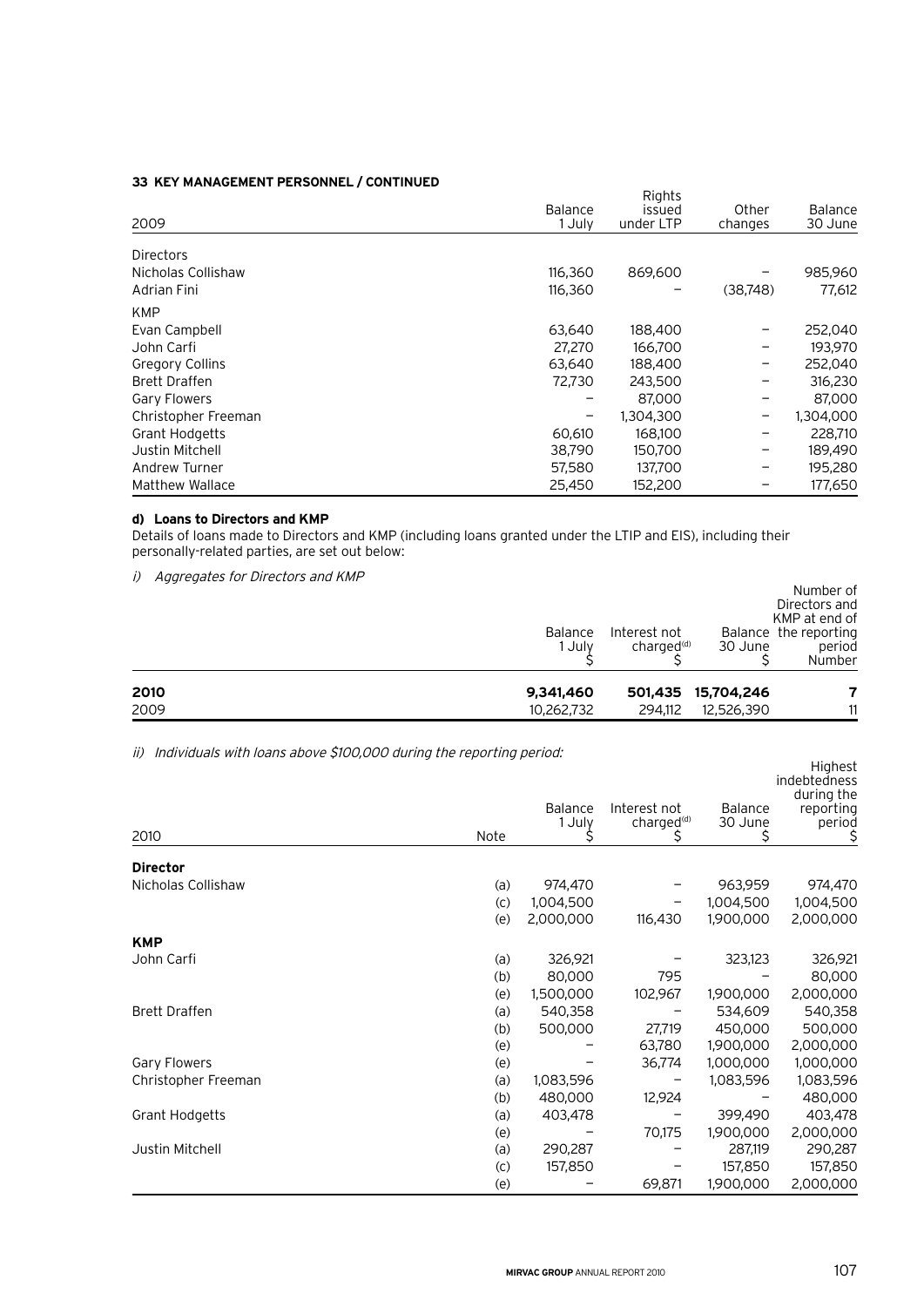# **33 Key management personnel / continued**

|                        |      | <b>Balance</b><br>1 July | Interest not<br>charged <sup>(d)</sup> | Balance<br>30 June | Highest<br>indebtedness<br>during the<br>year<br>\$ |
|------------------------|------|--------------------------|----------------------------------------|--------------------|-----------------------------------------------------|
| 2009                   | Note |                          | Ş                                      | \$                 |                                                     |
| <b>Directors</b>       |      |                          |                                        |                    |                                                     |
| Nicholas Collishaw     | (a)  | 1,001,459                |                                        | 974,470            | 1,001,459                                           |
|                        | (c)  | 1,004,500                |                                        | 1,004,500          | 1,004,500                                           |
|                        | (e)  |                          | 89,827                                 | 2,000,000          | 2,000,000                                           |
| Adrian Fini            | (a)  | 1,046,608                |                                        | 1,017,174          | 1,046,608                                           |
|                        | (b)  | 680,000                  | 45,922                                 |                    | 680,000                                             |
| <b>KMP</b>             |      |                          |                                        |                    |                                                     |
| Evan Campbell          | (a)  | 329,200                  |                                        | 320,032            | 329,200                                             |
|                        | (b)  | 80,000                   | 1,203                                  |                    | 80,000                                              |
| John Carfi             | (a)  | 336,743                  |                                        | 326,921            | 336,743                                             |
|                        | (b)  | 140,000                  | 7,474                                  | 80,000             | 140,000                                             |
|                        | (e)  |                          | 36,302                                 | 1,500,000          | 1,500,000                                           |
| <b>Gregory Collins</b> | (a)  | 463,042                  |                                        | 447,420            | 463,042                                             |
|                        | (b)  | 80,000                   | 1,203                                  |                    | 80,000                                              |
| <b>Brett Draffen</b>   | (a)  | 555,217                  |                                        | 540,358            | 555,217                                             |
|                        | (b)  | 500,000                  | 41,073                                 | 500,000            | 500,000                                             |
| Christopher Freeman    | (a)  | 1,118,430                |                                        | 1,083,596          | 1,118,430                                           |
|                        | (b)  | 480,000                  | 39,430                                 | 480,000            | 480,000                                             |
| <b>Grant Hodgetts</b>  | (a)  | 413,784                  |                                        | 403,478            | 413,784                                             |
| Justin Mitchell        | (a)  | 298,478                  |                                        | 290,287            | 298,478                                             |
|                        | (c)  | 157,850                  |                                        | 157,850            | 157,850                                             |
| Andrew Turner          | (a)  | 730,092                  |                                        | 704,123            | 730,092                                             |
|                        | (b)  | 420,000                  | 30,475                                 | 360,000            | 420,000                                             |
| <b>Matthew Wallace</b> | (a)  | 347,329                  |                                        | 336,181            | 347,329                                             |
|                        | (b)  | 80,000                   | 1,203                                  |                    | 80,000                                              |

a) Securities purchased under the LTIP, EIS and former James Fielding Group ("JFG") EIS are funded by interest-free employee loans. The loans are non-recourse to the employee in the event of a shortfall on disposal. The securities issued are held as security until the loans are repaid.

b) Loans made under the employee loan scheme are interest free, repayable over periods from six to 10 years, and repayable in full upon cessation of employment. The loans are secured by mortgage over the property or securities purchased. Loans issued under the employee loan scheme are subject to a periodic forgiveness schedule and may also be subject to terms set out in service agreements.

c) Securities issued under the former JFG EIS and converted to Mirvac securities are interest bearing employee loans. The loans are non-recourse in the event of disposal. The stapled securities issued are held as security until the loans are repaid.

d) Interest not charged excludes loans issued under the LTIP and EIS.

e) During the year ended 30 June 2009, several employees were invited to participate in an interest-free loan program which has since been closed to further entry, consistent with Mirvac's intention to eliminate the use of loan plans as part of employee reward. The amounts of the loans range from \$500,000 to \$2,000,000 and must be secured against property, or unconditional bank guarantee. Each loan was granted on a full recourse basis. A progressively increasing forgiveness schedule allows for no more than 50 per cent of the total loan balance to be forgiven after five years of continued service. The repayment date of the loan is the earlier of 12 months after the participant ceases to be employed by Mirvac, or 12 months after the fifth anniversary of the loan. Interest is payable for any period in which the loan remains unpaid after the repayment date.

f) Loan repayments are made partly from distributions and from sales of underlying securities. Other than loans forgiven to specified executives as disclosed in the remuneration report, no write downs or provision for impairment for receivables have been recognised in relation to any loans made to Directors or specified executives.

#### **e) Other transactions with Directors and KMP**

There are a number of transactions between Directors and KMP with the Group. The terms and conditions of these transactions are considered to be no more favourable than in similar transactions on an arm's length basis.

On occasions, Directors and KMP may purchase goods and services from Mirvac. These purchases are on terms and conditions available to Mirvac employees generally.

As set out in the Directors' report, a number of the Directors of Mirvac are also Directors of other companies. On occasions, the Group may purchase goods and services from or supply good and services to these entities. These transactions are undertaken on normal commercial terms and conditions and the Director or KMP does not directly influence these transactions.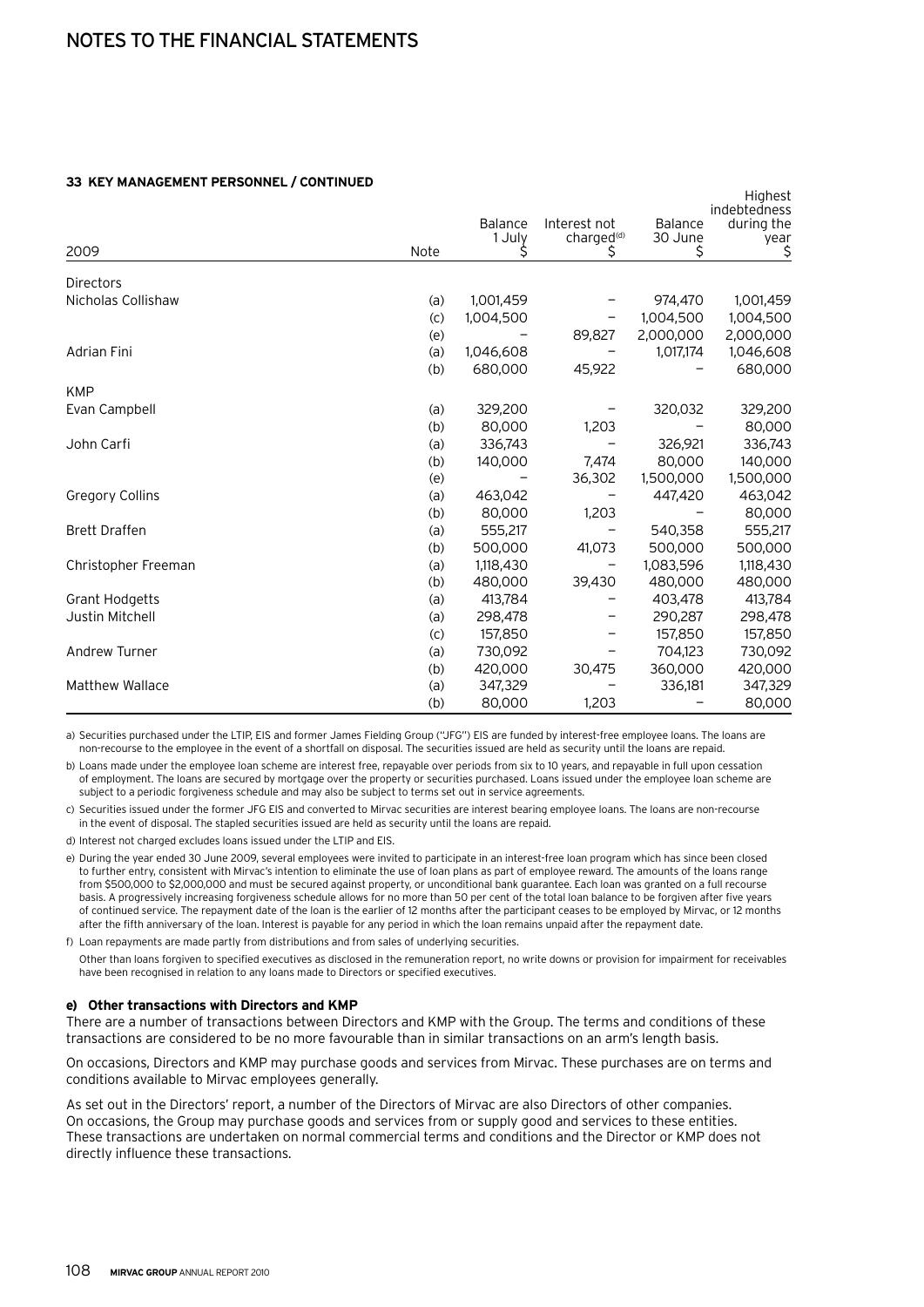# **34 Employee benefits**

### **a) Employee benefits and related on-cost liabilities**

| a) Employee Benents and related on eost naphries            | Consolidated |            |  |
|-------------------------------------------------------------|--------------|------------|--|
| Provision for employee benefits                             | 2010<br>Sm   | 2009<br>Şm |  |
| Annual leave accrual                                        | 13.9         | 17.3       |  |
| Current LSL                                                 | 6.3          | 6.4        |  |
| Non-current LSL                                             | 4.1          | 4.4        |  |
| Aggregate employee benefits and related on-cost liabilities | 24.3         | 28.1       |  |

The aggregate employee benefits and related on-cost liabilities include amounts for annual leave and LSL. The amount for LSL that is expected to be settled more than 12 months from the end of the reporting period is measured at its present value.

### **b) Superannuation commitments**

Mirvac offers employees based in Australia as part of their remuneration, the ability to participate in a staff superannuation plan managed by AustralianSuper. Employees are able to choose whether to participate in this plan or a qualifying plan of their choice. The plan provides lump sum benefits on retirement, disability or death for employees who are invited by their employer to join the plan. The plan is a defined contribution plan, which complies with relevant superannuation requirements.

# **c) Employee security/unit issues**

The total of all securities issued under all employee security schemes is limited to five per cent of the issued securities of the stapled group in any five year period.

### **d) LTI plans**

### i) EEP

The Mirvac EEP is designed to encourage security ownership across the broader employee population. The EEP provides eligible employees with \$1,000 worth of Mirvac securities annually at nil cost. The plan is open to Australian based employees with more than 12 months of continuous service, who do not participate in other Mirvac equity plans. Securities acquired under this plan must be held for a minimum of three years (or earlier at cessation of employment with the Group) during which time the securities are subject to a restriction on disposal. Otherwise, holders enjoy the same rights and benefits as other holders of Mirvac's stapled securities. On termination, employees retain any securities granted to them. At 30 June 2010, 2,634,713 stapled securities (2009: 1,614,783) had been issued to employees under the general EEP.

# ii) LTP — current plan

Mirvac's LTP was introduced in the year ended 30 June 2008 following approval by securityholders at the 2007 Annual General Meeting/General Meeting. This plan applies to the Managing Director, other Executive Directors, senior executives and other executive employees.

Awards under this plan are made in the form of performance rights. A performance right is a right to acquire one fully paid stapled security in Mirvac provided a specified performance hurdle is met. The rights offered under the scheme can only be exercised if and when these performance conditions are achieved over a three year period. If the performance rights vest and are exercised, entitlements will be satisfied by either an allotment of new securities or by purchase on market of existing securities, at the Board's discretion. Non-Executive Directors are not eligible to participate in this LTP. No loans are made to participants under this plan.

The Board reviews the performance conditions annually to determine the appropriate hurdles based on Mirvac's strategy and prevailing market practice. The Board determined, on the recommendation of the HRC, that the performance conditions to apply to the vesting of the grants made during the year ended 30 June 2010 would be Relative TSR and ROE. TSR was chosen given that it is an objective measure of securityholder value creation and has a wide level of understanding and acceptance of the measure among various key stakeholders. ROE was chosen because it measures how well management has used securityholder funds and reinvested earnings to generate additional earnings for securityholders.

At 30 June 2010, 22,238,221 (2009: 9,923,912) performance rights and 7,995,367 (2009: 10,464,491) options had been issued to participants under the plan. The number of issued rights and options are net of adjustments due to forfeiture of rights and options as a result of termination of employment. A total of 1,304,300 performance rights (2009: nil) and no options (2009: nil) vested during the year to 30 June 2010 (2009: nil).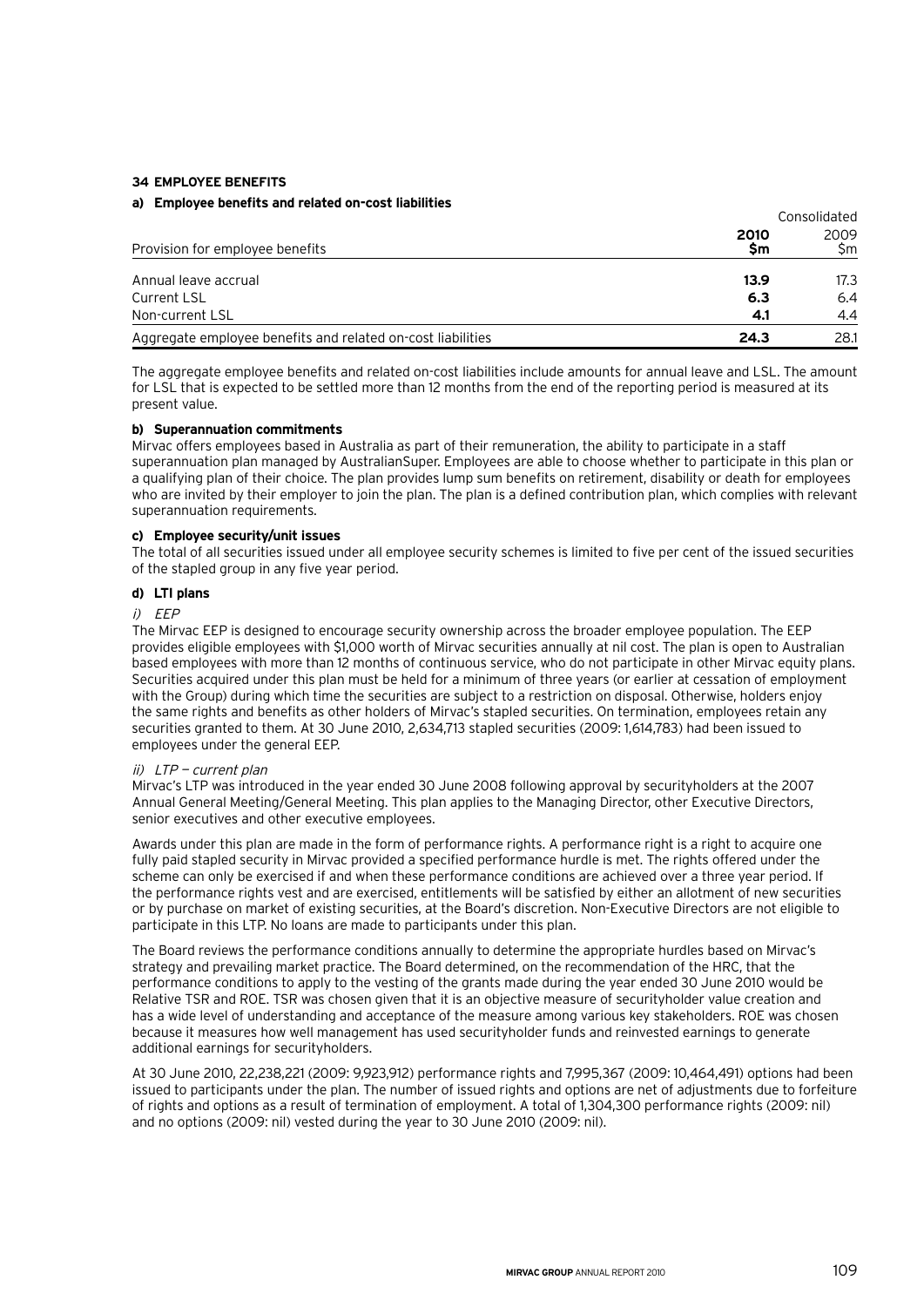# Notes to the Financial Statements

# **34 Employee benefits / continued**

#### iii) Superseded plans

Two previous LTIP were closed for new grants with the introduction of the LTP. Subject to the conditions for disposal of securities issued under the superseded LTI and EIS, loans are non-recourse in the event of disposal.

#### $FIS$

Until 2006, Mirvac's long-term variable remuneration scheme for employees was its EIS. The scheme, which was open to all permanent employees, was designed to share the benefits of the Group's performance through the provision of loans to purchase Mirvac stapled securities. Allocations were made annually, were unrestricted and fully vested on allotment. The loans were repayable via distributions received on the securities or upon their sale. Loans were provided on a recourse basis to Executive Directors but were provided on a non-recourse basis to other participants in the scheme. If the loan value is greater than the value of securities, the remaining balance is written off and the securities are forfeited. If an employee resigns or is dismissed, the outstanding loan balance is required to be paid when employment ceases. In the event of redundancy, retirement or death, the employee has 12 months after employment ceases in which to repay the loan. If the loan value is greater than the value of securities when the loan balance is due, the remaining balance is written off and the securities are forfeited.

The EIS was closed to new participants in 2006 as it was no longer considered to be consistent with market practice. However, existing arrangements remain in place until all current loans are repaid.

#### LTIP

The LTIP was introduced in 2006 and approved by securityholders at the Group's 2006 Annual General Meeting/ General Meeting. Participation in the plan was open to the Managing Director, other Executive Directors, other executives and eligible employees. Under this plan, participants were offered a loan which was applied to fund the acquisition of Mirvac's stapled securities at market value.

The term of the loan is eight years. Any loan balance outstanding at the end of the eighth year must be repaid at that time. The loan is reduced annually by applying the after-tax amounts of any distributions paid by Mirvac to the outstanding principal. The loans are interest free and non-recourse over their term.

Two performance conditions were required to be met before the securities acquired under the plan vest in full with the participant: Relative TSR and Absolute EPS growth. The satisfaction of each condition was given an equal weighting in terms of the total number of securities that may vest (that is 50 per cent of the total securities held by a participant was subject to each performance condition).

#### **e) Security based payment expense**

Total expenses arising from security based payment transactions recognised during the year as part of employee benefits expenses were as follows:

|                    |     | Consolidated |
|--------------------|-----|--------------|
| 2010               | \$m | 2009<br>\$m  |
| EEP                | 1.6 | 1.9          |
| Current plan - LTP | 7.1 | 4.8          |
| Superseded LTIP    |     | 0.4          |
| Total<br>8.7       |     | 7.1          |

# **f) Fair value of security based payment**

#### $i)$   $FFD$

The nature of the securities allotted under this plan is in substance similar to an option. The assessed fair value is taken to profit or loss as the securities vest immediately.

#### ii) LTP

Fair value at grant date has been independently determined using an option pricing model that takes into account the exercise price, the term of the securities, the current price of the underlying securities, the expected volatility of the security price, the expected dividend yield and the risk-free interest rate for the term of the security. The fair value of the security based payments is calculated using the binomial option pricing model.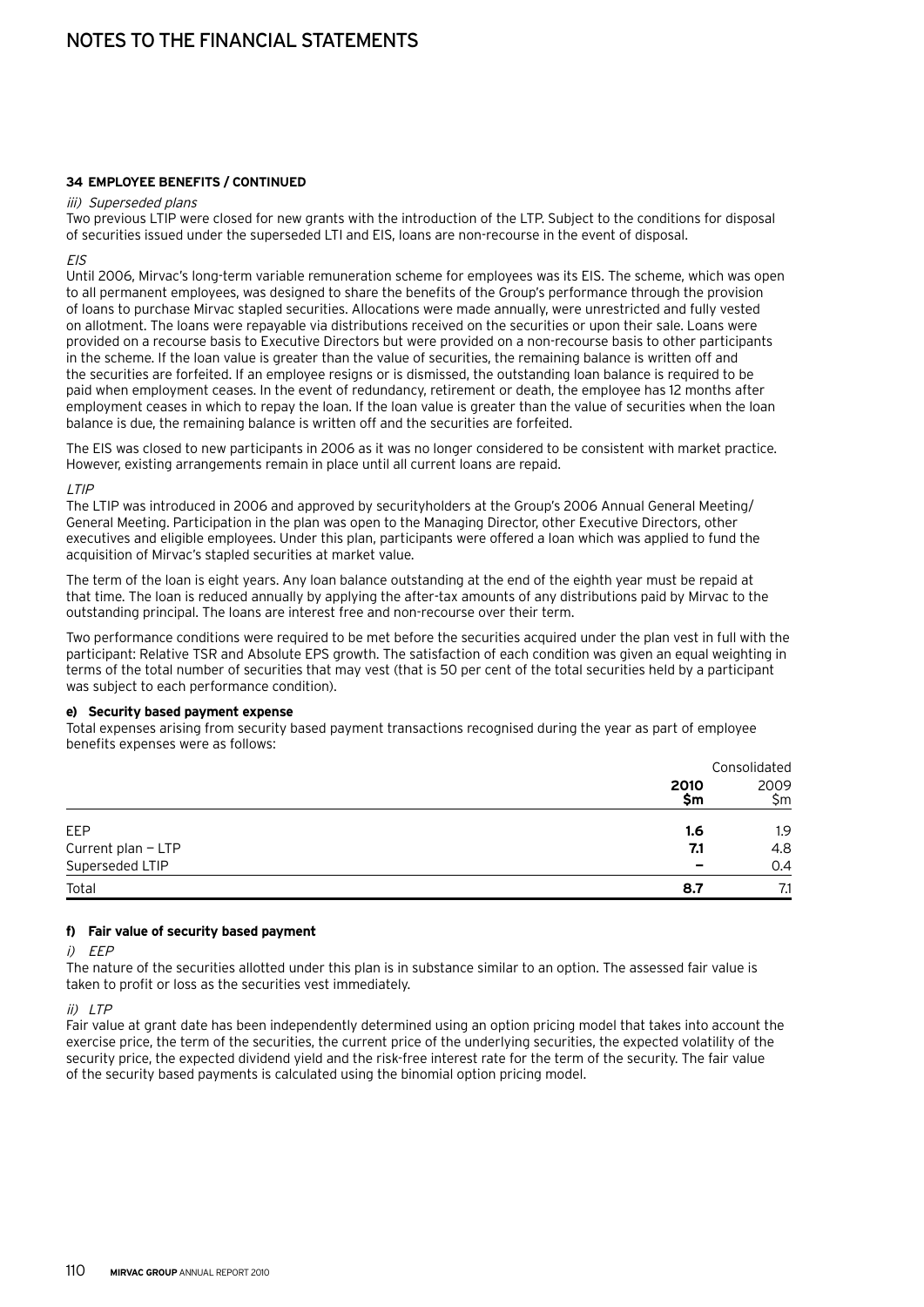# **34 Employee benefits / continued**

Assumptions used for the fair value of security based payments are as follows:

# Security based payment inputs for the current LTP plan

In valuing rights linked to the Relative TSR measure, the key inputs for the 2010 grant were as follows:

|                              | Performance rights  |
|------------------------------|---------------------|
| Grant date                   | 8 June 2010         |
| Performance hurdle           | <b>Relative TSR</b> |
| Performance period start     | 1 July 2009         |
| Performance testing date     | 30 June 2012        |
| Security price at grant date | \$1.28              |
| Exercise price               | <b>Snil</b>         |
| Expected life                | 2.1 years           |
| Volatility                   | 68%                 |
| Risk-free interest rate      | 4.45%               |
| Dividend/distribution yield  | 6.1%                |

For the 2010 grant, entitlements under the ROE measure will be based on the following vesting schedule:

| Performance level                                                                  | Return on equity      | Percentage of<br>securities subject to<br>this criterion to vest |
|------------------------------------------------------------------------------------|-----------------------|------------------------------------------------------------------|
| <threshold< td=""><td><math>\langle</math> CPI + 3.0</td><td>Nil</td></threshold<> | $\langle$ CPI + 3.0   | Nil                                                              |
| Threshold                                                                          | $CPI + 3.0$           | 50                                                               |
| Threshold $-$ maximum                                                              |                       | $CPI + 3.0$ to $CPI + 5.5$ Pro-rata between 50 and 100           |
| Maximum                                                                            | $CPI + 5.5$ and above | 100                                                              |
|                                                                                    |                       |                                                                  |

Security based payment inputs for the EEP issued during the year

| Grant date               | 23 December 2009 |
|--------------------------|------------------|
| Spot price at grant date | \$1.52           |

# **g) Mirvac executive share and option plan ("MESOP")**

The plan was adopted by a special resolution at the Annual General Meeting of the members of Mirvac Limited on 6 November 1996. The MESOP is limited to executives of Mirvac Limited approved by the Board. Participating executives do not receive benefits unless targets are achieved. Funds for the acquisition of fully paid ordinary securities under the MESOP are limited to the lesser of:

i) five per cent of Mirvac annual pre-tax aggregated net profit; or

ii) \$2,000,000.

No securities were acquired during the year ended 30 June 2010 (2009: \$nil). At 30 June 2010, the number of acquired securities outstanding under the MESOP was \$nil (2009: 1,841).

#### **h) Employee loan scheme**

The employee loan scheme was approved by a special resolution of the members of Mirvac Limited in 2002. Under the terms of the loan scheme, loans are only made to eligible employees (including Executive Directors), under terms and conditions at the discretion of the Directors of Mirvac Limited. Eligibility under the loan scheme is at the discretion of the Directors of Mirvac Limited. The total of all loans issued under the loan scheme shall not exceed 2.5 per cent of the total contributed equity and reserves of Mirvac Limited and its controlled entities. Loans are immediately repayable upon the member ceasing to be an employee.

At 30 June 2010, loans totalling \$820,000 (2009: \$1,821,560) had been offered to employees, \$820,000 (2009: \$1,821,560) of which were drawn down at 30 June 2010. These loans have a periodic forgiveness schedule.

EEP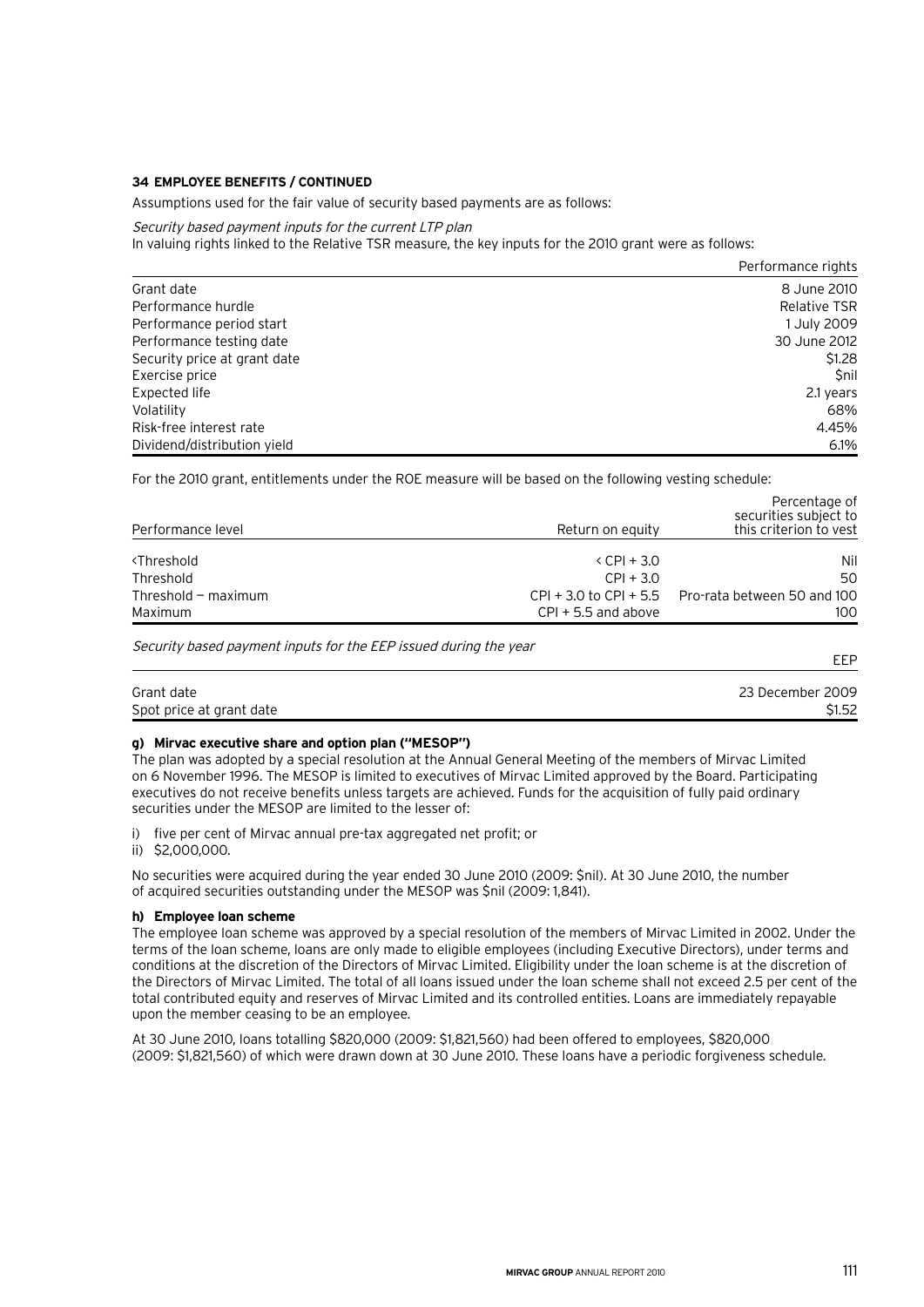# Notes to the Financial Statements

# **35 Related parties**

# **a) Subsidiaries**

Interests in subsidiaries are set out in note 15.

#### **b) KMP**

Disclosures relating to KMP are set out in note 33.

# **c) Transactions with related parties**

The following transactions occurred with related parties:

|                                                 | Consolidated |             |
|-------------------------------------------------|--------------|-------------|
|                                                 | 2010<br>Şm   | 2009<br>\$m |
| Transactions with associates and joint ventures |              |             |
| Project development fees                        | 1.8          | 6.3         |
| Management and service fees                     | 41.3         | 49.0        |
| Construction billings                           | 227.6        | 130.2       |
| Commissions                                     |              | 0.4         |
| Responsible entity fees                         | 17.7         | 24.5        |

#### **d) Outstanding balances in relation to transactions with related parties**

The following balances are outstanding at the end of the reporting period in relation to transactions with related parties:

|                                                             | Consolidated |             |
|-------------------------------------------------------------|--------------|-------------|
|                                                             | 2010<br>\$m  | 2009<br>\$m |
| <b>Current receivables</b><br>Associates and joint ventures | 63.4         | 18.6        |
| Non-current receivables<br>Associates and joint ventures    | 107.0        | 105.6       |
|                                                             |              |             |

No impairment allowance (2009: \$42.7m) in respect of receivables has been raised in relation to any outstanding balances, and no other expense has been recognised in respect of impaired receivables due from related parties.

#### **e) Terms and conditions**

Transactions relating to dividends/distributions are on the same terms and conditions that applied to other securityholders.

The terms of the tax funding agreement are set out note 6(d).

All other transactions were made on normal commercial terms and conditions and at market rates, except that there are no fixed terms for the repayment of loans between the parties, and the loans are interest free.

# **36 Financial risk management**

Mirvac's activities expose it to a variety of financial risks: market risk (including currency risk, interest rate risk and price risk), credit risk, liquidity risk and cash flow interest rate risk. Mirvac's overall risk management program seeks to minimise potential adverse effects on the financial performance of Mirvac. The Group uses various derivative financial instruments to manage certain risk exposures, specifically in relation to interest rate and foreign exchange risks on borrowings. Derivatives are exclusively used for hedging purposes and are not held for trading or speculative purposes.

Financial risk management is carried out by a central treasury department ("Mirvac Group Treasury") under policies approved by the Board. The Board provides written principles for overall risk management, as well as written policies covering specific areas, such as mitigating foreign exchange, interest rate and credit risks, use of derivative financial instruments and investing excess liquidity. Mirvac Group Treasury identifies, evaluates, reports and manages financial risks in close cooperation with the Group's operating units in accordance with Board policy.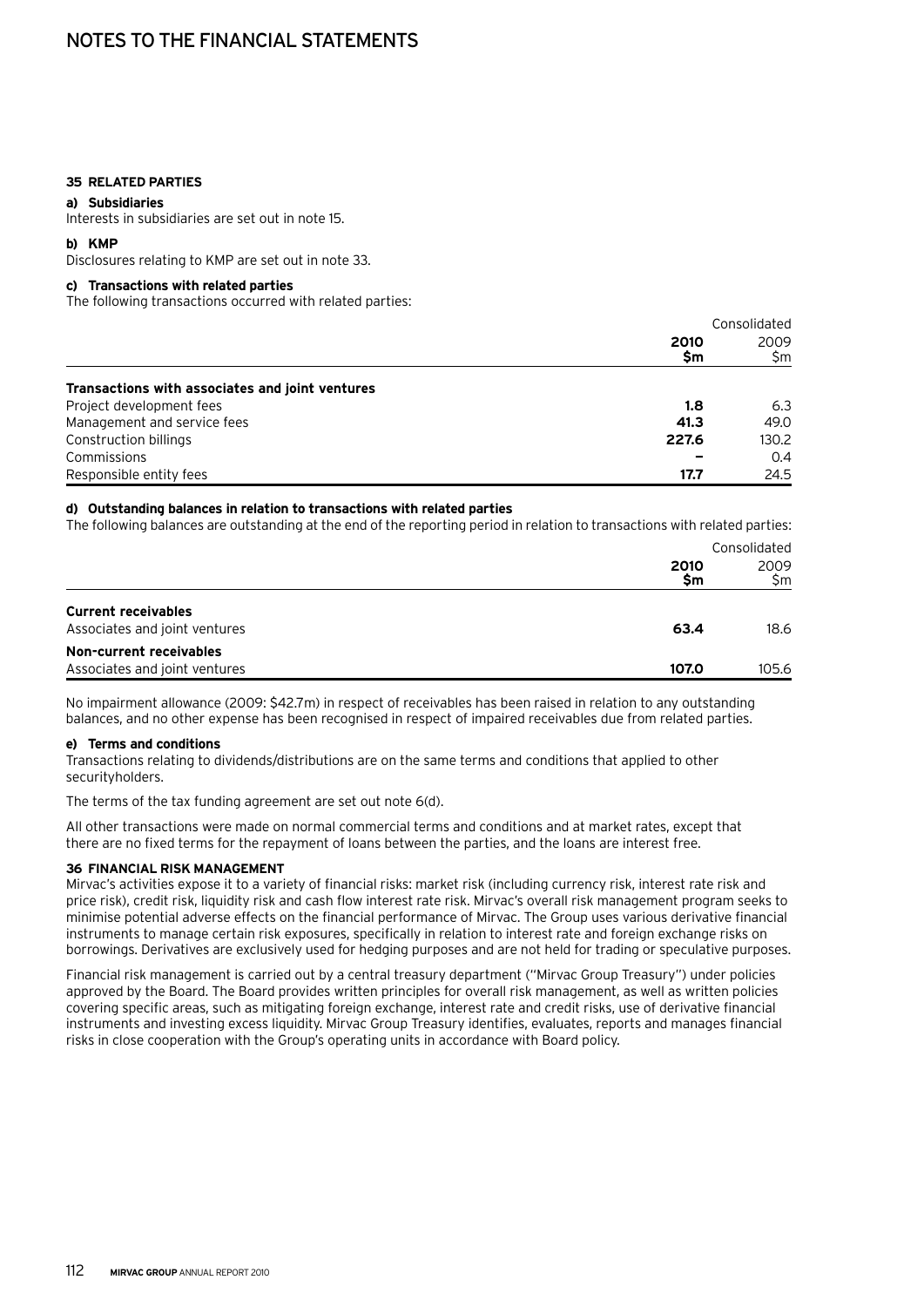The Group hold the following financial instruments:

|                                                             |      |             | Consolidated |
|-------------------------------------------------------------|------|-------------|--------------|
|                                                             | Note | 2010<br>\$m | 2009<br>\$m  |
| <b>Financial assets</b>                                     |      |             |              |
| Cash and cash equivalents                                   | 38   | 582.0       | 896.5        |
| Receivables                                                 | 8    | 386.0       | 452.6        |
| Other financial assets at fair value through profit or loss | 10   | 15.3        | 18.5         |
| Derivative financial assets                                 | 14   | 16.0        | 13.0         |
|                                                             |      | 999.3       | 1,380.6      |
| <b>Financial liabilities</b>                                |      |             |              |
| Payables                                                    | 19   | 350.4       | 342.3        |
| <b>Borrowings</b>                                           | 20   | 1,844.3     | 2,103.9      |
| Derivative financial liabilities                            | 23   | 52.9        | 43.1         |
|                                                             |      | 2,247.6     | 2.489.3      |

The carrying values of trade receivables (less impairment allowance) and payables are assumed to approximate their fair values due to their short-term nature. Derivative financial assets and liabilities are valued based upon valuation techniques.

### **a) Market risk**

Market risk is the risk that the fair value or future cash flows of a financial asset or financial liability will fluctuate because of changes in market prices. Market risk comprises currency risk, interest rate risk and price risk.

#### i) Currency risk

Foreign exchange risk refers to the change in value between foreign currencies and the Australian dollar. This change affects the assets and liabilities of Mirvac which are denominated in currencies other than Australian dollars. Mirvac foreign exchange risks arise mainly from:

- borrowings denominated in currencies other than Australian dollars which are predominately US dollars;
- investments in offshore operations which are located in the United States and New Zealand:
- $-$  receipts and payments which are denominated in other currencies; and
- foreign exchange risk on derivatives.

Mirvac manages its foreign exchange risk for its assets and liabilities denominated in other currencies by borrowing in the same currency as that in which the offshore business operates to form a natural hedge against the movement in exchange rates.

Mirvac manages its foreign currency note borrowings with cross currency swaps which swap the obligations to pay fixed or floating US dollar principal and interest payments to floating Australian dollar interest payments. Cross currency swaps in place cover 100 per cent of the US dollar denominated note principal outstanding. These swaps have the same maturity profiles as the underlying note obligations. This removes exposure to interest rates in the US market while creating floating exposures in the domestic market that have been managed to meet Mirvac's target interest rate profile. The foreign currency exchange rate has been fixed for all swaps to AUD/USD 0.7456.

At 30 June 2010, the notional amounts and periods of expiry of the cross currency swap contracts for the Group were:

|                         | 2010<br>\$m | 2009<br>Sm |
|-------------------------|-------------|------------|
| Greater than five years | 503.0       | 503.0      |

All swaps require settlement on a quarterly basis.

Translation gains or losses on the net investment in foreign operations are recorded through the foreign currency translation reserve.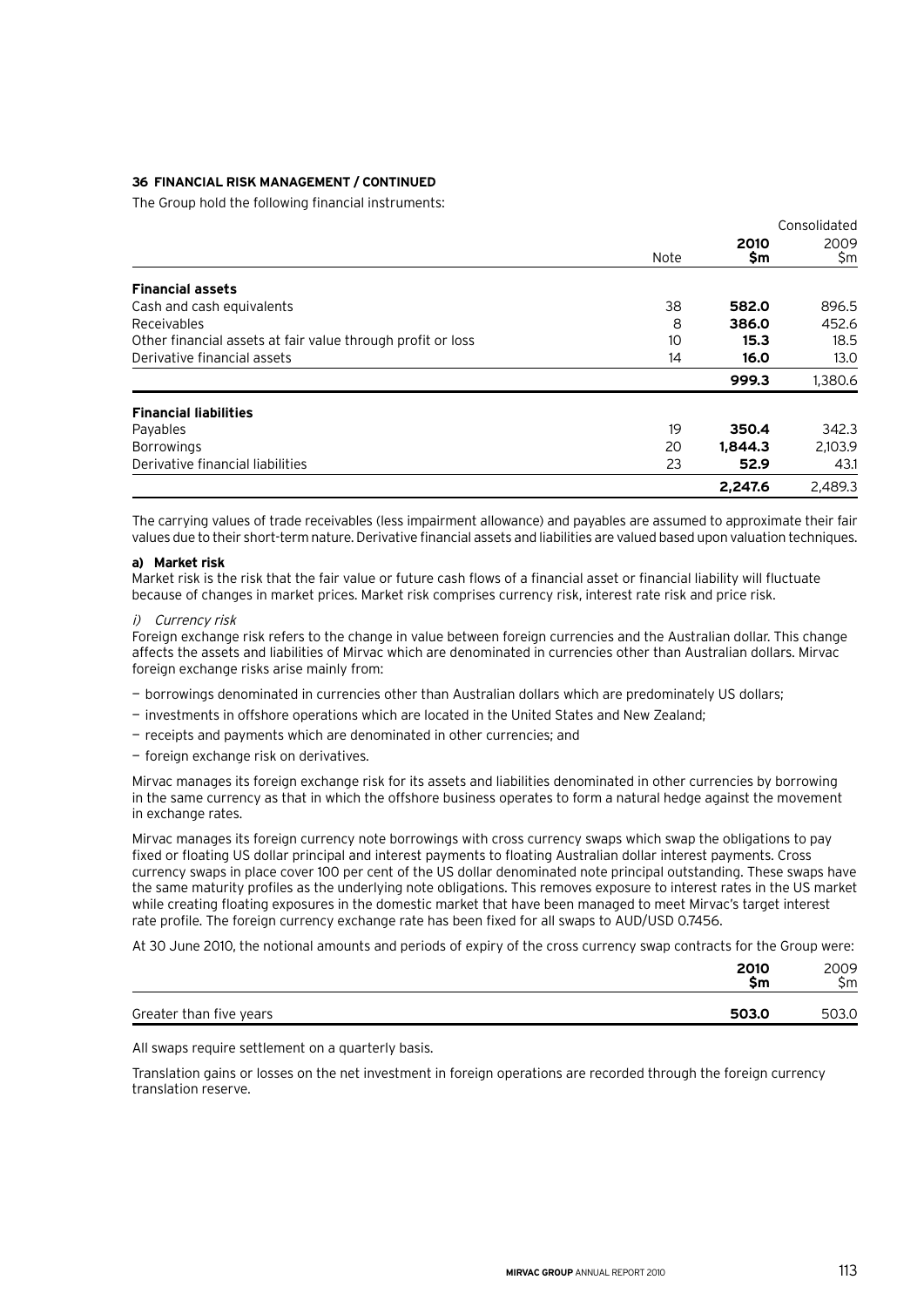#### **Sensitivity analysis**

Cross currency swaps are in place to manage the foreign exchange exposure on the US dollar debt. These swaps have the same notional principal and maturity profiles as the underlying note obligations. Based upon current exposures, there is no material foreign exchange sensitivity in Mirvac.

# ii) Interest rate risk

Mirvac's interest rate risk arises from long-term borrowings, cash and cash equivalents, receivables and derivatives.

# **Borrowings**

Borrowings issued at variable rates expose Mirvac to cash flow interest rate risk. Borrowings issued at fixed rates expose Mirvac to fair value interest rate risk. The Group's policy is to have a minimum of 50 per cent and a target of 65 per cent of borrowings subject to fixed or capped interest rates. This policy was complied with at the end of the reporting period.

Mirvac manages its cash flow interest rate risk by using interest rate derivatives. Such interest rate derivatives have the economic effect of converting borrowings from floating rates to fixed or capped rates. Under the interest rate derivatives, Mirvac agrees with other parties to exchange, at specified intervals (mainly quarterly), the difference between fixed contract rates and floating rate interest amounts calculated by reference to the agreed notional principal amounts.

The following table sets out Mirvac's net exposure to interest rate risk by maturity periods. Exposures arise predominately from liabilities bearing variable interest rates as the Group intends to hold fixed rate liabilities to maturity.

|                      |                                  | Fixed interest maturing in |                               |                             |                             |                              |                        |              |
|----------------------|----------------------------------|----------------------------|-------------------------------|-----------------------------|-----------------------------|------------------------------|------------------------|--------------|
|                      | Floating<br>interest rate<br>\$m | 1 year<br>or less<br>\$m   | Over 1 to 2<br>year(s)<br>\$m | Over 2 to 3<br>years<br>\$m | Over 3 to 4<br>years<br>\$m | Over 4 to 5<br>years<br>\$m  | Over 5<br>years<br>\$m | Total<br>\$m |
| 2010                 |                                  |                            |                               |                             |                             |                              |                        |              |
| Unsecured bank loans | 997.9                            |                            |                               |                             | -                           |                              |                        | 997.9        |
| Domestic MTN         | 100.0                            | 100.0                      |                               |                             | -                           | 150.0                        |                        | 350.0        |
| Foreign MTN          | 440.0                            |                            |                               |                             |                             |                              | 10.0                   | 450.0        |
| Secured bank loans   | 32.5                             |                            |                               | -                           |                             |                              |                        | 32.5         |
| Interest rate swaps  | (1, 132.5)                       | (50.0)                     | 332.5                         |                             | 100.0                       | (150.0)                      | 900.0                  |              |
| Lease liabilities    |                                  | 2.3                        | 2.8                           | 3.0                         | 3.2                         | 2.6                          |                        | 13.9         |
| Total                | 437.9                            | 52.3                       | 335.3                         | 3.0                         | 103.2                       | 2.6                          | 910.0                  | 1,844.3      |
| 2009                 |                                  |                            |                               |                             |                             |                              |                        |              |
| Unsecured bank loans | 1,009.1                          |                            |                               |                             |                             |                              |                        | 1,009.1      |
| Domestic MTN         | 265.0                            | 135.0                      | 100.0                         |                             |                             |                              |                        | 500.0        |
| Foreign MTN          | 462.2                            |                            |                               |                             |                             |                              | 10.0                   | 472.2        |
| Secured bank loans   | 122.5                            |                            |                               |                             |                             |                              |                        | 122.5        |
| Interest rate swaps  | (1,047.5)                        | (135.0)                    | (50.0)                        | 332.5                       |                             | $\qquad \qquad \blacksquare$ | 900.0                  |              |
| Lease liabilities    |                                  | 0.1                        |                               |                             |                             |                              |                        | 0.1          |
| Total                | 811.3                            | 0.1                        | 50.0                          | 332.5                       |                             |                              | 910.0                  | 2,103.9      |

# **Derivative instruments used by Mirvac**

Mirvac has at times entered into interest rate derivatives to convert fixed rates to floating interest rates to give Mirvac the flexibility to use existing derivative positions and maintain fixed rate exposures within the target range.

Mirvac enters into a variety of bought and/or sold option agreements which allow rates to float between certain ranges and agreements which allow the relevant bank to cancel options if certain conditions arise, the benefit of which is lower fixed rates. The rates will revert to no worse than the floating rate payable as if no derivative was entered into. These derivatives are recorded on the statement of financial position at fair value in accordance with AASB 139 Financial Instruments: Recognition and Measurement. Derivatives currently in place cover approximately 68.3 per cent (2009: 60.3 per cent) of the loan principal outstanding. The fixed interest rates range between 4.25 and 7.00 per cent (2009: 4.25 and 7.00 per cent) per annum. At 30 June 2010, the notional principal amounts, interest rates and periods of expiry of the interest rate swap contracts held by the Group were as follows: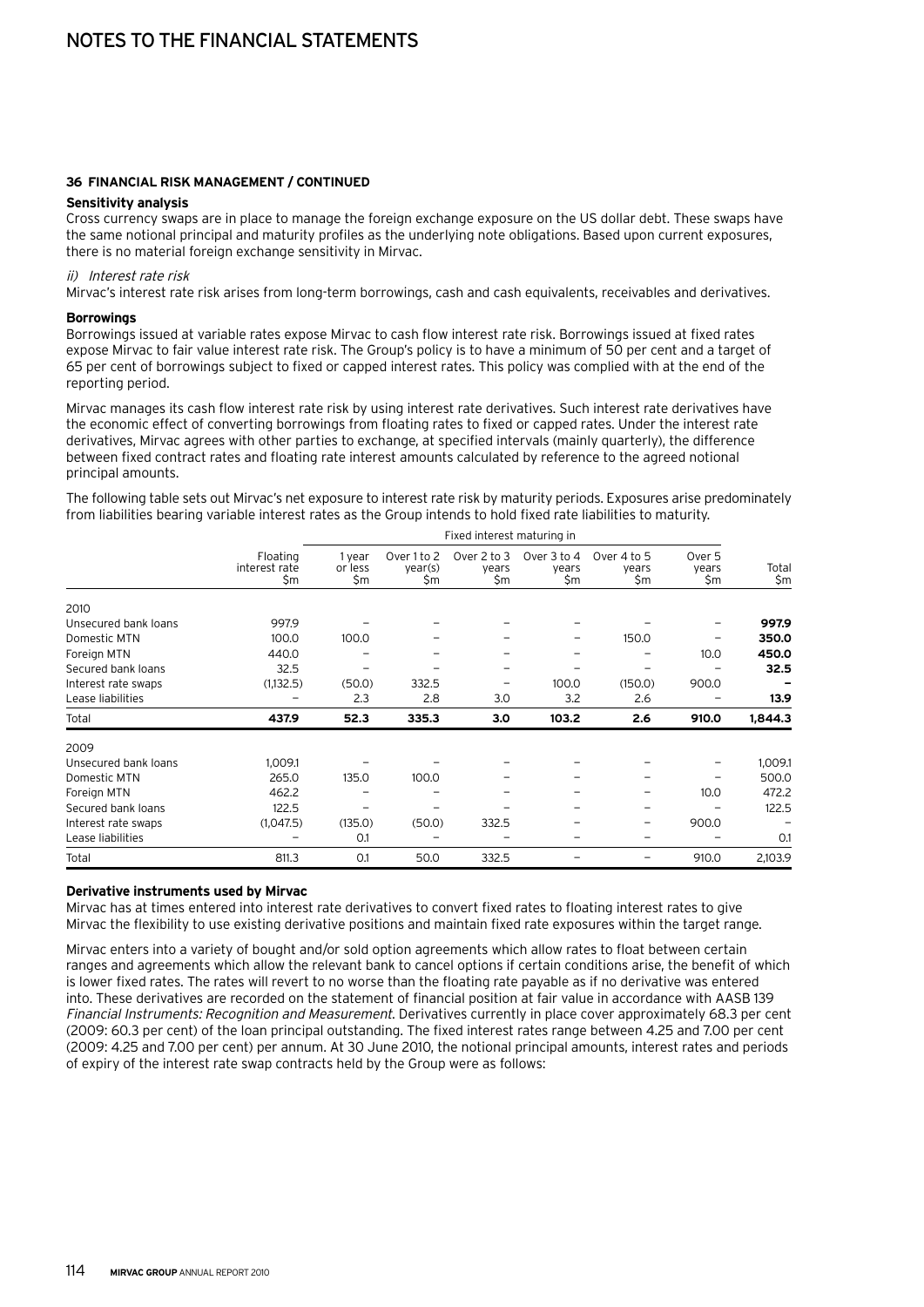|                      | Floating to fixed       |             |                         |            |                                |             | Fixed to floating       |             |  |
|----------------------|-------------------------|-------------|-------------------------|------------|--------------------------------|-------------|-------------------------|-------------|--|
|                      | Interest<br>rates (%pa) | 2010<br>\$m | Interest<br>rates (%pa) | 2009<br>Sm | <b>Interest</b><br>rates (%pa) | 2010<br>\$m | Interest<br>rates (%pa) | 2009<br>\$m |  |
|                      |                         |             |                         |            |                                |             |                         |             |  |
| Less than 1 year     | 5.95                    | 50.0        |                         |            | 6.75                           | 100.0       | 7.00                    | 135.0       |  |
| $1-2$ year(s)        | 4.25-7.00               | 332.5       | 5.95                    | 50.0       | -                              |             | 6.75                    | 100.0       |  |
| 2-3 years            |                         | -           | 4.25-7.00               | 332.5      | ۰                              |             |                         |             |  |
| 3-4 years            | 5.5                     | 100.0       |                         |            | -                              |             |                         |             |  |
| 4-5 years            |                         |             |                         |            | 8.25                           | 150.0       |                         |             |  |
| Greater than 5 years | 5.67-6.40               | 900.0       | $5.67 - 6.40$           | 900.0      |                                |             |                         |             |  |
|                      |                         | 1,382.5     |                         | 1,282.5    |                                | 250.0       |                         | 235.0       |  |

The contracts require settlement of net interest receivable or payable each reset date (generally 90 days). The settlement dates generally coincide with the dates on which interest is payable on the underlying debt.

The contracts are settled on a net basis.

#### **Cash and cash equivalents**

Cash held exposes Mirvac to cash flow interest rate risk.

### **Receivables**

The Group's exposure to interest rate risk for current and non-current receivables is set out in the following tables:

|                                                 |      |                                  |                          |                               | Fixed interest maturing in  |                             |                              |                        |              |
|-------------------------------------------------|------|----------------------------------|--------------------------|-------------------------------|-----------------------------|-----------------------------|------------------------------|------------------------|--------------|
|                                                 | Note | Floating<br>interest rate<br>\$m | 1 year<br>or less<br>\$m | Over 1 to 2<br>year(s)<br>\$m | Over 2 to 3<br>years<br>\$m | Over 3 to 4<br>years<br>\$m | Over 4 to 5<br>years<br>\$m  | Over 5<br>years<br>\$m | Total<br>\$m |
| 2010                                            |      |                                  |                          |                               |                             |                             |                              |                        |              |
| Trade receivables                               | 8    |                                  |                          |                               |                             |                             |                              | 50.5                   | 50.5         |
| Related party receivables<br>Loans to Directors | 8    | 14.0                             | 36.8                     | 3.9                           | 14.4                        | 8.1                         | $\qquad \qquad$              | 104.2                  | 181.4        |
| and employees                                   | 8    |                                  |                          |                               |                             |                             |                              | 19.4                   | 19.4         |
| Other receivables                               | 8    | 34.3                             | 41.4                     | 2.7                           | 3.0                         | 2.5                         |                              | 50.8                   | 134.7        |
|                                                 |      | 48.3                             | 78.2                     | 6.6                           | 17.4                        | 10.6                        |                              | 224.9                  | 386.0        |
| 2009                                            |      |                                  |                          |                               |                             |                             |                              |                        |              |
| Trade receivables                               | 8    |                                  |                          |                               |                             |                             |                              | 85.1                   | 85.1         |
| Related party receivables                       | 8    | 25.0                             | -                        | 24.3                          | -                           | 9.0                         | $\qquad \qquad \blacksquare$ | 100.0                  | 158.3        |
| Loans to Directors<br>and employees             | 8    |                                  |                          |                               |                             |                             |                              | 7.5                    | 7.5          |
| Other receivables                               | 8    |                                  | 0.2                      | 20.4                          | 2.5                         | -                           |                              | 178.6                  | 201.7        |
|                                                 |      | 25.0                             | 0.2                      | 44.7                          | 2.5                         | 9.0                         |                              | 371.2                  | 452.6        |

#### **Sensitivity analysis**

Mirvac's interest rate risk exposure arises from long-term borrowings, cash held with financial institutions and receivables. Based upon a 50 (2009: 100) basis point increase or decrease in Australian interest rates, the impact on profit after tax has been calculated taking into account all underlying exposures and related derivatives. This sensitivity has been selected as this is considered reasonable given the current level of both short-term and long-term interest rates.

The impact on the Group's result of a 50 (2009: 100) basis point increase in interest rates would be an increase in profit of \$16.7m (2009: increase of \$29.4m). The impact on Mirvac's result of a 50 (2009: 100) basis point decrease in interest rates would be a decrease in profit of \$15.0m (2009: decrease of \$35.1m). The impact on the Group of a movement in US dollar interest rates would not be material to profit of the Group.

The interest rate sensitivities of the Group vary on an increase/decrease 50 basis point movement in interest rates due to the interest rate optionality of a small number of derivatives.

### iii) Price risk

The Group is exposed to equity price risk arising from an equity investment (refer to note 10). The equity investment is held for the purpose of selling in the near term. As this investment is not listed, the fund manager provides a unit price each six months. At the end of the reporting period, if the unit price had been five per cent higher or lower, the effect on net profit for the year would have been \$0.7m (2009: \$0.9m). This investment represents less than one per cent of Mirvac's net assets and therefore represents minimal risk to the Group.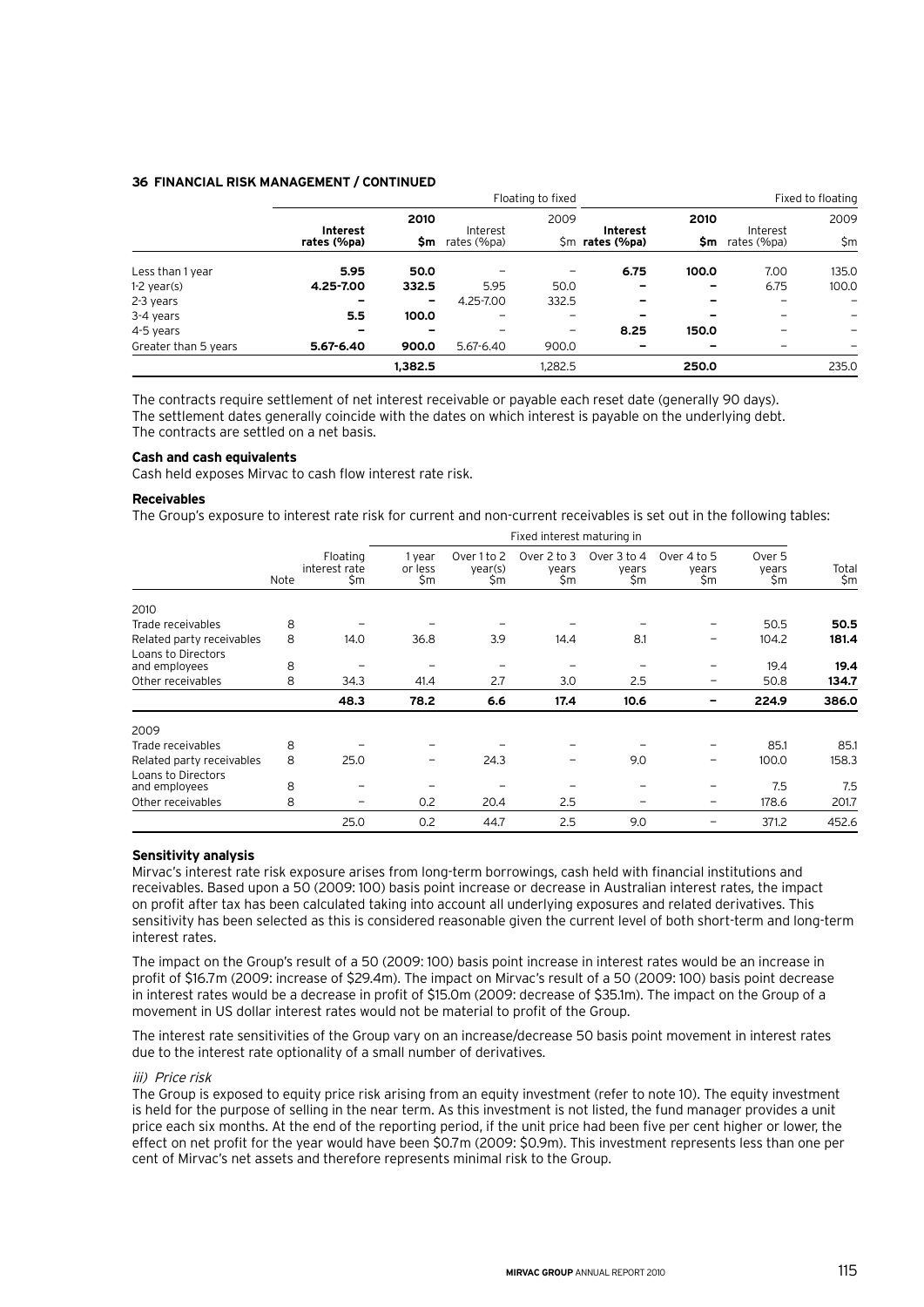# Notes to the Financial Statements

### **36 Financial risk management / continued**

#### **b) Credit risk**

Credit risk is the risk that a contracting entity will not complete its obligations under a financial instrument and will cause a financial loss. Mirvac has exposures to credit risk on cash and cash equivalents, receivables and derivative financial assets, the maximum exposure to credit risk is based on the total value of the Group's financial assets, net of any provision for impairment, as shown in note 8.

To help manage this risk, the Group has a policy for establishing credit limits for the entities dealt with which is based on the size or previous trading experience of the entity. Based upon the size or previous trading experience, Mirvac may require collateral, such as bank guarantees in relation to investment properties, leases or deposits taken on residential sales.

Mirvac may also be subject to credit risk for transactions which are not included in the statement of financial position, such as when Mirvac provides a guarantee for another party. Details of the Group's contingent liabilities are disclosed in note 31. The credit risk arising from derivatives transactions and cash held with financial institutions exposes the Group if the contracting entity is unable to complete its obligations under the contracts. Mirvac's policy is to spread the amount of net credit exposure among major financial institutions which are rated the equivalent A or above from the major rating agencies. Mirvac's net exposure and the credit ratings of its counterparties are continuously monitored and the aggregate value of transactions concluded is spread among approved counterparties.

With regard to mezzanine loans, Mirvac monitors all loans advanced on a continuous basis. Formal procedures are in place, which include the regular review of each loan's status, monitoring of compliance with loan terms and conditions, consideration of historical performance and future outlook of borrowers for realisation. These procedures include the process for the realisation of loans, review and determination of the appropriate carrying value of investments and regular dialogue with the borrowers to ensure material issues are identified as they arise. Refer to note 8 for the management of credit risk relating to receivables.

## **c) Liquidity risk**

Liquidity risk is the risk that an entity will encounter difficulty in meeting obligations associated with financial liabilities. Prudent liquidity risk management implies maintaining sufficient cash and marketable securities, the availability of funding through an adequate amount of committed credit facilities and the ability to close-out market positions, the ability to raise funds through the issue of new securities through various means including placements and/or Mirvac's DRP. Mirvac prepares and updates regular forecasts of the Group's liquidity requirements to ensure that committed credit lines are kept available in order to take advantage of growth opportunities. Surplus funds are generally only invested in highly liquid instruments.

At 30 June 2010, Mirvac has minimal liquidity risk due to there being only \$327.7m of current borrowings (which expire between September 2010 and February 2011) and undrawn facilities of \$1,119.6m. It is expected that these expiring facilities will be paid out of cash balances held. In addition in the second half of the year the Group completed an equity placement (refer to note 24).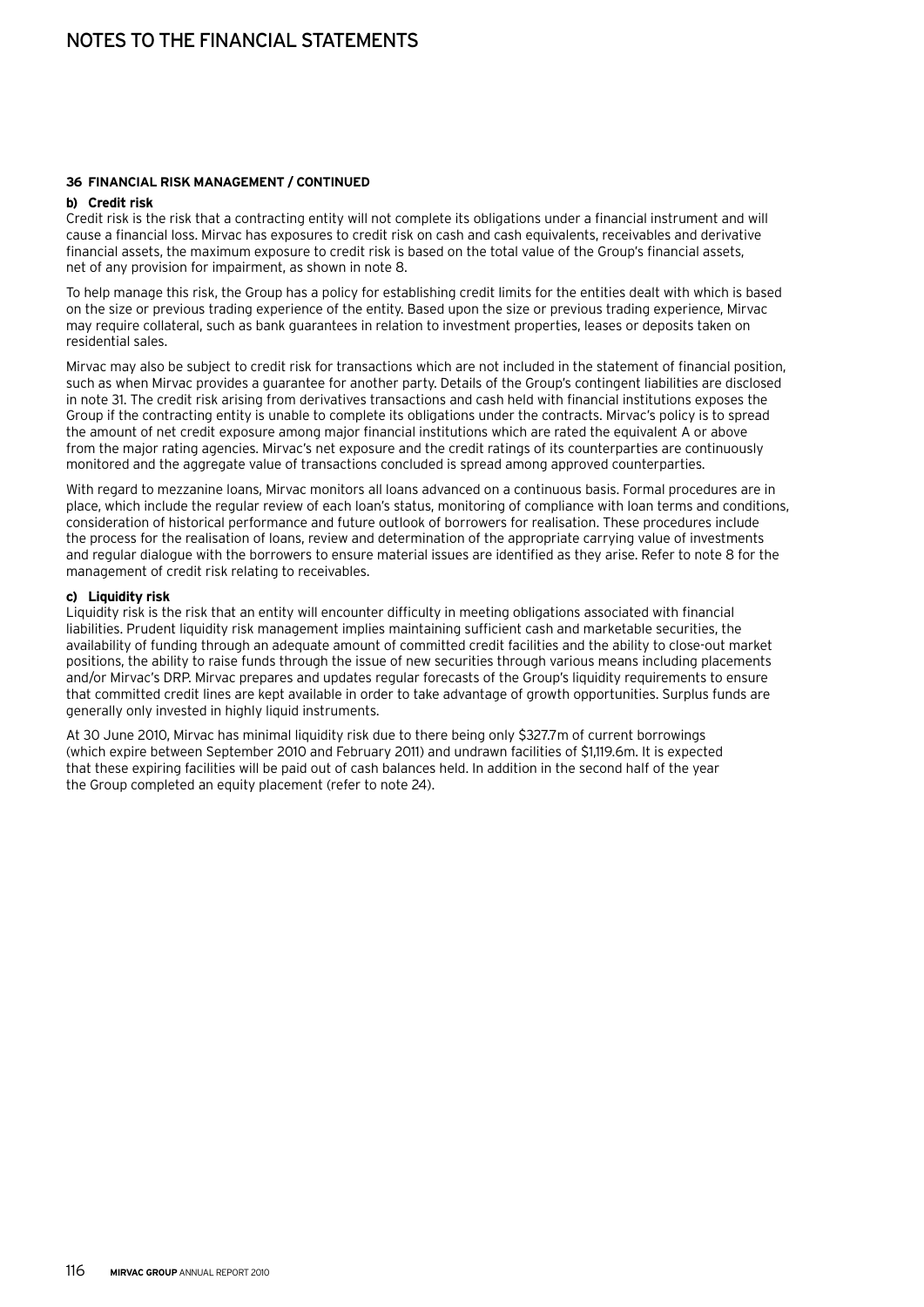# **d) Capital risk**

Mirvac's objectives when managing capital are to safeguard the Group's ability to continue as a going concern, so that it can continue to provide returns for securityholders and benefits for other stakeholders, and to maintain an optimal capital structure including maintaining an investment grade credit rating of BBB to reduce the cost of capital having regard to the real estate activities the Group invests in. The capital structure of the Group consists of debt and equity. The mix of debt and equity is measured by reference to the Group's target gearing ratio of 20 to 25 per cent. At 30 June 2010, the gearing ratio (net debt including cross currency swaps to total assets less cash) was 18.1 per cent (2009: 19.4 per cent). In order to maintain or adjust the capital structure, the Group may adjust the amount of dividends/distributions paid to securityholders, return capital to securityholders or issue new stapled securities. Mirvac prepares quarterly statements of financial position, statements of comprehensive income and cash flow updates for the current year and five year forecasts. These forecasts are used to monitor the Group's capital structure and future capital requirements, taking into account future market conditions.

Australian financial services license ratio and Queensland Building licences ratios were complied with at 30 June 2010. Mirvac also complied with all its borrowing covenant ratios at 30 June 2010. The gearing ratios were as follows:

|                                                  | Consolidated |            |  |
|--------------------------------------------------|--------------|------------|--|
|                                                  | 2010<br>Sm   | 2009<br>Şm |  |
| Net interest bearing debt less cash <sup>1</sup> | 1.311.4      | 1.248.1    |  |
| Total tangible assets less cash                  | 7.250.6      | 6.418.7    |  |
| Gearing ratio (per cent)                         | 18.1         | 19.4       |  |

1) US dollar denominated borrowings translated at cross currency instrument rate excluding leases.

### **e) Fair value measurement**

The fair value of financial assets and financial liabilities must be estimated for recognition and measurement or for disclosure purposes. As of 1 July 2009, Mirvac adopted the amendment to AASB 7 Financial Instruments: Disclosures which requires disclosure of fair value measurements by level of the following fair value measurement hierarchy:

- quoted prices (unadjusted) in active markets for identical assets or liabilities (level one);
- inputs other than quoted prices included within level one that are observable for the asset or liability, either directly (as prices) or indirectly (derived from prices) (level two); and
- inputs for the asset or liability that are not based on observable market data (unobservable inputs) (level three).

The following table presents the Group's assets and liabilities measured and recognised at fair value at 30 June 2010. Comparative information has not been provided as permitted by the transitional provisions of the new rules.

|                                                       | Note | Level one<br>\$m | Level two<br>\$m | Level three<br>\$m | Total<br>\$m |
|-------------------------------------------------------|------|------------------|------------------|--------------------|--------------|
| <b>Assets</b>                                         |      |                  |                  |                    |              |
| Financial assets at fair value through profit or loss |      |                  |                  |                    |              |
| $-$ unlisted securities                               | 10   |                  |                  | 15.3               | 15.3         |
| Derivatives used for hedging                          | 14   |                  | 16.0             |                    | 16.0         |
|                                                       |      |                  | 16.0             | 15.3               | 31.3         |
| <b>Liabilities</b>                                    |      |                  |                  |                    |              |
| Derivatives used for hedging                          | 23   |                  | 52.9             |                    | 52.9         |
|                                                       |      |                  | 52.9             |                    | 52.9         |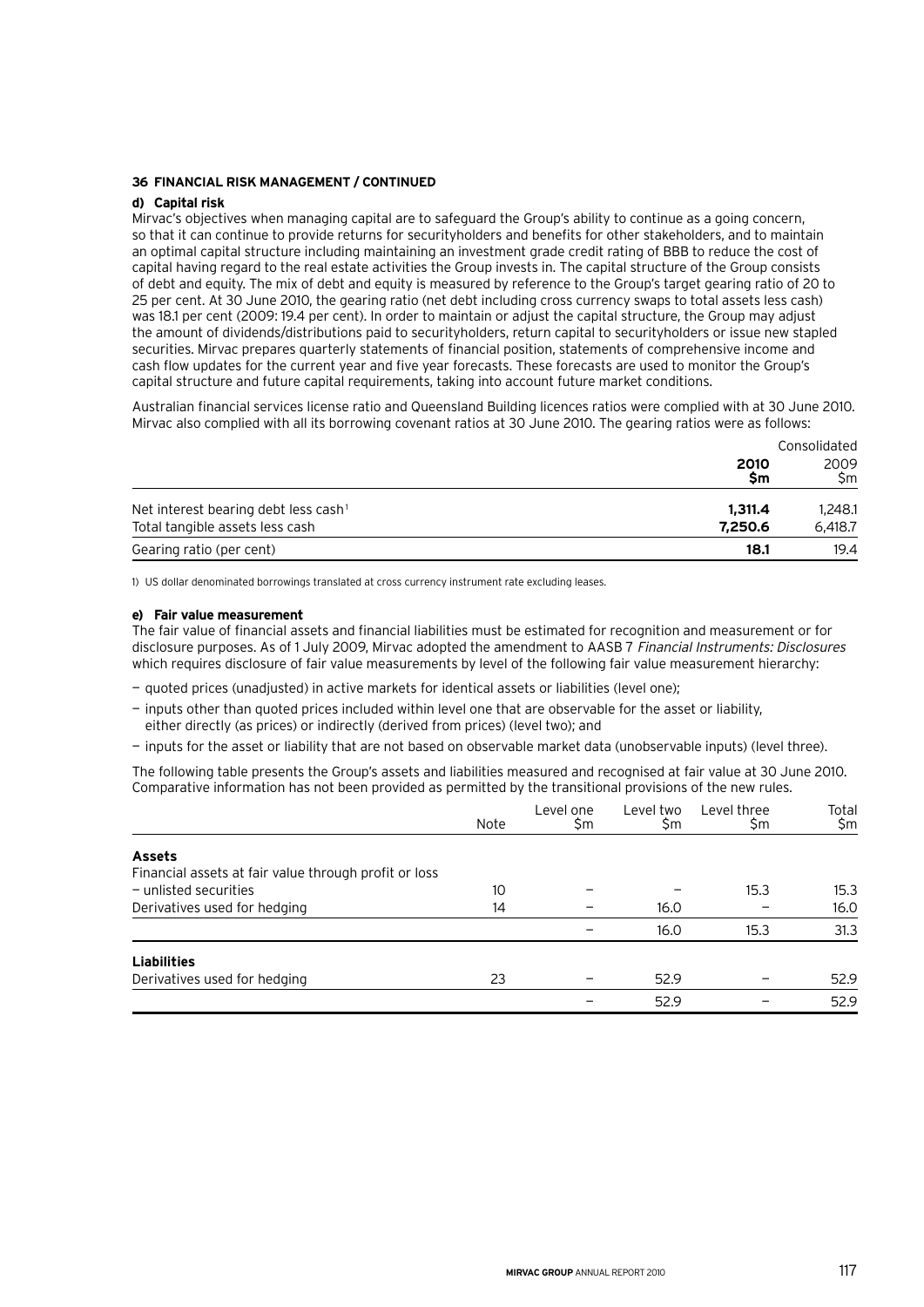The following table presents the changes in level three instruments for the year ended 30 June 2010 held by the Group:

|                                                                                                                                      | Financial assets at fair value<br>through profit or loss<br>Sm. |
|--------------------------------------------------------------------------------------------------------------------------------------|-----------------------------------------------------------------|
| Balance 1 July                                                                                                                       | 18.5                                                            |
| Losses recognised in profit or loss                                                                                                  | (3.2)                                                           |
| Balance 30 June                                                                                                                      | 15.3                                                            |
| Total losses for the year included in loss on financial instruments<br>that relate to assets held at the end of the reporting period | (3.2)                                                           |

The fair value of financial instruments traded in active markets (such as publicly traded derivatives, and trading and available for sale securities) is based on quoted market prices at the end of the reporting period. The quoted market price used for financial assets held by the Group is the current bid price. These instruments are included in level one.

The fair value of financial instruments that are not traded in an active market (for example, over-the-counter derivatives) is determined using valuation techniques. Mirvac uses a variety of methods and makes assumptions that are based on market conditions existing at the end of each reporting period. Quoted market prices or dealer quotes for similar instruments are used to estimate fair value for long-term debt for disclosure purposes. Other techniques, such as estimated DCF, are used to determine fair value for the remaining financial instruments. The fair value of interest rate swaps is calculated as the present value of the estimated future cash flows. The fair value of forward exchange contracts is determined using forward exchange market rates at the end of the reporting period. These instruments are included in level two and comprise debt investments and derivative financial instruments. In the circumstances where a valuation technique for these instruments is based on significant unobservable inputs, such instruments are included in level three. Mirvac's maturity of net and gross settled derivative and non derivative financial instruments is provided in the following table. The amounts disclosed in the table are the contractual undiscounted cash flows:

|                                      | Maturing in:             |                               |                             |                             |                             |                        |              |
|--------------------------------------|--------------------------|-------------------------------|-----------------------------|-----------------------------|-----------------------------|------------------------|--------------|
| 2010                                 | 1 year<br>or less<br>\$m | Over 1 to 2<br>year(s)<br>\$m | Over 2 to 3<br>years<br>\$m | Over 3 to 4<br>years<br>\$m | Over 4 to 5<br>years<br>\$m | Over 5<br>years<br>\$m | Total<br>\$m |
| Non-interest bearing                 |                          |                               |                             |                             |                             |                        |              |
| Payables                             | 340.0                    | 10.4                          |                             |                             |                             |                        | 350.4        |
| Interest bearing                     |                          |                               |                             |                             |                             |                        |              |
| Unsecured bank loans                 | 137.1                    | 829.8                         | 103.7                       |                             |                             |                        | 1,070.6      |
| Domestic MTN                         | 215.3                    | 12.4                          | 12.4                        | 12.4                        | 162.4                       |                        | 414.9        |
| Foreign MTN                          | 23.1                     | 23.3                          | 23.8                        | 24.3                        | 24.7                        | 491.5                  | 610.7        |
| Secured bank loans                   | 32.5                     | -                             |                             |                             |                             |                        | 32.5         |
| <b>Derivatives</b>                   |                          |                               |                             |                             |                             |                        |              |
| Net settled (interest rate swaps)    | 14.9                     | 12.6                          | 9.8                         | 7.4                         | 5.0                         | 5.0                    | 54.7         |
| Fixed to floating swaps              | (4.9)                    | (4.9)                         | (4.7)                       | (4.3)                       | (3.9)                       |                        | (22.7)       |
| Gross settled (cross currency swaps) |                          |                               |                             |                             |                             |                        |              |
| - Outflow                            | 24.2                     | 24.7                          | 25.1                        | 26.6                        | 28.0                        | 563.5                  | 692.1        |
| $-$ (Inflow)                         | (23.1)                   | (23.3)                        | (23.8)                      | (24.3)                      | (24.7)                      | (491.5)                | (610.7)      |
|                                      | 759.1                    | 885.0                         | 146.3                       | 42.1                        | 191.5                       | 568.5                  | 2,592.5      |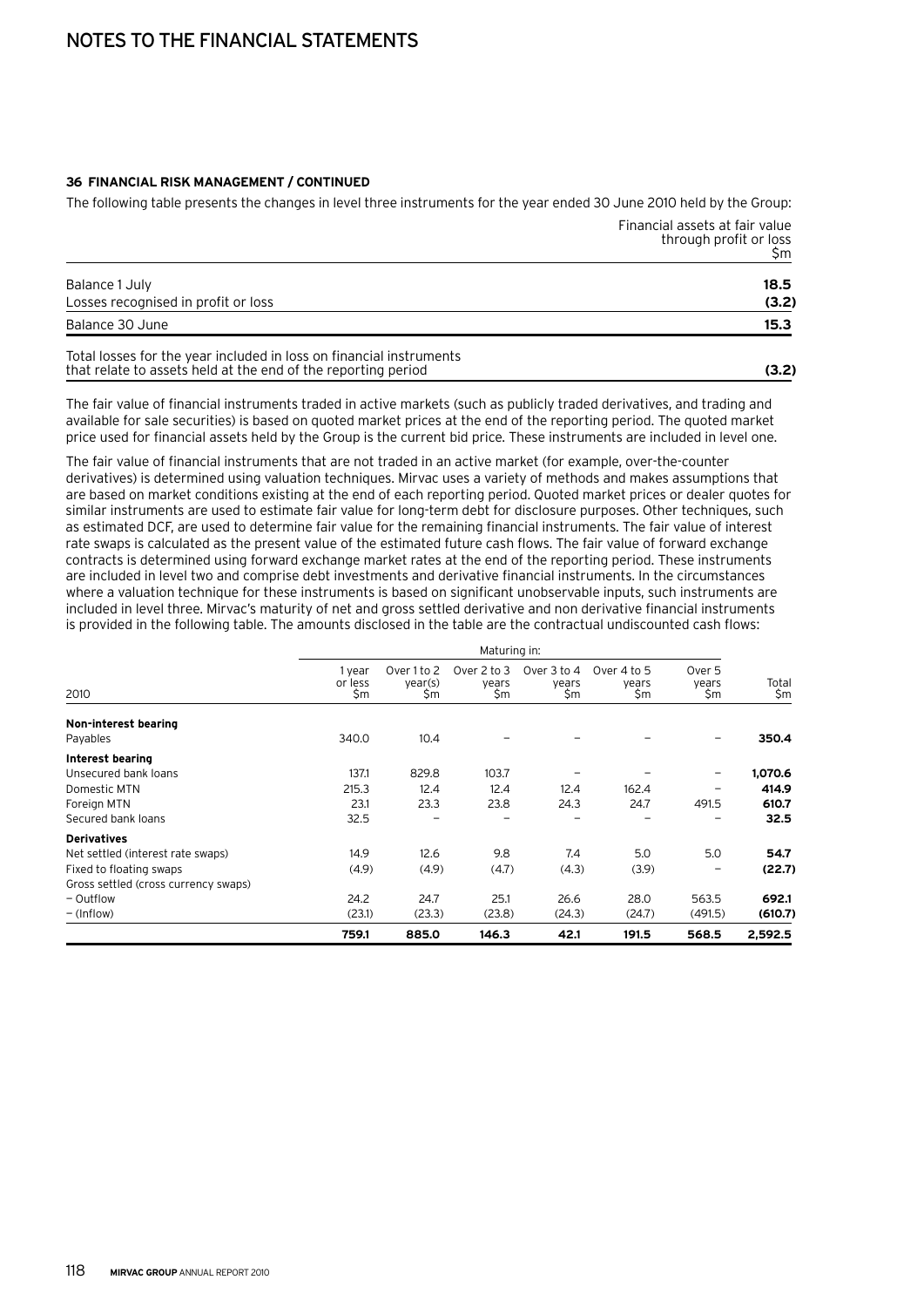|                                      | Maturing in:             |                               |                             |                             |                             |                        |              |
|--------------------------------------|--------------------------|-------------------------------|-----------------------------|-----------------------------|-----------------------------|------------------------|--------------|
| 2009                                 | 1 year<br>or less<br>\$m | Over 1 to 2<br>year(s)<br>\$m | Over 2 to 3<br>years<br>\$m | Over 3 to 4<br>years<br>\$m | Over 4 to 5<br>years<br>\$m | Over 5<br>years<br>\$m | Total<br>\$m |
| Non-interest bearing                 |                          |                               |                             |                             |                             |                        |              |
| Payables                             | 278.4                    | 63.9                          |                             |                             |                             |                        | 342.3        |
| Interest bearing                     |                          |                               |                             |                             |                             |                        |              |
| Unsecured bank loans                 | 31.9                     | 149.9                         | 932.0                       |                             |                             |                        | 1,113.8      |
| Domestic MTN                         | 323.7                    | 204.4                         |                             |                             |                             |                        | 528.1        |
| Foreign MTN                          | 25.2                     | 25.6                          | 26.4                        | 26.9                        | 27.1                        | 546.7                  | 677.9        |
| Secured bank loans                   | 126.1                    |                               |                             |                             |                             |                        | 126.1        |
| Derivatives                          |                          |                               |                             |                             |                             |                        |              |
| Net settled (interest rate swaps)    | 32.6                     | 15.0                          | (2.1)                       | (5.4)                       | (3.9)                       | (8.8)                  | 27.4         |
| Fixed to floating swaps              | (9.4)                    | (2.3)                         |                             |                             |                             |                        | (11.7)       |
| Gross settled (cross currency swaps) |                          |                               |                             |                             |                             |                        |              |
| - Outflow                            | 22.1                     | 28.7                          | 35.7                        | 38.6                        | 38.0                        | 616.4                  | 779.5        |
| $-$ (Inflow)                         | (25.2)                   | (25.6)                        | (26.4)                      | (26.9)                      | (27.1)                      | (546.7)                | (677.9)      |
|                                      | 805.4                    | 459.6                         | 965.6                       | 33.2                        | 34.1                        | 607.6                  | 2,905.5      |

# **37 Remuneration of auditors**

During the year, the following fees were paid or payable for services provided by the auditor of the Group, its related practices and non-related audit firms:

|                                                               | Consolidated  |               |  |
|---------------------------------------------------------------|---------------|---------------|--|
|                                                               | 2010<br>\$000 | 2009<br>\$000 |  |
|                                                               |               |               |  |
| a) Assurance services<br><b>Audit services</b>                |               |               |  |
| Audit and review of financial reports                         |               |               |  |
| Australian firm                                               | 1,850.0       | 1,500.0       |  |
| Total remuneration for audit services                         | 1,850.0       | 1,500.0       |  |
| Other assurance and advisory services                         |               |               |  |
| Australian firm                                               |               |               |  |
| Compliance services and regulatory returns                    | 316.1         | 404.0         |  |
| Financial due diligence and transactions                      | 993.3         | 411.3         |  |
|                                                               | 1,309.4       | 815.3         |  |
| Related practices of PricewaterhouseCoopers Australia         |               |               |  |
| Financial due diligence and transactions                      |               |               |  |
|                                                               |               |               |  |
| Total remuneration for other assurance and advisory services  | 1,309.4       | 815.3         |  |
| Total remuneration for audit, assurance and advisory services | 3,159.4       | 2,315.3       |  |
| b) Taxation services                                          |               |               |  |
| <b>Tax compliance services</b>                                |               |               |  |
| Australian firm                                               | 282.8         | 146.7         |  |
| Related practices of PricewaterhouseCoopers Australia         |               |               |  |
| Total remuneration for taxation services                      | 282.8         | 146.7         |  |
| c) Advisory services                                          |               |               |  |
| <b>Advisory services</b>                                      |               |               |  |
| Australian firm                                               | 64.0          |               |  |
| Related practices of PricewaterhouseCoopers Australia         |               |               |  |
| Total remuneration for advisory services                      | 64.0          |               |  |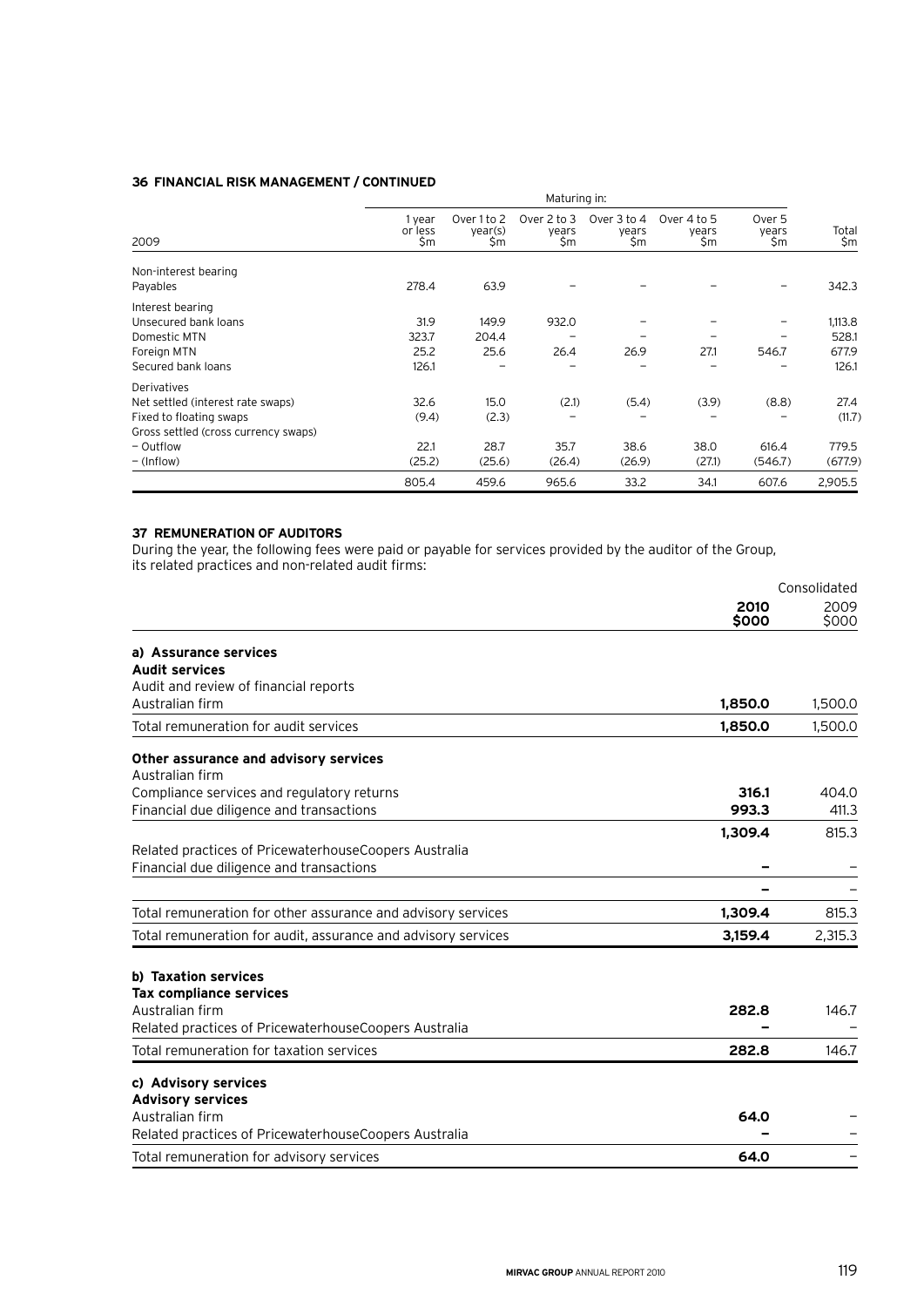# Notes to the Financial Statements

# **38 Notes to the statement of cash flows**

|                                                                                                                               |                          | Consolidated |
|-------------------------------------------------------------------------------------------------------------------------------|--------------------------|--------------|
|                                                                                                                               | 2010                     | 2009         |
|                                                                                                                               | \$m                      | Sm           |
| a) Reconciliation of cash                                                                                                     |                          |              |
| Cash at the end of the year as shown in the statement of cash flows                                                           |                          |              |
| is the same as the statement of financial position, the detail of which follows:                                              |                          |              |
| Cash on hand                                                                                                                  | 0.2                      | 0.2          |
| Cash at bank                                                                                                                  | 216.2                    | 150.1        |
| Deposits at call                                                                                                              | 365.6                    | 746.2        |
| Cash and cash equivalents                                                                                                     | 582.0                    | 896.5        |
|                                                                                                                               |                          |              |
| b) Reconciliation of profit/(loss) after tax to net cash inflows from operating activities                                    |                          |              |
| Profit/(loss) after tax                                                                                                       | 234.7                    | (1,078.1)    |
| Net gain on sale of investments                                                                                               | (10.4)                   |              |
| Discount on business combination                                                                                              | (150.7)                  |              |
| Net loss from fair value adjustments on investment properties and<br>owner-occupied hotel management lots and freehold hotels | 6.9                      | 487.2        |
| Net loss from fair value adjustments on investment properties under construction                                              | 112.8                    |              |
| Net loss of sale of investment properties                                                                                     | 0.2                      |              |
| Loss/(profit) on sale of non-current assets                                                                                   | 1.1                      | (0.9)        |
| Depreciation and amortisation                                                                                                 | 31.2                     | 28.3         |
| Impairment of goodwill, management rights and other intangible assets                                                         | $\overline{\phantom{0}}$ | 273.6        |
| Impairment of investments including associates and joint ventures                                                             | 6.2                      | 41.6         |
| Impairment of loans                                                                                                           | 5.9                      | 59.4         |
| Provision for loss on inventories                                                                                             |                          | 186.5        |
| Security based payments expense                                                                                               | 8.7                      | 7.1          |
| Business combination transaction costs                                                                                        | 19.4                     |              |
| Unrealised loss on financial instruments                                                                                      | 11.0                     | 38.0         |
| Unrealised (gain)/loss on foreign exchange                                                                                    | (21.5)                   | 72.6         |
| Share of net (gain)/loss of associates and joint ventures not received as dividends/distributions                             | (1.9)                    | 158.0        |
| Distributions from joint venture partnerships                                                                                 | 19.7                     | 39.3         |
| Change in operating assets and liabilities, net of effects from purchase of subsidiary:                                       |                          |              |
| - Increase in income taxes payable                                                                                            | 13.0                     | 56.9         |
| - Decrease in tax effected balances                                                                                           | (14.5)                   | (83.8)       |
| - Decrease in receivables                                                                                                     | 103.0                    | 61.2         |
| - Decrease/(increase) in inventories                                                                                          | 29.2                     | (88.2)       |
| - Decrease/(increase) in other assets/liabilities                                                                             | 2.9                      | (7.2)        |
| - Increase in financial assets                                                                                                | (2.1)                    | (26.3)       |
| - Decrease in creditors                                                                                                       | (65.0)                   | (156.2)      |
| - Increase/(decrease) in provisions for employee benefits                                                                     | 0.2                      | (20.9)       |
| Net cash inflows from operating activities                                                                                    | 340.0                    | 48.1         |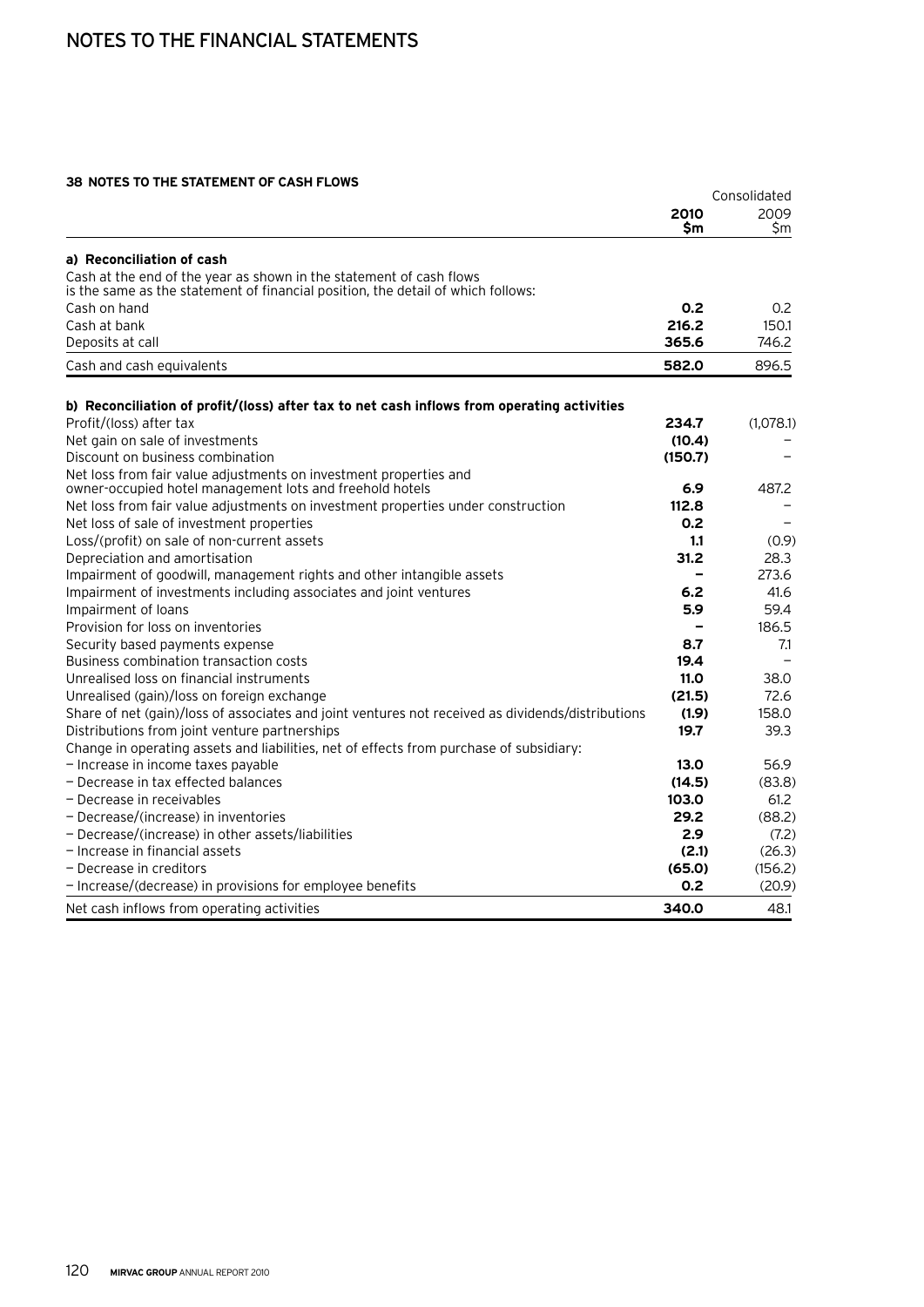# **39 Acquisition of businesses**

#### **Acquisition of MREIT**

### **a) Summary of acquisition**

On 7 December 2009, the Group acquired 75.4 per cent of the issued securities of MREIT. MREIT was a diversified real estate investment trust, listed on the ASX. At the date of acquisition, the Group already held 24.6 per cent of the issued securities of MREIT. As part of the acquisition of MREIT, the Group acquired the remaining additional 33.3 per cent of the issued securities of the Springfield Regional Shopping Centre Trust which is a transaction with NCI.

Details of the preliminary net assets acquired are as follows:

| Purchase consideration                                                | Note  | Sm    |
|-----------------------------------------------------------------------|-------|-------|
| Cash paid                                                             | 39(b) | 59.4  |
| Securities issued                                                     | 39(c) | 149.2 |
| Fair value of previously held interest                                | 39(d) | 91.9  |
| Total purchase consideration excluding consideration allocated to NCI |       | 300.5 |

The fair value of assets and liabilities recognised as a result of the acquisition excluding assets and liabilities allocated to NCI is as follows:

|                                                   | Fair value<br>\$m |
|---------------------------------------------------|-------------------|
|                                                   |                   |
| Cash                                              | 55.2              |
| Trade receivables                                 | 4.1               |
| Other financial assets                            | 30.4              |
| Investments accounted for using the equity method | 148.4             |
| Investment properties                             | 690.7             |
| Payables                                          | (32.0)            |
| <b>Borrowings</b>                                 | (452.5)           |
| Derivative financial liabilities                  | (17.7)            |
| Provision for distribution                        | (6.3)             |
| Net identifiable assets acquired                  | 420.3             |
| Less: Discount on acquisition                     | (119.8)           |
| Net assets acquired <sup>1</sup>                  | 300.5             |

1) Net assets acquired of \$300.5m is the total purchase consideration for the net assets acquired excluding NCI.

The discount on acquisition of MREIT is attributable to MREIT's circumstances at acquisition, including short-term debt maturities, potential covenant breaches and capital constraints which would have been likely to adversely impact the value realisable by MREIT unitholders on a stand alone basis. The discount has been recognised in profit or loss, under the other income heading.

# Revenue and profit contribution

The acquired business contributed revenues of \$61.1m and a net loss of \$53.7m to the Group for the period from 7 December to 30 June 2010. The loss was a result of acquisition transaction costs in MREIT of \$8.2m and expensing of prepaid borrowing costs of \$4.2m following the repayment of MREIT's syndicated borrowing facility.

If the acquisition had occurred on 1 July 2009, the consolidated revenue and consolidated profit for the Group (including MREIT) for the year ended 30 June 2010 would have been \$1,759.1m and of \$185.4m respectively. These amounts have been calculated using the Group's accounting policies and by adjusting the results of the subsidiary to reflect the additional amortisation of lease incentives in respect of investment properties that would have been charged assuming the fair value adjustments to investment properties.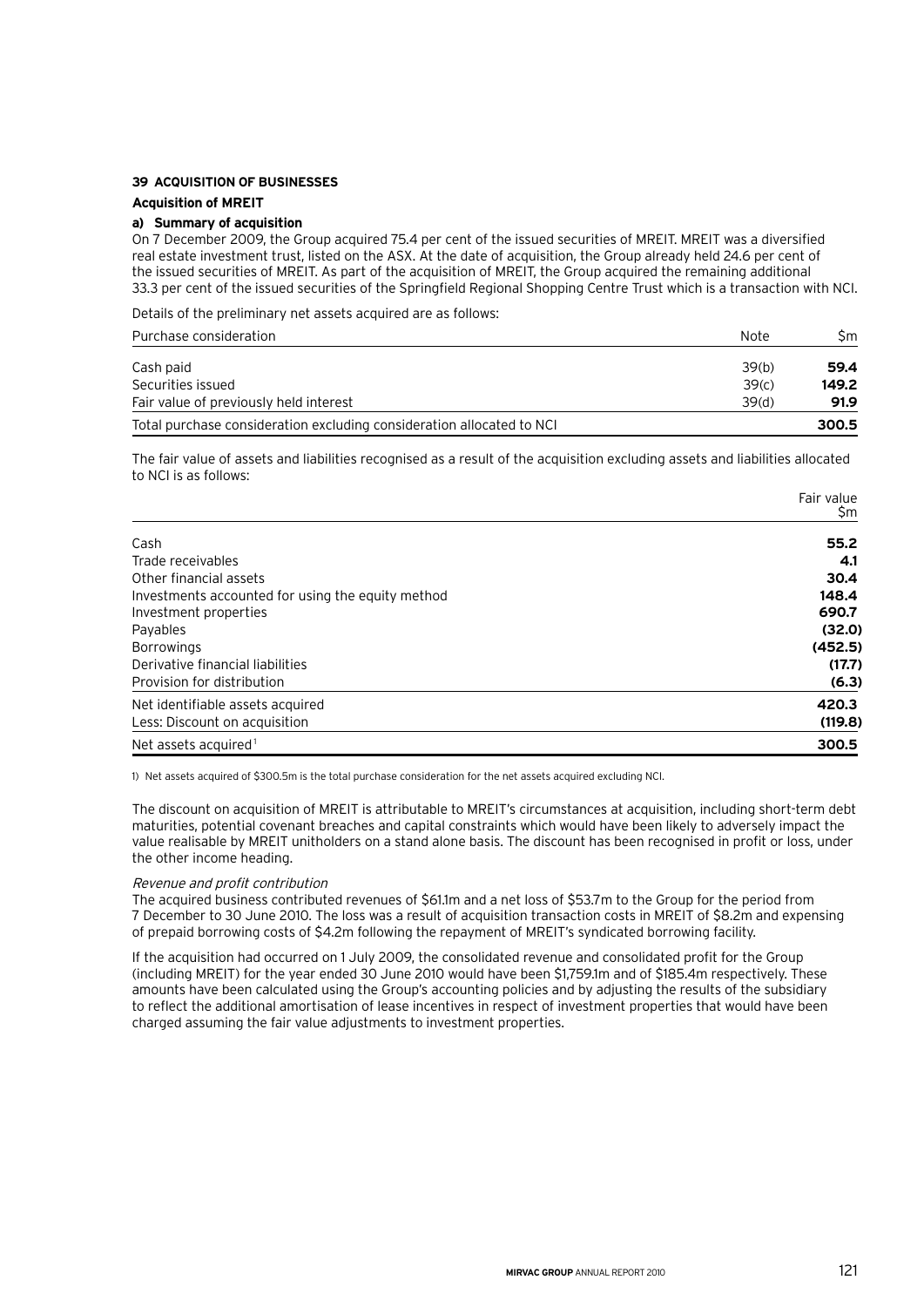# **39 Acquisition of businesses / continued**

# **b) Purchase consideration — cash outflow on acquisition**

|                                                             | Consolidated      |             |
|-------------------------------------------------------------|-------------------|-------------|
|                                                             | 2010<br><b>Sm</b> | 2009<br>\$m |
| Outflow of cash to acquire subsidiary, net of cash acquired |                   |             |
| Cash consideration                                          | (59.4)            |             |
| Less: Balance acquired                                      | 55.2              |             |
|                                                             | (4.2)             |             |
| Direct costs relating to acquisition                        | (15.2)            |             |
| Outflow of cash $-$ investing activities                    | (19.4)            |             |
| Acquisition of additional ownership interest in subsidiary  | (13.7)            |             |
| Outflow of $cash$ - financing activities                    | (13.7)            |             |
| Total outflow of cash to acquire subsidiary and NCI         | (33.1)            |             |
|                                                             |                   |             |

# Acquisition related costs

The total business combination transaction costs for the year were \$19.4m. Costs relating to acquisition of MREIT of \$18.3m, (including the post acquisition write off of \$4.2m for prepaid borrowing costs on the extinguishing MREIT's debt) and other business acquisition costs of \$1.1m are included in other expenses in the consolidated statement of comprehensive income and in investing cash flows in the consolidated statement of cash flows.

# **c) Securities issued**

As part of the acquisition, the Group issued 190.1m securities, the fair value of which was determined to be the market value of \$1.405 per security, being the market value of Mirvac securities at the acquisition date. The total fair value was \$267.1m. Of the total securities issued, \$83.5m were in relation to the previously held (24.6 per cent) interests and \$34.4m was attributed to the acquisition of the NCI, and accordingly the net amount of securities issued was \$149.2m.

# **d) Fair value of previously held interest**

Prior to the acquisition, the Group held 24.6 per cent of the securities of MREIT. The table below sets out the fair value of these securities:

|                                                              | Sm   |
|--------------------------------------------------------------|------|
| Carrying value of securities prior to the acquisition        | 61.0 |
| Gain on revaluing securities held as part of the acquisition | 30.9 |
| Fair value of securities held at the time of acquisition     | 91.9 |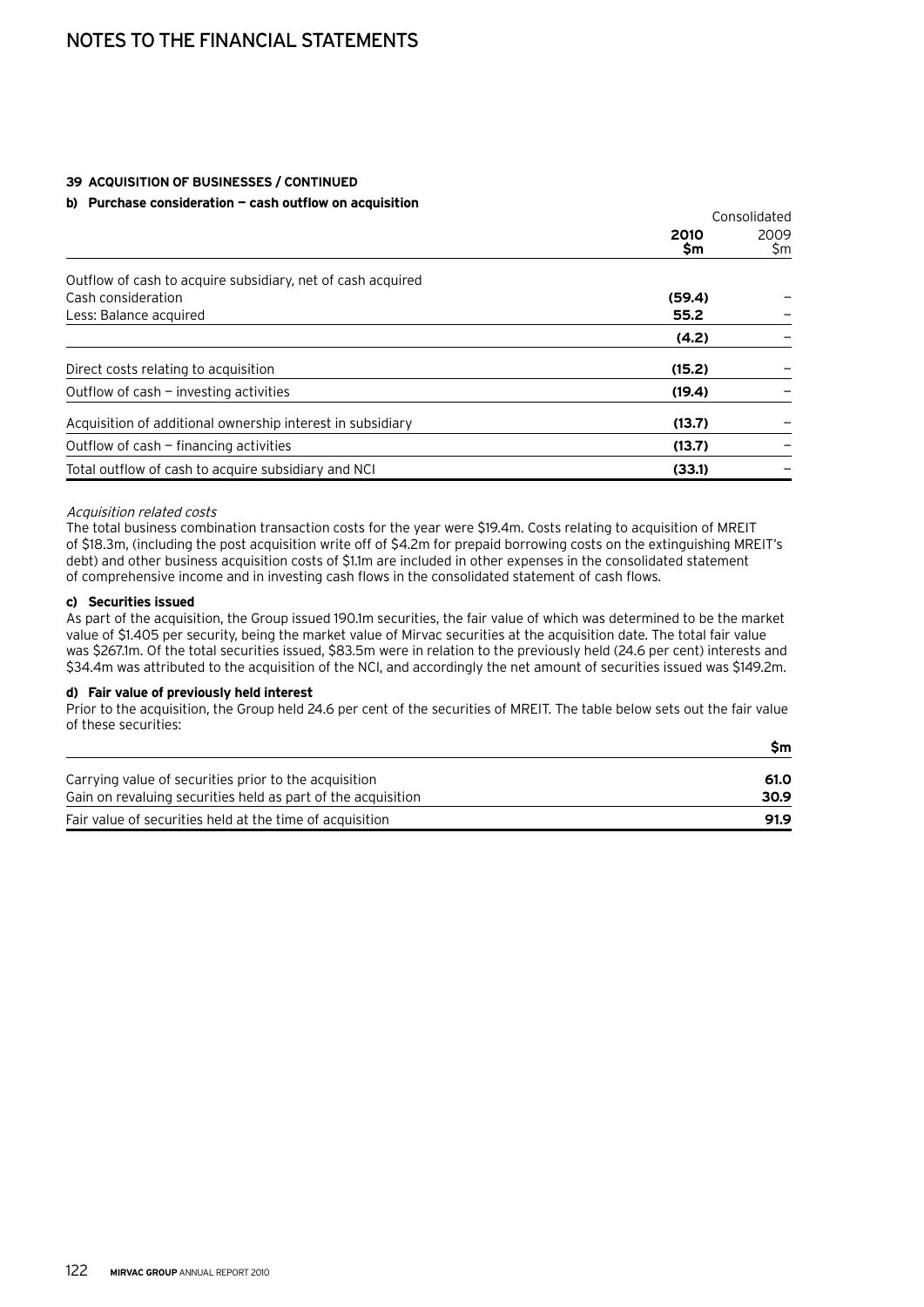# **39 Acquisition of businesses / continued**

# **e) Transactions with NCI**

As part of the acquisition of MREIT, the Group acquired the remaining additional 33.3 per cent of the issued securities of Springfield Regional Shopping Centre Trust, for a purchase consideration of \$48.1m. The consideration consisted of \$13.7m in cash and \$34.4m in securities issued by the consolidated entity. The carrying amount of the NCI in Springfield Regional Shopping Centre Trust on the date of acquisition was \$54.9m. The Group recognised a decrease in NCI of \$54.9m and an increase in equity of \$6.8m.

The effect of changes in the ownership interest of Springfield Regional Shopping Centre Trust on the equity attributable to owners of the Group during the year is summarised as follows:

|                                                                            | Sm.    |
|----------------------------------------------------------------------------|--------|
| Carrying amount of NCI acquired                                            | 54.9   |
| Consideration paid to NCI                                                  | (48.1) |
| Discount on acquisition and recognised in a separate reserve within equity | 6.8    |

The total amount recognised in a separate reserve in equity is \$7.6m, being \$6.8m relating to the discount on acquisition of the NCI and \$0.9m being the difference in the carrying value of the Springfield Regional Shopping Centre held by MREIT compared to the Group.

The consideration paid for the NCI is less than the fair value as a result of the discount attributed on the acquisition of MREIT (refer to note 39(a)).

# **40 Events occurring after the end of the reporting period**

# **a) Acquisition of WOT**

# i) Summary of acquisition

On 4 August 2010 the Group acquired 100 per cent of the issued securities in WOT, a ASX listed real estate investment trust, for consideration of approximately \$404.1m. The acquisition is expected to increase the Group's market share and reduce cost through economies of scale. The financial effects of this transaction have not been brought to account at 30 June 2010. The information provided below represents amounts disclosed in the 30 June 2010 financial statements of WOT, lodged with ASIC on 3 August 2010. Due to the timing of this acquisition the exercise to identify any adjustments to the fair value of the assets and liabilities attained on acquisition date has not been finalised, and therefore the initial accounting for the business combination remains incomplete.

Details of the purchase consideration to acquire WOT are as follows:

Purchase consideration Note **\$m**

| T di chase consideration.                                             | 13 U L C   | ◡     |
|-----------------------------------------------------------------------|------------|-------|
| Cash paid                                                             | 40(a)(iii) | 200.0 |
| Securities issued                                                     | 40(a)(v)   | 204.1 |
| Total purchase consideration excluding consideration allocated to NCI |            | 404.1 |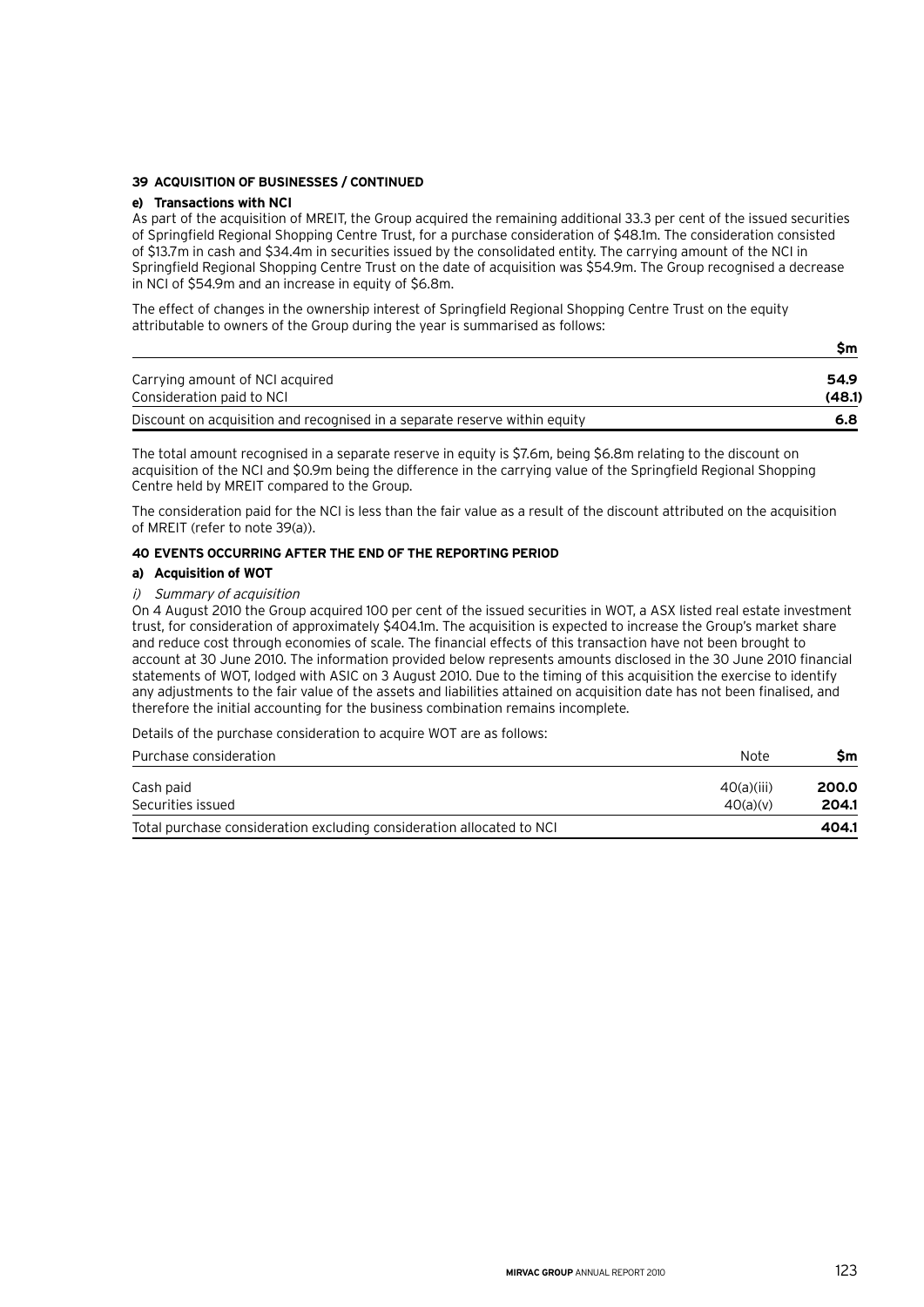# **40 Events occurring after the end of the reporting period / continued**

The fair value of assets and liabilities anticipated to be recognised as a result of the acquisition are as follows:

|                                      | \$m     |
|--------------------------------------|---------|
| Cash                                 | 17.4    |
| Trade receivables                    | 2.6     |
| Other financial assets               | 22.2    |
| Investment properties                | 1,107.8 |
| Payables                             | (6.4)   |
| <b>Borrowings</b>                    | (721.9) |
| Derivative financial liabilities     | (20.1)  |
| Provision for distribution           | (8.0)   |
| Net identifiable assets acquired     | 393.6   |
| Goodwill on acquisition <sup>1</sup> | 10.5    |
| Net assets acquired                  | 404.1   |

1) The goodwill on acquisition will not be finalised until the acquisition accounting has been completed. This amount is based on the fair values of assets disclosed in the WOT financial statements for the year ended 30 June 2010.

The goodwill is attributable to WOT's quality investment portfolio which comprises properties which are predominantly leased to high quality tenants on long term leases with structured rental increases. None of the goodwill is expected to be deductible for tax purposes.

As previously noted an exercise to ascertain the fair value of WOT assets, liabilities and contingent liabilities to calculate the resultant goodwill may result in an adjustment to goodwill on acquisition.

ii) Contingent consideration

There is no contingent consideration as part of this transaction.

 $iii)$  Purchase consideration  $-$  cash outflow acquisition

|                                                             | Consolidated |             |
|-------------------------------------------------------------|--------------|-------------|
|                                                             | 2010<br>\$m  | 2009<br>\$m |
| Outflow of cash to acquire subsidiary, net of cash acquired |              |             |
| Cash consideration                                          | (200.0)      |             |
| Less: Balance acquired <sup>1</sup>                         | 17.4         |             |
|                                                             | (182.6)      |             |
| Direct costs relating to acquisition                        | (40.1)       |             |
| Outflow of cash $-$ investing activities                    | (222.7)      |             |
| Total outflow of cash to acquire subsidiary                 | (222.7)      |             |
|                                                             |              |             |

1) Cash balance acquired as per the WOT accounts as at 30 June 2010.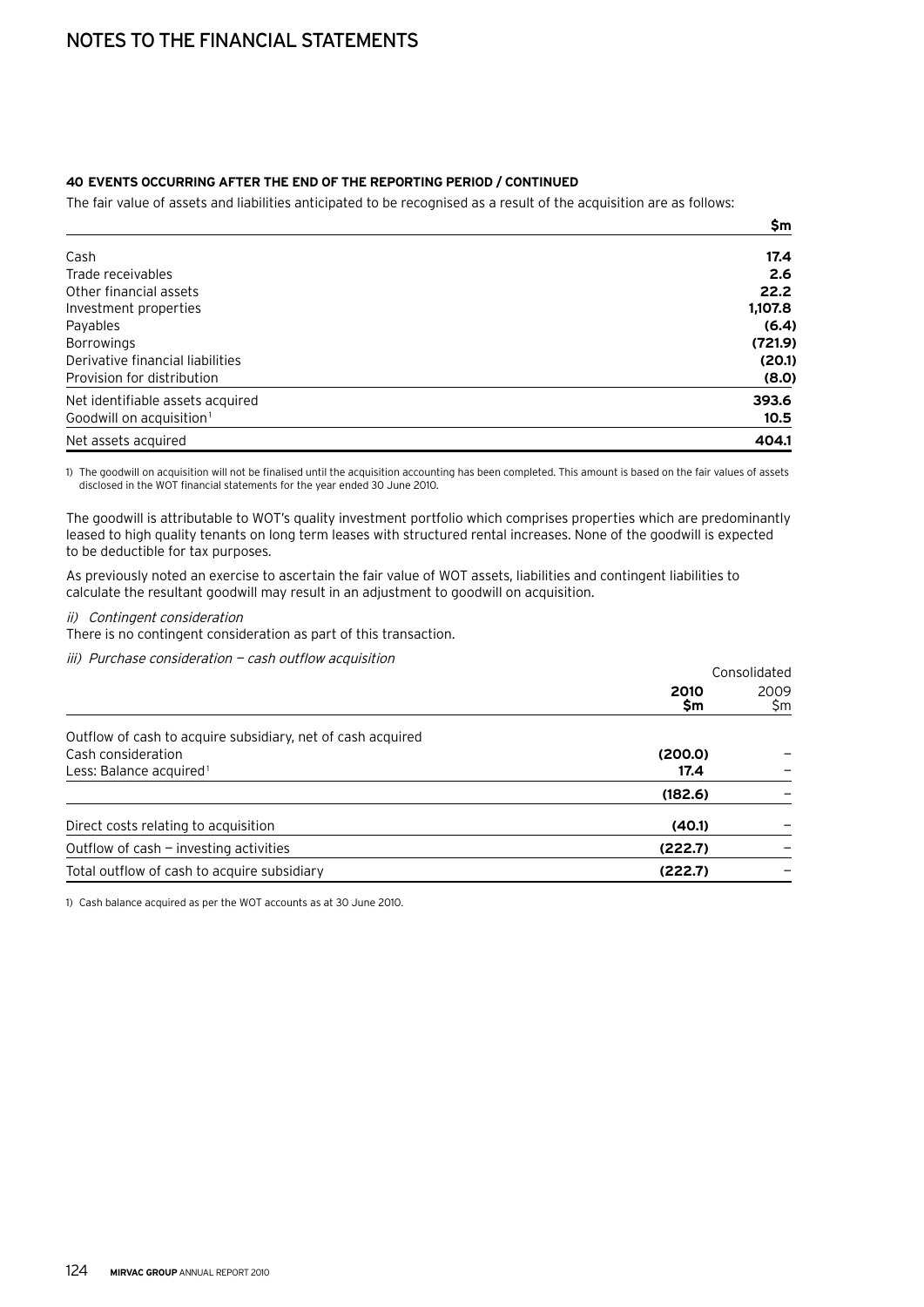# **40 Events occurring after the end of the reporting period / continued**

### iv) Acquisition related costs

Acquisition related costs of \$40.1m are expected to be incurred (including \$25.1m of transaction costs relating directly to the acquisition and \$15.0m for Westpac giving up its opportunity to earn future management fees). These amounts are based on the information contained in the Explanatory Memorandum ("EM") lodged with ASIC on 16 June 2010, and may be materially different to what has been assumed.

# v) Securities issued

As part of the acquisition, the Group issued 149.1m securities, the fair value of which was determined to be the market value of \$1.37 per security, being the market value of Mirvac securities at the acquisition date. The total fair value of securities issued as part of the acquisition was \$204.1m.

# vi) Acquistion of remaining interest in North Ryde Office Trust ("NROT")

The Group acquired the remaining 50 per cent interest in NROT, for a purchase consideration of \$22.5m. NROT owns the Westpac Data Centre at 50-60 Talavera and Khartoum Roads at Macquarie Park, NSW. The Group acquired the other 50 per cent interest in NROT through its acquisition of WOT. As a result, Mirvac now holds all of the units in NROT.

# vii) Information not disclosed as not yet available

At the time the financial statements were authorised for issue, the Group had not yet completed the accounting for the acquisition of WOT. In particular, the fair values of the assets and liabilities disclosed above are based on WOT's financial statements at 30 June 2010 and are subject to change. It is also not yet possible to provide detailed information about each class of acquired receivables and any contingent liabilities of the acquired entity.

# **b) Other events**

No other circumstances have arisen since the end of the year which have significantly affected or may significantly affect the operations of Mirvac, the results of those operations, or the state of affairs of Mirvac in future years.

# **41 Parent entity financial information**

### **a) Summary financial information**

The individual financial statements for the parent entity show the following aggregate amounts:

| Statement of financial position   | 2010<br>\$m | 2009<br>\$m |
|-----------------------------------|-------------|-------------|
|                                   |             |             |
| <b>Current assets</b>             | 3,299.3     | 3,107.9     |
| <b>Total assets</b>               | 3,745.3     | 3,468.7     |
| <b>Current liabilities</b>        | 1,779.0     | 1,570.8     |
| <b>Total liabilities</b>          | 2,445.7     | 2,222.5     |
| <b>Equity</b>                     |             |             |
| Issued capital                    | 1,223.7     | 1,153.7     |
| Reserves                          |             |             |
| Security based payments reserve   | 16.7        | 19.3        |
| Capital reserve                   | (0.2)       |             |
| Retained earnings                 | 59.4        | 73.2        |
|                                   | 1,299.6     | 1,246.2     |
| Loss for the year                 | (13.8)      | (7.8)       |
| <b>Total comprehensive income</b> | (13.8)      | (7.8)       |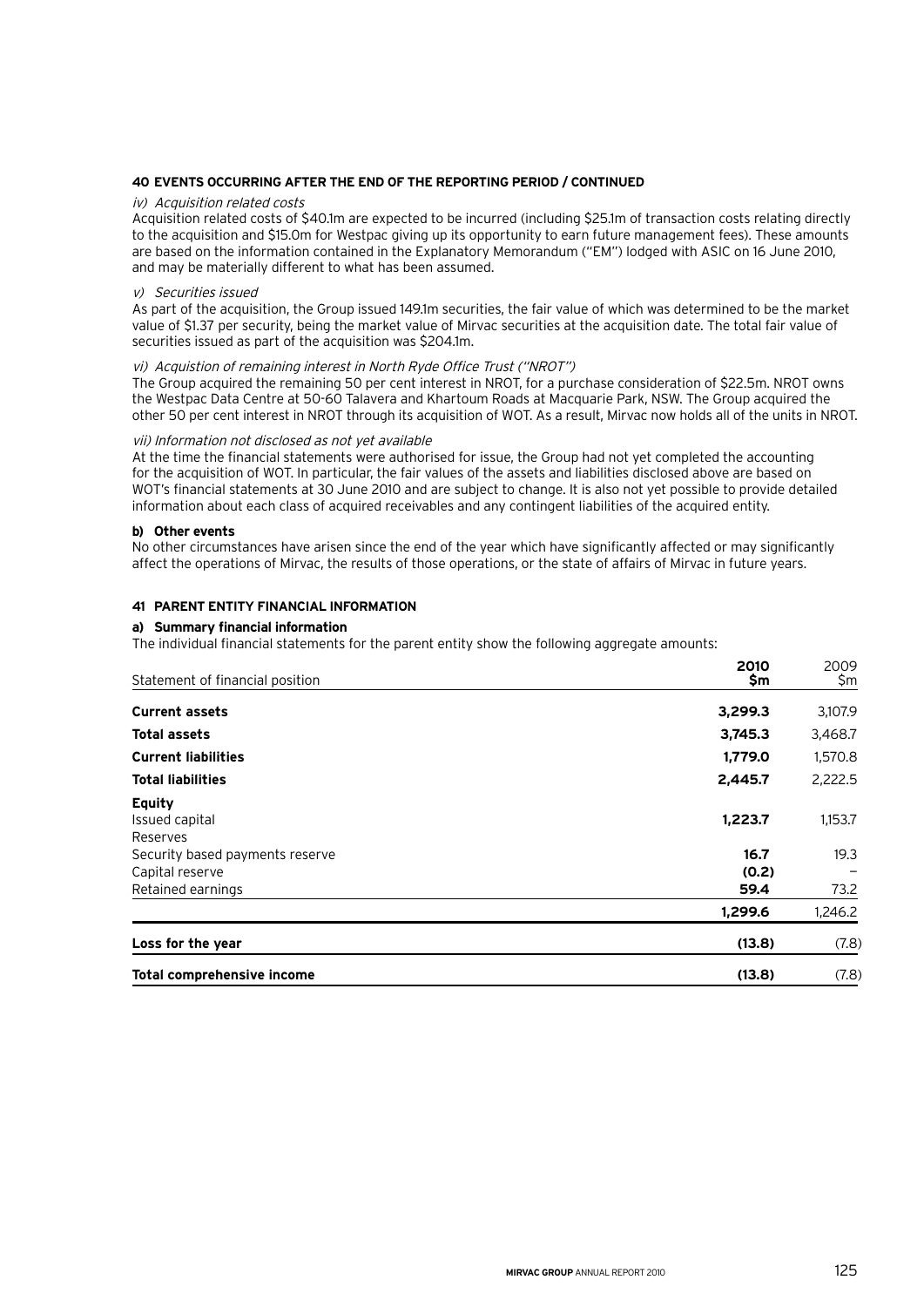# Notes to the Financial Statements

# **41 Parent entity financial information / CONTINUED**

# **b) Guarantees entered into by the parent entity**

The parent guarantees part of MIX foreign exchange hedging. MIX is required to pay any shortfall between the contracted rate and the spot rate on the termination of these foreign exchange hedges. In the event that MIX was unable to pay any shortfall then the parent, as guarantor, is required to pay the shortfall amount. The amount varies daily as the spot rate changes and can be either an asset or liability. The parent does not expect a material liability to arise as a result of this guarantee.

The parent is party to a deed of cross guarantee, with members of the closed group. Further details are disclosed in note 15(c).

The parent entity did not provide any other guarantees at 30 June 2010 or 30 June 2009.

**c) Contingent liabilities of the parent entity**

The parent entity did not have any other contingent liabilities other than the item referred to in 41(b) at 30 June 2010 or 30 June 2009.

# **d) Contractual commitments for the acquisition of property, plant and equipment**

The parent entity did not have any contractual commitments for the acquisition of property, plant and equipment at 30 June 2010 or 30 June 2009.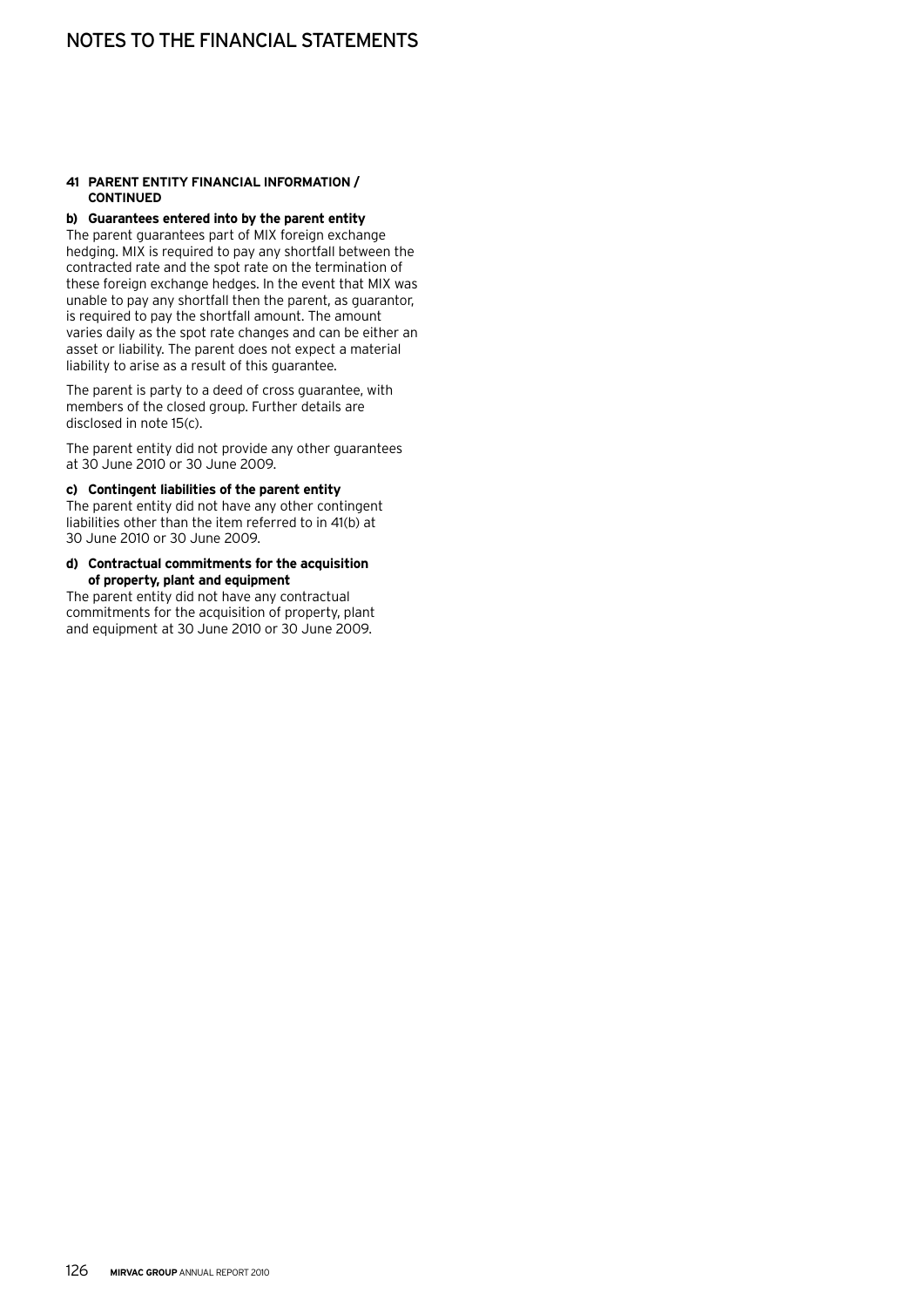# Directors' Declaration

In the Directors' opinion:

- a) the financial statements and the notes set out on pages 39 to 126 are in accordance with the Corporations Act 2001, including:
	- i) complying with Accounting Standards, the Corporations Regulations 2001 and other mandatory professional reporting requirements; and
	- ii) giving a true and fair view of the company's and consolidated entity's financial position at 30 June 2010 and of their performance for the year ended on that date;
- b) there are reasonable grounds to believe that the company will be able to pay its debts as and when they become due and payable; and
- (c) at the date of this declaration, there are reasonable grounds to believe that the members of the extended closed group identified in note 15 will be able to meet any obligations or liabilities to which they are, or may become, subject by virtue of the deed of cross guarantee described in note 15.

Note 1(b) confirms that the financial statements also comply with International Financial Reporting Standards as issued by the IASB.

The Directors have been given the declarations by the Managing Director and Chief Financial Officer required by section 295A of the Corporations Act 2001.

This declaration is made in accordance with a resolution of the Directors.

**Nicholas Collishaw** Director Sydney 24 August 2010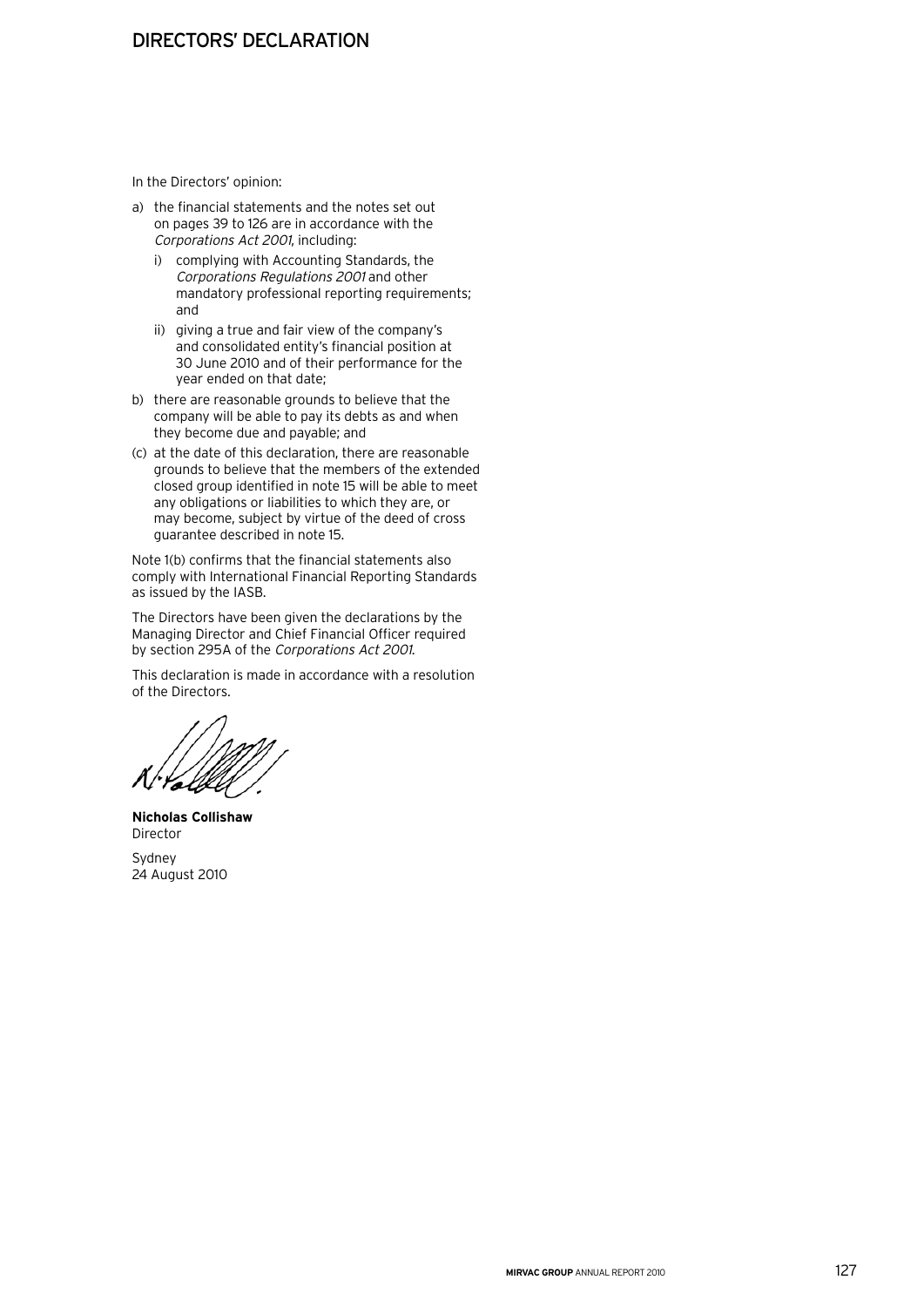# **PRICEWATERHOUSE COPERS**

PricewaterhouseCoopers ABN 52 780 433 757 Darling Park Tower 2 201 Sussex Street GPO BOX 2650 Sydney NSW 1171 DX 77 Sydney Australia

Telephone +61 2 8266 0000 Facsimile +61 2 8266 9999

# **Independent auditor's report to the shareholders of Mirvac Limited**

# **Report on the financial report**

We have audited the accompanying financial report of Mirvac Limited (the company), which comprises the statement of financial position as at 30 June 2010 and the statement of comprehensive income, statement of changes in equity and statement of cash flows for the year ended on that date, a summary of significant accounting policies, other explanatory notes and the directors' declaration for the Mirvac Group (the consolidated entity). The consolidated entity comprises the company and the entities it controlled at the year's end, including Mirvac Funds Limited as responsible entity for Mirvac Property Trust and the entities it controlled at year's end, or from time to time during the financial year.

# Directors' responsibility for the financial report

The directors of the company are responsible for the preparation and fair presentation of the financial report in accordance with Australian Accounting Standards (including the Australian Accounting Interpretations) and the Corporations Act 2001. This responsibility includes establishing and maintaining internal controls relevant to the preparation and fair presentation of the financial report that is free from material misstatement, whether due to fraud or error; selecting and applying appropriate accounting policies; and making accounting estimates that are reasonable in the circumstances. In Note 1, the directors also state, in accordance with Accounting Standard AASB 101 Presentation of Financial Statements, that the financial statements comply with International Financial Reporting Standards.

# Auditor's responsibility

Our responsibility is to express an opinion on the financial report based on our audit. We conducted our audit in accordance with Australian Auditing Standards. These Auditing Standards require that we comply with relevant ethical requirements relating to audit engagements and plan and perform the audit to obtain reasonable assurance whether the financial report is free from material misstatement.

An audit involves performing procedures to obtain audit evidence about the amounts and disclosures in the financial report. The procedures selected depend on the auditor's judgement, including the assessment of the risks of material misstatement of the financial report, whether due to fraud or error. In making those risk assessments, the auditor considers internal control relevant to the entity's preparation and fair presentation of the financial report in order to design audit procedures that are appropriate in the circumstances, but not for the purpose of expressing an opinion on the effectiveness of the entity's internal control. An audit also includes evaluating the appropriateness of accounting policies used and the reasonableness of accounting estimates made by the directors, as well as evaluating the overall presentation of the financial report.

Our procedures include reading the other information in the Annual Report to determine whether it contains any material inconsistencies with the financial report.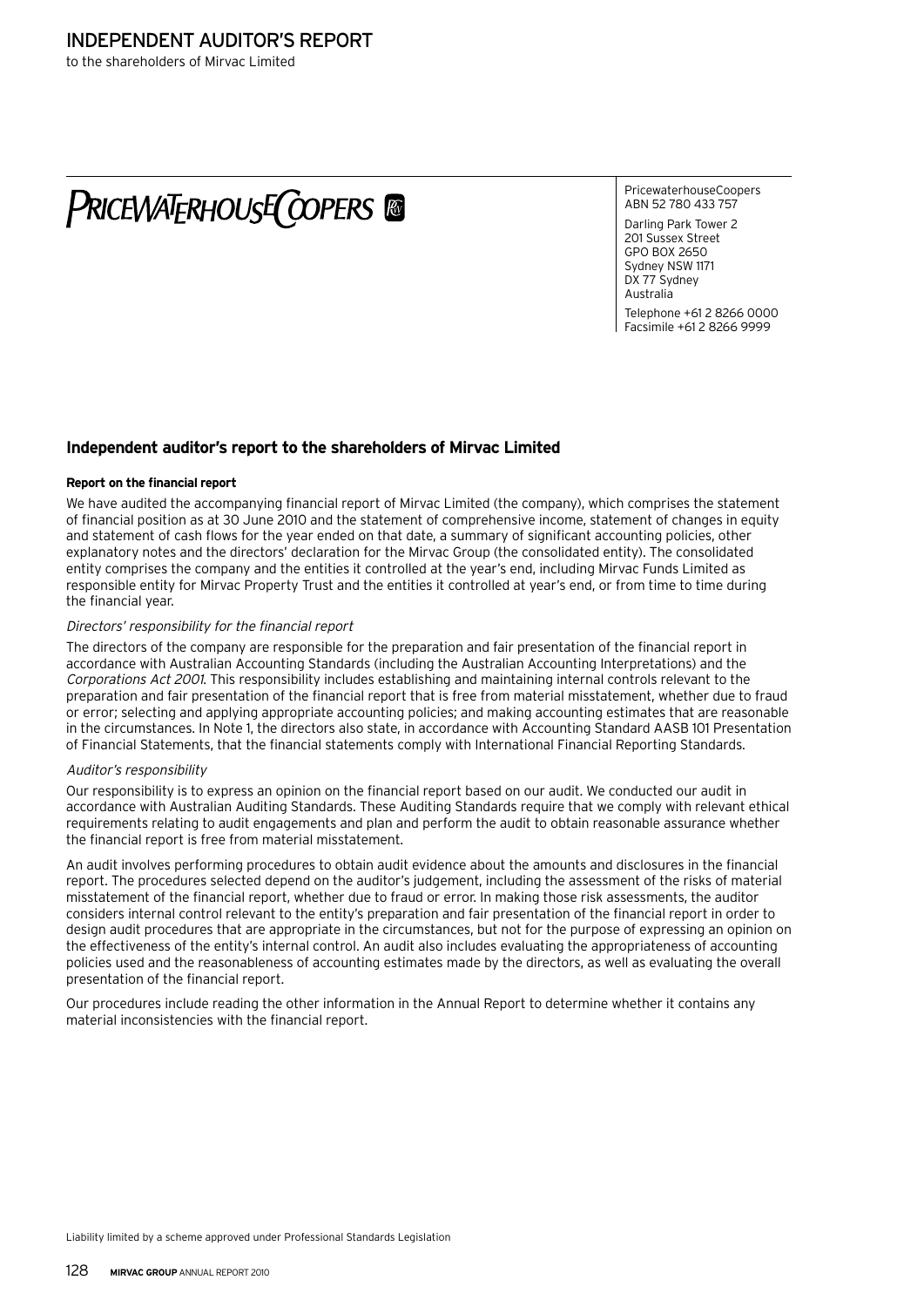# **PRICEWATERHOUSE COPERS IS**

# **Independent auditor's report to the shareholders of Mirvac Limited (continued)**

Our audit did not involve an analysis of the prudence of business decisions made by directors or management.

We believe that the audit evidence we have obtained is sufficient and appropriate to provide a basis for our audit opinions. Independence

In conducting our audit, we have complied with the independence requirements of the Corporations Act 2001.

#### Auditor's opinion

In our opinion:

(a) the financial report of Mirvac Limited is in accordance with the Corporations Act 2001, including:

- (i) giving a true and fair view of the consolidated entity's financial position as at 30 June 2010 and of its performance for the year ended on that date; and
- (ii) complying with Australian Accounting Standards (including the Australian Accounting Interpretations) and the Corporations Regulations 2001; and

(b) the financial report and notes also comply with International Financial Reporting Standards as disclosed in Note 1.

# **Report on the Remuneration Report**

We have audited the remuneration report included in pages 9 to 23 of the directors' report for the year ended 30 June 2010. The directors of the company are responsible for the preparation and presentation of the remuneration report in accordance with section 300A of the Corporations Act 2001. Our responsibility is to express an opinion on the remuneration report, based on our audit conducted in accordance with Australian Auditing Standards.

#### Auditor's opinion

In our opinion, the remuneration report of Mirvac Limited for the year ended 30 June 2010, complies with section 300A of the Corporations Act 2001.

moturnal en po

PricewaterhouseCoopers

トド・サイ

R L Gavin Sydney Partner 2010 **Partner** 24 August 2010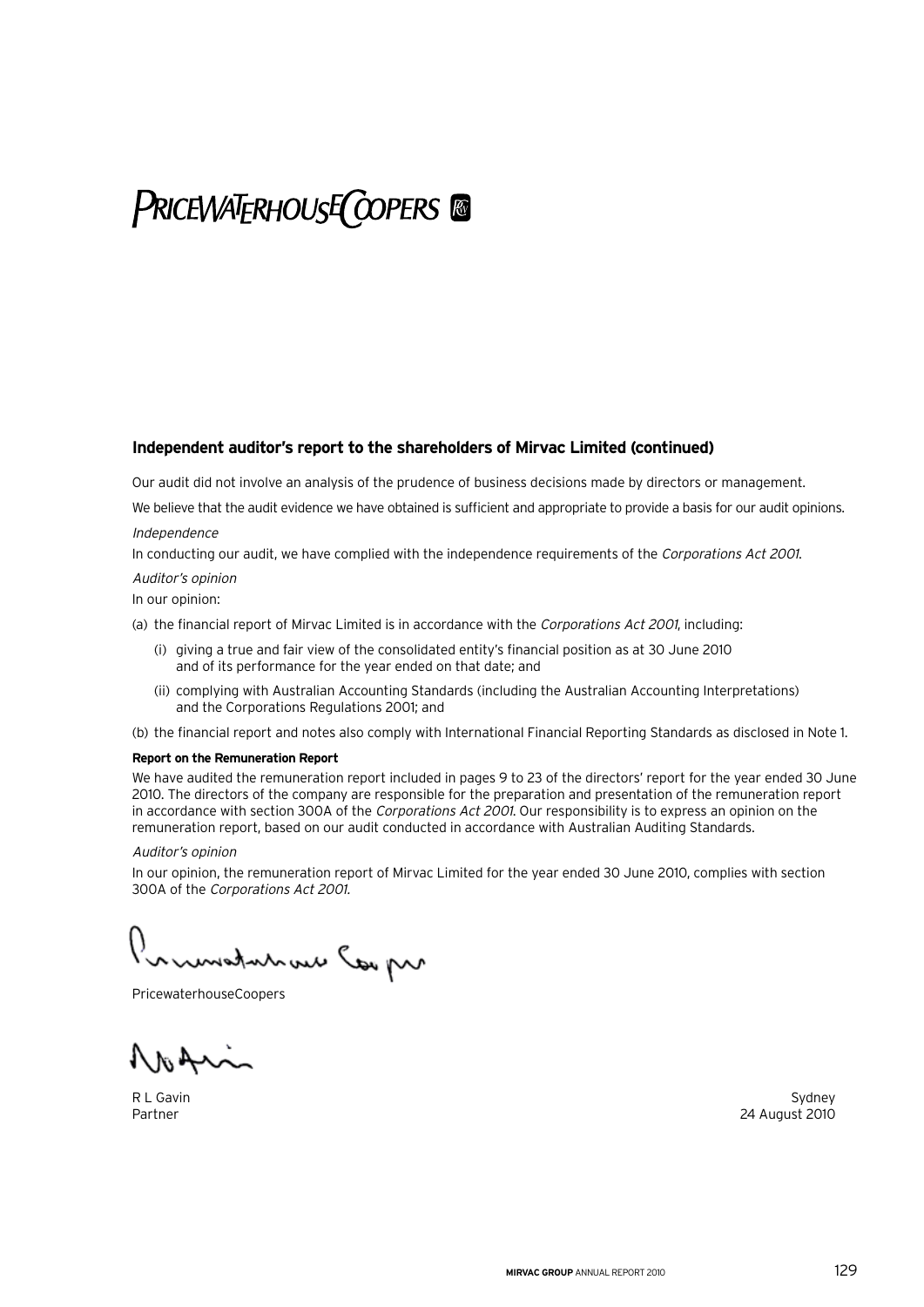#### **Stapling of securities**

Mirvac was originally formed by the "stapling" of the securities of three listed entities being Mirvac Limited, Capital Property Trust and Mirvac Property Trust in June 1999, by way of a scheme of arrangement. In 2001/02 Mirvac was simplified by Mirvac Property Trust acquiring all the units in the Capital Property Trust (which by then had been renamed Mirvac Commercial Trust), such that the resulting stapled structure consisted of one Mirvac Limited share stapled to one Mirvac Property Trust unit. This stapled structure remains in place today. Further details may be found under History in the Investor Information section of Mirvac's website: www.mirvac.com.

# **Securities exchange listing**

Mirvac's stapled securities are quoted on the ASX, trading under the code: MGR. The stapled securities cannot be dealt with or traded separately.

There are currently 3,415,314,823 stapled

securities on issue. The stapled security price is reported daily in the Industrial Share table in the Market trading data published in daily newspapers. The stapled security price may also be accessed on Mirvac's website or at www.asx.com.au. For the purpose of ASX Listing Rule 4.10, unless otherwise stated, the information in this section is current at 11 August 2010.

# **Securityholder enquires**

Securityholders with queries concerning their holding, distribution payments or related matters should contact Mirvac's registry:

Link Market Services Limited Locked Bag A14 Sydney South NSW 1235

Telephone +61 2 8280 7107 Facsimile +61 2 9287 0303 Securityholder enquiries 1800 356 444

Email registrars@linkmarketservices.com.au Website www.linkmarketservices.com.au

When contacting the registry please quote your current address details together with your Security Reference Number ("SRN") or Holder Identification Number ("HIN") as shown on your Issuer Sponsored or CHESS statement. Mirvac's website, in the Investor Information section, is also a useful reference point for securityholders. Securityholders who wish to advise the registry of a change of address or change of other details should do so in writing to Mirvac's registry or online at www.mirvac.com.

#### **Distribution payments**

Directors propose to pay distributions to securityholders quarterly in January, April, July and October of each year.

Securityholders are encouraged to receive their distributions electronically, rather than by cheque, as a secure and efficient means of payment. Distributions can be paid directly into any bank, building society or credit union account in Australia.

Payments are electronically credited on the day the distribution is paid and confirmed by mailed payment advice. Securityholders wishing to use this facility should contact Mirvac's registry. A distribution history is available in the Investor Information section of Mirvac's website.

# **Provision of information to securityholders**

Mirvac publishes, and posts to its website, its Annual Report each year. Full financial statements are lodged with ASX and ASIC (under dual lodgement) and are also available within the Investor Information section of Mirvac's website. Other reports available within this section include Mirvac's Preliminary Final Report ("Appendix 4E") released in August of each year, Half Year Reports released in February of each year, Property Compendium and other relevant reports and presentations. Mirvac is very conscious of the environmental impact of printing and dispatching hard copies of its Annual Report and encourages all securityholders to receive communications from the Group by email if possible. The provision of information by Mirvac to its securityholders by email is immediate and secure, as well as providing significant cost savings particularly in printing and postage.

Securityholders can elect to receive the following communications electronically:

- Notices of Meetings and online proxy voting; and

- Major market announcements.

Securityholders who wish to register their email address should contact Mirvac's registry. Following the changes to the Corporations Act 2001 (Cth) enacted by the Federal Government in 2007, and consistent with Mirvac's commitment to the environment and sustainable practices, the Group now provides its Annual Report to all securityholders online, with a hard copy of the Report only provided to securityholders who specifically request to receive a copy in this form.

All securityholders receive Notices of Meetings, proxy forms and other communications either electronically or in hard copy form, as requested, regardless of whether or not they have elected to receive the Annual Report in hard copy.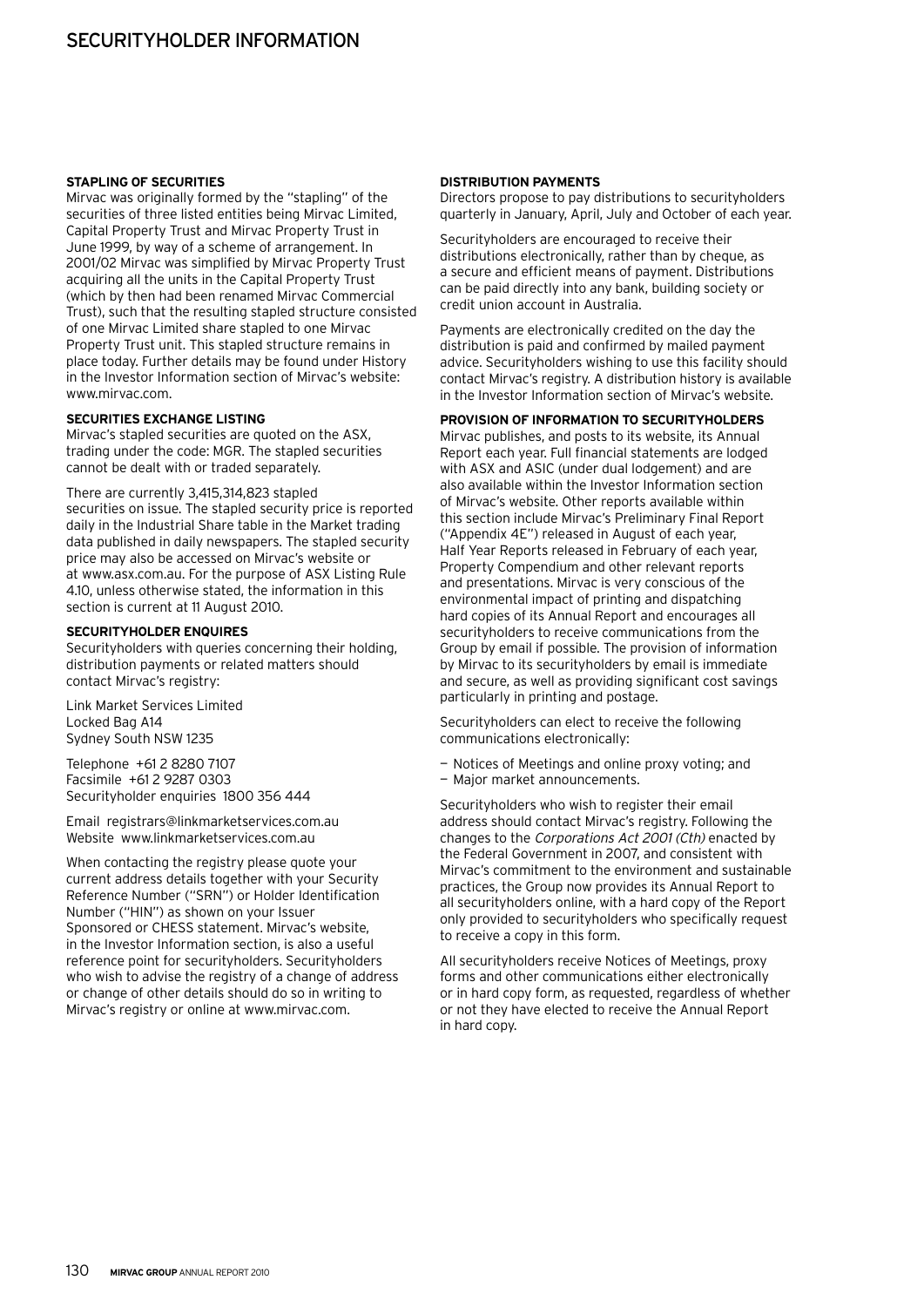# **Substantial securityholders**

As disclosed in substantial holding notices lodged with the ASX as at 11 August 2010:

| Name                                                                                  | Date of last<br>notice received | Number of<br>stapled<br>securities | Percentage<br>of issued<br>capital <sup>1</sup> |
|---------------------------------------------------------------------------------------|---------------------------------|------------------------------------|-------------------------------------------------|
| Commonwealth Bank of Australia and its subsidiaries                                   | 4/9/2009                        | 177,668,390                        | 6.33                                            |
| Vanguard Group, Inc.                                                                  | 1/3/2010                        | 186.167.992                        | 6.21                                            |
| ING and its related Body Corporate                                                    | 19/4/2010                       | 189,513,841                        | 5.84                                            |
| AusBil Dexia Limited                                                                  | 15/10/2009                      | 144.991.690                        | 5.17                                            |
| BlackRock Investment Management (Australia) Limited<br>and associated BlackRock Group | 31/12/2009                      | 154.704.716                        | 5.16                                            |
| <b>Barclays Group</b>                                                                 | 7/10/2009                       | 137.805.294                        | 4.91                                            |

1) Percentage of issued capital held as at the date notice provided.

# **Stapled securities subject to voluntary escrow**

As part of the trust scheme under which Mirvac Funds Limited as responsible entity of MPT acquired all of the units in WOT, the following stapled securities held by a Westpac entity are subject to voluntary escrow:

| Number and class of securities the subject of voluntary escrow | 22,248,914 stapled securities<br>(held directly or through instalment receipts) |
|----------------------------------------------------------------|---------------------------------------------------------------------------------|
| Date escrow period ends                                        | 4 August 2011                                                                   |
|                                                                |                                                                                 |

#### **Range of securityholders** At 11 August 2010

| Range<br>securityholders<br>376<br>100,001 and over<br>10,001 to 100,000<br>8,026<br>7,548<br>5,001 to 10,000 | 39,347,363<br>3,228,288         |
|---------------------------------------------------------------------------------------------------------------|---------------------------------|
|                                                                                                               | 188,059,257<br>54,937,641       |
|                                                                                                               | 3,129,742,274                   |
| Number of                                                                                                     | Number of<br>stapled securities |

#### **Range of instalment receipt holders** As at 11 August 2010

| As at it August Ebio                       |                                          |                                  |
|--------------------------------------------|------------------------------------------|----------------------------------|
| Range                                      | Number of instalment<br>receipts holders | Number of<br>instalment receipts |
| 100,001 and over                           | 184                                      | 80,372,464                       |
| 10,001 to 100,000                          | 1,513                                    | 45,138,549                       |
| 5,001 to 10,000                            | 531                                      | 3,753,784                        |
| 1,001 to 5,000                             | 492                                      | 1,387,421                        |
| 1 to 1,000                                 | 66                                       | 40,202                           |
| Total number of instalment receipt holders | 2,786                                    | 130,692,420                      |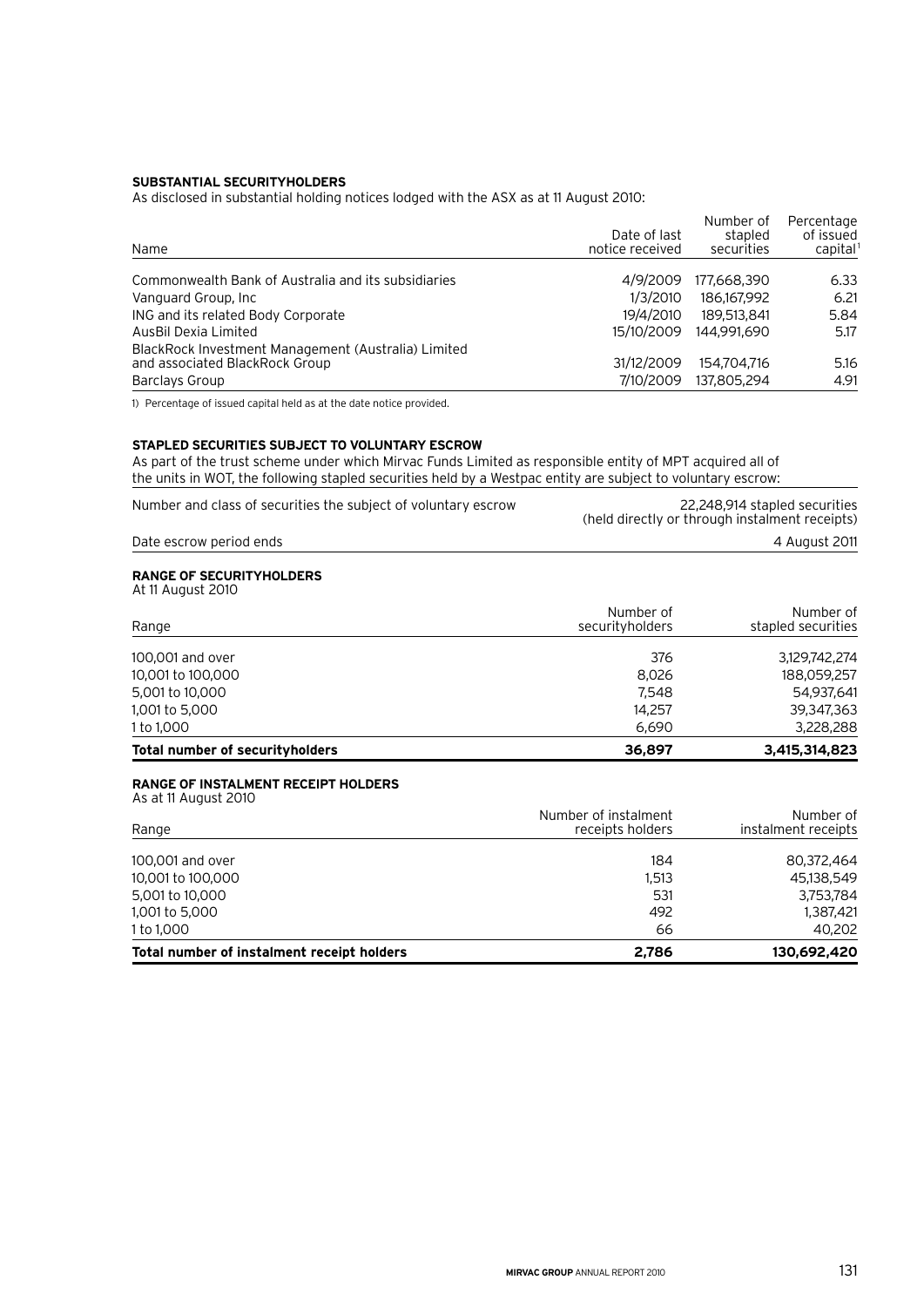# **20 largest securityholders**

The 20 largest securityholders on Mirvac's register at 11 August 2010 are:

| Name                                                       | Number of<br>stapled securities | Percentage of<br>issued equity |
|------------------------------------------------------------|---------------------------------|--------------------------------|
| HSBC Custody Nominees (Australia) Limited                  | 911,964,796                     | 26.70                          |
| National Nominees Limited                                  | 675,429,653                     | 19.78                          |
| J P Morgan Nominees Australia Limited                      | 622,472,632                     | 18.23                          |
| Citicorp Nominees Pty Limited                              | 155,349,643                     | 4.55                           |
| Westpac Custodian Nominees Limited                         | 122,416,440                     | 3.58                           |
| Cogent Nominees Pty Limited                                | 89,473,743                      | 2.62                           |
| Citicorp Nominees Pty Limited                              | 48,679,945                      | 1.43                           |
| AMP Life Limited                                           | 47,797,714                      | 1.40                           |
| ANZ Nominees Limited                                       | 46,518,736                      | 1.36                           |
| Cogent Nominees Pty Limited                                | 29,883,026                      | 0.87                           |
| Citicorp Nominees Pty Limited                              | 21,867,478                      | 0.64                           |
| <b>Bond Street Custodians Limited</b>                      | 21,012,032                      | 0.62                           |
| Queensland Investment Corporation                          | 20,045,006                      | 0.59                           |
| RBC Dexia Investor Services Australia Nominees Pty Limited | 19,316,462                      | 0.57                           |
| RBC Dexia Investor Services Australia Nominees Pty Limited | 19,219,303                      | 0.56                           |
| Citicorp Nominees Pty Limited                              | 15,609,277                      | 0.46                           |
| UBS Wealth Management Australia Nominees Pty Limited       | 15,502,518                      | 0.45                           |
| <b>Bond Street Custodians Limited</b>                      | 13,426,860                      | 0.39                           |
| Citicorp Nominees Pty Limited                              | 13,230,000                      | 0.38                           |
| Citicorp Nominees Pty Limited                              | 9,575,628                       | 0.28                           |
| Total for 20 largest security holders                      | 2,918,790,892                   | 85.46                          |
| Total other investors                                      | 496,523,931                     | 14.54                          |
| Total stapled securities on issue                          | 3,415,314,823                   | 100                            |

Number of securityholders holding less than a marketable parcel: 2,784.

# **Voting rights**

Subject to the Constitutions of Mirvac Limited and of MPT and to any rights or restrictions for the time being attached to any class of shares or stapled securities:

- on a show of hands, each Member present in person and each other person present as a proxy, Attorney or Representative of a Member has one vote; and
- on a poll, each Member present in person has one vote for each fully paid stapled security held by the Member, and each person present as proxy, Attorney or Representative of a Member has one vote for each fully paid stapled security held by the Member that the person represents.

# Instalment receipt voting rights

Instalment receipt holders have full beneficial ownership of stapled securities and their rights as owners of the stapled securities is evidenced by the issue to instalment receipt holders on the basis of one instalment receipt for each stapled security. The only change to holders' normal rights as an owner of stapled securities is that registration of their stapled securities is recorded in the name of Westpac Custodian Nominees Limited, the security trustee, until the final instalment is paid.

Instalment receipt holders are entitled to receive notices and attend meetings of Mirvac and exercise voting rights on securityholder resolutions put forward. Furthermore, on a show of hands, instalment receipt holders have one vote each. On a poll, instalment receipt holders have one vote per instalment receipt held.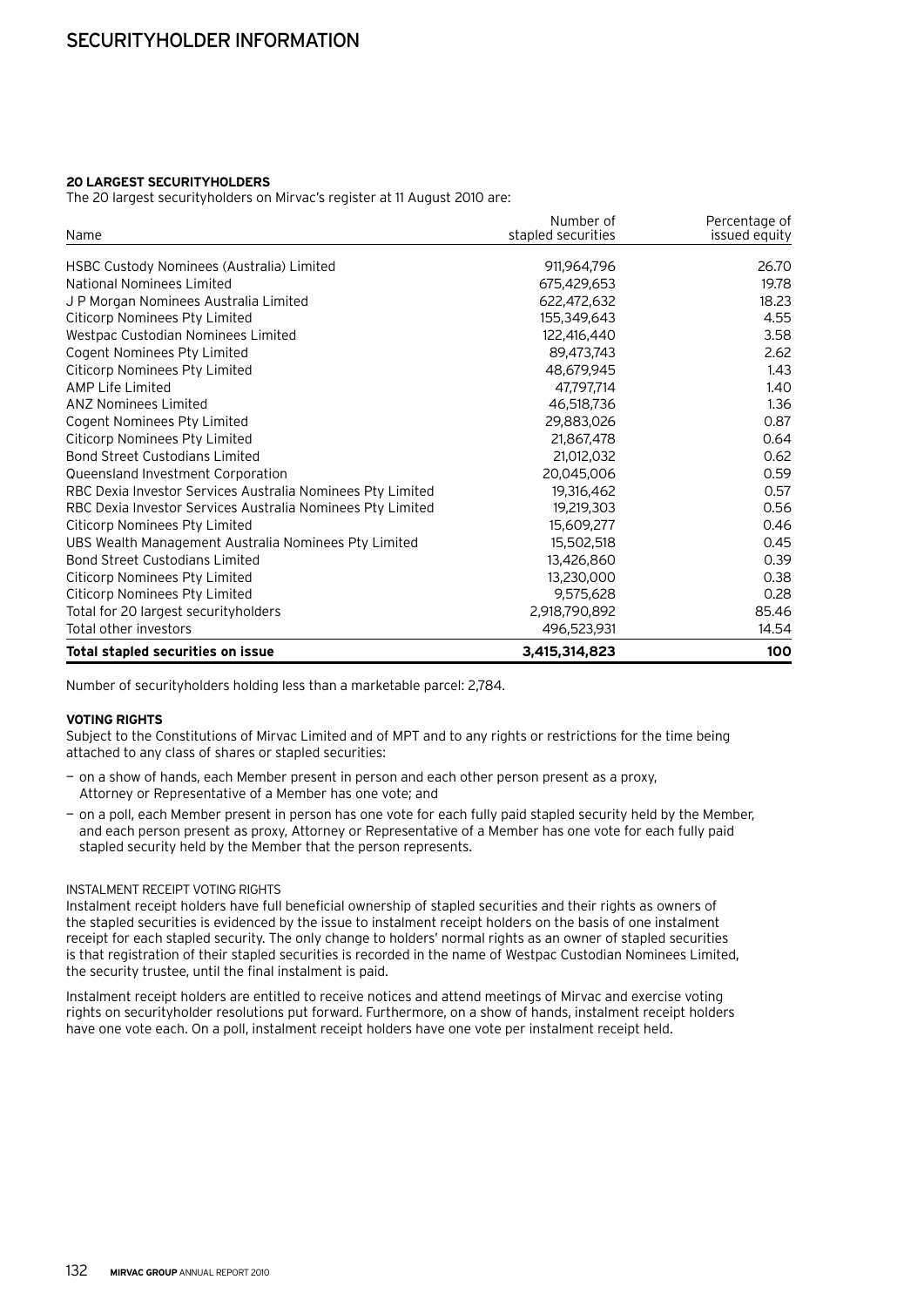# **DIRECTORY**

#### **Registered office/principal office**

Level 26 60 Margaret Street Sydney NSW 2000

Telephone +61 2 9080 8000 Facsimile +61 2 9080 8111

www.mirvac.com

#### **Securities exchange listing** Australia (ASX Code: MGR)

### **Directors**

James Mac Kenzie ( Chairman) Nicholas Collishaw ( Managing Director) Peter Hawkins James Millar Penny Morris John Mulcahy

**General Counsel and Company Secretary** Sonya Harris

# **Stapled security registry**

Link Market Services Limited Locked Bag A14 Sydney South NSW 1235

Telephone +61 2 8280 7107 Facsimile +61 2 9287 0303 Securityholder enquiries 1800 356 444

#### **Auditor**

PricewaterhouseCoopers 201 Sussex Street Sydney NSW 2000

#### **Annual general meeting**

Mirvac's 2010 Annual General Meeting/General Meeting will be held at 10.00 am (Eastern Standard Time) on Thursday 11 November 2010 in the Presidential Ballroom, The Sebel Tower, The Sebel & Citigate King George Square Brisbane, Crn Ann & Roma Streets, Brisbane 4000





**100%**

#### **Environmentally Responsible Paper**

This report is printed on eco Star, an environmentally responsible paper made carbon neutral ("CN") and manufactured from Forest Stewardship Council ("FSC") certified 100 per cent post consumer recycled paper, in a process chlorine free environment under the ISO 14001 environmental management system. The greenhouse gas emissions of the manufacturing process, including transportation of the finished product to the paper suppliers warehouse, have been measured by the Edinburgh Centre for Carbon Management ("ECCM") and offset by the Carbon Neutral Company.

#### **Electronic version of Annual Report**

A n electronic version of this report is available on Mirvac's website www.mirvac.com.

Securityholders who do not require a printed Annual Report, or who receive more than one copy due to multiple holdings, can help reduce the number of copies printed by advising the registry in writing of changes to their report mailing preferences.

Securityholders who choose not to receive printed reports will continue to receive all other securityholder information, including Notices of Meetings.